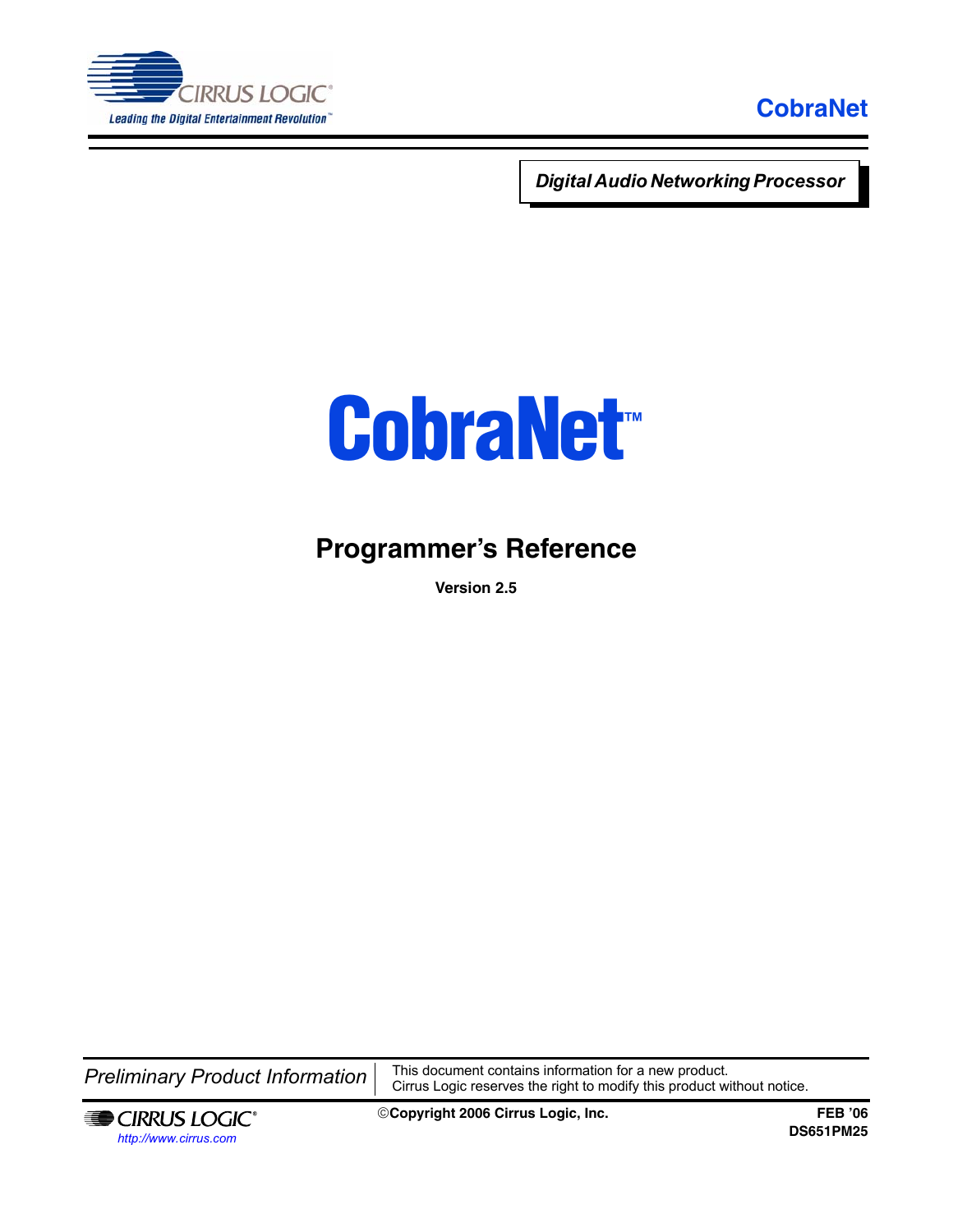



## <span id="page-1-0"></span>**Features**

#### *CobraNet*

- ❒ Real-time Digital Audio Distribution via Ethernet
- ❒ No Overall Limit on Network Channel Capacity
- ❒ Supports Switched and Repeater Fast Ethernet Networks
- ❒ Fully IEEE 802.3 Ethernet Standards Compliant
- ❒ Fiber Optic and Gigabit Ethernet Variants Supported
- ❒ Ethernet infrastructure can be used simultaneously for audio and data communications.
- ❒ Free *CobraCAD*™ Audio Network Design Tool
- ❒ High-quality Audio Sample Clock Delivery Over Ethernet
- ❒ Uncompressed 16-, 20-, and 24-bit Audio Transport
- ❒ Professional 48 khz and 96 kHz Sample Rate
- ❒ Low (1-1/3 ms) Latency
- ❒ Flexible Many-to-many Network Audio Routing **Capabilities**
- ❒ Available in a family of modules and low-cost devices, most without licensing fees or royalties.

#### *CobraNet Interface*

- ❒ Auto-negotiating, 100-Mbit, Full-duplex Ethernet **Connections**
- ❒ Up to 64 Audio Channel I/O Capability
- ❒ Implements CobraNet protocol for real-time transport of audio over ethernet.
- ❒ Local Management via 8-bit Parallel Host Port
- ❒ UDP/IP Network Stack with Dynamic IP Address Assignment via BOOTP or RARP
- ❒ Remote Management via Simple Network Management Protocol (SNMP)
- ❒ Available module form factor allows for flexible integration into audio products.
- ❒ 120-MIPS Digital Signal Processor
- ❒ Non-volatile Storage of Configuration Parameters
- ❒ Safely Upgrade Firmware over Ethernet Connection
- ❒ LED Indicators for Ethernet Link Activity, Conductor Status, and Fault Annunciation
- ❒ Watchdog Output for System Integrity Assurance
- ❒ Comprehensive Power-on Self Test (POST)
- ❒ Error and Fault Reporting and Logging Mechanisms

#### *Host Interface*

- ❒ 8-bit Data, 3- or 4-bit Address
- ❒ Virtual 24- or 32-bit Data and Addressing
- ❒ Polled, Interrupt, and DMA Modes of Operation
- ❒ Configure and Monitor CobraNet Interface
- ❒ Transmit and Receive Ethernet Packets at 100-Mbit Wire Speed

#### *Digital Audio Networking Processor*

#### *Asynchronous serial interface*

- ❒ Full-duplex Capable
- ❒ 8- and 9-bit Data Formats
- ❒ Standard Baud Rates up to 115.2 kbps
- ❒ Transmitter Tri-state Control for Multi-drop Networking

#### *Synchronous Serial audio Interface*

- ❒ 4 Bi-directional Interfaces Supporting Up to 64 Channels of Audio I/O
- ❒ 48 kHz and 96 kHz Sample Rates
- ❒ 64FS, 128FS, and 256FS Bit Rates Supported
- ❒ Supports numerous synchronous serial formats including  $l^2S$
- ❒ Up to 32-bit Data Resolution

#### *Audio clock interface*

- ❒ 4 Host Audio Clocking Modes for Maximum Flexibility in Digital Audio Interface Design
- ❒ Low-jitter, 512FS (24.576 MHz) Master Clock Oscillator
- ❒ Synchronize to Supplied Master and/or Sample Clock
- ❒ Sophisticated jitter attenuation assures network perturbations do not affect audio performance.

#### *Audio routing and processing*

- ❒ Single-channel Granularity in Routing from Synchronous Serial Audio Interface to CobraNet Network
- ❒ Two levels of audio routing indirection absorbs any quirks in audio I/O interface design in host system.
- ❒ Local Audio Loopback and Output Duplication Capability
- ❒ Peak-reading Audio Metering with Ballistics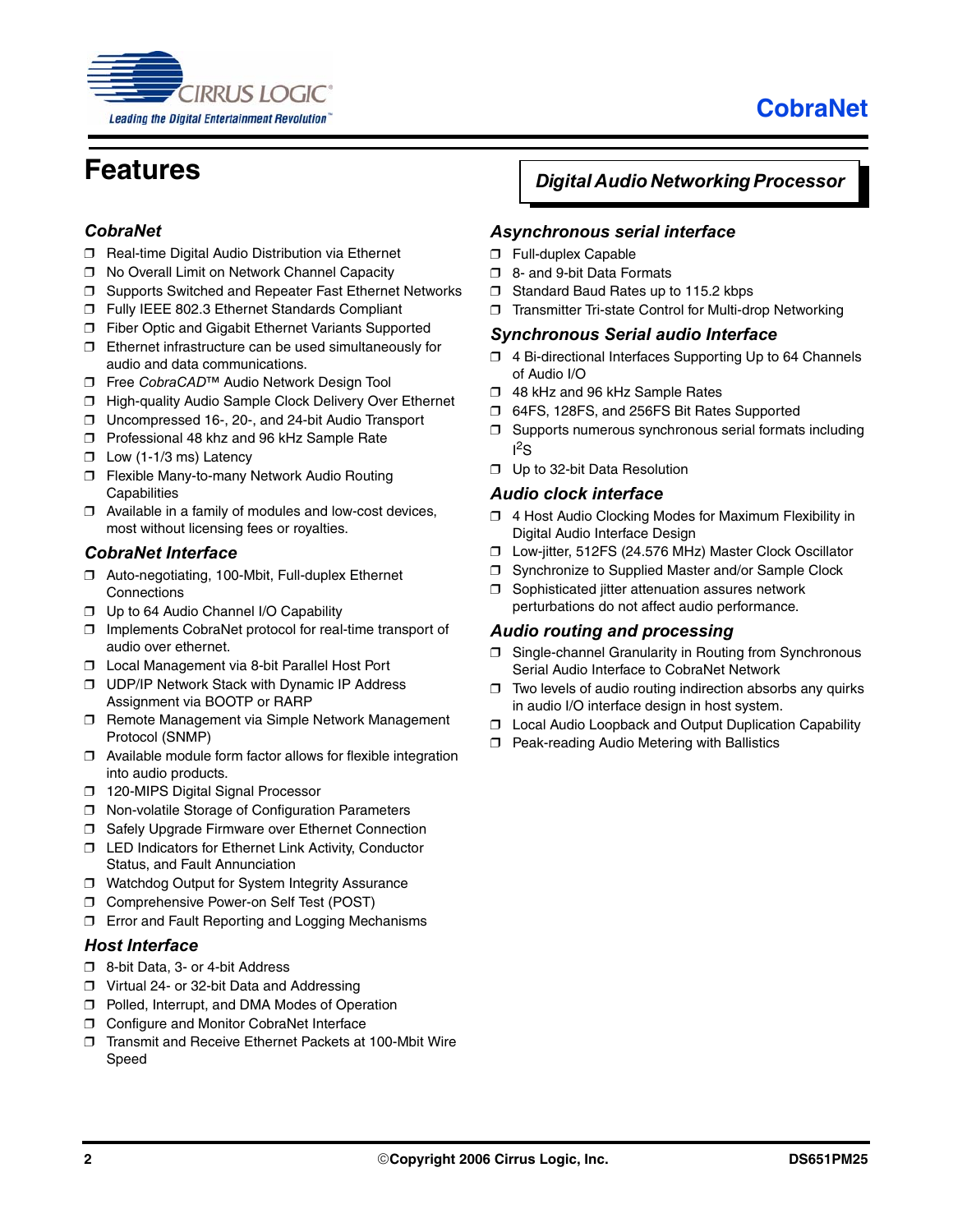

## <span id="page-2-0"></span>**General Description**

CobraNet is a combination of hardware (the CobraNet interface), network protocol, and firmware. CobraNet operates on a switched Ethernet network or on a dedicated Ethernet repeater network. CobraNet provides the following additional communications services for an Ethernet network.

- *Isochronous Audio Data Transport*
- *Sample Clock Distribution*
- *Control and Monitoring Data Transport*

The CobraNet interface performs synchronous-toisochronous and isochronous-to-synchronous

#### *Digital Audio Networking Processor*

conversions as well as the data formatting required for transporting real-time digital audio over the network.

The CobraNet interface utilizes standard Ethernet. It has the added capability to carry and utilize other Ethernet and IP compatible protocols for control and monitoring such as Simple Network Management Protocol (SNMP) and User Datagram Protocol (UDP) through the same network connection. This capability is shown below as unregulated traffic. Data communications and CobraNet applications can coexist on the same physical network in most cases.



**Figure 1. Digital Audio Distribution via Ethernet**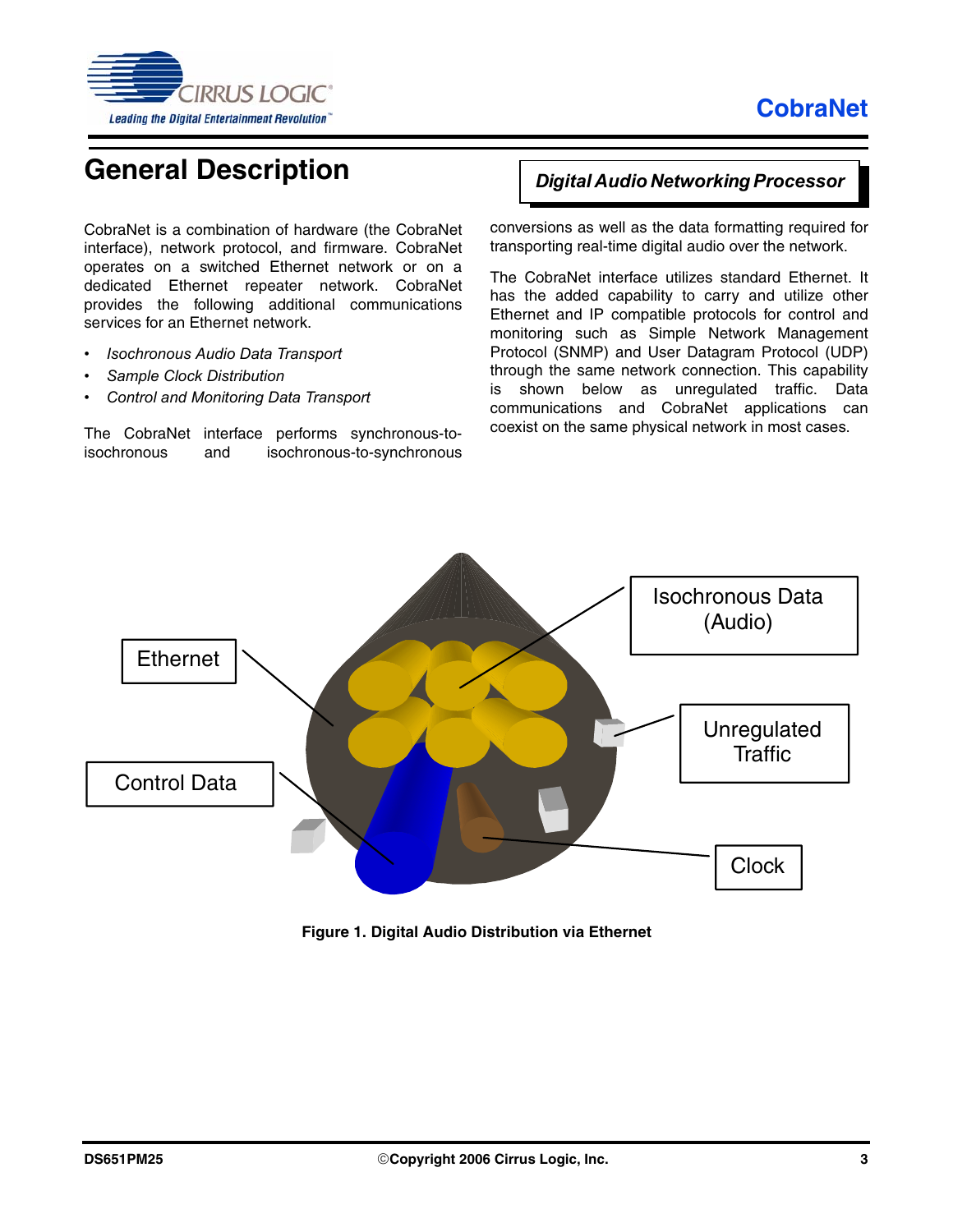

#### **Contacting Cirrus Logic Support**

[For all product questions and inquiries contact a Cirrus Logic Sales Representative.](http://www.cirrus.com)  To find the one nearest to you go to **www.cirrus.com**

#### IMPORTANT NOTICE

Cirrus Logic, Inc. and its subsidiaries ("Cirrus") believe that the information contained in this document is accurate and reliable. However, the information is subject to change without notice and is provided "AS IS" without warranty of any kind (express or implied). Customers are advised to obtain the latest version of relevant information to verify, before placing orders, that information being relied on is current and complete. All products are sold subject to the terms and conditions of sale supplied at the time of order acknowledgment, including those pertaining to warranty, indemnification, and limitation of liability. No responsibility is assumed by Cirrus for the use of this information, including use of this information as the basis for manufacture or sale of any items, or for infringement of patents or other rights of third parties. This document is the property of Cirrus and by furnishing this information, Cirrus grants no license, express or implied under any patents, mask work rights, copyrights, trademarks, trade secrets or other intellectual property rights. Cirrus owns the copyrights associated with the information contained herein and gives consent for copies to be made of the information only for use within your organization with respect to Cirrus integrated circuits or other products of Cirrus. This consent does not extend to other copying such as copying for general distribution, advertising or promotional purposes, or for creating any work for resale.

CERTAIN APPLICATIONS USING SEMICONDUCTOR PRODUCTS MAY INVOLVE POTENTIAL RISKS OF DEATH, PERSONAL INJURY, OR SEVERE PROPERTY OR ENVIRONMENTAL DAMAGE ("CRITICAL APPLICATIONS"). CIRRUS PRODUCTS ARE NOT DESIGNED, AUTHORIZED OR WARRANTED FOR USE IN AIRCRAFT SYSTEMS, MILITARY APPLICATIONS, PRODUCTS SURGICALLY IMPLANTED INTO THE BODY, AUTOMOTIVE SAFETY OR SECURITY DEVICES, LIFE SUPPORT PRODUCTS OR OTHER CRITICAL APPLICATIONS. INCLUSION OF CIRRUS PRODUCTS IN SUCH APPLICATIONS IS UNDERSTOOD TO BE FULLY AT THE CUSTOMER'S RISK AND CIRRUS DISCLAIMS AND MAKES NO WARRANTY, EXPRESS, STATUTORY OR IMPLIED, INCLUDING THE IMPLIED WARRANTIES OF MERCHANTABILITY AND FITNESS FOR PARTICULAR PURPOSE, WITH REGARD TO ANY CIRRUS PRODUCT THAT IS USED IN SUCH A MANNER. IF THE CUSTOMER OR CUSTOMER'S CUSTOMER USES OR PERMITS THE USE OF CIRRUS PRODUCTS IN CRITICAL APPLICATIONS, CUSTOMER AGREES, BY SUCH USE, TO FULLY INDEMNIFY CIRRUS, ITS OFFICERS, DIRECTORS, EMPLOYEES, DISTRIBUTORS AND OTHER AGENTS FROM ANY AND ALL LIABILITY, INCLUDING ATTORNEYS' FEES AND COSTS, THAT MAY RESULT FROM OR ARISE IN CONNECTION WITH THESE USES.

Cirrus Logic, Cirrus, the Cirrus Logic logo designs, CobraNet, and CobraNet Silicon Series are trademarks of Cirrus Logic, Inc. All other brand and product names in this document may be trademarks or service marks of their respective owners.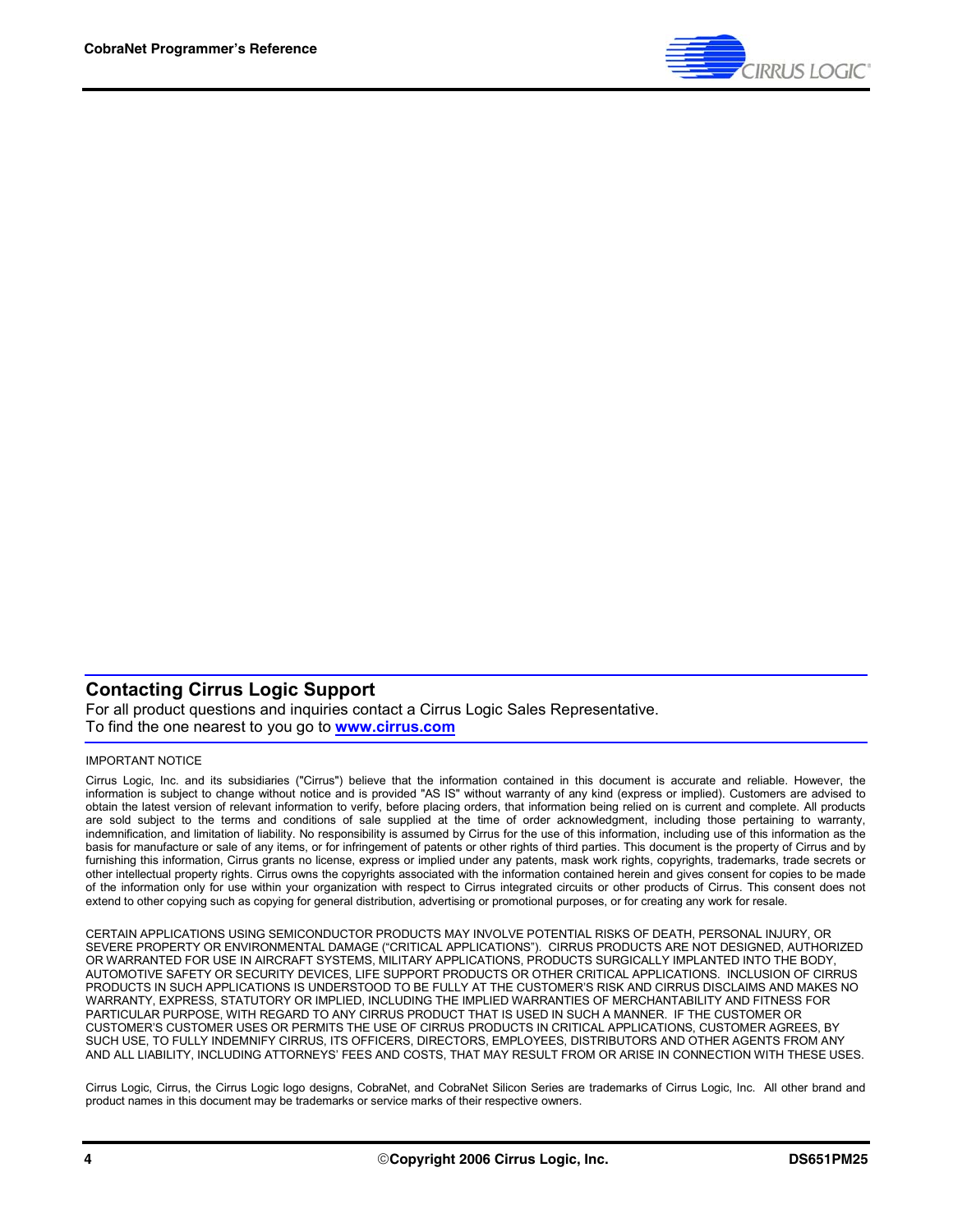

## **Table of Contents**

| Processor-dependent Layout of Packet Bridge Buffers 13 |
|--------------------------------------------------------|
|                                                        |
|                                                        |
|                                                        |
|                                                        |
|                                                        |
|                                                        |
|                                                        |
|                                                        |
|                                                        |
|                                                        |
|                                                        |
|                                                        |
|                                                        |
|                                                        |
|                                                        |
|                                                        |
|                                                        |
|                                                        |
|                                                        |
|                                                        |
|                                                        |
|                                                        |
|                                                        |
|                                                        |
|                                                        |
|                                                        |
|                                                        |
|                                                        |
|                                                        |
|                                                        |
|                                                        |
|                                                        |
|                                                        |
|                                                        |
|                                                        |
|                                                        |
|                                                        |
|                                                        |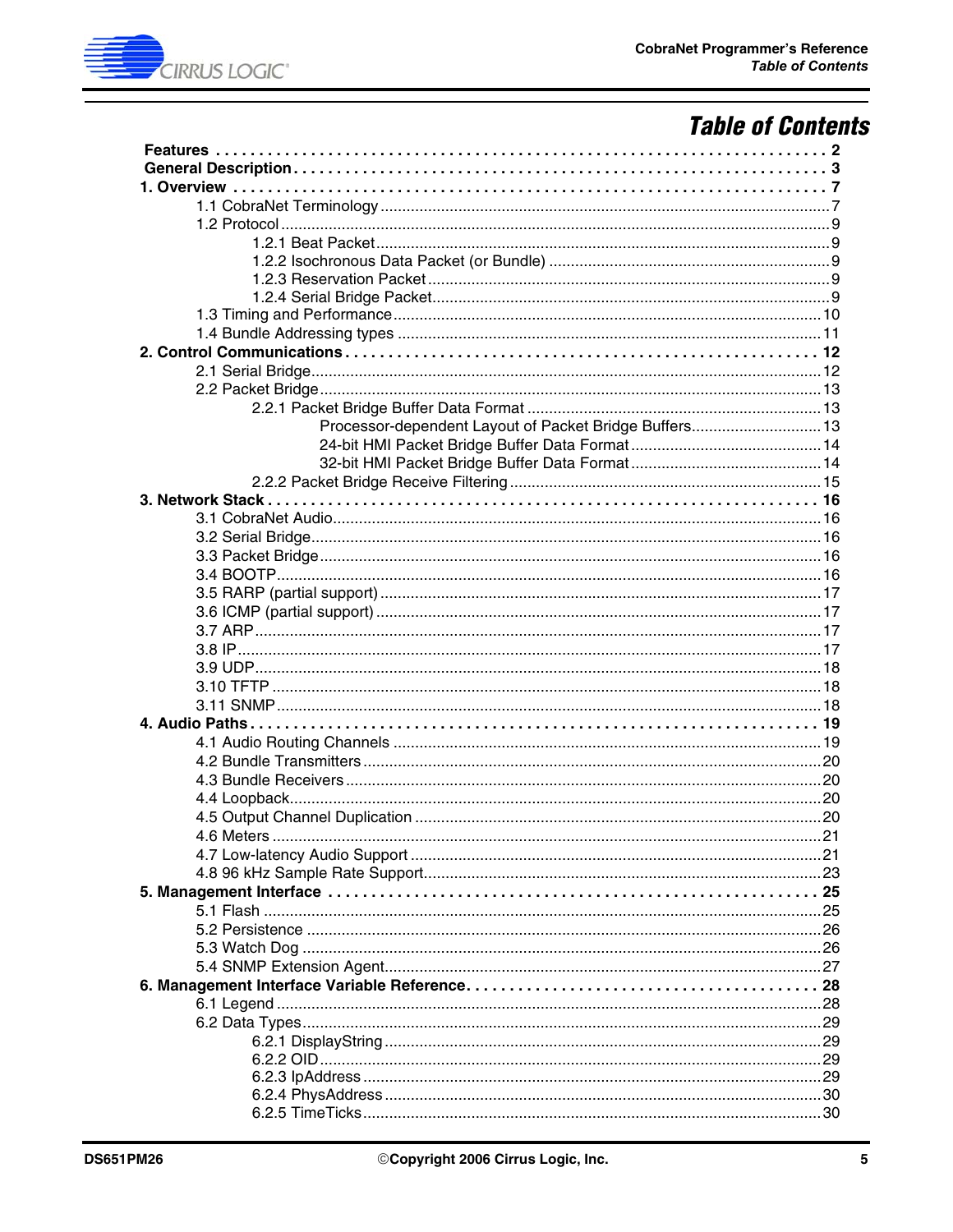

| 7.3 Name. |  |
|-----------|--|
|           |  |
|           |  |
|           |  |
|           |  |
|           |  |
|           |  |
|           |  |
|           |  |
|           |  |
|           |  |
|           |  |
|           |  |
|           |  |
|           |  |
|           |  |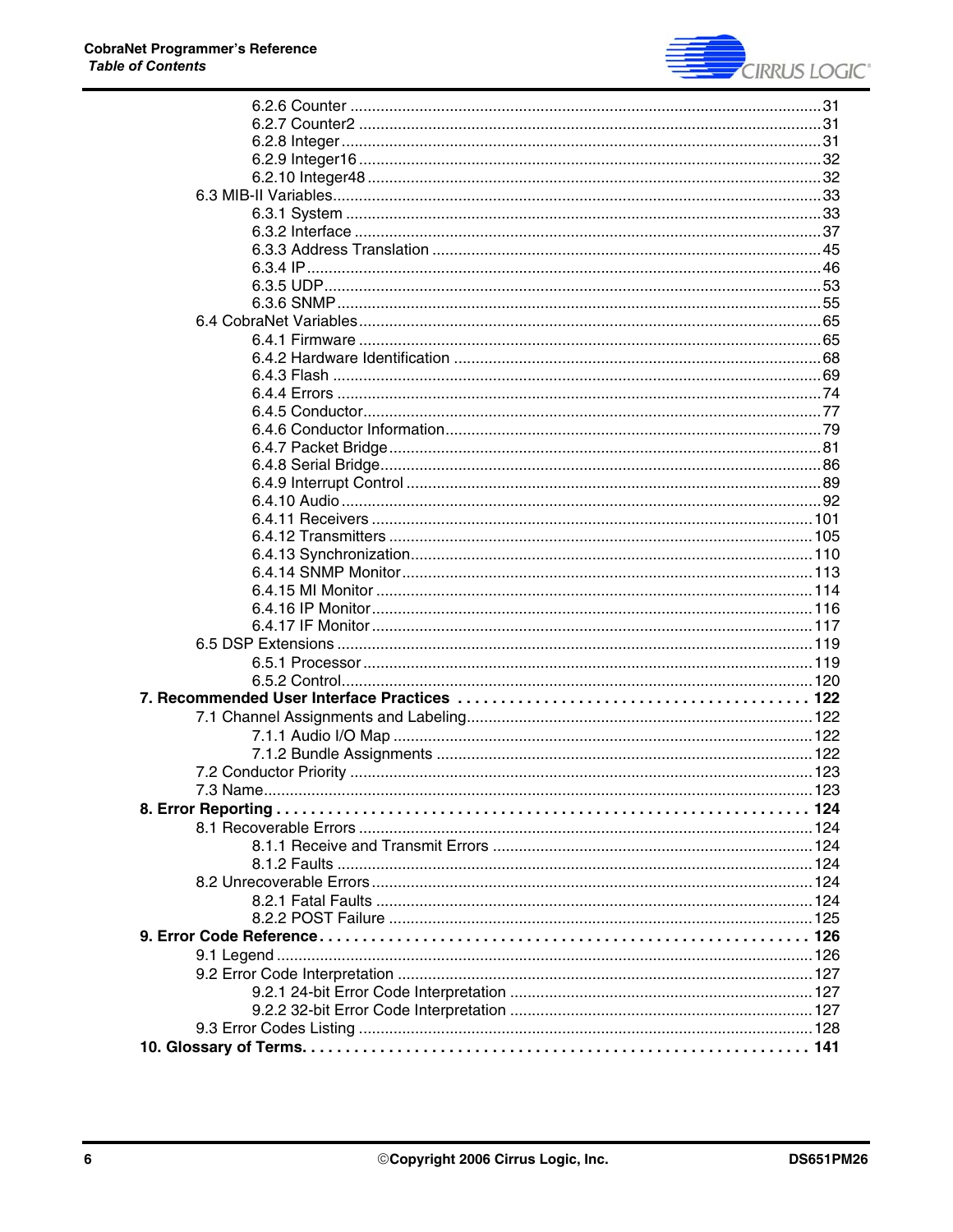

### <span id="page-6-0"></span>**1. Overview**

### <span id="page-6-1"></span>**1.1 CobraNet Terminology**

CobraNet is a technology that combines state of the art audio and communications technologies. While each have their own terminology, the following terms are used to refer to elements specific to CobraNet.

**Audio Channel**—A CobraNet digital audio channel operates with a sample rate 48 kHz or 96 kHz and a sample size of 16, 20, or 24 bits.

**Bundle**—A Bundle\* is the basic CobraNet audio routing element and can carry 0 to 8 audio channels. Bundles are assigned a number which determines both which interface the Bundle is routed to and in what manner. The range within which the Bundle number falls determines whether it is routed as a *multicast*, *unicast,* or *private* type*.* Bundles are numbered 1 through 65535. CobraNet interfaces are capable of sending and receiving multiple bundles simultaneously. Bundle numbers are described in more detail in Table 2., ["Bundle Numbering"](#page-10-1) .

\*Bundles were formerly referred to as channels or network channels and may be seen represented as such in some SNMP variable names and older documentation.

**CobraNet Device**—A CobraNet device is any equipment containing one or more CobraNet interfaces.

**CobraNet Interface**—The CobraNet interface is the hardware (or hardware design) and software supplied by Cirrus Logic to manufacturers of CobraNet enabled equipment. Several generations of the CobraNet interface exist and will interoperate with each other:

**CS4961xx and CS1810xx** - A family of CobraNet chips containing one or more 32-bit, 120-MIPS DSP cores, RAM and audio I/O circuitry.

**CM-2** - A modular CobraNet interface based on a CS4961xx device.

**CM-1** - A modular CobraNet interface based on a 24-bit, 100 MIPS DSP.

**Silicon Series Reference Design** - A CobraNet design based on the CS1810xx or CS4961xx. This is essentially a CM-2 without the modular circuit board and host interface connector.

**24-bit Platform** - CobraNet interfaces based on 24-bit DSPs: Reference design, CM-1.

**32-bit Platform** - CobraNet interfaces based on 32-bit DSPs: CS4961xx and CS1810xx, CM-2.

**Reference Design** - A CobraNet interface design based on a 24-bit, 40 MIPS DSP.

**Conductor**—The conductor is the CobraNet interface elected to provide master clock and transmission arbitration for the network. The role of the conductor and the means for selecting a conductor are described elsewhere in this document. All CobraNet devices other than the conductor operate in a **performer** role.

**Isochronous cycle** - One or more CobraNet bundles are transmitted each isochronous cycle. The period of an isochronous cycle is 750 Hz or 1-1/3 mS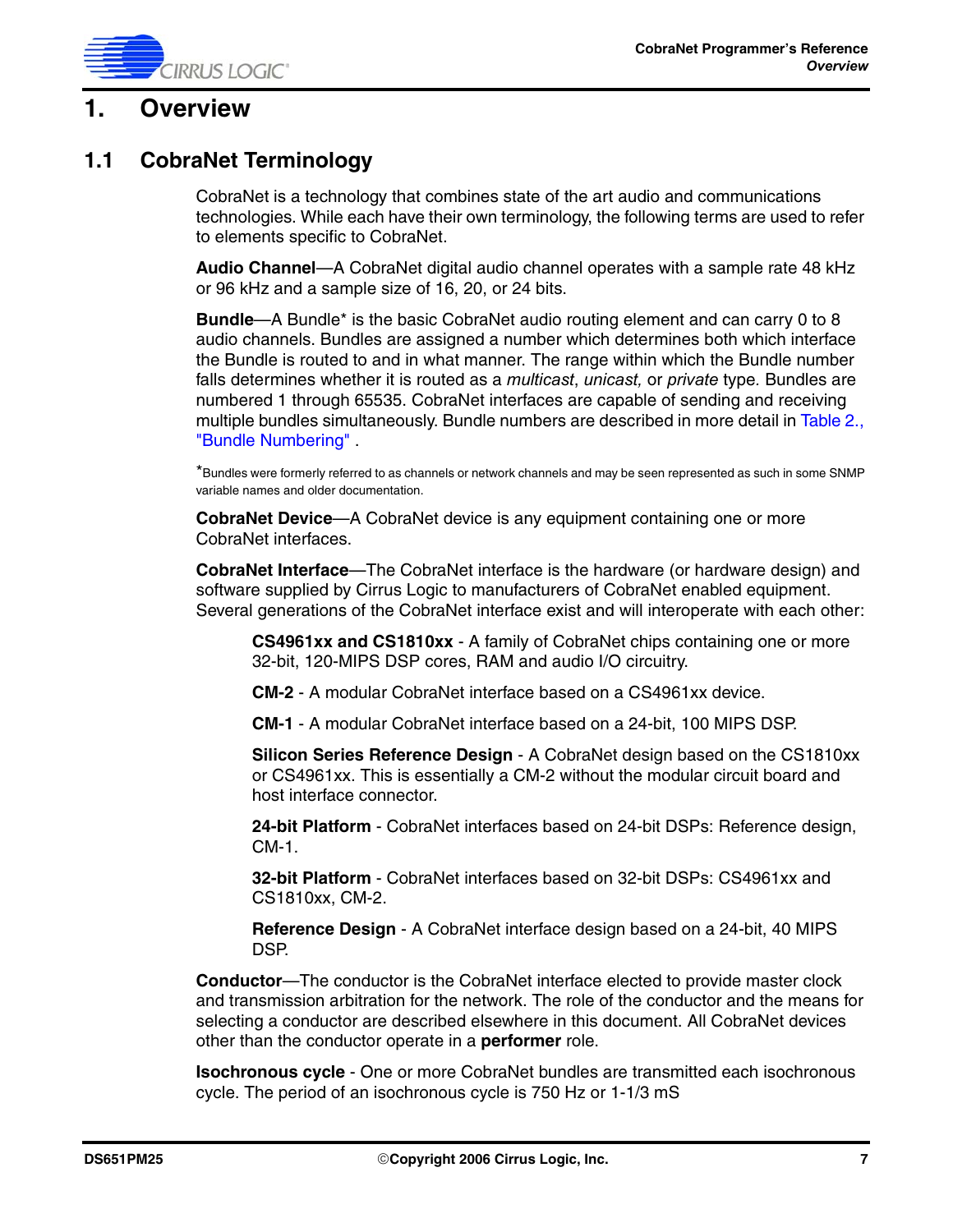

**Host Management Interface (HMI)** - The hardware (8-bit bi-directional parallel interface) and protocol for accessing MI variables locally. The HMI is described in detail in the CS4961xx/CS1810xx Hardware Manual and CM-1 Hardware Manual.

**Management Interface (MI)** - The set of variables used to control and monitor the CobraNet interface. MI variables are accessible both locally through the *Host Management Interface (HMI)* and over the network using *Simple Network Management Protocol (SNMP)*. MI variables are described in detail in [Section 6. "Management](#page-27-0)  [Interface Variable Reference" on page 28](#page-27-0).

**Packet Bridge -** A function provided by the CobraNet protocol which allows a CobraNet interface to send and receive raw Ethernet packets over the same Ethernet media used for audio transmission.

**Performer -** A CobraNet interface which receives its transmission permissions and master clock from a conductor. In the event a conductor fails, the CobraNet protocol will automatically promote a performer to become the new conductor.

**Receiver** - A logical entity within the CobraNet interface capable of receiving one Bundle.

**Serial Bridge** - A function provided by the CobraNet protocol which allows a CobraNet interface to send and receive asynchronous (i.e. RS-232) data over the same Ethernet media used for audio transmission.

**Transmitter** - A logical entity within the CobraNet interface capable of transmitting one Bundle.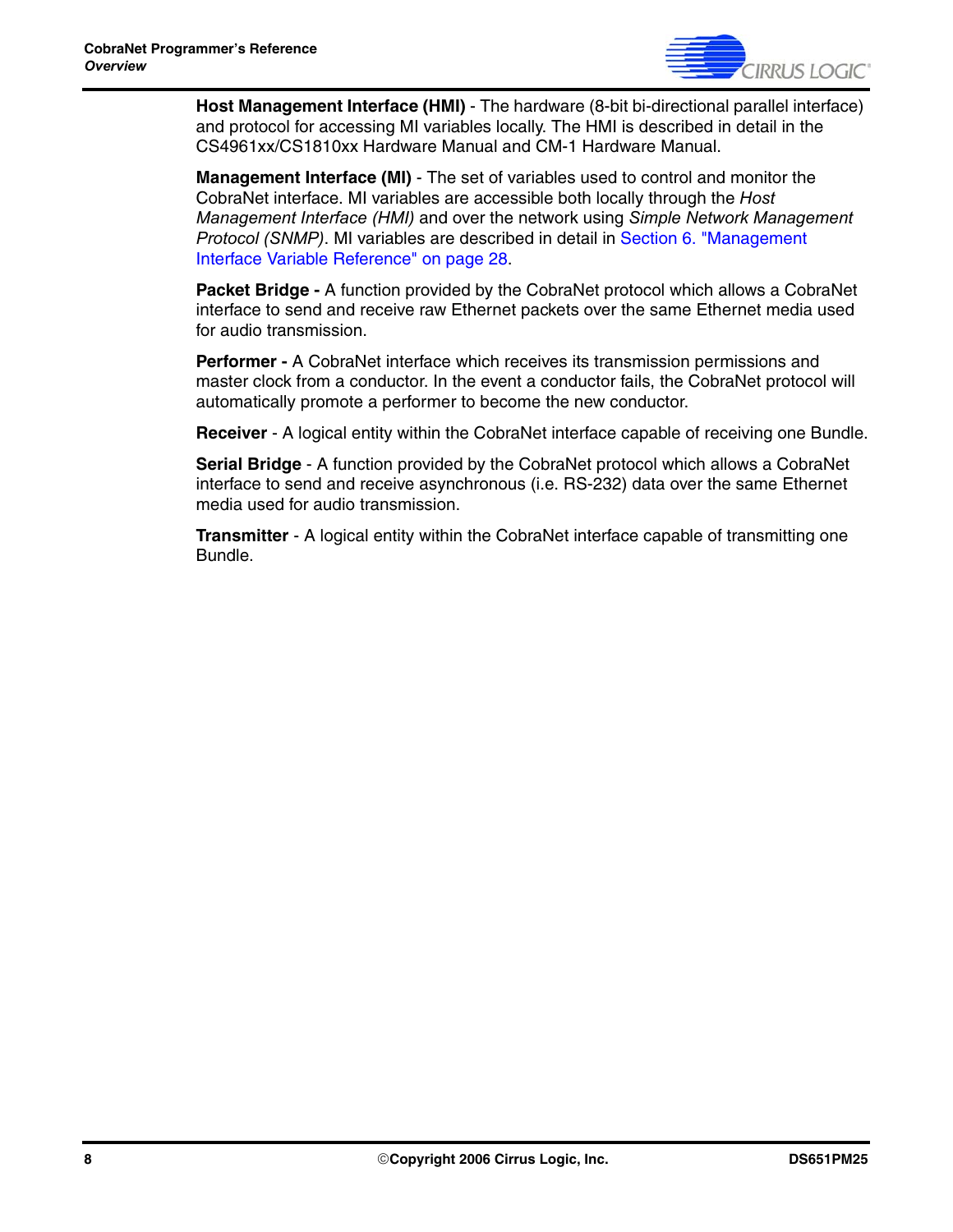

### <span id="page-8-0"></span>**1.2 Protocol**

The CobraNet protocol operates at the Data Link Layer also referred to as OSI Layer 2 or MAC layer. CobraNet uses four basic packet types described below. All CobraNet packets are identified with a unique Ethernet protocol identifier (0x8819) assigned to Cirrus Logic. As CobraNet is a Local Area Network (LAN) technology and not a Wide Area Network (WAN) technology, CobraNet does not utilize Internet Protocol (IP) to transport audio. Packet Bridge packets are generic packets and are not identified as CobraNet packets. Packet bridging is discussed in more detail in [Section 2.2 "Packet Bridge" on page 13](#page-12-0).

#### <span id="page-8-1"></span>*1.2.1 Beat Packet*

A multicast packet with an address of 01:60:2B:FF:FF:00 and which contains network operating parameters, clock and transmission permissions. The beat packet is transmitted 750 times per second from a single CobraNet device on the network (the conductor) and indicates the start of the main isochronous cycle. Since the beat packet carries the clock for the network, it is sensitive to delay variation. If the delay variation specification shown in [Table 1 on page 10](#page-9-1) is not met, CobraNet devices may not be able to lock their local sample clocks to the network clock. The beat packet is typically small (on the order of 100 bytes) but can be large on a network with numerous active bundles.

#### <span id="page-8-2"></span>*1.2.2 Isochronous Data Packet (or Bundle)*

A multicast or unicast packet. A stream of isochronous data packets carries an audio bundle. Though the size of the packet is dependent on the number and format of the audio channels contained in the bundle, isochronous data packets are typically large. A bundle carrying 8 channels of 20-bit audio at 48kHz sample rate in the standard latency mode is approximately 1300 octets.

Isochronous data packets are transmitted in response to receipt of the beat packet. However when low-latency modes are utilized, isochronous data packets are transmitted twice or four times per isochronous cycle. The first transmission is in response to beat packet receipt, the other transmissions are made at evenly timed intervals thereafter.

Because CobraNet devices buffer isochronous data packets, out-of-order delivery of data packets is acceptable as long as the packet forwarding delay specifications in Table 1 on [page 10](#page-9-1) are not exceeded.

#### <span id="page-8-3"></span>*1.2.3 Reservation Packet*

A multicast packet with an address of 01:60:2B:FF:FF:01 used by the CobraNet protocol to allocate bandwidth and establish connections between CobraNet interfaces. CobraNet devices transmit reservation packes as needed or typically once per second at minimum.

#### <span id="page-8-4"></span>*1.2.4 Serial Bridge Packet*

A multicast or unicast packet used to bridge asynchronous serial data between CobraNet interfaces. Serial bridging is discussed in more detail in Section 2.1 "Serial Bridge" on [page 12.](#page-11-1)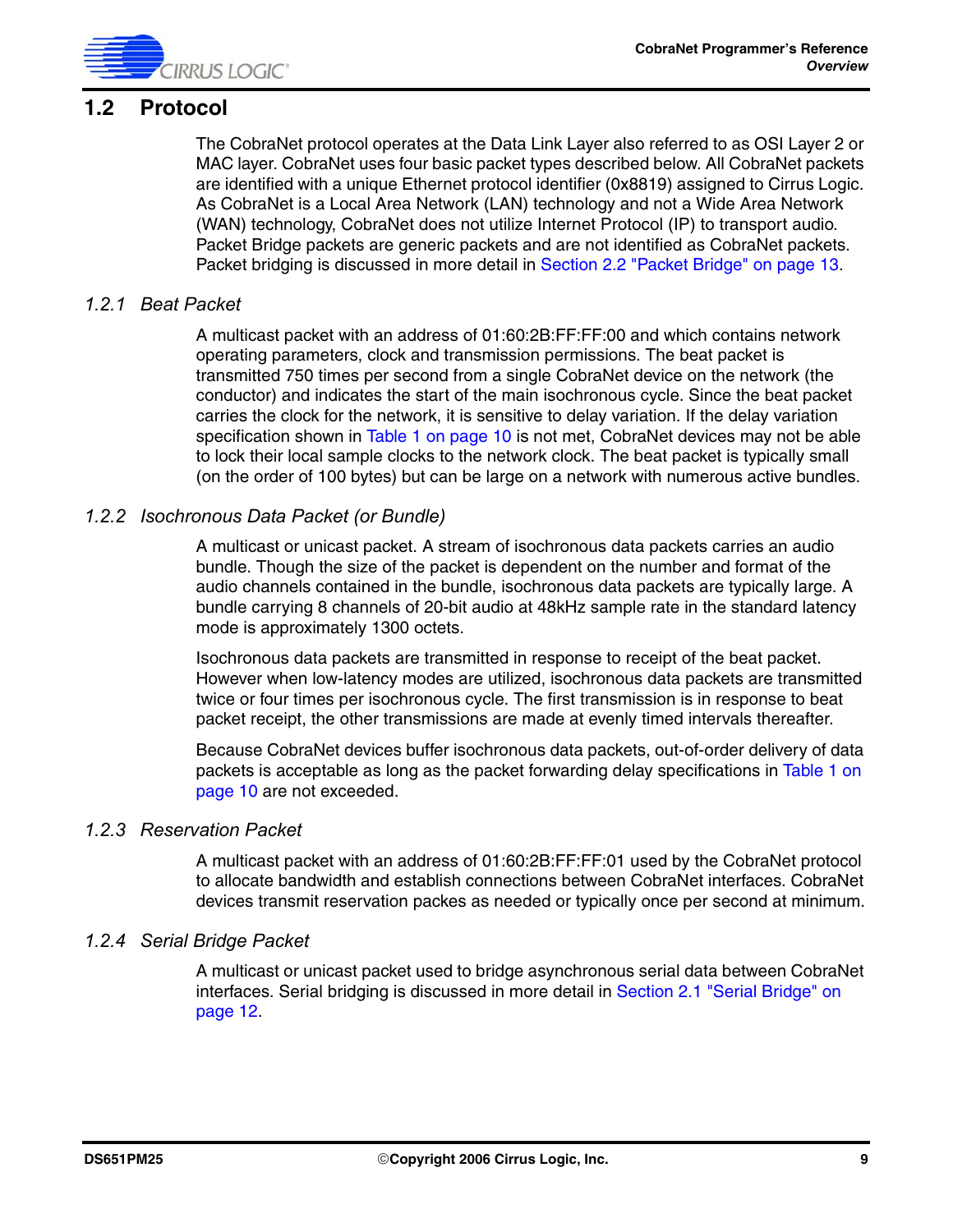

### <span id="page-9-0"></span>**1.3 Timing and Performance**

CobraNet provides real-time audio delivery and requires real-time performance from the network on which it is deployed. The best means of insuring a network will deliver the performance required by CobraNet is to verify the design using Cirrus Logic's CobraCAD CobraNet modeling software (available for download at www.cirrus.com). The design check feature in CobraCAD assures that the performance requirements shown in Table 1 are met and that the network is capable of delivering the bandwidth required to support the modeled application.

<span id="page-9-1"></span>

| <b>Parameter</b>                                       | <b>Maximum</b>     | Comments                                                                                                                                                                                                                          |
|--------------------------------------------------------|--------------------|-----------------------------------------------------------------------------------------------------------------------------------------------------------------------------------------------------------------------------------|
| <b>Beat Packet Delay Variation</b>                     | 250 <sub>µ</sub> s | If delivery of beat packets periodically varies from the nominal delay by<br>more than this value, then the Receivers may loose sample lock or fail to<br>meet clock delivery specifications.                                     |
| Forwarding Delay,<br>5-1/3ms latency                   | $500\mu s$         | Forwarding delay is the sum of store forward, queuing and propagation<br>delays. Forwarding delay includes delay variation - i.e. 150us forwarding                                                                                |
| Forwarding Delay,<br>2-2/3ms latency                   | 250 <sub>µ</sub> s | $delay + 250\mu s$ delay variation = 400 $\mu s$ . Thus tolerance of forwarding<br>delay is reduced in the presence of delay variation. When forwarding<br>specification is exceeded, audio is delivered reliably with additional |
| Forwarding Delay,<br>1-1/3ms latency <sup>a</sup>      | 125 <sub>µ</sub>   | latency. rxDelay and rxMinDelay can be used to observe and control this<br>adaptation to forwarding delay.                                                                                                                        |
| Maximum Forwarding Delay                               | $5000\mu s$        | Audio cannot be delivered at any latency with extreme forwarding delays.                                                                                                                                                          |
| Maximum Forwarding Delay Variation,<br>5-1/3ms latency | $1000\mu s$        |                                                                                                                                                                                                                                   |
| Maximum Forwarding Delay Variation,<br>2-2/3ms latency | $500\mu s$         | Delay variation exceeding these specifications will result in unreliable<br>audio transport due unstable rxDelay determination. In some cases this<br>may be addressed through manual rxMinDelay setting.                         |
| Maximum Forwarding Delay Variation,<br>1-1/3ms latency | $250µ$ s           |                                                                                                                                                                                                                                   |

#### **Table 1. Network Performance Requirements**

a. Store-forward delay on a 100Mbit Ethernet connection is 121us (assuming maximum length packets). This forwarding delay specification is only achievable on an audio-only dedicated network. The lowest latency achievable with CobraNet on a non-dedicated network is 1-2/3ms (using the 1-1/3ms latency mode with an rxMinDelay setting of 0x40 to make receivers tolerant to queuing delays introduced by non-audio traffic).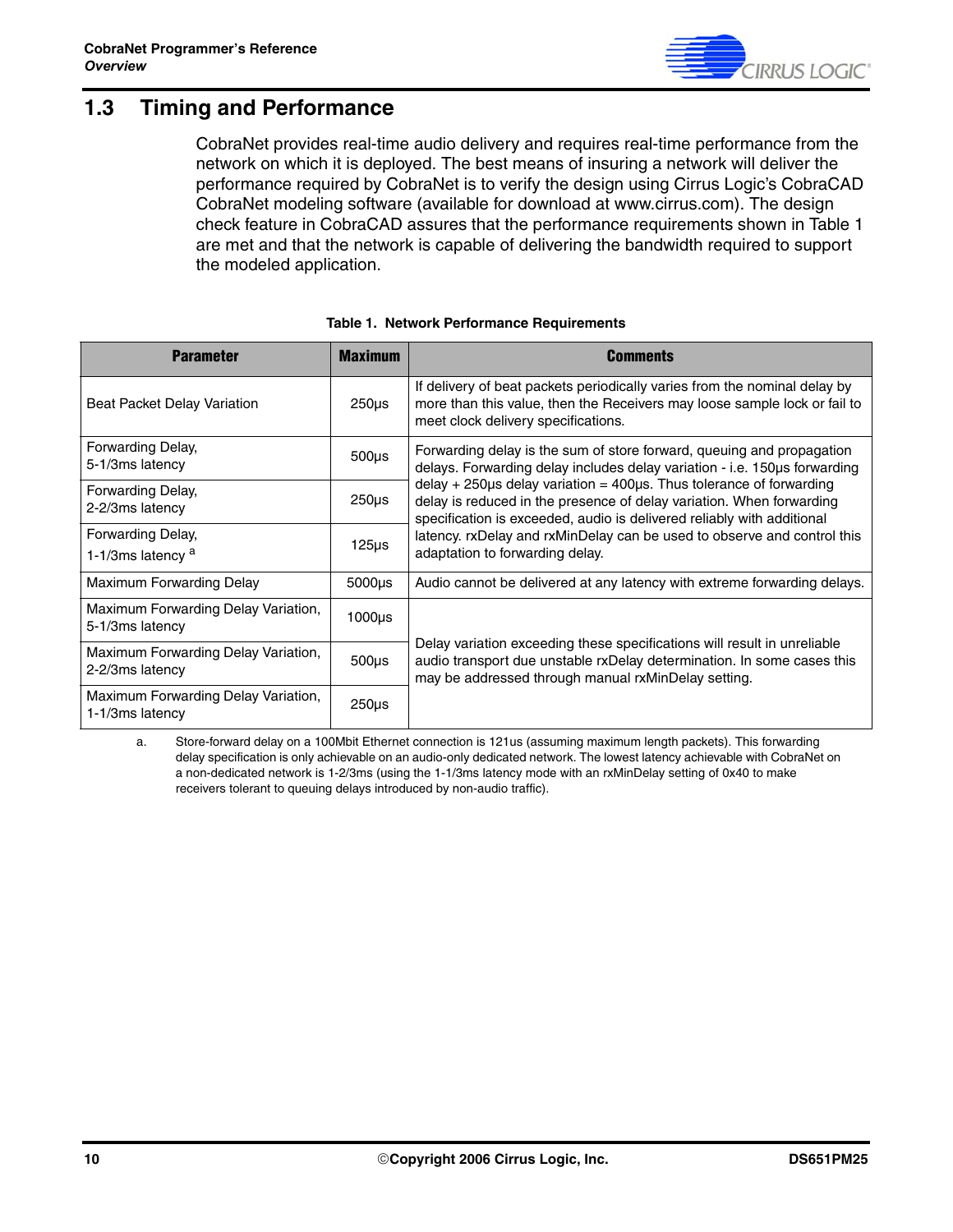### <span id="page-10-0"></span>**1.4 Bundle Addressing types**

**Multicast bundles** represent a least common denominator for audio interoperability in CobraNet networks. Bundles sent with multicast destination addresses are delivered indiscriminately to all CobraNet interfaces and thus have the potential of overloading a network. Care should be taken to insure that an excessive number of multicast bundles are not used. See *Bundle Assignments in CobraNet Systems* (available for download at [www.cirrus.com\)](http://www.cirrus.com/en/products/pro/areas/netaudio.html) for a discussion of issues associated with multicast bundles.

**Unicast bundles** are sent to only one destination on a network. However, in the event that more than one CobraNet interface is set to receive the same bundle number, the CobraNet protocol may, according to rules governed by the *txUniCastMode* and *txMaxUnicast* variables, cause unicast bundles to be sent as multicast or multi-unicast when necessary. Multi-unicast will use unicast addressing to send up to four copies of the same bundle to different CobraNet interfaces.The default configuration for *txUnicastMode* insures that unicast bundles are never multicast.

**Private bundles** are a special case of unicast or multicast bundles. The transmitter's MAC address, in addition to the bundle number, is required to fully qualify a private channel at the receiver. Like unicast bundles, these may be either unicast or multicast based on *txUnicastMode.*

Note: Transmitted bundles must have a unique bundle number assigned to them. More than one transmitting interface cannot use the same bundle number. Multiple receiving interfaces can receive the same bundles.

<span id="page-10-1"></span>

| <b>Hexadecimal</b><br><b>Bundle</b><br><b>Number</b> | <b>Decimal</b><br><b>Bundle Number</b> | <b>Designation</b> | <b>Usage</b>                                                                                                                                                                                                                                                                                                                          | <b>Transmission</b><br><b>Addressing</b>                                               | <b>Transmission</b><br><b>Mode</b>                                                                |
|------------------------------------------------------|----------------------------------------|--------------------|---------------------------------------------------------------------------------------------------------------------------------------------------------------------------------------------------------------------------------------------------------------------------------------------------------------------------------------|----------------------------------------------------------------------------------------|---------------------------------------------------------------------------------------------------|
| $\Omega$                                             | 0                                      | <b>Null</b>        | Unused bundle, Disables<br>transmission/reception when<br>selected.                                                                                                                                                                                                                                                                   | Never transmitted.                                                                     | Never transmitted.                                                                                |
| $1-0xFF$                                             | $1 - 255$                              | Multicast          | Transmitted by a single<br>CobraNet interface and received<br>by any number of interfaces.                                                                                                                                                                                                                                            | Always multicast                                                                       | Always<br>transmitted.                                                                            |
| $0x100 -$<br>0xFEFF                                  | 256-65279                              | Unicast            | Transmitted by a single<br>CobraNet interface. Dependent<br>on txUnicastMode and<br>txMaxUnicast settings may be<br>received at a single (default<br>case), a few (multiple unicast<br>case) or a large number<br>(multicast case) of interfaces.                                                                                     | Generally unicast<br>but may multicast if<br>txUnicastMode<br>variable is<br>adjusted. | Only transmitted<br>when at least one<br>receiver is<br>identified via<br>reverse<br>reservation. |
| 0xFF00-<br>0xFFFF                                    | 65280-65535                            | Private            | Individual transmitters locally<br>allocate private channels. The<br>bundle number is conditioned on<br>the transmitter's MAC address.<br>There are 256 of these bundles<br>per transmitter thus the total<br>number of private bundles is<br>virtually unlimited as the bundle<br>numbers are unique to a<br>particular MAC address. | Generally unicast<br>but may multicast if<br>txUnicastMode<br>variable is<br>adjusted. | Only transmitted<br>when at least one<br>receiver is<br>identified via<br>reverse<br>reservation. |

#### **Table 2. Bundle Numbering**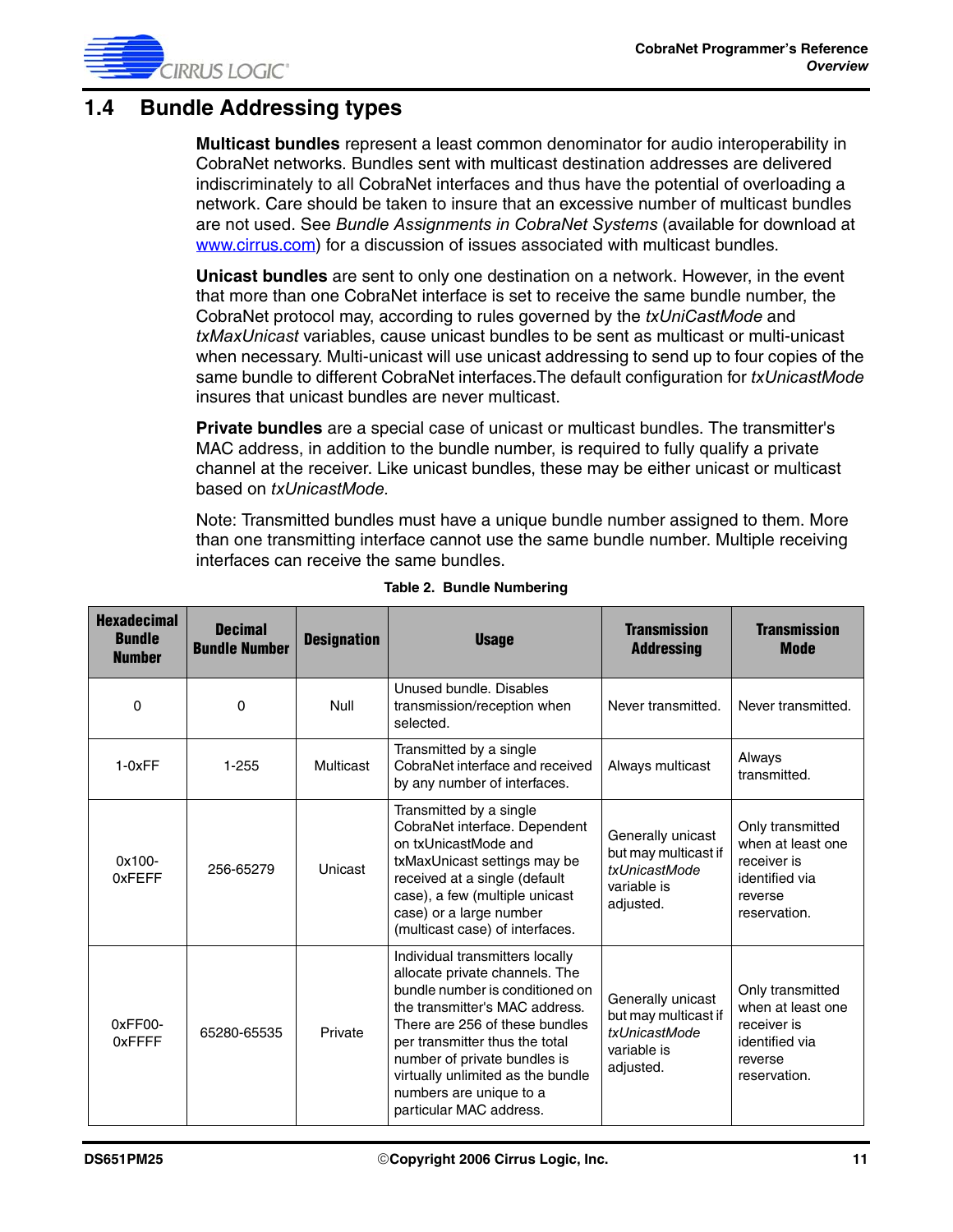

## <span id="page-11-0"></span>**2. Control Communications**

### <span id="page-11-1"></span>**2.1 Serial Bridge**

Asynchronous serial data may be bridged across the network using the serial bridge hardware and software. The CobraNet interface has a two wire logic-level asynchronous interface. Characters received on the interface are buffered and placed in the payload of a special serial bridge Ethernet packet. The packet is then transmitted onto the network with unicast or multicast addressing as configured. It is received at the destination CobraNet interface where the data in the packet is re-serialized and presented on the serial interface. Many standard asynchronous serial formats are supported. With proper physical interface circuitry, this port can be made to support RS-232, RS-422 or RS-485 standards. Multi-drop two-wire interfaces are also supported.

The bridging feature can be useful in a CobraNet product as either an internal or external control interface. Used externally, the appropriate transceiver, such as an RS-232 driver chip, is connected to the logic-level pins and in turn connected to a standard connector, such as a DB-9 or DB-25, on the back panel. This allows control of external serial interfaced devices remotely over Ethernet.



**Figure 2. Serial Bridging, External Application**

Internal application of the serial bridge allows serial communications over the network between host processors which are incorporated into CobraNet devices. Using this communication scheme reduces engineering effort in integrating CobraNet into audio products that already accomplish control communications via serial link.



**Figure 3. Serial Bridging, Internal Application**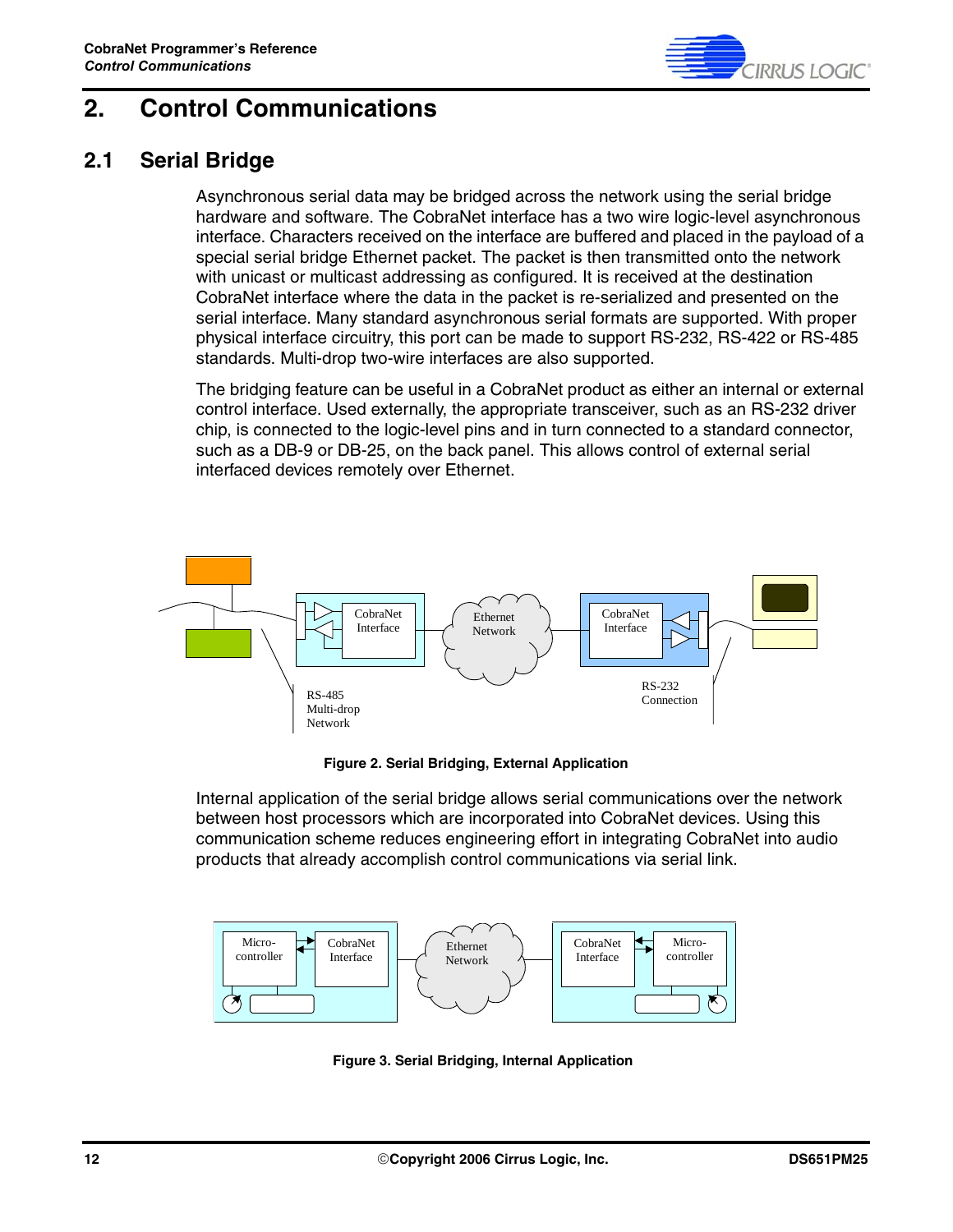

Although the serial bridging feature strives to transmit data at wire speed, delays are introduced by the process of serializing, de-serializing, and prioritizing the serial bridge packets. These delays are typically on the order of 10ms or less.

See [Table 6.4.8 on page 86](#page-85-0) for details on the MI variables used to control serial bridging.

### <span id="page-12-0"></span>**2.2 Packet Bridge**

The packet bridge provides a means for using the CobraNet interface as if it were an Ethernet controller by providing a basic capability to send and receive raw Ethernet packets. A CobraNet device utilizing a host processor with network stack can use this feature to transmit and receive both control and audio data over the same network connection.

In the simplest implementation, the host sees the packet bridge as several control variables, a receive buffer, and a transmit buffer which are accessed via the HMI interface. Ethernet data packets are transferred in both directions over the host port using the same HMI semantics used to read and write other MI variables.

More advanced implementations can take advantage of interrupt and DMA modes of HMI operation as well as some HMI operations specifically tailored to packet bridge functions.

Refer to [Table 6.4.7 on page 81](#page-80-0) for details on the MI variables used to control packet bridging.

#### <span id="page-12-1"></span>*2.2.1 Packet Bridge Buffer Data Format*

Packets are transmitted by writing raw packet data to *bridgeTxPktBuffer*. Packets are received by reading *bridgeRxPktBuffer*. Data in both buffers shares the same format. The first word of the buffer specifies the byte length of the data that follows. Byte length includes the14-byte Ethernet header. The Frame Check Sequence (FCS) is automatically appended to transmitted packets and automatically checked and stripped from received packets. The FCS is not included in the packet data or byte length specification. Byte length should be in the range 14 to 1514.

#### <span id="page-12-2"></span>**2.2.1.1. Processor-dependent Layout of Packet Bridge Buffers**

Refer to [Table 3](#page-13-2) and [Table 4 on page 14](#page-13-3) for organization of data within bridge buffers for 24- and 32-bit platforms. All data marked as *unused/0* will be received as *0* and must be set to *0* when writing the buffer prior to transmission.

For both platforms, requested transmissions shorter than the 60-byte Ethernet packet minimum will be padded to 60 bytes with indeterminate data.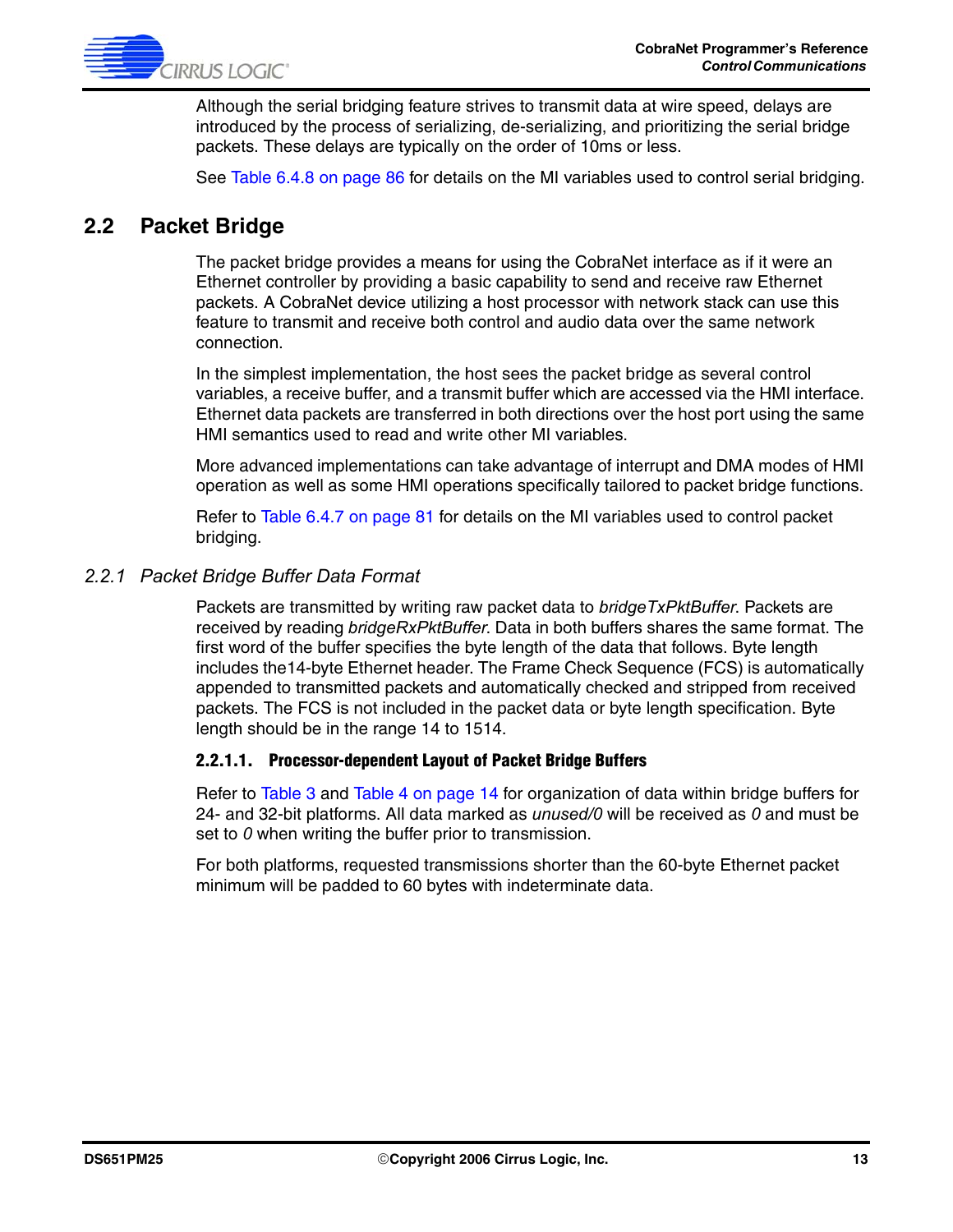

<span id="page-13-2"></span>

|               | <b>MS</b>              | Middle                 | LS       |
|---------------|------------------------|------------------------|----------|
| <b>Word 1</b> | Packet byte length MS  | Packet byte length LS  | unused/0 |
| Word 2        | Destination MAC byte 2 | Destination MAC byte 3 | unused/0 |
| <b>Word 2</b> | Destination MAC byte 4 | Destination MAC byte 3 | unused/0 |
| <b>Word 3</b> | Destination MAC byte 6 | Destination MAC byte 5 | unused/0 |
| Word 4        | Source MAC byte 2      | Source MAC byte 1      | unused/0 |
| Word 5        | Source MAC byte 4      | Source MAC byte 3      | unused/0 |
| Word 6        | Source MAC byte 6      | Source MAC byte 5      | unused/0 |
| Word 7        | Protocol identifier LS | Protocol identifier MS | unused/0 |
| <b>Word 8</b> | Payload byte 2         | Payload byte 1         | unused/0 |
|               |                        |                        | unused/0 |
| Word n        | Payload byte n         | Payload byte n-1       | unused/0 |

#### **Table 3. Packet Bridge Buffer Layout, 24-bit Platforms**

#### <span id="page-13-0"></span>**2.2.1.2. 24-bit HMI Packet Bridge Buffer Data Format**

Packet byte length is specified in the two MS bytes of the first word. The LS bytes will read *0* on receipt and must be set to *0* for transmit. Transmit byte length is rounded up to the nearest even multiple of 4. Receive byte length indicates the actual number of bytes received.

#### <span id="page-13-1"></span>**2.2.1.3. 32-bit HMI Packet Bridge Buffer Data Format**

Packet data begins with the second word. Transmission order of each word is MH, MS, LS, ML.

<span id="page-13-3"></span>

|               | <b>MS</b>              | <b>MH</b>              | <b>ML</b>              | LS                     |
|---------------|------------------------|------------------------|------------------------|------------------------|
| <b>Word 1</b> | Byte length MS         | Byte length LS         | unused/0               | unused/0               |
| <b>Word 2</b> | Destination MAC byte 2 | Destination MAC byte 1 | Destination MAC byte 4 | Destination MAC byte 3 |
| <b>Word 3</b> | Destination MAC byte 6 | Destination MAC byte 5 | Source MAC byte 1      | Source MAC byte 2      |
| <b>Word 4</b> | Source MAC byte 4      | Source MAC byte 3      | Source MAC byte 6      | Source MAC byte 5      |
| Word 5        | Protocol identifier LS | Protocol identifier MS | Payload byte 2         | Payload byte 1         |
| Word 6        | Payload byte 4         | Payload byte 3         | Payload byte 6         | Payload byte 5         |
|               | $\cdots$               |                        |                        | $\cdots$               |
| Word n        | Payload byte n-2       | Payload byte n-3       | Payload byte n         | Payload byte n-1       |

**Table 4. Packet Bridge Buffer Layout, 32-bit Platforms**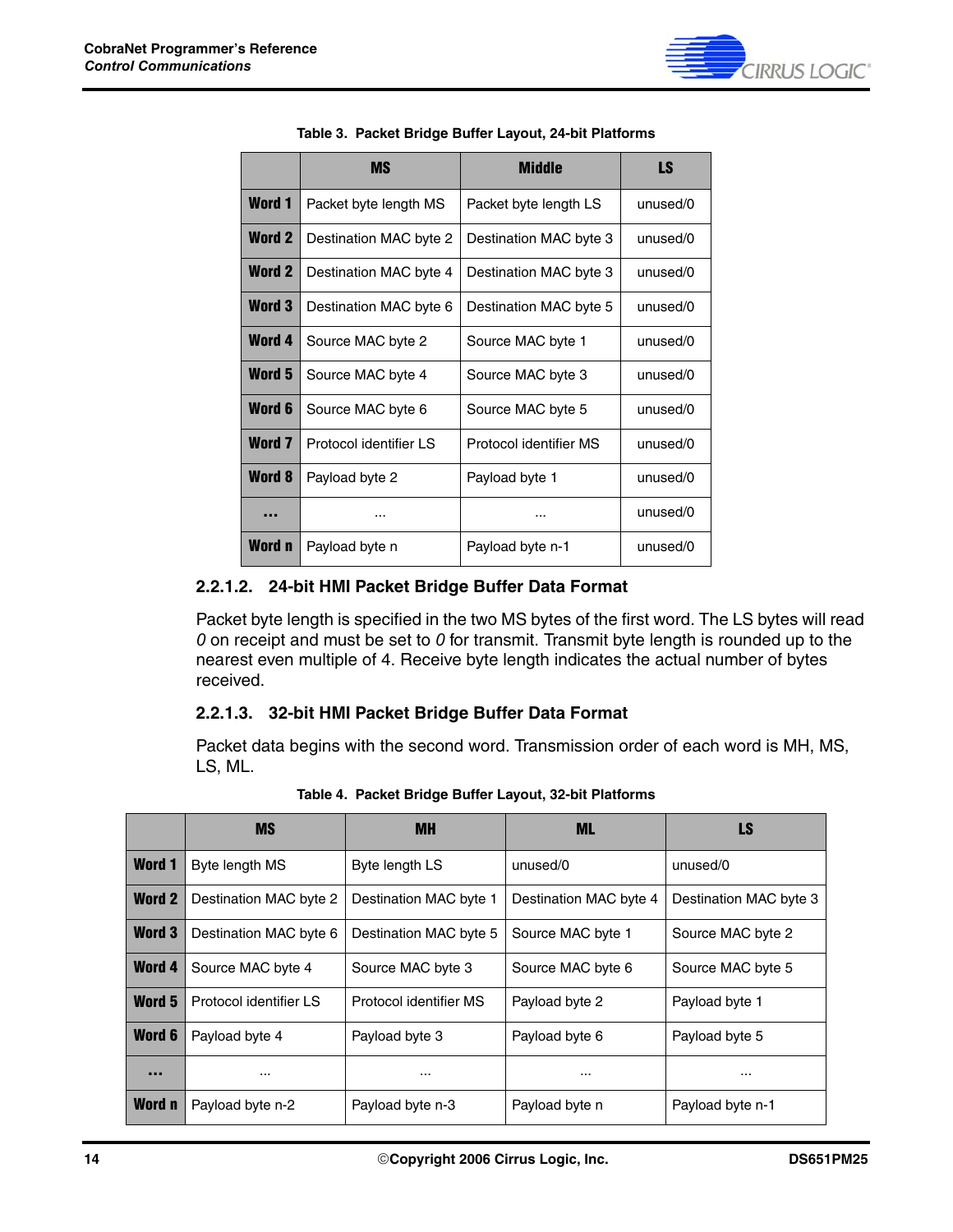

#### <span id="page-14-0"></span>*2.2.2 Packet Bridge Receive Filtering*

The packet bridge can allow *only selected* packets to be passed to the bridge buffer or allow *copies* of packets to be sent to the bridge buffer. The value of the *bridgeRxFilter* variable controls the filter mode. With *bridgeRxFilter* = *0x10* or *0x01* the packet bridge sends selected packets of unknown protocol to the HMI interface via the packet bridge buffer. With *bridgeRxFilter* = *0x02* or *0x08,* copies of selected packets are passed both to the packet bridge *and* are processed by the CobraNet interface. The packet bridge never passes audio data packets or beat packets to the host. The operation of packet bridge filtering is shown in [Figure 4](#page-14-1) below.



**Figure 4. Packet Bridge Receive Filtering**

<span id="page-14-1"></span>The default value of *BridgeRxFilter* is 0x01. When *BridgeRxFilter* is set to 0x08 and/or 0x02, the CobraNet interface and the host processor can independently process the same packets. The Host processor can use 0x08 in order to respond to packets with IP addresses other than the address assigned to the CobraNet interface. Care must be taken in the host processor software when using these modes to ensure that the CobraNet interface and Host Processor do not both respond to the same packets.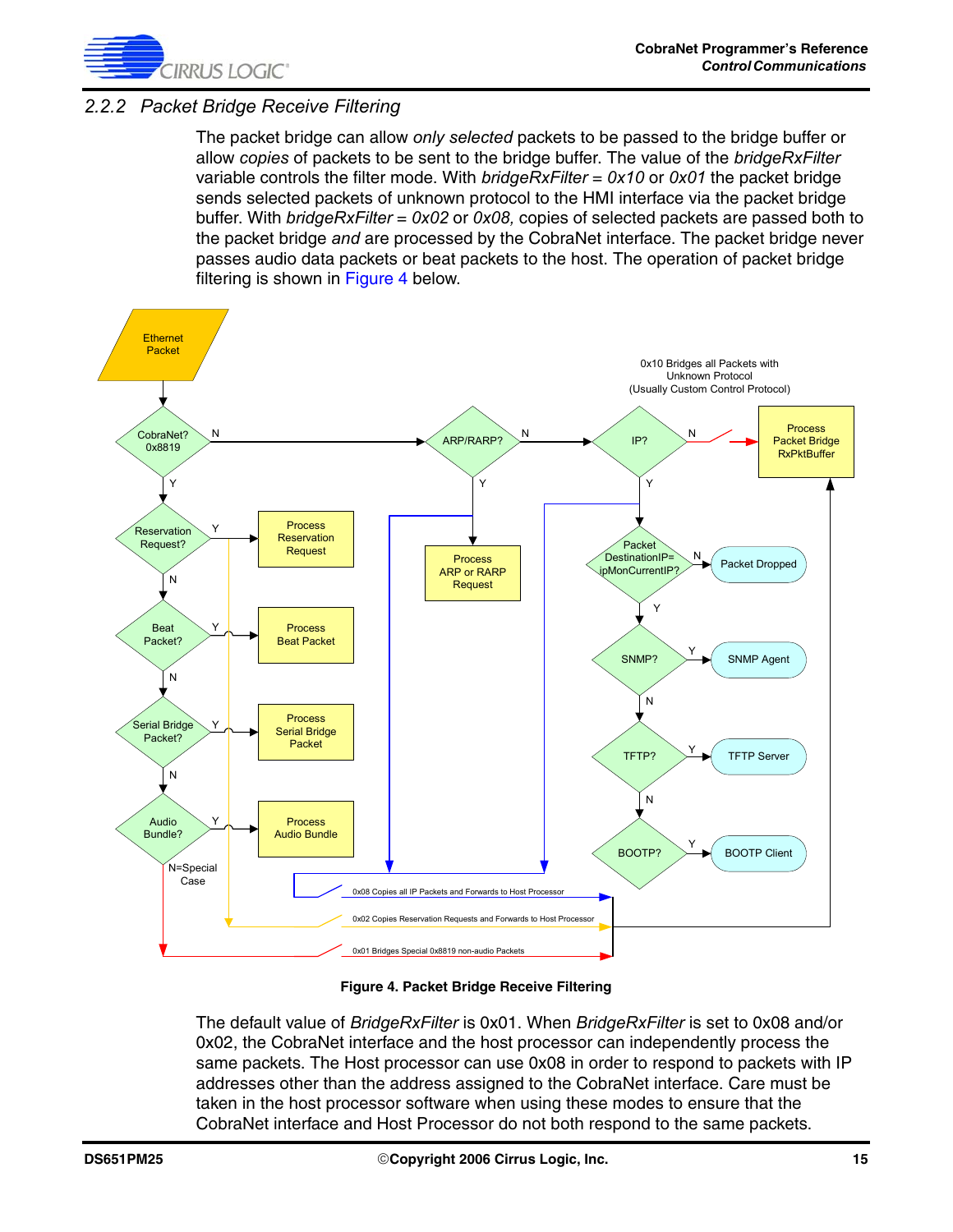

## <span id="page-15-0"></span>**3. Network Stack**





### <span id="page-15-1"></span>**3.1 CobraNet Audio**

This includes transmission and reception of audio data packets and reservation requests, implementation of conductor arbitration, and the ability to serve in either conductor or performer roles. CobraNet audio is a self-contained service that spans from Logical Link (2) to Application (7) layers.

### <span id="page-15-2"></span>**3.2 Serial Bridge**

This service provides bridging of asynchronous serial streams over the Ethernet network. This self-contained service spans from the logical link to the Application layer. The serial bridge service is discussed in [Section 2.1 "Serial Bridge" on page 12](#page-11-1).

### <span id="page-15-3"></span>**3.3 Packet Bridge**

This service simply allows the CobraNet interface to operate as an Ethernet controller for a connected host. This service works at the logical link layer and provides access to the network without providing any actual network services. The packet bridge feature is discussed in [Section 2.2 "Packet Bridge" on page 13.](#page-12-0)

### <span id="page-15-4"></span>**3.4 BOOTP**

The boot protocol (BOOTP) is supported as specified in RFCs 951 and 1542. Network clients use BOOTP to receive an IP address from a BOOTP server.

Clients needing an IP address will broadcast a BOOTP request packet. A BOOTP server on the network will respond with a BOOTP response containing the preferred IP address for the client to use. Use of BOOTP simplifies the error-prone task of assigning unique IP addresses to devices on a large network. BOOTP is carried via UDP/IP and, as such, is able to pass through properly configured routers.

BOOTP requests are transmitted by the CobraNet interface on a randomized schedule as recommended in the RFCs. Requests are sent out frequently at startup and then taper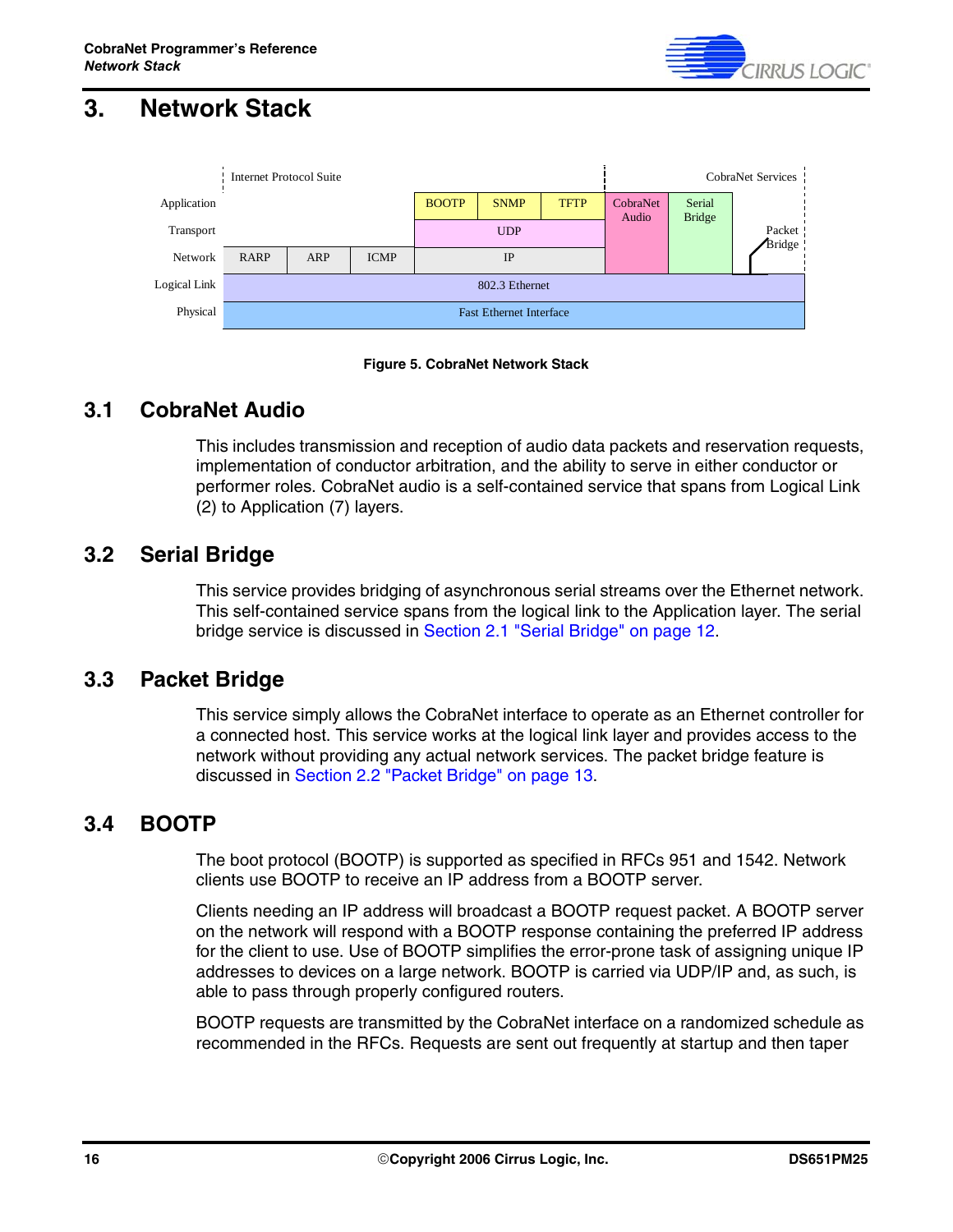

down to an approximate 2-per-minute minimum rate. Two conditions must be met before a CobraNet device will send out BOOTP requests:

- The device must not already have an IP address. Apart from BOOTP, there are two other means for a CobraNet interface to obtain an IP address - RARP and the *ipMonitor* variables.
- The device must be attached to a switched network. In order to avoid producing unregulated traffic, BOOTP requests are not transmitted on a repeater network.

Upon receipt of a valid BOOTP response, a CobraNet device will change its IP address to the IP address indicated by the BOOTP response. It is not necessary for a response to be paired with a specific request to be considered valid.

### <span id="page-16-0"></span>**3.5 RARP (partial support)**

RFC 903 defines reverse address resolution protocol (RARP). Network clients use RARP to receive an IP address from a central server. RARP differs from BOOTP in that it is carried at the logical link layer (Layer 2) and thus cannot pass through IP routers.

RARP is comprised of request and response packet types. Upon receipt of a valid RARP response packet, a CobraNet device will change its IP address to the IP address indicated by the RARP response. The CobraNet network stack does not transmit RARP request packets.

RARP is the means used by the CobraNet Discovery application (Disco) and CNDisco object for IP address assignment.

### <span id="page-16-1"></span>**3.6 ICMP (partial support)**

Internet control message protocol (ICMP) is an administrative protocol defined in RFC 972.

CobraNet devices which have been assigned an IP address will respond to ICMP echo (commonly referred to as 'ping') requests. No other ICMP support is implemented in the CobraNet network stack.

### <span id="page-16-2"></span>**3.7 ARP**

Address resolution protocol (ARP) is used by the IP protocol to translate IP addresses to MAC addresses according to RFC 826.

A host seeking a MAC address associated with an IP address broadcasts an ARP request. The device using the specified IP address replies with an ARP response packet. In this way the requesting host obtains the MAC address for the target device.

The CobraNet interface responds to ARP requests when appropriate. CobraNet will not generate ARP requests. For this reason the CobraNet can only respond to IP messages and cannot initiate IP communications.

### <span id="page-16-3"></span>**3.8 IP**

The internet protocol (IP) is defined in RFC 791. IP is a network protocol (layer 3 of the OSI 7-layer networking model) responsible for routing of packets and segmentation and reassembly of packets.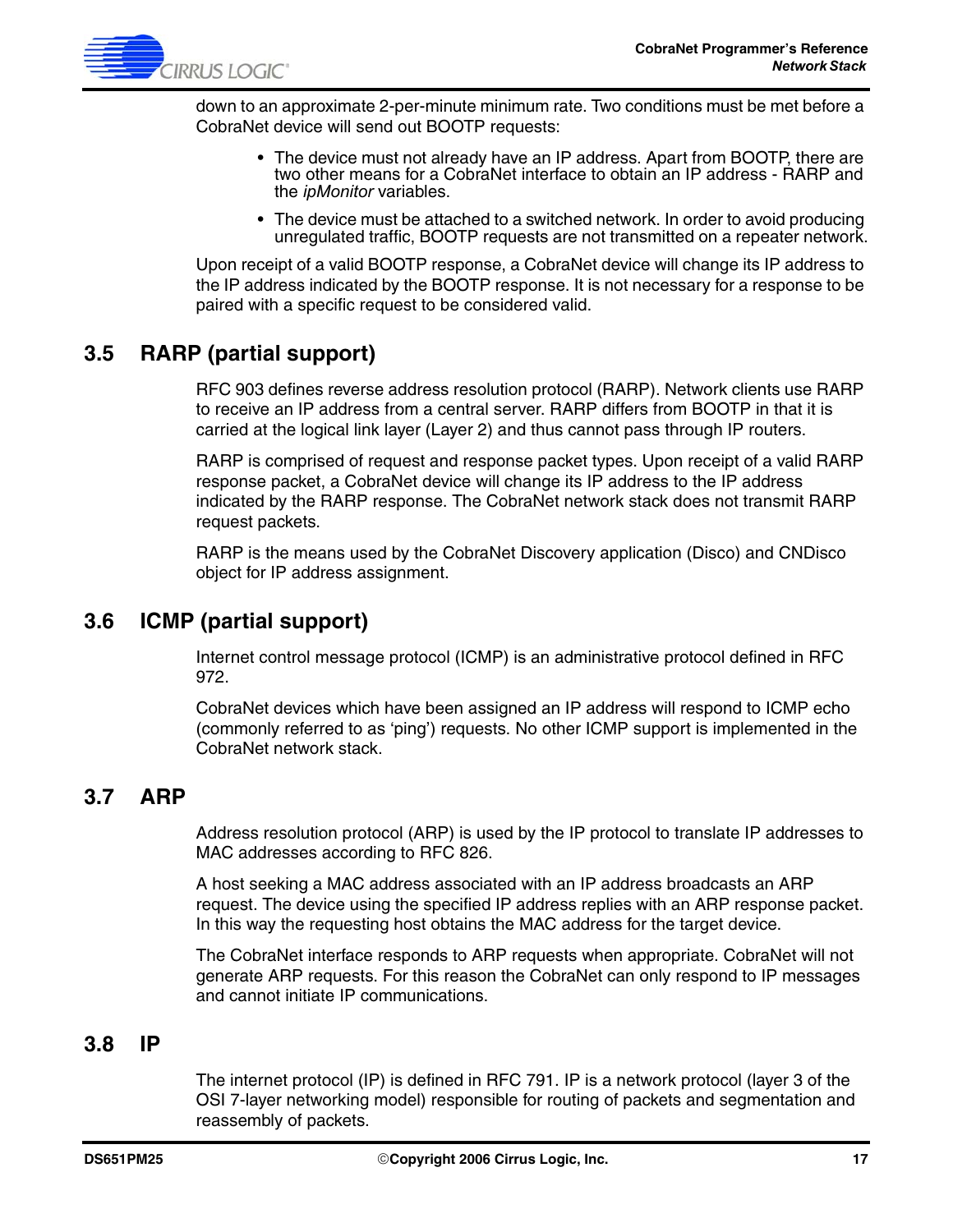

The CobraNet implementation of IP has the following limitations:

- Segmentation and reassembly is not supported. Segmentation is primarily utilized by stream based TCP protocols that can generate large data packets. Reassembly capability can be necessary on heterogeneous networks (those comprising multiple network technologies such as Ethernet, FDDI, and ISDN).
- Cannot initiate IP communications; can only respond to incoming messages. The CobraNet implementation does not support net mask and default gateway concepts required to initiate communications to other subnets. Furthermore, CobraNet's implementation of ARP does not support generation of ARP requests.

### <span id="page-17-0"></span>**3.9 UDP**

User datagram protocol (UDP) is defined in RFC 768. UDP is a transport protocol (layer 4 of the OSI 7-layer networking model) responsible for maintaining the integrity of data. UDP is an extremely simple protocol which, by design, defers the data integrity problem to application protocols in higher network layers.

CobraNet fully supports UDP.

### <span id="page-17-1"></span>**3.10 TFTP**

Trivial file transfer protocol (TFTP) is defined in RFC 783. TFTP supports file read and write via a UDP/IP transport. The CobraNet implementation of TFTP supports only binary reads and writes to a specific set of files. This is the mechanism used to update firmware in a CobraNet interface. The TFTP file names correspond to the different sectors of the FLASH memory and can differ in name and size for different revisions of CobraNet interface hardware.

Firmware update is a complex process best accomplished by use of an encapsulated software module, such as the PACNFirm object library, or by use of the CobraNet Discovery program which are aware of the data structures and protocol utilized.

### <span id="page-17-2"></span>**3.11 SNMP**

Version 1 of the simple network management protocol (SNMP) is defined in RFC 1157. The CobraNet SNMP interface is version 1 compliant.

A management information base (MIB) is associated with any SNMP implementation. CobraNet supports the standard MIB for network devices as defined in RFC 1213 "MIB-II" in addition to its own MIB for CobraNet-specific objects.

The CobraNet MIB file is available for public download in order to facilitate full use of the CobraNet SNMP interface via SNMPv1 compliant applications.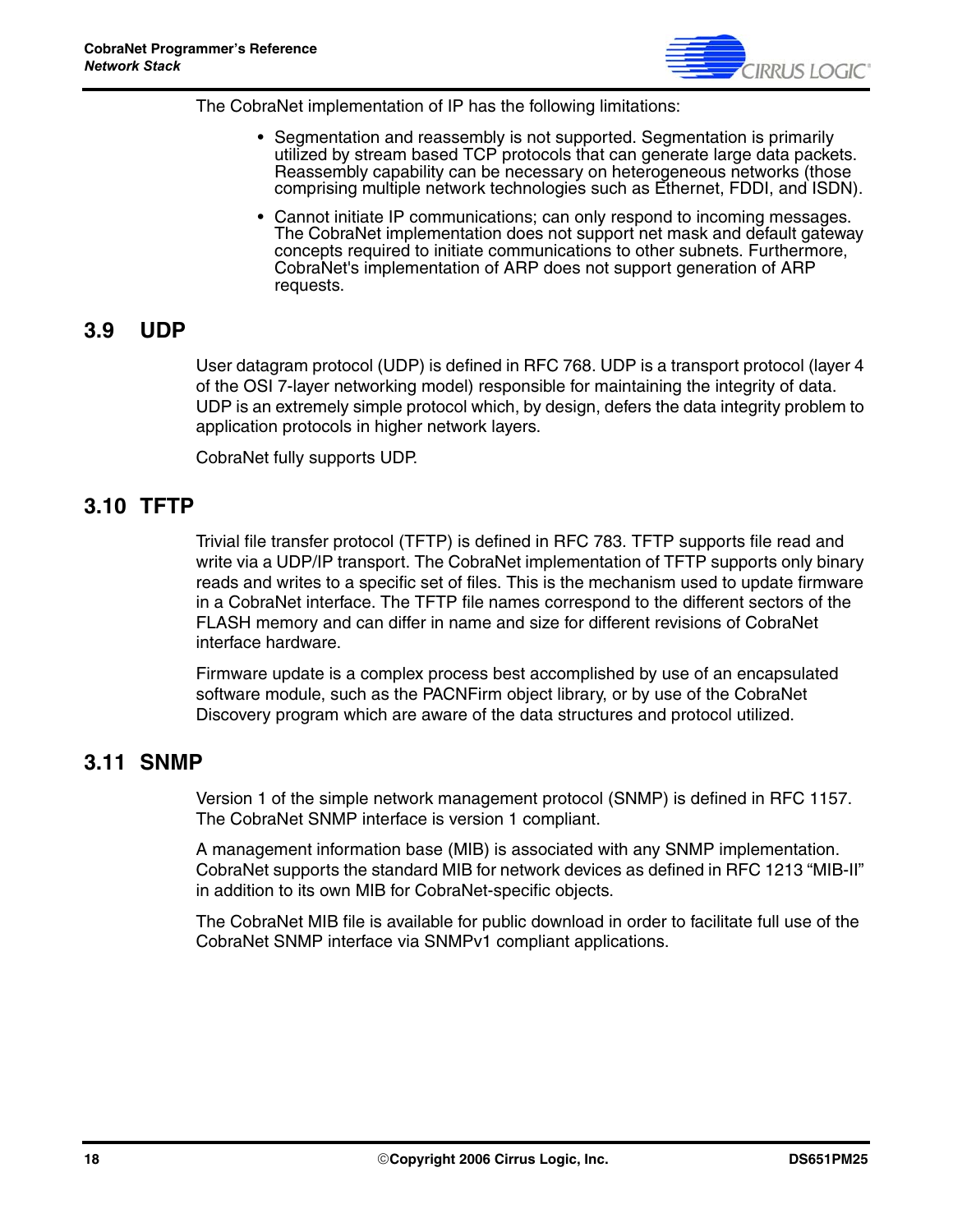

### <span id="page-18-0"></span>**4. Audio Paths**



NOTES: 1. Do not alter audioMap, use txSubMap and rxSubMap to control routing to/from Bundles and SSI.

**Figure 6. CobraNet Interface Audio Model**

### <span id="page-18-1"></span>**4.1 Audio Routing Channels**

There are 65 audio routing channels within a CobraNet interface numbered from 0 to 64. Channels 1 through 32 are used to route audio from the Synchronous Serial Interface (SSI) to the network transmitters. Channels 33 through 64 are used to route audio from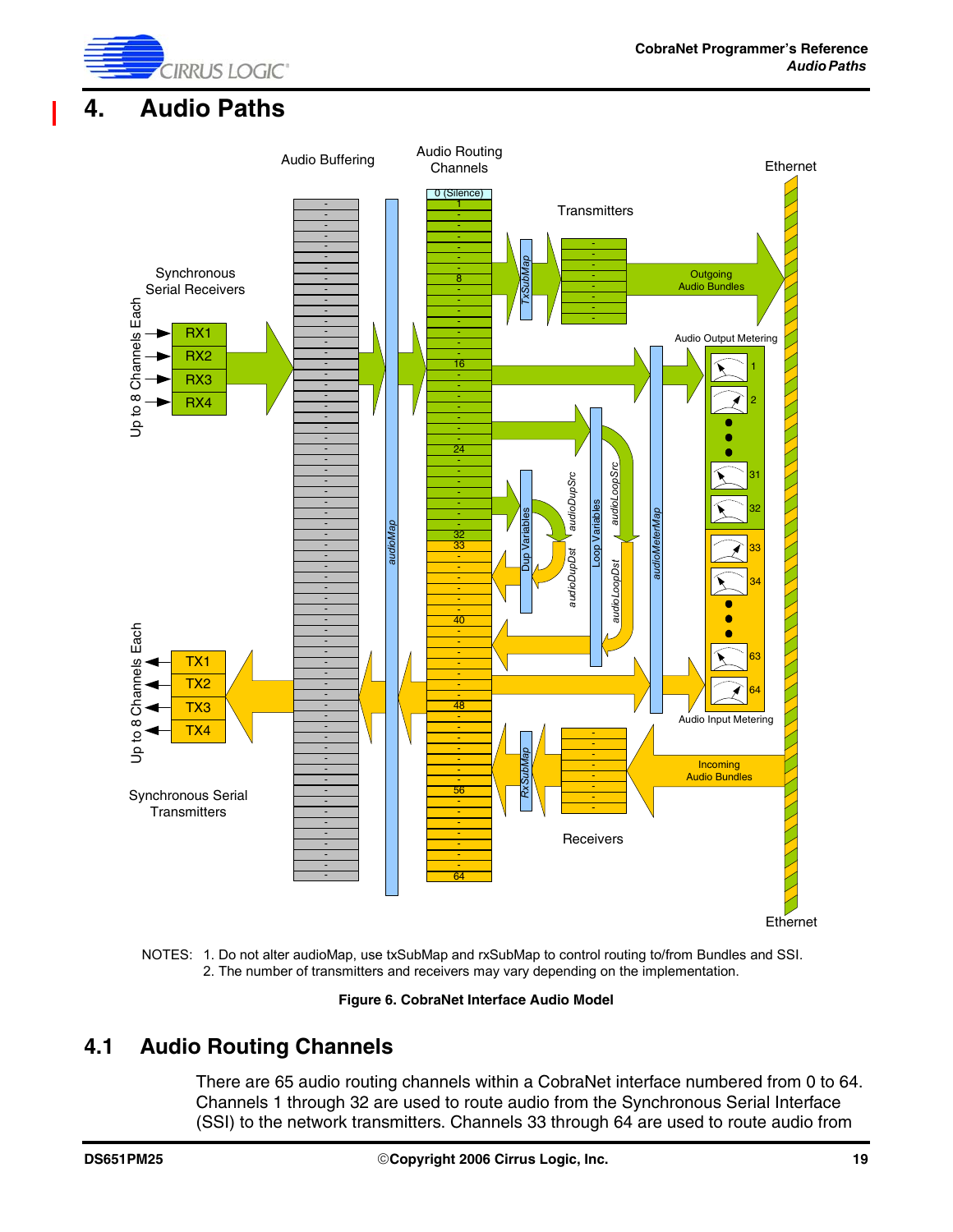

the network receivers to the SSI outputs. Routing channel 0 is a special logical channel used to supply silence to a transmitted channel or serve as a "bit bucket" when receiving from the network.

Audio arrives and leaves the interface through the SSI receivers and transmitters. As each sample arrives it is buffered. The mapping of audio input and output channels to audio I/O buffer offsets is fixed (and non-intuitive). To accommodate channel numbering differences of different CobraNet devices, the *audioMap* variables allow a mapping from audio I/O buffer offsets to routing channel numbers. This mapping is preset by the manufacturer and should never need to be altered.

### <span id="page-19-0"></span>**4.2 Bundle Transmitters**

A Transmitter is a logical entity within the CobraNet interface capable of transmitting one bundle of up to 8 audio channels. Input audio routing channels (0, 1 through 32) are mapped into Bundles associated with a particular transmitter via the *txSubMap* variables associated with that transmitter. There are 8 *txSubmap* variables associated with each transmitter, each of which can be set to a particular routing channel number. The first *txSubMap* variable sets the routing channel that will be transmitted in the first audio channel in the bundle. The second *txSubmap* variable selects the source for the second audio channel to be transmitted in the bundle...and so on.

Audio resolution (sample size) and sample rate (48 kHz or 96 kHz) are determined by other transmitter parameters discussed in this document.

### <span id="page-19-1"></span>**4.3 Bundle Receivers**

A Receiver is a logical entity within the CobraNet interface capable of receiving one bundle of up to 8 audio channels. Output audio routing channels (0, 33 through 64) are mapped from the receiver via the *rxSubMap* variables. There are 8 *rxSubMap* variables associated with each receiver, each of which can be set to a particular routing channel number. The first *rxSubMap* variable selects the routing channel that will receive the first audio channel in the bundle. The second *rxSubMap* variable specifies mapping the second audio channel in the bundle...and so on.

### <span id="page-19-2"></span>**4.4 Loopback**

The loopback object provides a means for the interface to transfer audio channels internally. Loopback overcomes the limitation that a device cannot receive its own transmission and also allows the audio I/O system to be tested locally.

The *audioLoopSource* and *audioLoopDest* variables control this feature.

### <span id="page-19-3"></span>**4.5 Output Channel Duplication**

The audio routing channel mapping facilities allow a single routing channel to be mapped to any number of audio channels in any number of network transmitters (Bundles). It is, however, not possible to direct an audio channel in a network receiver to multiple audio routing channels for output through multiple SSI channels or ports.

Output channel duplication allows output routing channels to be copied to other output routing channels. This feature is implemented as a separate set of "dup" paths controlled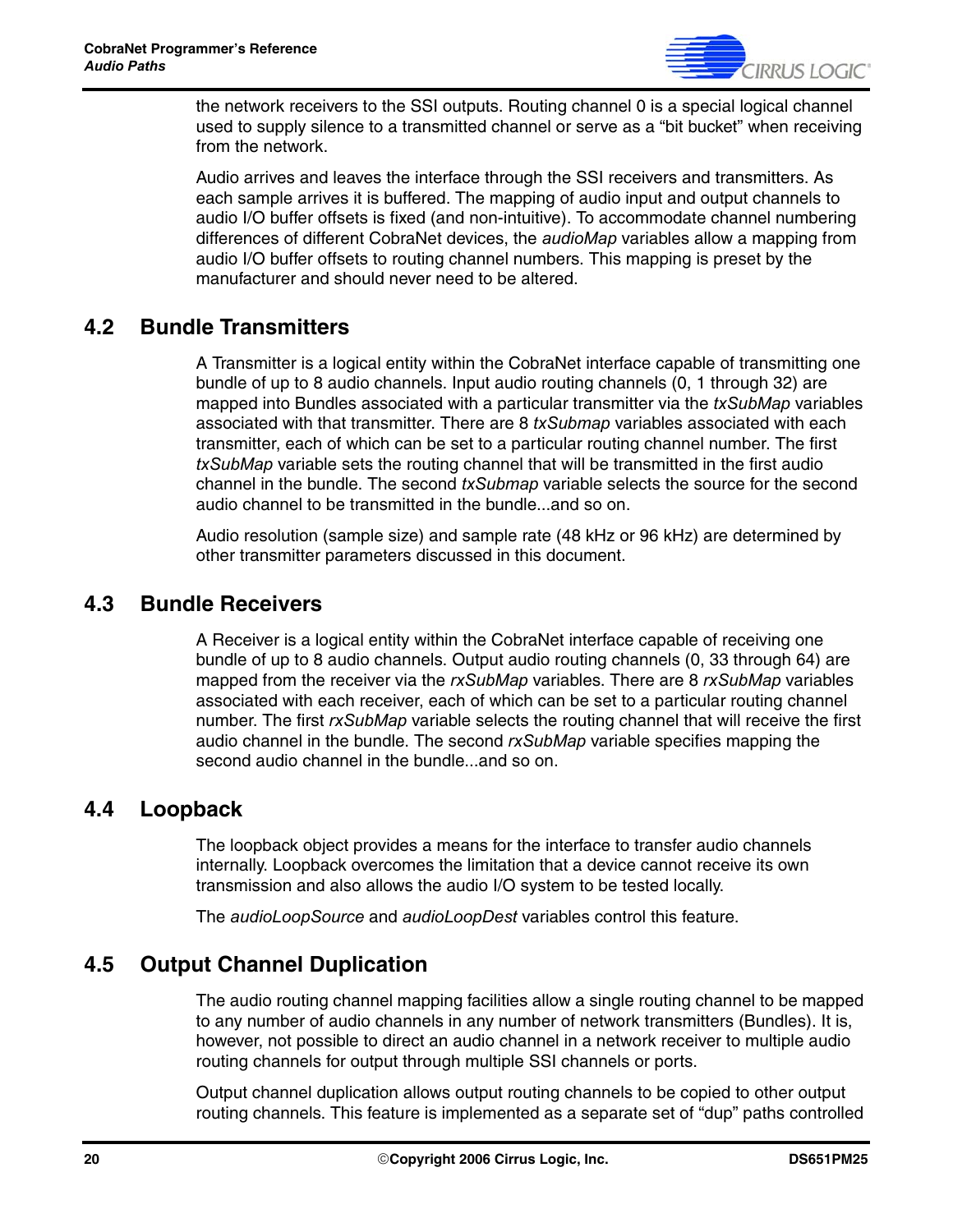

by *audioDupSource* and *audioDupDest* variables. An output can be specified as the source for a duplication by multiple "dup" paths. Output duplication is accomplished without incurring additional audio latency. See [Section 6.4.10 "Audio" on page 92](#page-91-0) for more information.

#### <span id="page-20-0"></span>**4.6 Meters**

Metering is provided for all 64 audio routing channels. The first 32 meters can be mapped to the 32 input routing channels. The second 32 meters are used to meter the output routing channels. Mapping is controlled by the *audioMeterMap* variable.

Metering is disabled by default to conserve processing cycles. Meters are peak detecting with simple first-order decay ballistics. Ballistics are comprised of an instantaneous attack and exponential decay time programmable via *audioMeterDecay* variable. Ballistics are adjusted globally for all meters. All level measurements are peak level (as opposed to RMS, for instance). Level is indicated in 24-or 32-bit positive signed values. A cumulative peak hold element on each meter allows accurate detection of any clipping condition. See [Section 6.4.10 "Audio" on page 92](#page-91-0) for more information.

### <span id="page-20-1"></span>**4.7 Low-latency Audio Support**

Low-latency modes are supported on CobraNet interfaces without need for hardware changes to the CobraNet interface or CobraNet Device. The default mode of operation is 5-1/3 mS latency at 48 kHz sample rate.

Running in low-latency mode requires more processing power, implying a trade-off between the number of channels supported and reduction of latency. Some referencedesign-based products need to operate at reduced channel count to support lower latency. Depending on selected sample size, sample rate, and latency, newer CobraNet interfaces may be subject to some limitation in channel capacity, number of transmitters and receivers, and multiple unicast transmission count.

The following table shows CM-1 channel capacity for several latency and sample rate operating modes. Eight-channel bundles with 20-bit resolution, unicast to a single destination or multicast is assumed.

Low-latency modes also place additional demands on network performance. Specifically, in order to achieve the desired latency, forwarding delay across the network needs to be reduced by approximately the same factor that audio latency is reduced. These requirements bring into play new network design rules.

Lower latency is achieved by transmitting smaller audio packets at a higher rate. A restriction on the number of audio channels allowed in a bundle is due to a restriction on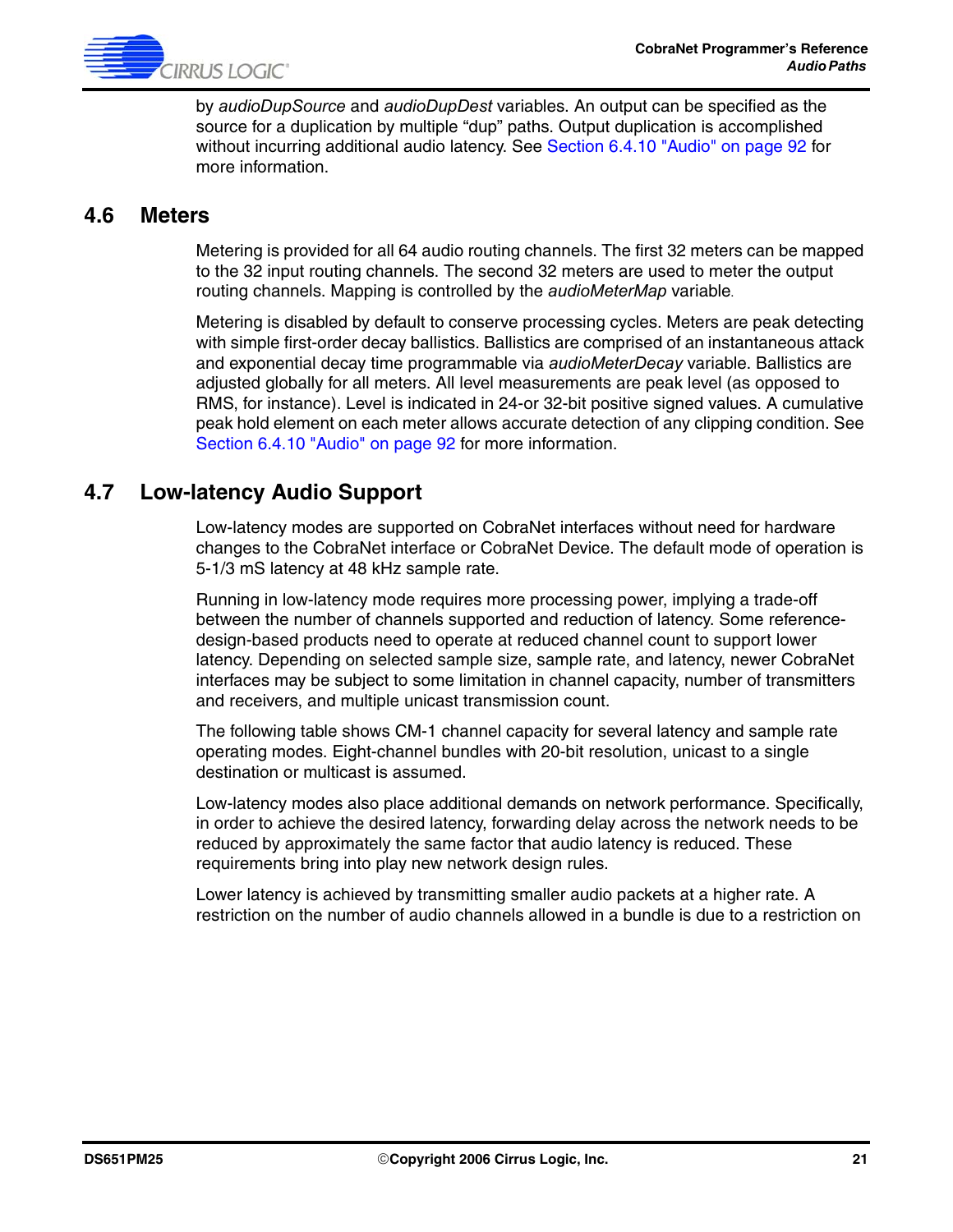

the maximum size of an Ethernet packet. Therefore Lower-latency modes have relaxed restrictions in this area. Audio channel count restrictions are summarized below.

<span id="page-21-0"></span>

| Latency      | <b>Channels per Bundle</b> |  |  |                                                                   |  |                       |
|--------------|----------------------------|--|--|-------------------------------------------------------------------|--|-----------------------|
|              | <b>16 bit, 48 kHz</b>      |  |  | 20 bit, 48 kHz   24 bit, 48 kHz   16 bit, 96 kHz   20 bit, 96 kHz |  | <b>24 bit, 96 kHz</b> |
| $5 - 1/3$ ms |                            |  |  |                                                                   |  |                       |
| $2 - 2/3$ ms |                            |  |  |                                                                   |  |                       |
| $1 - 1/3$ ms |                            |  |  |                                                                   |  |                       |

#### **Table 5. Bundle Capacity Limits as a Function of Ethernet Packet Size**

Bundle capacity or maximum channel count may be limited in some cases by both the allowable Ethernet packet size and by the processor bandwidth required to handle lower latency and/or higher sample rate modes. Limitations imposed by packet size are illustrated in [Table 5.](#page-21-0) Limitations imposed by additional bandwidth requirements are discussed in the Hardware Reference Manual applicable to the particular CobraNet Interface.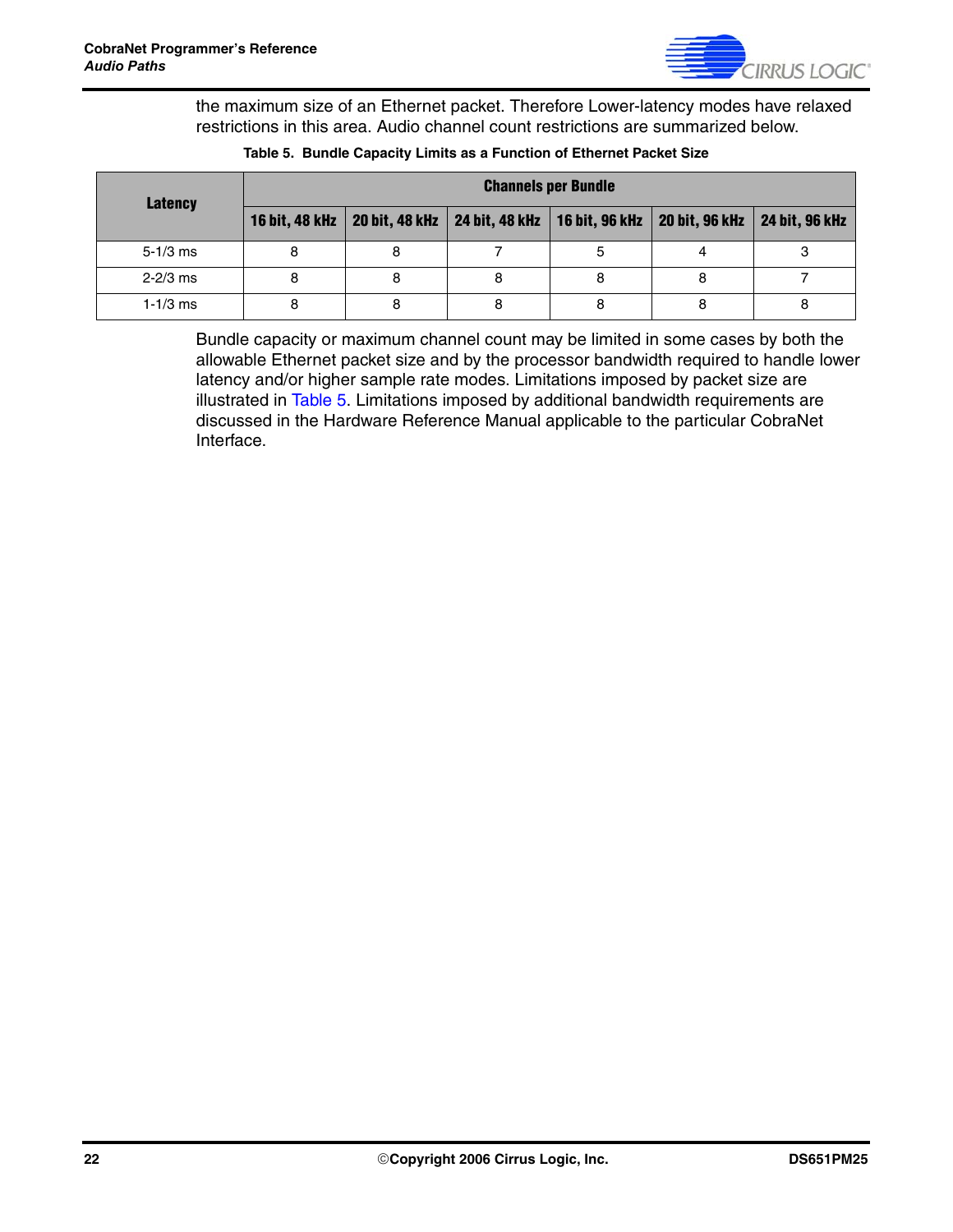

A CobraNet interface operates at a single latency and sample rate mode as specified by the *modeRateControl* variable. This latency mode applies to all incoming and outgoing audio at the interface.

| txSubFormat Value | <b>Resolution</b> | <b>Sample Rate</b> | <b>Latency</b> |
|-------------------|-------------------|--------------------|----------------|
| 0                 |                   | No Signal          |                |
| 0x044000          | 16 bit            | 48 kHz             | $5 - 1/3$ ms   |
| 0x054000          | 20 bit            | 48 kHz             | $5 - 1/3$ ms   |
| 0x064000          | 24 bit            | 48 kHz             | $5 - 1/3$ ms   |
| 0x148000          | 16 bit            | 96 kHz             | $5 - 1/3$ ms   |
| 0x158000          | 20 bit            | 96 kHz             | $5 - 1/3$ ms   |
| 0x168000          | 24 bit            | 96 kHz             | $5 - 1/3$ ms   |
| 0x042000          | 16 bit            | 48 kHz             | $2 - 2/3$ ms   |
| 0x052000          | 20 bit            | 48 kHz             | $2 - 2/3$ ms   |
| 0x062000          | 24 bit            | 48 kHz             | $2 - 2/3$ ms   |
| 0x144000          | 16 bit            | 96 kHz             | $2 - 2/3$ ms   |
| 0x154000          | 20 bit            | 96 kHz             | $2 - 2/3$ ms   |
| 0x164000          | 24 bit            | 96 kHz             | $2 - 2/3$ ms   |
| 0x041000          | 16 bit            | 48 kHz             | $1 - 1/3$ ms   |
| 0x051000          | 20 bit            | 48 kHz             | $1 - 1/3$ ms   |
| 0x061000          | 24 bit            | 48 kHz             | $1 - 1/3$ ms   |
| 0x142000          | 16 bit            | 96 kHz             | $1 - 1/3$ ms   |
| 0x152000          | 20 bit            | 96 kHz             | $1 - 1/3$ ms   |
| 0x162000          | 24 bit            | 96 kHz             | $1 - 1/3$ ms   |

| Table 6. <i>txSubFormat</i> and <i>rxSubFormat<sup>1</sup></i> Values <sup>2</sup> |  |
|------------------------------------------------------------------------------------|--|
|                                                                                    |  |

<sup>1</sup>*rxSubFormat* is a read only variable indicating the format of the audio data being received and decoded. It will have the same value as *txSubFormat* with the exception of the least-significant bit. i.e. 16-bit, 48 kHz sample rate, 5 1/3-mS latency = 0x44001 when the data is being successfully decoded.

<sup>2</sup>*modeRateControl* must also be set to the correct value necessary to support the mode selected by *txSubFormat*.

### <span id="page-22-0"></span>**4.8 96 kHz Sample Rate Support**

A CobraNet interface may operate at either 48 kHz or 96 kHz but not both rates simultaneously. A device operating at 48 kHz cannot receive audio from a device operating at 96 kHz and vice versa. However, CobraNet interfaces operating at 96 kHz and 48 kHz audio may co-exist on the same network.

CS4961xx, CS1810xx, CM-2, and CM-1 based interfaces are required for 96 kHz sample rate operation. No hardware changes are required to support the increased sample rate on these platforms. 96 kHz is not supported in the legacy CobraNet Reference Design.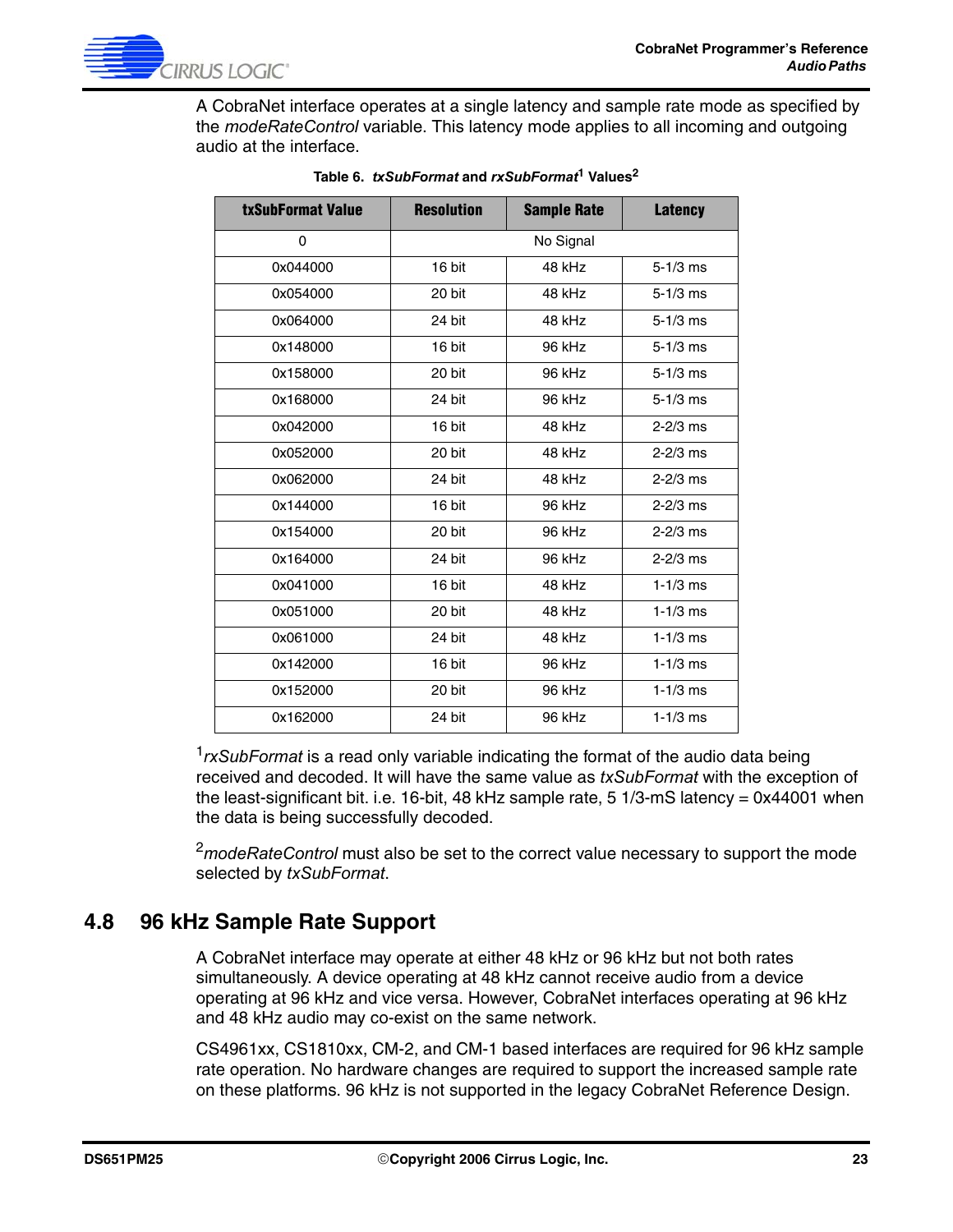

Sample rate is selected by the *modeRateControl* variable. *modeRateControl* selects both sample rate and audio latency. 96 kHz sample rate and low-latency modes can be used together.

*rxSubFormat* indicates the type and status of audio date being received. The LS bit of this variable indicates whether data in the sub channel is being decoded. A value of *0* indicates inability of the interface to decode the received data. An interface operating at 48 kHz cannot decode 96 kHz audio. An interface operating at 96 kHz cannot decode 48 kHz audio.

Processing 96 kHz audio requires twice the bandwidth. At 5-1/3 ms latency, all of the data is transmitted in one packet and thus the number of channels that can be transferred per bundle may be reduced. Lower latency modes can support more channels at 96 kHz, as the data is distributed across 4 packets at 1-1/3 mS and 2 packets at 2-2/3 ms latency. See [Table 5., "Bundle Capacity Limits as a Function of Ethernet Packet Size"](#page-21-0) for more detail on this topic.

When operating in 96 kHz mode, the Master Clock remains at the standard 24.576 MHz. However, in 96 kHz mode, the Sample Clock Output (FS1) will change to support a 96 kHz signal. If a sample clock cascade and/or reference clock input is supplied, this signal may be either 48 kHz or 96 kHz in 96 kHz mode but must be 48 kHz in 48 kHz mode.

| <b>Synchronous Serial Port Operating Mode</b> | 48 kHz SCK Rate | 96 kHz SCK Rate |
|-----------------------------------------------|-----------------|-----------------|
| 64Fs (2 channels x 4 interfaces)              | 3.072 MHz       | 6.144 MHz       |
| 128Fs (4 channels x 4 interfaces)             | 6.144 MHz       | 12.288 MHz      |
| 256Fs (8 channels x 4 interfaces)             | 12.288 MHz      | 24.576 MHz      |

#### **Table 7. Bit Clock Rates**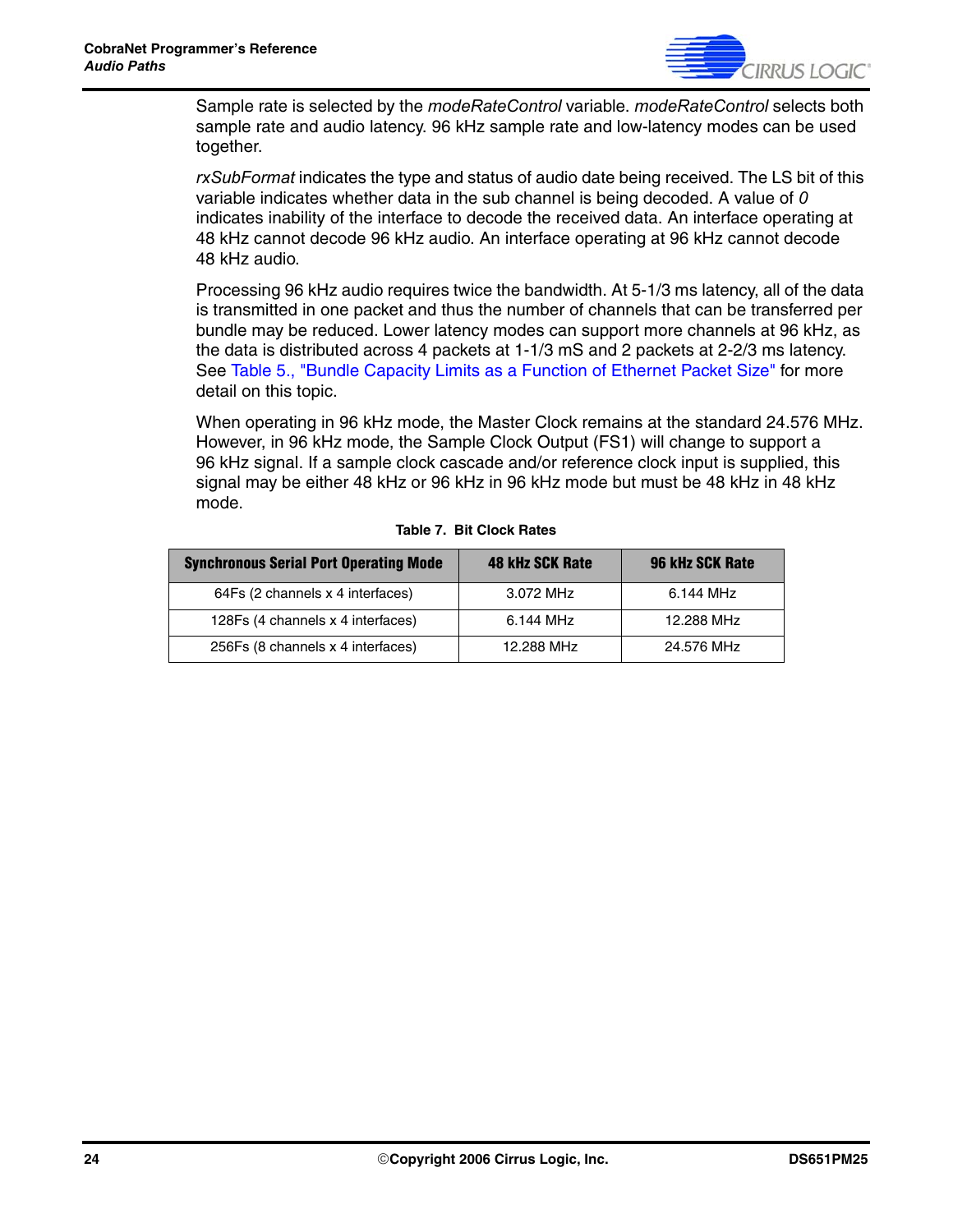

### <span id="page-24-0"></span>**5. Management Interface**

The Management Interface (MI) is the means by which the CobraNet interface is controlled and monitored. Integral to the management interface are the MI variables. The MI variables are read and written via the Host Management Interface (HMI) or remotely over the audio network via SNMP. Both methods operate on the same common set of MI variables. The CobraNet device is configured in real time as the variables are changed.

Variables may have read-only, read/write, or read/write-persistent attributes. All variables are given an initial value at startup. The value of all variables can be read. Read/write and Read/write-persistent variable types can be both read and written. The value of persistent variables is saved in flash memory and the variable is restored at startup to the last value written. See [Section 5.2 "Persistence" on page 26](#page-25-0) for more detail on persistent variables. All MI variables are documented in the [Section 6. "Management Interface Variable](#page-27-0)  [Reference" on page 28](#page-27-0).

MI variables fall into three classes. CobraNet-specific variables allow for configuration and monitoring of CobraNet functionality such as audio transmission and reception. A second class of variables known as SNMP MIB-II variables provides a uniform means of monitoring a network device. These variables are primarily concerned with performance and configuration of the network interface and associated protocols. A third class of product-specific variables may exist when a manufacturer makes use of SNMP extension agent capabilities. This third class of variables is used for controlling and monitoring product-specific features and functions.

### <span id="page-24-1"></span>**5.1 Flash**

Flash memory may be updated via TFTP or through HMI. The HMI flash memory access mechanism allows flash contents to be read and written via the host port. This provides functionality for the HMI similar to that which TFTP provides via the network.

The mechanism cannot allow direct access to the flash memory. Instead a request to read or write flash is performed by supplying the flash address (*flashTAddress*), byte length (*flashTLength*), transfer direction (*flashTDirection*), and data (*bridgeTxPktBuffer)*. The request is then initiated by writing to *flashTRequest*.

The flash memory is a byte-wide device. On 24-bit CobraNet platforms, the transmit buffer is comprised of 3-byte words. The mapping between the byte-wide flash data and the wider buffer memory is as follows.

|                    | <b>MS</b> | Middle | LS     |
|--------------------|-----------|--------|--------|
| <b>First Word</b>  | Byte 3    | Byte 2 | Byte 1 |
| <b>Second Word</b> | Byte 6    | Byte 5 | Byte 4 |

|  | Table 8. Flash Layout, 24-bit Platforms |  |
|--|-----------------------------------------|--|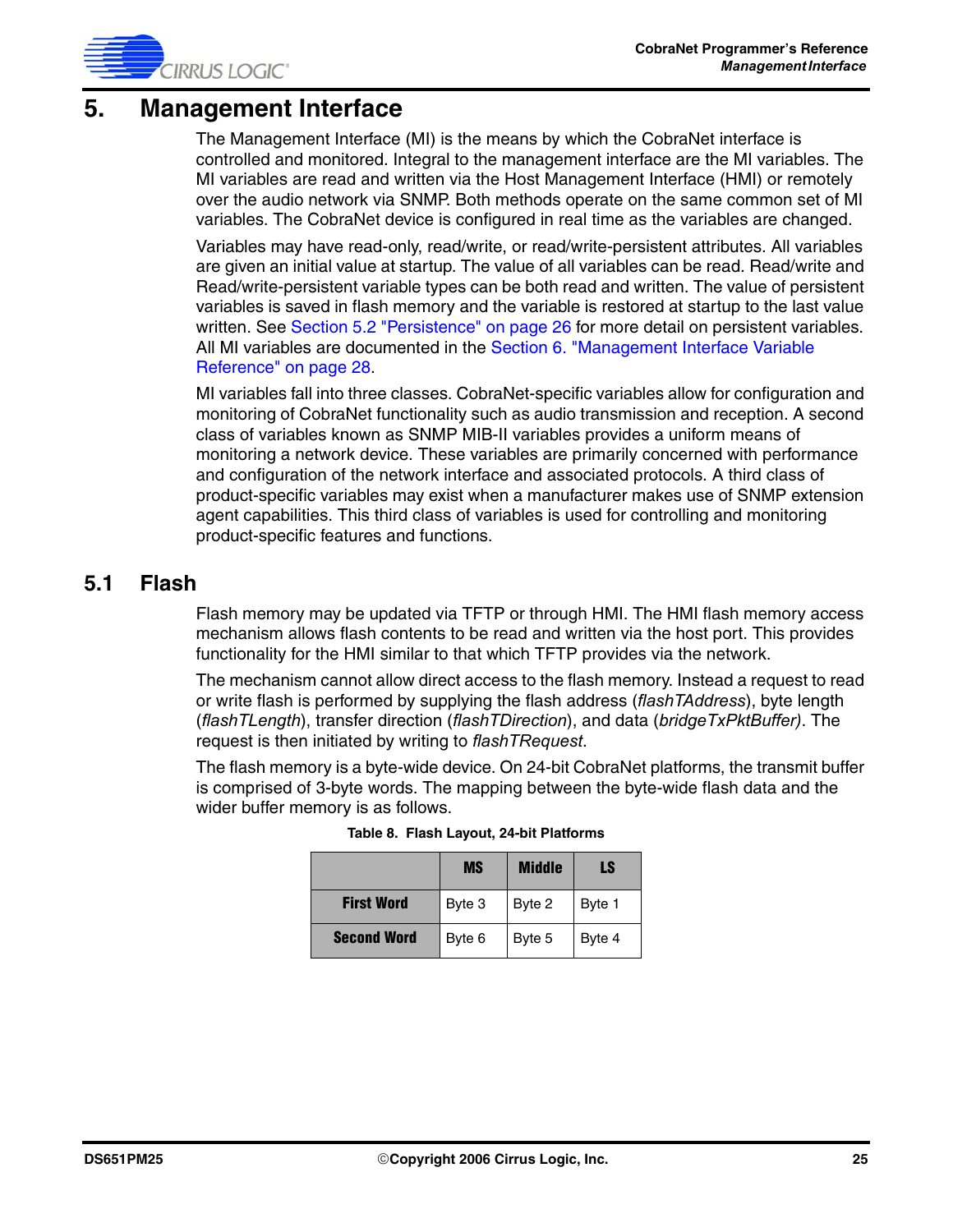

On 32-bit CobraNet platforms, the transmit buffer is comprised of 4-byte words. The mapping between the byte-wide flash data and the wider buffer memory is as follows.

|                    | <b>MS</b> | <b>MH</b>                         | <b>ML</b>                  | LS |
|--------------------|-----------|-----------------------------------|----------------------------|----|
| <b>First Word</b>  |           | Byte 4   Byte 3   Byte 2   Byte 1 |                            |    |
| <b>Second Word</b> | Byte 8    |                                   | Byte $7$   Byte 6   Byte 5 |    |

**Table 9. Flash Layout, 32-bit Platforms**

### <span id="page-25-0"></span>**5.2 Persistence**

The persistence feature causes values written to Read/write-persistent type variables to be written to flash and for these stored values to be restored during startup. With the persistence feature disabled, Read/write and Read/write-persistent variables behave identically. Persistence is enabled by setting the *flashPersistEnable* variable.

With persistence enabled, values written to Read/write-persistent variables are written to flash by a background task according to a schedule designed to prevent excessive write cycles on the memory and to avoid interference with other critical functions. In extreme cases it can take up to 1 minute to store changed values. However, the persistence feature is implemented such that it is safe to remove power at any time with the caveat that the values recalled may not include changes made immediately prior to removal of power. Variable values will never become corrupted due to unexpected loss of power or network connection.

*flashPersistAck* can be used to ensure that variables have been stored to non-volatile memory prior to removal of power.

### <span id="page-25-1"></span>**5.3 Watch Dog**

The watch dog is a digital signal from the CobraNet interface provided to allow fault detection. The watch dog signal is toggled periodically by firmware to indicate normal operation. The toggle rate may drop to as low as 5 Hz on occasion, depending on processor load. Actual minimum, maximum, and nominal toggle rates can be found in the Hardware Reference Manual applicable to the particular CobraNet interface.The watch dog signal will stop toggling following detection and reporting of a fatal error condition. The interface should be reset and re-initialized when absence of the watchdog signal is detected.

Use of the watchdog requires external hardware and/or software. A hardware solution may be implemented with a "microprocessor manager" chip such as the DS1236 from Dallas/Maxim. A software solution could involve wiring the watch dog signal to an I/O port, timer, or interrupt on the host processor and then wiring the CobraNet reset signal to a general purpose output. Software on the host processor would monitor the interval between watch dog transitions and assert the reset signal if the interval exceeds the maximum period.

Implementation of the watch dog feature is not mandatory but is recommended. ESD, EMI, and power fluctuation events are not uncommon in audio installations and the ability to survive and recover from such conditions is a prerequisite for passing many electrical certification programs.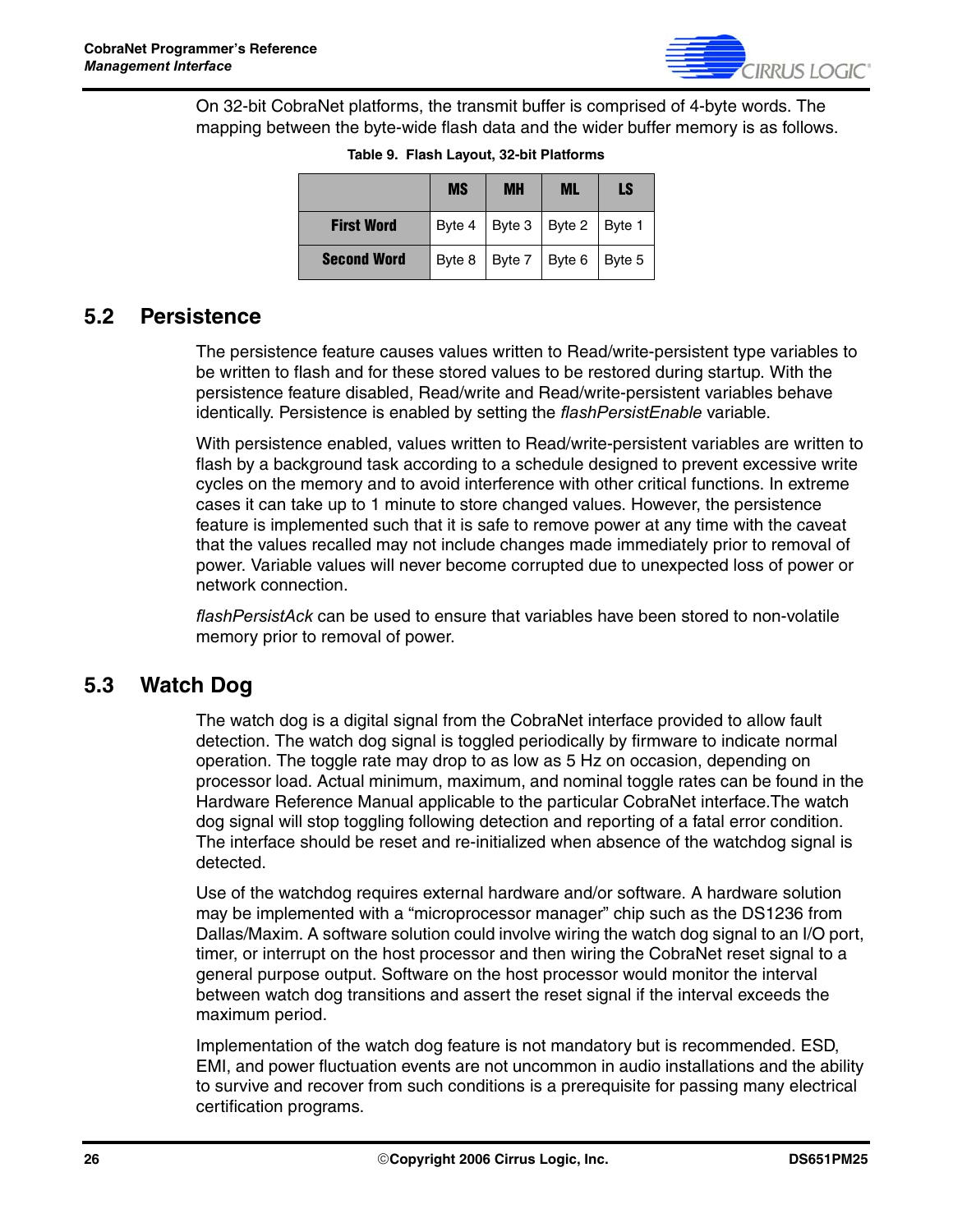

### <span id="page-26-0"></span>**5.4 SNMP Extension Agent**

CobraNet's SNMP agent feature allows the CobraNet interface to be monitored and configured over the Ethernet network by an SNMP manager (or managers). An enhancement of this capability is the SNMP extension agent which allows these monitoring and control capabilities to be extended to product-specific features and functionality.

SNMP extensions require use of a host processor attached to the CobraNet interface. The extension agent appears to the processor as additional product-specific variables in the HMI memory space. For status reporting, the host microcontroller writes updated values to the associated HMI locations. SNMP requests can then be used to read these values at any time. Extension values can also be written via SNMP and monitored by the host processor in order to provide a control path to the host processor via SNMP.

Extensions implemented along with the appropriate hardware and host software can be used to control and monitor many useful functions. For example, extension variables can be used to remotely monitor metrics such as gain, clipping and temperature. They can also be used to control functions such as gain, noise gates, and compression. The system will also benefit from the persistence feature, allowing settings for the entire product, not just the CobraNet interface, to be retained through a power-cycle.

By using the extension agent, the entire product may be made SNMP manageable without need for the host processor to be burdened with the complexity of running a network stack and SNMP agent.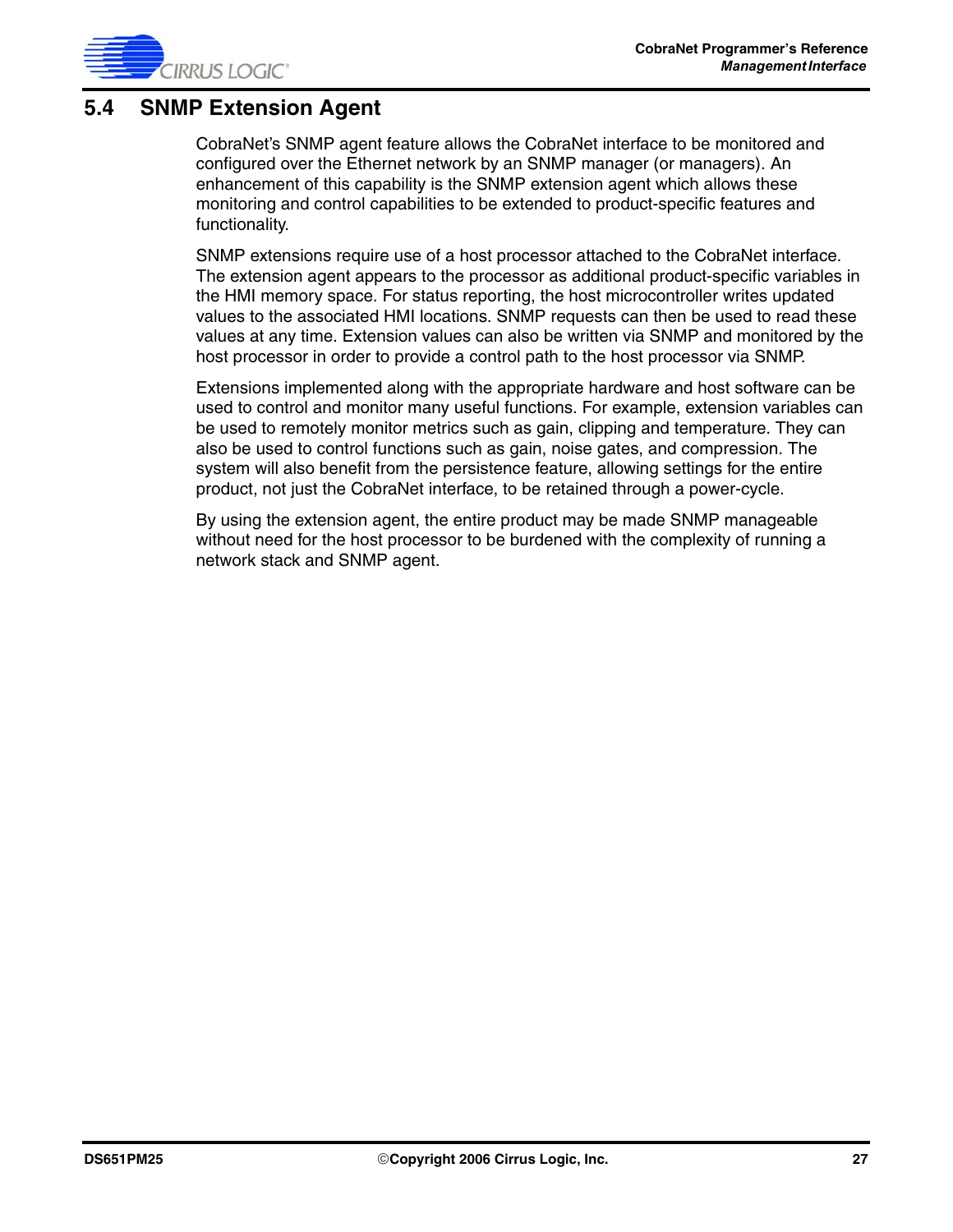

## <span id="page-27-0"></span>**6. Management Interface Variable Reference**

CobraNet interfaces are configured and monitored by reading and writing Management Interface variables. MI variables may be accessed directly via a processor attached to the Host Management Interface or via the network using SNMP. The method of using the HMI is similar for all CobraNet interfaces but may require specific semantics and may have different word sizes depending on the actual implementation. The HMI interface is described in more detail in the Hardware Reference Manual applicable to the particular CobraNet Interface. Following are detailed descriptions of the size, contents, and effects of the MI variables as well as their HMI addresses and SNMP Object Identifier numbers. All MI variables can be accessed via the HMI but some variable properties render them inappropriate for accessing via SNMP. These exceptions are noted in the variable descriptions where applicable.

### <span id="page-27-1"></span>**6.1 Legend**

**Name** - Name of variable as seen in CobraNet MIB and cobrami.h header file.

**Description** - Description of the variable including allowed values and usage discussion.

**Host Address** - HMI addresses are used to access variables via the host port. HMI addresses have a 24-bit range on both 24- and 32-bit platforms.

**SNMP Object ID (OID)**- The Object Identifier is the numeric name assigned to a variable according to the SNMP protocol.

**Size** - *Size* is indicated for varying-length data types such as *DisplayString* and *OID*. *Size* is not indicated for fixed types whose size is implied by their data type. Note that for fixed types, the word size may differ depending on the processor type.

**Count** - Number of entries for array or buffer-type variables. Absence of a *Count* specification implies a single instance variable, and thus a *Count* of *1*.

**Type** - Data type of the variable. The options and format of data types are described below in detail.

Attributes - Read-only variables can only be read and can not be modified. Read/Write variables can be read and written. Read/Write - Persistent variables can be read and written. If the persistence feature is enabled, values of these variables will automatically be written to flash for recall at startup.

**Default** - Value assigned to the variable at startup when persistence is disabled. The values of some Read-only variables reflect system conditions and thus may not have a default value.

**Version** - Firmware version in which the variable was first introduced. Unless otherwise noted in this field, one can assume variables will be available in the version indicated and all subsequent versions.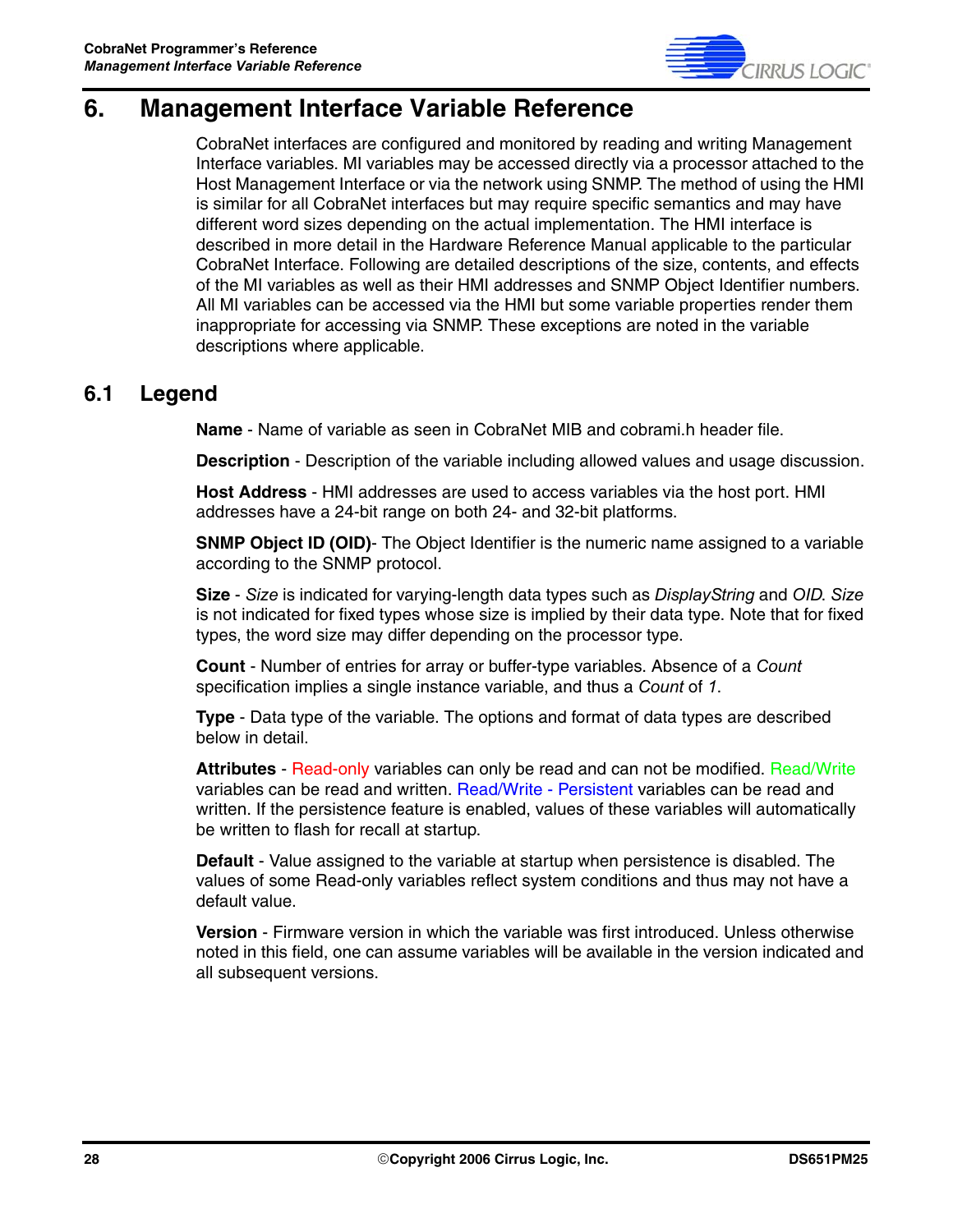

### <span id="page-28-0"></span>**6.2 Data Types**

#### <span id="page-28-1"></span>*6.2.1 DisplayString*

A *DisplayString* is an ASCII string comprised entirely of printable characters.

**24-bit HMI**: The first word indicates the length of the string in characters. Data is stored three characters per 24-bit word. Character order is MS, Middle, LS. For *DisplayString* variables, documented *Size* indicates the largest possible word size of the variable. *Size* includes the length field. The maximum allowable characters for a DisplayString variable is (*Size*-1)×3.

**32-bit HMI:** The first word indicates the length of the string in characters. Data is stored four characters per 32-bit word. Character order is MS, MH, ML, LS. For *DisplayString* variables, documented *Size* indicates the largest possible word size of the variable. *Size* includes the length field. The maximum allowable characters for a *DisplayString* variable is (*Size*-1)×4.

#### <span id="page-28-2"></span>*6.2.2 OID*

An SNMP object identifier is the numeric name of an SNMP variable. OIDs are also used for other purposes including system-unique identifiers.

**24-bit HMI**: OIDs are presented in their native BER encoding. The first word indicates the length of the encoding in bytes. Data is stored three octets per 24-bit word. Character order is MS, Middle, LS. For *OID* variables documented *Size* indicates the largest possible word size for the variable. *Size* includes the length field. The maximum number of octets for the OID variable encoding is (*Size*-1)×3.

**32-bit HMI**: OIDs are presented in their native BER encoding. The first word indicates the length of the encoding in bytes. Data is stored four octets per 32-bit word. Character order is MS, MH, ML, LS. For *OID* variables documented *Size* indicates the largest possible word size for the variable. *Size* includes the length field. The maximum number of octets for the OID variable encoding is (*Size*-1)×4.

#### <span id="page-28-3"></span>*6.2.3 IpAddress*

An *IpAddress* is a 32-bit internet protocol (IP) address.

**24-bit HMI**: Data is stored in the most-significant 16 bits of 2 consecutive 24-bit words as shown in [Table 10](#page-28-4). The least-significant 8 bits of each location are read as zero and *must* be written as zero.

<span id="page-28-4"></span>

|               | <b>MS</b>         | <b>Middle</b>     | LS |
|---------------|-------------------|-------------------|----|
| <b>Word 1</b> | IP address byte 2 | IP address byte 1 |    |
| <b>Word 2</b> | IP address byte 4 | IP address byte 3 |    |

**Table 10. IP address Layout, 24-bit Platforms**

**32-bit HMI:** Data is stored in a single 32-bit word as illustrated below.

**Table 11. IP address Layout, 32-bit Platforms**

| <b>MS</b>         | MН                | ML                |                   |
|-------------------|-------------------|-------------------|-------------------|
| IP address byte 2 | IP address byte 1 | IP address byte 4 | IP address byte 3 |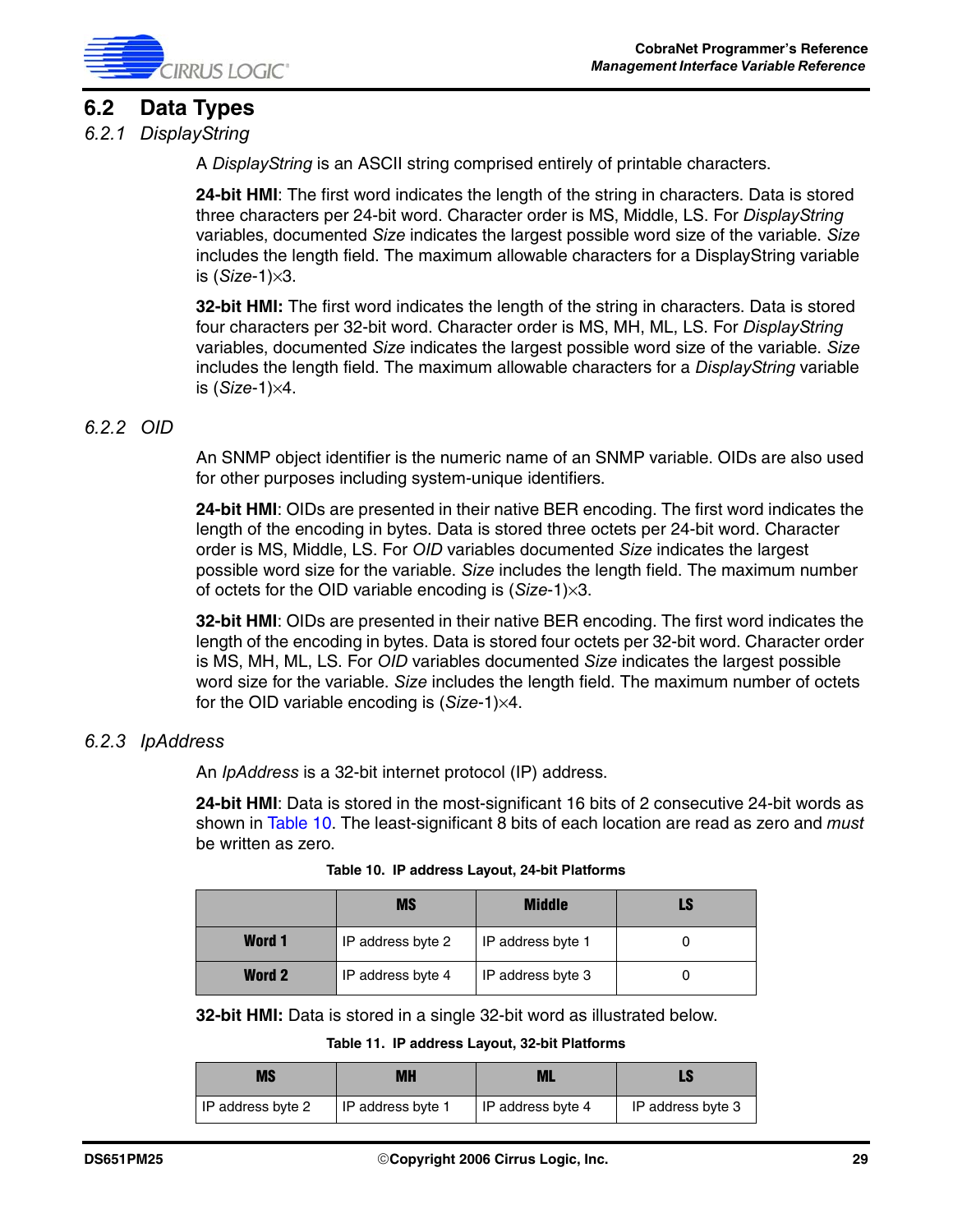

#### <span id="page-29-0"></span>*6.2.4 PhysAddress*

A 48-bit Ethernet media access control (MAC) address.

**24-bit HMI**: Data is stored in the most-significant 16 bits of 3 consecutive memory locations as illustrated below. The least-significant 8 bits of each location are read as zero and *must* be written as zero.

|               | <b>MS</b>  | <b>Middle</b> | LS |
|---------------|------------|---------------|----|
| <b>Word 1</b> | MAC byte 2 | MAC byte 1    |    |
| <b>Word 2</b> | MAC byte 4 | MAC byte 3    |    |
| <b>Word 3</b> | MAC byte 6 | MAC byte 5    | O  |

|  |  | Table 12.  MAC address Layout, 24-bit Platforms |
|--|--|-------------------------------------------------|
|--|--|-------------------------------------------------|

**32-bit HMI:** Data is stored in two consecutive words as shown below. A third word is unused and reserved for addressing compatibility with 24-bit platforms.

|               | <b>MS</b>  | <b>MH</b>  | ML         | LS         |
|---------------|------------|------------|------------|------------|
| <b>Word 1</b> | MAC byte 2 | MAC byte 1 | MAC byte 4 | MAC byte 3 |
| Word 2        | MAC byte 6 | MAC byte 5 | unused     | unused     |
| Word 3        | unused     | unused     | unused     | unused     |

**Table 13. MAC address Layout, 32-bit Platforms**

#### <span id="page-29-1"></span>*6.2.5 TimeTicks*

*TimeTicks* is an integer encoding for time durations in units of 100ths of a second.

**24-bit HMI**: An unsigned timer value is available in two successive 24-bit words. A 32-bit timer value and 15-bit fractional extension are available as shown below. The fractional extension may be used to gain additional accuracy. It may be safely ignored for most applications.

**Table 14. TimeTicks Layout, 24-bit Platforms**

|               | <b>MS</b> | <b>Middle</b>        | LS                   |
|---------------|-----------|----------------------|----------------------|
| <b>Word 1</b> | Timer MS  | <b>Timer MH</b>      | Timer ML             |
| <b>Word 2</b> | Timer LS  | <b>Fractional LS</b> | <b>Fractional MS</b> |

**32-bit HMI:** *TimeTicks* value is available as two sucessive 32-bit words. A 32-bit timer value, a 16-bit rollover, and 16-bit fractional extension are availabe as shown below. The fractional extension may be used to gain additional accuracy. The rollover extension may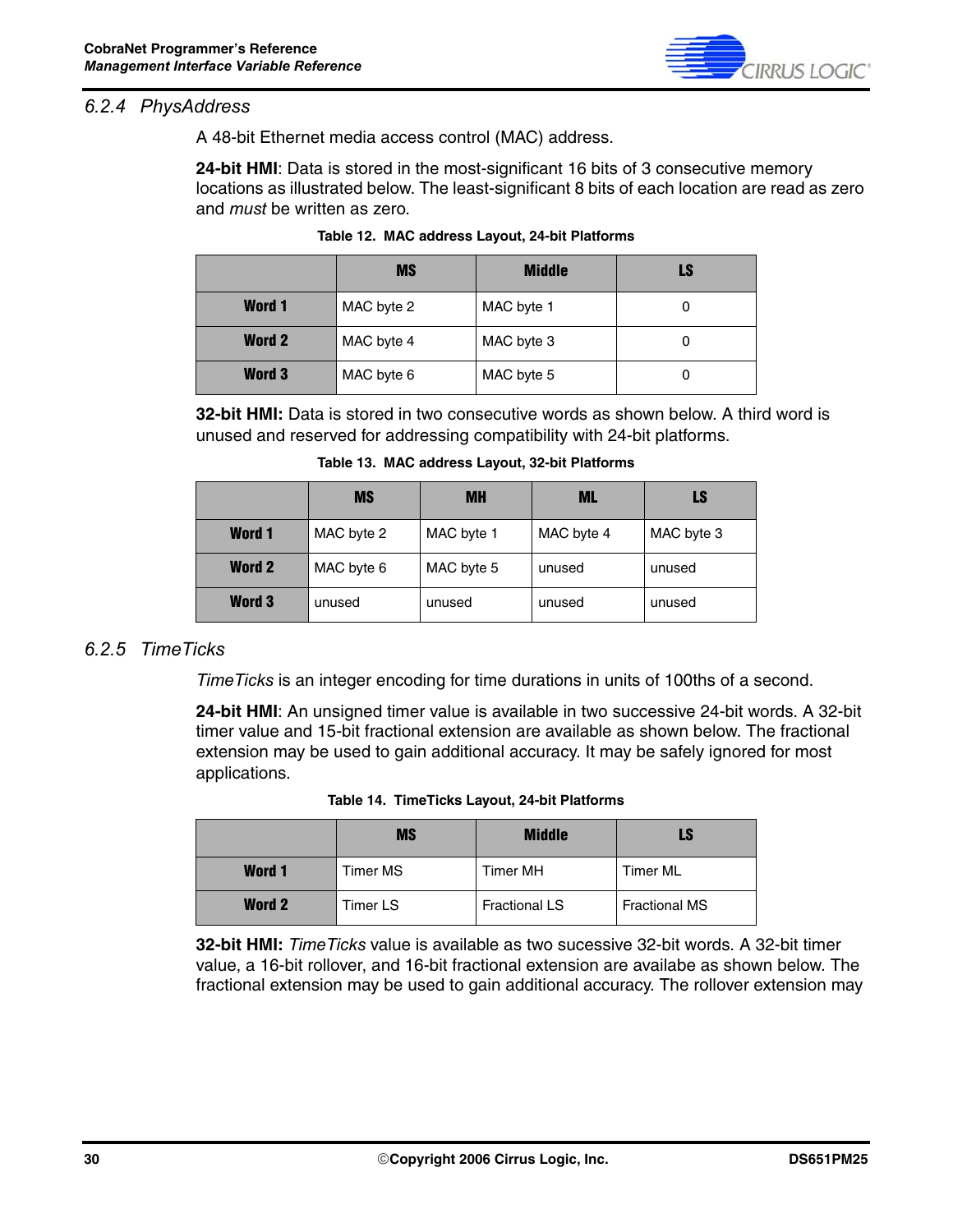

be used to extend the useful range of the timer. Both may be safely ignored for most applications.

|               | <b>MS</b>          | <b>MH</b>          | ML                   | LS                   |
|---------------|--------------------|--------------------|----------------------|----------------------|
| <b>Word 1</b> | <b>Rollover MS</b> | <b>Rollover LS</b> | Timer MS             | Timer MH             |
| <b>Word 2</b> | Timer ML           | Timer LS           | <b>Fractional LS</b> | <b>Fractional MS</b> |

**Table 15. TimeTicks Layout, 32-bit Platforms**

**SNMP:** *TimeTicks* is reported as a 32-bit integer in units of 100ths of a second. For example, a reported value of *1000* indicates a 10-second timer reading. As seen through SNMP, *Time Ticks* variables roll over after 2<sup>32</sup> 100ths of a second (42,949,672.96 seconds - over one year).

#### <span id="page-30-0"></span>*6.2.6 Counter*

Counters are never writable and cannot be reset. They indicate the count value since the interface was last restarted (*sysUpTime* = *0*). Counters roll over to zero after reaching their maximum value of  $2^{24}$  (16,777,216) on 24-bit platforms and  $2^{32}$  (4,294,967,296) on 32-bit platforms.

**24-bit HMI:** Counter value is represented as a single 24-bit word.

**32-bit HMI:** Counter value is represented as a single 32-bit word.

#### <span id="page-30-1"></span>*6.2.7 Counter2*

*Counter2* is specific to 24-bit platforms and is a 48-bit unsigned event counter. *Counter2* rolls over after 248 counts. Counters are never writable. **On 32-bit platforms** *Counter2* **is identical to the** *Counter* **type.**

**24-bit HMI**: The counter value is stored in two successive memory locations. The mostsignificant word appears first. It is suggested that one read the MS word followed by LS word followed by a second read of the MS word and verify that the MS word has not changed during the LS read (if so, start over).

**32-bit HMI:** Counter value is represented in the same single 32-bit word used for the *Counter* type.

**SNMP**: Only the least-significant 32-bits of the counter value are reported. The counter appears to wrap at  $2^{32}$  and conforms to the expected behavior for the standard SNMP *Counter* data type.

#### <span id="page-30-2"></span>*6.2.8 Integer*

A single-precision, signed integer. Valid range is - $2^{23}$  (-8,388,608) to  $2^{23}$ -1 (8,388,607) on 24-bit platforms and  $-2^{31}$  ( $-2,147,483,648$ ) to  $2^{31}$ -1 (2,147,483,647) on 32-bit platforms.

**HMI**: Signed data is represented in a single word in 2's complement form.

**SNMP**: On 24-bit platforms, *Bad Value* error may be reported if the value magnitude exceeds the 24-bit signed integer range on a set operation.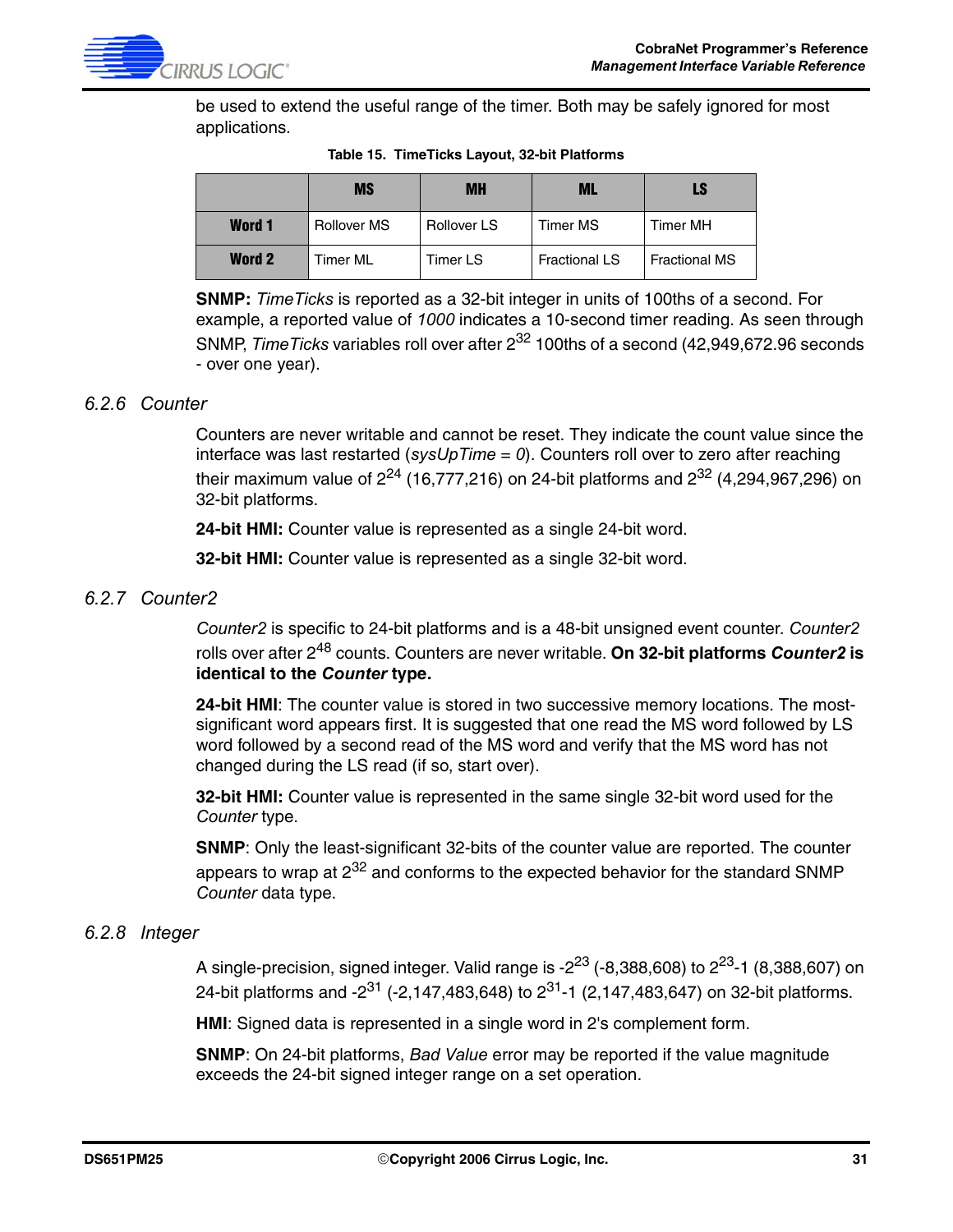

#### <span id="page-31-0"></span>*6.2.9 Integer16*

A signed, 16-bit integer. Valid range is  $-2^{15}$  (-32,768) to  $2^{15}$ -1 (32,767).

**24-bit HMI**: Signed data is represented in 2's complement form. *The most significant 16 bits of the 24-bit host data contain the significant bits.* The LS 8 bits are read as zero and *must* be written as *zero*.

**32-bit HMI:** Same as 32-bit *Integer* type with useful values less than 216 (65,536).

**SNMP**: *Bad Value* may be reported if value magnitude exceeds 2<sup>16</sup> on a set operation.

#### <span id="page-31-1"></span>*6.2.10 Integer48*

*Integer48* is specific to 24-bit platforms. This type is a signed, 48-bit integer. **On 32-bit platforms** *Integer48* **is identical to the** *Integer* **type.**

**24-bit HMI**: Data is stored in 2 consecutive memory locations. The most significant word appears first. Signed data is represented in 2's complement form.

**32-bit HMI**: Signed data is represented as the single word in 2's complement form used for the *Integer* type.

**SNMP**: Only the least-significant 32-bits of the value is reported.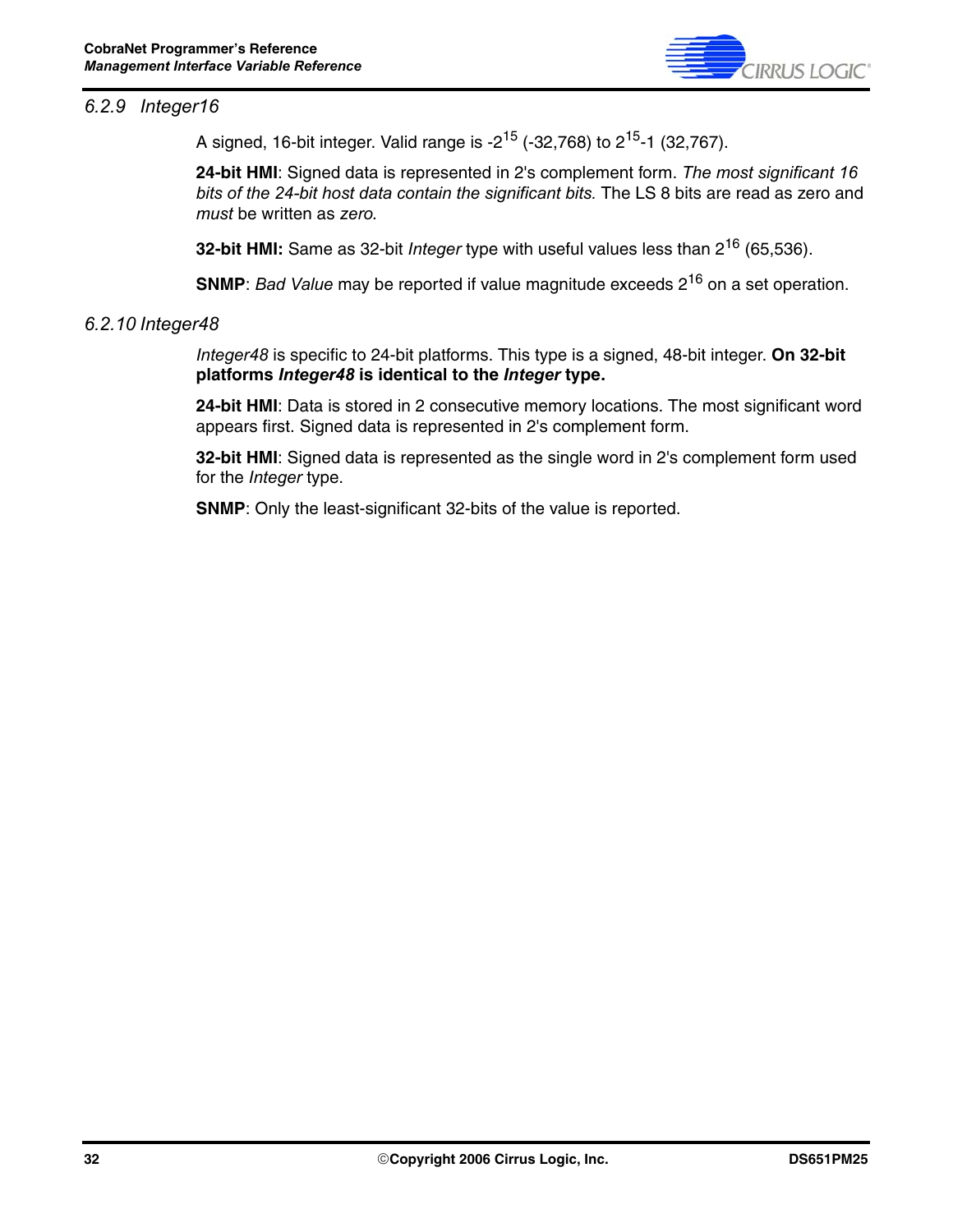

### <span id="page-32-0"></span>**6.3 MIB-II Variables**

These variables are common to all SNMP implementations. This common set of management variables is defined in the Internet Engineering Task Force (IETF) standards document RFC 1213.

#### <span id="page-32-1"></span>*6.3.1 System*

| <b>Name</b>                | sysDescr                                                                                                                                                                                                                                                                                                                                                   |
|----------------------------|------------------------------------------------------------------------------------------------------------------------------------------------------------------------------------------------------------------------------------------------------------------------------------------------------------------------------------------------------------|
|                            | Describes type of interface as ASCII text.<br>Format for 24-bit platforms:<br><product description="" specific=""> CobraNet version <protocol version="">.<major version="">.<minor<br>version&gt;[.<manufacturer version="">] <hardware platform=""> rev <hardware rev=""></hardware></hardware></manufacturer></minor<br></major></protocol></product>   |
|                            | where <hardware platform=""> is <math>\{Referlo, Referhi, CM-1(a), CM-1(m), CS18100, CS18101,</math><br/>CS18102, CS18110, CS18111, CS18112}</hardware>                                                                                                                                                                                                    |
|                            | Format for 32-bit platforms:<br><product description="" specific=""> CobraNet version <protocol version="">.<major version="">.<minor<br>version&gt;[.<manufacturer version="">] <hardware platform=""><hardware rev=""></hardware></hardware></manufacturer></minor<br></major></protocol></product>                                                      |
| <b>Description</b>         | where <hardware platform=""> is {Referio, Referhi, CM-1(a), CM-1(m), CS18100, CS18101,<br/>CS18102, CS18110, CS18111, CS18112} and <hardware rev=""> is the single digit revision<br/>number that is part of the Cirrus part number. Example: Cirrus Logic EV-2/CM-2 (CM18101)<br/>CobraNet version 2.10.4 CS181012</hardware></hardware>                  |
|                            | Format for RAVE platforms:<br><product description="" specific=""> CobraNet version <protocol version="">.<major version="">.<minor<br>version&gt;[.<manufacturer version="">]</manufacturer></minor<br></major></protocol></product>                                                                                                                      |
|                            | NOTE: [. <manufacturer version="">] is an additional manufacturer-specific string that can be optionally<br/>added to the firmware by Cirrus Logic for 24-bit platforms or added by the OEM using the<br/>CNCustom program for 32-bit platforms.<br/>Eaxmple for CS18101: Cirrus Logic EV-2/CM-2 (CM18101) CobraNet version 2.10.5 CS181012</manufacturer> |
| <b>Host Address</b>        | 0x100000                                                                                                                                                                                                                                                                                                                                                   |
| <b>SNMP Object ID</b>      | 1.3.6.1.2.1.1.1                                                                                                                                                                                                                                                                                                                                            |
| <b>Size</b>                | 84 characters (28 * 3 bytes) for 24-bit platforms. Length was 21 words in 2.9.10. It is now 27 words.<br>84 characters (21 * 4 bytes) for CS4961xx- and CS1810xx-based platforms.                                                                                                                                                                          |
| <b>Type</b>                | DisplayString                                                                                                                                                                                                                                                                                                                                              |
| <b>Attributes</b>          | Read-only                                                                                                                                                                                                                                                                                                                                                  |
| <b>Default Value</b>       | "[manufacturer name] [product name] CobraNet firmware [protocol version].[major version].[minor<br>version].[manufacturer's version (optional, see note above)]"                                                                                                                                                                                           |
| <b>Implemented Version</b> | 2.6.3                                                                                                                                                                                                                                                                                                                                                      |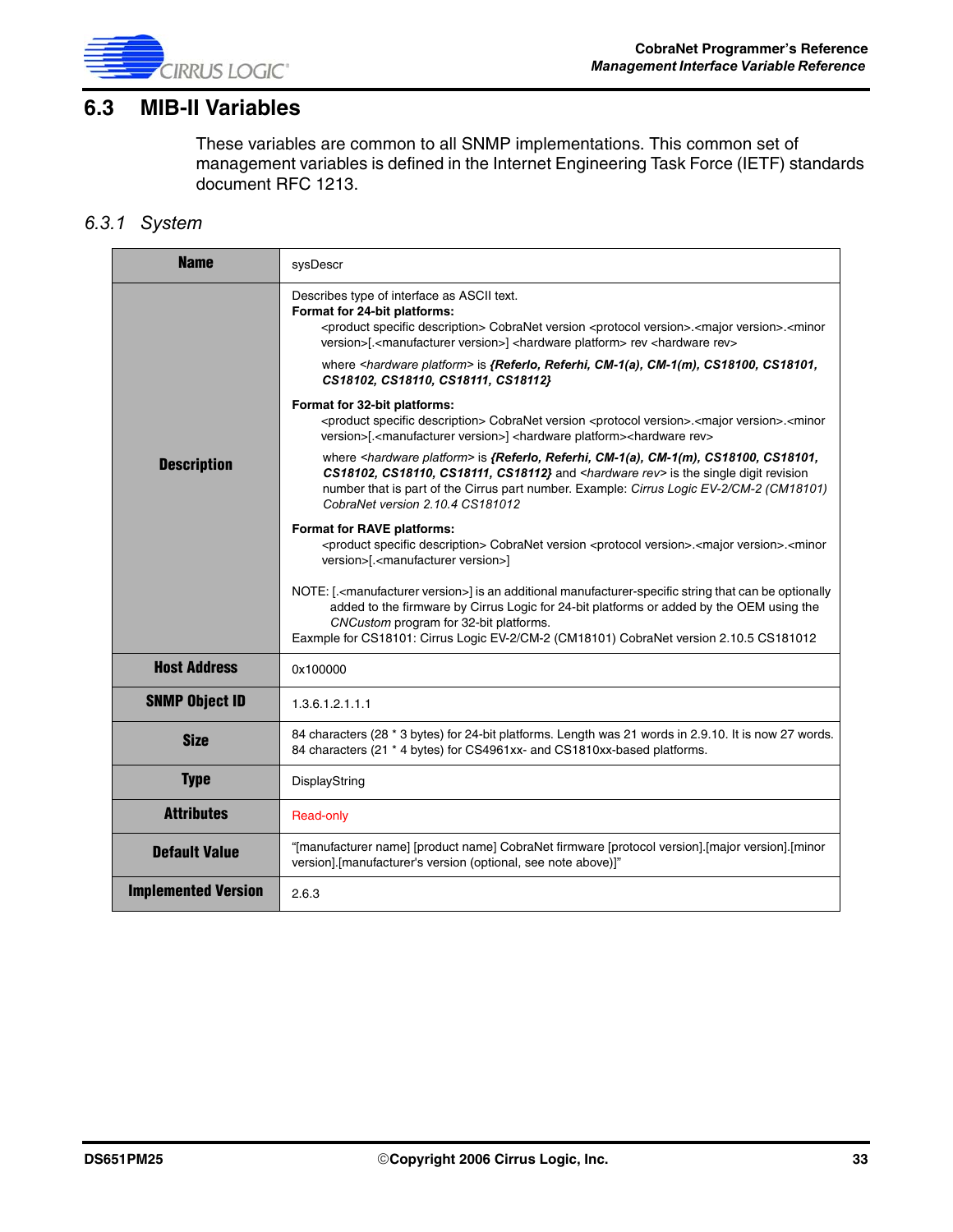

| <b>Name</b>                | sysObjectID                                                                                                                                                                                                                                                                                                                                                                                                                                       |
|----------------------------|---------------------------------------------------------------------------------------------------------------------------------------------------------------------------------------------------------------------------------------------------------------------------------------------------------------------------------------------------------------------------------------------------------------------------------------------------|
| <b>Description</b>         | The vendor's authoritative identification of the network management subsystem contained in the<br>entity. This value is allocated within the SMI enterprise sub-tree (1.3.6.1.4.1) and provides an easy<br>and unambiguous means for determining `what kind of box' is being managed. For example, if<br>vendor `Cirrus Logic' was assigned the sub-tree 1.3.6.1.4.1.2680, the identifier `CM-2' could be<br>assigned to 1.3.6.1.4.1.2680.1.2.1.1 |
| <b>Host Address</b>        | 0x100100                                                                                                                                                                                                                                                                                                                                                                                                                                          |
| <b>SNMP Object ID</b>      | 1.3.6.1.2.1.1.2                                                                                                                                                                                                                                                                                                                                                                                                                                   |
| <b>Size</b>                | 60 characters                                                                                                                                                                                                                                                                                                                                                                                                                                     |
| <b>Type</b>                | <b>OID</b>                                                                                                                                                                                                                                                                                                                                                                                                                                        |
| <b>Attributes</b>          | Read-only                                                                                                                                                                                                                                                                                                                                                                                                                                         |
| <b>Default Value</b>       | 1.3.6.1.4.1.2680.1.2. (CobraNet manufacturer ID). (manufacturer product ID)                                                                                                                                                                                                                                                                                                                                                                       |
| <b>Implemented Version</b> | 2.6.3                                                                                                                                                                                                                                                                                                                                                                                                                                             |

| <b>Name</b>                | sysContact                                                                                                                  |
|----------------------------|-----------------------------------------------------------------------------------------------------------------------------|
| <b>Description</b>         | The identification of the contact person for this managed node, together with information on how to<br>contact this person. |
| <b>Host Address</b>        | 0x100200                                                                                                                    |
| <b>SNMP Object ID</b>      | 1.3.6.1.2.1.1.4                                                                                                             |
| <b>Size</b>                | 60 characters                                                                                                               |
| <b>Type</b>                | DisplayString                                                                                                               |
| <b>Attributes</b>          | <b>Read/write - Persistent</b>                                                                                              |
| <b>Default Value</b>       | Zero length string                                                                                                          |
| <b>Implemented Version</b> | 2.6.3                                                                                                                       |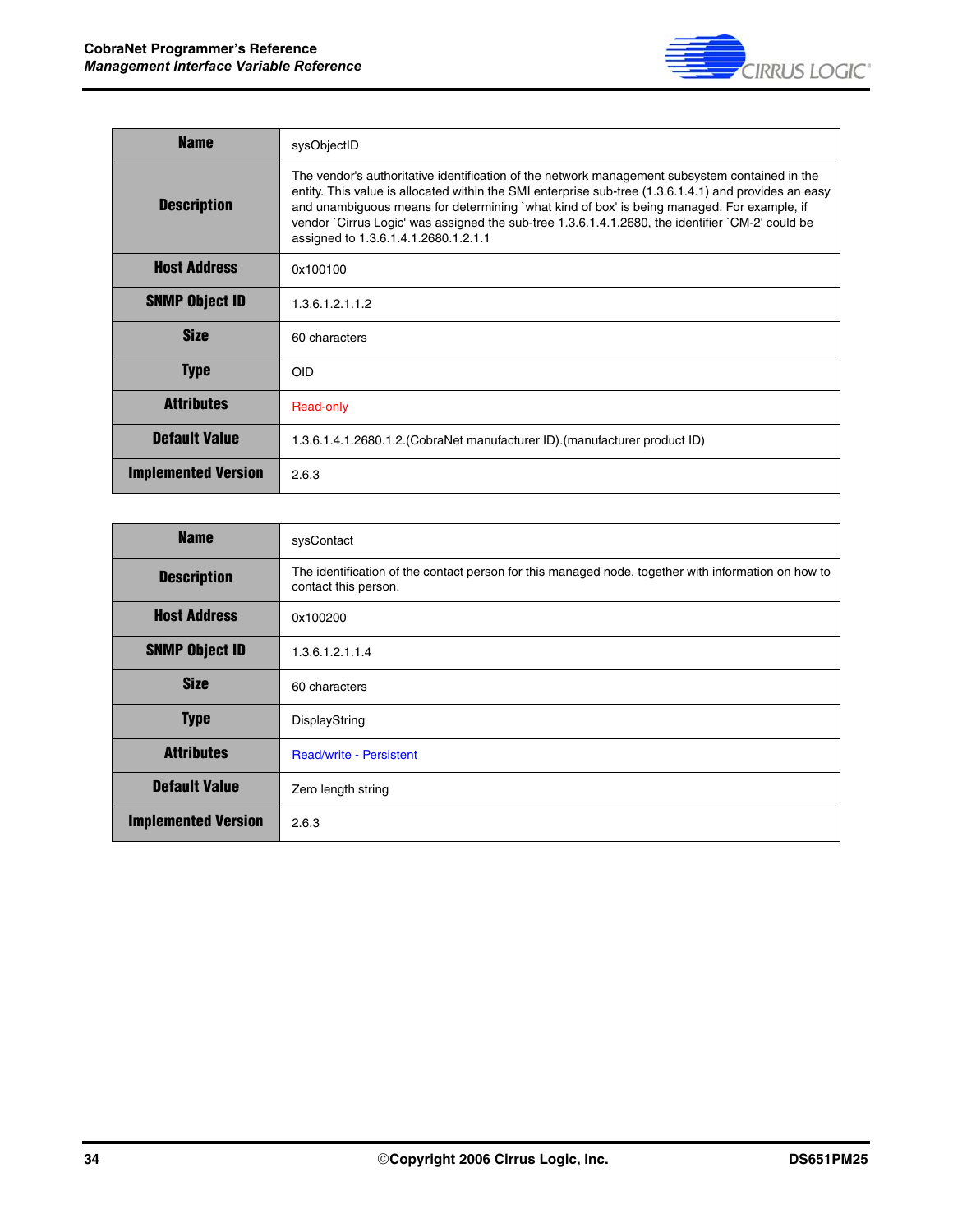

| <b>Name</b>                | sysName                                                                                                 |
|----------------------------|---------------------------------------------------------------------------------------------------------|
| <b>Description</b>         | A name assigned to this managed node. By convention, this is the node's fully qualified domain<br>name. |
| <b>Host Address</b>        | 0x100300                                                                                                |
| <b>SNMP Object ID</b>      | 1.3.6.1.2.1.1.5                                                                                         |
| <b>Size</b>                | 60 characters                                                                                           |
| <b>Type</b>                | DisplayString                                                                                           |
| <b>Attributes</b>          | <b>Read/write - Persistent</b>                                                                          |
| <b>Default Value</b>       | Product specific                                                                                        |
| <b>Implemented Version</b> | 2.6.3                                                                                                   |

| <b>Name</b>                | sysLocation                                                              |
|----------------------------|--------------------------------------------------------------------------|
| <b>Description</b>         | The physical location of this node (e.g., "telephone closet, 3rd floor") |
| <b>Host Address</b>        | 0x100400                                                                 |
| <b>SNMP Object ID</b>      | 1.3.6.1.2.1.1.6                                                          |
| <b>Size</b>                | 60 characters                                                            |
| <b>Type</b>                | DisplayString                                                            |
| <b>Attributes</b>          | <b>Read/write - Persistent</b>                                           |
| <b>Default Value</b>       | Zero length string                                                       |
| <b>Implemented Version</b> | 2.6.3                                                                    |

| <b>Name</b>                | sysUpTime                                                                                                  |
|----------------------------|------------------------------------------------------------------------------------------------------------|
| <b>Description</b>         | Time in 100ths of a second since the network management portion of the system was last re-<br>initialized. |
| <b>Host Address</b>        | 0x100500                                                                                                   |
| <b>SNMP Object ID</b>      | 1.3.6.1.2.1.1.3                                                                                            |
| <b>Type</b>                | <b>TimeTicks</b>                                                                                           |
| <b>Attributes</b>          | Read-only                                                                                                  |
| <b>Default Value</b>       | 0                                                                                                          |
| <b>Implemented Version</b> | 2.6.3                                                                                                      |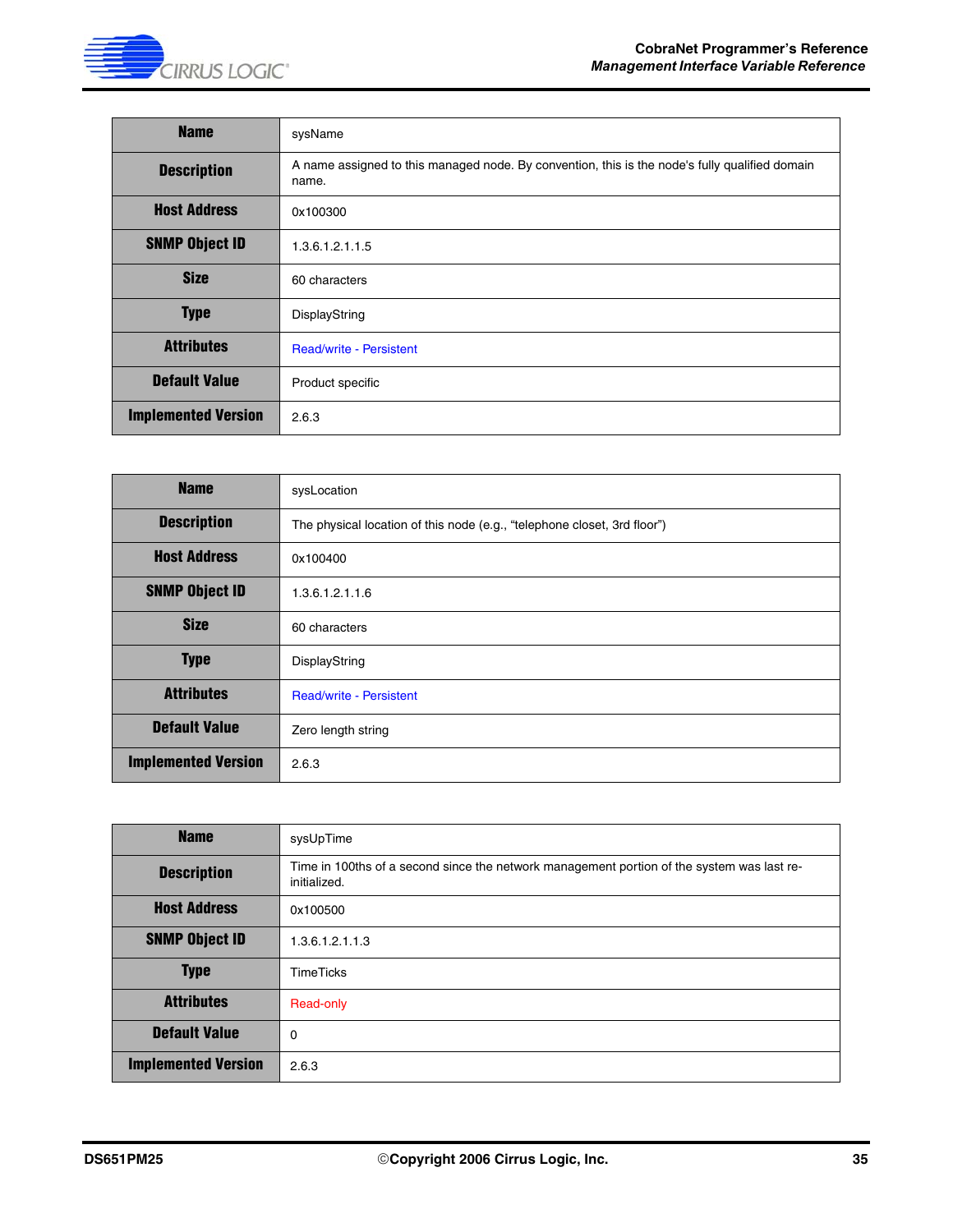

| <b>Name</b>                | sysServices                                                                                                                                                                                                                                                                                                                                                                                                                                                                                                                                                                                                                                                                                                                                                                                                                                                                               |
|----------------------------|-------------------------------------------------------------------------------------------------------------------------------------------------------------------------------------------------------------------------------------------------------------------------------------------------------------------------------------------------------------------------------------------------------------------------------------------------------------------------------------------------------------------------------------------------------------------------------------------------------------------------------------------------------------------------------------------------------------------------------------------------------------------------------------------------------------------------------------------------------------------------------------------|
| <b>Description</b>         | A value which indicates the set of services supported by this entity. The value is a sum. This sum<br>initially takes the value zero, For each layer, L, in the range 1 through 7, that this node performs<br>transactions for, 2 raised to $(L - 1)$ is added. For example, a node which performs primarily routing<br>functions would have a value of 4 which is equal to $(2\sqrt{3}-1)$ ). A node which is a host offering<br>application services would have a value of 72 or $(2\sqrt{4}-1) + 2\sqrt{7}-1)$ ). In the context of the Internet<br>suite of protocols, the following service layers are commonly supported: 1 physical (e.g., repeaters),<br>2 datalink/subnetwork (e.g., bridges), 3 internet (e.g., IP gateways), 4 end-to-end (e.g., IP hosts), 7<br>applications (e.g., mail relays). For systems including OSI protocols, layers 5 and 6 may also be<br>counted. |
| <b>Host Address</b>        | 0x100502                                                                                                                                                                                                                                                                                                                                                                                                                                                                                                                                                                                                                                                                                                                                                                                                                                                                                  |
| <b>SNMP Object ID</b>      | 1.3.6.1.2.1.1.7                                                                                                                                                                                                                                                                                                                                                                                                                                                                                                                                                                                                                                                                                                                                                                                                                                                                           |
| Type                       | Integer                                                                                                                                                                                                                                                                                                                                                                                                                                                                                                                                                                                                                                                                                                                                                                                                                                                                                   |
| <b>Attributes</b>          | Read-only                                                                                                                                                                                                                                                                                                                                                                                                                                                                                                                                                                                                                                                                                                                                                                                                                                                                                 |
| <b>Default Value</b>       | 72                                                                                                                                                                                                                                                                                                                                                                                                                                                                                                                                                                                                                                                                                                                                                                                                                                                                                        |
| <b>Implemented Version</b> | 2.6.3                                                                                                                                                                                                                                                                                                                                                                                                                                                                                                                                                                                                                                                                                                                                                                                                                                                                                     |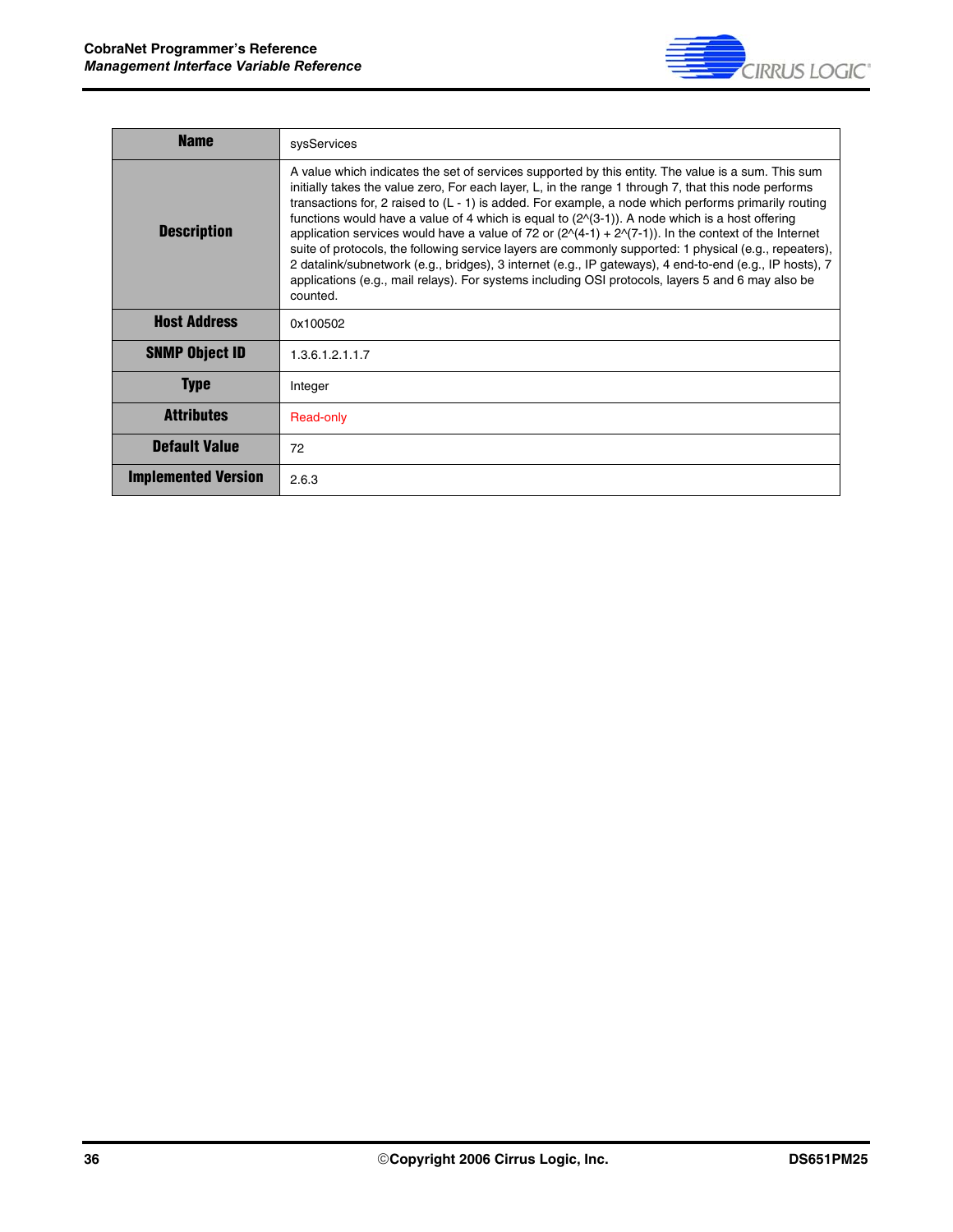

## *6.3.2 Interface*

| <b>Name</b>                | ifNumber                                                                                     |
|----------------------------|----------------------------------------------------------------------------------------------|
| <b>Description</b>         | The number of network interfaces (regardless of their current state) present on this system. |
| <b>Host Address</b>        | 0x110000                                                                                     |
| <b>SNMP Object ID</b>      | 1.3.6.1.2.1.2.1                                                                              |
| <b>Type</b>                | Integer                                                                                      |
| <b>Attributes</b>          | Read-only                                                                                    |
| <b>Default Value</b>       |                                                                                              |
| <b>Implemented Version</b> | 2.1.0                                                                                        |

| <b>Name</b>                | ifDescr                                                                                                                                                                      |
|----------------------------|------------------------------------------------------------------------------------------------------------------------------------------------------------------------------|
| <b>Description</b>         | A string containing information about the interface. This string should include the name of the<br>manufacturer, the product name and the version of the hardware interface. |
| <b>Host Address</b>        | 0x110001                                                                                                                                                                     |
| <b>SNMP Object ID</b>      | 1.3.6.1.2.1.2.2.1.2                                                                                                                                                          |
| <b>Size</b>                | Up to 60 characters.                                                                                                                                                         |
| <b>Type</b>                | DisplayString                                                                                                                                                                |
| <b>Attributes</b>          | Read-only                                                                                                                                                                    |
| <b>Default Value</b>       | "CobraNet"                                                                                                                                                                   |
| <b>Implemented Version</b> | 2.1.0                                                                                                                                                                        |

| <b>Name</b>                | ifType                                                                                                                                                                                      |
|----------------------------|---------------------------------------------------------------------------------------------------------------------------------------------------------------------------------------------|
| <b>Description</b>         | The type of interface, distinguished according to the physical/link protocol(s) immediately `below'<br>the network layer in the protocol stack. Reference RFC 1213 for all type identifiers |
| <b>Host Address</b>        | 0x11000A                                                                                                                                                                                    |
| <b>SNMP Object ID</b>      | 1.3.6.1.2.1.2.2.1.3                                                                                                                                                                         |
| <b>Type</b>                | Integer                                                                                                                                                                                     |
| <b>Attributes</b>          | Read-only                                                                                                                                                                                   |
| <b>Default Value</b>       | 7                                                                                                                                                                                           |
| <b>Implemented Version</b> | 2.1.0                                                                                                                                                                                       |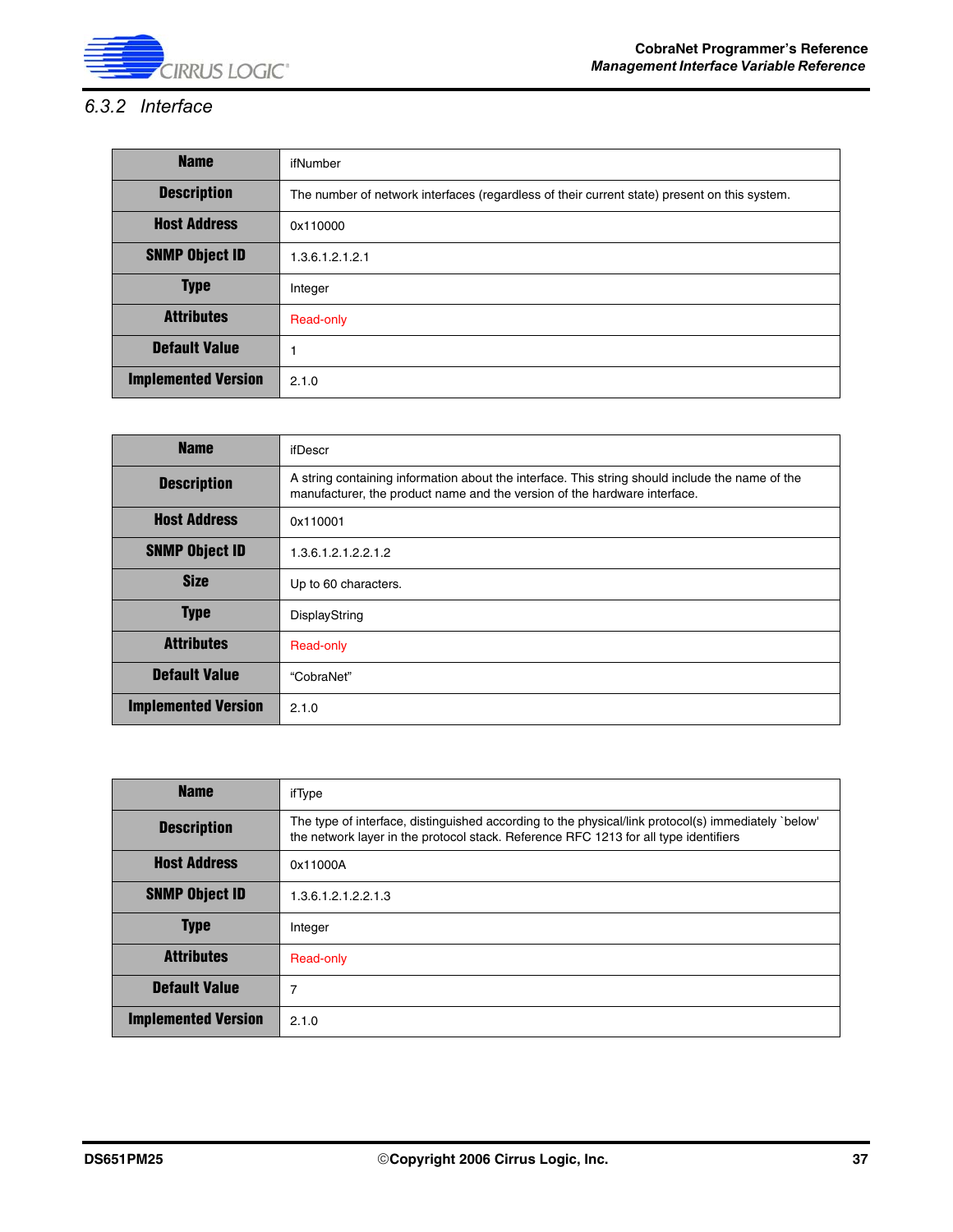

| <b>Name</b>                | ifMtu                                                                                                                                                                                                                                                                    |
|----------------------------|--------------------------------------------------------------------------------------------------------------------------------------------------------------------------------------------------------------------------------------------------------------------------|
| <b>Description</b>         | The size of the largest datagram or 'packet' that can be sent/received by the interface, specified in<br>octets. For interfaces that are used for transmitting network datagrams, this is the size of the largest<br>network datagram that can be sent on the interface. |
| <b>Host Address</b>        | 0x11000B                                                                                                                                                                                                                                                                 |
| <b>SNMP Object ID</b>      | 1.3.6.1.2.1.2.2.1.4                                                                                                                                                                                                                                                      |
| <b>Type</b>                | Integer                                                                                                                                                                                                                                                                  |
| <b>Attributes</b>          | Read-only                                                                                                                                                                                                                                                                |
| <b>Default Value</b>       | 1500                                                                                                                                                                                                                                                                     |
| <b>Implemented Version</b> | 2.1.0                                                                                                                                                                                                                                                                    |

| <b>Name</b>                | ifSpeed                                                                                                                                                                                                                                                                                                                                                                                                                                          |
|----------------------------|--------------------------------------------------------------------------------------------------------------------------------------------------------------------------------------------------------------------------------------------------------------------------------------------------------------------------------------------------------------------------------------------------------------------------------------------------|
| <b>Description</b>         | An estimate of the interface's current bandwidth in bits per second or Mbits per second (see Notes<br>below). For interfaces which do not vary in bandwidth or for those where no accurate estimation can<br>be made, this object should contain the nominal bandwidth.                                                                                                                                                                          |
| <b>Host Address</b>        | 0x11000C                                                                                                                                                                                                                                                                                                                                                                                                                                         |
| <b>SNMP Object ID</b>      | 1.3.6.1.2.1.2.2.1.5                                                                                                                                                                                                                                                                                                                                                                                                                              |
| Type                       | Gauge32                                                                                                                                                                                                                                                                                                                                                                                                                                          |
| <b>Attributes</b>          | Read-only                                                                                                                                                                                                                                                                                                                                                                                                                                        |
| <b>Default Value</b>       | 100                                                                                                                                                                                                                                                                                                                                                                                                                                              |
| <b>Implemented Version</b> | 2.1.0, corrected is 2.6.5 (see Notes below)                                                                                                                                                                                                                                                                                                                                                                                                      |
| <b>Notes</b>               | Prior to CobraNet firmware version 2.6.5, <i>ifSpeed</i> was incorrectly reported via SNNP in Mbit/second<br>units (100Mbit interface ifSpeed reported as "100"). 2.6.5 correctly reports ifSpeed in bits per<br>second units via SNMP but due to space constraints, <i>ifSpeed</i> is still reported in Mbit per second<br>units via HMI on 24-bit platforms. ifSpeed is reported consistently in bits per second units on 32-bit<br>platforms. |

| <b>Name</b>                | ifPhysAddress                                                                                                 |
|----------------------------|---------------------------------------------------------------------------------------------------------------|
| <b>Description</b>         | The interface's address at the protocol layer immediately `below' the network layer in the protocol<br>stack. |
| <b>Host Address</b>        | 0x11000D                                                                                                      |
| <b>SNMP Object ID</b>      | 1.3.6.1.2.1.2.2.1.6                                                                                           |
| <b>Type</b>                | PhysAddress                                                                                                   |
| <b>Attributes</b>          | Read-only                                                                                                     |
| <b>Default Value</b>       | n.a.                                                                                                          |
| <b>Implemented Version</b> | 2.1.0                                                                                                         |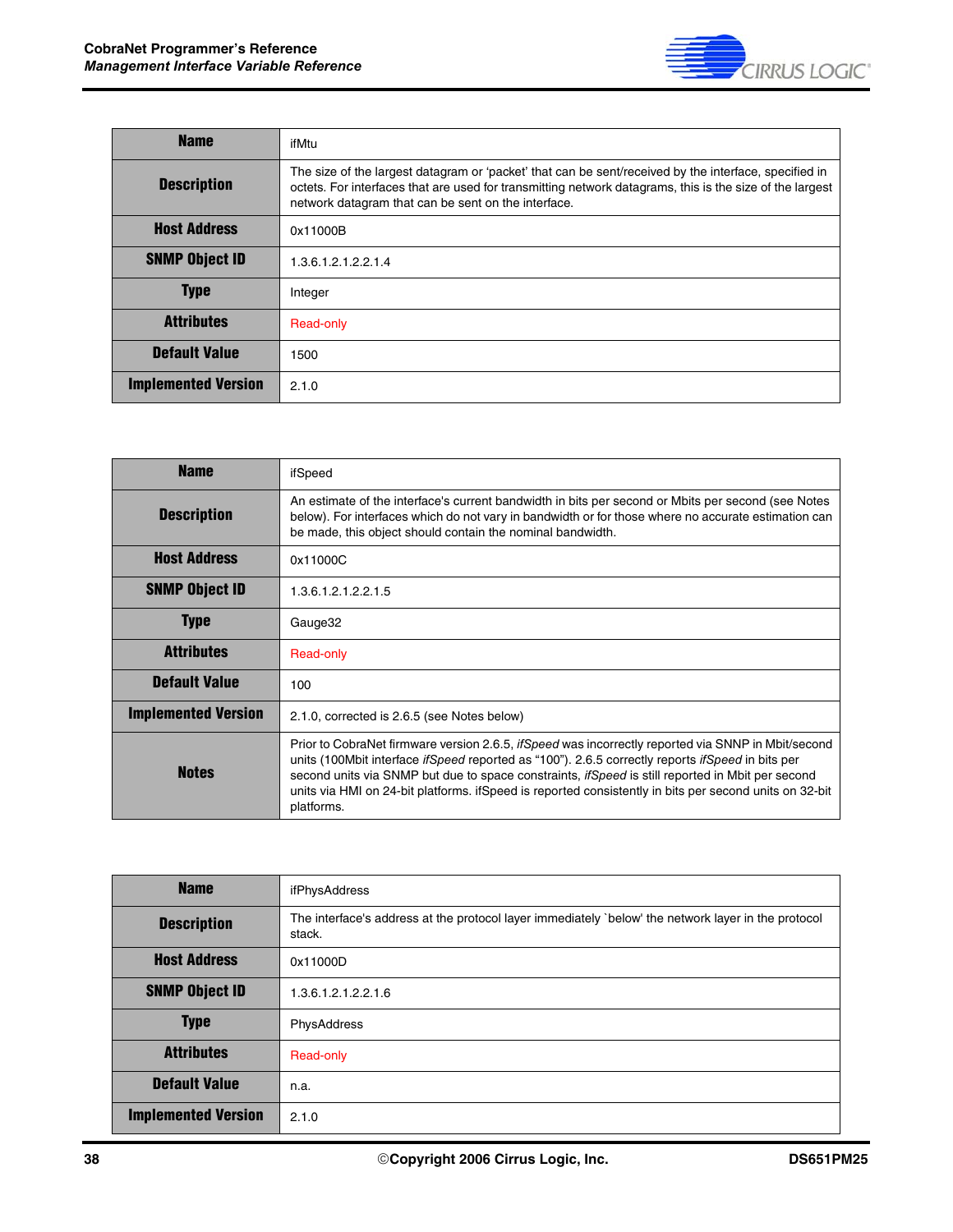| <b>Name</b>                | ifAdminStatus                                                                                                                                                 |
|----------------------------|---------------------------------------------------------------------------------------------------------------------------------------------------------------|
| <b>Description</b>         | The desired state of the interface. The testing(3) state indicates that no operational packets can be<br>passed<br>$up(1) - ready$ to pass packets<br>down(0) |
| <b>Host Address</b>        | 0x111000                                                                                                                                                      |
| <b>SNMP Object ID</b>      | 1.3.6.1.2.1.2.2.1.7                                                                                                                                           |
| <b>Type</b>                | Integer                                                                                                                                                       |
| <b>Attributes</b>          | <b>Read/Write</b>                                                                                                                                             |
| <b>Default Value</b>       | 1                                                                                                                                                             |
| <b>Implemented Version</b> | 2.1.0                                                                                                                                                         |

| <b>Name</b>                | ifOperStatus                                                                                                                                                               |
|----------------------------|----------------------------------------------------------------------------------------------------------------------------------------------------------------------------|
| <b>Description</b>         | The current operational state of the interface. The testing(3) state indicates that no operational<br>packets can be passed.<br>$up(1)$ - ready to pass packets<br>down(0) |
| <b>Host Address</b>        | 0x112000                                                                                                                                                                   |
| <b>SNMP Object ID</b>      | 1.3.6.1.2.1.2.2.1.8                                                                                                                                                        |
| <b>Type</b>                | Integer                                                                                                                                                                    |
| <b>Attributes</b>          | Read-only                                                                                                                                                                  |
| <b>Default Value</b>       |                                                                                                                                                                            |
| <b>Implemented Version</b> | 2.1.0                                                                                                                                                                      |

| <b>Name</b>                | ifLastChange                                                                                                                                                                                                                                          |
|----------------------------|-------------------------------------------------------------------------------------------------------------------------------------------------------------------------------------------------------------------------------------------------------|
| <b>Description</b>         | The value of sysUpTime at the time the interface entered its current operational state. If the current<br>state was entered prior to the last re-initialization of the local network management subsystem,<br>then this object contains a zero value. |
| <b>Host Address</b>        | 0x112001                                                                                                                                                                                                                                              |
| <b>SNMP Object ID</b>      | 1.3.6.1.2.1.2.2.1.9                                                                                                                                                                                                                                   |
| <b>Type</b>                | TimeTicks                                                                                                                                                                                                                                             |
| <b>Attributes</b>          | Read-only                                                                                                                                                                                                                                             |
| <b>Default Value</b>       | n.a.                                                                                                                                                                                                                                                  |
| <b>Implemented Version</b> | 2.1.0                                                                                                                                                                                                                                                 |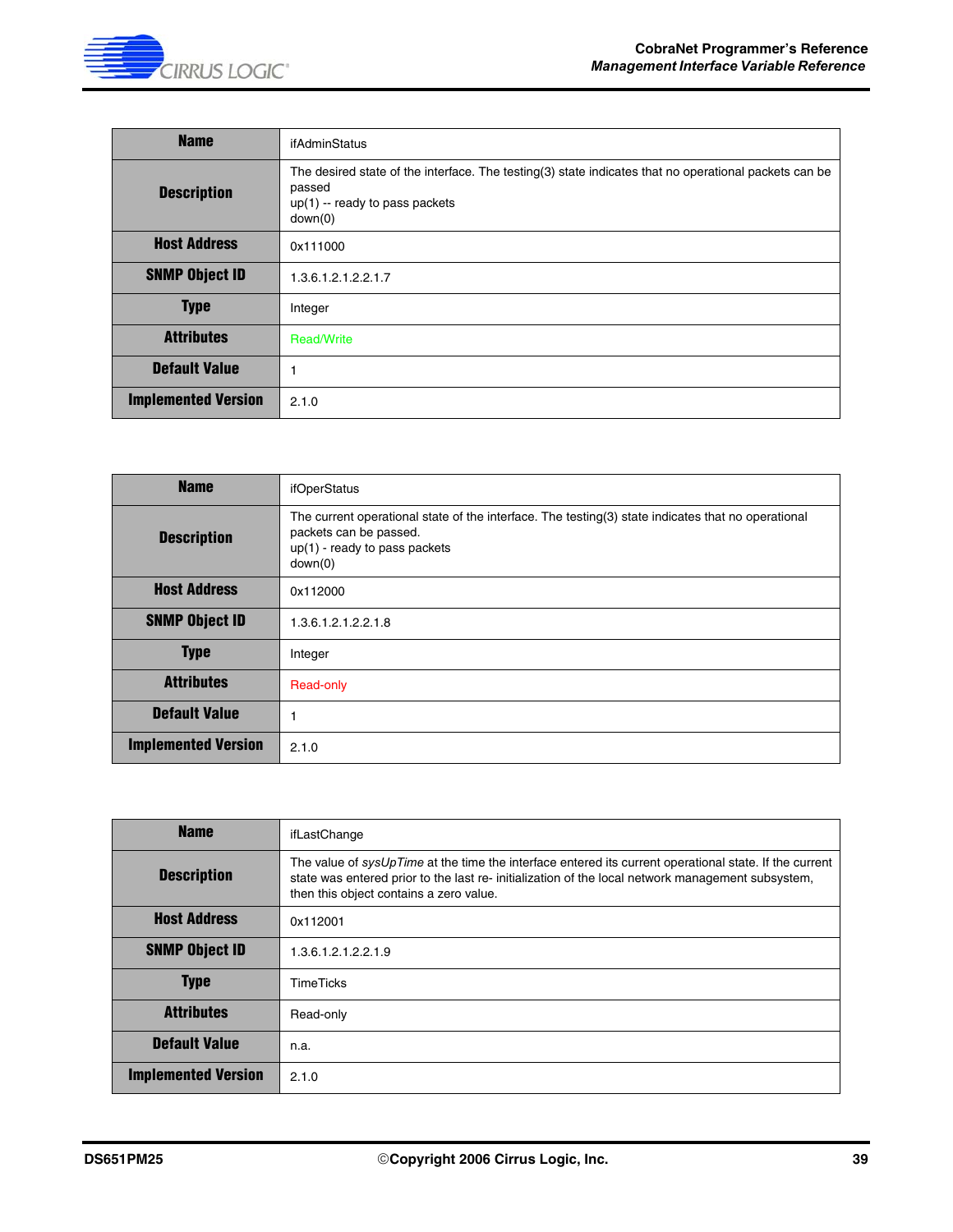

| <b>Name</b>                | ifInOctets                                                                          |
|----------------------------|-------------------------------------------------------------------------------------|
| <b>Description</b>         | The total number of octets received on the interface, including framing characters. |
| <b>Host Address</b>        | 0x112016                                                                            |
| <b>SNMP Object ID</b>      | 1.3.6.1.2.1.2.2.1.10                                                                |
| <b>Type</b>                | Counter48                                                                           |
| <b>Attributes</b>          | Read-only                                                                           |
| <b>Default Value</b>       | $\Omega$                                                                            |
| <b>Implemented Version</b> | 2.1.0                                                                               |

| <b>Name</b>                | <i>ifInUcastPkts</i>                                                           |
|----------------------------|--------------------------------------------------------------------------------|
| <b>Description</b>         | The number of subnetwork-unicast packets delivered to a higher-layer protocol. |
| <b>Host Address</b>        | 0x112018                                                                       |
| <b>SNMP Object ID</b>      | 1.3.6.1.2.1.2.2.1.11                                                           |
| <b>Type</b>                | Counter                                                                        |
| <b>Attributes</b>          | Read-only                                                                      |
| <b>Default Value</b>       | $\mathbf 0$                                                                    |
| <b>Implemented Version</b> | 2.1.0                                                                          |

| <b>Name</b>                | ifInNUcastPkts                                                                                                                   |
|----------------------------|----------------------------------------------------------------------------------------------------------------------------------|
| <b>Description</b>         | The number of non-unicast (i.e., subnetwork- broadcast or subnetwork-multicast) packets delivered<br>to a higher-layer protocol. |
| <b>Host Address</b>        | 0x112019                                                                                                                         |
| <b>SNMP Object ID</b>      | 1.3.6.1.2.1.2.2.1.12                                                                                                             |
| <b>Type</b>                | Counter                                                                                                                          |
| <b>Attributes</b>          | Read-only                                                                                                                        |
| <b>Default Value</b>       | 0                                                                                                                                |
| <b>Implemented Version</b> | 2.1.0                                                                                                                            |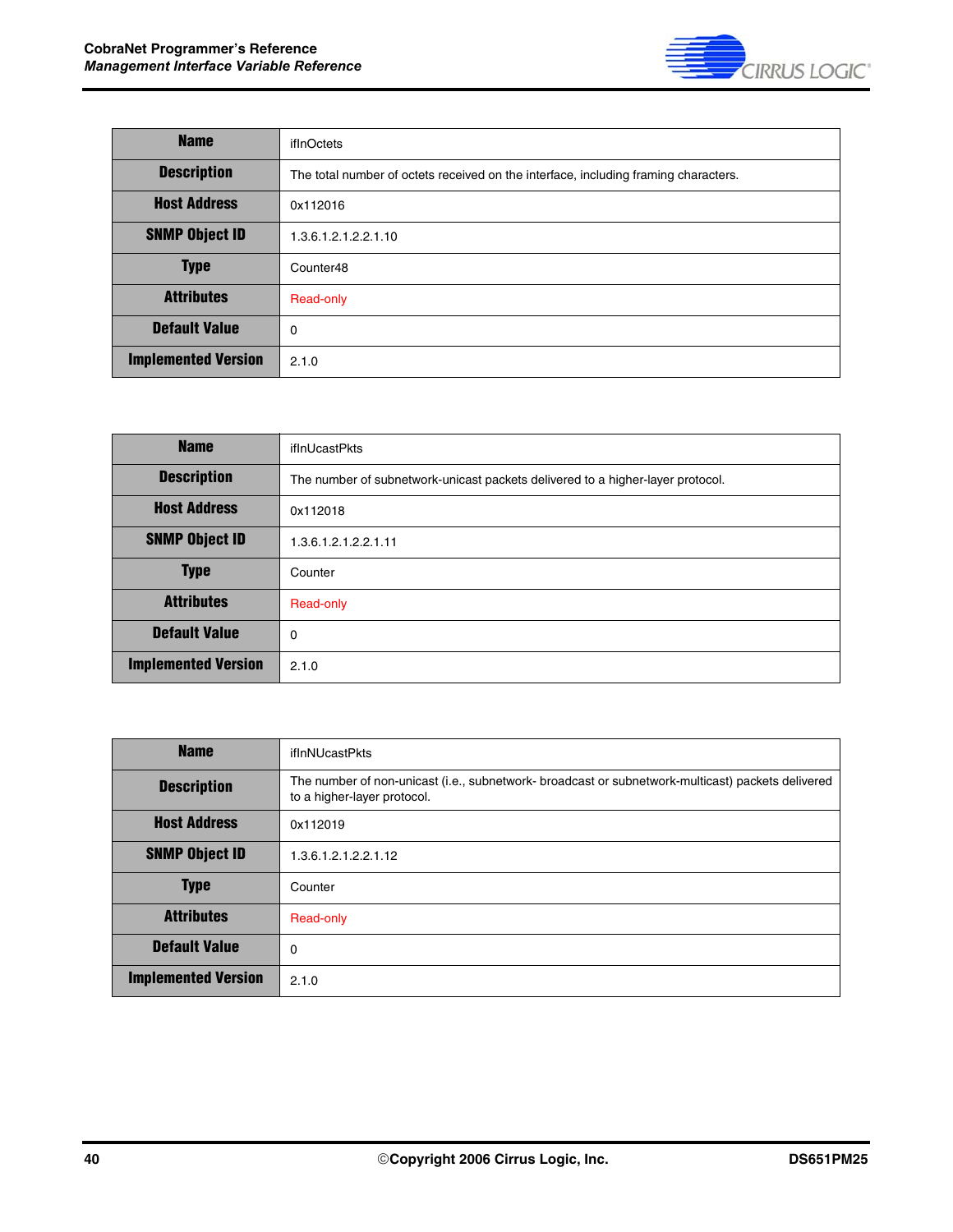

| <b>Name</b>                | ifInDiscards                                                                                                                                                                                                                                        |
|----------------------------|-----------------------------------------------------------------------------------------------------------------------------------------------------------------------------------------------------------------------------------------------------|
| <b>Description</b>         | The number of inbound packets which were chosen to be discarded even though no errors had<br>been detected to prevent their delivery to a higher-layer protocol. One possible reason for discarding<br>such a packet could be lack of buffer space. |
| <b>Host Address</b>        | 0x11201A                                                                                                                                                                                                                                            |
| <b>SNMP Object ID</b>      | 1.3.6.1.2.1.2.2.1.13                                                                                                                                                                                                                                |
| <b>Type</b>                | Counter                                                                                                                                                                                                                                             |
| <b>Attributes</b>          | Read-only                                                                                                                                                                                                                                           |
| <b>Default Value</b>       | $\Omega$                                                                                                                                                                                                                                            |
| <b>Implemented Version</b> | 2.1.0                                                                                                                                                                                                                                               |

| <b>Name</b>                | ifInErrors                                                                                          |
|----------------------------|-----------------------------------------------------------------------------------------------------|
| <b>Description</b>         | The number of inbound packets that contained errors preventing delivery to a higher-layer protocol. |
| <b>Host Address</b>        | 0x11201B                                                                                            |
| <b>SNMP Object ID</b>      | 1.3.6.1.2.1.2.2.1.14                                                                                |
| <b>Type</b>                | Counter                                                                                             |
| <b>Attributes</b>          | Read-only                                                                                           |
| <b>Default Value</b>       | $\Omega$                                                                                            |
| <b>Implemented Version</b> | 2.1.0                                                                                               |

| <b>Name</b>                | ifInUnknownProtos                                                                              |
|----------------------------|------------------------------------------------------------------------------------------------|
| <b>Description</b>         | The number of packets received which were discarded due to an unknown or unsupported protocol. |
| <b>Host Address</b>        | 0x11201C                                                                                       |
| <b>SNMP Object ID</b>      | 1.3.6.1.2.1.2.2.1.15                                                                           |
| <b>Type</b>                | Counter                                                                                        |
| <b>Attributes</b>          | Read-only                                                                                      |
| <b>Default Value</b>       | 0                                                                                              |
| <b>Implemented Version</b> | 2.1.0                                                                                          |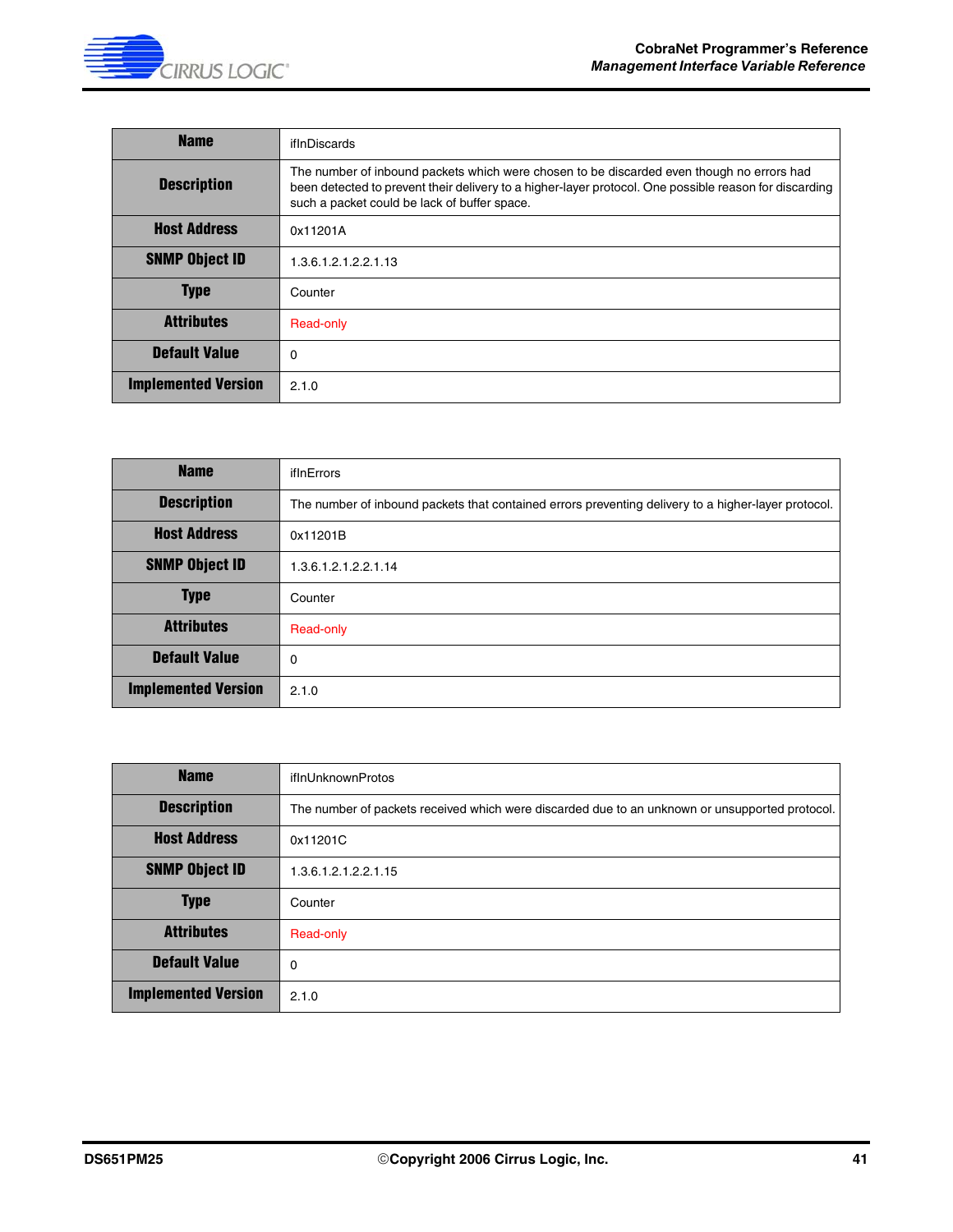

| <b>Name</b>                | <i>ifOutOctets</i>                                                                     |
|----------------------------|----------------------------------------------------------------------------------------|
| <b>Description</b>         | The total number of octets transmitted by the interface, including framing characters. |
| <b>Host Address</b>        | 0x11201D - 0x11201E                                                                    |
| <b>SNMP Object ID</b>      | 1.3.6.1.2.1.2.2.1.16                                                                   |
| <b>Type</b>                | Counter48                                                                              |
| <b>Attributes</b>          | Read-only                                                                              |
| <b>Default Value</b>       | 0                                                                                      |
| <b>Implemented Version</b> | 2.1.0                                                                                  |

| <b>Name</b>                | ifOutUcastPkts                                                                                                                                                         |
|----------------------------|------------------------------------------------------------------------------------------------------------------------------------------------------------------------|
| <b>Description</b>         | The total number of packets that higher-level protocols requested be transmitted to a subnetwork-<br>unicast address, including those that were discarded or not sent. |
| <b>Host Address</b>        | 0x11201F                                                                                                                                                               |
| <b>SNMP Object ID</b>      | 1.3.6.1.2.1.2.2.1.17                                                                                                                                                   |
| <b>Type</b>                | Counter                                                                                                                                                                |
| <b>Attributes</b>          | Read-only                                                                                                                                                              |
| <b>Default Value</b>       | $\Omega$                                                                                                                                                               |
| <b>Implemented Version</b> | 2.1.0                                                                                                                                                                  |

| <b>Name</b>                | <b>ifOutNUcastPkts</b>                                                                                                                                                                                                   |
|----------------------------|--------------------------------------------------------------------------------------------------------------------------------------------------------------------------------------------------------------------------|
| <b>Description</b>         | The total number of packets that higher-level protocols requested be transmitted to a non-unicast<br>(i.e., a subnetwork-broadcast or subnetwork-multicast) address, including those that were discarded<br>or not sent. |
| <b>Host Address</b>        | 0x112020                                                                                                                                                                                                                 |
| <b>SNMP Object ID</b>      | 1.3.6.1.2.1.2.2.1.18                                                                                                                                                                                                     |
| <b>Type</b>                | Counter                                                                                                                                                                                                                  |
| <b>Attributes</b>          | Read-only                                                                                                                                                                                                                |
| <b>Default Value</b>       | $\Omega$                                                                                                                                                                                                                 |
| <b>Implemented Version</b> | 2.1.0                                                                                                                                                                                                                    |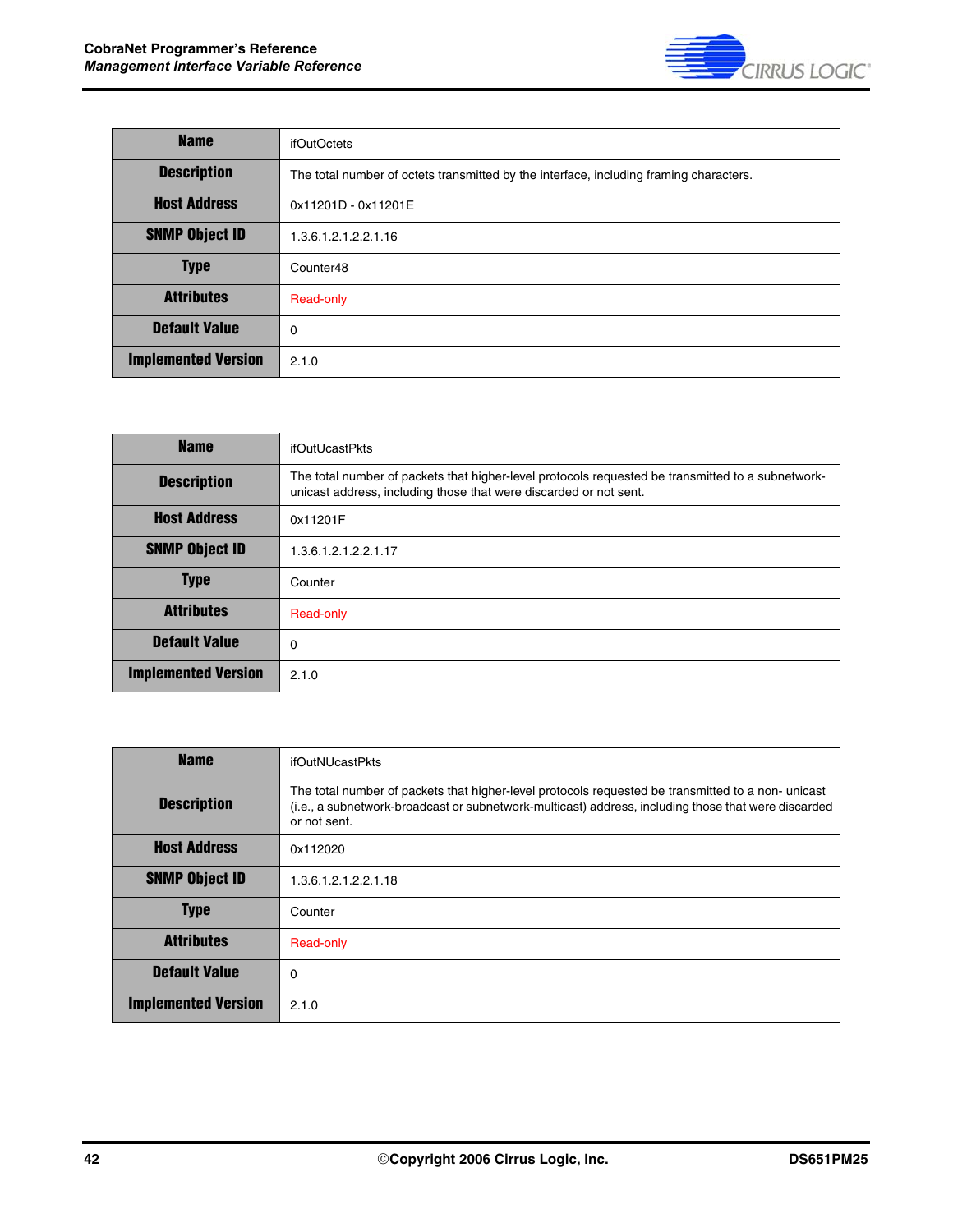

| <b>Name</b>                | ifOutDiscards                                                                                                                                                                                                                    |
|----------------------------|----------------------------------------------------------------------------------------------------------------------------------------------------------------------------------------------------------------------------------|
| <b>Description</b>         | The number of outbound packets which were chosen to be discarded even though no errors had<br>been detected to prevent their transmission. One possible reason for discarding such a packet could<br>be to free up buffer space. |
| <b>Host Address</b>        | 0x112021                                                                                                                                                                                                                         |
| <b>SNMP Object ID</b>      | 1.3.6.1.2.1.2.2.1.19                                                                                                                                                                                                             |
| <b>Type</b>                | Counter                                                                                                                                                                                                                          |
| <b>Attributes</b>          | Read-only                                                                                                                                                                                                                        |
| <b>Default Value</b>       | 0                                                                                                                                                                                                                                |
| <b>Implemented Version</b> | 2.1.0                                                                                                                                                                                                                            |

| <b>Name</b>                | ifOutErrors                                                                 |
|----------------------------|-----------------------------------------------------------------------------|
| <b>Description</b>         | The number of outbound packets that could not be transmitted due to errors. |
| <b>Host Address</b>        | 0x112022                                                                    |
| <b>SNMP Object ID</b>      | 1.3.6.1.2.1.2.2.1.20                                                        |
| <b>Type</b>                | Counter                                                                     |
| <b>Attributes</b>          | Read-only                                                                   |
| <b>Default Value</b>       | $\Omega$                                                                    |
| <b>Implemented Version</b> | 2.1.0                                                                       |

| <b>Name</b>                | ifOutQLen                                          |
|----------------------------|----------------------------------------------------|
| <b>Description</b>         | The length of the output packet queue (in packets) |
| <b>Host Address</b>        | 0x112023                                           |
| <b>SNMP Object ID</b>      | 1.3.6.1.2.1.2.2.1.21                               |
| <b>Type</b>                | Integer                                            |
| <b>Attributes</b>          | Read-only                                          |
| <b>Default Value</b>       | n.a.                                               |
| <b>Implemented Version</b> | 2.6.1                                              |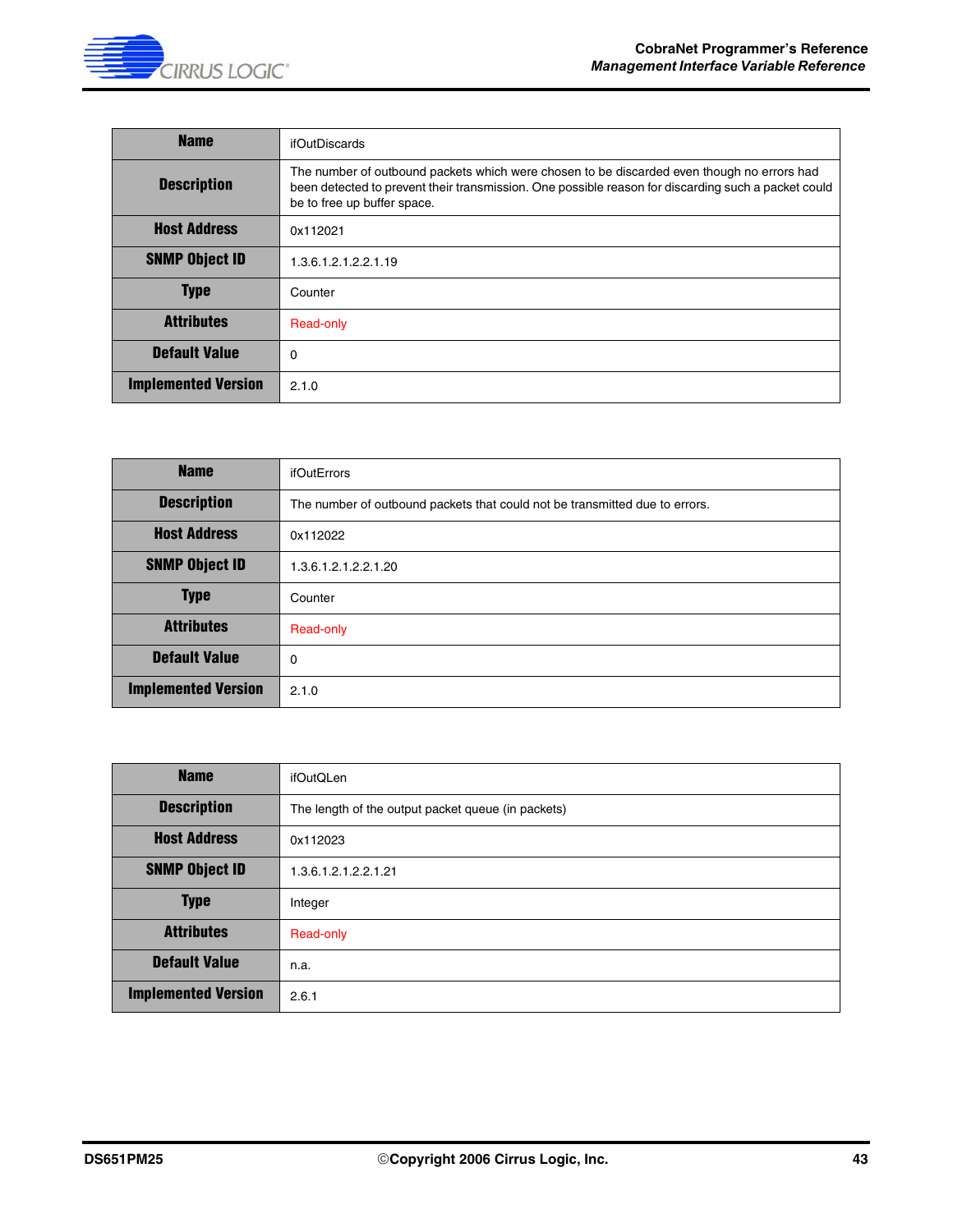

| <b>Name</b>                | ifSpecific                                                                                                                                                                                                                                                                                                                                                                                                                                                                                                                        |
|----------------------------|-----------------------------------------------------------------------------------------------------------------------------------------------------------------------------------------------------------------------------------------------------------------------------------------------------------------------------------------------------------------------------------------------------------------------------------------------------------------------------------------------------------------------------------|
| <b>Description</b>         | A reference to MIB definitions specific to the particular media being used to implement the interface.<br>For example, if the interface is implemented by Ethernet, then the value of this object refers to a<br>document defining objects specific to Ethernet. If this information is not present, its value should be<br>set to the OBJECT IDENTIFIER $\{ 0 0 \}$ , which is a syntactically valid object identifier, and any<br>conformant implementation of ASN.1 and BER must be able to generate and recognize this value. |
| <b>Host Address</b>        | 0x112024                                                                                                                                                                                                                                                                                                                                                                                                                                                                                                                          |
| <b>SNMP Object ID</b>      | 1.3.6.1.2.1.2.2.1.22                                                                                                                                                                                                                                                                                                                                                                                                                                                                                                              |
| <b>Size</b>                | 2                                                                                                                                                                                                                                                                                                                                                                                                                                                                                                                                 |
| <b>Type</b>                | <b>OID</b>                                                                                                                                                                                                                                                                                                                                                                                                                                                                                                                        |
| Attributes                 | Read-only                                                                                                                                                                                                                                                                                                                                                                                                                                                                                                                         |
| <b>Default Value</b>       | 0.0                                                                                                                                                                                                                                                                                                                                                                                                                                                                                                                               |
| <b>Implemented Version</b> | 2.6.1                                                                                                                                                                                                                                                                                                                                                                                                                                                                                                                             |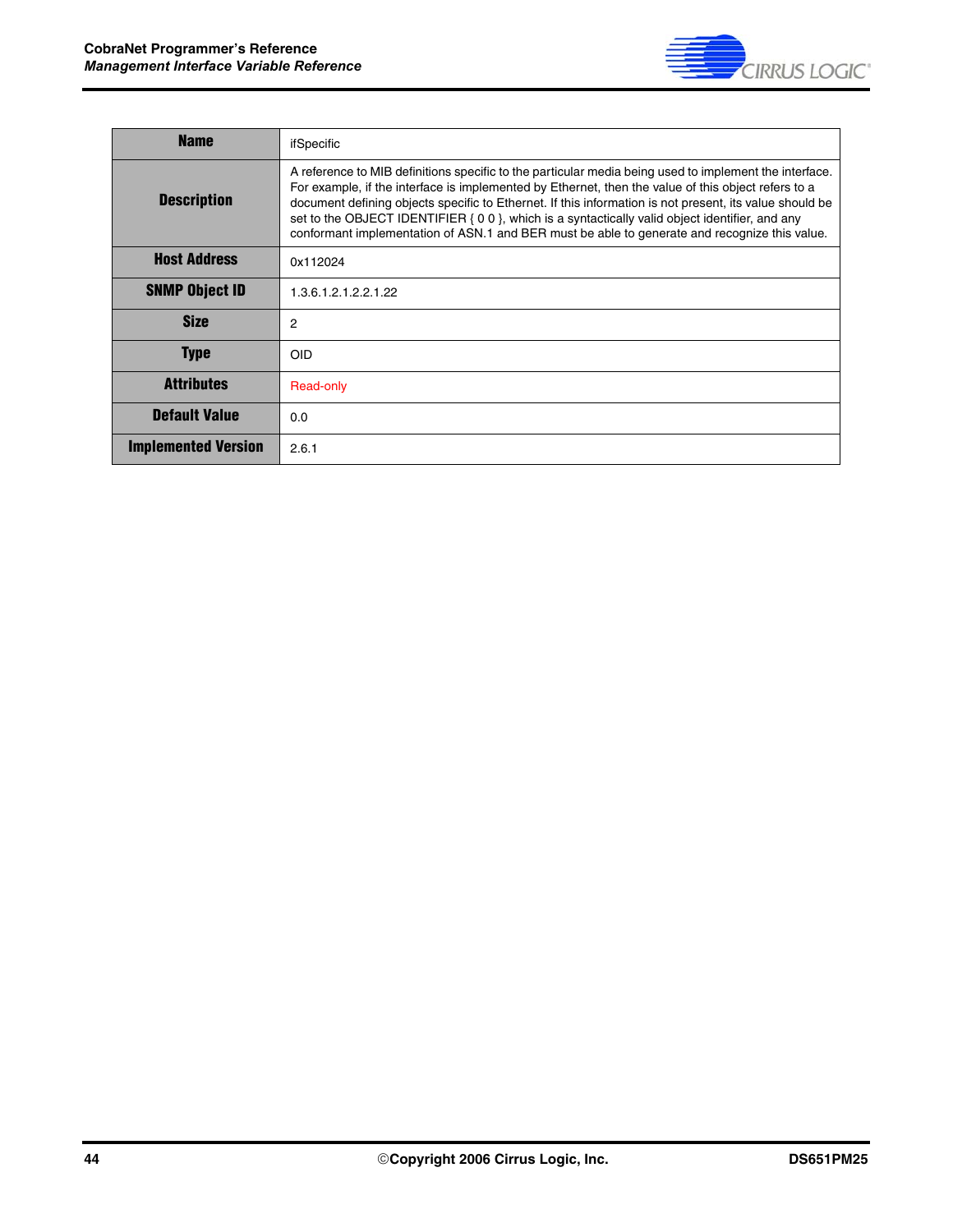

#### *6.3.3 Address Translation*

The Address Translations are deprecated. These variables are no longer available via SNMP.

| <b>Name</b>                | atlflndex                                                                                                                                                                                               |
|----------------------------|---------------------------------------------------------------------------------------------------------------------------------------------------------------------------------------------------------|
| <b>Description</b>         | The interface on which this entry's equivalence is effective. The interface identified by a particular<br>value of this index is the same interface as identified by the same value of <i>ifindex</i> . |
| <b>Host Address</b>        | 0x120000                                                                                                                                                                                                |
| <b>SNMP Object ID</b>      | Not available via SNMP                                                                                                                                                                                  |
| <b>Type</b>                | Integer                                                                                                                                                                                                 |
| <b>Attributes</b>          | Read-only                                                                                                                                                                                               |
| <b>Default Value</b>       |                                                                                                                                                                                                         |
| <b>Implemented Version</b> | 2.1.0                                                                                                                                                                                                   |

| <b>Name</b>                | atPhysAddress                                                                                        |
|----------------------------|------------------------------------------------------------------------------------------------------|
| <b>Description</b>         | MAC address of the device. Use of <i>ifPhysAddress</i> is preferred for determining the MAC address. |
| <b>Host Address</b>        | 0x120001                                                                                             |
| <b>SNMP Object ID</b>      | Not available via SNMP                                                                               |
| <b>Type</b>                | PhysAddress                                                                                          |
| <b>Attributes</b>          | Read-only                                                                                            |
| <b>Default Value</b>       | As assigned by manufacturer                                                                          |
| <b>Implemented Version</b> | 2.1.0                                                                                                |

| <b>Name</b>                | atNetAddress                                                                                                                                                                                                                                               |
|----------------------------|------------------------------------------------------------------------------------------------------------------------------------------------------------------------------------------------------------------------------------------------------------|
| <b>Description</b>         | IP address of the device. Obtaining the IP address via SNMP should not be a necessary operation -<br>you need to know the IP address in order to send the query. Via HMI, the IP address may be<br>monitored and manipulated via the IP Monitor variables. |
| <b>Host Address</b>        | 0x120004                                                                                                                                                                                                                                                   |
| <b>SNMP Object ID</b>      | Not available via SNMP                                                                                                                                                                                                                                     |
| <b>Type</b>                | <b>IpAddress</b>                                                                                                                                                                                                                                           |
| <b>Attributes</b>          | Read-only                                                                                                                                                                                                                                                  |
| <b>Default Value</b>       | As assigned by RARP, BOOTP or IP monitor variables.                                                                                                                                                                                                        |
| <b>Implemented Version</b> | 2.1.0                                                                                                                                                                                                                                                      |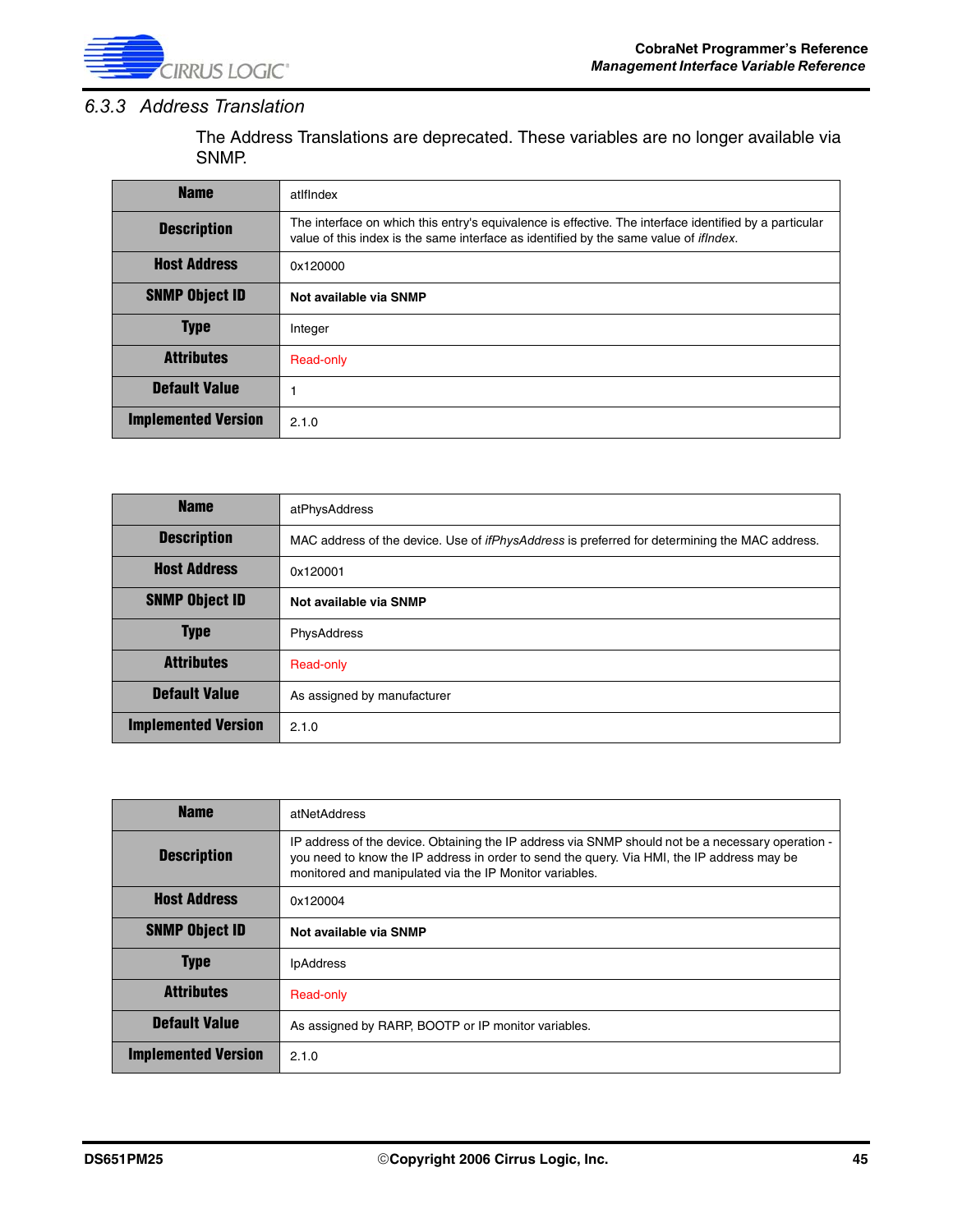

### *6.3.4 IP*

| <b>Name</b>                | ipForwarding                                                                                                                                                                                                                             |
|----------------------------|------------------------------------------------------------------------------------------------------------------------------------------------------------------------------------------------------------------------------------------|
| <b>Description</b>         | The indication of whether this entity is acting as an IP gateway to forward of datagrams received by,<br>but not addressed to, this entity. IP gateways forward datagrams. IP hosts do not (except those<br>source-routed via the host). |
| <b>Host Address</b>        | 0x130000                                                                                                                                                                                                                                 |
| <b>SNMP Object ID</b>      | 1.3.6.1.2.1.4.1                                                                                                                                                                                                                          |
| <b>Type</b>                | Integer                                                                                                                                                                                                                                  |
| <b>Attributes</b>          | <b>Read/Write</b>                                                                                                                                                                                                                        |
| <b>Default Value</b>       | Always reads 2                                                                                                                                                                                                                           |
| <b>Implemented Version</b> | 2.6.0                                                                                                                                                                                                                                    |

| <b>Name</b>                | ipDefaultTTL                                                                                                                                                                        |
|----------------------------|-------------------------------------------------------------------------------------------------------------------------------------------------------------------------------------|
| <b>Description</b>         | The default value inserted into the Time-To-Live field of the IP header of datagrams originated at<br>this entity when a TTL value is not supplied by the transport layer protocol. |
| <b>Host Address</b>        | 0x130001                                                                                                                                                                            |
| <b>SNMP Object ID</b>      | 1.3.6.1.2.1.4.2                                                                                                                                                                     |
| <b>Type</b>                | Integer                                                                                                                                                                             |
| <b>Attributes</b>          | <b>Read/Write</b>                                                                                                                                                                   |
| <b>Default Value</b>       | 128                                                                                                                                                                                 |
| <b>Implemented Version</b> | 2.6.0                                                                                                                                                                               |

| <b>Name</b>                | ipInReceives                                                                     |
|----------------------------|----------------------------------------------------------------------------------|
| <b>Description</b>         | The total number of input datagrams received, including those received in error. |
| <b>Host Address</b>        | 0x131000                                                                         |
| <b>SNMP Object ID</b>      | 1.3.6.1.2.1.4.3                                                                  |
| <b>Type</b>                | Counter                                                                          |
| <b>Attributes</b>          | Read-only                                                                        |
| <b>Default Value</b>       | $\mathbf 0$                                                                      |
| <b>Implemented Version</b> | 2.6.0                                                                            |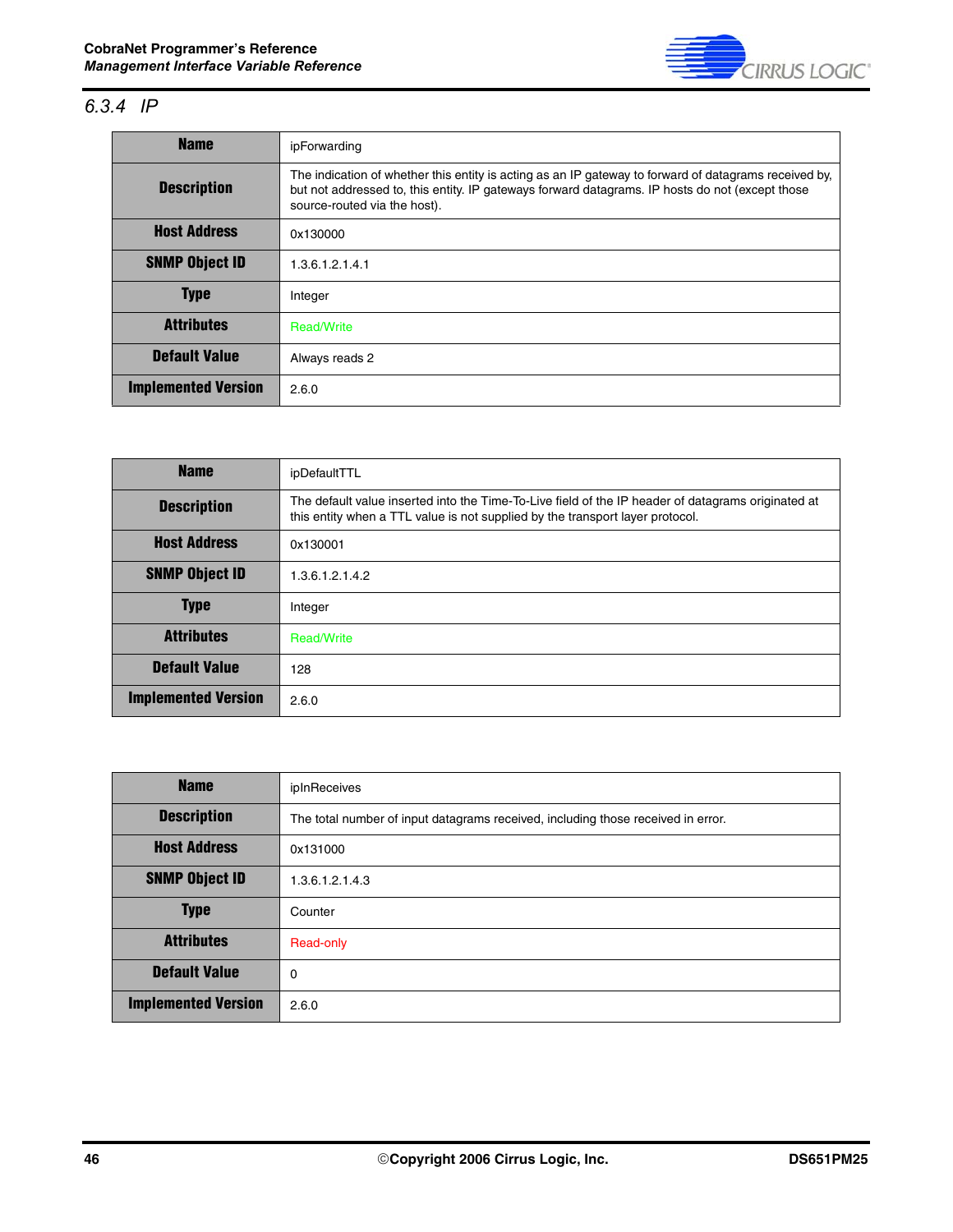| <b>Name</b>                | ipInHdrErrors                                                                                                                                                                                                                         |
|----------------------------|---------------------------------------------------------------------------------------------------------------------------------------------------------------------------------------------------------------------------------------|
| <b>Description</b>         | The number of input datagrams discarded due to errors in their IP headers, including bad<br>checksums, version number mismatch, other format errors, time-to-live exceeded, errors discovered<br>in processing their IP options, etc. |
| <b>Host Address</b>        | 0x131001                                                                                                                                                                                                                              |
| <b>SNMP Object ID</b>      | 1.3.6.1.2.1.4.4                                                                                                                                                                                                                       |
| <b>Type</b>                | Counter                                                                                                                                                                                                                               |
| <b>Attributes</b>          | Read-only                                                                                                                                                                                                                             |
| <b>Default Value</b>       | 0                                                                                                                                                                                                                                     |
| <b>Implemented Version</b> | 2.6.0                                                                                                                                                                                                                                 |

| <b>Name</b>                | ipInAddrErrors                                                                                                                                                                                                                                                                                                                                                                                                                                                       |
|----------------------------|----------------------------------------------------------------------------------------------------------------------------------------------------------------------------------------------------------------------------------------------------------------------------------------------------------------------------------------------------------------------------------------------------------------------------------------------------------------------|
| <b>Description</b>         | The number of input datagrams discarded because the IP address in the IP header's destination<br>field was not a valid address to be received at this entity. This count includes invalid addresses (e.g.,<br>0.0.0.0) and addresses of unsupported Classes (e.g., Class E). For entities which are not IP<br>Gateways and therefore do not forward datagrams, this counter includes datagrams discarded<br>because the destination address was not a local address. |
| <b>Host Address</b>        | 0x131002                                                                                                                                                                                                                                                                                                                                                                                                                                                             |
| <b>SNMP Object ID</b>      | 1.3.6.1.2.1.4.5                                                                                                                                                                                                                                                                                                                                                                                                                                                      |
| <b>Type</b>                | Counter                                                                                                                                                                                                                                                                                                                                                                                                                                                              |
| <b>Attributes</b>          | Read-only                                                                                                                                                                                                                                                                                                                                                                                                                                                            |
| <b>Default Value</b>       | $\mathbf 0$                                                                                                                                                                                                                                                                                                                                                                                                                                                          |
| <b>Implemented Version</b> | 2.6.0                                                                                                                                                                                                                                                                                                                                                                                                                                                                |

| <b>Name</b>                | ipForwDatagrams                                                                                                                                                                                                                                                                                                                                                                               |
|----------------------------|-----------------------------------------------------------------------------------------------------------------------------------------------------------------------------------------------------------------------------------------------------------------------------------------------------------------------------------------------------------------------------------------------|
| <b>Description</b>         | The number of input datagrams for which this entity was not the final IP destination, as a result of<br>which an attempt was made to find a route to forward them to the final destination. In entities which<br>do not act as IP Gateways, this counter will include only those packets which were Source-Routed<br>via this entity, and the Source- Route option processing was successful. |
| <b>Host Address</b>        | Not available                                                                                                                                                                                                                                                                                                                                                                                 |
| <b>SNMP Object ID</b>      | 1.3.6.1.2.1.4.6                                                                                                                                                                                                                                                                                                                                                                               |
| <b>Type</b>                | Counter                                                                                                                                                                                                                                                                                                                                                                                       |
| <b>Attributes</b>          | Read-only                                                                                                                                                                                                                                                                                                                                                                                     |
| <b>Default Value</b>       | 0                                                                                                                                                                                                                                                                                                                                                                                             |
| <b>Implemented Version</b> | 2.6.0                                                                                                                                                                                                                                                                                                                                                                                         |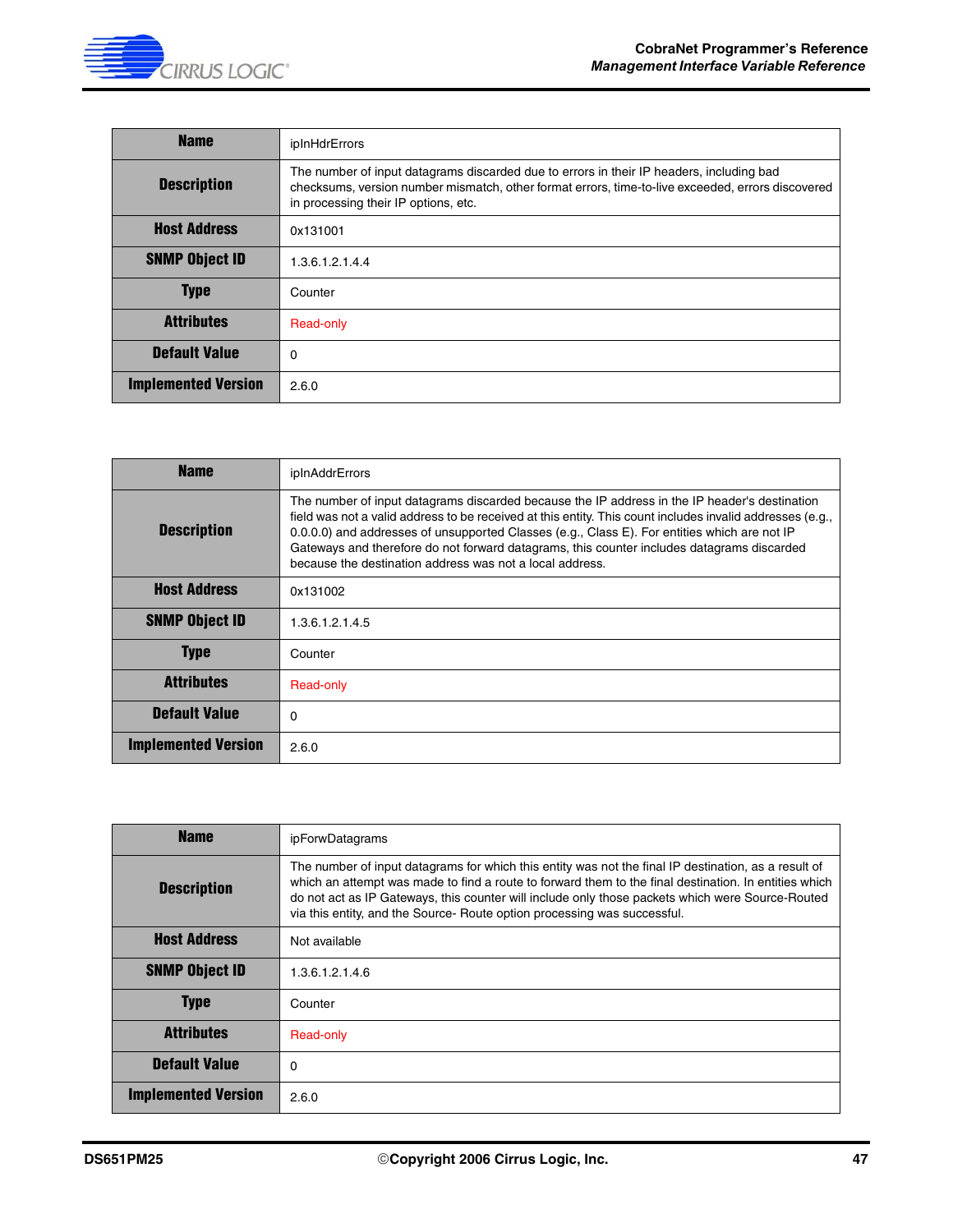

| <b>Name</b>                | ipInUnknownProtos                                                                                                               |
|----------------------------|---------------------------------------------------------------------------------------------------------------------------------|
| <b>Description</b>         | The number of locally-addressed datagrams received successfully but discarded because of an<br>unknown or unsupported protocol. |
| <b>Host Address</b>        | 0x131003                                                                                                                        |
| <b>SNMP Object ID</b>      | 1.3.6.1.2.1.4.7                                                                                                                 |
| <b>Type</b>                | Counter                                                                                                                         |
| <b>Attributes</b>          | Read-only                                                                                                                       |
| <b>Default Value</b>       | 0                                                                                                                               |
| <b>Implemented Version</b> | 2.6.0                                                                                                                           |

| <b>Name</b>                | ipInDiscards                                                                                                                                                                                           |
|----------------------------|--------------------------------------------------------------------------------------------------------------------------------------------------------------------------------------------------------|
| <b>Description</b>         | The number of IP datagrams received successfully but which were discarded (e.g., for lack of buffer<br>space). Note that this counter does not include datagrams discarded while awaiting re-assembly. |
| <b>Host Address</b>        | 0x131004                                                                                                                                                                                               |
| <b>SNMP Object ID</b>      | 1.3.6.1.2.1.4.8                                                                                                                                                                                        |
| <b>Type</b>                | Counter                                                                                                                                                                                                |
| <b>Attributes</b>          | Read-only                                                                                                                                                                                              |
| <b>Default Value</b>       | 0                                                                                                                                                                                                      |
| <b>Implemented Version</b> | 2.6.0                                                                                                                                                                                                  |

| <b>Name</b>                | ipInDelivers                                                                                     |
|----------------------------|--------------------------------------------------------------------------------------------------|
| <b>Description</b>         | The total number of input datagrams successfully delivered to IP user-protocols (including ICMP) |
| <b>Host Address</b>        | 0x131005                                                                                         |
| <b>SNMP Object ID</b>      | 1.3.6.1.2.1.4.9                                                                                  |
| <b>Type</b>                | Counter                                                                                          |
| <b>Attributes</b>          | Read-only                                                                                        |
| <b>Default Value</b>       | $\mathbf 0$                                                                                      |
| <b>Implemented Version</b> | 2.6.0                                                                                            |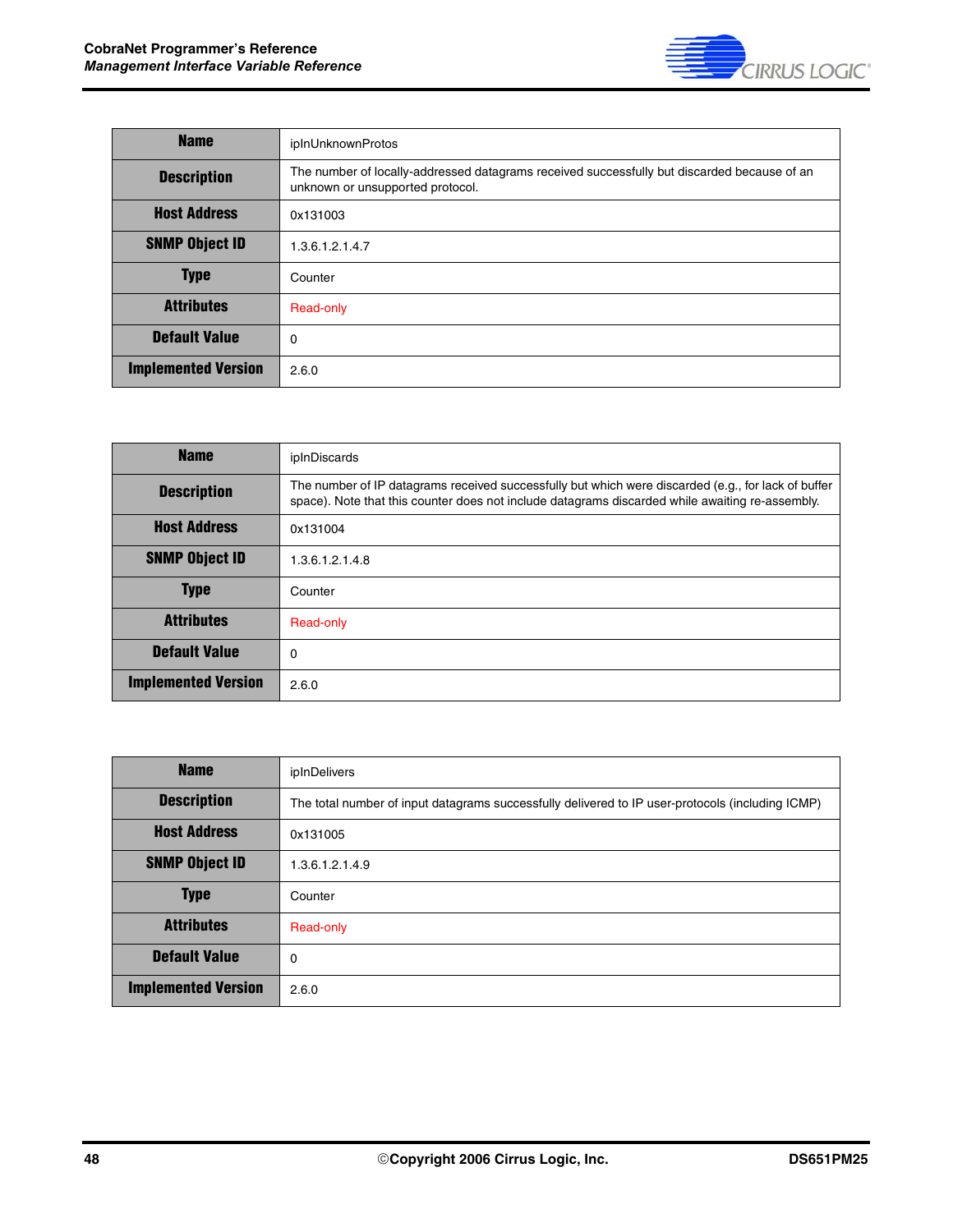

| <b>Name</b>                | ipOutRequests                                                                                                                                                                                                 |
|----------------------------|---------------------------------------------------------------------------------------------------------------------------------------------------------------------------------------------------------------|
| <b>Description</b>         | The total number of IP datagrams which local IP user-protocols (including ICMP) supplied to IP in<br>requests for transmission. Note that this does not include datagrams counted in <i>ipForwDatagrams</i> . |
| <b>Host Address</b>        | 0x131006                                                                                                                                                                                                      |
| <b>SNMP Object ID</b>      | 1.3.6.1.2.1.4.10                                                                                                                                                                                              |
| <b>Type</b>                | Counter                                                                                                                                                                                                       |
| <b>Attributes</b>          | Read-only                                                                                                                                                                                                     |
| <b>Default Value</b>       | 0                                                                                                                                                                                                             |
| <b>Implemented Version</b> | 2.6.0                                                                                                                                                                                                         |

| <b>Name</b>                | ipOutDiscards                                                                                                                                                                                                                                                                                            |
|----------------------------|----------------------------------------------------------------------------------------------------------------------------------------------------------------------------------------------------------------------------------------------------------------------------------------------------------|
| <b>Description</b>         | The number of IP datagrams for which no problem existed to prevent their transmission, but which<br>were discarded (e.g., for lack of buffer space). Note that this counter would include datagrams<br>counted in <i>ipForwDatagrams</i> if any such packets met this (discretionary) discard criterion. |
| <b>Host Address</b>        | Not available                                                                                                                                                                                                                                                                                            |
| <b>SNMP Object ID</b>      | 1.3.6.1.2.1.4.11                                                                                                                                                                                                                                                                                         |
| <b>Type</b>                | Counter                                                                                                                                                                                                                                                                                                  |
| <b>Attributes</b>          | Read-only                                                                                                                                                                                                                                                                                                |
| <b>Default Value</b>       | $\Omega$                                                                                                                                                                                                                                                                                                 |
| <b>Implemented Version</b> | 2.6.0                                                                                                                                                                                                                                                                                                    |

| <b>Name</b>                | ipOutNoRoutes                                                                                                                                                                                                                                                                                                                    |
|----------------------------|----------------------------------------------------------------------------------------------------------------------------------------------------------------------------------------------------------------------------------------------------------------------------------------------------------------------------------|
| <b>Description</b>         | The number of IP datagrams discarded because no route could be found to transmit them to their<br>destination. Note that this counter includes packets counted in <i>ipForwDatagrams</i> which meet this<br>no-route' criterion. This includes any datagrams which cannot route because all of its default<br>gateways are down. |
| <b>Host Address</b>        | Not available                                                                                                                                                                                                                                                                                                                    |
| <b>SNMP Object ID</b>      | 1.3.6.1.2.1.4.12                                                                                                                                                                                                                                                                                                                 |
| <b>Type</b>                | Counter                                                                                                                                                                                                                                                                                                                          |
| <b>Attributes</b>          | Read-only                                                                                                                                                                                                                                                                                                                        |
| <b>Default Value</b>       | 0                                                                                                                                                                                                                                                                                                                                |
| <b>Implemented Version</b> | 2.6.0                                                                                                                                                                                                                                                                                                                            |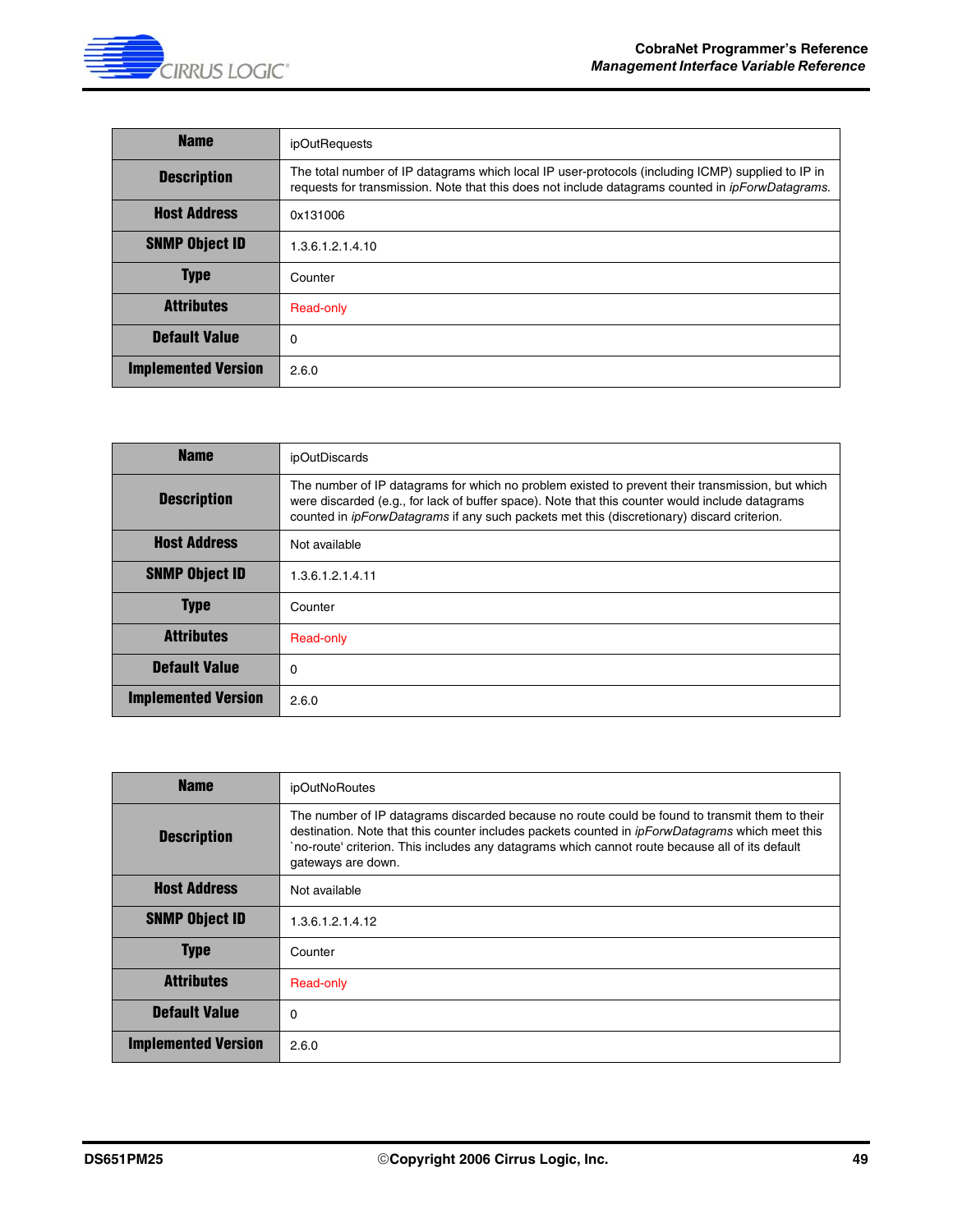

| <b>Name</b>                | ipReasmTimeout                                                                                         |
|----------------------------|--------------------------------------------------------------------------------------------------------|
| <b>Description</b>         | The maximum number of seconds which received fragments are held while they are awaiting<br>reassembly. |
| <b>Host Address</b>        | Not available                                                                                          |
| <b>SNMP Object ID</b>      | 1.3.6.1.2.1.4.13                                                                                       |
| <b>Type</b>                | Integer                                                                                                |
| <b>Attributes</b>          | Read-only                                                                                              |
| <b>Default Value</b>       | 0                                                                                                      |
| <b>Implemented Version</b> | 2.6.0                                                                                                  |

| <b>Name</b>                | ipReasmRegds                                                        |
|----------------------------|---------------------------------------------------------------------|
| <b>Description</b>         | The number of IP fragments received which needed to be reassembled. |
| <b>Host Address</b>        | 0x131007                                                            |
| <b>SNMP Object ID</b>      | 1.3.6.1.2.1.4.14                                                    |
| <b>Type</b>                | Counter                                                             |
| <b>Attributes</b>          | Read-only                                                           |
| <b>Default Value</b>       | 0                                                                   |
| <b>Implemented Version</b> | 2.6.0                                                               |

| <b>Name</b>                | ipReasmOKs                                            |
|----------------------------|-------------------------------------------------------|
| <b>Description</b>         | The number of IP datagrams successfully re-assembled. |
| <b>Host Address</b>        | Not available                                         |
| <b>SNMP Object ID</b>      | 1.3.6.1.2.1.4.15                                      |
| <b>Type</b>                | Counter                                               |
| <b>Attributes</b>          | Read-only                                             |
| <b>Default Value</b>       | 0                                                     |
| <b>Implemented Version</b> | 2.6.0                                                 |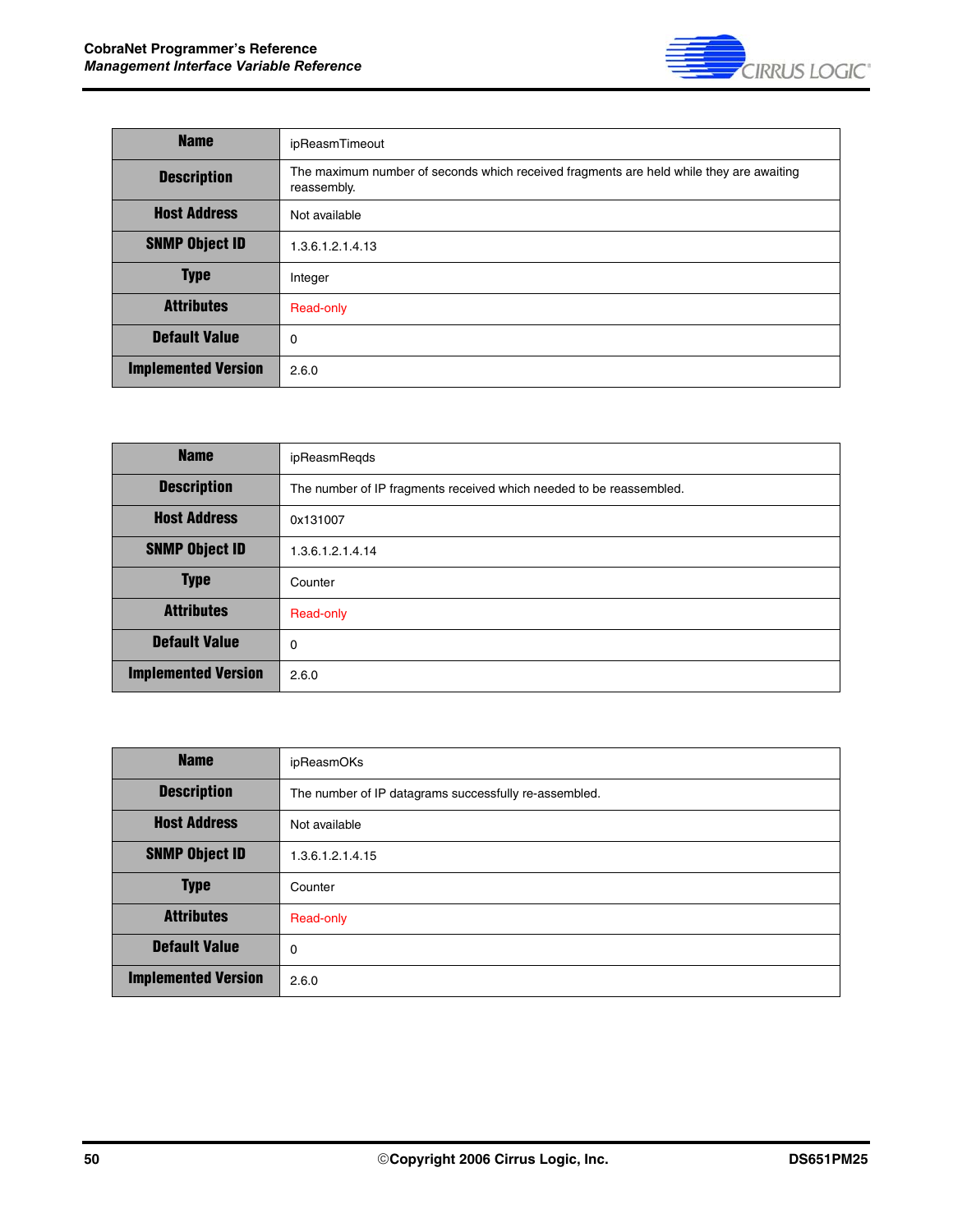

| <b>Name</b>                | ipReasmFails                                                                                                                                                                                                                                                                                                                                                                                                                                                  |
|----------------------------|---------------------------------------------------------------------------------------------------------------------------------------------------------------------------------------------------------------------------------------------------------------------------------------------------------------------------------------------------------------------------------------------------------------------------------------------------------------|
| <b>Description</b>         | The number of failures detected by the IP re- assembly algorithm (for whatever reason: timed out,<br>errors, etc). Note that this is not necessarily a count of discarded IP fragments since some<br>algorithms (notably the algorithm in RFC 815) can lose track of the number of fragments by<br>combining them as they are received. This value will always increment on receipt of a fragmented<br>packet as CobraNet does not support packet re-assembly |
| <b>Host Address</b>        | 0x131007 (same as ipReasmRegds)                                                                                                                                                                                                                                                                                                                                                                                                                               |
| <b>SNMP Object ID</b>      | 1.3.6.1.2.1.4.16                                                                                                                                                                                                                                                                                                                                                                                                                                              |
| <b>Type</b>                | Counter                                                                                                                                                                                                                                                                                                                                                                                                                                                       |
| <b>Attributes</b>          | Read-only                                                                                                                                                                                                                                                                                                                                                                                                                                                     |
| <b>Default Value</b>       | $\Omega$                                                                                                                                                                                                                                                                                                                                                                                                                                                      |
| <b>Implemented Version</b> | 2.6.0                                                                                                                                                                                                                                                                                                                                                                                                                                                         |

| <b>Name</b>                | ipFragOKs                                                                                                                                                                     |
|----------------------------|-------------------------------------------------------------------------------------------------------------------------------------------------------------------------------|
| <b>Description</b>         | The number of IP datagrams that have been successfully fragmented at this entity. The CobraNet<br>interface does not support fragmentation. This variable will always read 0. |
| <b>Host Address</b>        | Not available                                                                                                                                                                 |
| <b>SNMP Object ID</b>      | 1.3.6.1.2.1.4.17                                                                                                                                                              |
| <b>Type</b>                | Counter                                                                                                                                                                       |
| <b>Attributes</b>          | Read-only                                                                                                                                                                     |
| <b>Default Value</b>       | $\Omega$                                                                                                                                                                      |
| <b>Implemented Version</b> | 2.6.0                                                                                                                                                                         |

| <b>Name</b>                | ipFragFails                                                                                                                                                                                                                                                               |
|----------------------------|---------------------------------------------------------------------------------------------------------------------------------------------------------------------------------------------------------------------------------------------------------------------------|
| <b>Description</b>         | The number of IP datagrams that have been discarded because they needed to be fragmented at<br>this entity but could not be, e.g., because their Don't Fragment flag was set. The CobraNet interface<br>does not support fragmentation. This variable will always read 0. |
| <b>Host Address</b>        | Not available                                                                                                                                                                                                                                                             |
| <b>SNMP Object ID</b>      | 1.3.6.1.2.1.4.18                                                                                                                                                                                                                                                          |
| <b>Type</b>                | Counter                                                                                                                                                                                                                                                                   |
| <b>Attributes</b>          | Read-only                                                                                                                                                                                                                                                                 |
| <b>Default Value</b>       | 0                                                                                                                                                                                                                                                                         |
| <b>Implemented Version</b> | 2.6.0                                                                                                                                                                                                                                                                     |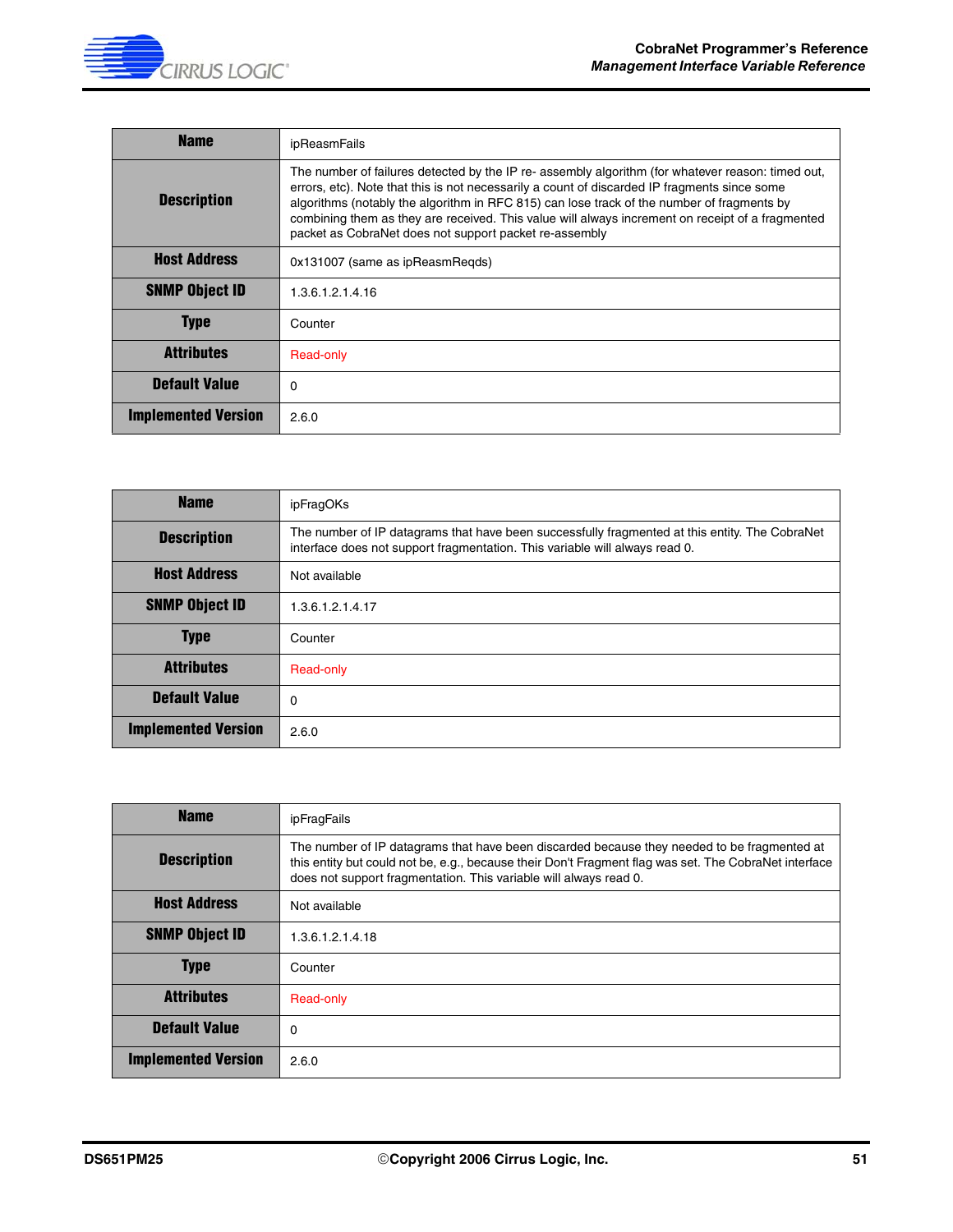

| <b>Name</b>                | ipFragCreates                                                                                                                                                                                         |
|----------------------------|-------------------------------------------------------------------------------------------------------------------------------------------------------------------------------------------------------|
| <b>Description</b>         | The number of IP datagram fragments that have been generated as a result of fragmentation at this<br>entity. The CobraNet interface does not support fragmentation. This variable will always read 0. |
| <b>Host Address</b>        | Not available                                                                                                                                                                                         |
| <b>SNMP Object ID</b>      | 1.3.6.1.2.1.4.19                                                                                                                                                                                      |
| <b>Type</b>                | Counter                                                                                                                                                                                               |
| <b>Attributes</b>          | Read-only                                                                                                                                                                                             |
| <b>Default Value</b>       | 0                                                                                                                                                                                                     |
| <b>Implemented Version</b> | 2.6.0                                                                                                                                                                                                 |

| <b>Name</b>                | ipRoutingDiscards                                                                                                                                                                                                                                                                                 |
|----------------------------|---------------------------------------------------------------------------------------------------------------------------------------------------------------------------------------------------------------------------------------------------------------------------------------------------|
| <b>Description</b>         | The number of routing entries which were chosen to be discarded even though they are valid. One<br>possible reason for discarding such an entry could be to free-up buffer space for other routing<br>entries. The CobraNet interface does not support routing. This variable will always read 0. |
| <b>Host Address</b>        | Not available                                                                                                                                                                                                                                                                                     |
| <b>SNMP Object ID</b>      | 1.3.6.1.2.1.4.23                                                                                                                                                                                                                                                                                  |
| Type                       | Counter                                                                                                                                                                                                                                                                                           |
| <b>Attributes</b>          | Read-only                                                                                                                                                                                                                                                                                         |
| <b>Default Value</b>       | 0                                                                                                                                                                                                                                                                                                 |
| <b>Implemented Version</b> | 2.6.0                                                                                                                                                                                                                                                                                             |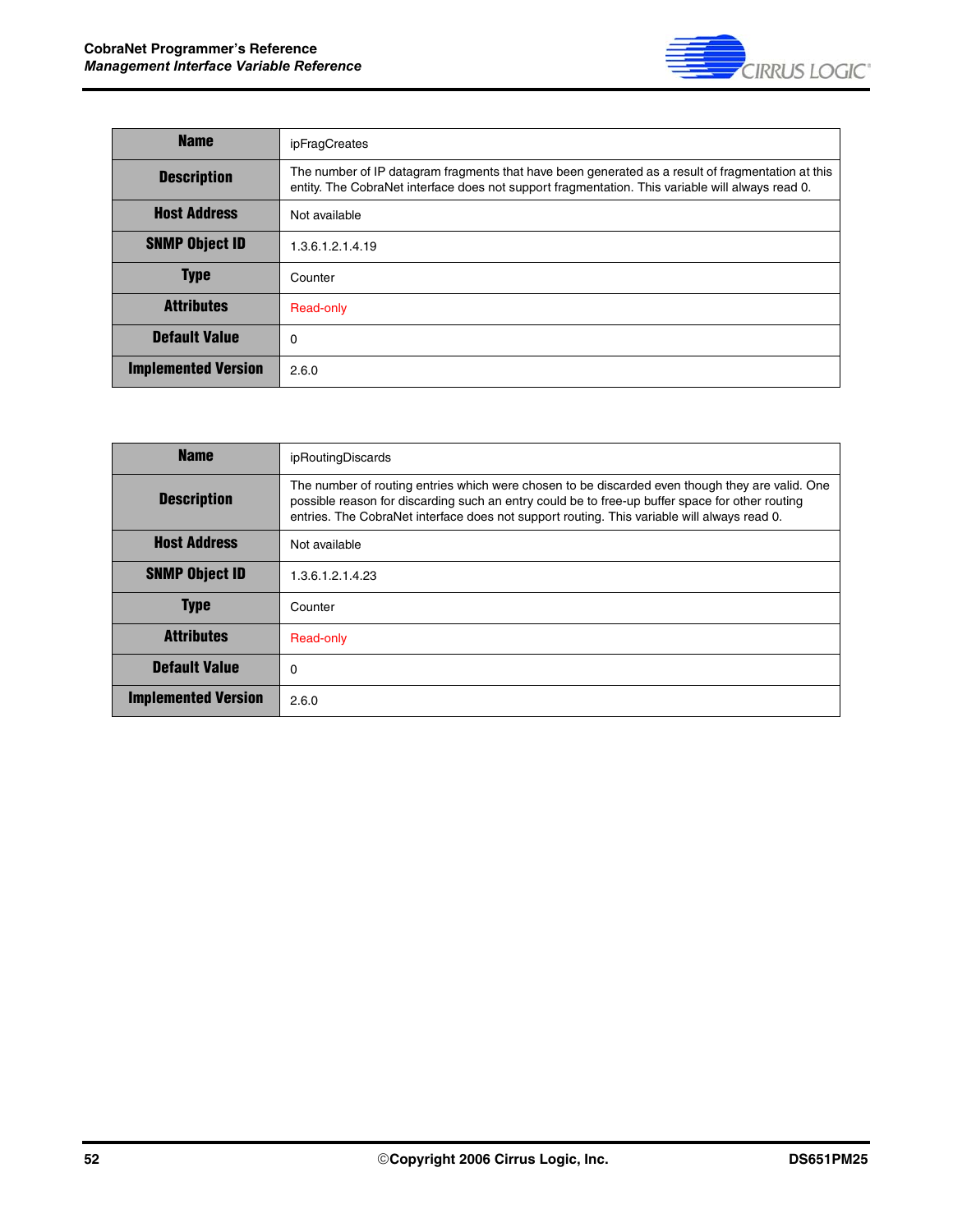

#### *6.3.5 UDP*

| <b>Name</b>                | udpInDatagrams                                            |
|----------------------------|-----------------------------------------------------------|
| <b>Description</b>         | The total number of UDP datagrams delivered to UDP users. |
| <b>Host Address</b>        | 0x140000                                                  |
| <b>SNMP Object ID</b>      | 1.3.6.1.2.1.7.1                                           |
| <b>Type</b>                | Counter                                                   |
| <b>Attributes</b>          | Read-only                                                 |
| <b>Default Value</b>       | 0                                                         |
| <b>Implemented Version</b> | 2.6.0                                                     |

| <b>Name</b>                | udpNoPorts                                                                                                |
|----------------------------|-----------------------------------------------------------------------------------------------------------|
| <b>Description</b>         | The total number of received UDP datagrams for which there was no application at the destination<br>port. |
| <b>Host Address</b>        | 0x140001                                                                                                  |
| <b>SNMP Object ID</b>      | 1.3.6.1.2.1.7.2                                                                                           |
| <b>Type</b>                | Counter                                                                                                   |
| <b>Attributes</b>          | Read-only                                                                                                 |
| <b>Default Value</b>       | 0                                                                                                         |
| <b>Implemented Version</b> | 2.6.0                                                                                                     |

| <b>Name</b>                | udpInErrors                                                                                                                                |
|----------------------------|--------------------------------------------------------------------------------------------------------------------------------------------|
| <b>Description</b>         | The number of received UDP datagrams that could not be delivered for reasons other than lack of<br>an application at the destination port. |
| <b>Host Address</b>        | 0x140002                                                                                                                                   |
| <b>SNMP Object ID</b>      | 1.3.6.1.2.1.7.3                                                                                                                            |
| <b>Type</b>                | Counter                                                                                                                                    |
| <b>Attributes</b>          | Read-only                                                                                                                                  |
| <b>Default Value</b>       | 0                                                                                                                                          |
| <b>Implemented Version</b> | 2.6.0                                                                                                                                      |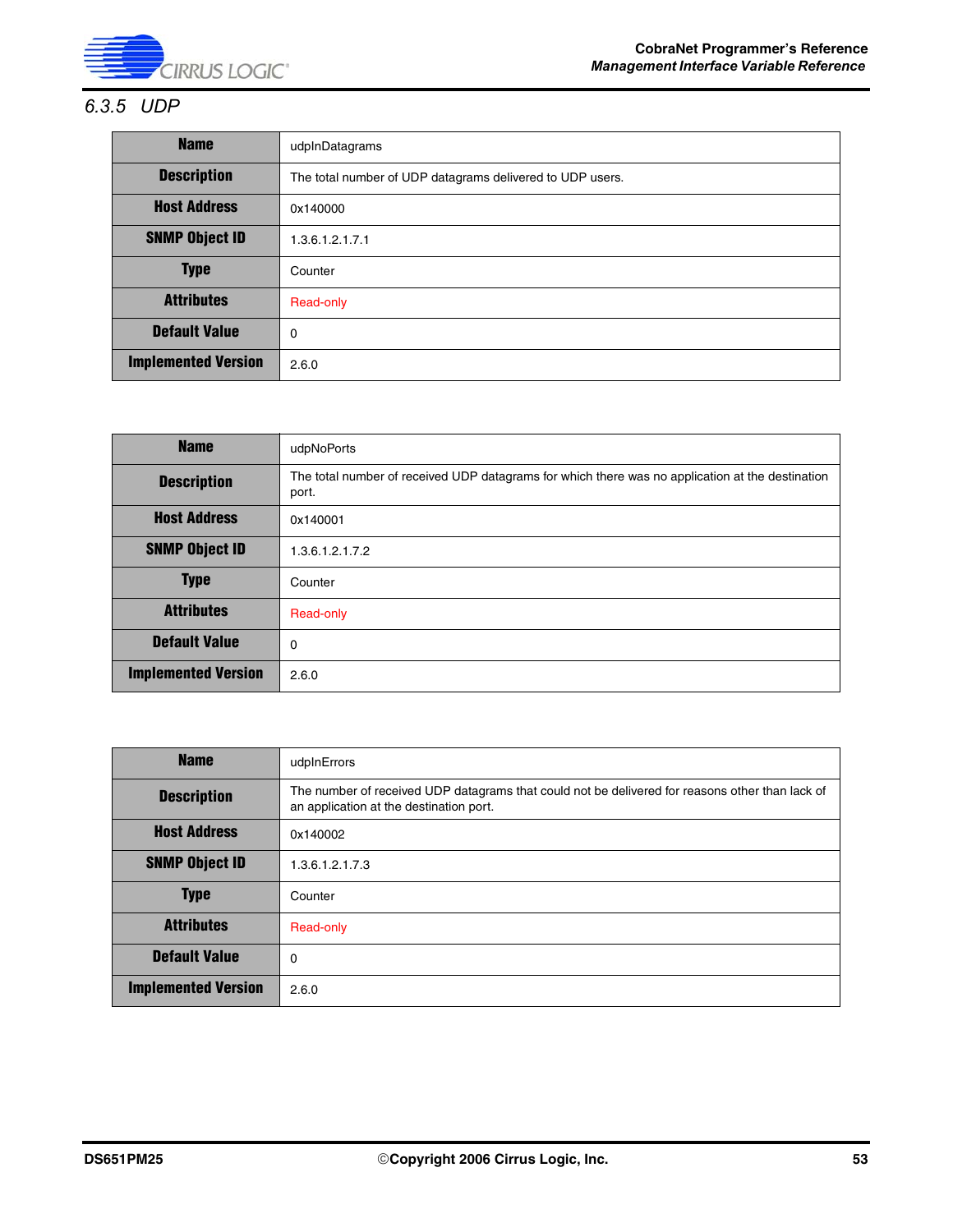

| <b>Name</b>                | udpOutDatagrams                                          |
|----------------------------|----------------------------------------------------------|
| <b>Description</b>         | The total number of UDP datagrams sent from this entity. |
| <b>Host Address</b>        | 0x140003                                                 |
| <b>SNMP Object ID</b>      | 1.3.6.1.2.1.7.4                                          |
| <b>Type</b>                | Counter                                                  |
| <b>Attributes</b>          | Read-only                                                |
| <b>Default Value</b>       | $\mathbf 0$                                              |
| <b>Implemented Version</b> | 2.6.0                                                    |

| <b>Name</b>                | udpLocalAddress                                                                                                                                                                             |
|----------------------------|---------------------------------------------------------------------------------------------------------------------------------------------------------------------------------------------|
| <b>Description</b>         | The local IP address for this UDP listener. In the case of a UDP listener which is willing to accept<br>datagrams for any IP interface associated with the node, the value 0.0.0.0 is used. |
| <b>Host Address</b>        | <b>N.A.</b>                                                                                                                                                                                 |
| <b>SNMP Object ID</b>      | N.A.                                                                                                                                                                                        |
| <b>Type</b>                | <b>IpAddress</b>                                                                                                                                                                            |
| <b>Attributes</b>          | Read-only                                                                                                                                                                                   |
| <b>Default Value</b>       | N.A.                                                                                                                                                                                        |
| <b>Implemented Version</b> | Not supported                                                                                                                                                                               |

| <b>Name</b>                | udpLocalPort                                 |
|----------------------------|----------------------------------------------|
| <b>Description</b>         | The local port number for this UDP listener. |
| <b>Host Address</b>        | N.A.                                         |
| <b>SNMP Object ID</b>      | N.A.                                         |
| <b>Type</b>                | Integer16                                    |
| <b>Attributes</b>          | Read-only                                    |
| <b>Default Value</b>       | N.A.                                         |
| <b>Implemented Version</b> | Not supported                                |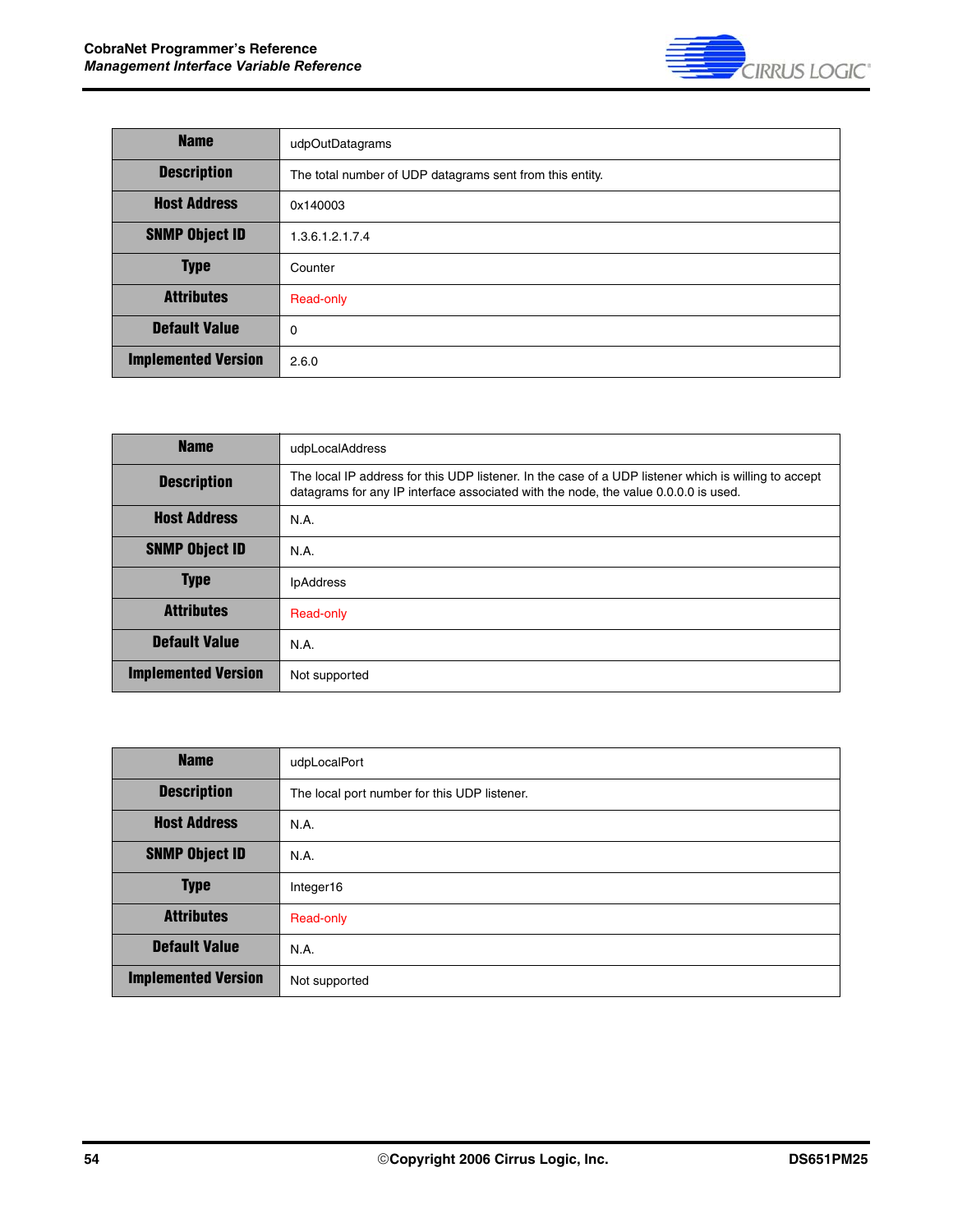

#### *6.3.6 SNMP*

| <b>Name</b>                | snmplnPkts                                                            |
|----------------------------|-----------------------------------------------------------------------|
| <b>Description</b>         | The total number of SNMP Messages received from the transport service |
| <b>Host Address</b>        | 0x150000                                                              |
| <b>SNMP Object ID</b>      | 1.3.6.1.2.1.11.1                                                      |
| <b>Type</b>                | Counter                                                               |
| <b>Attributes</b>          | Read-only                                                             |
| <b>Default Value</b>       | 0                                                                     |
| <b>Implemented Version</b> | 2.6.0                                                                 |

| <b>Name</b>                | snmpOutPkts                                                        |
|----------------------------|--------------------------------------------------------------------|
| <b>Description</b>         | The total number of SNMP Messages passed to the transport service. |
| <b>Host Address</b>        | 0x150001                                                           |
| <b>SNMP Object ID</b>      | 1.3.6.1.2.1.11.2                                                   |
| <b>Type</b>                | Counter                                                            |
| <b>Attributes</b>          | Read-only                                                          |
| <b>Default Value</b>       | 0                                                                  |
| <b>Implemented Version</b> | 2.6.0                                                              |

| <b>Name</b>                | snmpInBadVersions                                                                      |
|----------------------------|----------------------------------------------------------------------------------------|
| <b>Description</b>         | The total number of SNMP Messages received which were for an unsupported SNMP version. |
| <b>Host Address</b>        | 0x150002                                                                               |
| <b>SNMP Object ID</b>      | 1.3.6.1.2.1.11.3                                                                       |
| <b>Type</b>                | Counter                                                                                |
| <b>Attributes</b>          | Read-only                                                                              |
| <b>Default Value</b>       | $\Omega$                                                                               |
| <b>Implemented Version</b> | 2.6.0                                                                                  |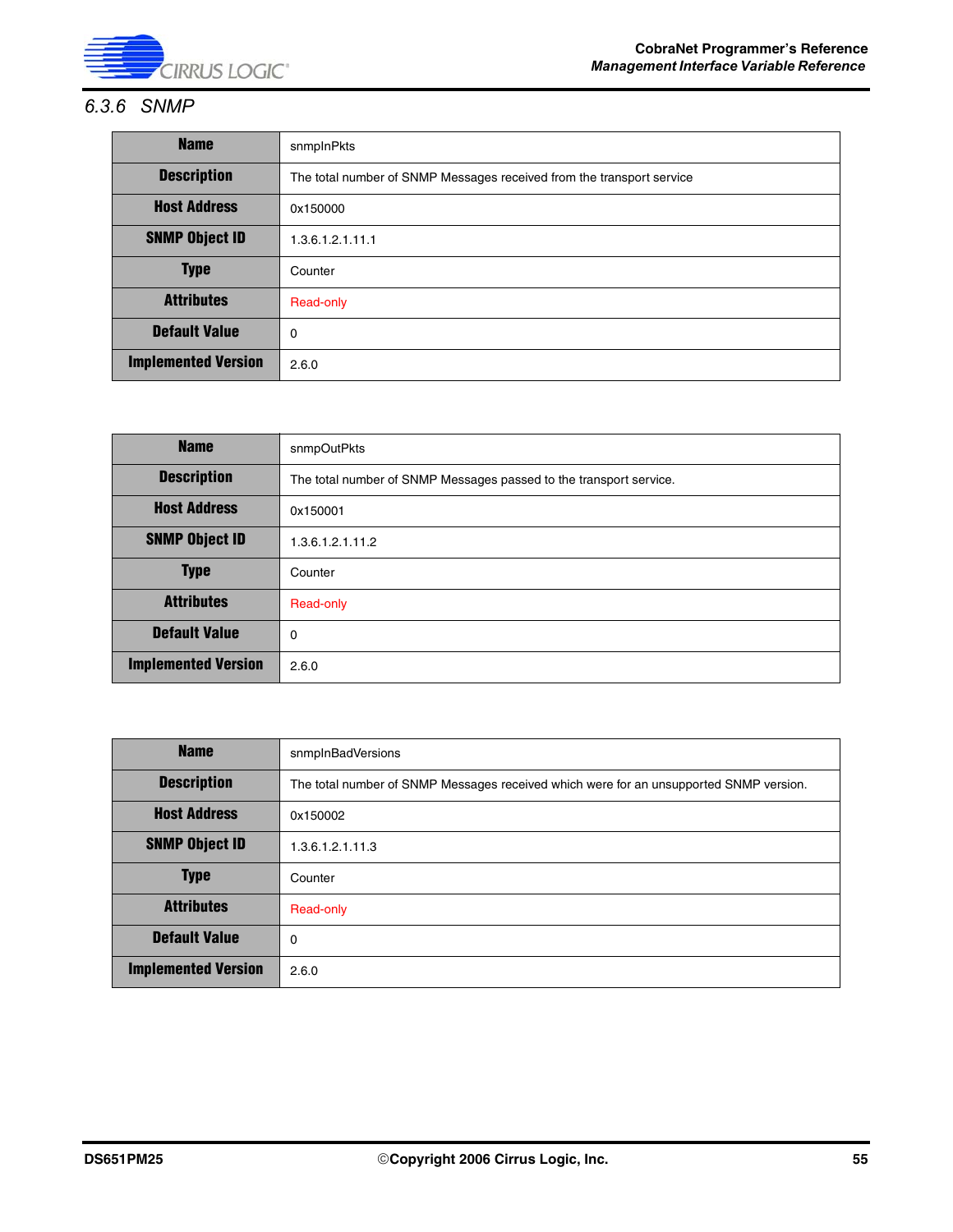

| <b>Name</b>                | snmpInBadCommunityNames                                                          |
|----------------------------|----------------------------------------------------------------------------------|
| <b>Description</b>         | The total number of SNMP Messages received which used an unknown community name. |
| <b>Host Address</b>        | 0x150003                                                                         |
| <b>SNMP Object ID</b>      | 1.3.6.1.2.1.11.4                                                                 |
| <b>Type</b>                | Counter                                                                          |
| <b>Attributes</b>          | Read-only                                                                        |
| <b>Default Value</b>       | $\Omega$                                                                         |
| <b>Implemented Version</b> | 2.6.0                                                                            |

| <b>Name</b>                | snmpInBadCommunityUses                                                                                                           |
|----------------------------|----------------------------------------------------------------------------------------------------------------------------------|
| <b>Description</b>         | The total number of SNMP Messages received for which an operation was not allowed by the<br>SNMP community named in the Message. |
| <b>Host Address</b>        | 0x150004                                                                                                                         |
| <b>SNMP Object ID</b>      | 1.3.6.1.2.1.11.5                                                                                                                 |
| <b>Type</b>                | Counter                                                                                                                          |
| <b>Attributes</b>          | Read-only                                                                                                                        |
| <b>Default Value</b>       | 0                                                                                                                                |
| <b>Implemented Version</b> | 2.6.0                                                                                                                            |

| <b>Name</b>                | snmpInASNParseErrs                                                                        |
|----------------------------|-------------------------------------------------------------------------------------------|
| <b>Description</b>         | The total number of ASN.1 or BER errors encountered when decoding received SNMP Messages. |
| <b>Host Address</b>        | 0x150005                                                                                  |
| <b>SNMP Object ID</b>      | 1.3.6.1.2.1.11.6                                                                          |
| <b>Type</b>                | Counter                                                                                   |
| <b>Attributes</b>          | Read-only                                                                                 |
| <b>Default Value</b>       | $\Omega$                                                                                  |
| <b>Implemented Version</b> | 2.6.0                                                                                     |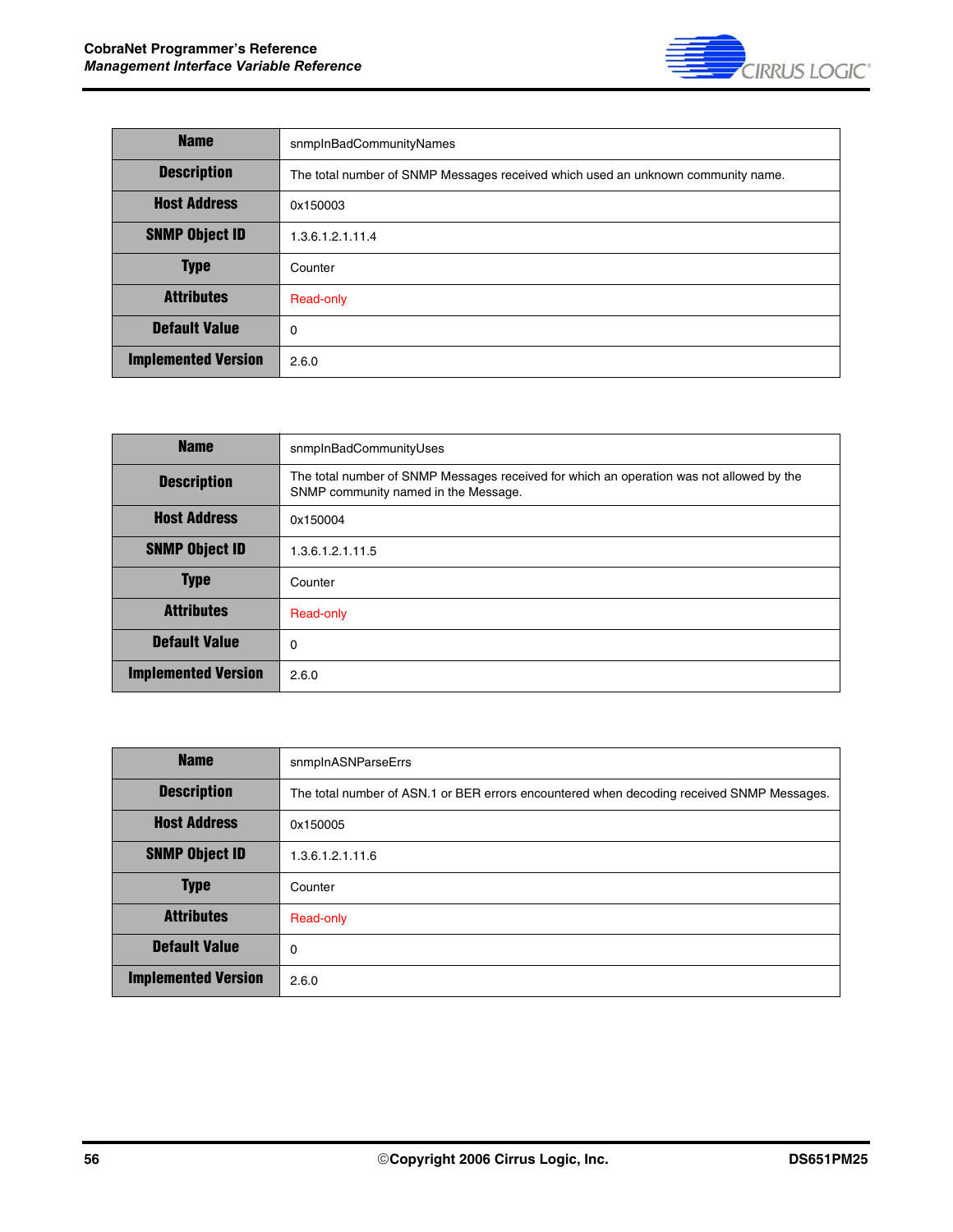

| <b>Name</b>                | snmpInTooBigs                                                                                      |
|----------------------------|----------------------------------------------------------------------------------------------------|
| <b>Description</b>         | The total number of SNMP PDUs received for which the value of the error-status field was 'tooBig'. |
| <b>Host Address</b>        | Not available                                                                                      |
| <b>SNMP Object ID</b>      | 1.3.6.1.2.1.11.8                                                                                   |
| <b>Type</b>                | Counter                                                                                            |
| <b>Attributes</b>          | Read-only                                                                                          |
| <b>Default Value</b>       | Always reads 0                                                                                     |
| <b>Implemented Version</b> | 2.6.0                                                                                              |

| <b>Name</b>                | snmpInNoSuchNames                                                                                         |
|----------------------------|-----------------------------------------------------------------------------------------------------------|
| <b>Description</b>         | The total number of SNMP PDUs received for which the value of the error-status field was<br>`noSuchName'. |
| <b>Host Address</b>        | Not available                                                                                             |
| <b>SNMP Object ID</b>      | 1.3.6.1.2.1.11.9                                                                                          |
| <b>Type</b>                | Counter                                                                                                   |
| <b>Attributes</b>          | Read-only                                                                                                 |
| <b>Default Value</b>       | Always reads 0                                                                                            |
| <b>Implemented Version</b> | 2.6.0                                                                                                     |

| <b>Name</b>                | snmpInBadValues                                                                                         |
|----------------------------|---------------------------------------------------------------------------------------------------------|
| <b>Description</b>         | The total number of SNMP PDUs received for which the value of the error-status field was<br>`badValue'. |
| <b>Host Address</b>        | Not available                                                                                           |
| <b>SNMP Object ID</b>      | 1.3.6.1.2.1.11.10                                                                                       |
| <b>Type</b>                | Counter                                                                                                 |
| <b>Attributes</b>          | Read-only                                                                                               |
| <b>Default Value</b>       | Always reads 0                                                                                          |
| <b>Implemented Version</b> | 2.6.0                                                                                                   |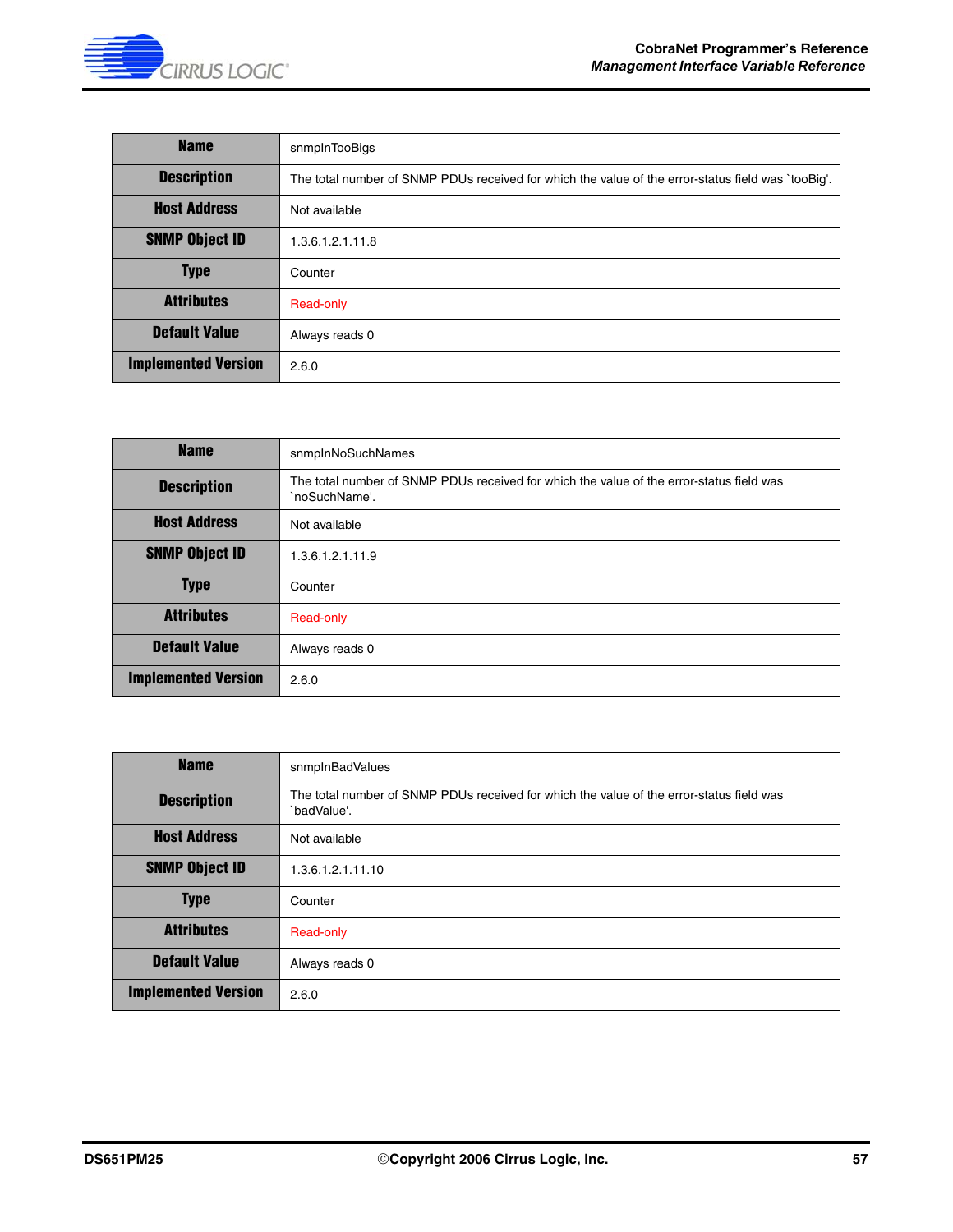

| <b>Name</b>                | snmpInReadOnlys                                                                                                                                                                                                                                                                                                               |
|----------------------------|-------------------------------------------------------------------------------------------------------------------------------------------------------------------------------------------------------------------------------------------------------------------------------------------------------------------------------|
| <b>Description</b>         | The total number of valid SNMP PDUs received for which the value of the error-status field was<br>`readOnly'. Note that it is a protocol error to generate an SNMP PDU which contains the value<br>readOnly' in the error-status field. This object is provided as a means of detecting incorrect<br>implementations of SNMP. |
| <b>Host Address</b>        | Not available                                                                                                                                                                                                                                                                                                                 |
| <b>SNMP Object ID</b>      | 1.3.6.1.2.1.11.11                                                                                                                                                                                                                                                                                                             |
| <b>Type</b>                | Counter                                                                                                                                                                                                                                                                                                                       |
| <b>Attributes</b>          | Read-only                                                                                                                                                                                                                                                                                                                     |
| <b>Default Value</b>       | Always reads 0                                                                                                                                                                                                                                                                                                                |
| <b>Implemented Version</b> | 2.6.0                                                                                                                                                                                                                                                                                                                         |

| <b>Name</b>                | snmpInGenErrs                                                                                      |
|----------------------------|----------------------------------------------------------------------------------------------------|
| <b>Description</b>         | The total number of SNMP PDUs received for which the value of the error-status field was `genErr'. |
| <b>Host Address</b>        | Not Available                                                                                      |
| <b>SNMP Object ID</b>      | 1.3.6.1.2.1.11.12                                                                                  |
| <b>Type</b>                | Counter                                                                                            |
| <b>Attributes</b>          | Read-only                                                                                          |
| <b>Default Value</b>       | Always reads 0                                                                                     |
| <b>Implemented Version</b> | 2.6.0                                                                                              |

| <b>Name</b>                | snmpInTotalRegVars                                                                                                                           |
|----------------------------|----------------------------------------------------------------------------------------------------------------------------------------------|
| <b>Description</b>         | The total number of MIB objects which have been retrieved successfully as a result of receiving<br>valid SNMP Get-Request and Get-Next PDUs. |
| <b>Host Address</b>        | 0x150006                                                                                                                                     |
| <b>SNMP Object ID</b>      | 1.3.6.1.2.1.11.13                                                                                                                            |
| <b>Type</b>                | Counter                                                                                                                                      |
| <b>Attributes</b>          | Read-only                                                                                                                                    |
| <b>Default Value</b>       | $\Omega$                                                                                                                                     |
| <b>Implemented Version</b> | 2.6.0                                                                                                                                        |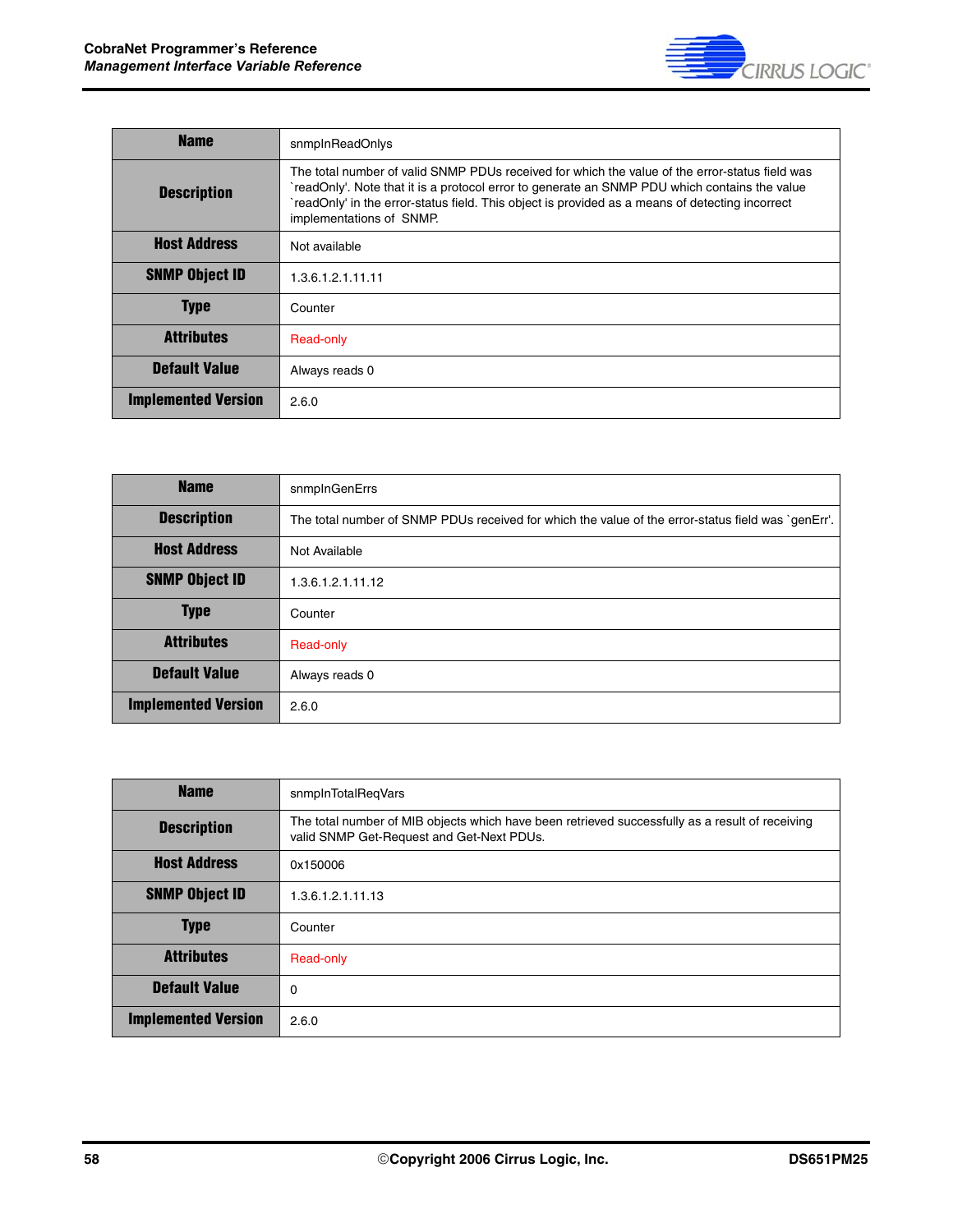

| <b>Name</b>                | snmpInTotalSetVars                                                                                                                   |
|----------------------------|--------------------------------------------------------------------------------------------------------------------------------------|
| <b>Description</b>         | The total number of MIB objects which have been altered successfully as a result of receiving valid<br><b>SNMP Set-Request PDUs.</b> |
| <b>Host Address</b>        | 0x150007                                                                                                                             |
| <b>SNMP Object ID</b>      | 1.3.6.1.2.1.11.14                                                                                                                    |
| <b>Type</b>                | Counter                                                                                                                              |
| <b>Attributes</b>          | Read-only                                                                                                                            |
| <b>Default Value</b>       | 0                                                                                                                                    |
| <b>Implemented Version</b> | 2.6.0                                                                                                                                |

| <b>Name</b>                | snmpInGetRequests                                                                 |
|----------------------------|-----------------------------------------------------------------------------------|
| <b>Description</b>         | The total number of SNMP Get-Request PDUs which have been accepted and processed. |
| <b>Host Address</b>        | 0x150008                                                                          |
| <b>SNMP Object ID</b>      | 1.3.6.1.2.1.11.15                                                                 |
| <b>Type</b>                | Counter                                                                           |
| <b>Attributes</b>          | Read-only                                                                         |
| <b>Default Value</b>       | 0                                                                                 |
| <b>Implemented Version</b> | 2.6.0                                                                             |

| <b>Name</b>                | snmpInGetNexts                                                                 |
|----------------------------|--------------------------------------------------------------------------------|
| <b>Description</b>         | The total number of SNMP Get-Next PDUs which have been accepted and processed. |
| <b>Host Address</b>        | 0x150009                                                                       |
| <b>SNMP Object ID</b>      | 1.3.6.1.2.1.11.16                                                              |
| <b>Type</b>                | Counter                                                                        |
| <b>Attributes</b>          | Read-only                                                                      |
| <b>Default Value</b>       | 0                                                                              |
| <b>Implemented Version</b> | 2.6.3                                                                          |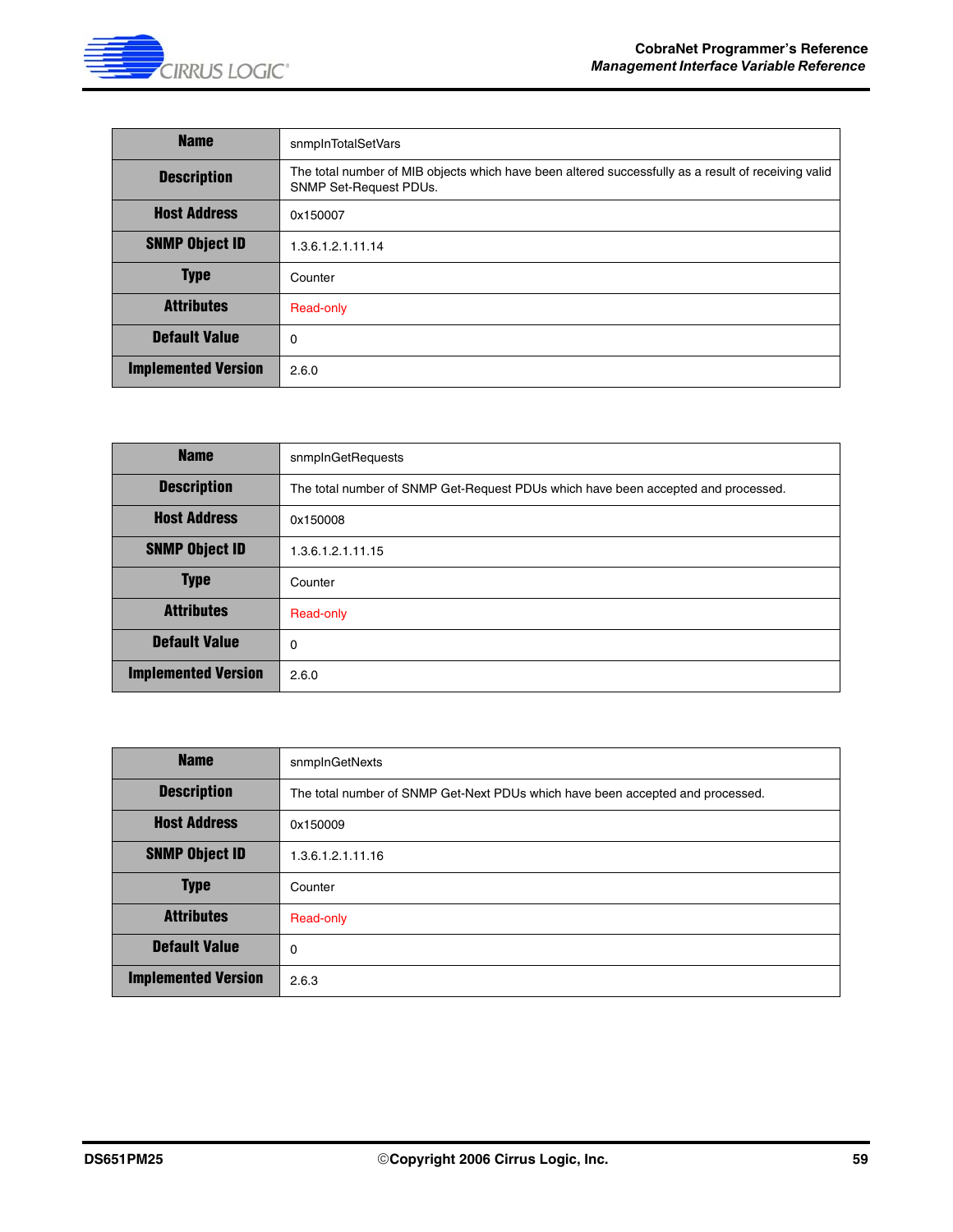

| <b>Name</b>                | snmpInSetRequests                                                                 |
|----------------------------|-----------------------------------------------------------------------------------|
| <b>Description</b>         | The total number of SNMP Set-Request PDUs which have been accepted and processed. |
| <b>Host Address</b>        | 0x15000A                                                                          |
| <b>SNMP Object ID</b>      | 1.3.6.1.2.1.11.17                                                                 |
| <b>Type</b>                | Counter                                                                           |
| <b>Attributes</b>          | Read-only                                                                         |
| <b>Default Value</b>       | 0                                                                                 |
| <b>Implemented Version</b> | 2.6.3                                                                             |

| <b>Name</b>                | snmpInGetResponses                                                                 |
|----------------------------|------------------------------------------------------------------------------------|
| <b>Description</b>         | The total number of SNMP Get-Response PDUs which have been accepted and processed. |
| <b>Host Address</b>        | Not available                                                                      |
| <b>SNMP Object ID</b>      | 1.3.6.1.2.1.11.18                                                                  |
| <b>Type</b>                | Counter                                                                            |
| <b>Attributes</b>          | Read-only                                                                          |
| <b>Default Value</b>       | Always reads 0                                                                     |
| <b>Implemented Version</b> | 2.6.3                                                                              |

| <b>Name</b>                | snmplnTraps                                                                |
|----------------------------|----------------------------------------------------------------------------|
| <b>Description</b>         | The total number of SNMP Trap PDUs which have been accepted and processed. |
| <b>Host Address</b>        | Not available                                                              |
| <b>SNMP Object ID</b>      | 1.3.6.1.2.1.11.19                                                          |
| <b>Type</b>                | Counter                                                                    |
| <b>Attributes</b>          | Read-only                                                                  |
| <b>Default Value</b>       | Always reads 0                                                             |
| <b>Implemented Version</b> | 2.6.3                                                                      |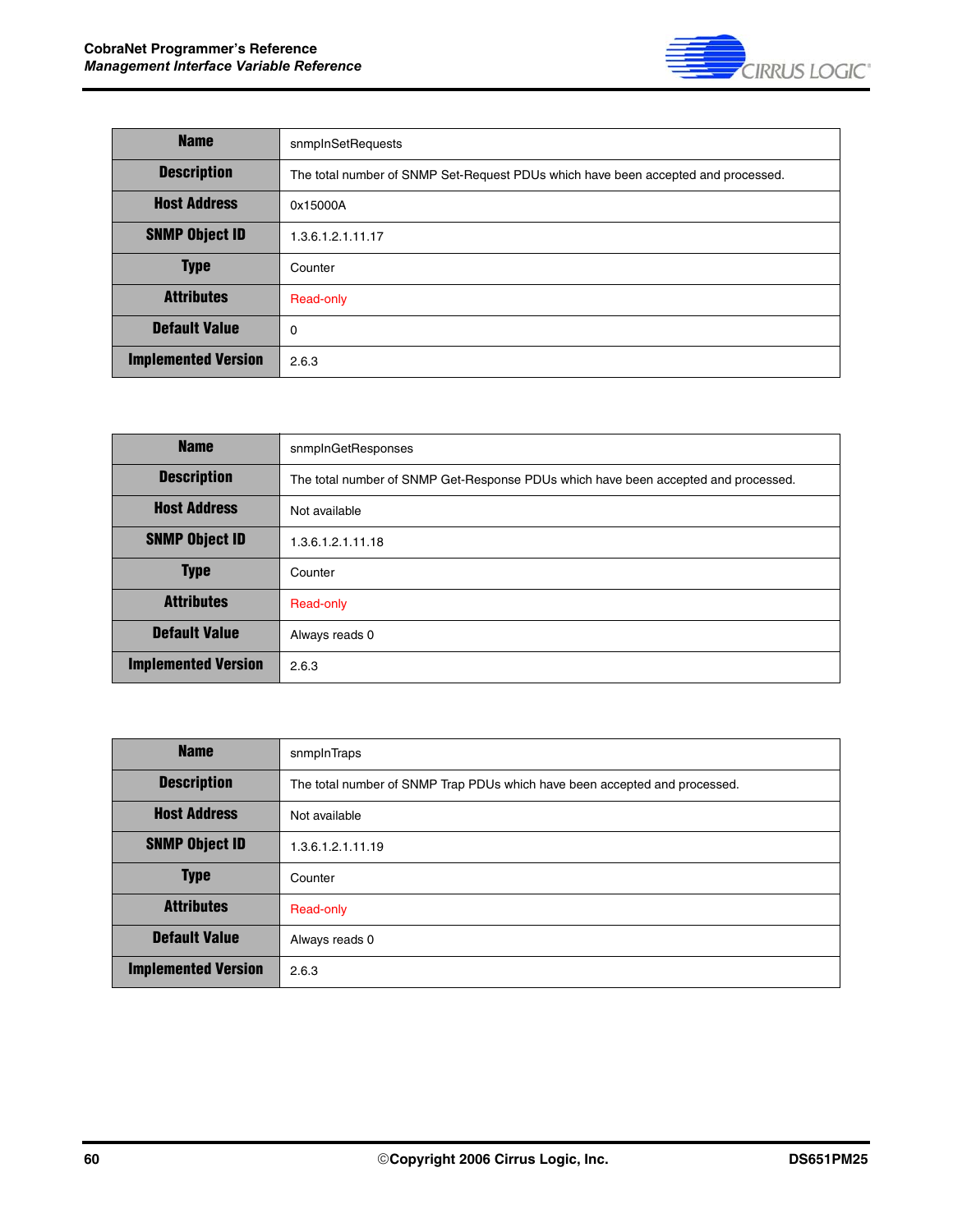

| <b>Name</b>                | snmpOutTooBigs                                                                                         |
|----------------------------|--------------------------------------------------------------------------------------------------------|
| <b>Description</b>         | The total number of SNMP PDUs generated for which the value of the error-status field was<br>`tooBig.' |
| <b>Host Address</b>        | 0x15000B                                                                                               |
| <b>SNMP Object ID</b>      | 1.3.6.1.2.1.11.20                                                                                      |
| <b>Type</b>                | Counter                                                                                                |
| <b>Attributes</b>          | Read-only                                                                                              |
| <b>Default Value</b>       | $\Omega$                                                                                               |
| <b>Implemented Version</b> | 2.6.3                                                                                                  |

| <b>Name</b>                | snmpOutNoSuchNames                                                                                   |
|----------------------------|------------------------------------------------------------------------------------------------------|
| <b>Description</b>         | The total number of SNMP PDUs generated for which the value of the error-status was<br>`noSuchName'. |
| <b>Host Address</b>        | 0x15000C                                                                                             |
| <b>SNMP Object ID</b>      | 1.3.6.1.2.1.11.21                                                                                    |
| <b>Type</b>                | Counter                                                                                              |
| <b>Attributes</b>          | Read-only                                                                                            |
| <b>Default Value</b>       | $\mathbf 0$                                                                                          |
| <b>Implemented Version</b> | 2.6.3                                                                                                |

| <b>Name</b>                | snmpOutBadValues                                                                                         |
|----------------------------|----------------------------------------------------------------------------------------------------------|
| <b>Description</b>         | The total number of SNMP PDUs generated for which the value of the error-status field was<br>`badValue'. |
| <b>Host Address</b>        | 0x15000D                                                                                                 |
| <b>SNMP Object ID</b>      | 1.3.6.1.2.1.11.22                                                                                        |
| <b>Type</b>                | Counter                                                                                                  |
| <b>Attributes</b>          | Read-only                                                                                                |
| <b>Default Value</b>       | 0                                                                                                        |
| <b>Implemented Version</b> | 2.6.3                                                                                                    |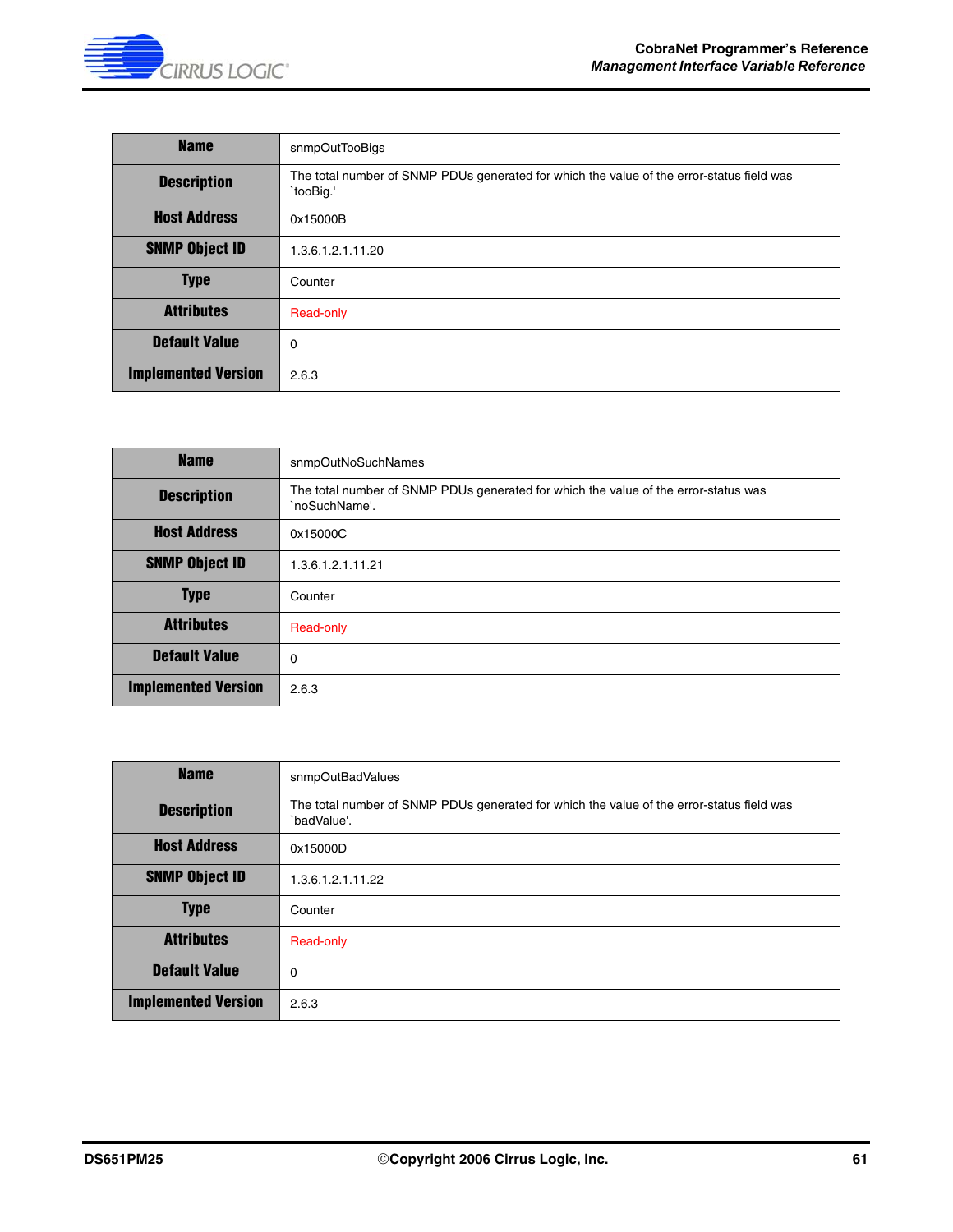

| <b>Name</b>                | snmpOutGenErrs                                                                                         |
|----------------------------|--------------------------------------------------------------------------------------------------------|
| <b>Description</b>         | The total number of SNMP PDUs generated for which the value of the error-status field was<br>`genErr'. |
| <b>Host Address</b>        | 0x15000E                                                                                               |
| <b>SNMP Object ID</b>      | 1.3.6.1.2.1.11.24                                                                                      |
| <b>Type</b>                | Counter                                                                                                |
| <b>Attributes</b>          | Read-only                                                                                              |
| <b>Default Value</b>       | 0                                                                                                      |
| <b>Implemented Version</b> | 2.6.3                                                                                                  |

| <b>Name</b>                | snmpOutGetRequests                                   |
|----------------------------|------------------------------------------------------|
| <b>Description</b>         | The total number of SNMP Get-Request PDUs generated. |
| <b>Host Address</b>        | Not available                                        |
| <b>SNMP Object ID</b>      | 1.3.6.1.2.1.11.25                                    |
| <b>Type</b>                | Counter                                              |
| <b>Attributes</b>          | Read-only                                            |
| <b>Default Value</b>       | Always reads 0                                       |
| <b>Implemented Version</b> | 2.6.3                                                |

| <b>Name</b>                | snmpOutGetNexts                                   |
|----------------------------|---------------------------------------------------|
| <b>Description</b>         | The total number of SNMP Get-Next PDUs generated. |
| <b>Host Address</b>        | Not available                                     |
| <b>SNMP Object ID</b>      | 1.3.6.1.2.1.11.26                                 |
| <b>Type</b>                | Counter                                           |
| <b>Attributes</b>          | Read-only                                         |
| <b>Default Value</b>       | Always reads 0                                    |
| <b>Implemented Version</b> | 2.6.3                                             |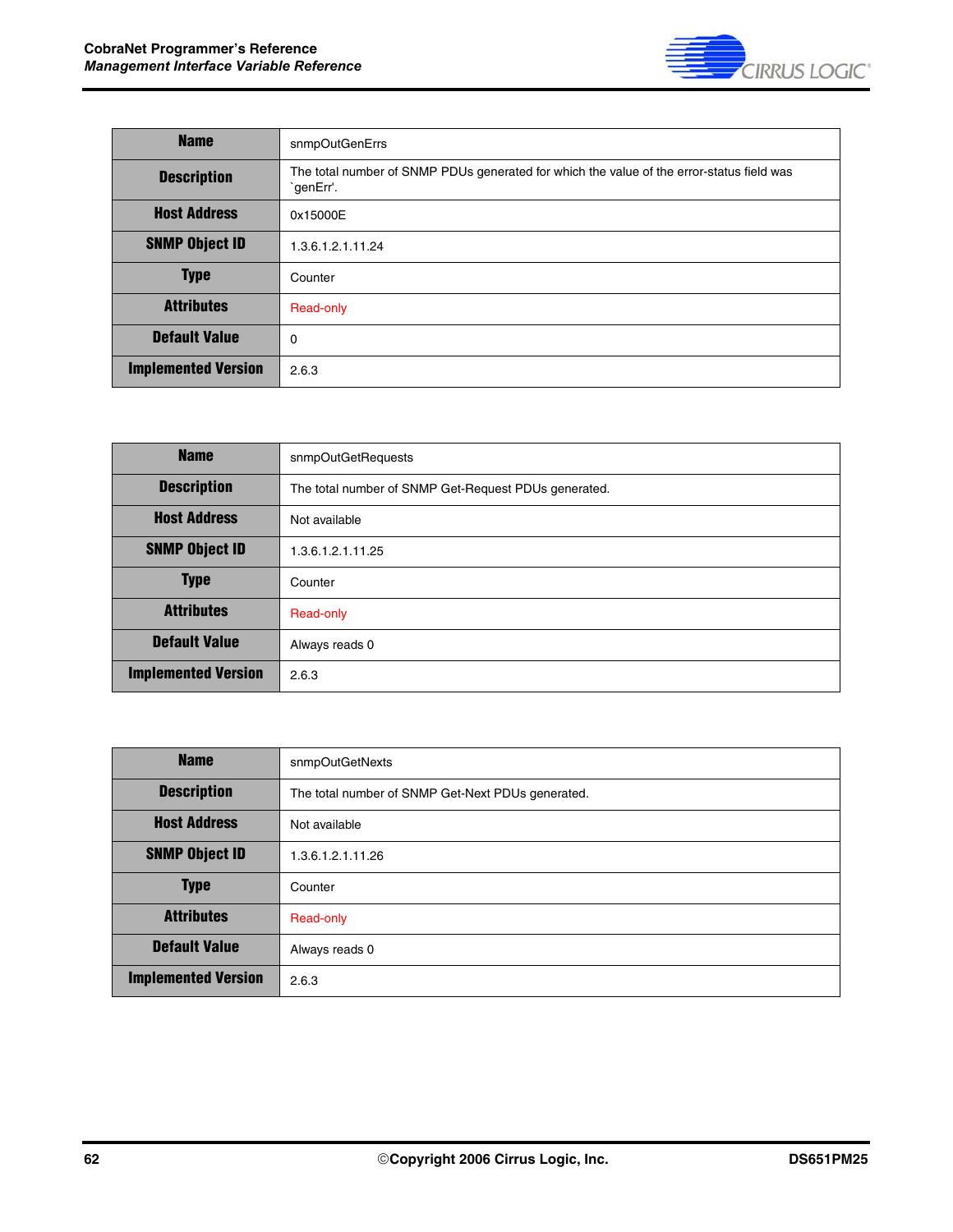

| <b>Name</b>                | snmpOutSetRequests                                   |
|----------------------------|------------------------------------------------------|
| <b>Description</b>         | The total number of SNMP Set-Request PDUs generated. |
| <b>Host Address</b>        | Not available                                        |
| <b>SNMP Object ID</b>      | 1.3.6.1.2.1.11.27                                    |
| <b>Type</b>                | Counter                                              |
| <b>Attributes</b>          | Read-only                                            |
| <b>Default Value</b>       | Always reads 0                                       |
| <b>Implemented Version</b> | 2.6.3                                                |

| <b>Name</b>                | snmpOutGetResponses                                   |
|----------------------------|-------------------------------------------------------|
| <b>Description</b>         | The total number of SNMP Get-Response PDUs generated. |
| <b>Host Address</b>        | 0x150001 (same as snmpOutPackets)                     |
| <b>SNMP Object ID</b>      | 1.3.6.1.2.1.11.28                                     |
| <b>Type</b>                | Counter                                               |
| <b>Attributes</b>          | Read-only                                             |
| <b>Default Value</b>       | $\mathbf 0$                                           |
| <b>Implemented Version</b> | 2.6.3                                                 |

| <b>Name</b>                | snmpOutTraps                                  |
|----------------------------|-----------------------------------------------|
| <b>Description</b>         | The total number of SNMP Trap PDUs generated. |
| <b>Host Address</b>        | Not available                                 |
| <b>SNMP Object ID</b>      | 1.3.6.1.2.1.11.29                             |
| <b>Type</b>                | Counter                                       |
| <b>Attributes</b>          | Read-only                                     |
| <b>Default Value</b>       | Always reads 0                                |
| <b>Implemented Version</b> | 2.6.3                                         |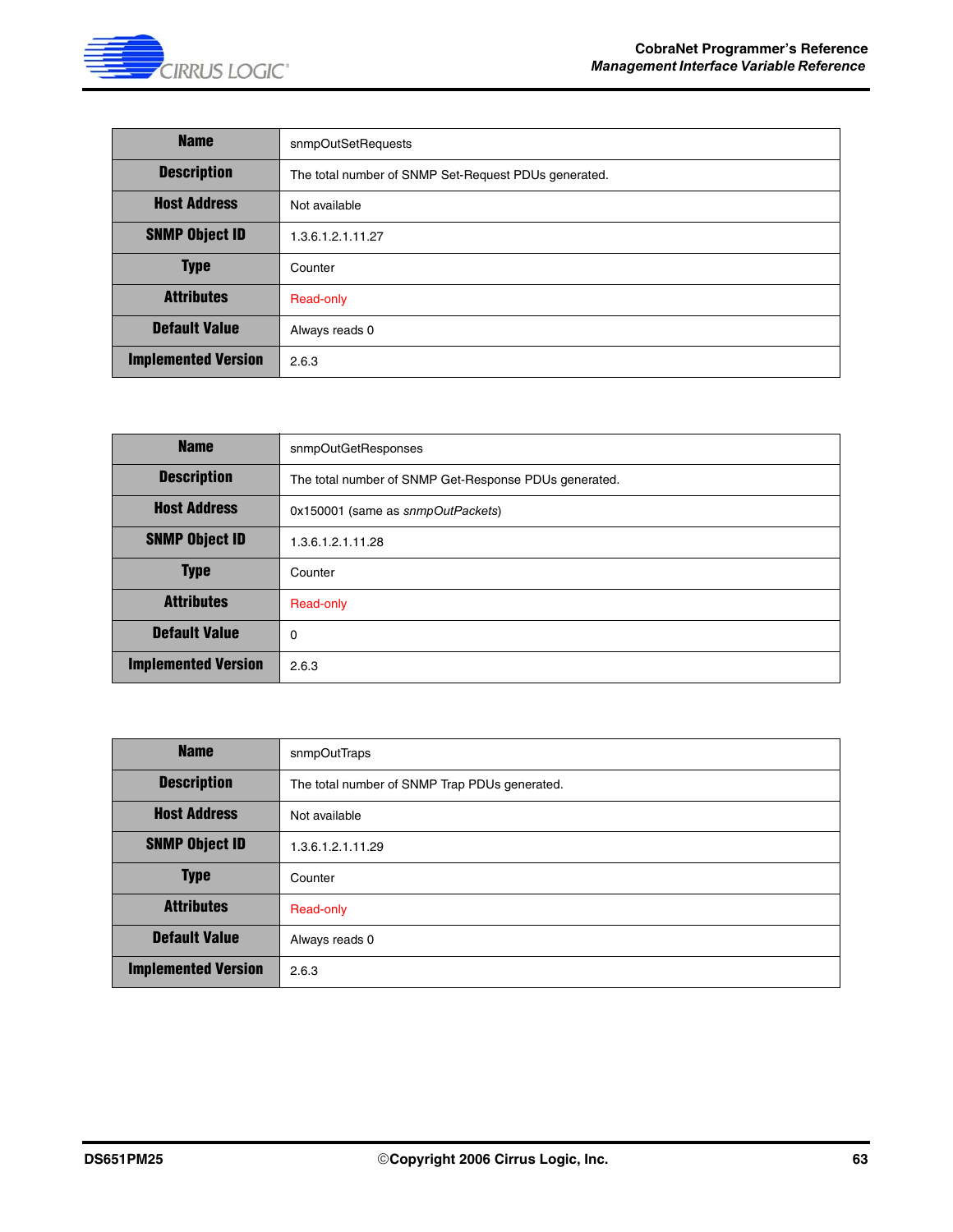

| <b>Name</b>                | snmpEnableAuthenTraps                                                                                                                                                                                                                    |
|----------------------------|------------------------------------------------------------------------------------------------------------------------------------------------------------------------------------------------------------------------------------------|
| <b>Description</b>         | Indicates whether the SNMP agent process is permitted to generate authentication-failure traps.<br>The value of this object overrides any configuration information. It provides a means to disable all<br>authentication-failure traps. |
| <b>Host Address</b>        | 0x15000F                                                                                                                                                                                                                                 |
| <b>SNMP Object ID</b>      | 1.3.6.1.2.1.11.30                                                                                                                                                                                                                        |
| <b>Type</b>                | Integer                                                                                                                                                                                                                                  |
| <b>Attributes</b>          | Read-only                                                                                                                                                                                                                                |
| <b>Default Value</b>       | Always reads 2                                                                                                                                                                                                                           |
| <b>Implemented Version</b> | 2.6.0                                                                                                                                                                                                                                    |

| <b>Name</b>                | snmpSilentDrops                                                                                                                                                                                                                                                                                                                                                                                      |
|----------------------------|------------------------------------------------------------------------------------------------------------------------------------------------------------------------------------------------------------------------------------------------------------------------------------------------------------------------------------------------------------------------------------------------------|
| <b>Description</b>         | The total number of GetRequest-PDUs, GetNextRequest-PDUs, GetBulkRequest-PDUs,<br>SetRequest-PDUs, and InformRequest-PDUs received which were silently dropped because the<br>size of a reply containing an alternate Response-PDU with an empty variable-bindings field was<br>greater than either a local constraint or the maximum message size associated with the originator of<br>the request. |
| <b>Host Address</b>        | Not available                                                                                                                                                                                                                                                                                                                                                                                        |
| <b>SNMP Object ID</b>      | 1.3.6.1.2.1.11.31                                                                                                                                                                                                                                                                                                                                                                                    |
| <b>Type</b>                | Counter                                                                                                                                                                                                                                                                                                                                                                                              |
| <b>Attributes</b>          | Read-only                                                                                                                                                                                                                                                                                                                                                                                            |
| <b>Default Value</b>       | Always reads 0                                                                                                                                                                                                                                                                                                                                                                                       |
| <b>Implemented Version</b> | 2.6.3                                                                                                                                                                                                                                                                                                                                                                                                |

| <b>Name</b>                | snmpProxyDrops                                                                                                                                                                                                                                                                                                                               |
|----------------------------|----------------------------------------------------------------------------------------------------------------------------------------------------------------------------------------------------------------------------------------------------------------------------------------------------------------------------------------------|
| <b>Description</b>         | The total number of GetRequest-PDUs, GetNextRequest-PDUs, GetBulkRequest-PDUs,<br>SetRequest-PDUs, and InformRequest-PDUs received which were silently dropped because the<br>transmission of the (possibly translated) message to a proxy target failed in a manner (other than a<br>time-out) such that no Response-PDU could be returned. |
| <b>Host Address</b>        | Not available                                                                                                                                                                                                                                                                                                                                |
| <b>SNMP Object ID</b>      | 1.3.6.1.2.1.11.32                                                                                                                                                                                                                                                                                                                            |
| <b>Type</b>                | Counter                                                                                                                                                                                                                                                                                                                                      |
| <b>Attributes</b>          | Read-only                                                                                                                                                                                                                                                                                                                                    |
| <b>Default Value</b>       | Always reads 0                                                                                                                                                                                                                                                                                                                               |
| <b>Implemented Version</b> | 2.6.3                                                                                                                                                                                                                                                                                                                                        |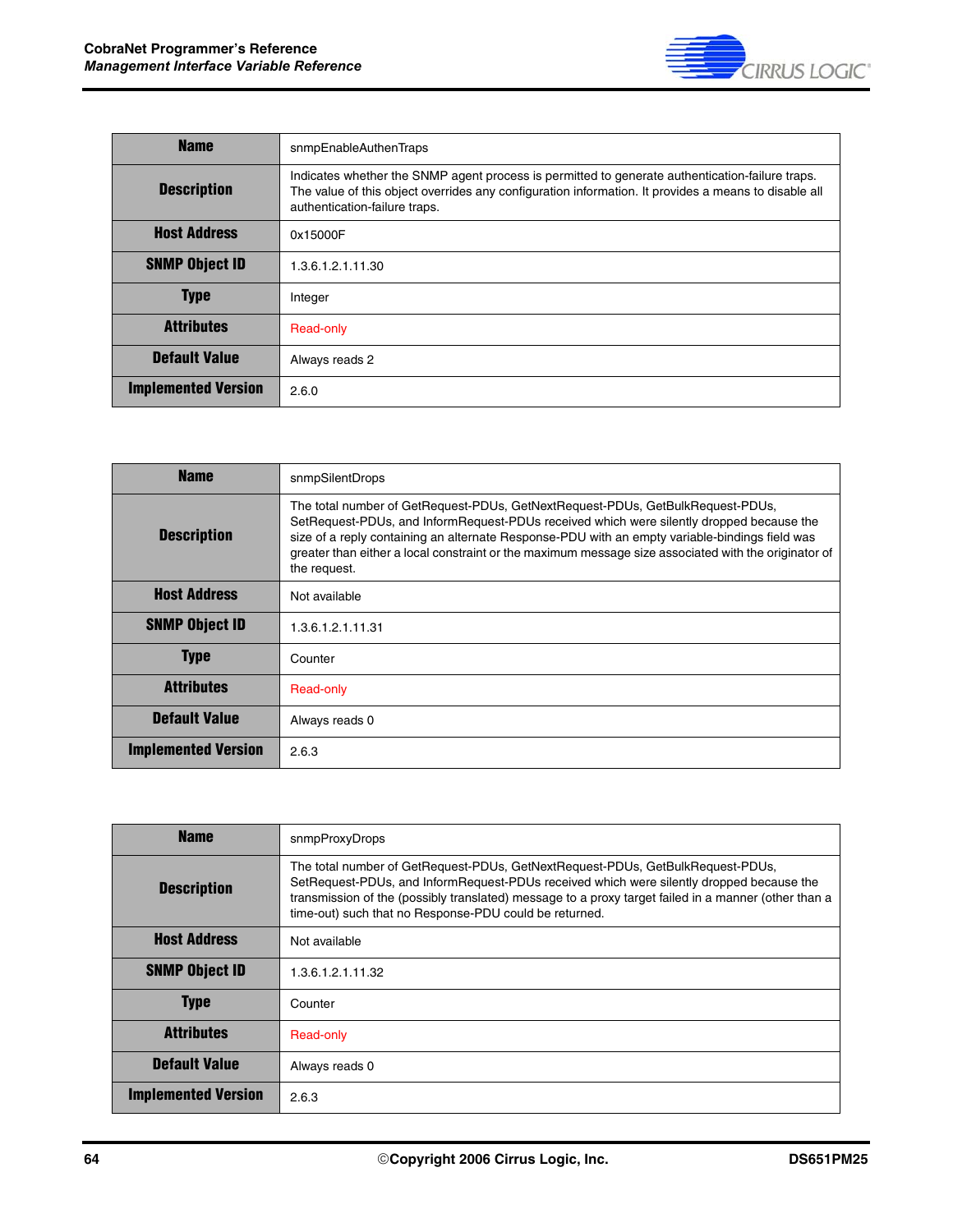

# **6.4 CobraNet Variables**

#### *6.4.1 Firmware*

| <b>Name</b>                | firmwareProtocolVersion                                                                                                                                               |
|----------------------------|-----------------------------------------------------------------------------------------------------------------------------------------------------------------------|
| <b>Description</b>         | Highest CobraNet protocol version supported by firmware. Current protocol version is 2. A protocol<br>version of 0 indicates an unsupported test version of firmware. |
| <b>Host Address</b>        | 0x0                                                                                                                                                                   |
| <b>SNMP Object ID</b>      | 1.3.6.1.4.1.2680.1.1.1.1                                                                                                                                              |
| <b>Type</b>                | Integer                                                                                                                                                               |
| <b>Attributes</b>          | Read-only                                                                                                                                                             |
| <b>Implemented Version</b> | 2.1.0                                                                                                                                                                 |

| <b>Name</b>                | firmwareMajorVersion                     |
|----------------------------|------------------------------------------|
| <b>Description</b>         | CobraNet firmware major revision number. |
| <b>Host Address</b>        | 0x1                                      |
| <b>SNMP Object ID</b>      | 1.3.6.1.4.1.2680.1.1.1.2                 |
| <b>Type</b>                | Integer                                  |
| <b>Attributes</b>          | Read-only                                |
| <b>Implemented Version</b> | 2.1.0                                    |

| <b>Name</b>                | firmwareMinorVersion                     |
|----------------------------|------------------------------------------|
| <b>Description</b>         | CobraNet firmware minor revision number. |
| <b>Host Address</b>        | 0x2                                      |
| <b>SNMP Object ID</b>      | 1.3.6.1.4.1.2680.1.1.1.3                 |
| <b>Type</b>                | Integer                                  |
| <b>Attributes</b>          | Read-only                                |
| <b>Implemented Version</b> | 2.1.0                                    |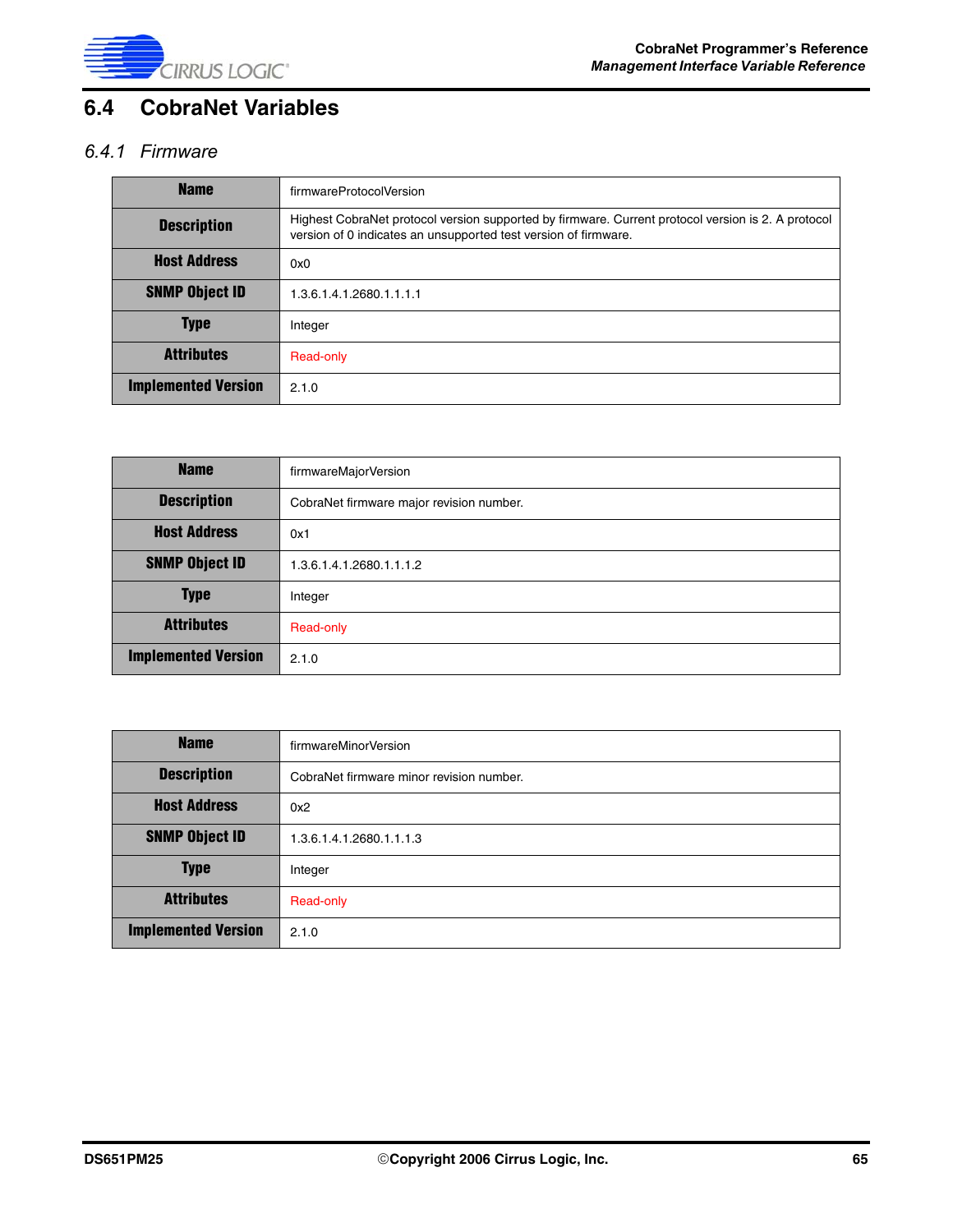

| <b>Name</b>                | firmwareBootVersion                                                                                                                                         |
|----------------------------|-------------------------------------------------------------------------------------------------------------------------------------------------------------|
| <b>Description</b>         | Configuration record revision number. The configuration record contains the MAC address for the<br>interface and other permanent initialization parameters. |
| <b>Host Address</b>        | 0x3                                                                                                                                                         |
| <b>SNMP Object ID</b>      | 1.3.6.1.4.1.2680.1.1.1.4                                                                                                                                    |
| <b>Type</b>                | Integer                                                                                                                                                     |
| <b>Attributes</b>          | Read-only                                                                                                                                                   |
| <b>Implemented Version</b> | 2.1.0                                                                                                                                                       |

| <b>Name</b>                | firmwareMfgld                                                             |
|----------------------------|---------------------------------------------------------------------------|
| <b>Description</b>         | Identifies the manufacturer of the CobraNet device. O represents unknown. |
| <b>Host Address</b>        | 0x4                                                                       |
| <b>SNMP Object ID</b>      | 1.3.6.1.4.1.2680.1.1.1.5                                                  |
| <b>Type</b>                | Integer                                                                   |
| <b>Attributes</b>          | Read-only                                                                 |
| <b>Implemented Version</b> | 2.1.0                                                                     |

| <b>Name</b>                | firmwareMfgProductId                                                                                                                   |
|----------------------------|----------------------------------------------------------------------------------------------------------------------------------------|
| <b>Description</b>         | Identifies product type per manufacturer. Product identifiers are unique per manufacturer identifier. 0<br>represents unknown product. |
| <b>Host Address</b>        | 0x5                                                                                                                                    |
| <b>SNMP Object ID</b>      | 1.3.6.1.4.1.2680.1.1.1.6                                                                                                               |
| <b>Type</b>                | Integer                                                                                                                                |
| <b>Attributes</b>          | Read-only                                                                                                                              |
| <b>Implemented Version</b> | 2.1.0                                                                                                                                  |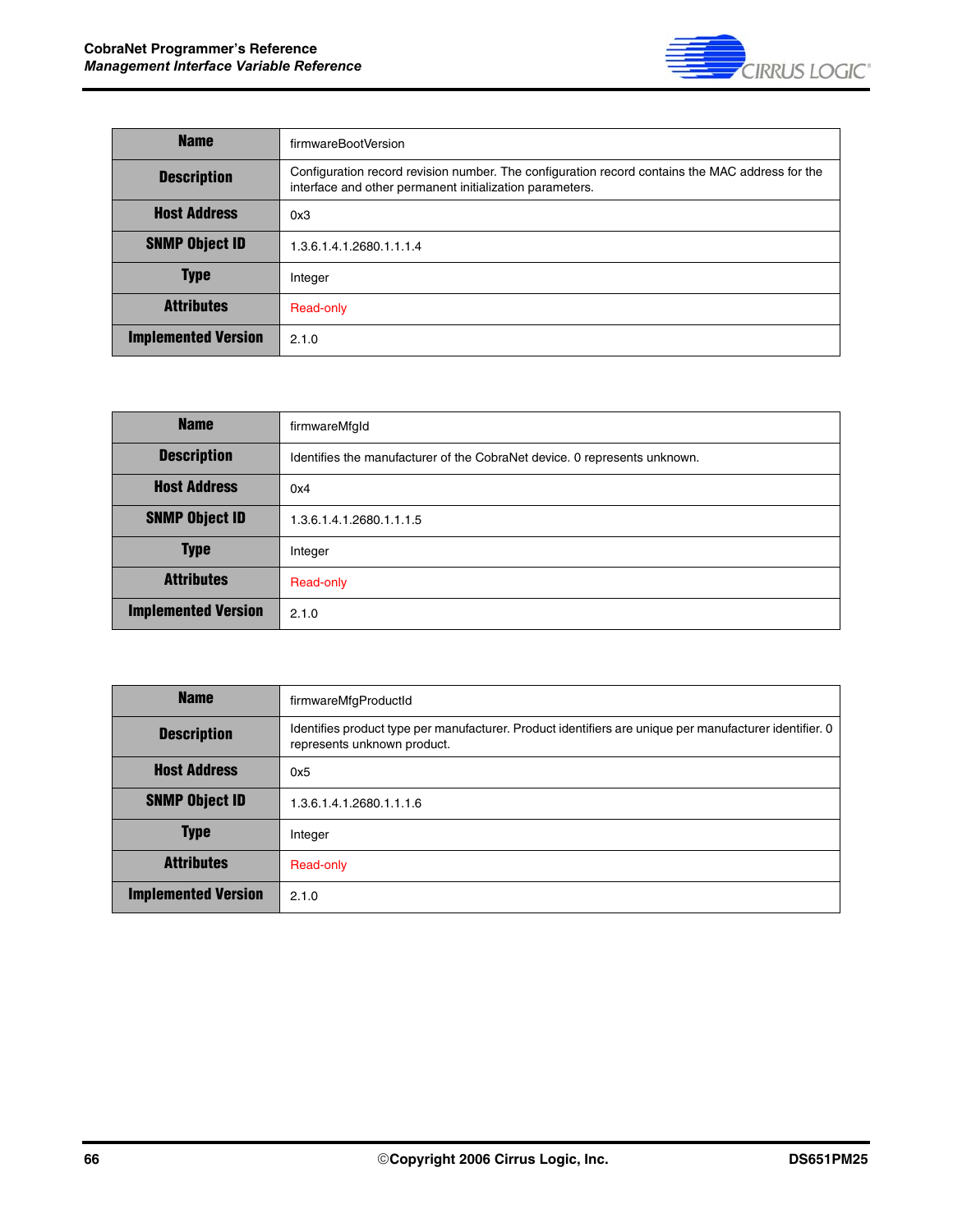

| <b>Name</b>                | firmwareMfgVersion                                                                                                                                                                      |
|----------------------------|-----------------------------------------------------------------------------------------------------------------------------------------------------------------------------------------|
| <b>Description</b>         | A manufacturer assigned minor revision number for firmware. A non-zero value indicates<br>manufacturer has made some modification to the standard firmware as released by Cirrus Logic. |
| <b>Host Address</b>        | 0x6                                                                                                                                                                                     |
| <b>SNMP Object ID</b>      | 1.3.6.1.4.1.2680.1.1.1.7                                                                                                                                                                |
| <b>Type</b>                | Integer                                                                                                                                                                                 |
| <b>Attributes</b>          | Read-only                                                                                                                                                                               |
| <b>Implemented Version</b> | 2.1.0                                                                                                                                                                                   |

| <b>Name</b>                | firmwareRestart                                                                                                                                                                                                                                                                                                                                                                                                                                                                                                                                                                                                                                                                                                                                                                                                                                                                                                                                                   |
|----------------------------|-------------------------------------------------------------------------------------------------------------------------------------------------------------------------------------------------------------------------------------------------------------------------------------------------------------------------------------------------------------------------------------------------------------------------------------------------------------------------------------------------------------------------------------------------------------------------------------------------------------------------------------------------------------------------------------------------------------------------------------------------------------------------------------------------------------------------------------------------------------------------------------------------------------------------------------------------------------------|
| <b>Description</b>         | Reboots the interface when set to a non-zero value. Invoking this function will cause loss of<br>communications. The interface will attempt to send a response to an SNMP set request before<br>restarting. Due to the nature of SNMP, receipt of such a response by the manager is not<br>guaranteed. Invoking this feature via HMI will cause the HMI to become inoperable until the<br>interface has completed re-initialization. A successful restart can be verified by reading the<br>sysUpTime variable. sysUpTime returns to 0 following a restart.<br>A restart via SNMP may adversely affect an HMI connected host processor. Care should be taken to<br>insure that a host processor attempting to communicate via HMI during reset can recover from the<br>HMI's failure to respond and, further, that the host processor will continue to function properly<br>following reinitialization of the MI variables to their default or persistent values. |
| <b>Host Address</b>        | 0x100                                                                                                                                                                                                                                                                                                                                                                                                                                                                                                                                                                                                                                                                                                                                                                                                                                                                                                                                                             |
| <b>SNMP Object ID</b>      | 1.3.6.1.4.1.2680.1.1.1.8                                                                                                                                                                                                                                                                                                                                                                                                                                                                                                                                                                                                                                                                                                                                                                                                                                                                                                                                          |
| <b>Type</b>                | Integer                                                                                                                                                                                                                                                                                                                                                                                                                                                                                                                                                                                                                                                                                                                                                                                                                                                                                                                                                           |
| <b>Attributes</b>          | <b>Read/Write</b>                                                                                                                                                                                                                                                                                                                                                                                                                                                                                                                                                                                                                                                                                                                                                                                                                                                                                                                                                 |
| <b>Default Value</b>       | 0                                                                                                                                                                                                                                                                                                                                                                                                                                                                                                                                                                                                                                                                                                                                                                                                                                                                                                                                                                 |
| <b>Implemented Version</b> | 2.6.3. Not implemented on 32-bit platforms.                                                                                                                                                                                                                                                                                                                                                                                                                                                                                                                                                                                                                                                                                                                                                                                                                                                                                                                       |

| <b>Name</b>                | firmwareFreeCycles                                                                                               |
|----------------------------|------------------------------------------------------------------------------------------------------------------|
| <b>Description</b>         | Free CPU cycles in thousandths. For example, 475 means 47.5% of CPU cycles are free, i.e.,<br>running idle loop. |
| <b>Host Address</b>        | 0x9                                                                                                              |
| <b>SNMP Object ID</b>      | 1.3.6.1.4.1.2680.1.1.1.11                                                                                        |
| <b>Type</b>                | Integer32 for CS18101-based firmware. Integer24 for Motorola-based firmware.                                     |
| <b>Attributes</b>          | Read-only                                                                                                        |
| <b>Implemented Version</b> | 2.9.12 for Motorola-based firmware; 2.10.5 for CS1810xx-based firmware.                                          |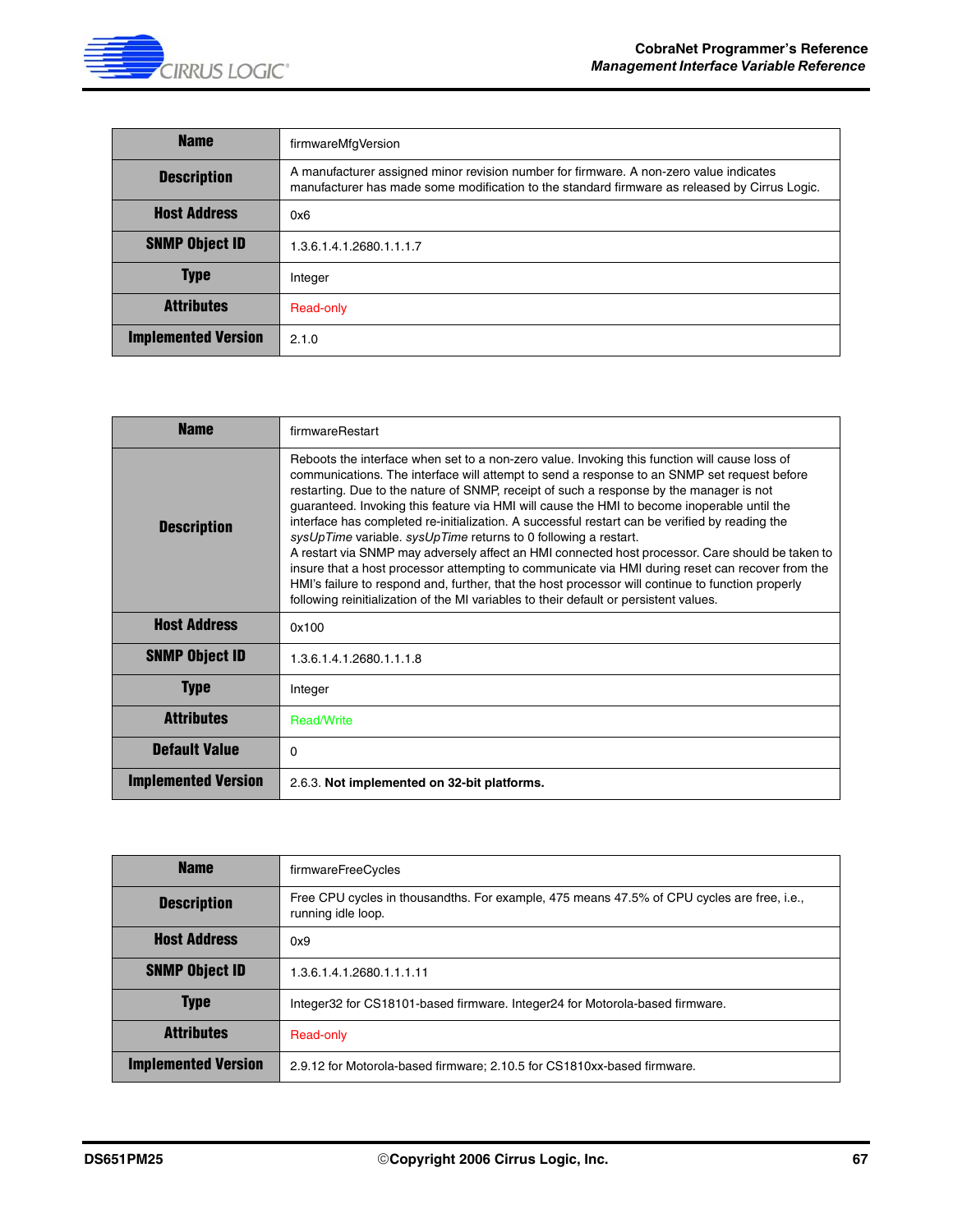

#### *6.4.2 Hardware Identification*

Different platforms and hardware version have different channel and processing capacities. By recognizing the capabilities of the interface, the host may optimize the configuration to take advantage of the capabilities.

Before the introduction of the variables documented below, the host could use sysDescr, sysObjectID and firmwareVersion\* to determine the capabilities. With the introduction of the CM-1 rev F, these variables no longer fully characterize the interface. CM-1 rev F features a memory speed increase and thus a capacity improvement over CM-1 rev E and previous revisions.

| <b>Name</b>                | firmwareHardwarePlatform                                                                                                                                                                                                                                                                                                                          |
|----------------------------|---------------------------------------------------------------------------------------------------------------------------------------------------------------------------------------------------------------------------------------------------------------------------------------------------------------------------------------------------|
| <b>Description</b>         | CobraNet interface hardware platform.<br>1 - RAVE<br>2 - Reference design<br>3 - High capacity reference design<br>4 - CM-1 with AMD flash memory (alternate supplier)<br>5 - CM-1 with Micron flash memory (standard supplier)<br>18100 - CS18100<br>18101 - CS18101<br>18102 - CS18102<br>18110 - CS18110<br>18111 - CS18111<br>18112 - CS18112 |
| <b>Host Address</b>        | 0x7                                                                                                                                                                                                                                                                                                                                               |
| <b>SNMP Object ID</b>      | 1.3.6.1.4.1.2680.1.1.1.9                                                                                                                                                                                                                                                                                                                          |
| <b>Type</b>                | Integer                                                                                                                                                                                                                                                                                                                                           |
| <b>Attributes</b>          | Read-only                                                                                                                                                                                                                                                                                                                                         |
| <b>Implemented Version</b> | 2.9.10, 2.10.5                                                                                                                                                                                                                                                                                                                                    |

| <b>Name</b>                | firmwareHardwareVersion                                                                                                                                                                                                                                                                                         |
|----------------------------|-----------------------------------------------------------------------------------------------------------------------------------------------------------------------------------------------------------------------------------------------------------------------------------------------------------------|
| <b>Description</b>         | Version number specific to platform.<br>1 - Reported for all RAVE and reference design hardware as these platforms lack hardware version<br>identification feature: CM-1 rev A-C (95Mhz) and CS18101 rev 1 (prototypes).<br>2 - CM-1 rev C-E (100 MHz-capable), CS18xxx rev 2.<br>3 - CM-1 rev F (1 WS-capable) |
| <b>Host Address</b>        | 0x8                                                                                                                                                                                                                                                                                                             |
| <b>SNMP Object ID</b>      | 1.3.6.1.4.1.2680.1.1.1.10                                                                                                                                                                                                                                                                                       |
| <b>Type</b>                | Integer                                                                                                                                                                                                                                                                                                         |
| <b>Attributes</b>          | Read-only                                                                                                                                                                                                                                                                                                       |
| <b>Implemented Version</b> | 2.9.10 (2.10.5 for CS18101-based firmware)                                                                                                                                                                                                                                                                      |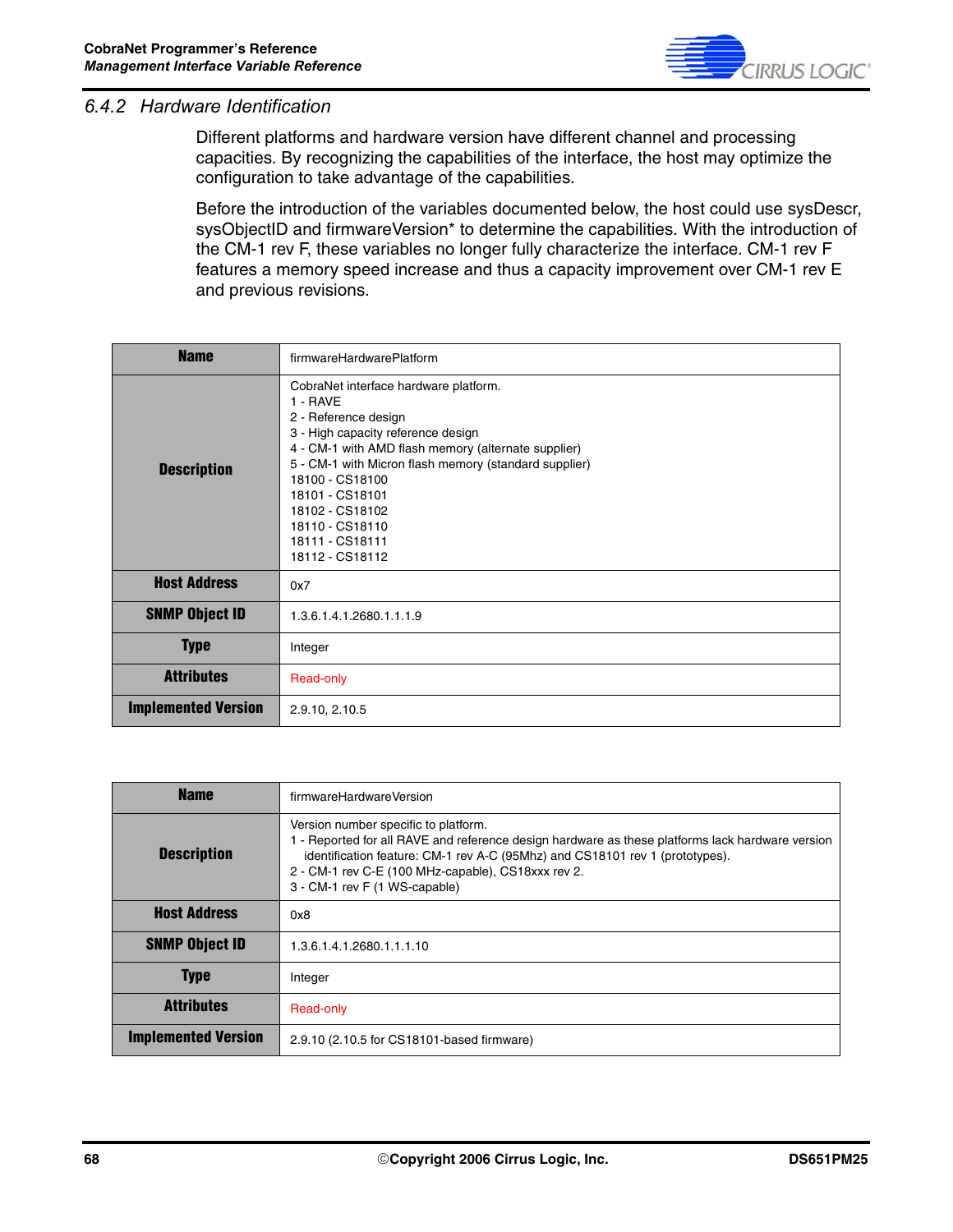

#### *6.4.3 Flash*

| <b>Name</b>                | flashTotalSize                    |
|----------------------------|-----------------------------------|
| <b>Description</b>         | Total flash memory size in bytes. |
| <b>Host Address</b>        | 0x1000                            |
| <b>SNMP Object ID</b>      | 1.3.6.1.4.1.2680.1.1.2.1          |
| <b>Type</b>                | Integer                           |
| <b>Attributes</b>          | Read-only                         |
| <b>Implemented Version</b> | 2.1.0                             |

| <b>Name</b>                | flashSectorSize                                                                                                                                                                                                                                                                                                                                                                      |
|----------------------------|--------------------------------------------------------------------------------------------------------------------------------------------------------------------------------------------------------------------------------------------------------------------------------------------------------------------------------------------------------------------------------------|
| <b>Description</b>         | Largest flash sector size in bytes. Sector size is visible via TFTP where each sector is presented as<br>a system file. Some flash memories have sectors that vary in size and it is not safe to use this<br>variable to determine sector size. The safe way to determine sector size is to read each sector via<br>TFTP. The amount of data returned will indicate the sector size. |
| <b>Host Address</b>        | 0x1001                                                                                                                                                                                                                                                                                                                                                                               |
| <b>SNMP Object ID</b>      | 1.3.6.1.4.1.2680.1.1.2.2                                                                                                                                                                                                                                                                                                                                                             |
| <b>Type</b>                | Integer                                                                                                                                                                                                                                                                                                                                                                              |
| <b>Attributes</b>          | Read-only                                                                                                                                                                                                                                                                                                                                                                            |
| <b>Implemented Version</b> | 2.1.0                                                                                                                                                                                                                                                                                                                                                                                |

| <b>Name</b>                | flashPersistSequence                                                                                                                                                                                                                                                                                                                                                                                                                                                                                                                    |
|----------------------------|-----------------------------------------------------------------------------------------------------------------------------------------------------------------------------------------------------------------------------------------------------------------------------------------------------------------------------------------------------------------------------------------------------------------------------------------------------------------------------------------------------------------------------------------|
| <b>Description</b>         | Sequence number for persistence storage. This gives an approximate indication of the wear on the<br>flash memory from persistent stores. The sequence number is incremented each time a sector is<br>erased to make room for a persistent store. Typically two sectors are used for persistent storage.<br>The sequence number divided by the number of sectors used for persistence yields the approximate<br>erase cycle count each sector has experienced. Flash memory is typically rated for no less than<br>100,000 erase cycles. |
| <b>Host Address</b>        | 0x1002                                                                                                                                                                                                                                                                                                                                                                                                                                                                                                                                  |
| <b>SNMP Object ID</b>      | 1.3.6.1.4.1.2680.1.1.2.3                                                                                                                                                                                                                                                                                                                                                                                                                                                                                                                |
| <b>Type</b>                | Counter                                                                                                                                                                                                                                                                                                                                                                                                                                                                                                                                 |
| <b>Attributes</b>          | Read-only                                                                                                                                                                                                                                                                                                                                                                                                                                                                                                                               |
| <b>Implemented Version</b> | 2.8.1                                                                                                                                                                                                                                                                                                                                                                                                                                                                                                                                   |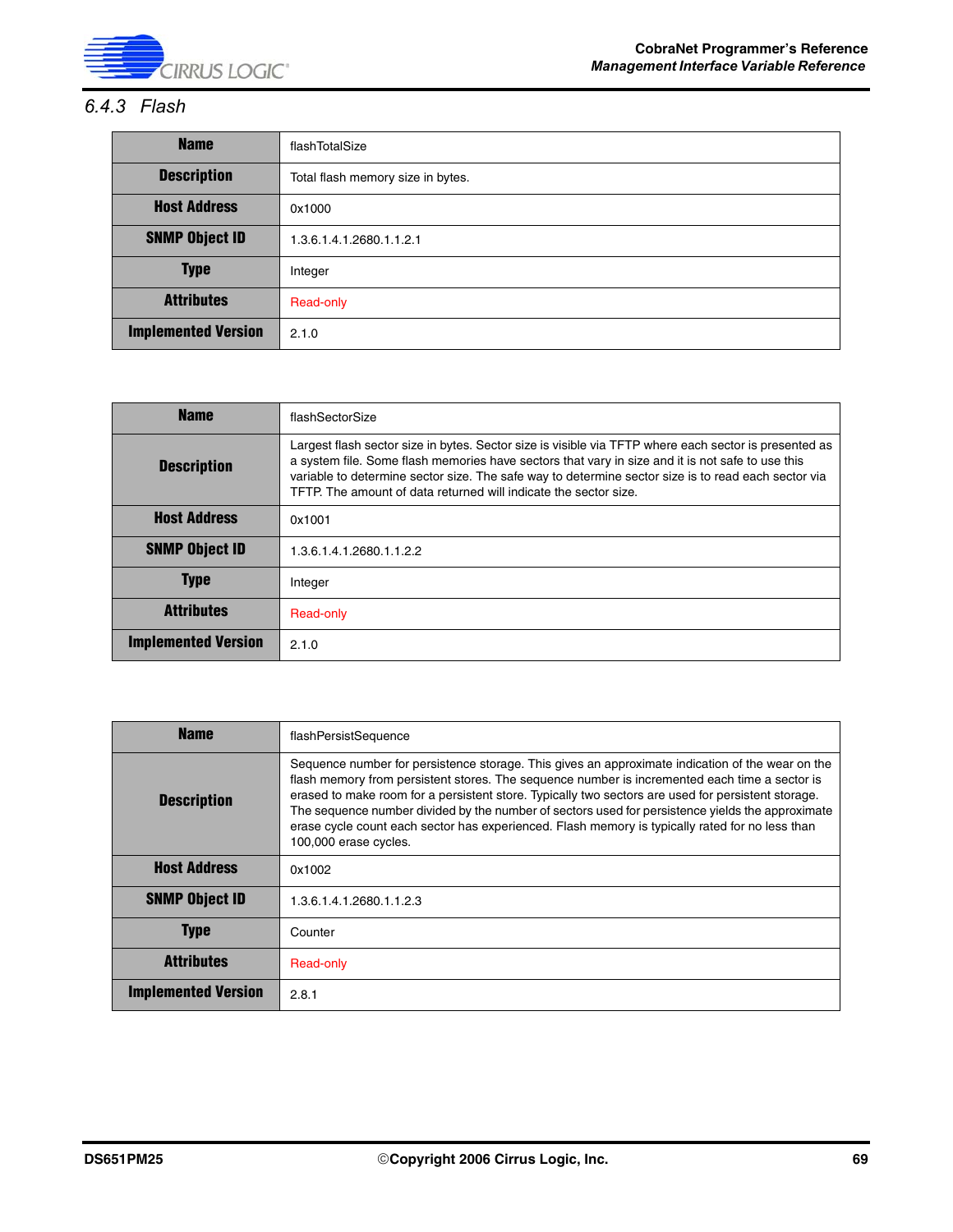

| <b>Name</b>                | flashPersistType                                                                                                                                                                                 |
|----------------------------|--------------------------------------------------------------------------------------------------------------------------------------------------------------------------------------------------|
| <b>Description</b>         | Indicates the type identifier for the persistent store dataset. If firmware is updated to a version that<br>uses a different dataset type (or different size), persistent settings will be lost. |
| <b>Host Address</b>        | 0x1003                                                                                                                                                                                           |
| <b>SNMP Object ID</b>      | 1.3.6.1.4.1.2680.1.1.2.4                                                                                                                                                                         |
| <b>Type</b>                | Integer                                                                                                                                                                                          |
| <b>Attributes</b>          | Read-only                                                                                                                                                                                        |
| <b>Implemented Version</b> | 2.8.1                                                                                                                                                                                            |

| <b>Name</b>                | flashPersistSize                                                                                                                                                                |
|----------------------------|---------------------------------------------------------------------------------------------------------------------------------------------------------------------------------|
| <b>Description</b>         | Size in words of the persistent store dataset. If firmware is updated to a version that uses a different<br>dataset size (or different type), persistent settings will be lost. |
| <b>Host Address</b>        | 0x1004                                                                                                                                                                          |
| <b>SNMP Object ID</b>      | 1.3.6.1.4.1.2680.1.1.2.5                                                                                                                                                        |
| <b>Type</b>                | Integer                                                                                                                                                                         |
| <b>Attributes</b>          | Read-only                                                                                                                                                                       |
| <b>Implemented Version</b> | 2.8.1                                                                                                                                                                           |

| <b>Name</b>                | flashPersistStores                                                                                                                                                        |
|----------------------------|---------------------------------------------------------------------------------------------------------------------------------------------------------------------------|
| <b>Description</b>         | The number of times variables have been written to flash during sysUpTime. Use of flashPersistAck<br>is preferred to determine completion of a persistent save operation. |
| <b>Host Address</b>        | 0x1005                                                                                                                                                                    |
| <b>SNMP Object ID</b>      | 1.3.6.1.4.1.2680.1.1.2.6                                                                                                                                                  |
| <b>Type</b>                | Counter                                                                                                                                                                   |
| <b>Attributes</b>          | Read-only                                                                                                                                                                 |
| <b>Default Value</b>       | 0                                                                                                                                                                         |
| <b>Implemented Version</b> | 2.8.1                                                                                                                                                                     |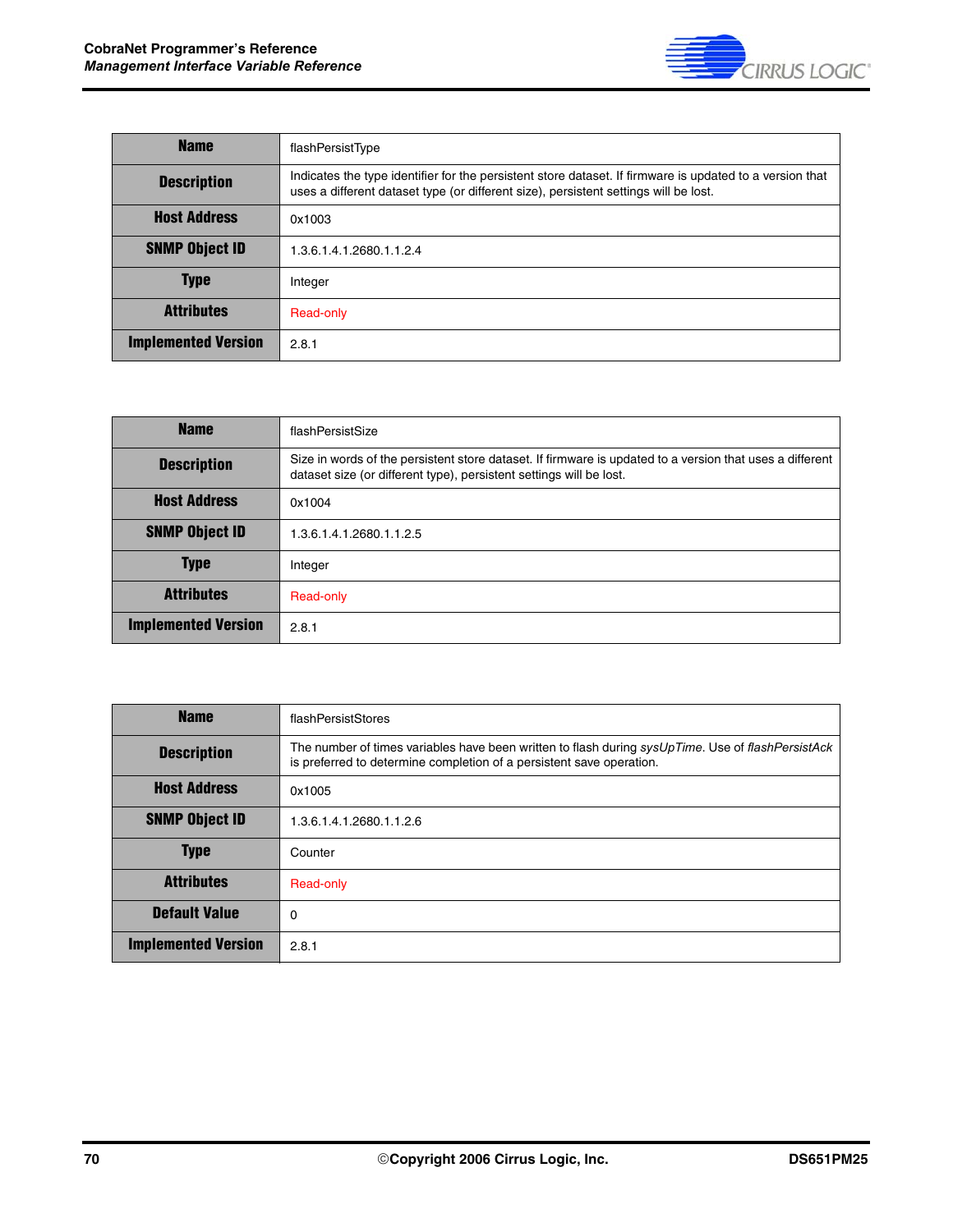

| <b>Name</b>                   | flashTAcknowledge                                                                           |
|-------------------------------|---------------------------------------------------------------------------------------------|
| <b>Description</b>            | A semaphore variable updated to the value of flash TRequest on completion of a flash write. |
| <b>Host Address</b>           | 0x1006                                                                                      |
| <b>SNMP Object Identifier</b> | Not available via SNMP                                                                      |
| <b>Type</b>                   | Integer                                                                                     |
| <b>Attributes</b>             | Read-only                                                                                   |
| <b>Implemented Version</b>    | 2.8.6                                                                                       |

| <b>Name</b>                | flashPersistEnable                                                                                                                                                                                     |
|----------------------------|--------------------------------------------------------------------------------------------------------------------------------------------------------------------------------------------------------|
| <b>Description</b>         | Non-zero value enables variable persistence feature. Read/write - Persistent type variables will be<br>automatically written to non-volatile memory when changed. Values will be restored on power-up. |
| <b>Host Address</b>        | 0x1100                                                                                                                                                                                                 |
| <b>SNMP Object ID</b>      | 1.3.6.1.4.1.2680.1.1.2.7                                                                                                                                                                               |
| <b>Type</b>                | Integer                                                                                                                                                                                                |
| <b>Attributes</b>          | <b>Read/write - Persistent</b>                                                                                                                                                                         |
| <b>Default Value</b>       | $\Omega$                                                                                                                                                                                               |
| <b>Implemented Version</b> | 2.8.1                                                                                                                                                                                                  |

| <b>Name</b>                | flashPersistAck                                                                                                                                                                                                                                                                                                                                                                                                                                                                                                   |
|----------------------------|-------------------------------------------------------------------------------------------------------------------------------------------------------------------------------------------------------------------------------------------------------------------------------------------------------------------------------------------------------------------------------------------------------------------------------------------------------------------------------------------------------------------|
| <b>Description</b>         | Forces a write of variables to non-volatile memory when set to a non-zero value. Value returns to<br>zero when write has completed. This value will not change if persistence is disabled. This feature is<br>recommended for use during factory configuration where writing and confirmation of success must<br>be done in a timely manner. In normal use it is best to let the interface schedule writes to non-<br>volatile memory. Over-use of this feature can result in excessive wear on the flash device. |
| <b>Host Address</b>        | 0x1200                                                                                                                                                                                                                                                                                                                                                                                                                                                                                                            |
| <b>SNMP Object ID</b>      | 1.3.6.1.4.1.2680.1.1.2.8                                                                                                                                                                                                                                                                                                                                                                                                                                                                                          |
| <b>Type</b>                | Integer                                                                                                                                                                                                                                                                                                                                                                                                                                                                                                           |
| <b>Attributes</b>          | <b>Read/Write</b>                                                                                                                                                                                                                                                                                                                                                                                                                                                                                                 |
| <b>Default Value</b>       | 0                                                                                                                                                                                                                                                                                                                                                                                                                                                                                                                 |
| <b>Implemented Version</b> | 2.8.1                                                                                                                                                                                                                                                                                                                                                                                                                                                                                                             |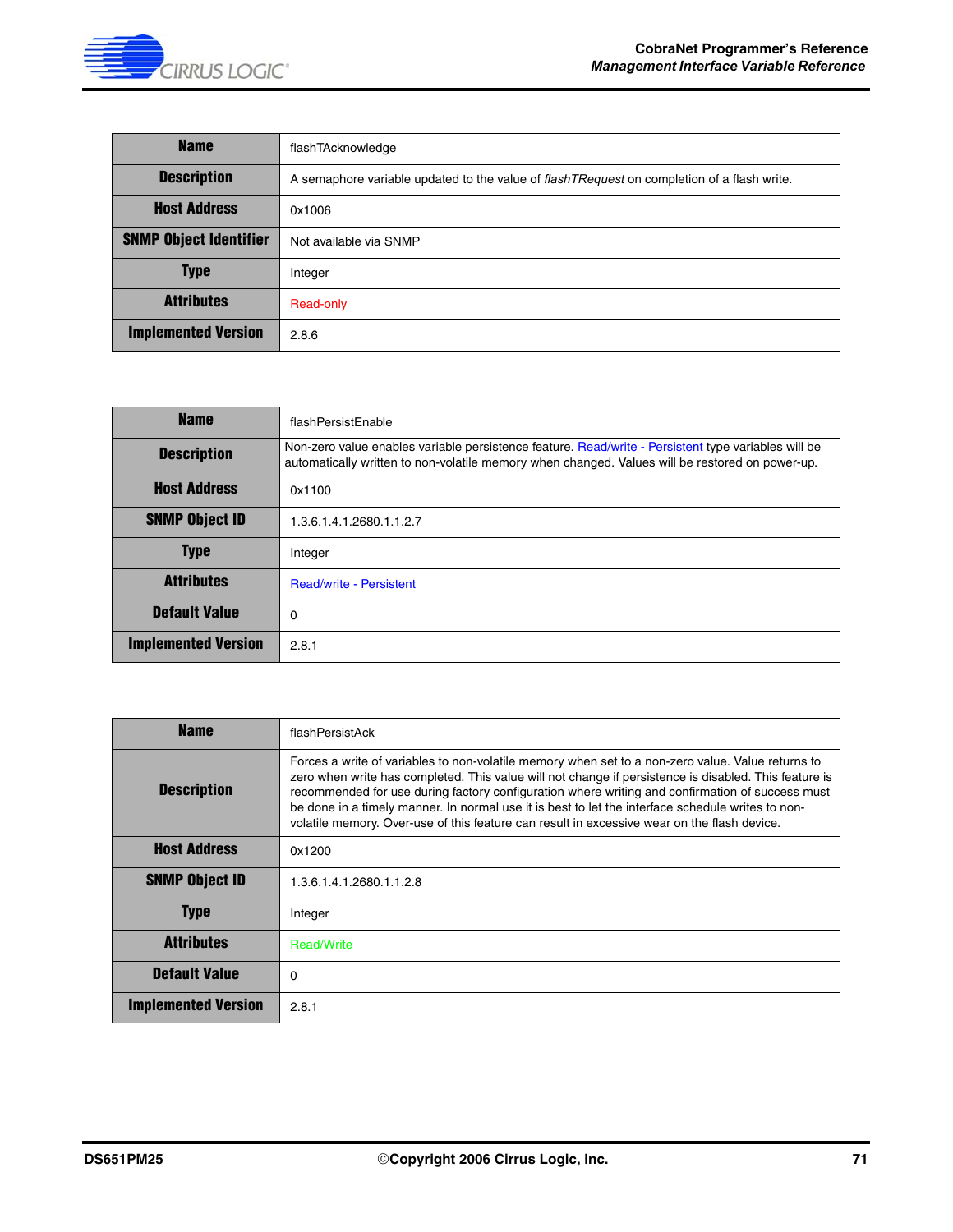

| <b>Name</b>                   | flashTRequest                                                                                                                                                      |
|-------------------------------|--------------------------------------------------------------------------------------------------------------------------------------------------------------------|
| <b>Description</b>            | When changed, causes data transfer to begin between flash memory and bridge TxPktBuffer.<br>Transfer begins when set to a value different than flash TAcknowledge. |
| <b>Host Address</b>           | 0x1201                                                                                                                                                             |
| <b>SNMP Object Identifier</b> | Not available via SNMP                                                                                                                                             |
| <b>Type</b>                   | Integer                                                                                                                                                            |
| <b>Attributes</b>             | <b>Read/Write</b>                                                                                                                                                  |
| <b>Implemented Version</b>    | 2.8.6                                                                                                                                                              |

| <b>Name</b>                   | flashTAddress                                                                                                                                                                                                                                                                                                                                                |
|-------------------------------|--------------------------------------------------------------------------------------------------------------------------------------------------------------------------------------------------------------------------------------------------------------------------------------------------------------------------------------------------------------|
| <b>Description</b>            | Specifies the source (read) or destination (write) address in flash memory. This address is a byte<br>offset into flash memory. For an erase operations this variable can be set to any address within the<br>sector to be erased. Following read and write operations flash TAddress is incremented by<br>$flashTLength$ (flashTAddress $+= flashTLength$ ) |
| <b>Host Address</b>           | 0x1202                                                                                                                                                                                                                                                                                                                                                       |
| <b>SNMP Object Identifier</b> | Not available via SNMP                                                                                                                                                                                                                                                                                                                                       |
| <b>Type</b>                   | Integer                                                                                                                                                                                                                                                                                                                                                      |
| <b>Attributes</b>             | <b>Read/Write</b>                                                                                                                                                                                                                                                                                                                                            |
| <b>Implemented Version</b>    | 2.8.6                                                                                                                                                                                                                                                                                                                                                        |

| <b>Name</b>                   | flashTLength                                                                                                                                                                                                                                                                |
|-------------------------------|-----------------------------------------------------------------------------------------------------------------------------------------------------------------------------------------------------------------------------------------------------------------------------|
| <b>Description</b>            | Specifies the number of bytes to be transferred between flash and transmit buffer. This value should<br>never exceed the byte size of bridge TxPktBuffer. A flash operation is not allowed to straddle a sector<br>boundary. This variable is ignored for erase operations. |
| <b>Host Address</b>           | 0x1203                                                                                                                                                                                                                                                                      |
| <b>SNMP Object Identifier</b> | Not available via SNMP                                                                                                                                                                                                                                                      |
| <b>Type</b>                   | Integer                                                                                                                                                                                                                                                                     |
| <b>Attributes</b>             | <b>Read/Write</b>                                                                                                                                                                                                                                                           |
| <b>Implemented Version</b>    | 2.8.6                                                                                                                                                                                                                                                                       |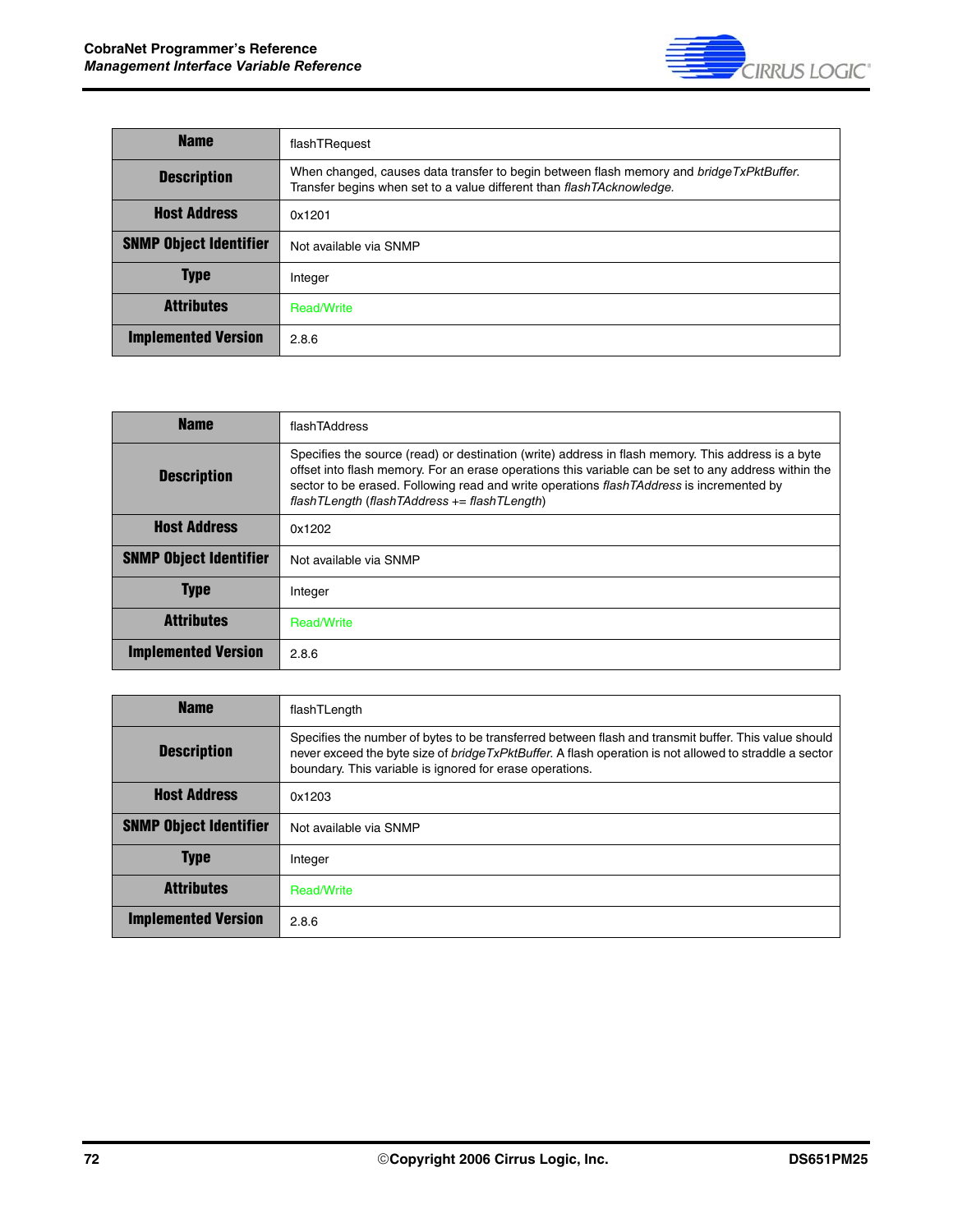

| <b>Name</b>                   | flashTDirection                                                                                                                                                                  |
|-------------------------------|----------------------------------------------------------------------------------------------------------------------------------------------------------------------------------|
| <b>Description</b>            | Specifies whether the transaction is a flash sector read, write or erase.<br>0 - Read flash to transmit buffer<br>1 - Write flash from transmit buffer<br>2 - Erase flash sector |
| <b>Host Address</b>           | 0x1204                                                                                                                                                                           |
| <b>SNMP Object Identifier</b> | Not available via SNMP                                                                                                                                                           |
| <b>Type</b>                   | Integer                                                                                                                                                                          |
| <b>Attributes</b>             | <b>Read/Write</b>                                                                                                                                                                |
| <b>Implemented Version</b>    | 2.8.6                                                                                                                                                                            |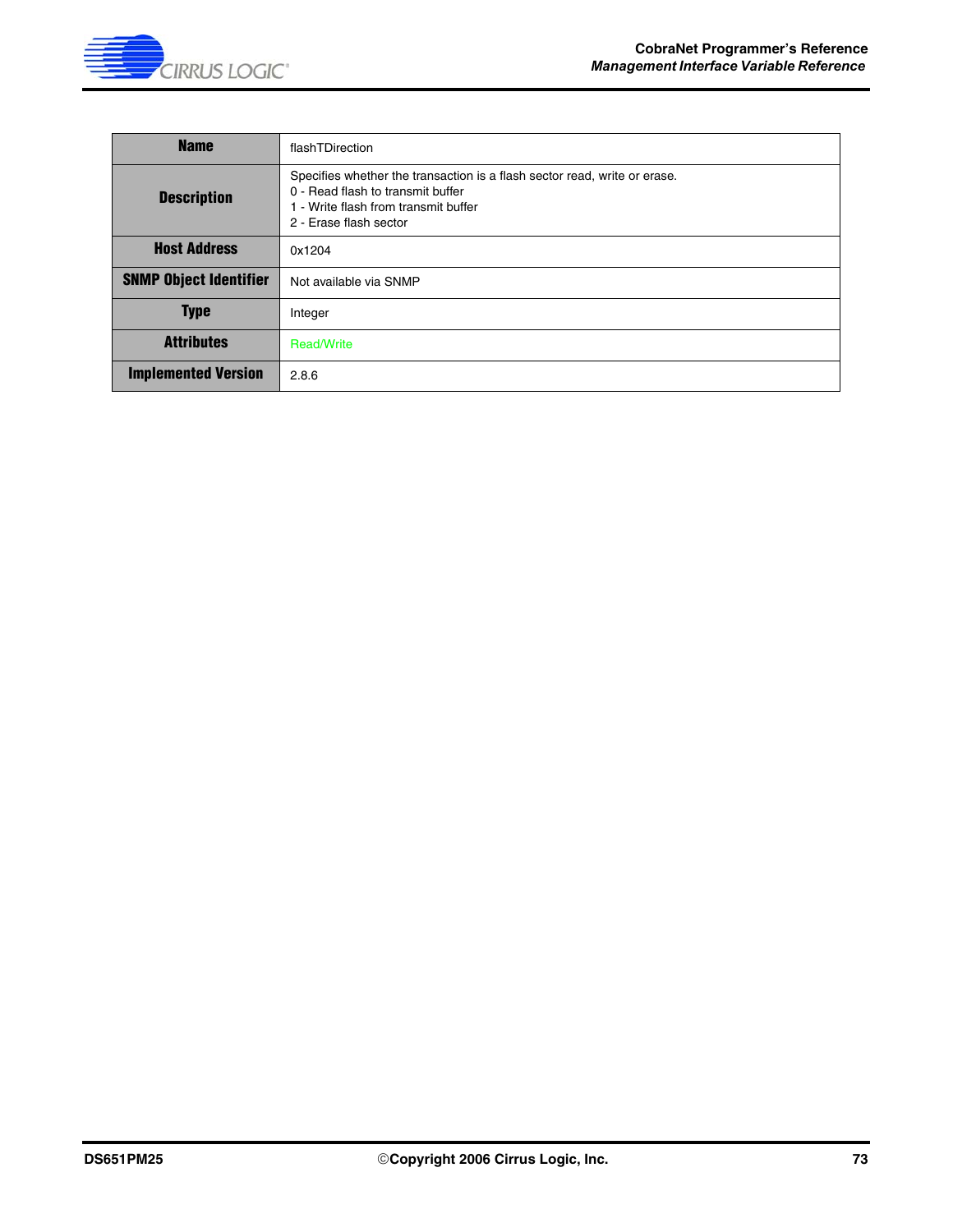

### *6.4.4 Errors*

| <b>Name</b>                | errorPOSTResults                                                                                                                                                                                                                                                                   |
|----------------------------|------------------------------------------------------------------------------------------------------------------------------------------------------------------------------------------------------------------------------------------------------------------------------------|
| <b>Description</b>         | Power on self-test results. 0 - no errors detected. Currently the CobraNet interface does not recover<br>from a POST failure. This variable will always report 0. A POST failure is reported by the indicator<br>LED's. A self-reset will be attempted following the error report. |
| <b>Host Address</b>        | 0x2000                                                                                                                                                                                                                                                                             |
| <b>SNMP Object ID</b>      | 1.3.6.1.4.1.2680.1.1.3.1                                                                                                                                                                                                                                                           |
| <b>Type</b>                | Integer                                                                                                                                                                                                                                                                            |
| <b>Attributes</b>          | Read-only                                                                                                                                                                                                                                                                          |
| <b>Default Value</b>       | $\Omega$                                                                                                                                                                                                                                                                           |
| <b>Implemented Version</b> | 2.1.0                                                                                                                                                                                                                                                                              |

| <b>Name</b>                | errorIndicators                                                                                                                                                                                                                                                                                                                                                                                                             |
|----------------------------|-----------------------------------------------------------------------------------------------------------------------------------------------------------------------------------------------------------------------------------------------------------------------------------------------------------------------------------------------------------------------------------------------------------------------------|
| <b>Description</b>         | This value is a sum of exclusive binary values which can be OR'd to represent multiple errors.<br>$0x01 - Fault$<br>0x04 - Receive error<br>0x08 - Transmit error<br>0x10000 - Audio mute (audio output may be corrupt)<br>0x20000 - BuddyLink output disabled (fault or lost contact with the network)<br>0x40000 - Unexpected system error (diagnostic information on firmware fault may be available in<br>errorDisplay) |
| <b>Host Address</b>        | 0x2001                                                                                                                                                                                                                                                                                                                                                                                                                      |
| <b>SNMP Object ID</b>      | 1.3.6.1.4.1.2680.1.1.3.2                                                                                                                                                                                                                                                                                                                                                                                                    |
| <b>Type</b>                | Integer                                                                                                                                                                                                                                                                                                                                                                                                                     |
| <b>Attributes</b>          | Read-only                                                                                                                                                                                                                                                                                                                                                                                                                   |
| <b>Implemented Version</b> | 2.1.0                                                                                                                                                                                                                                                                                                                                                                                                                       |

| <b>Name</b>                | errorCode                                                                                                                                                                                                                                                                                                                                                                                 |
|----------------------------|-------------------------------------------------------------------------------------------------------------------------------------------------------------------------------------------------------------------------------------------------------------------------------------------------------------------------------------------------------------------------------------------|
| <b>Description</b>         | Last error code reported. On 24-bit platforms, error code is a byte in MS byte position of this<br>variable. On 32-bit platforms, error code is a byte in LS byte position of this variable. Some values<br>are warnings and will not affect errorIndicators. See error table.<br>Note: this variable has also been referred to as <i>errorLast</i> in older documentation and MIB files. |
| <b>Host Address</b>        | 0x2002                                                                                                                                                                                                                                                                                                                                                                                    |
| <b>SNMP Object ID</b>      | 1.3.6.1.4.1.2680.1.1.3.3                                                                                                                                                                                                                                                                                                                                                                  |
| <b>Type</b>                | Integer                                                                                                                                                                                                                                                                                                                                                                                   |
| <b>Attributes</b>          | Read-only                                                                                                                                                                                                                                                                                                                                                                                 |
| <b>Default Value</b>       | 0                                                                                                                                                                                                                                                                                                                                                                                         |
| <b>Implemented Version</b> | 2.1.0                                                                                                                                                                                                                                                                                                                                                                                     |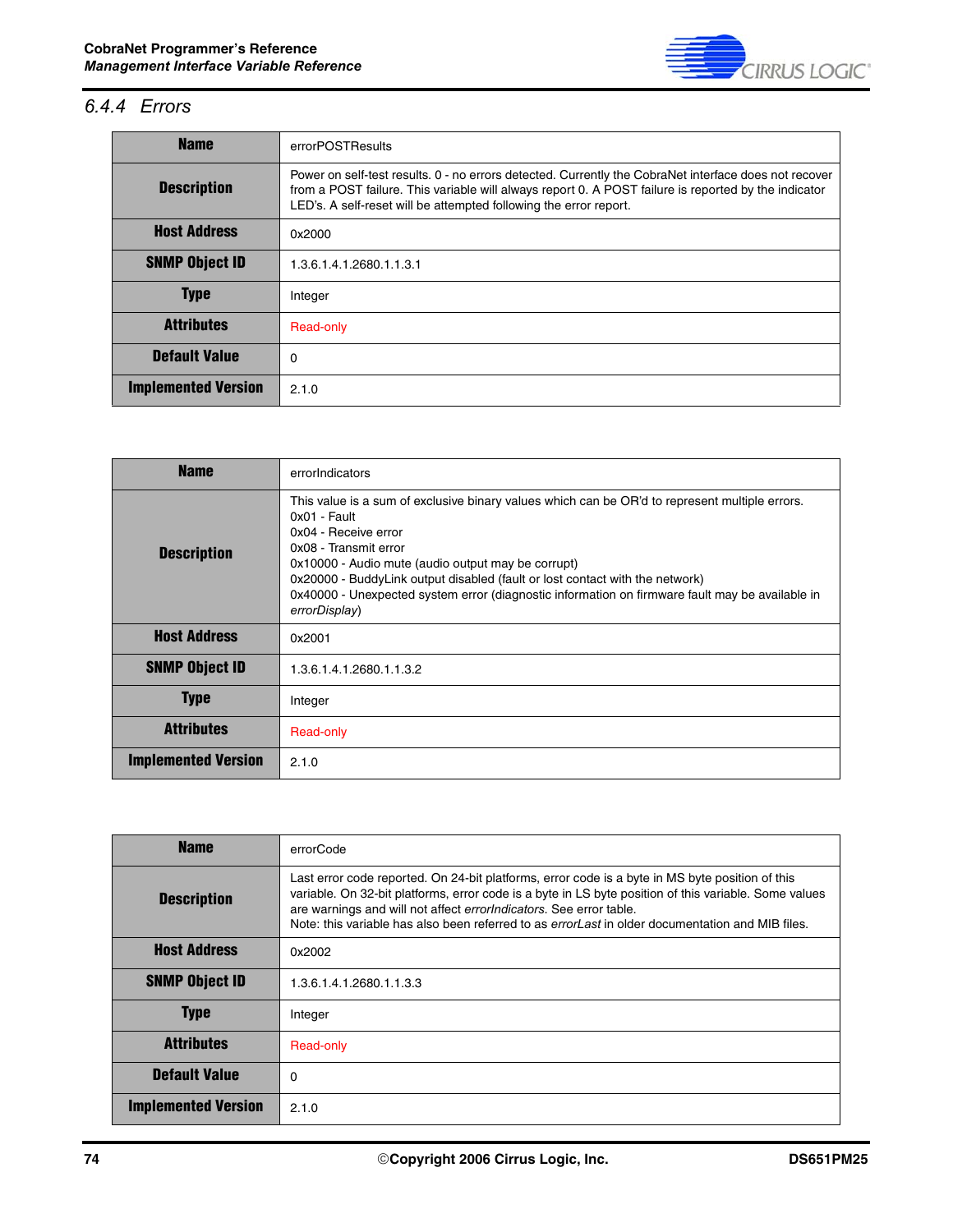

| <b>Name</b>                | errorCount                                                                                                 |
|----------------------------|------------------------------------------------------------------------------------------------------------|
| <b>Description</b>         | Number of errors reported during sysUpTime. Some errors are warnings and do not affect<br>errorIndicators. |
| <b>Host Address</b>        | 0x2003                                                                                                     |
| <b>SNMP Object ID</b>      | 1.3.6.1.4.1.2680.1.1.3.4                                                                                   |
| <b>Type</b>                | Counter                                                                                                    |
| <b>Attributes</b>          | Read-only                                                                                                  |
| <b>Default Value</b>       | 0                                                                                                          |
| <b>Implemented Version</b> | 2.1.0                                                                                                      |

| <b>Name</b>                | errorDisplay                                                                                                                                                                   |
|----------------------------|--------------------------------------------------------------------------------------------------------------------------------------------------------------------------------|
| <b>Description</b>         | Error code to display on a user interface. Error codes are displayed for serious and unexpected error<br>conditions. A value of 0 indicates there is no error code to display. |
| <b>Host Address</b>        | 0x2004                                                                                                                                                                         |
| <b>SNMP Object ID</b>      | 1.3.6.1.4.1.2680.1.1.3.5                                                                                                                                                       |
| <b>Type</b>                | Integer                                                                                                                                                                        |
| <b>Attributes</b>          | Read-only                                                                                                                                                                      |
| <b>Default Value</b>       | $\Omega$                                                                                                                                                                       |
| <b>Implemented Version</b> | 2.1.0                                                                                                                                                                          |

| <b>Name</b>                | modeRateStatus                                                                                                                                                                                              |
|----------------------------|-------------------------------------------------------------------------------------------------------------------------------------------------------------------------------------------------------------|
| <b>Description</b>         | Indicates the latency and sample rate operating mode currently in effect for the interface.<br>modeRateStatus and modeRateControl will differ if an unsupported mode value is written to<br>modeRateControl |
| <b>Host Address</b>        | 0x2005                                                                                                                                                                                                      |
| <b>SNMP Object ID</b>      | 1.3.6.1.4.1.2680.1.1.3.6.2                                                                                                                                                                                  |
| <b>Type</b>                | Integer                                                                                                                                                                                                     |
| <b>Attributes</b>          | Read-only                                                                                                                                                                                                   |
| <b>Implemented Version</b> | 2.9.0                                                                                                                                                                                                       |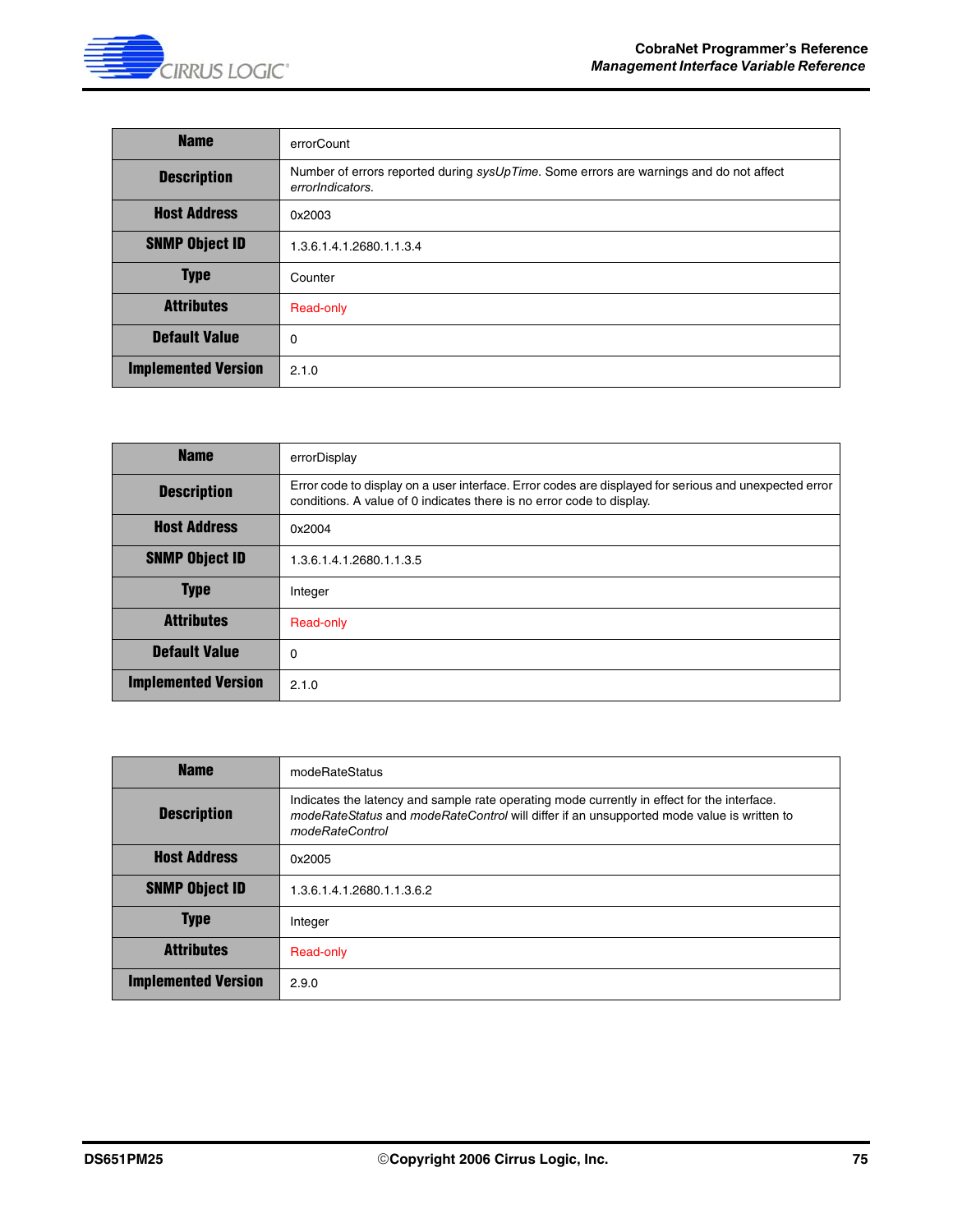

| <b>Name</b>                | modeRateControl                                                                                                                                                                                                                                                                                                                                                                            |
|----------------------------|--------------------------------------------------------------------------------------------------------------------------------------------------------------------------------------------------------------------------------------------------------------------------------------------------------------------------------------------------------------------------------------------|
| <b>Description</b>         | Selects latency and sample rate mode for the interface. The following modes are supported:<br>0x701 - 5-1/3 ms latency, 96 kHz sample rate<br>0x600 - 5-1/3 ms latency, 48 kHz sample rate<br>0x601 - 2-2/3 ms latency, 96 kHz sample rate<br>0x500 - 2-2/3 ms latency, 48 kHz sample rate<br>0x501 - 1-1/3 ms latency, 96 kHz sample rate<br>0x400 - 1-1/3 ms latency, 48 kHz sample rate |
| <b>Host Address</b>        | 0x2100                                                                                                                                                                                                                                                                                                                                                                                     |
| <b>SNMP Object ID</b>      | 1.3.6.1.4.1.2680.1.1.3.6.1                                                                                                                                                                                                                                                                                                                                                                 |
| <b>Type</b>                | Integer                                                                                                                                                                                                                                                                                                                                                                                    |
| Attributes                 | <b>Read/write - Persistent</b>                                                                                                                                                                                                                                                                                                                                                             |
| <b>Default Value</b>       | 0x600                                                                                                                                                                                                                                                                                                                                                                                      |
| <b>Implemented Version</b> | 2.9.0                                                                                                                                                                                                                                                                                                                                                                                      |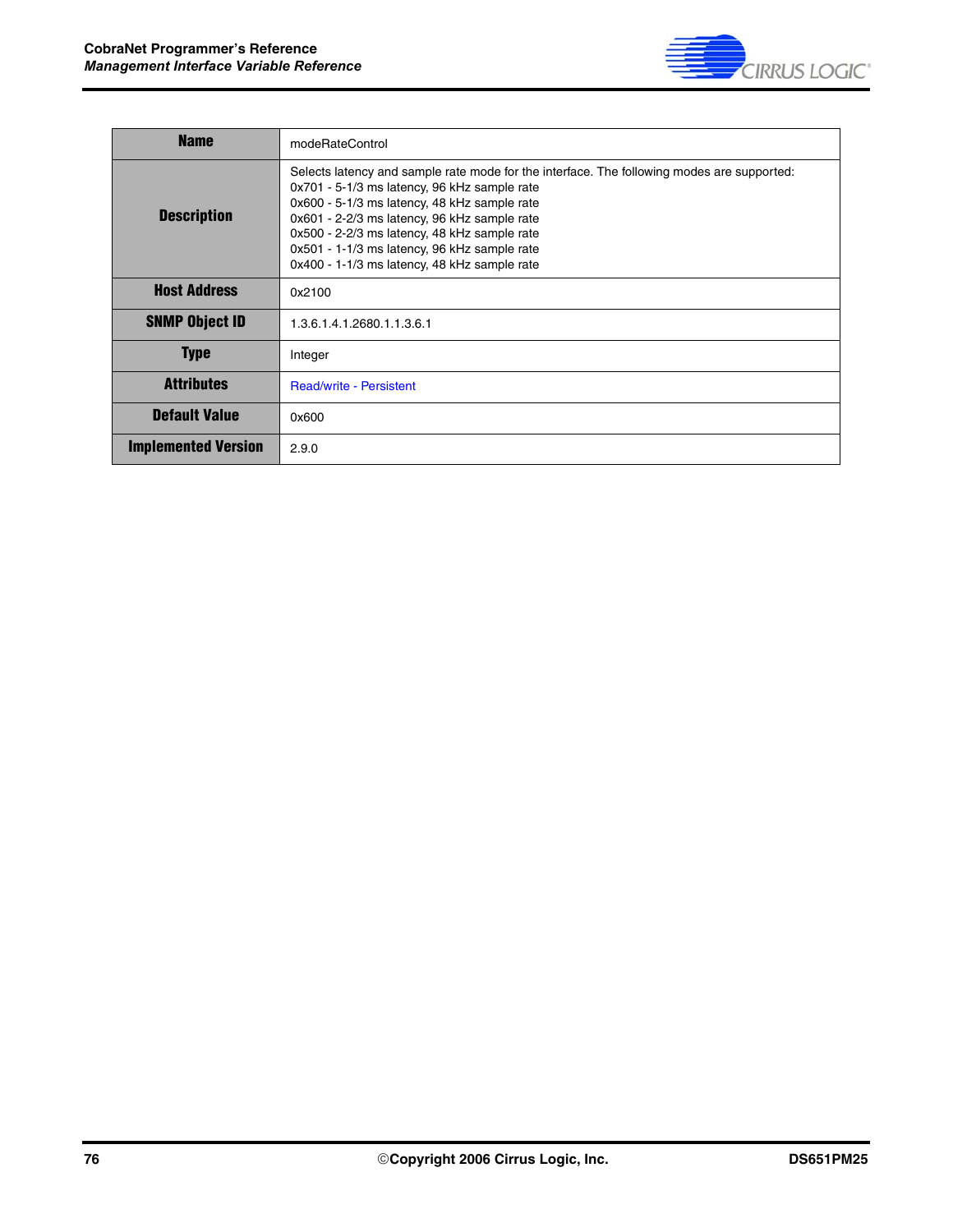

#### *6.4.5 Conductor*

These variables determine the values transmitted in the header of the Beat Packet when the CobraNet interface is acting as the network conductor.

| <b>Name</b>                | conductorCycleRate                                                                                                                                              |
|----------------------------|-----------------------------------------------------------------------------------------------------------------------------------------------------------------|
| <b>Description</b>         | Number of isochronous cycles per second as a 16.16 fixed point number. This is a legacy variable.<br>It always reports default value and should not be changed. |
| <b>Host Address</b>        | 0x10000                                                                                                                                                         |
| <b>SNMP Object ID</b>      | 1.3.6.1.4.1.2680.1.1.4.1                                                                                                                                        |
| <b>Type</b>                | Integer48                                                                                                                                                       |
| <b>Attributes</b>          | <b>Read/write - Persistent</b>                                                                                                                                  |
| <b>Default Value</b>       | 750                                                                                                                                                             |
| <b>Implemented Version</b> | 2.2.0                                                                                                                                                           |

| <b>Name</b>                | conductorPriority                                                                                                                                                                                                                                          |
|----------------------------|------------------------------------------------------------------------------------------------------------------------------------------------------------------------------------------------------------------------------------------------------------|
| <b>Description</b>         | Specifies the conductor priority for a CobraNet device. The device with the highest priority will<br>become the conductor for the network. MS byte must be 0.<br>0 - Never Conduct<br>0x1 - Lowest conductor priority<br>OxFF - highest conductor priority |
| <b>Host Address</b>        | 0x10002                                                                                                                                                                                                                                                    |
| <b>SNMP Object ID</b>      | 1.3.6.1.4.1.2680.1.1.4.2                                                                                                                                                                                                                                   |
| <b>Type</b>                | Integer16                                                                                                                                                                                                                                                  |
| <b>Attributes</b>          | <b>Read/write - Persistent</b>                                                                                                                                                                                                                             |
| <b>Default Value</b>       | 0x20 for reference design, 0x30 for CM-1, CS4961xx, and CS1810xx.                                                                                                                                                                                          |
| <b>Implemented Version</b> | 2.2.0                                                                                                                                                                                                                                                      |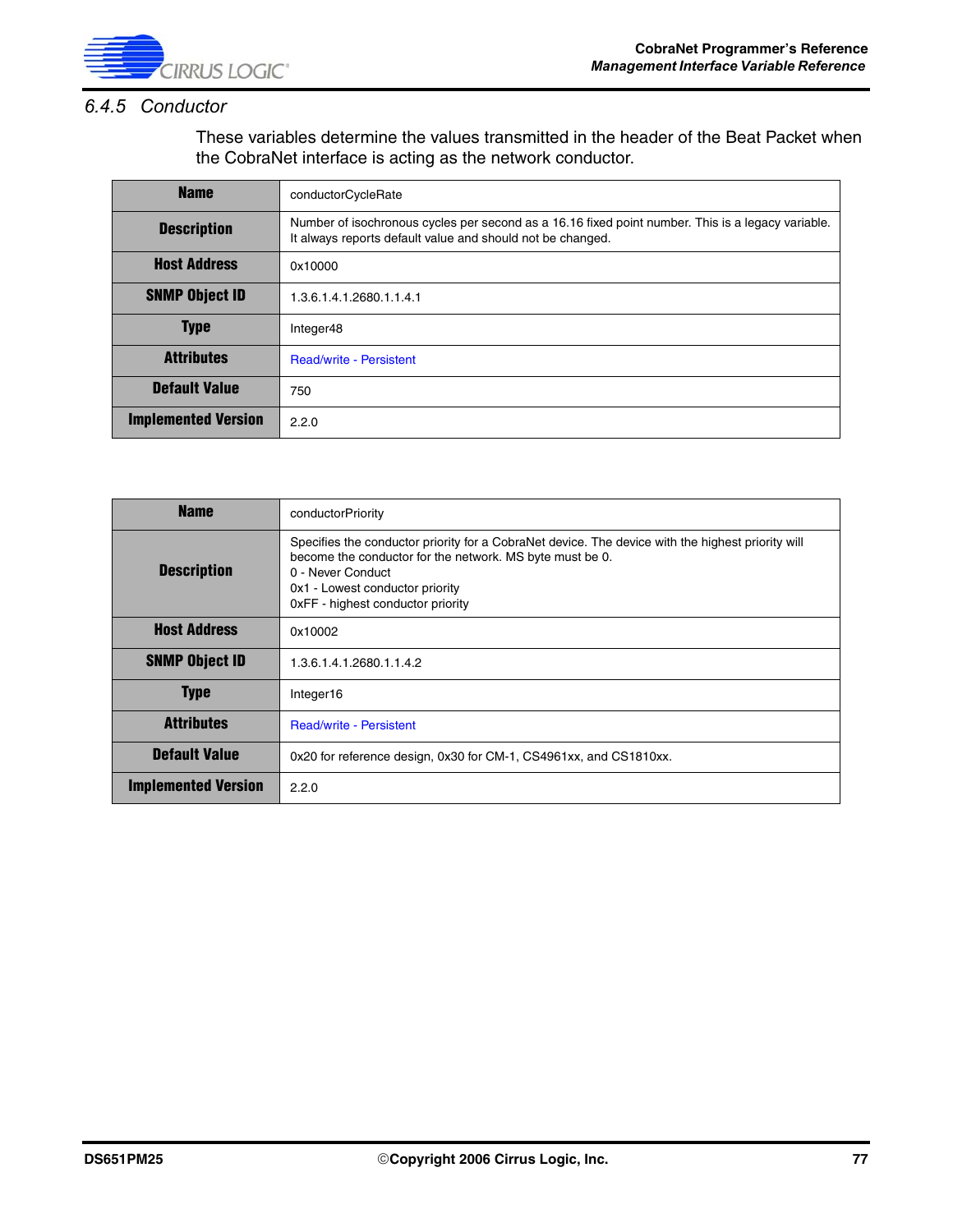

| <b>Name</b>                | conductorGaps                                                                                                                                                                                                                                                                                                                                                                                                                                                                                                                                             |
|----------------------------|-----------------------------------------------------------------------------------------------------------------------------------------------------------------------------------------------------------------------------------------------------------------------------------------------------------------------------------------------------------------------------------------------------------------------------------------------------------------------------------------------------------------------------------------------------------|
| <b>Description</b>         | These timing specifications are applicable only to repeater networks and therfore do not apply to<br>most CobraNet applications. This variable is changed on the active conductor in order to reduce the<br>probability of collisions. In most cases the default value works well. Useful values other than the<br>default are dependant on the specific network topology used.<br>Channel Gap in LS byte - Larger channel gaps allow greater network diameter.<br>Packet Gap in MS byte - Larger packet gaps increase resilience to unregulated traffic. |
| <b>Host Address</b>        | 0x10003                                                                                                                                                                                                                                                                                                                                                                                                                                                                                                                                                   |
| <b>SNMP Object ID</b>      | 1.3.6.1.4.1.2680.1.1.4.3                                                                                                                                                                                                                                                                                                                                                                                                                                                                                                                                  |
| <b>Type</b>                | Integer16                                                                                                                                                                                                                                                                                                                                                                                                                                                                                                                                                 |
| Attributes                 | <b>Read/write - Persistent</b>                                                                                                                                                                                                                                                                                                                                                                                                                                                                                                                            |
| <b>Default Value</b>       | 0x0306                                                                                                                                                                                                                                                                                                                                                                                                                                                                                                                                                    |
| <b>Implemented Version</b> | 2.2.0                                                                                                                                                                                                                                                                                                                                                                                                                                                                                                                                                     |

| <b>Name</b>                | conductorStatus                                                                                     |
|----------------------------|-----------------------------------------------------------------------------------------------------|
| <b>Description</b>         | Conductor status:<br>0 - This interface is not the conductor<br>1 - This interface is the conductor |
| <b>Host Address</b>        | 0x11000                                                                                             |
| <b>SNMP Object ID</b>      | 1.3.6.1.4.1.2680.1.1.4.4                                                                            |
| <b>Type</b>                | Integer                                                                                             |
| <b>Attributes</b>          | Read-only                                                                                           |
| <b>Implemented Version</b> | 2.1.0                                                                                               |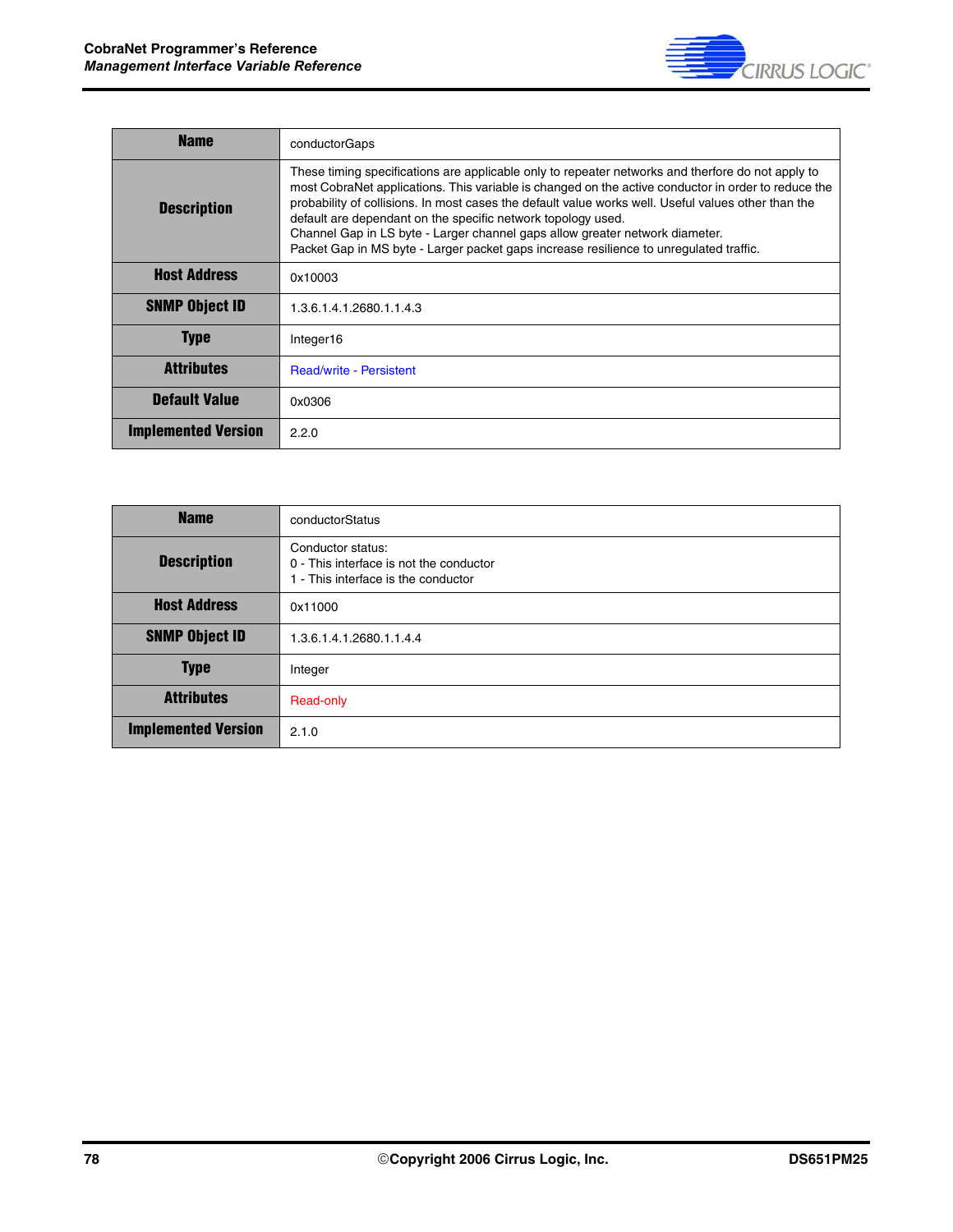

#### *6.4.6 Conductor Information*

These conductor variables give a description and status of the current conductor of the CobraNet network.

| <b>Name</b>                | condinfoPriority                                                                                                                                                                                                                                                                                                                                                                                               |
|----------------------------|----------------------------------------------------------------------------------------------------------------------------------------------------------------------------------------------------------------------------------------------------------------------------------------------------------------------------------------------------------------------------------------------------------------|
| <b>Description</b>         | Conductor priority of the current conductor.<br>1 - Lowest conductor priority<br>255 - highest conductor priority<br>If the priority of the current conductor is adjusted, <i>condinfoPriority</i> will change to reflect this.<br>Dependent on priority setting of other devices on the network, a change in current conductor priority<br>does not necessarily induce a change in conductor and condinfoMAC. |
| <b>Host Address</b>        | 0x11001                                                                                                                                                                                                                                                                                                                                                                                                        |
| <b>SNMP Object ID</b>      | 1.3.6.1.4.1.2680.1.1.4.5                                                                                                                                                                                                                                                                                                                                                                                       |
| <b>Type</b>                | Integer                                                                                                                                                                                                                                                                                                                                                                                                        |
| <b>Attributes</b>          | Read-only                                                                                                                                                                                                                                                                                                                                                                                                      |
| <b>Implemented Version</b> | 2.9.12 (24-bit platforms only.) Not available on 32-bit patforms.                                                                                                                                                                                                                                                                                                                                              |

| <b>Name</b>                | condinfoMAC                                                                                                                                                                                                                                                                                 |
|----------------------------|---------------------------------------------------------------------------------------------------------------------------------------------------------------------------------------------------------------------------------------------------------------------------------------------|
| <b>Description</b>         | Ethernet MAC address of the current conductor.<br>condinfoMAC should read 00:00:00:00:00:00 if there is no conductor on the network. There is no<br>conductor if there is 0 or 1 CobraNet device(s) attached to the network or if all CobraNet devices<br>have a condPriority setting of 0. |
| <b>Host Address</b>        | 0x11002                                                                                                                                                                                                                                                                                     |
| <b>SNMP Object ID</b>      | 1.3.6.1.4.1.2680.1.1.4.6                                                                                                                                                                                                                                                                    |
| <b>Type</b>                | <b>Physical Address</b>                                                                                                                                                                                                                                                                     |
| <b>Attributes</b>          | Read-only                                                                                                                                                                                                                                                                                   |
| <b>Implemented Version</b> | 2.9.12 (24-bit platforms only.) Not available on 32-bit patforms.                                                                                                                                                                                                                           |

| <b>Name</b>                | condinfoLastChange                                                |
|----------------------------|-------------------------------------------------------------------|
| <b>Description</b>         | sysUpTime value at time of last change to condinfoMAC.            |
| <b>Host Address</b>        | 0x11005                                                           |
| <b>SNMP Object ID</b>      | 1.3.6.1.4.1.2680.1.1.4.7                                          |
| <b>Type</b>                | <b>Time Ticks</b>                                                 |
| <b>Attributes</b>          | Read-only                                                         |
| <b>Implemented Version</b> | 2.9.12 (24-bit platforms only.) Not available on 32-bit patforms. |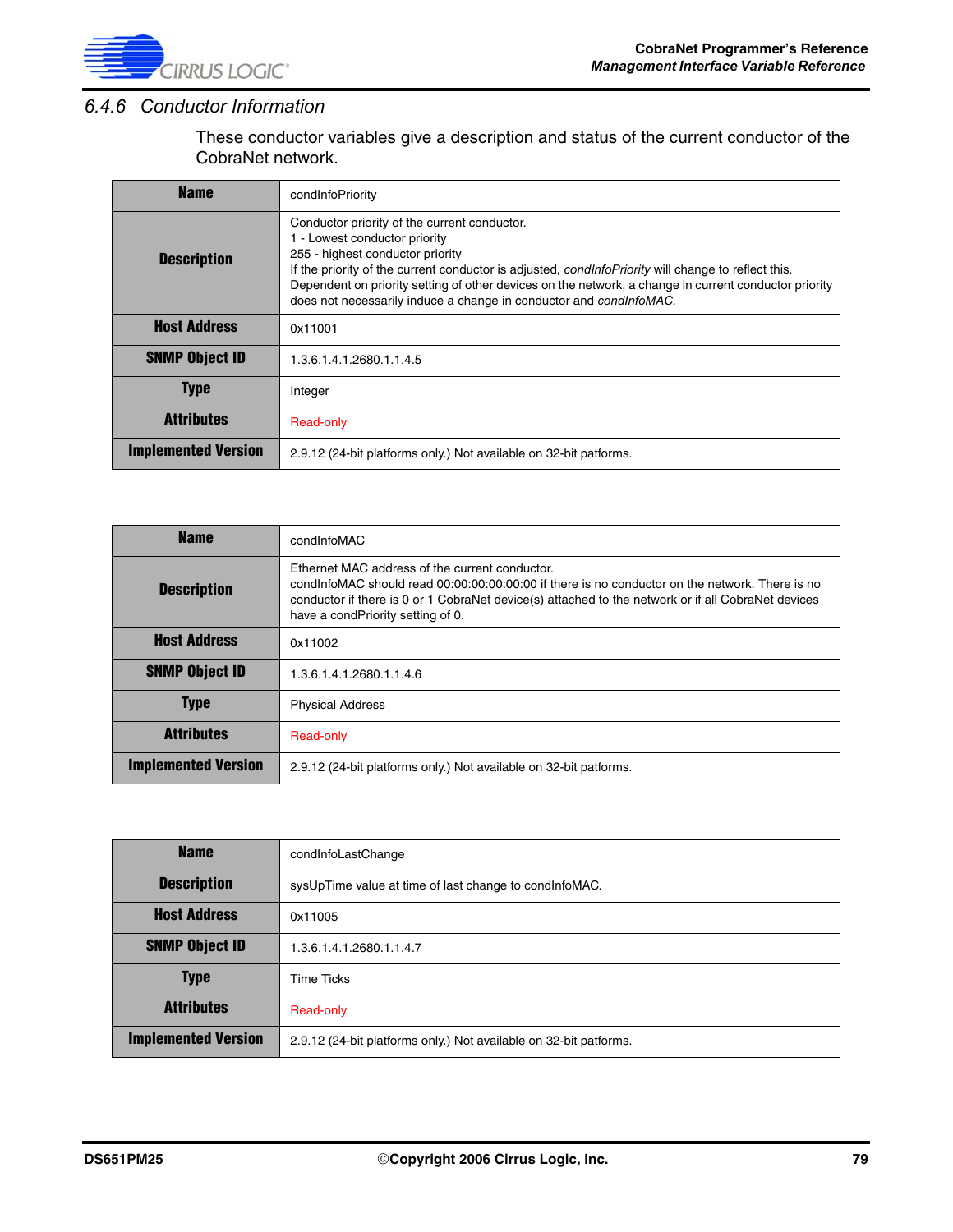

| <b>Name</b>                | condInfoChanges                                                                                                   |
|----------------------------|-------------------------------------------------------------------------------------------------------------------|
| <b>Description</b>         | Count of condinfoMAC changes since boot. A single conductor arbitration event may produce<br>multiple increments. |
| <b>Host Address</b>        | 0x11007                                                                                                           |
| <b>SNMP Object ID</b>      | 1.3.6.1.4.1.2680.1.1.4.8                                                                                          |
| <b>Type</b>                | Counter                                                                                                           |
| <b>Attributes</b>          | Read-only                                                                                                         |
| <b>Implemented Version</b> | 2.9.12 (24-bit platforms only.) Not available on 32-bit patforms.                                                 |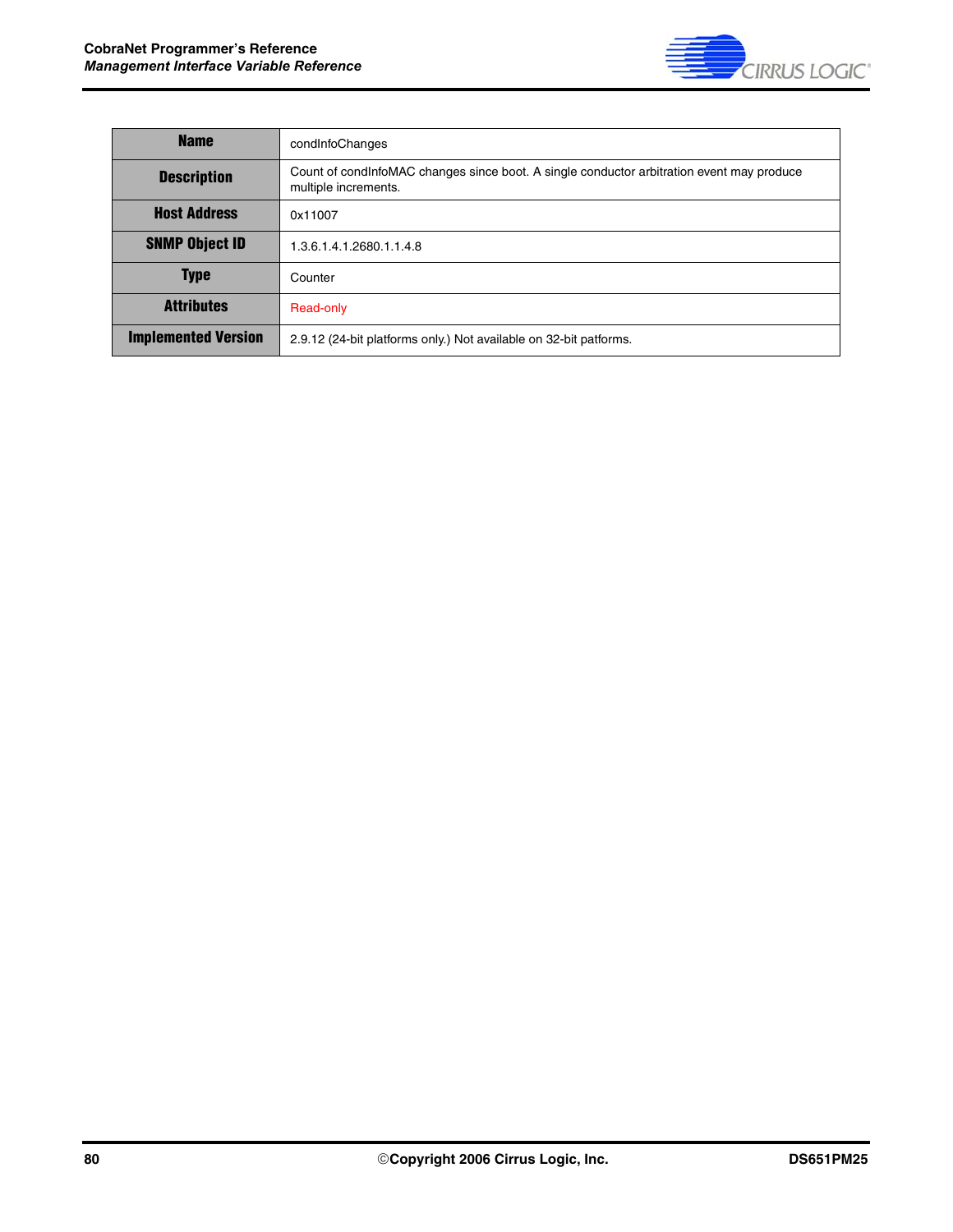

# *6.4.7 Packet Bridge*

| <b>Name</b>                | bridgeTxPkt                                                                                                                                                                                                                                                                                                                                                                                                                                                                                   |
|----------------------------|-----------------------------------------------------------------------------------------------------------------------------------------------------------------------------------------------------------------------------------------------------------------------------------------------------------------------------------------------------------------------------------------------------------------------------------------------------------------------------------------------|
| <b>Description</b>         | Variable is used in conjunction with <i>bridgeTxDone</i> . If <i>bridgeTxPkt</i> and <i>bridgeTxDone</i> are equal,<br>then it is permitted to write new packet data to bridge TxPktBuffer. Setting bridge TxPkt different than<br>bridge TxDone will cause the contents of the packet buffer to be transmitted. Upon transmit<br>completion, bridge TxDone will be updated to match bridge TxPkt.<br>Packet transmission can also be initiated by issuing a Packet Transmit command via HMI. |
| <b>Host Address</b>        | 0x20000                                                                                                                                                                                                                                                                                                                                                                                                                                                                                       |
| <b>SNMP Object ID</b>      | Not available via SNMP                                                                                                                                                                                                                                                                                                                                                                                                                                                                        |
| <b>Type</b>                | Integer                                                                                                                                                                                                                                                                                                                                                                                                                                                                                       |
| <b>Attributes</b>          | <b>Read/Write</b>                                                                                                                                                                                                                                                                                                                                                                                                                                                                             |
| <b>Default Value</b>       | 0                                                                                                                                                                                                                                                                                                                                                                                                                                                                                             |
| <b>Implemented Version</b> | 2.2.0                                                                                                                                                                                                                                                                                                                                                                                                                                                                                         |

| <b>Name</b>                | bridgeRxPkt                                                                                                                                                                                                                                                                                                                                          |
|----------------------------|------------------------------------------------------------------------------------------------------------------------------------------------------------------------------------------------------------------------------------------------------------------------------------------------------------------------------------------------------|
| <b>Description</b>         | This variable is used in conjunction with <i>bridgeRxReady</i> . If values of <i>bridgeRxPkt</i> and<br>bridgeRxReady differ, then bridgeRxPktBuffer contains received data and may be read by the host.<br>Setting bridgeRxPkt equal to bridgeRxReady will release the buffer to the CobraNet interface so that<br>the next packet can be received. |
| <b>Host Address</b>        | 0x20001                                                                                                                                                                                                                                                                                                                                              |
| <b>SNMP Object ID</b>      | Not available via SNMP                                                                                                                                                                                                                                                                                                                               |
| <b>Type</b>                | Integer                                                                                                                                                                                                                                                                                                                                              |
| <b>Attributes</b>          | <b>Read/Write</b>                                                                                                                                                                                                                                                                                                                                    |
| <b>Default Value</b>       | 0                                                                                                                                                                                                                                                                                                                                                    |
| <b>Implemented Version</b> | 2.2.0                                                                                                                                                                                                                                                                                                                                                |

| <b>Name</b>                | bridgeMMAC                                                                                                                                                                                                                         |
|----------------------------|------------------------------------------------------------------------------------------------------------------------------------------------------------------------------------------------------------------------------------|
| <b>Description</b>         | Specifies the source multicast MAC address of packets to be received via the packet bridge. To<br>receive multicast addressed packets, it is necessary to compute and load a multicast hash filter<br>table into bridgeHashBuffer. |
| <b>Host Address</b>        | 0x20002 - 0x20004                                                                                                                                                                                                                  |
| <b>SNMP Object ID</b>      | Not available via SNMP                                                                                                                                                                                                             |
| <b>Type</b>                | PhysAddress                                                                                                                                                                                                                        |
| <b>Attributes</b>          | <b>Read/Write</b>                                                                                                                                                                                                                  |
| <b>Default Value</b>       | 00:00:00:00:00:00                                                                                                                                                                                                                  |
| <b>Implemented Version</b> | 2.2.0                                                                                                                                                                                                                              |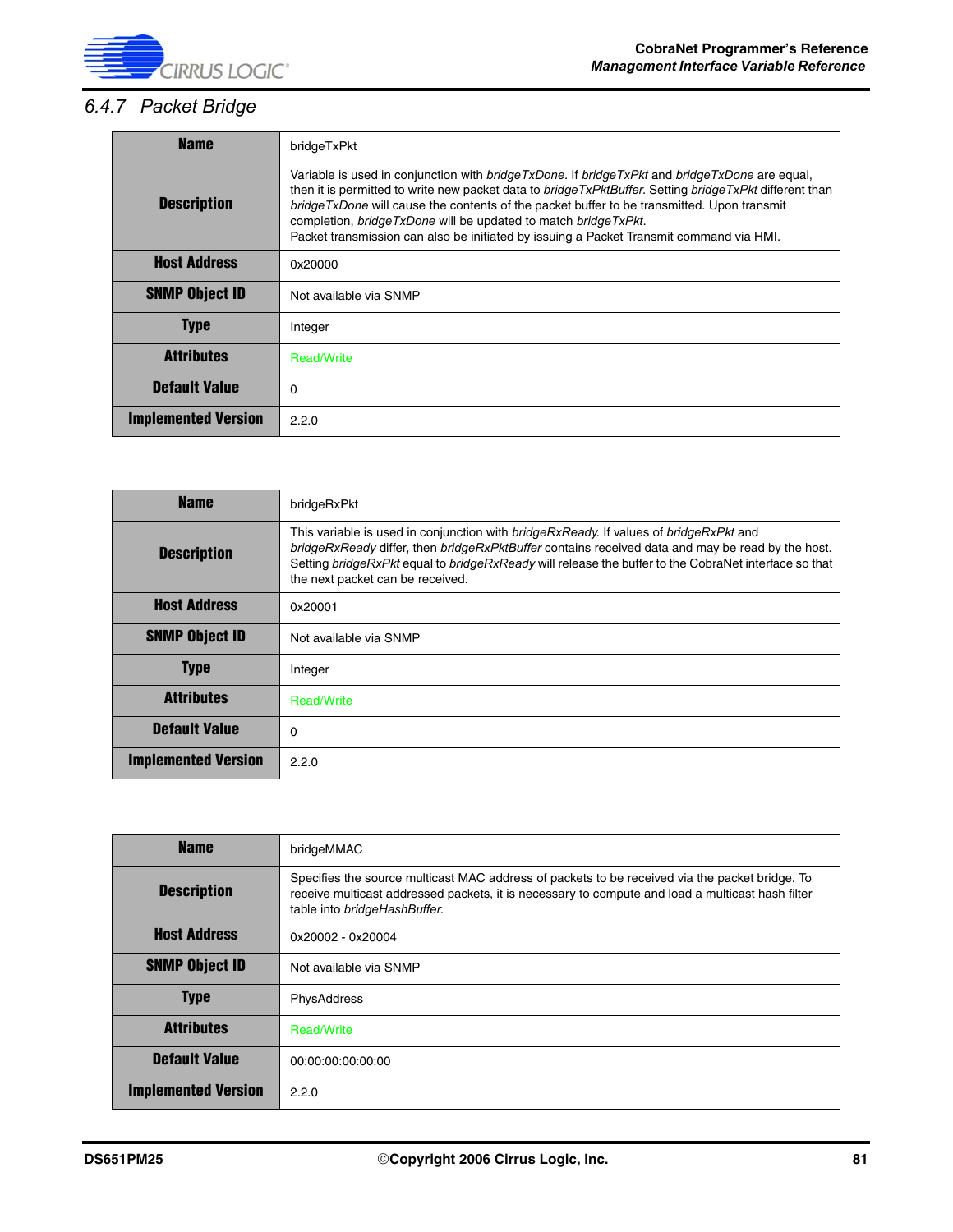

| <b>Name</b>                | bridgeCalcMMACHash                                                                                                                                                                                                                                                                                                                                                                                                                                                                                  |
|----------------------------|-----------------------------------------------------------------------------------------------------------------------------------------------------------------------------------------------------------------------------------------------------------------------------------------------------------------------------------------------------------------------------------------------------------------------------------------------------------------------------------------------------|
| <b>Description</b>         | This variable is used to calculate a hash value based on the address in <i>bridgeMMAC</i> . Writing a<br>value different than <i>bridgeMMACHashDone</i> to this variable causes the calculation to begin. When<br>complete, bridgeMMACHashDone will be updated with the value written here and<br>bridgeMACHashBuf will contain the new hash value. Folding bridgeMACHashBuf resuls into<br>bridgeHashBuf will then allow receipt of packets from the multicast address specified in<br>bridgeMMAC. |
| <b>Host Address</b>        | 0x20005                                                                                                                                                                                                                                                                                                                                                                                                                                                                                             |
| <b>SNMP Object ID</b>      | Not available via SNMP                                                                                                                                                                                                                                                                                                                                                                                                                                                                              |
| <b>Type</b>                | Integer                                                                                                                                                                                                                                                                                                                                                                                                                                                                                             |
| <b>Attributes</b>          | <b>Read/Write</b>                                                                                                                                                                                                                                                                                                                                                                                                                                                                                   |
| <b>Default Value</b>       | 0                                                                                                                                                                                                                                                                                                                                                                                                                                                                                                   |
| <b>Implemented Version</b> | 2.2.0                                                                                                                                                                                                                                                                                                                                                                                                                                                                                               |

| <b>Name</b>                | bridgeMMACHashBuffer                                                         |
|----------------------------|------------------------------------------------------------------------------|
| <b>Description</b>         | This is the calculated hash value for the MAC address entered in bridgeMMAC. |
| <b>Host Address</b>        | 0x20006 - 0x20009                                                            |
| <b>SNMP Object ID</b>      | Not available via SNMP                                                       |
| <b>Size</b>                | 4 words                                                                      |
| <b>Type</b>                | <b>Octet String</b>                                                          |
| <b>Attributes</b>          | <b>Read/Write</b>                                                            |
| <b>Default Value</b>       | 0                                                                            |
| <b>Implemented Version</b> | 2.2.0                                                                        |

| <b>Name</b>                | bridgeHashBuffer                                                                                                                                  |
|----------------------------|---------------------------------------------------------------------------------------------------------------------------------------------------|
| <b>Description</b>         | This is the value loaded to the hash table of the Ethernet controller which determines the range of<br>multicast addresses the host will receive. |
| <b>Host Address</b>        | 0x2000A - 0x2000D                                                                                                                                 |
| <b>SNMP Object ID</b>      | Not available via SNMP                                                                                                                            |
| <b>Size</b>                | 4 words                                                                                                                                           |
| <b>Type</b>                | <b>Octet String</b>                                                                                                                               |
| <b>Attributes</b>          | <b>Read/Write</b>                                                                                                                                 |
| <b>Default Value</b>       | $\Omega$                                                                                                                                          |
| <b>Implemented Version</b> | 2.2.0                                                                                                                                             |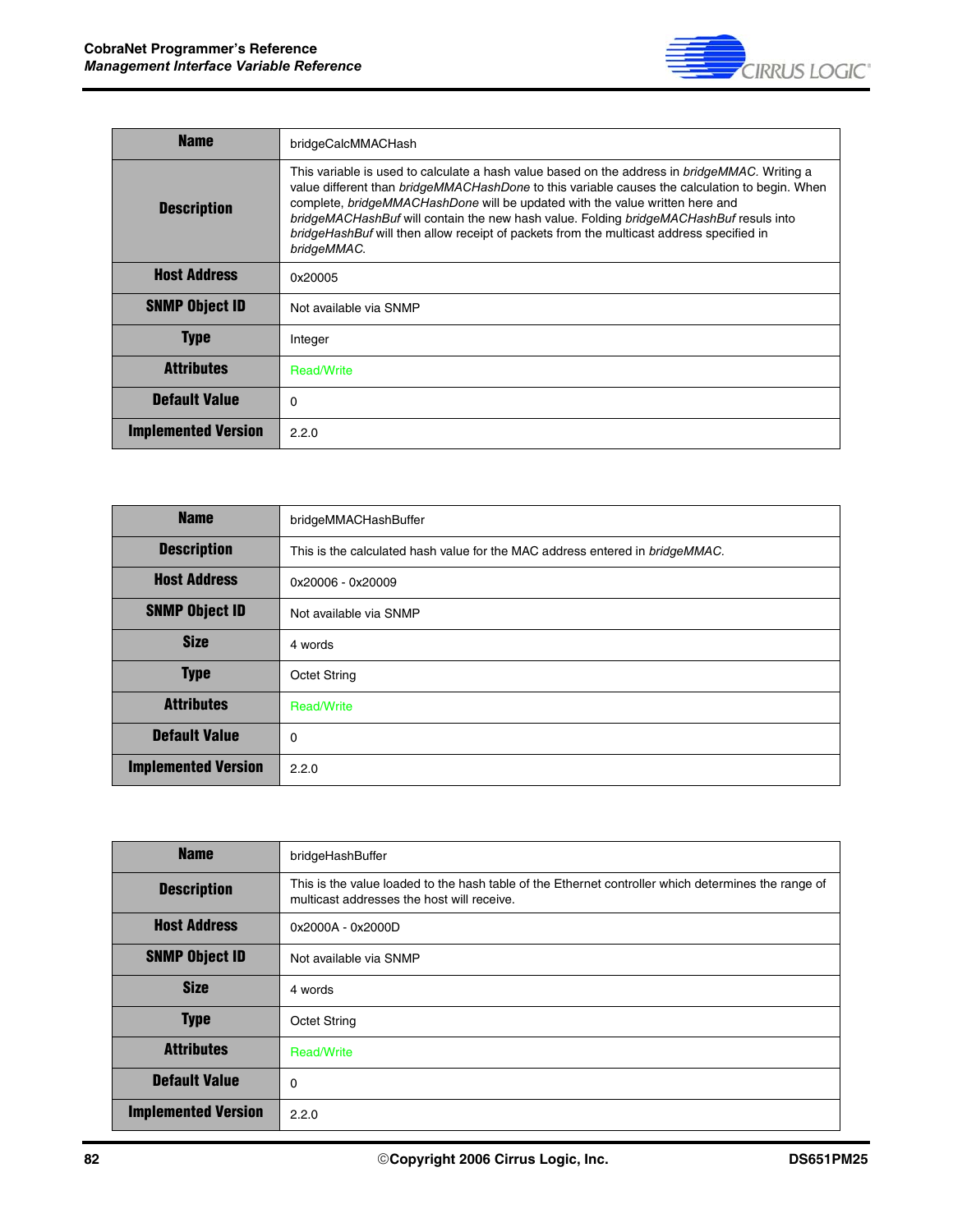

| <b>Name</b>                | bridgeRxFilter                                                                                                                                                                                                                                                                                                                                                                                                                                                                                                                                                                                    |
|----------------------------|---------------------------------------------------------------------------------------------------------------------------------------------------------------------------------------------------------------------------------------------------------------------------------------------------------------------------------------------------------------------------------------------------------------------------------------------------------------------------------------------------------------------------------------------------------------------------------------------------|
| <b>Description</b>         | Selects which types of received packets will be passed to the host via the packet bridge. The<br>following values may be ORed together. See Figure 4 on page 15.<br>0x1 - bridge unprocessed CobraNet packets<br>$0x21$ - bridge all CobraNet reservation packets<br>0x8 <sup>1</sup> - bridge all IP packets (IP, ARP and RARP)<br>0x10 - bridge all packets with unknown protocol identifier<br><sup>1</sup> Copies of packets are passed to the packet bridge and the originals are still processed by the<br>CobraNet interface. Care must be taken that redundant replies are not generated. |
| <b>Host Address</b>        | 0x2000E                                                                                                                                                                                                                                                                                                                                                                                                                                                                                                                                                                                           |
| <b>SNMP Object ID</b>      | Not available via SNMP                                                                                                                                                                                                                                                                                                                                                                                                                                                                                                                                                                            |
| <b>Type</b>                | Integer                                                                                                                                                                                                                                                                                                                                                                                                                                                                                                                                                                                           |
| <b>Attributes</b>          | <b>Read/Write</b>                                                                                                                                                                                                                                                                                                                                                                                                                                                                                                                                                                                 |
| <b>Default Value</b>       |                                                                                                                                                                                                                                                                                                                                                                                                                                                                                                                                                                                                   |
| <b>Implemented Version</b> | 2.6.9                                                                                                                                                                                                                                                                                                                                                                                                                                                                                                                                                                                             |

| <b>Name</b>                | bridgeTxPktBuffer                                                                                                                                                                                                                                                                                                                                                                                                                                                       |
|----------------------------|-------------------------------------------------------------------------------------------------------------------------------------------------------------------------------------------------------------------------------------------------------------------------------------------------------------------------------------------------------------------------------------------------------------------------------------------------------------------------|
| <b>Description</b>         | Buffer for bridge packet transmission. The first word contains the length of the packet in bytes<br>exclusive of the length field itself. Ethernet packet data, including complete header and payload,<br>follows the length. The FCS field is computed and appended by the Ethernet controller and is not<br>included as part of the packet data or length.<br>See Section 2.2 "Packet Bridge" on page 13 for more information on the format and use of this<br>buffer |
| <b>Host Address</b>        | 0x21000                                                                                                                                                                                                                                                                                                                                                                                                                                                                 |
| <b>SNMP Object ID</b>      | Not available via SNMP                                                                                                                                                                                                                                                                                                                                                                                                                                                  |
| <b>Count</b>               | 758 on 24-bit platforms, 380 on 32-bit platforms.                                                                                                                                                                                                                                                                                                                                                                                                                       |
| <b>Type</b>                | Integer16                                                                                                                                                                                                                                                                                                                                                                                                                                                               |
| <b>Attributes</b>          | <b>Read/Write</b>                                                                                                                                                                                                                                                                                                                                                                                                                                                       |
| <b>Implemented Version</b> | 2.2.0                                                                                                                                                                                                                                                                                                                                                                                                                                                                   |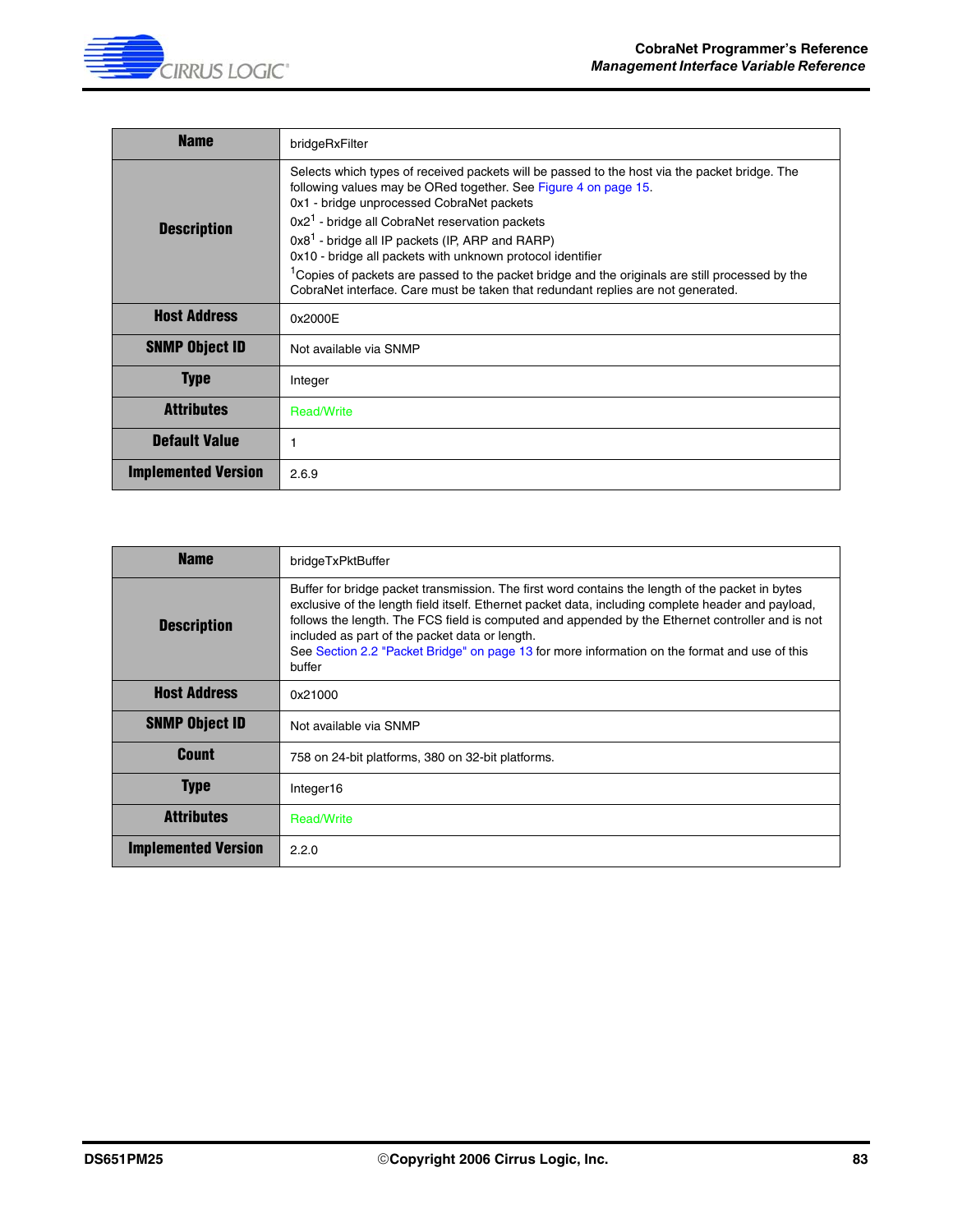

| <b>Name</b>                | bridgeRxPktBuffer                                                                                            |
|----------------------------|--------------------------------------------------------------------------------------------------------------|
| <b>Description</b>         | Buffer to read received packet. The data format for packet data is the same as used in<br>bridgeTxPktBuffer. |
| <b>Host Address</b>        | 0x22000                                                                                                      |
| <b>SNMP Object ID</b>      | Not available via SNMP                                                                                       |
| <b>Count</b>               | 1 + actual packet size in words.                                                                             |
| <b>Type</b>                | Integer16                                                                                                    |
| <b>Attributes</b>          | <b>Read/Write</b>                                                                                            |
| <b>Implemented Version</b> | 2.2.0                                                                                                        |

| <b>Name</b>                | bridgeTxDone                                                                                        |
|----------------------------|-----------------------------------------------------------------------------------------------------|
| <b>Description</b>         | Please refer to bridge TxPkt documentation. This variable is used in conjunction with bridge TxPkt. |
| <b>Host Address</b>        | 0x23000                                                                                             |
| <b>SNMP Object ID</b>      | Not available via SNMP                                                                              |
| <b>Type</b>                | Integer                                                                                             |
| <b>Attributes</b>          | Read-only                                                                                           |
| <b>Default Value</b>       | 0                                                                                                   |
| <b>Implemented Version</b> | 2.2.0                                                                                               |

| <b>Name</b>                | bridgeRxReady                                                                                     |
|----------------------------|---------------------------------------------------------------------------------------------------|
| <b>Description</b>         | Please refer to bridgeRxPkt documentation. This variable is used in conjunction with bridgeRxPkt. |
| <b>Host Address</b>        | 0x23001                                                                                           |
| <b>SNMP Object ID</b>      | Not available via SNMP                                                                            |
| <b>Type</b>                | Integer                                                                                           |
| <b>Attributes</b>          | Read-only                                                                                         |
| <b>Default Value</b>       | 0                                                                                                 |
| <b>Implemented Version</b> | 2.2.0                                                                                             |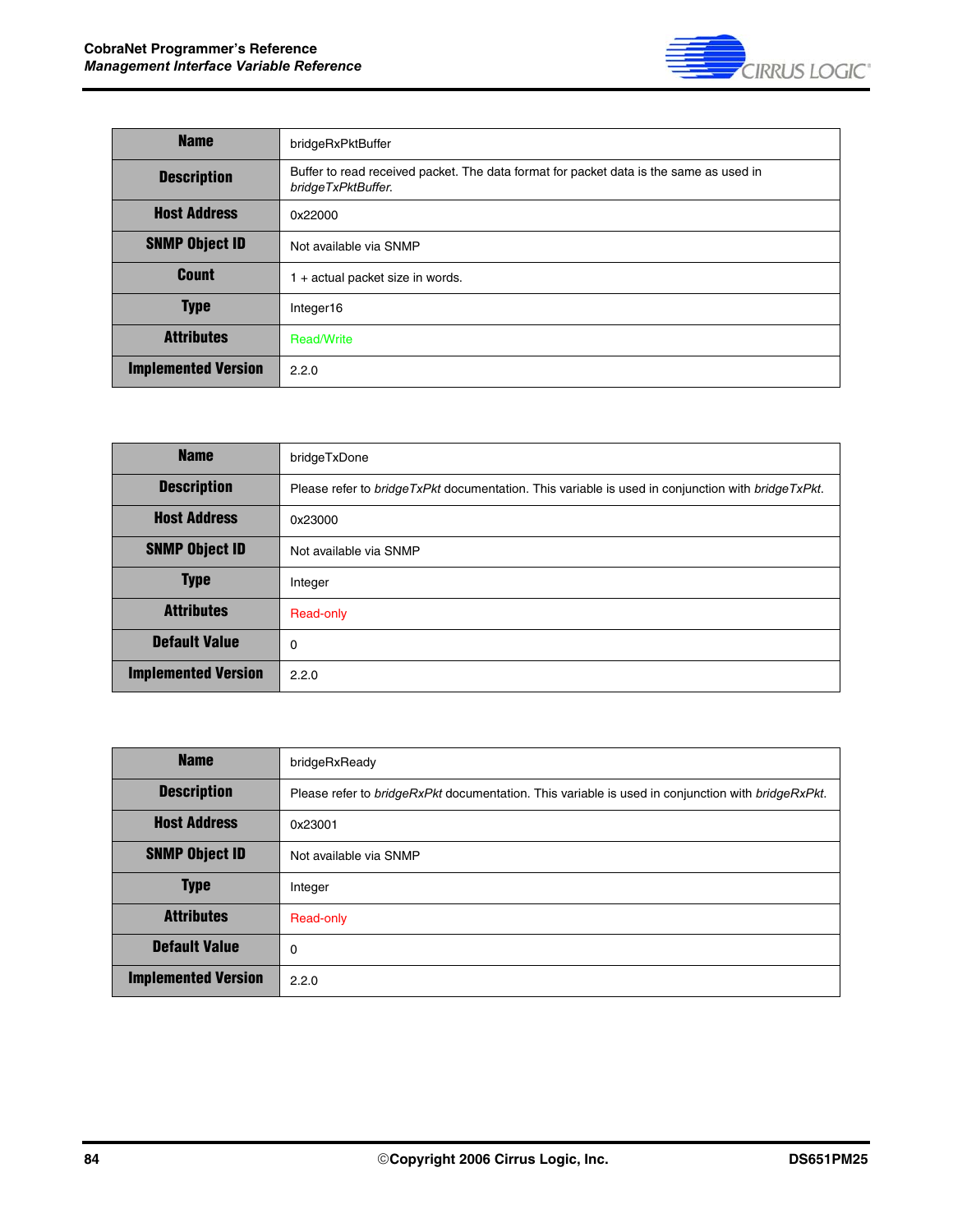

| <b>Name</b>                | bridgeMMACHashDone                                                                                          |
|----------------------------|-------------------------------------------------------------------------------------------------------------|
| <b>Description</b>         | Refer to bridgeCalcMMACHash documentation. This variable is used in conjunction with<br>bridgeCalcMMACHash. |
| <b>Host Address</b>        | 0x23002                                                                                                     |
| <b>SNMP Object ID</b>      | Not available via SNMP                                                                                      |
| <b>Type</b>                | Integer                                                                                                     |
| <b>Attributes</b>          | Read-only                                                                                                   |
| <b>Default Value</b>       | 0                                                                                                           |
| <b>Implemented Version</b> | 2.2.0                                                                                                       |

| <b>Name</b>                | bridgeRxDropped                                                                                                                                                                                                                                           |
|----------------------------|-----------------------------------------------------------------------------------------------------------------------------------------------------------------------------------------------------------------------------------------------------------|
| <b>Description</b>         | Counts the number of received packet bridge packets dropped due to the receive buffer being<br>unavailable. Packets which could be received via the packet bridge will be dropped if the host has<br>ownership of the receive buffer (bridgeRxPktBuffer). |
| <b>Host Address</b>        | 0x23003                                                                                                                                                                                                                                                   |
| <b>SNMP Object ID</b>      | Not available via SNMP                                                                                                                                                                                                                                    |
| <b>Type</b>                | Counter                                                                                                                                                                                                                                                   |
| <b>Attributes</b>          | Read-only                                                                                                                                                                                                                                                 |
| <b>Default Value</b>       | 0                                                                                                                                                                                                                                                         |
| <b>Implemented Version</b> | 2.5.7                                                                                                                                                                                                                                                     |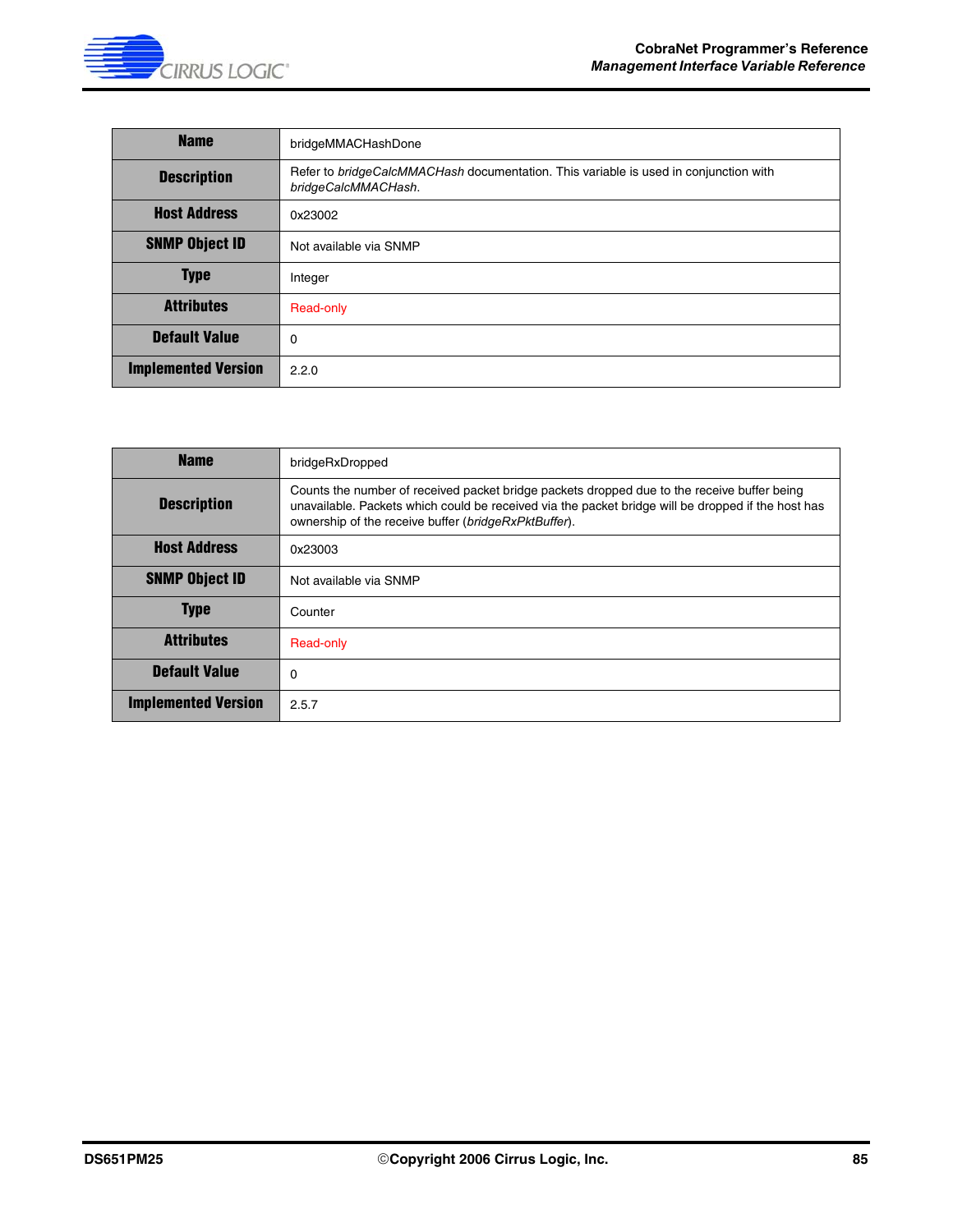

### *6.4.8 Serial Bridge*

 $\blacksquare$ 

| <b>Name</b>                | serialFormat                                                                                                                                                                                                                                                                                                                                                                                                                                                                                                                                                                                                                                                                                                                                                                                                                                                                                                                                                                                                                                                                                                                                                                                                                                                                                                                                                                                                                                                                                                                                                                                                                                                                                                                                                                                                                                                                                                                                                                                                                                                                                                            |
|----------------------------|-------------------------------------------------------------------------------------------------------------------------------------------------------------------------------------------------------------------------------------------------------------------------------------------------------------------------------------------------------------------------------------------------------------------------------------------------------------------------------------------------------------------------------------------------------------------------------------------------------------------------------------------------------------------------------------------------------------------------------------------------------------------------------------------------------------------------------------------------------------------------------------------------------------------------------------------------------------------------------------------------------------------------------------------------------------------------------------------------------------------------------------------------------------------------------------------------------------------------------------------------------------------------------------------------------------------------------------------------------------------------------------------------------------------------------------------------------------------------------------------------------------------------------------------------------------------------------------------------------------------------------------------------------------------------------------------------------------------------------------------------------------------------------------------------------------------------------------------------------------------------------------------------------------------------------------------------------------------------------------------------------------------------------------------------------------------------------------------------------------------------|
| <b>Description</b>         | This variable is used to enable or disable the Serial Communications Interface (a.k.a SCI or Serial<br>Bridge) and to set the data format for both transmit and receive directions. Format may only be<br>changed while the SCI is disabled (LS bit = 0). It is recommended to set serialFormat to 0, wait at<br>least 100ms then set serialFormat to the desired value with the enable bit set. The SCI can take up<br>to 100ms to recognize a change. This procedure insures that the change is recognized and the port<br>is properly configured. The following values may be OR'd together:<br>0x01 - Enable serial bridging. TXD pin is tri-stated when disabled.<br>0x02 - Use nine-bit data format. The 9th data bit is bridged over the Ethernet along with the<br>standard 8 data bits. 9 bit format is appropriate for the following standard serial data formats: N,9,1<br>E,8,1 O,8,1 M,8,1 S,8,1 N,7,2. The 8 bit data format supports the following standard serial data<br>formats: N,8,1 E,7,1 O,7,1 M,7,1 S,7,1. If the 8th or 9th bit is used as a parity bit, it is simply bridged<br>across the network and must be generated and/or checked by the device connected to the bridge<br>interface. CS4961xx- and CS1810xx-based hardware does not support 9-bit format; this bit is<br>ignored.<br>0x04 - Use SCI_SCLK to control transmit enable for multi-drop (RS485) operation. SCI_SCLK is an<br>active high signal; transmitter should be enabled when SCI_SCLK is high.<br>CS4961xx and CS1810xx firmware does not currently support tri-state control format; this bit is<br>ignored.<br>0x08 - Enable local loopback. This feature is intended primarily for factory test. SCI bridging must<br>also be enabled for loopback to operate. When loopback is enabled, received characters are<br>directed to the SCI transmitter instead of to the network, serialRxMAC should be set to<br>00:00:00:00:00:00 to avoid transmitter contention when loopback is enabled.<br>0x10 - Accept properly unicast addressed data in addition to data addressed in accordance to<br>serialRxMAC setting. |
| <b>Host Address</b>        | 0x24000                                                                                                                                                                                                                                                                                                                                                                                                                                                                                                                                                                                                                                                                                                                                                                                                                                                                                                                                                                                                                                                                                                                                                                                                                                                                                                                                                                                                                                                                                                                                                                                                                                                                                                                                                                                                                                                                                                                                                                                                                                                                                                                 |
| <b>SNMP Object ID</b>      | 1.3.6.1.4.1.2680.1.1.10.1.1                                                                                                                                                                                                                                                                                                                                                                                                                                                                                                                                                                                                                                                                                                                                                                                                                                                                                                                                                                                                                                                                                                                                                                                                                                                                                                                                                                                                                                                                                                                                                                                                                                                                                                                                                                                                                                                                                                                                                                                                                                                                                             |
| <b>Type</b>                | Integer                                                                                                                                                                                                                                                                                                                                                                                                                                                                                                                                                                                                                                                                                                                                                                                                                                                                                                                                                                                                                                                                                                                                                                                                                                                                                                                                                                                                                                                                                                                                                                                                                                                                                                                                                                                                                                                                                                                                                                                                                                                                                                                 |
| <b>Attributes</b>          | <b>Read/write - Persistent</b>                                                                                                                                                                                                                                                                                                                                                                                                                                                                                                                                                                                                                                                                                                                                                                                                                                                                                                                                                                                                                                                                                                                                                                                                                                                                                                                                                                                                                                                                                                                                                                                                                                                                                                                                                                                                                                                                                                                                                                                                                                                                                          |
| <b>Default Value</b>       | $\Omega$                                                                                                                                                                                                                                                                                                                                                                                                                                                                                                                                                                                                                                                                                                                                                                                                                                                                                                                                                                                                                                                                                                                                                                                                                                                                                                                                                                                                                                                                                                                                                                                                                                                                                                                                                                                                                                                                                                                                                                                                                                                                                                                |
| <b>Implemented Version</b> | 2.4.7. Available via SNMP in 2.6.4. Accept unicast (0x10 bit) implemented in 2.8.8.                                                                                                                                                                                                                                                                                                                                                                                                                                                                                                                                                                                                                                                                                                                                                                                                                                                                                                                                                                                                                                                                                                                                                                                                                                                                                                                                                                                                                                                                                                                                                                                                                                                                                                                                                                                                                                                                                                                                                                                                                                     |

| <b>Name</b>                | serialBaud                                                                                                                                                                                                                                   |
|----------------------------|----------------------------------------------------------------------------------------------------------------------------------------------------------------------------------------------------------------------------------------------|
| <b>Description</b>         | Baud rate for transmission and reception. The baud rate is specified in bits per second. The<br>minimum baud rate is 600 baud. Maximum baud rate is 57,600. CS4961xx- and CS1810xx-based<br>interfaces will support baud rates up to 115,200 |
| <b>Host Address</b>        | 0x24001                                                                                                                                                                                                                                      |
| <b>SNMP Object ID</b>      | 1.3.6.1.4.1.2680.1.1.10.1.2                                                                                                                                                                                                                  |
| <b>Type</b>                | Integer                                                                                                                                                                                                                                      |
| <b>Attributes</b>          | <b>Read/write - Persistent</b>                                                                                                                                                                                                               |
| <b>Default Value</b>       | 19200                                                                                                                                                                                                                                        |
| <b>Implemented Version</b> | 2.4.7 (available via SNMP in 2.6.4)                                                                                                                                                                                                          |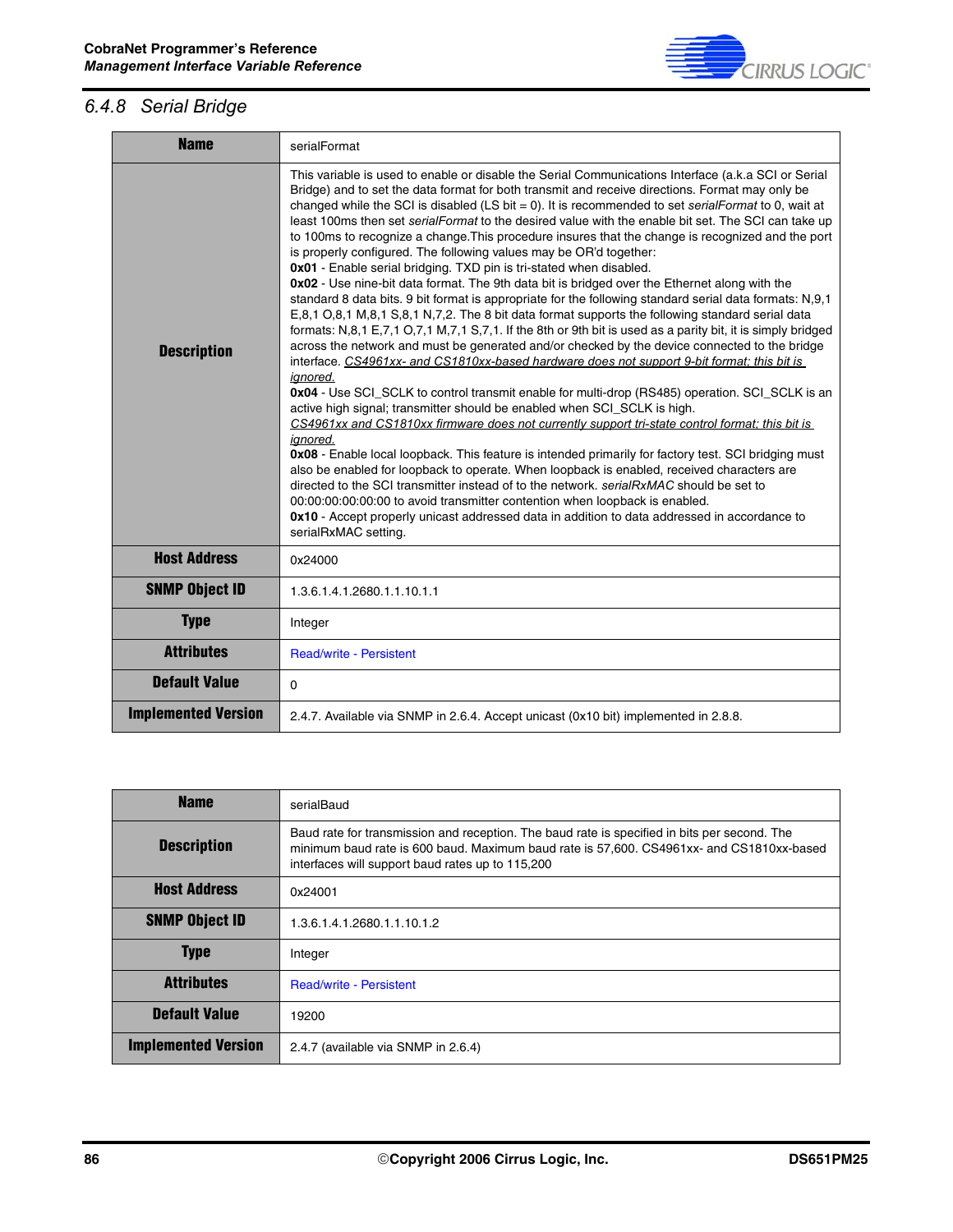

| <b>Name</b>                | serialPPeriod                                                                                                                                                                                                                                                                                                                                                                                                                                                                                                                                                                                                                                                                                                                                                                                                                                                                                                                                                                                                                                                                                 |
|----------------------------|-----------------------------------------------------------------------------------------------------------------------------------------------------------------------------------------------------------------------------------------------------------------------------------------------------------------------------------------------------------------------------------------------------------------------------------------------------------------------------------------------------------------------------------------------------------------------------------------------------------------------------------------------------------------------------------------------------------------------------------------------------------------------------------------------------------------------------------------------------------------------------------------------------------------------------------------------------------------------------------------------------------------------------------------------------------------------------------------------|
| <b>Description</b>         | Time in 256ths of a millisecond before a character received at the SCI port is placed in a packet and<br>transmitted. Shorter periods to achieve lower latency are appropriate for real time connections such<br>as MIDI. With higher settings more characters can be packed into a packet before it is transmitted<br>resulting in increased efficiency. Higher settings are recommended for bulk data transfer<br>applications.<br>The isochronous cycle period (1-1/3 mS) determines the minimum serialPPeriod. Setting<br>serialPPeriod below the isochronous cycle rate does not further improve responsiveness. The upper<br>limit of responsiveness can also affected by control channel accessibility and pipeline delays. The<br>depth of the receive SCI character queue in combination with the baud rate determines the<br>maximum allowed setting. The character buffer can accommodate 100 characters. This allows for<br>operation at the default 10ms period at a baud rate of 57,600. At this baud rate, larger settings will<br>result in buffer overflow and loss of data. |
| <b>Host Address</b>        | 0x24002                                                                                                                                                                                                                                                                                                                                                                                                                                                                                                                                                                                                                                                                                                                                                                                                                                                                                                                                                                                                                                                                                       |
| <b>SNMP Object ID</b>      | 1.3.6.1.4.1.2680.1.1.10.1.3                                                                                                                                                                                                                                                                                                                                                                                                                                                                                                                                                                                                                                                                                                                                                                                                                                                                                                                                                                                                                                                                   |
| <b>Type</b>                | Integer                                                                                                                                                                                                                                                                                                                                                                                                                                                                                                                                                                                                                                                                                                                                                                                                                                                                                                                                                                                                                                                                                       |
| <b>Attributes</b>          | <b>Read/write - Persistent</b>                                                                                                                                                                                                                                                                                                                                                                                                                                                                                                                                                                                                                                                                                                                                                                                                                                                                                                                                                                                                                                                                |
| <b>Default Value</b>       | 2560 (10ms)                                                                                                                                                                                                                                                                                                                                                                                                                                                                                                                                                                                                                                                                                                                                                                                                                                                                                                                                                                                                                                                                                   |
| <b>Implemented Version</b> | 2.4.7 (available via SNMP in 2.6.4)                                                                                                                                                                                                                                                                                                                                                                                                                                                                                                                                                                                                                                                                                                                                                                                                                                                                                                                                                                                                                                                           |

| <b>Name</b>                | serialRxMAC                                                                                                                                                                                                                                                                                                                                                            |
|----------------------------|------------------------------------------------------------------------------------------------------------------------------------------------------------------------------------------------------------------------------------------------------------------------------------------------------------------------------------------------------------------------|
| <b>Description</b>         | MAC address of the CobraNet Interface from which SCI data will be accepted. This may be any<br>multicast address though 01:60:2B:FD:00:00 through 01:60:2B:FD:FF:FF have been reserved by<br>Cirrus Logic for use as "asynchronous global channels." <i>ifPhysAddress</i> is the only usable unicast<br>address (CobraNet does not support Ethernet promiscuous mode). |
| <b>Host Address</b>        | 0x24003                                                                                                                                                                                                                                                                                                                                                                |
| <b>SNMP Object ID</b>      | 1.3.6.1.4.1.2680.1.1.10.1.4                                                                                                                                                                                                                                                                                                                                            |
| <b>Type</b>                | <b>PhysAddress</b>                                                                                                                                                                                                                                                                                                                                                     |
| <b>Attributes</b>          | <b>Read/write - Persistent</b>                                                                                                                                                                                                                                                                                                                                         |
| <b>Default Value</b>       | 01:60:2B:FD:00:00                                                                                                                                                                                                                                                                                                                                                      |
| <b>Implemented Version</b> | 2.4.7 (available via SNMP in 2.6.4)                                                                                                                                                                                                                                                                                                                                    |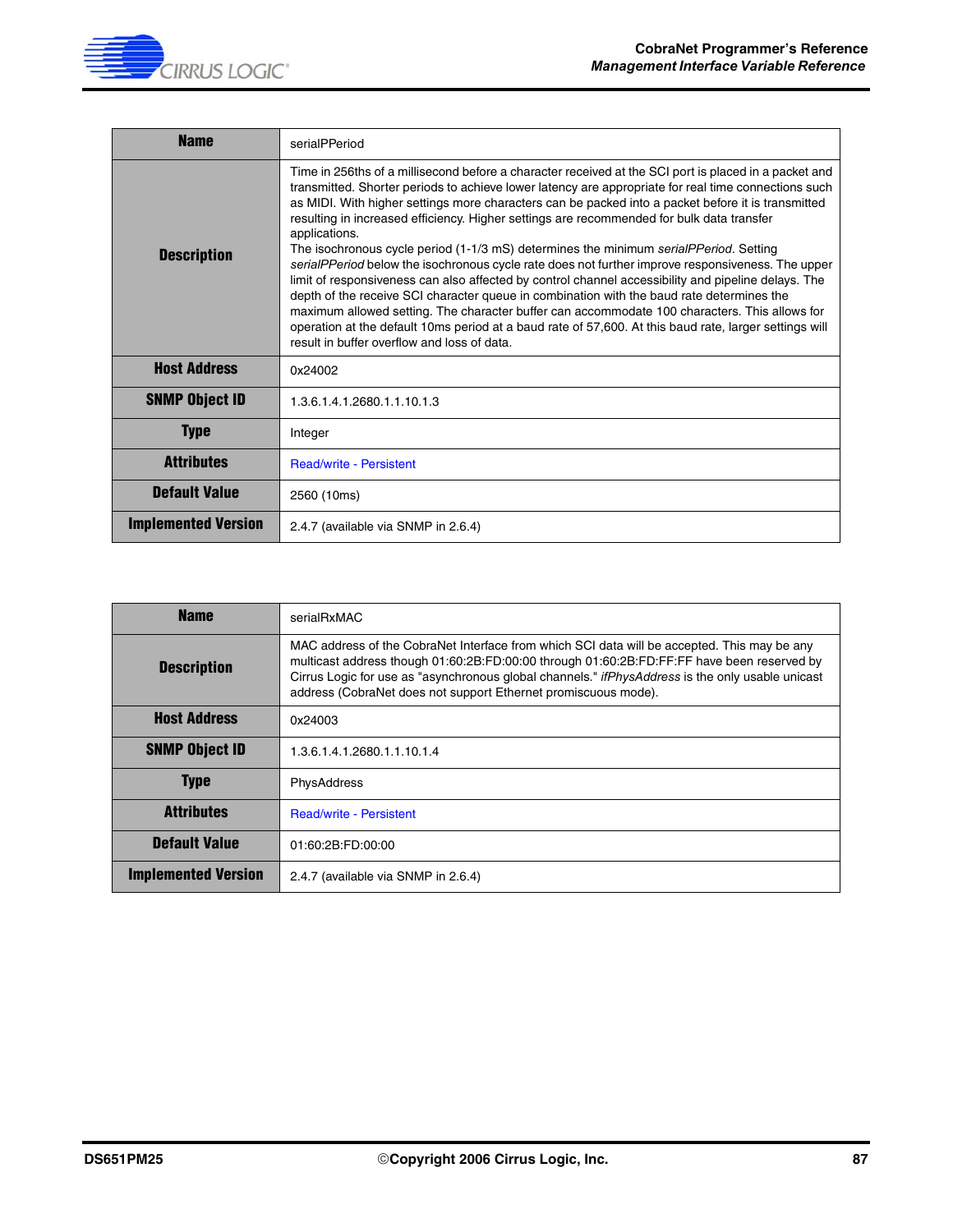Ē.



| <b>Name</b>                | serialTxPriority                                                                                                                                                                                                                                                                                                                                                                                                                                                                                                                                                                      |
|----------------------------|---------------------------------------------------------------------------------------------------------------------------------------------------------------------------------------------------------------------------------------------------------------------------------------------------------------------------------------------------------------------------------------------------------------------------------------------------------------------------------------------------------------------------------------------------------------------------------------|
| <b>Description</b>         | Serial bridging bundle priority in MS byte. Higher priority bundles are transmitted earlier in the<br>isochronous cycle and are thus less susceptible to dropouts in the event network bandwidth is<br>exhausted. Request priority in LS byte. Contention for transmission on a bundle is resolved via<br>request priority.<br>This variable has no effect when serialTxBundle is 0.<br>The reference design, CM-1, CM-2, CS4961xx, and CS1810xx-based designs do not support<br>isochronous transmission of serial data and ignore settings for serialTXBundle and serialTxPriority. |
| <b>Host Address</b>        | 0x24006                                                                                                                                                                                                                                                                                                                                                                                                                                                                                                                                                                               |
| <b>SNMP Object ID</b>      | 1.3.6.1.4.1.2680.1.1.10.1.5                                                                                                                                                                                                                                                                                                                                                                                                                                                                                                                                                           |
| <b>Type</b>                | Integer16                                                                                                                                                                                                                                                                                                                                                                                                                                                                                                                                                                             |
| <b>Attributes</b>          | <b>Read/write - Persistent</b>                                                                                                                                                                                                                                                                                                                                                                                                                                                                                                                                                        |
| <b>Default Value</b>       | 0x0110                                                                                                                                                                                                                                                                                                                                                                                                                                                                                                                                                                                |
| <b>Implemented Version</b> | 2.4.7 (available via SNMP in 2.6.4)                                                                                                                                                                                                                                                                                                                                                                                                                                                                                                                                                   |

| <b>Name</b>                | serialTxBundle                                                                                                                                                                                                                                                                                                                                                                                                                                                                                                                                                                         |
|----------------------------|----------------------------------------------------------------------------------------------------------------------------------------------------------------------------------------------------------------------------------------------------------------------------------------------------------------------------------------------------------------------------------------------------------------------------------------------------------------------------------------------------------------------------------------------------------------------------------------|
| <b>Description</b>         | On legacy repeater Ethernet networks and CobraNet interface hardware, serialTXBundle is used to<br>specify a bundle number for use in transmitting serial data reliably over CobraNet's isochronous<br>audio transport service. Specifying bundle 0 causes serial data to be delivered normally via the<br>asynchronous transport. This is the default and recommended setting.<br>The reference design, CM-1,CM-2, CS4961xx- and CS1810xx-based designs do not support<br><u>isochronous transmission of serial data and ignore settings for serialTXBundle and serialTxPriority.</u> |
| <b>Host Address</b>        | 0x24007                                                                                                                                                                                                                                                                                                                                                                                                                                                                                                                                                                                |
| <b>SNMP Object ID</b>      | 1.3.6.1.4.1.2680.1.1.10.1.6                                                                                                                                                                                                                                                                                                                                                                                                                                                                                                                                                            |
| <b>Type</b>                | Integer16                                                                                                                                                                                                                                                                                                                                                                                                                                                                                                                                                                              |
| <b>Attributes</b>          | <b>Read/write - Persistent</b>                                                                                                                                                                                                                                                                                                                                                                                                                                                                                                                                                         |
| <b>Default Value</b>       | 0                                                                                                                                                                                                                                                                                                                                                                                                                                                                                                                                                                                      |
| <b>Implemented Version</b> | 2.4.7 (available via SNMP in 2.6.4)                                                                                                                                                                                                                                                                                                                                                                                                                                                                                                                                                    |

| <b>Name</b>                | serialTxMAC                                                                                                     |
|----------------------------|-----------------------------------------------------------------------------------------------------------------|
| <b>Description</b>         | MAC address of the CobraNet interface to which serial data is sent. May be any multicast or unicast<br>address. |
| <b>Host Address</b>        | 0x24100                                                                                                         |
| <b>SNMP Object ID</b>      | 1.3.6.1.4.1.2680.1.1.10.1.7                                                                                     |
| <b>Type</b>                | PhysAddress                                                                                                     |
| <b>Attributes</b>          | <b>Read/write - Persistent</b>                                                                                  |
| <b>Default Value</b>       | 01:60:2B:FD:00:00                                                                                               |
| <b>Implemented Version</b> | 2.4.7 (available via SNMP in 2.6.4)                                                                             |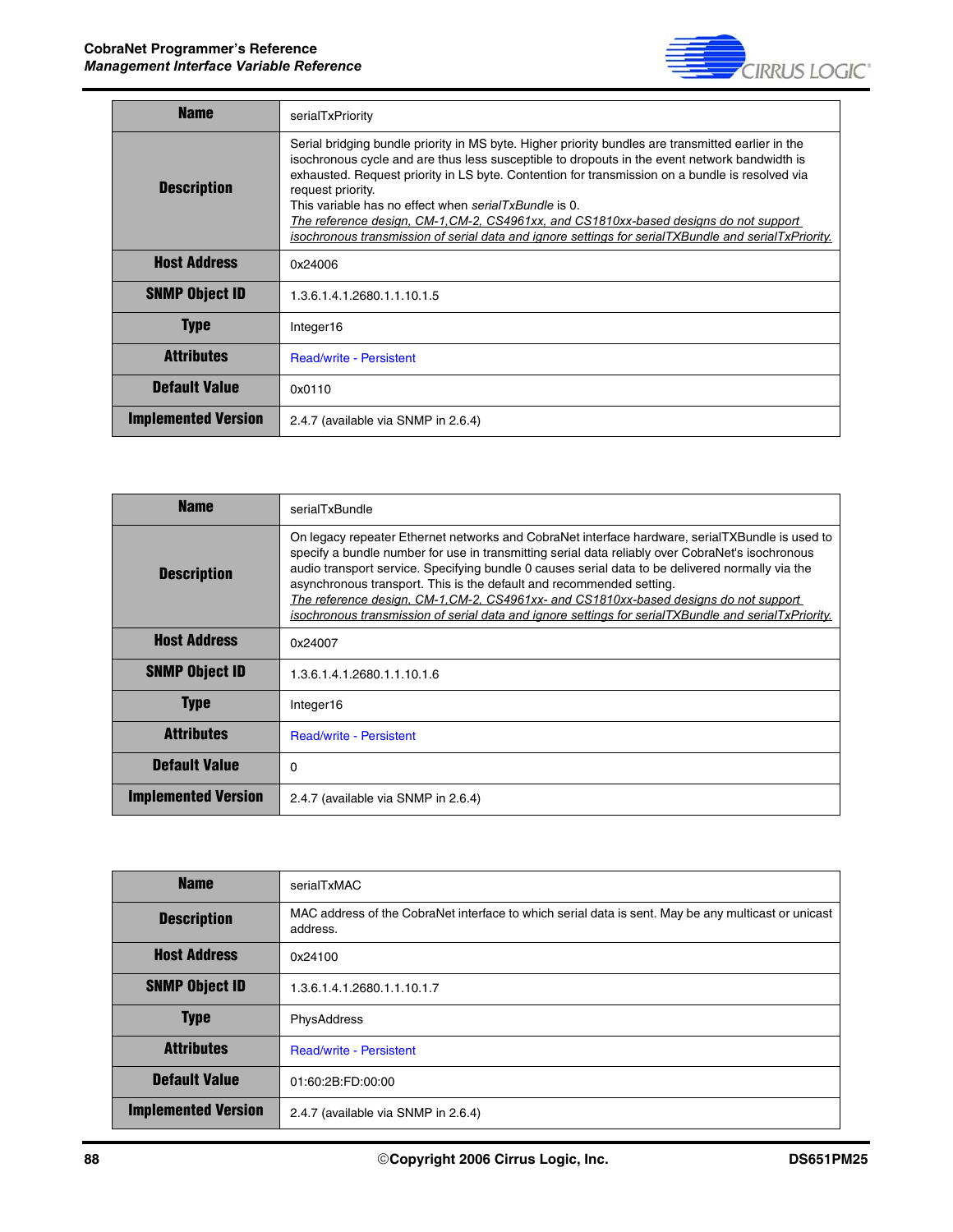

### *6.4.9 Interrupt Control*

| <b>Name</b>                | hackEnable                                                                                                                                                                                                                                                                                                                                                                                                                                                                                                                                                                                |
|----------------------------|-------------------------------------------------------------------------------------------------------------------------------------------------------------------------------------------------------------------------------------------------------------------------------------------------------------------------------------------------------------------------------------------------------------------------------------------------------------------------------------------------------------------------------------------------------------------------------------------|
| <b>Description</b>         | Enable conditions for asserting HACK. HACK is de-asserted by issuing an Interrupt Acknowledge<br>HMI command. The following values may be OR'ed together<br>0x4 - Activate HACK on bridge packet receipt (change in bridgeRxReady).<br><b>0x8</b> - Activate HACK on bridge packet transmission complete (change in <i>bridgeTxDone</i> ).<br><b>0x10</b> - Activate HACK on HMI address translation completion (change in hackTranslations).<br>0x20 - Activate HACK on MI variable change via SNMP (change in <i>miMonSNMPDirty</i> or<br>hackSNMPModify).<br>0x40 - Enable HACK Timer. |
| <b>Host Address</b>        | 0x25000                                                                                                                                                                                                                                                                                                                                                                                                                                                                                                                                                                                   |
| <b>SNMP Object ID</b>      | Not available via SNMP                                                                                                                                                                                                                                                                                                                                                                                                                                                                                                                                                                    |
| <b>Type</b>                | Integer                                                                                                                                                                                                                                                                                                                                                                                                                                                                                                                                                                                   |
| <b>Attributes</b>          | <b>Read/Write</b>                                                                                                                                                                                                                                                                                                                                                                                                                                                                                                                                                                         |
| <b>Default Value</b>       | $\Omega$                                                                                                                                                                                                                                                                                                                                                                                                                                                                                                                                                                                  |
| <b>Implemented Version</b> | 2.10.4 for CS18101-based formware only.                                                                                                                                                                                                                                                                                                                                                                                                                                                                                                                                                   |

| <b>Name</b>                | hackTimerInterval                                                                                                                                                                                                                                                                                                                                                                                                |
|----------------------------|------------------------------------------------------------------------------------------------------------------------------------------------------------------------------------------------------------------------------------------------------------------------------------------------------------------------------------------------------------------------------------------------------------------|
| <b>Description</b>         | A mask defining which bits of the network time should be locked to generate a HACK timer interrupt.<br>The hackTimerInterval variable will be limited to powers of 2, in units of isochronous cycle intervals.<br>The isochronous cycle interval is 1-1/3 ms. The correct mask value will be a power of 2 minus one.<br>For example, a value of 0xffff will generate an interrupt every $256*1-1/3 = 341.33$ ms. |
| <b>Host Address</b>        | 0x25001                                                                                                                                                                                                                                                                                                                                                                                                          |
| <b>SNMP Object ID</b>      | Not available via SNMP                                                                                                                                                                                                                                                                                                                                                                                           |
| <b>Type</b>                | Integer32                                                                                                                                                                                                                                                                                                                                                                                                        |
| <b>Attributes</b>          | <b>Read/Write</b>                                                                                                                                                                                                                                                                                                                                                                                                |
| <b>Default Value</b>       | 0xfffffffff                                                                                                                                                                                                                                                                                                                                                                                                      |
| <b>Implemented Version</b> | 2.10.4 for CS18101-based firmware only.                                                                                                                                                                                                                                                                                                                                                                          |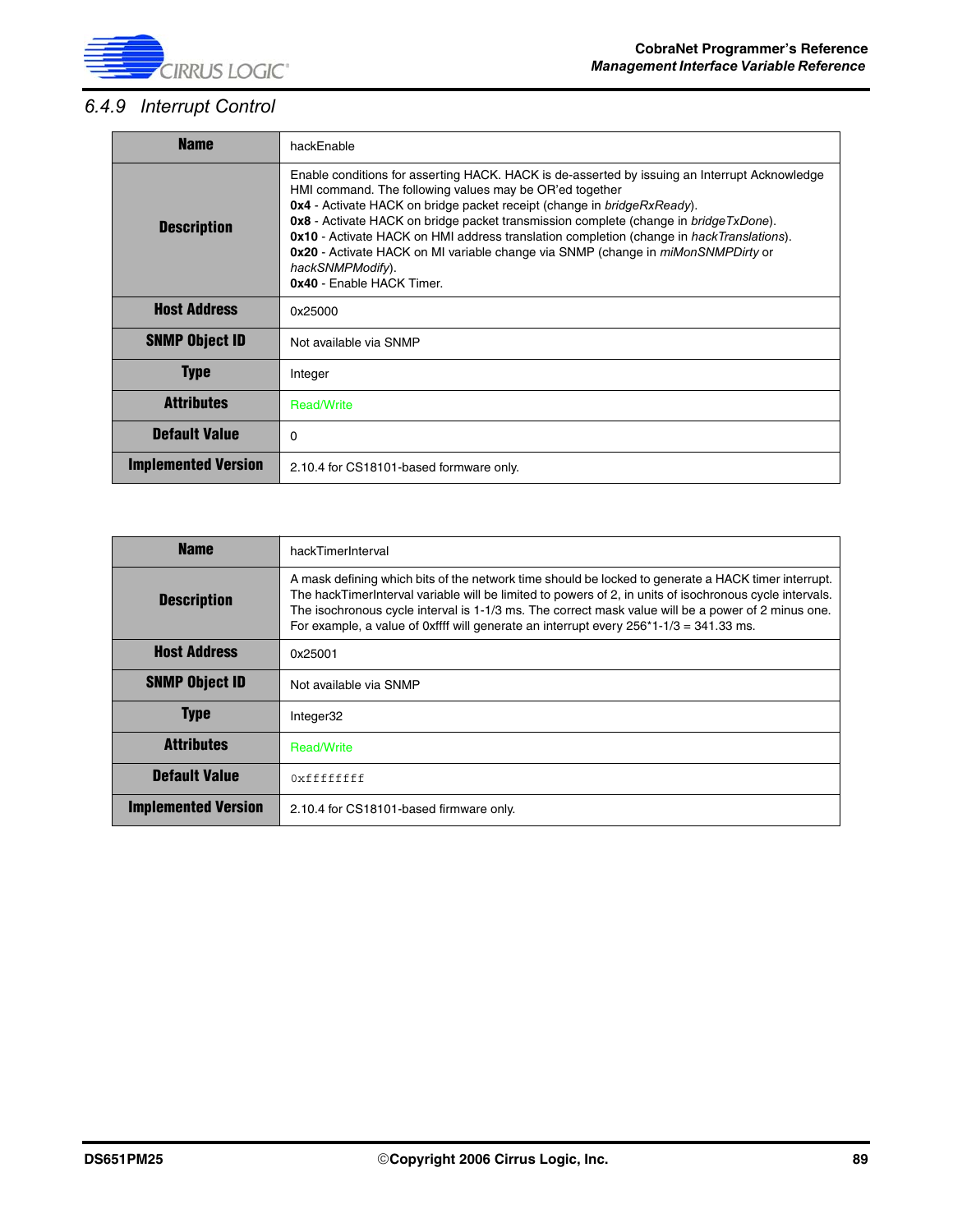

| <b>Name</b>                | hackStatus                                                                                                                                                                                                                                                                                                                                                                                                                                                                                                                                                 |
|----------------------------|------------------------------------------------------------------------------------------------------------------------------------------------------------------------------------------------------------------------------------------------------------------------------------------------------------------------------------------------------------------------------------------------------------------------------------------------------------------------------------------------------------------------------------------------------------|
| <b>Description</b>         | Indicates the source of a HACK assertion requiring acknowledge. The following values may be OR'd<br>together. Undocumented bits should be ignored:<br>0x01 - A new receive packet is available in the receive buffer. Host should read packet data from<br>receive buffer and then acknowledge receipt.<br>0x02 - No transmission in progress. Host may write transmit packet data into the transmit buffer.<br>On 32-bit platforms, these bits may also be read in the HMI status register Received packet<br>available and Packet transmission complete. |
| <b>Host Address</b>        | 0x25100                                                                                                                                                                                                                                                                                                                                                                                                                                                                                                                                                    |
| <b>SNMP Object ID</b>      | Not available via SNMP                                                                                                                                                                                                                                                                                                                                                                                                                                                                                                                                     |
| <b>Type</b>                | Integer                                                                                                                                                                                                                                                                                                                                                                                                                                                                                                                                                    |
| Attributes                 | Read-only                                                                                                                                                                                                                                                                                                                                                                                                                                                                                                                                                  |
| <b>Implemented Version</b> | 2.8.5                                                                                                                                                                                                                                                                                                                                                                                                                                                                                                                                                      |

| <b>Name</b>                | hackTranslations                                                                                                                                                                       |
|----------------------------|----------------------------------------------------------------------------------------------------------------------------------------------------------------------------------------|
| <b>Description</b>         | Incremented when a translate address command completes.<br>On 32-bit platforms, this information is also available through the Translation Complete bit in the<br>HMI status register. |
| <b>Host Address</b>        | 0x25101                                                                                                                                                                                |
| <b>SNMP Object ID</b>      | Not available via SNMP                                                                                                                                                                 |
| <b>Type</b>                | Counter                                                                                                                                                                                |
| <b>Attributes</b>          | Read-only                                                                                                                                                                              |
| <b>Implemented Version</b> | 2.8.5                                                                                                                                                                                  |

| <b>Name</b>                | hackSNMPModify          |
|----------------------------|-------------------------|
| <b>Description</b>         | Copy of miMonSNMPDirty. |
| <b>Host Address</b>        | 0x25102                 |
| <b>SNMP Object ID</b>      | Not available via SNMP  |
| <b>Type</b>                | Counter                 |
| <b>Attributes</b>          | Read-only               |
| <b>Implemented Version</b> | 2.8.5                   |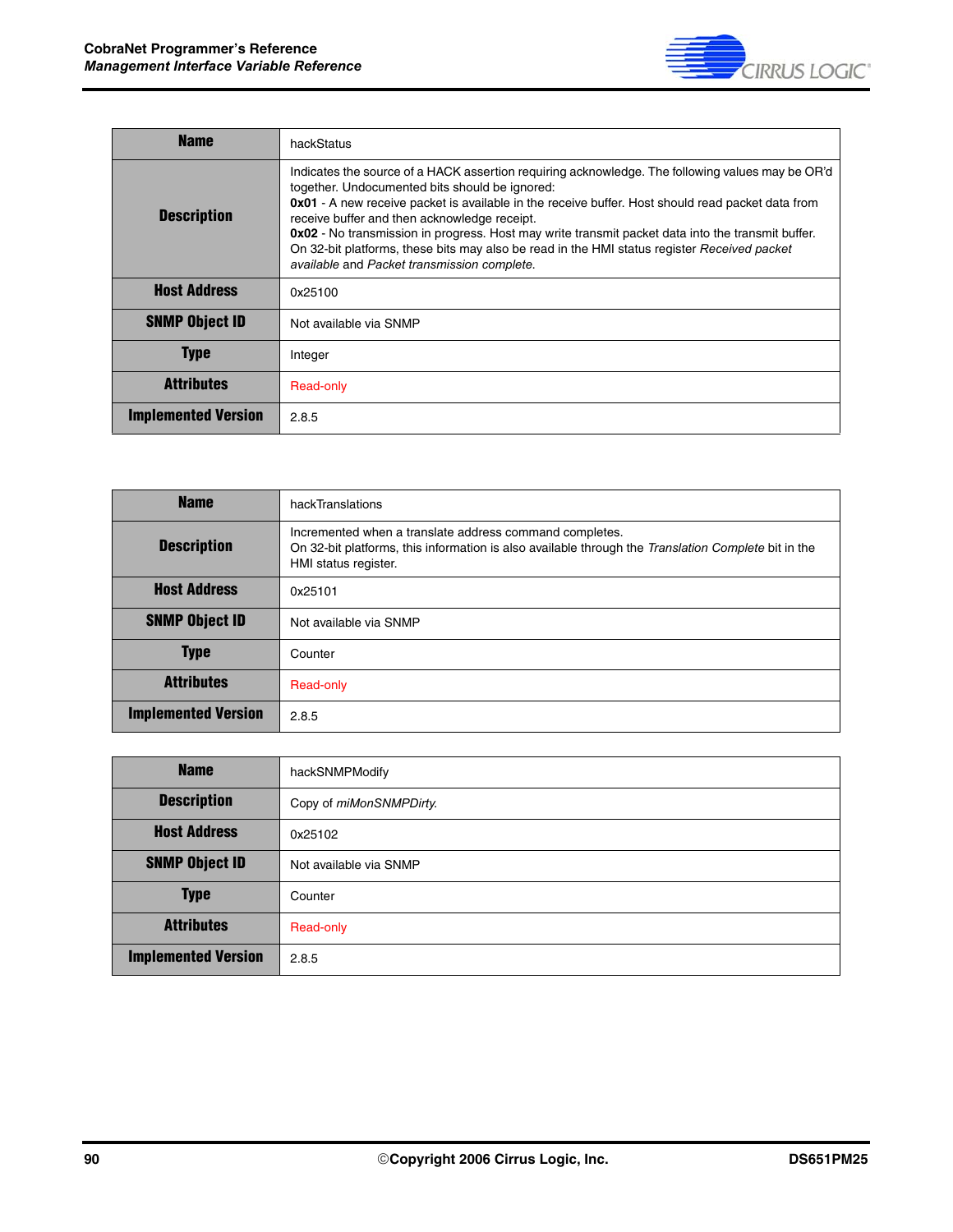**CIRRUS LOGIC** 

| <b>Name</b>                | hackReadLength                                                                                                                                                                                                                                                                                                        |
|----------------------------|-----------------------------------------------------------------------------------------------------------------------------------------------------------------------------------------------------------------------------------------------------------------------------------------------------------------------|
| <b>Description</b>         | Size of readable area in words for the last address traslation. 0 if read permission is denied (invalid<br>address). This variable is updated upon completion of a translate address operation.<br>On 32-bit platforms, this information is also available through the Region length field in the status<br>register. |
| <b>Host Address</b>        | 0x25103                                                                                                                                                                                                                                                                                                               |
| <b>SNMP Object ID</b>      | Not available via SNMP                                                                                                                                                                                                                                                                                                |
| <b>Type</b>                | Integer                                                                                                                                                                                                                                                                                                               |
| <b>Attributes</b>          | Read-only                                                                                                                                                                                                                                                                                                             |
| <b>Implemented Version</b> | 2.8.5                                                                                                                                                                                                                                                                                                                 |

| <b>Name</b>                | hackWriteLength                                                                                                                                                                                                                                                                                                                               |
|----------------------------|-----------------------------------------------------------------------------------------------------------------------------------------------------------------------------------------------------------------------------------------------------------------------------------------------------------------------------------------------|
| <b>Description</b>         | Size of writable area in words for the last address traslation. O if write permission is denied (invalid<br>address or read only region). This variable is updated upon completion of a translate address<br>operation.<br>On 32-bit platforms, this information is also available through the Region length field in the status<br>register. |
| <b>Host Address</b>        | 0x25104                                                                                                                                                                                                                                                                                                                                       |
| <b>SNMP Object ID</b>      | Not available via SNMP                                                                                                                                                                                                                                                                                                                        |
| <b>Type</b>                | Integer                                                                                                                                                                                                                                                                                                                                       |
| <b>Attributes</b>          | Read-only                                                                                                                                                                                                                                                                                                                                     |
| <b>Implemented Version</b> | 2.8.5                                                                                                                                                                                                                                                                                                                                         |

| <b>Name</b>                | hackNTime                                                                        |
|----------------------------|----------------------------------------------------------------------------------|
| <b>Description</b>         | CobraNet network time - a copy of <i>syncNTime</i> . CS4961xx and CS1810xx only. |
| <b>Host Address</b>        | 0x25105                                                                          |
| <b>SNMP Object ID</b>      | Not available via SNMP                                                           |
| <b>Type</b>                | Integer                                                                          |
| <b>Attributes</b>          | Read-only                                                                        |
| <b>Implemented Version</b> | 2.9.9 (2.10.4 for CS18101-based firmware)                                        |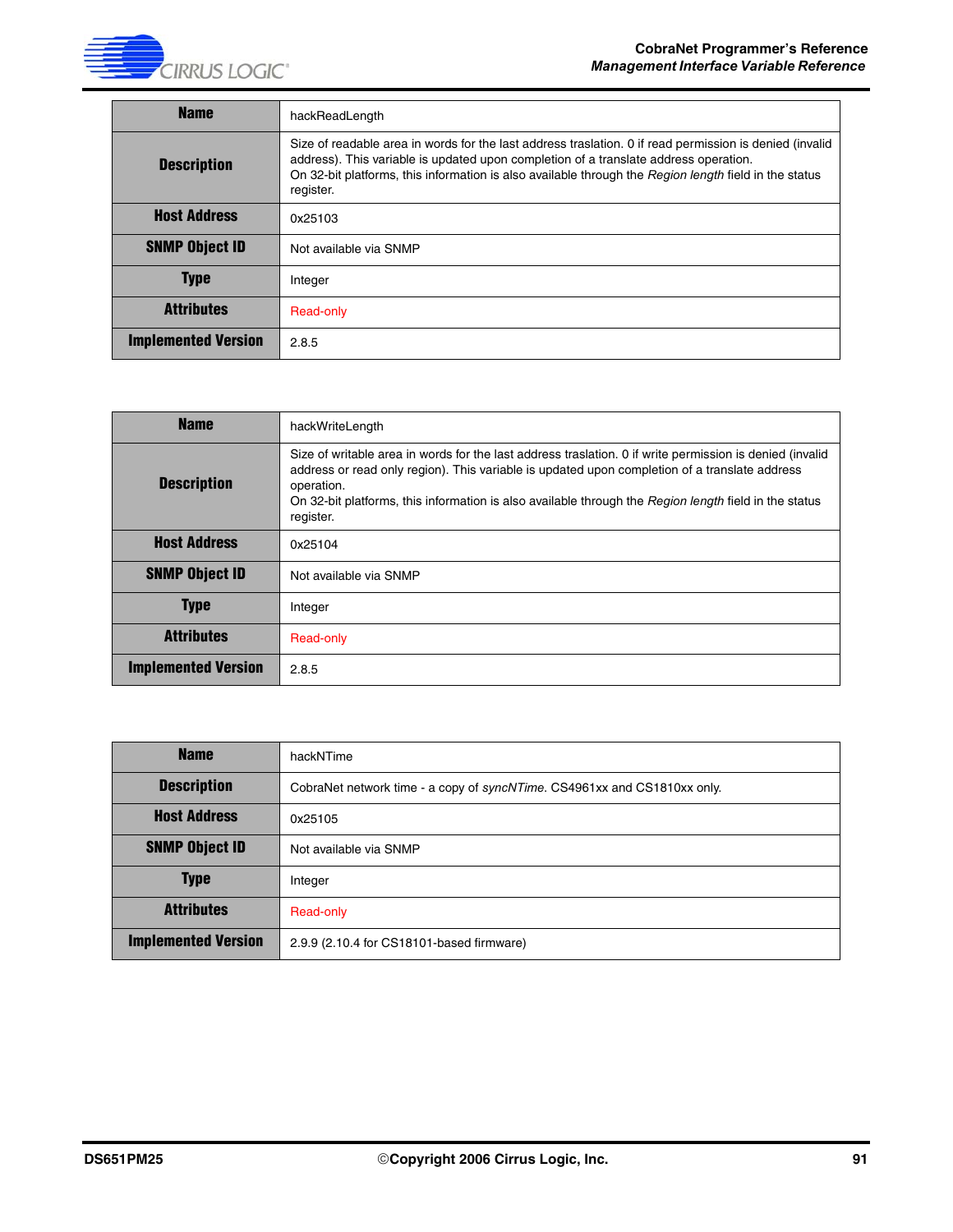

# *6.4.10 Audio*

| <b>Name</b>                | audioMeterDropouts                                                                                                                                                       |
|----------------------------|--------------------------------------------------------------------------------------------------------------------------------------------------------------------------|
| <b>Description</b>         | This counter is incremented each isochronous cycle that metering is not performed. Metering may<br>be skipped when processor cycles are in high demand on the interface. |
| <b>Host Address</b>        | 0x30000                                                                                                                                                                  |
| <b>SNMP Object ID</b>      | 1.3.6.1.4.1.2680.1.1.5.1                                                                                                                                                 |
| <b>Type</b>                | Counter                                                                                                                                                                  |
| <b>Attributes</b>          | Read-only                                                                                                                                                                |
| <b>Default Value</b>       | 0                                                                                                                                                                        |
| <b>Implemented Version</b> | 2.2.0                                                                                                                                                                    |

| <b>Name</b>                | audioAllowedChannels                                                                                                                                                                                                                                                                                                                                                                          |
|----------------------------|-----------------------------------------------------------------------------------------------------------------------------------------------------------------------------------------------------------------------------------------------------------------------------------------------------------------------------------------------------------------------------------------------|
| <b>Description</b>         | Number of audio channels this CobraNet interface is licensed to handle. AudioAllowedChannels <<br>audioRxChannels + audioTxChannels indicates a licensing violation.<br>There are NO license fees on CS4961xx- and CS1810xx-based interfaces. Channel accounting is<br>not implemented. On CS4961xx and CS1810xx, audioAllowedChannels, audioRxChannels and<br>audioTxChannels always read 0. |
| <b>Host Address</b>        | 0x30001                                                                                                                                                                                                                                                                                                                                                                                       |
| <b>SNMP Object ID</b>      | 1.3.6.1.4.1.2680.1.1.5.6                                                                                                                                                                                                                                                                                                                                                                      |
| <b>Type</b>                | Integer                                                                                                                                                                                                                                                                                                                                                                                       |
| <b>Attributes</b>          | Read-only                                                                                                                                                                                                                                                                                                                                                                                     |
| <b>Default Value</b>       | Read from flash configuration record.                                                                                                                                                                                                                                                                                                                                                         |
| <b>Implemented Version</b> | 2.8.3.                                                                                                                                                                                                                                                                                                                                                                                        |

| <b>Name</b>                | audioRxChannels                                                                                                                                        |
|----------------------------|--------------------------------------------------------------------------------------------------------------------------------------------------------|
| <b>Description</b>         | Number of unique audio channels currently being received from the network.<br>On CS4961xx- and CS1810xx-based interfaces this variable always reads 0. |
| <b>Host Address</b>        | 0x30002                                                                                                                                                |
| <b>SNMP Object ID</b>      | 1.3.6.1.4.1.2680.1.1.5.7                                                                                                                               |
| <b>Type</b>                | Integer                                                                                                                                                |
| <b>Attributes</b>          | Read-only                                                                                                                                              |
| <b>Default Value</b>       | $\Omega$                                                                                                                                               |
| <b>Implemented Version</b> | 2.8.3.                                                                                                                                                 |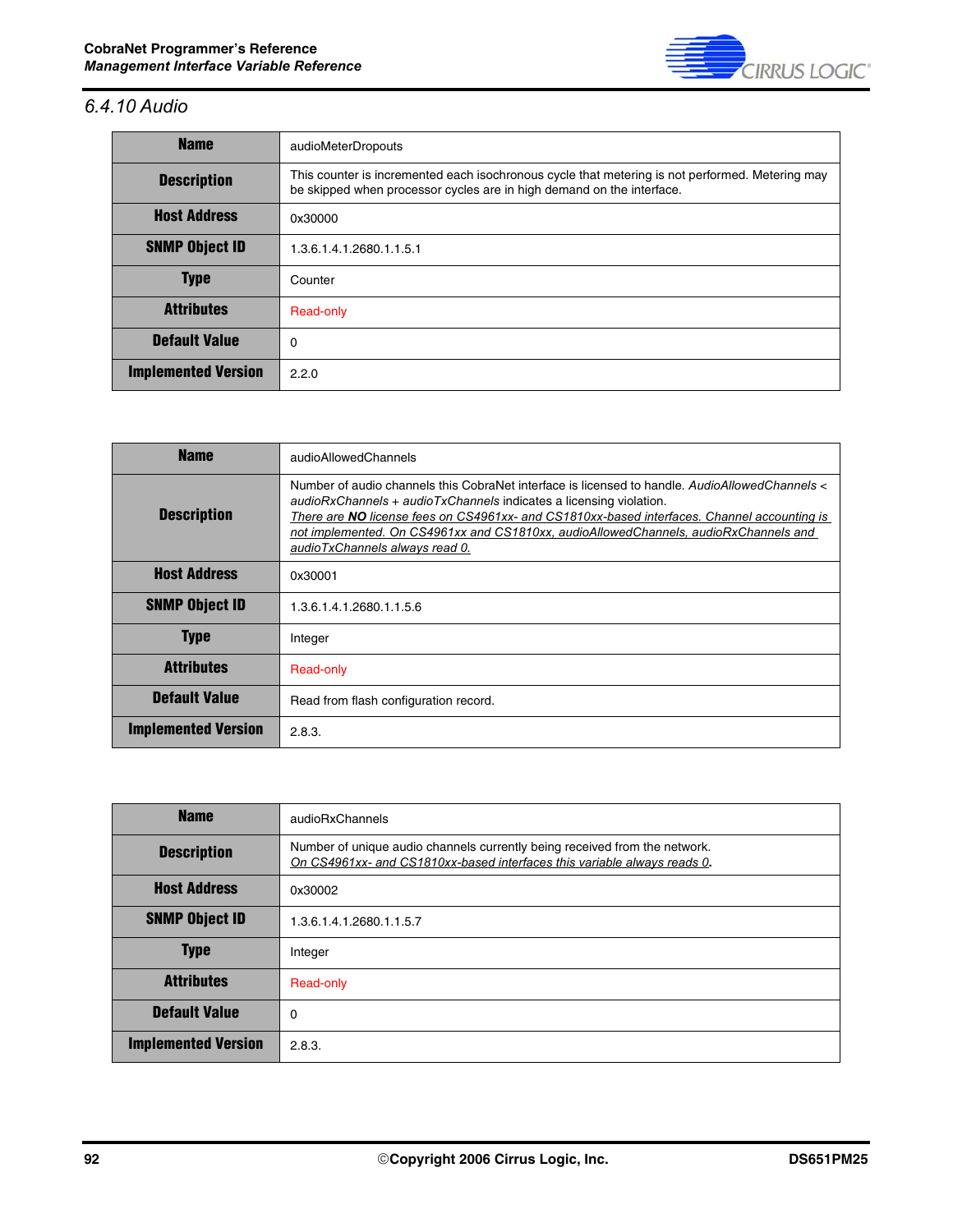

| <b>Name</b>                | audioTxChannels                                                                                                                       |
|----------------------------|---------------------------------------------------------------------------------------------------------------------------------------|
| <b>Description</b>         | Number of unique audio channels currently being transmitted to the network.<br>On CS4961xx and CS1810xx this variable always reads 0. |
| <b>Host Address</b>        | 0x30003                                                                                                                               |
| <b>SNMP Object ID</b>      | 1.3.6.1.4.1.2680.1.1.5.8                                                                                                              |
| <b>Type</b>                | Integer                                                                                                                               |
| <b>Attributes</b>          | Read-only                                                                                                                             |
| <b>Default Value</b>       | 0                                                                                                                                     |
| <b>Implemented Version</b> | 2.8.3.                                                                                                                                |

| <b>Name</b>                | audioMeterDecay                                                                                                                                                                                                                                                                                                                                                                                                                                                                                                                                                                                                                                                                                                                                                                                                                                                                                                                                                                                  |
|----------------------------|--------------------------------------------------------------------------------------------------------------------------------------------------------------------------------------------------------------------------------------------------------------------------------------------------------------------------------------------------------------------------------------------------------------------------------------------------------------------------------------------------------------------------------------------------------------------------------------------------------------------------------------------------------------------------------------------------------------------------------------------------------------------------------------------------------------------------------------------------------------------------------------------------------------------------------------------------------------------------------------------------|
| <b>Description</b>         | Decay time constant for <i>audioMeters</i> . Meters have an instantaneous attack time that cannot be<br>adjusted. This constant can be computed from the desired decay time (t) as:<br><b>24-bit platforms:</b> $0x800000 \times ((1-tan(1/(1500 \times t)))/(1+tan(1/(1500 \times t))))$<br>32-bit platforms: $0x80000000 \times ((1-tan(1/(1500 \times t)))/(1+tan(1/(1500 \times t))))$<br>For reasonably large decay times (>50ms) this can be approximated as:<br><b>24-bit platforms:</b> $0x800000 \times (((1500 \times t) - 1) / ((1500 \times t) + 1))$<br><b>32-bit platforms:</b> $0x80000000\times(((1500\times1)-1)/((1500\times1)+1))$<br>Example decay settings:<br>0 - Instantaneous<br>8170671 (0x7CACAF) 24-bit, 2091691776 (0x7CACAF00) 32-bit - 50ms<br>8333053 (0x7F26FD) 24-bit, 2133261568 (0x7F26FD00) 32-bit - 200ms<br>8377430 (0x7FD456) 24-bit, 2144622080 (0x7FD45600) 32-bit - 1 second<br>8388235 (0x7FFE86) 24-bit, 2147388160 (0x7FFE8600) 32-bit - 30 seconds |
| <b>Host Address</b>        | 0x30100                                                                                                                                                                                                                                                                                                                                                                                                                                                                                                                                                                                                                                                                                                                                                                                                                                                                                                                                                                                          |
| <b>SNMP Object ID</b>      | 1.3.6.1.4.1.2680.1.1.5.5                                                                                                                                                                                                                                                                                                                                                                                                                                                                                                                                                                                                                                                                                                                                                                                                                                                                                                                                                                         |
| <b>Type</b>                | Integer                                                                                                                                                                                                                                                                                                                                                                                                                                                                                                                                                                                                                                                                                                                                                                                                                                                                                                                                                                                          |
| <b>Attributes</b>          | <b>Read/write - Persistent</b>                                                                                                                                                                                                                                                                                                                                                                                                                                                                                                                                                                                                                                                                                                                                                                                                                                                                                                                                                                   |
| <b>Default Value</b>       | 0                                                                                                                                                                                                                                                                                                                                                                                                                                                                                                                                                                                                                                                                                                                                                                                                                                                                                                                                                                                                |
| <b>Implemented Version</b> | 2.6.9                                                                                                                                                                                                                                                                                                                                                                                                                                                                                                                                                                                                                                                                                                                                                                                                                                                                                                                                                                                            |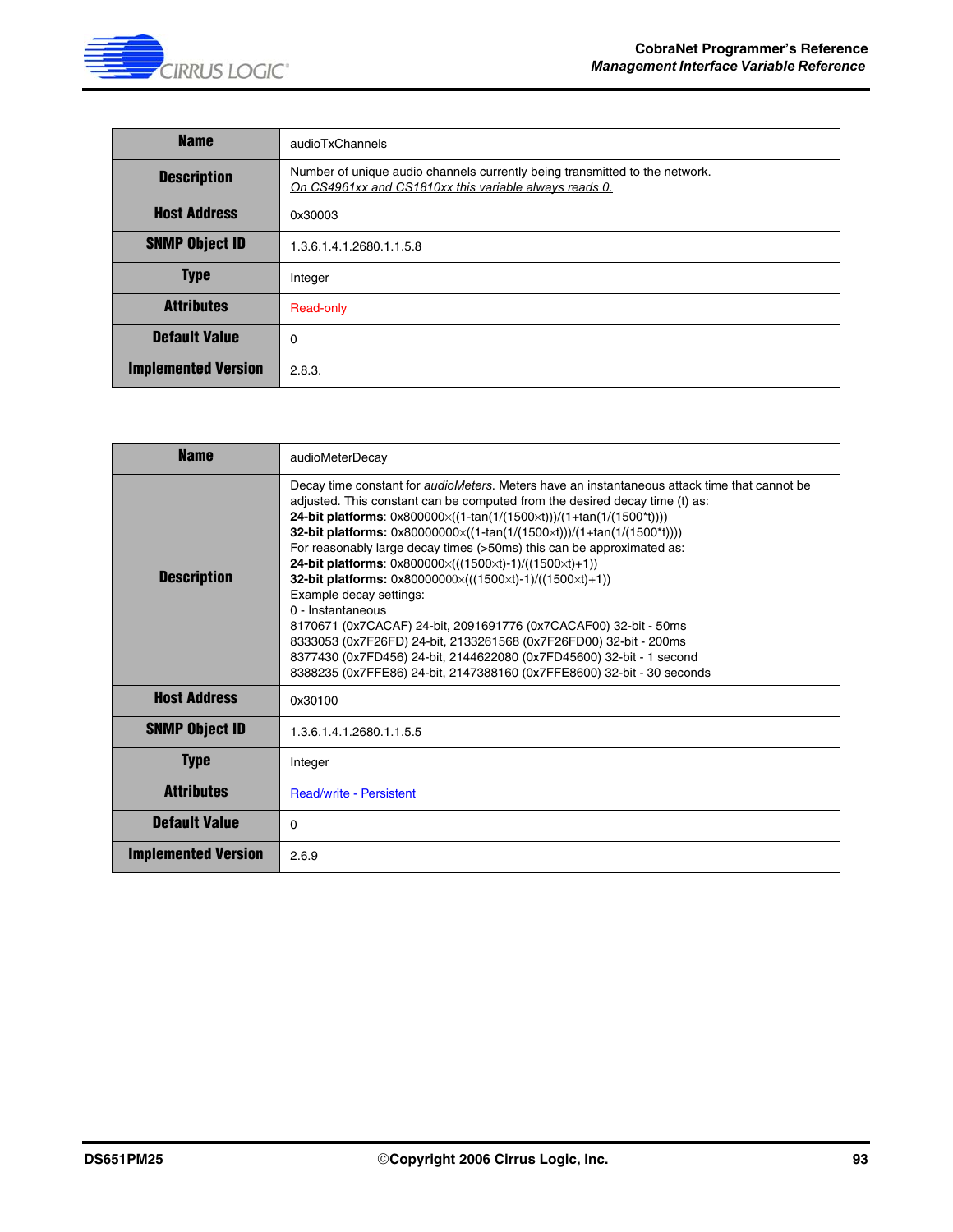

| <b>Name</b>                | audioMeterMap                                                                                                                                                                                                                                                                                                                                                  |
|----------------------------|----------------------------------------------------------------------------------------------------------------------------------------------------------------------------------------------------------------------------------------------------------------------------------------------------------------------------------------------------------------|
| <b>Description</b>         | Maps audio routing channels to audio metering. Meters 0-31 are designated for metering audio<br>inputs. Meters 32-63 are designated for metering outputs. The first unassigned (null or unconnected<br>routing channel) in each section terminates meter processing. It is not possible to activate meter 3<br>without first activating meter 2, for instance. |
| <b>Host Address</b>        | 0x31000                                                                                                                                                                                                                                                                                                                                                        |
| <b>SNMP Object ID</b>      | 1.3.6.1.4.1.2680.1.1.5.2.1.2                                                                                                                                                                                                                                                                                                                                   |
| <b>Count</b>               | 64                                                                                                                                                                                                                                                                                                                                                             |
| <b>Type</b>                | Integer                                                                                                                                                                                                                                                                                                                                                        |
| Attributes                 | <b>Read/write - Persistent</b>                                                                                                                                                                                                                                                                                                                                 |
| <b>Default Value</b>       | $\Omega$                                                                                                                                                                                                                                                                                                                                                       |
| <b>Implemented Version</b> | 2.2.0                                                                                                                                                                                                                                                                                                                                                          |

| <b>Name</b>                | audioMeterPeaks                                                                                                                                                                                                                                                                                                                                                                                                                                                                                                                                                                                 |
|----------------------------|-------------------------------------------------------------------------------------------------------------------------------------------------------------------------------------------------------------------------------------------------------------------------------------------------------------------------------------------------------------------------------------------------------------------------------------------------------------------------------------------------------------------------------------------------------------------------------------------------|
| <b>Description</b>         | The peak level is the highest level recorded since the last time the meters were reset. Level is<br>represented as a 24- of 32-bit positive value. 0 indicating the absence of signal and 0x7FFFFF or<br>0x7FFFFFFF indicating a full-scale signal. Reset is accomplished by writing 0 to the peak level. It is<br>not possible to determined if a peak level is missed between the time the variable is read and when<br>it is cleared. Also it should be recognised that it is possible for another manager to clear this<br>variable. There is no way of determining when this has happened. |
| <b>Host Address</b>        | 0x32000                                                                                                                                                                                                                                                                                                                                                                                                                                                                                                                                                                                         |
| <b>SNMP Object ID</b>      | 1.3.6.1.4.1.2680.1.1.5.2.1.3                                                                                                                                                                                                                                                                                                                                                                                                                                                                                                                                                                    |
| Count                      | 64                                                                                                                                                                                                                                                                                                                                                                                                                                                                                                                                                                                              |
| <b>Type</b>                | Integer                                                                                                                                                                                                                                                                                                                                                                                                                                                                                                                                                                                         |
| <b>Attributes</b>          | Read/write                                                                                                                                                                                                                                                                                                                                                                                                                                                                                                                                                                                      |
| <b>Default Value</b>       | $\Omega$                                                                                                                                                                                                                                                                                                                                                                                                                                                                                                                                                                                        |
| <b>Implemented Version</b> | 2.1.0                                                                                                                                                                                                                                                                                                                                                                                                                                                                                                                                                                                           |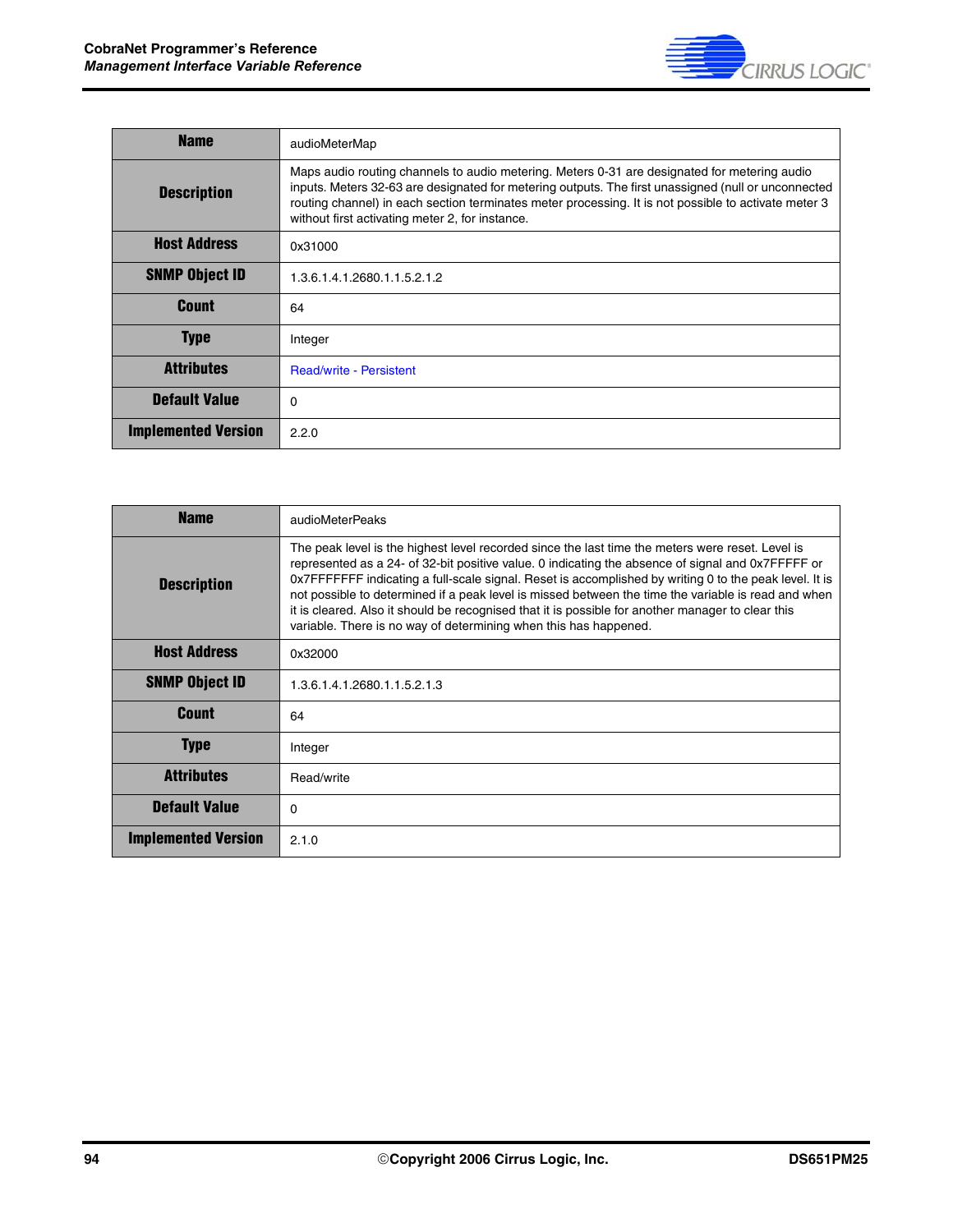| <b>Name</b>                | audioMeters                                                                                                                                                                                                                                                                                                                                                                               |
|----------------------------|-------------------------------------------------------------------------------------------------------------------------------------------------------------------------------------------------------------------------------------------------------------------------------------------------------------------------------------------------------------------------------------------|
| <b>Description</b>         | Allows reading current audio levels. Ballistics for metering comprise an instantaneous attack and<br>exponential decay time programmable via audioMeterDecay. All level measurements are peak level<br>(as opposed to RMS). Level is reported as a 24- or 32-bit positive value. 0 indicates the complete<br>absence of signal and 0x7FFFFF or 0x7FFFFFFFF indicates a full-scale signal. |
| <b>Host Address</b>        | 0x33000                                                                                                                                                                                                                                                                                                                                                                                   |
| <b>SNMP Object ID</b>      | 1.3.6.1.4.1.2680.1.1.5.2.1.4                                                                                                                                                                                                                                                                                                                                                              |
| <b>Count</b>               | 64                                                                                                                                                                                                                                                                                                                                                                                        |
| <b>Type</b>                | Integer                                                                                                                                                                                                                                                                                                                                                                                   |
| <b>Attributes</b>          | Read-only                                                                                                                                                                                                                                                                                                                                                                                 |
| <b>Implemented Version</b> | 2.1.0                                                                                                                                                                                                                                                                                                                                                                                     |

| <b>Name</b>                | audioMeterPeakRaw                                                                                                                                                                                                                                                                                                                                                                                |
|----------------------------|--------------------------------------------------------------------------------------------------------------------------------------------------------------------------------------------------------------------------------------------------------------------------------------------------------------------------------------------------------------------------------------------------|
| <b>Description</b>         | Efficiently retrieves all audioMeterPeaks values in a single Get operation. On 24-bit platforms,<br>audioMeterPeakRaw and audioMeterRaw values are packed in 3 octet words. On CS4961xx- and<br>CS1810xx-based platforms the values are packed in 4 octet words. Byte ordering for 24-bit<br>platforms is MS, Middle, LS. Byte ordering for 32-bit platforms is MS, Middle High, Middle Low, LS. |
| <b>Host Address</b>        | 0x32000                                                                                                                                                                                                                                                                                                                                                                                          |
| <b>SNMP Object ID</b>      | 1.3.6.1.4.1.2680.1.1.5.2.1.5                                                                                                                                                                                                                                                                                                                                                                     |
| Count                      | 64                                                                                                                                                                                                                                                                                                                                                                                               |
| <b>Type</b>                | Integer                                                                                                                                                                                                                                                                                                                                                                                          |
| <b>Attributes</b>          | Read/write                                                                                                                                                                                                                                                                                                                                                                                       |
| <b>Default Value</b>       | 0                                                                                                                                                                                                                                                                                                                                                                                                |
| <b>Implemented Version</b> | 2.9.3 (24-bit platforms), 2.10.4 (32-bit paltforms)                                                                                                                                                                                                                                                                                                                                              |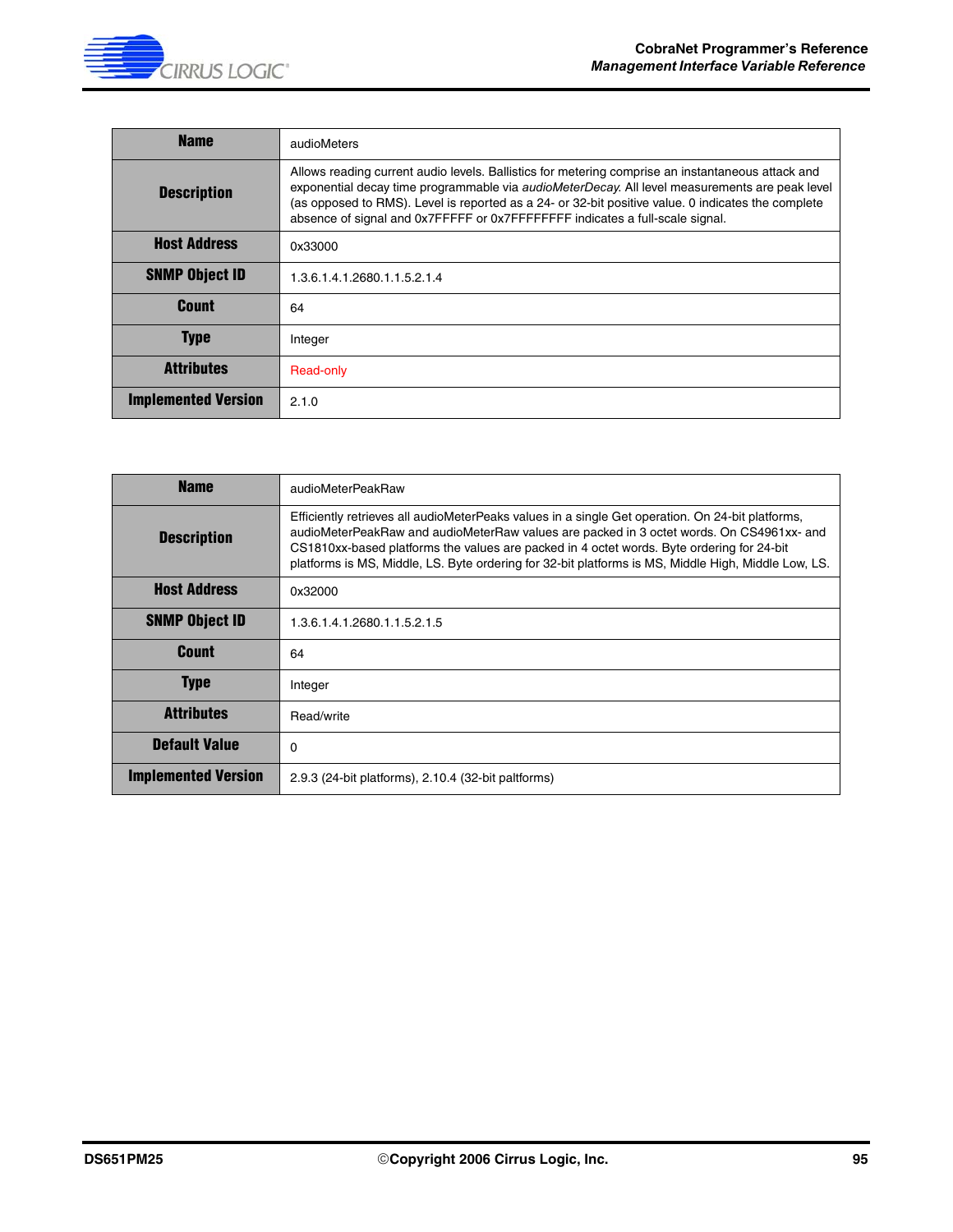

| <b>Name</b>                | audioMeterRaw                                                                                                                                                                                                                                                                                                                                                                      |
|----------------------------|------------------------------------------------------------------------------------------------------------------------------------------------------------------------------------------------------------------------------------------------------------------------------------------------------------------------------------------------------------------------------------|
| <b>Description</b>         | Efficiently retrieves all audioMeters values in a single Get operation. On 24-bit platforms,<br>audioMeterPeakRaw and audioMeterRaw values are packed in 3 octet words. On CS4961xx- and<br>CS1810xx-based platforms the values are packed in 4 octet words. Byte ordering for 24-bit is MS,<br>Middle, LS. Byte ordering for 32-bit platforms is MS, Middle High, Middle Low, LS. |
| <b>Host Address</b>        | 0x32000                                                                                                                                                                                                                                                                                                                                                                            |
| <b>SNMP Object ID</b>      | 1.3.6.1.4.1.2680.1.1.5.2.1.6                                                                                                                                                                                                                                                                                                                                                       |
| <b>Count</b>               | 64                                                                                                                                                                                                                                                                                                                                                                                 |
| <b>Type</b>                | Integer                                                                                                                                                                                                                                                                                                                                                                            |
| Attributes                 | Read/write                                                                                                                                                                                                                                                                                                                                                                         |
| <b>Default Value</b>       | 0                                                                                                                                                                                                                                                                                                                                                                                  |
| <b>Implemented Version</b> | 2.9.3 (24-bit platforms), 2.10.4 (32-bit paltforms)                                                                                                                                                                                                                                                                                                                                |

| <b>Name</b>                | audioLoopSrc                                                                                                                                                                                                                                                                                                 |
|----------------------------|--------------------------------------------------------------------------------------------------------------------------------------------------------------------------------------------------------------------------------------------------------------------------------------------------------------|
| <b>Description</b>         | Describes source audio routing channels for performing a local audio loopback function. The first<br>unassigned (null or unconnected routing channel) loopback entry terminates loopback processing.<br>It is not possible to activate loopback element 3 without first activating loopback 2, for instance. |
| <b>Host Address</b>        | 0x34000                                                                                                                                                                                                                                                                                                      |
| <b>SNMP Object ID</b>      | 1.3.6.1.4.1.2680.1.1.5.3.1.2                                                                                                                                                                                                                                                                                 |
| <b>Count</b>               | 8 in standard firmware build.                                                                                                                                                                                                                                                                                |
| <b>Type</b>                | Integer                                                                                                                                                                                                                                                                                                      |
| <b>Attributes</b>          | <b>Read/write - Persistent</b>                                                                                                                                                                                                                                                                               |
| <b>Default Value</b>       | 0                                                                                                                                                                                                                                                                                                            |
| <b>Implemented Version</b> | 2.1.0                                                                                                                                                                                                                                                                                                        |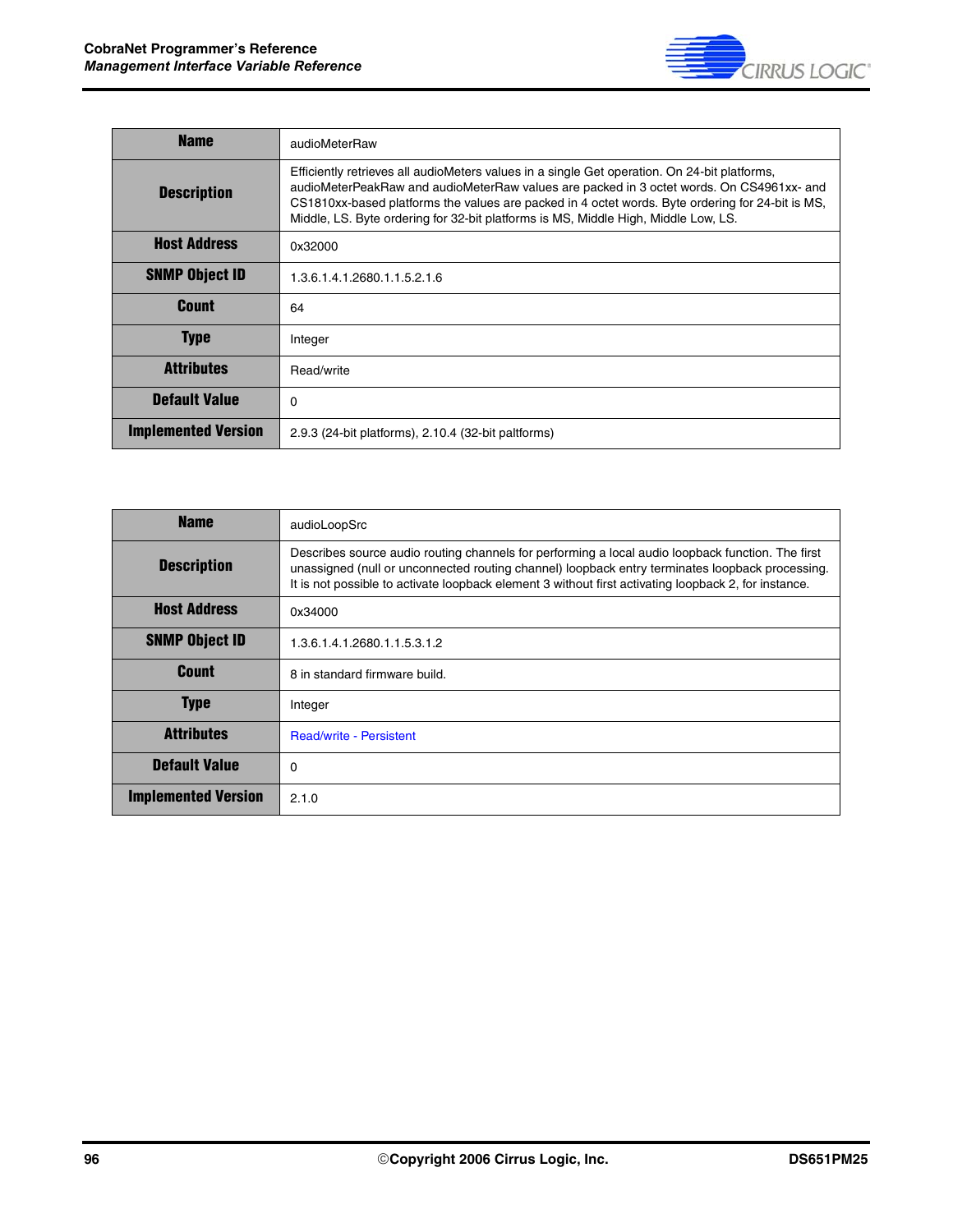

| <b>Name</b>                | audioLoopDst                                                                                                                                 |
|----------------------------|----------------------------------------------------------------------------------------------------------------------------------------------|
| <b>Description</b>         | Describes destination audio routing channels for performing a local audio loopback function. See<br>audioLoopSrc for a complete description. |
| <b>Host Address</b>        | 0x35000                                                                                                                                      |
| <b>SNMP Object ID</b>      | 1.3.6.1.4.1.2680.1.1.5.3.1.3                                                                                                                 |
| <b>Count</b>               | 8 in standard firmware build                                                                                                                 |
| <b>Type</b>                | Integer                                                                                                                                      |
| <b>Attributes</b>          | <b>Read/write - Persistent</b>                                                                                                               |
| <b>Default Value</b>       | 0                                                                                                                                            |
| <b>Implemented Version</b> | 2.1.0                                                                                                                                        |

| <b>Name</b>                | audioOutputs                                                                                                                                                                                                                                                                                                                                                |
|----------------------------|-------------------------------------------------------------------------------------------------------------------------------------------------------------------------------------------------------------------------------------------------------------------------------------------------------------------------------------------------------------|
| <b>Description</b>         | List of audio output routing channels. Audio output data must be cleared to silence if data is not<br>received over the network for the channels. By default 33 - 64 are used as outputs but these<br>variables may be configured by the manufacturer according to the audio I/O configuration of the<br>hardware. The user should not change these values. |
| <b>Host Address</b>        | 0x36000                                                                                                                                                                                                                                                                                                                                                     |
| <b>SNMP Object ID</b>      | 1.3.6.1.4.1.2680.1.1.5.4.1.2                                                                                                                                                                                                                                                                                                                                |
| <b>Count</b>               | 32                                                                                                                                                                                                                                                                                                                                                          |
| <b>Type</b>                | Integer                                                                                                                                                                                                                                                                                                                                                     |
| <b>Attributes</b>          | <b>Read/write - Persistent</b>                                                                                                                                                                                                                                                                                                                              |
| <b>Default Value</b>       | {33, 34, 35, 36, 37, 38, 39, 40, 41, 42, 43, 44, 45, 46, 47, 48, 49, 50, 51, 52, 53, 54, 55, 56, 57, 58,<br>59, 60, 61, 62, 63, 64}                                                                                                                                                                                                                         |
| <b>Implemented Version</b> | 2.1.0                                                                                                                                                                                                                                                                                                                                                       |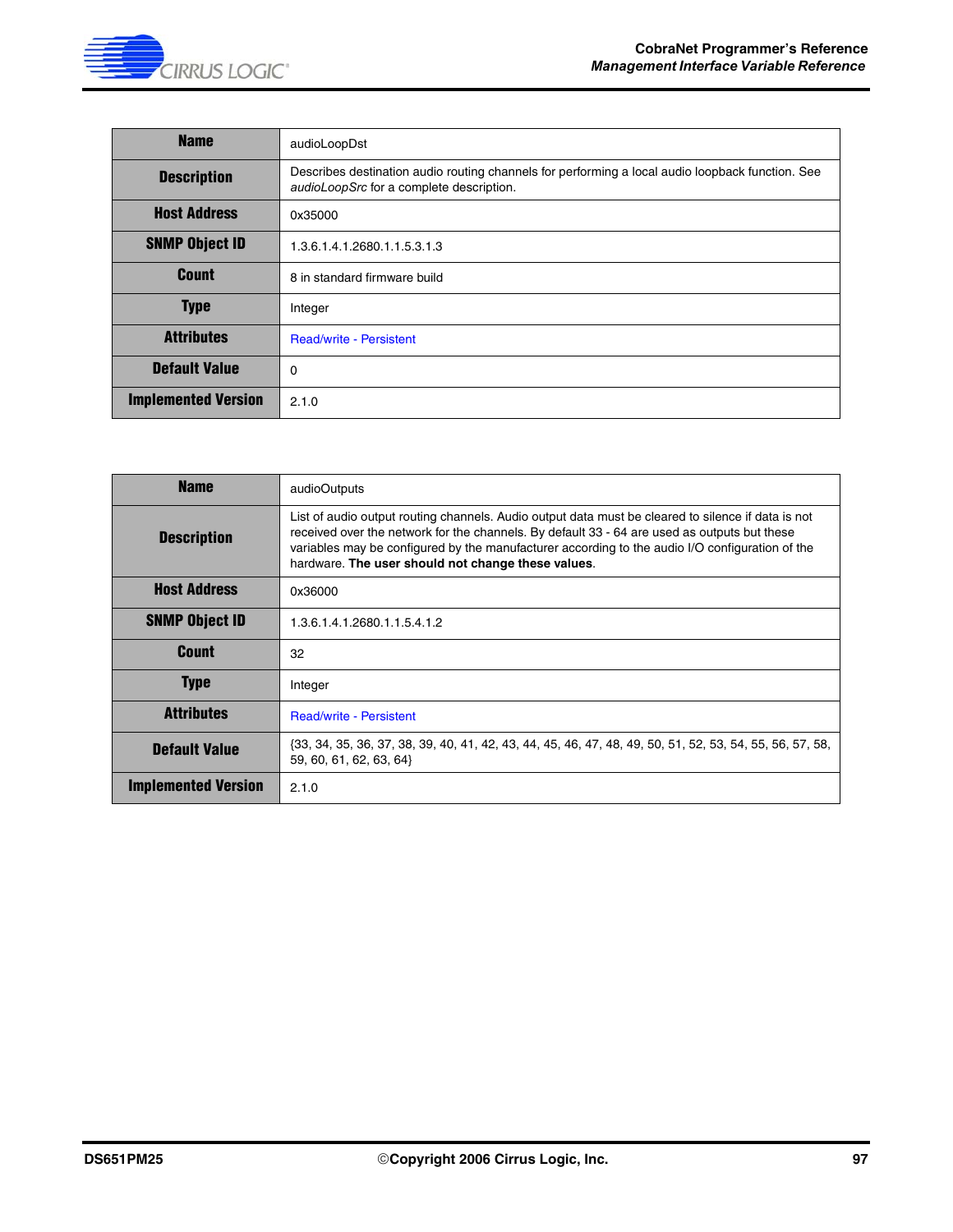

| <b>Name</b>                | audioMap                                                                                                                                                                                                                                                                                                                                                                                                                                                                                                                |
|----------------------------|-------------------------------------------------------------------------------------------------------------------------------------------------------------------------------------------------------------------------------------------------------------------------------------------------------------------------------------------------------------------------------------------------------------------------------------------------------------------------------------------------------------------------|
| <b>Description</b>         | Audio routing channel to synchronous serial audio channel mapping. Each entry specifies an SSI<br>audio buffer offset corresponding to a routing channel. The first <i>audioMap</i> entry corresponds to<br>routing channel 1. These variables are configured by the manufacturer according to the audio I/O<br>configuration of the hardware. Cirrus Logic can assist manufacturers in determining proper<br>configuration of these variables to match audio I/O hardware. The user should not change these<br>values. |
| <b>Host Address</b>        | 0x37000                                                                                                                                                                                                                                                                                                                                                                                                                                                                                                                 |
| <b>SNMP Object ID</b>      | 1.3.6.1.4.1.2680.1.1.5.2.1.5                                                                                                                                                                                                                                                                                                                                                                                                                                                                                            |
| <b>Count</b>               | 64                                                                                                                                                                                                                                                                                                                                                                                                                                                                                                                      |
| <b>Type</b>                | Integer                                                                                                                                                                                                                                                                                                                                                                                                                                                                                                                 |
| <b>Attributes</b>          | <b>Read/write - Persistent</b>                                                                                                                                                                                                                                                                                                                                                                                                                                                                                          |
| <b>Default Value</b>       | Product specific                                                                                                                                                                                                                                                                                                                                                                                                                                                                                                        |
| <b>Implemented Version</b> | 2.1.0                                                                                                                                                                                                                                                                                                                                                                                                                                                                                                                   |

| <b>Name</b>                | audioDupSrc                                                                                                                                                                                                                                                                                                                                                                                                                                                                                                                                                                                                                                                                                                                                                                                                                      |
|----------------------------|----------------------------------------------------------------------------------------------------------------------------------------------------------------------------------------------------------------------------------------------------------------------------------------------------------------------------------------------------------------------------------------------------------------------------------------------------------------------------------------------------------------------------------------------------------------------------------------------------------------------------------------------------------------------------------------------------------------------------------------------------------------------------------------------------------------------------------|
| <b>Description</b>         | A vector used to specify the source audio routing channels used in audio channel duplication. Each<br>audioDupSrc vector member will have a corresponding audioDupDst member corresponding to<br>each available duplication channel. AudioDupSrc will contain the source audio routing channel<br>number and audioDupDst will contain the corresponding destination audio routing channel. The<br>audio routing channel chosen as either a source or destination must be an output channel (i.e.<br>appear in audioOutputs which, by default, consists of audio routing channels 33-64). The first<br>unassigned entry (null or unconnected routing channel for either source or destination) terminates<br>dup processing. For instance, it is not possible to specify dup channel 3 without first specifying dup<br>channel 2. |
| <b>Host Address</b>        | 0x38000                                                                                                                                                                                                                                                                                                                                                                                                                                                                                                                                                                                                                                                                                                                                                                                                                          |
| <b>SNMP Object ID</b>      | 1.3.6.1.4.1.2680.1.1.5.9.1.2                                                                                                                                                                                                                                                                                                                                                                                                                                                                                                                                                                                                                                                                                                                                                                                                     |
| <b>Count</b>               | 0 in standard CM-1 firmware, 8 in CS4961xx and CS1810xx firmware.                                                                                                                                                                                                                                                                                                                                                                                                                                                                                                                                                                                                                                                                                                                                                                |
| <b>Type</b>                | Integer                                                                                                                                                                                                                                                                                                                                                                                                                                                                                                                                                                                                                                                                                                                                                                                                                          |
| <b>Attributes</b>          | <b>Read/Write</b>                                                                                                                                                                                                                                                                                                                                                                                                                                                                                                                                                                                                                                                                                                                                                                                                                |
| <b>Implemented Version</b> | 2.8.5                                                                                                                                                                                                                                                                                                                                                                                                                                                                                                                                                                                                                                                                                                                                                                                                                            |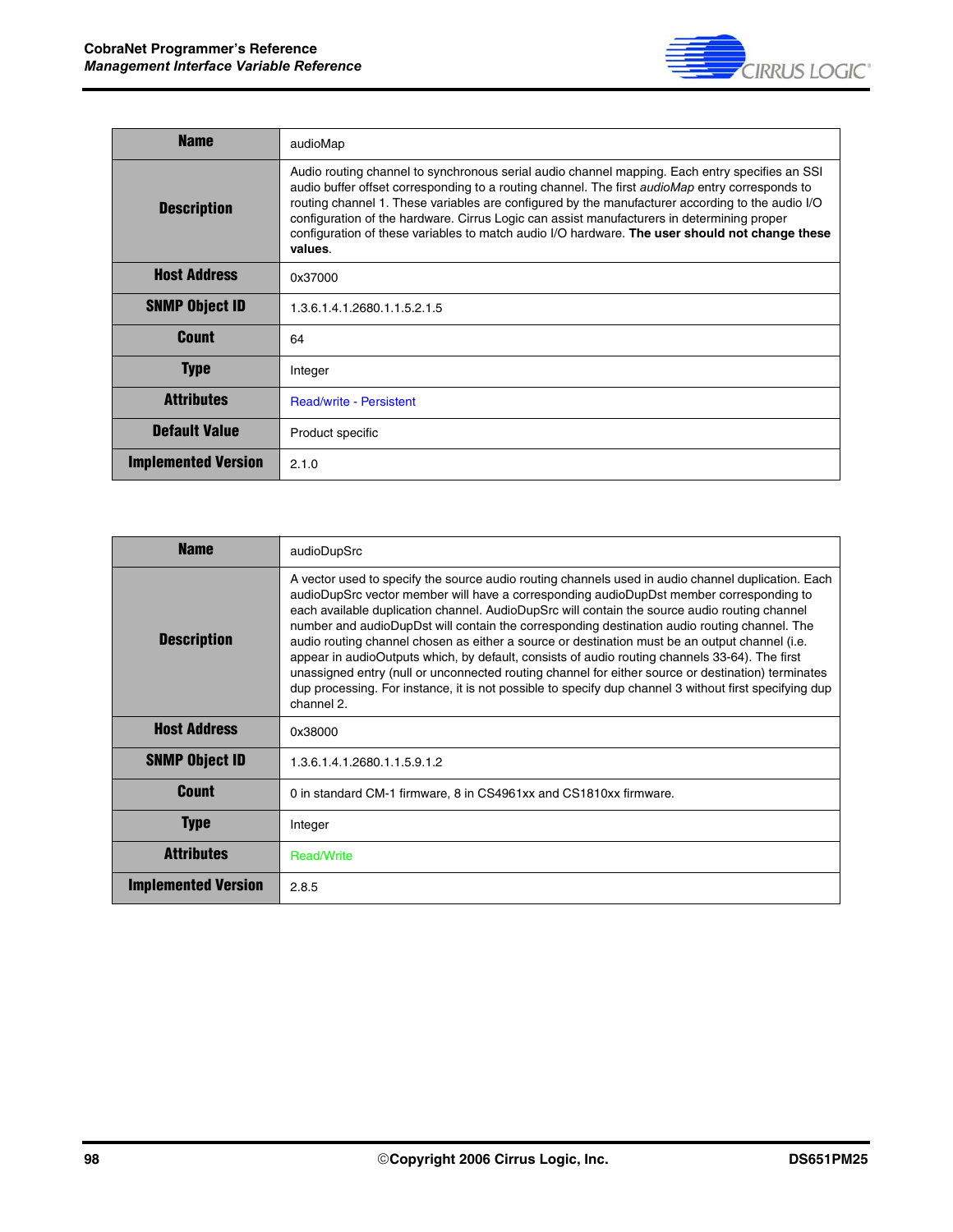

| <b>Name</b>                | audioDupDst                                                                                                       |
|----------------------------|-------------------------------------------------------------------------------------------------------------------|
| <b>Description</b>         | A vector used to specify the source audio routing channels used in audio channel duplication. See<br>audioDupSrc. |
| <b>Host Address</b>        | 0x39000                                                                                                           |
| <b>SNMP Object ID</b>      | 1.3.6.1.4.1.2680.1.1.5.9.1.3                                                                                      |
| <b>Count</b>               | 0 in standard CM-1 firmware, 8 in CS4961xx and CS1810xx firmware.                                                 |
| <b>Type</b>                | Integer                                                                                                           |
| <b>Attributes</b>          | <b>Read/Write</b>                                                                                                 |
| <b>Implemented Version</b> | 2.8.5                                                                                                             |

| <b>Name</b>                | audioMeterPeaksRaw                                                                                                                                                                                                                                                                                                                                     |
|----------------------------|--------------------------------------------------------------------------------------------------------------------------------------------------------------------------------------------------------------------------------------------------------------------------------------------------------------------------------------------------------|
| <b>Description</b>         | Efficiently retrieve all <i>audioMeterPeaks</i> values in a single Get operation.<br>24-bit platforms: values are packed in 3 octet words. Byte ordering is Most Significant, Middle,<br>Least Significant.<br>32-bit platforms: values are packed in 4 octet words. Byte ordering is Most Significant, Middle<br>High, Middle Low, Least Significant. |
| <b>Host Address</b>        | Not available via HMI                                                                                                                                                                                                                                                                                                                                  |
| <b>SNMP Object ID</b>      | 1.3.6.1.4.1.2680.1.1.5.10                                                                                                                                                                                                                                                                                                                              |
| Type                       | Octet string                                                                                                                                                                                                                                                                                                                                           |
| <b>Attributes</b>          | Read-only                                                                                                                                                                                                                                                                                                                                              |
| <b>Implemented Version</b> | 2.9.3.2.10.5                                                                                                                                                                                                                                                                                                                                           |

| <b>Name</b>                | audioMetersRaw                                                                                                                                                                                                                                                                                                                                     |
|----------------------------|----------------------------------------------------------------------------------------------------------------------------------------------------------------------------------------------------------------------------------------------------------------------------------------------------------------------------------------------------|
| <b>Description</b>         | Efficiently retrieve all <i>audioMeters</i> values in a single Get operation.<br>24-bit platforms: values are packed in 3 octet words. Byte ordering is Most Significant, Middle,<br>Least Significant.<br>32-bit platforms: values are packed in 4 octet words. Byte ordering is Most Significant, Middle<br>High, Middle Low, Least Significant. |
| <b>Host Address</b>        | Not available via HMI                                                                                                                                                                                                                                                                                                                              |
| <b>SNMP Object ID</b>      | 1.3.6.1.4.1.2680.1.1.5.11                                                                                                                                                                                                                                                                                                                          |
| <b>Type</b>                | Octet string                                                                                                                                                                                                                                                                                                                                       |
| <b>Attributes</b>          | Read-only                                                                                                                                                                                                                                                                                                                                          |
| <b>Implemented Version</b> | 2.9.3.2.10.5                                                                                                                                                                                                                                                                                                                                       |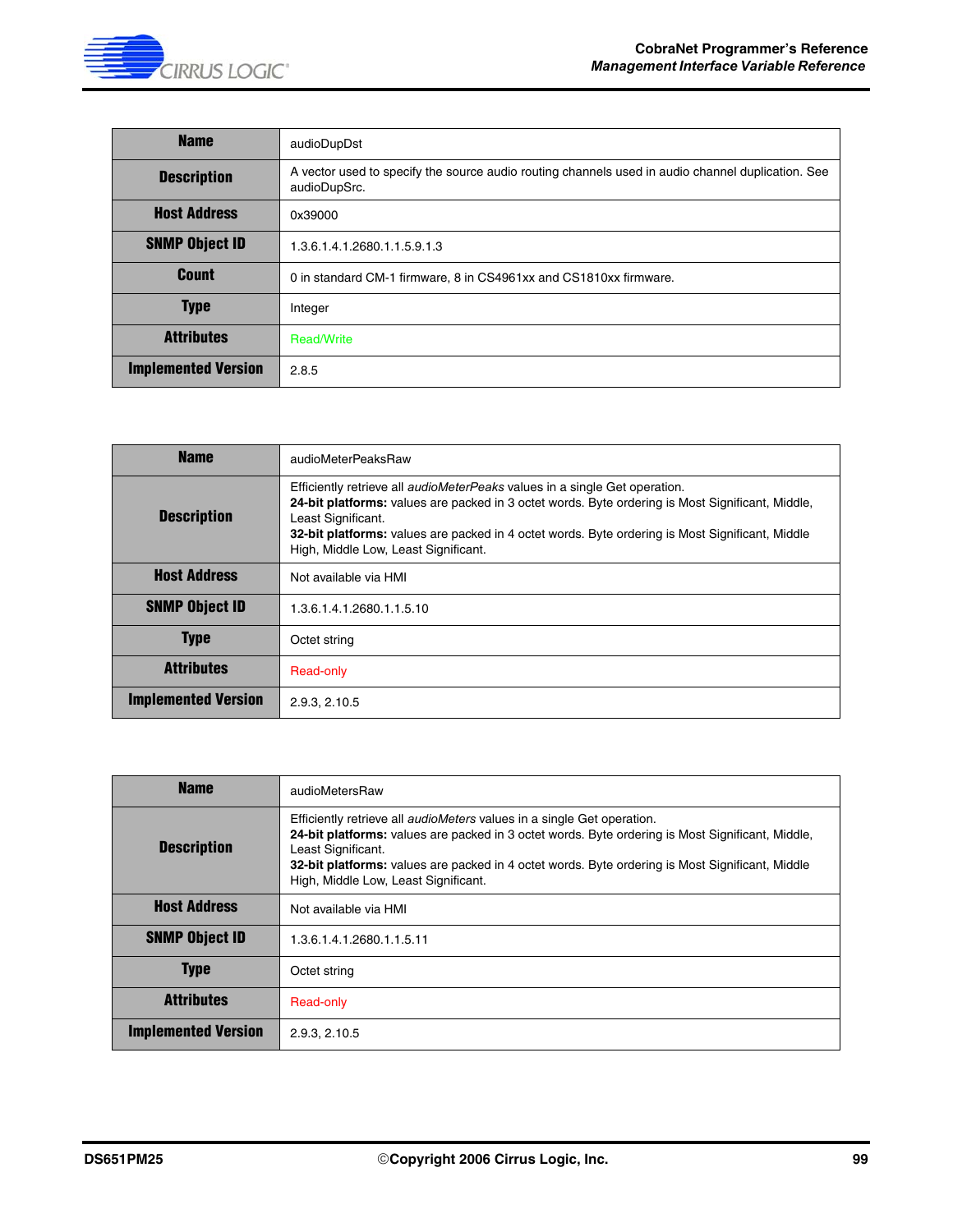

| <b>Name</b>                | audioSSIFormat                                                                                                                                                         |
|----------------------------|------------------------------------------------------------------------------------------------------------------------------------------------------------------------|
| <b>Description</b>         | Format of SSI channel data.<br>0 - Normal Mode<br>1 - I2S Mode<br>2 - Standard Mode<br>Default is Normal Mode<br>See Hardware User's Manual for SSI mode descriptions. |
| <b>Host Address</b>        | 0x30004                                                                                                                                                                |
| <b>SNMP Object ID</b>      | 1.3.6.1.4.1.2680.1.1.5.12                                                                                                                                              |
| <b>Type</b>                | Integer                                                                                                                                                                |
| <b>Attributes</b>          | Read-only                                                                                                                                                              |
| <b>Implemented Version</b> | 2.9.10, 2.10.5                                                                                                                                                         |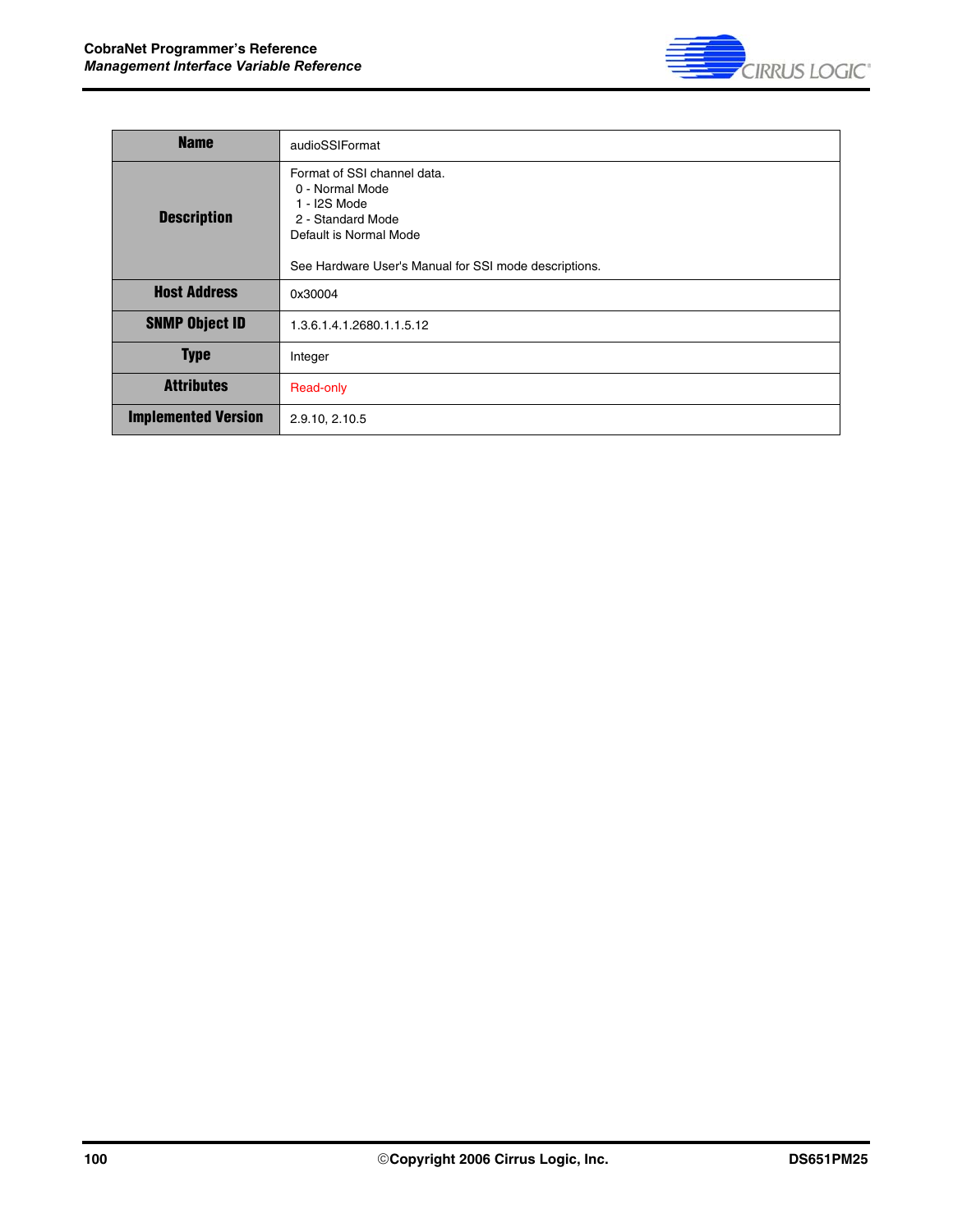

# *6.4.11 Receivers*

| <b>Name</b>                | rxStatus                                                                                                                                                                                                                     |
|----------------------------|------------------------------------------------------------------------------------------------------------------------------------------------------------------------------------------------------------------------------|
| <b>Description</b>         | Indicates bundle reception. Bundle reception does not necessarily indicate audio reception. Consult<br>rxSubFormat variables for audio reception status.<br>0 - Bundle is not being received<br>1 - Bundle is being received |
| <b>Host Address</b>        | 0x4n000 (n is 0 based receiver number)                                                                                                                                                                                       |
| <b>SNMP Object ID</b>      | 1.3.6.1.4.1.2680.1.1.6.1.1.6.n (n is 1 based receiver number)                                                                                                                                                                |
| <b>Type</b>                | Integer                                                                                                                                                                                                                      |
| <b>Attributes</b>          | Read-only                                                                                                                                                                                                                    |
| <b>Implemented Version</b> | 2.1.0                                                                                                                                                                                                                        |

| <b>Name</b>                | rxDropouts                                                                                                                                                                                                                      |
|----------------------------|---------------------------------------------------------------------------------------------------------------------------------------------------------------------------------------------------------------------------------|
| <b>Description</b>         | Counts number of times bundle reception has been interrupted. Interruptions can be caused by<br>transmitter failure or by reconfiguring the receiver. This variable is implemented by counting<br>transitions to 0 of rxStatus. |
| <b>Host Address</b>        | 0x4n001 (n is 0 based receiver number)                                                                                                                                                                                          |
| <b>SNMP Object ID</b>      | 1.3.6.1.4.1.2680.1.1.6.1.1.7.n (n is 1 based receiver number)                                                                                                                                                                   |
| <b>Type</b>                | Counter                                                                                                                                                                                                                         |
| <b>Attributes</b>          | Read-only                                                                                                                                                                                                                       |
| <b>Default Value</b>       | 0                                                                                                                                                                                                                               |
| <b>Implemented Version</b> | 2.1.0                                                                                                                                                                                                                           |

| <b>Name</b>                | rxDelay                                                                                                                                                                                                                                                                                                                                                                                                                                                                                                                                                                                                                                                                                                                                                                                                                                                                                             |
|----------------------------|-----------------------------------------------------------------------------------------------------------------------------------------------------------------------------------------------------------------------------------------------------------------------------------------------------------------------------------------------------------------------------------------------------------------------------------------------------------------------------------------------------------------------------------------------------------------------------------------------------------------------------------------------------------------------------------------------------------------------------------------------------------------------------------------------------------------------------------------------------------------------------------------------------|
| <b>Description</b>         | Indicates additional group delay imposed on the received audio due to network forwarding delays.<br>Delay is expressed in units of audio transmission cycles (1-1/3ms for standard 5-1/3ms latency<br>mode, 2/3ms for 2-2/3ms latency mode and 1/3ms for 1-1/3ms latency mode).<br>Forwarding delay is continuously monitored by the receiver. If forwarding delay changes due to a<br>network reconfiguration or change in rxBundle, the receiver delay will adapt to the new conditions. A<br>discontinuity in the audio stream will be experienced whenever the receiver delay is adjusted in this<br>manner.<br>Normal propagation delay is 4 isochronous cycle periods. This normal condition is indicated by a 0<br>reading in rxDelay. A reading of 1 indicates an additional isochronous cycle period delay (for a total<br>of 5 cycles) has been inserted due to network forwarding delay. |
| <b>Host Address</b>        | 0x4n002 (n is 0 based receiver number)                                                                                                                                                                                                                                                                                                                                                                                                                                                                                                                                                                                                                                                                                                                                                                                                                                                              |
| <b>SNMP Object ID</b>      | 1.3.6.1.4.1.2680.1.1.6.1.1.8.n (n is 1 based receiver number)                                                                                                                                                                                                                                                                                                                                                                                                                                                                                                                                                                                                                                                                                                                                                                                                                                       |
| <b>Type</b>                | Integer                                                                                                                                                                                                                                                                                                                                                                                                                                                                                                                                                                                                                                                                                                                                                                                                                                                                                             |
| <b>Attributes</b>          | Read-only                                                                                                                                                                                                                                                                                                                                                                                                                                                                                                                                                                                                                                                                                                                                                                                                                                                                                           |
| <b>Implemented Version</b> | 2.6.3                                                                                                                                                                                                                                                                                                                                                                                                                                                                                                                                                                                                                                                                                                                                                                                                                                                                                               |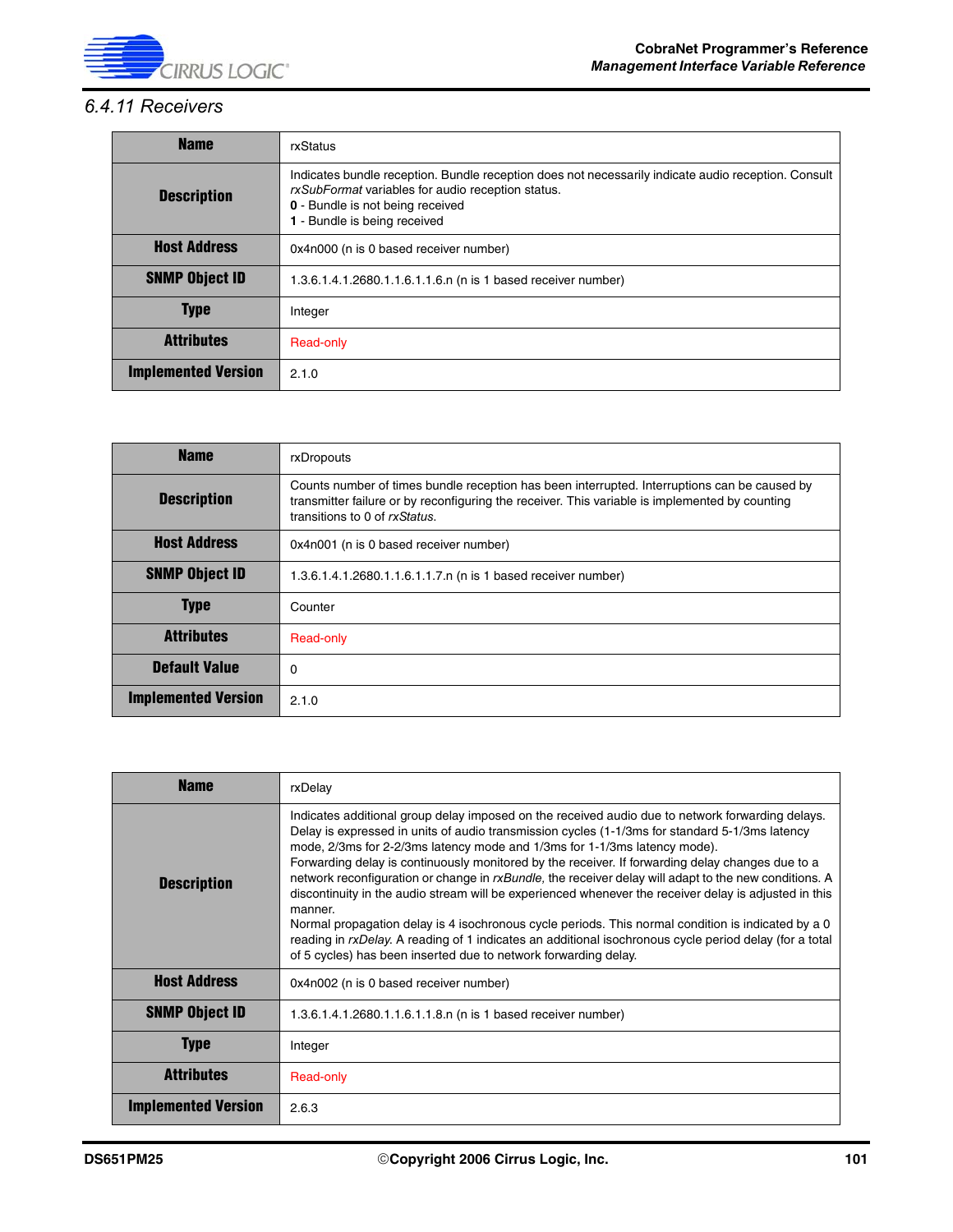

| <b>Name</b>                | rxMinDelay                                                                                                                                                                                                                                                                                                                                                                                                                                                                                                                                                                                                                                                                                                                                                                   |
|----------------------------|------------------------------------------------------------------------------------------------------------------------------------------------------------------------------------------------------------------------------------------------------------------------------------------------------------------------------------------------------------------------------------------------------------------------------------------------------------------------------------------------------------------------------------------------------------------------------------------------------------------------------------------------------------------------------------------------------------------------------------------------------------------------------|
| <b>Description</b>         | Selects a minimum additional delay imposed on the received audio. Delay is expressed in units of<br>isochronous cycles (1-1/3ms for standard 5-1/3ms latency mode, 2/3ms for 2-2/3ms latency mode<br>and 1/3ms for 1-1/3ms latency mode). This variable is designed to allow configuration of a<br>deterministic common delay for all CobraNet interfaces in larger network installations. rxDelay will<br>never be reduced below this setting. This variable is not designed for actively delaying audio for<br>architectural applications. The maximum setting for rxMinDelay is determined by the amount of<br>Ethernet packet buffering available on the interface. Excessive settings will result in<br>ERROR_RXBUFFER_OVERFLOW errors and accompanying audio dropouts. |
| <b>Host Address</b>        | 0x4n106 (n is 0 based receiver number)                                                                                                                                                                                                                                                                                                                                                                                                                                                                                                                                                                                                                                                                                                                                       |
| <b>SNMP Object ID</b>      | 1.3.6.1.4.1.2680.1.1.6.1.1.9.n (n is 1 based receiver number)                                                                                                                                                                                                                                                                                                                                                                                                                                                                                                                                                                                                                                                                                                                |
| <b>Type</b>                | Integer                                                                                                                                                                                                                                                                                                                                                                                                                                                                                                                                                                                                                                                                                                                                                                      |
| <b>Attributes</b>          | <b>Read/write - Persistent</b>                                                                                                                                                                                                                                                                                                                                                                                                                                                                                                                                                                                                                                                                                                                                               |
| <b>Default Value</b>       | $\Omega$                                                                                                                                                                                                                                                                                                                                                                                                                                                                                                                                                                                                                                                                                                                                                                     |
| <b>Implemented Version</b> | 2.8.3                                                                                                                                                                                                                                                                                                                                                                                                                                                                                                                                                                                                                                                                                                                                                                        |

| <b>Name</b>                | rxSubFormat                                                                                                                                                                                                                                                                                                                                                                                                                                           |
|----------------------------|-------------------------------------------------------------------------------------------------------------------------------------------------------------------------------------------------------------------------------------------------------------------------------------------------------------------------------------------------------------------------------------------------------------------------------------------------------|
| <b>Description</b>         | Vector of received audio format for each sub-channel. See Table 6 on page 23 for a complete listing<br>of valid format values.<br>The least significant bit of these variables is set when the received format is supported for reception<br>by the CobraNet interface. A test of this least significant bit can be used to determine correct<br>reception on a per audio channel basis.<br>All entries in this vector will be 0 if rxStatus is zero. |
| <b>Host Address</b>        | 0x4n30m (n is 0 based receiver number, m is 0 based audio channel number)                                                                                                                                                                                                                                                                                                                                                                             |
| Count                      | 8                                                                                                                                                                                                                                                                                                                                                                                                                                                     |
| <b>SNMP Object ID</b>      | 1.3.6.1.4.1.2680.1.1.6.2.1.3.n.m (n is 1 based receiver number, m is the 1 based sub-channel<br>number)                                                                                                                                                                                                                                                                                                                                               |
| <b>Type</b>                | Integer                                                                                                                                                                                                                                                                                                                                                                                                                                               |
| <b>Attributes</b>          | Read-only                                                                                                                                                                                                                                                                                                                                                                                                                                             |
| <b>Implemented Version</b> | 2.2.0                                                                                                                                                                                                                                                                                                                                                                                                                                                 |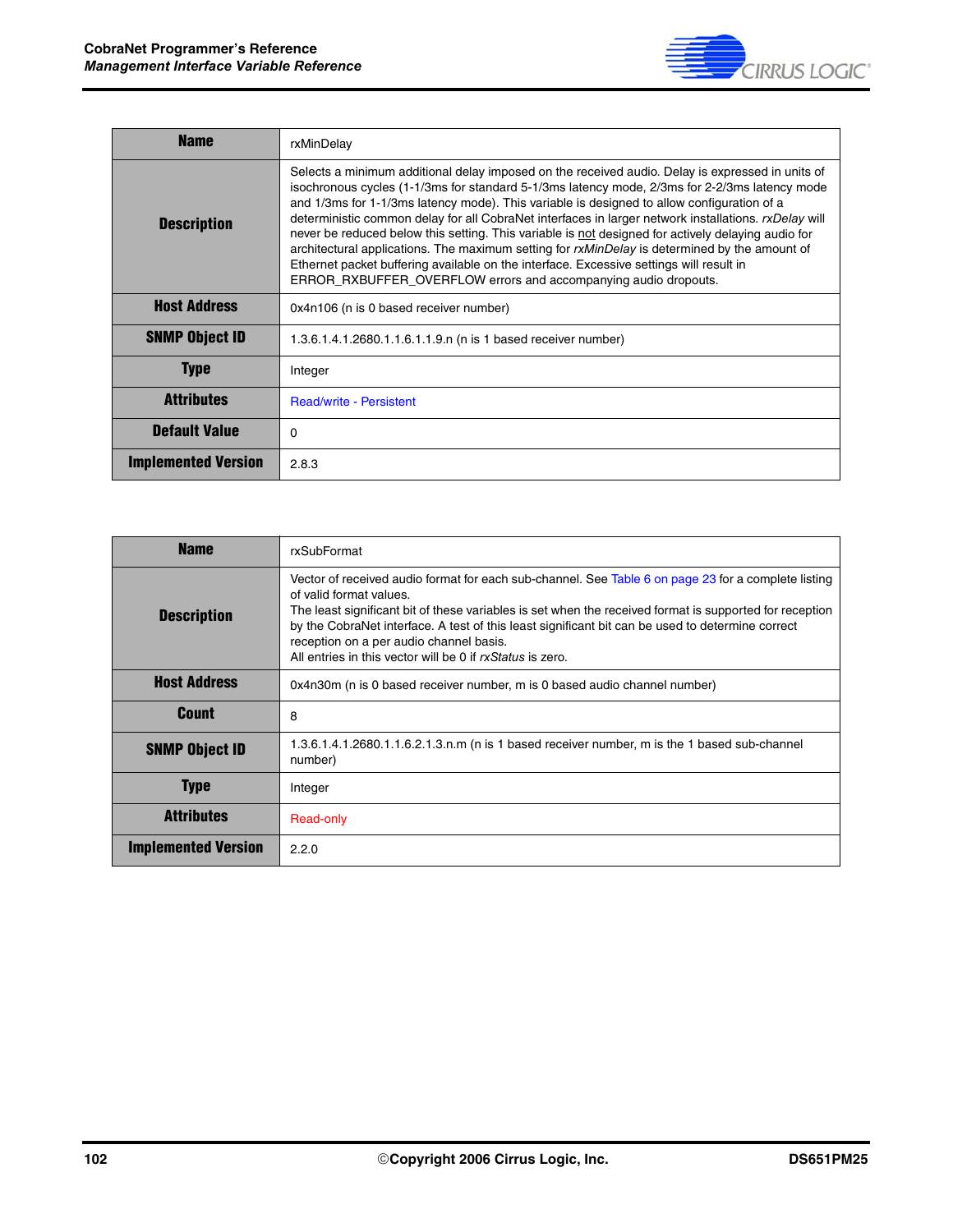

| <b>Name</b>                | rxBundle                                                      |
|----------------------------|---------------------------------------------------------------|
| <b>Description</b>         | Receive bundle assignment.                                    |
| <b>Host Address</b>        | 0x4n100 (n is 0 based receiver number)                        |
| <b>SNMP Object ID</b>      | 1.3.6.1.4.1.2680.1.1.6.1.1.2.n (n is 1 based receiver number) |
| <b>Type</b>                | Integer16                                                     |
| <b>Attributes</b>          | <b>Read/write - Persistent</b>                                |
| <b>Default Value</b>       | 0                                                             |
| <b>Implemented Version</b> | 2.1.0                                                         |

| <b>Name</b>                | rxSourceMAC                                                                                                                       |
|----------------------------|-----------------------------------------------------------------------------------------------------------------------------------|
| <b>Description</b>         | Source MAC address for private channel reception. Must be set to 00:00:00:00:00:00 for public and<br>broadcast channel reception. |
| <b>Host Address</b>        | 0x4n101 - 0x4n103 (n is 0 based receiver number)                                                                                  |
| <b>SNMP Object ID</b>      | 1.3.6.1.4.1.2680.1.1.6.1.1.3.n (n is 1 based receiver number)                                                                     |
| <b>Type</b>                | PhysAddress                                                                                                                       |
| <b>Attributes</b>          | <b>Read/write - Persistent</b>                                                                                                    |
| <b>Default Value</b>       | 00:00:00:00:00:00                                                                                                                 |
| <b>Implemented Version</b> | 2.1.0                                                                                                                             |

| <b>Name</b>                | rxPriority                                                                                                                                                                                                                                                                                                             |
|----------------------------|------------------------------------------------------------------------------------------------------------------------------------------------------------------------------------------------------------------------------------------------------------------------------------------------------------------------|
| <b>Description</b>         | Suggested channel priority in MS byte. Transmitter may use this suggestion when submitting<br>forward reservations.<br>Request priority in LS byte. If a transmitter is able to service a limited number of receivers due to<br>txUnicastMode selection, the request priority determines which receivers are serviced. |
| <b>Host Address</b>        | 0x4n104 (n is 0 based receiver number)                                                                                                                                                                                                                                                                                 |
| <b>SNMP Object ID</b>      | 1.3.6.1.4.1.2680.1.1.6.1.1.4.n (n is 1 based receiver number)                                                                                                                                                                                                                                                          |
| <b>Type</b>                | Integer16                                                                                                                                                                                                                                                                                                              |
| <b>Attributes</b>          | <b>Read/write - Persistent</b>                                                                                                                                                                                                                                                                                         |
| <b>Default Value</b>       | 0x1010                                                                                                                                                                                                                                                                                                                 |
| <b>Implemented Version</b> | 2.4.8                                                                                                                                                                                                                                                                                                                  |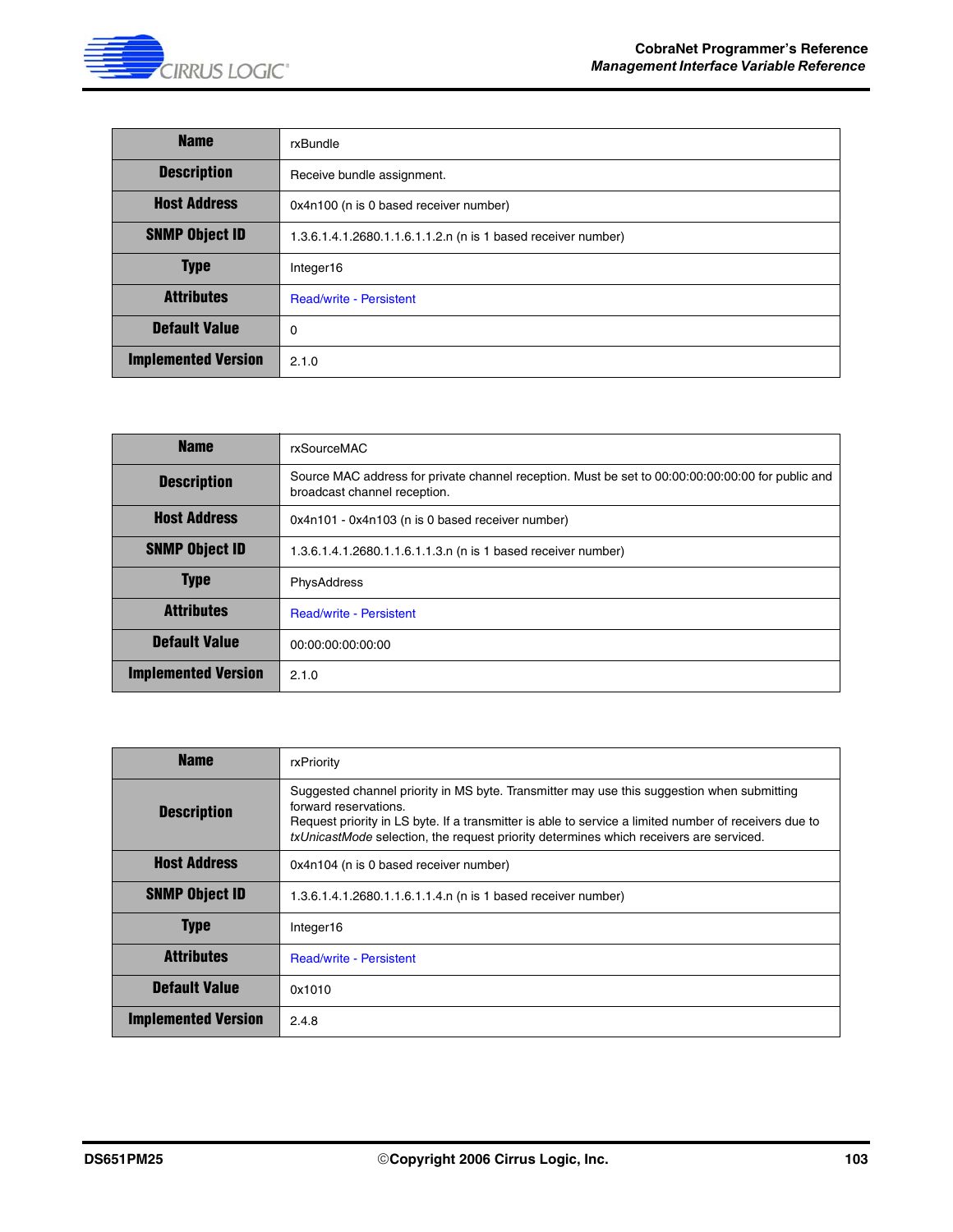

| <b>Name</b>                | rxBuddyExclude                                                                                                                                                                                                                                                                                                                        |
|----------------------------|---------------------------------------------------------------------------------------------------------------------------------------------------------------------------------------------------------------------------------------------------------------------------------------------------------------------------------------|
| <b>Description</b>         | Controls BuddyLink operation for this receiver:<br>0 - Reverse reservations for this receiver are suspended when Buddy Link signal is detected. i.e. the<br>interface will not be able to receive audio bundles when BuddyLink signal is detected.<br>1 - Reverse reservations are never suspended.<br>Also see syncBuddyLinkControl. |
| <b>Host Address</b>        | 0x4n105 (n is 0 based receiver number)                                                                                                                                                                                                                                                                                                |
| <b>SNMP Object ID</b>      | 1.3.6.1.4.1.2680.1.1.6.1.1.5.n (n is 1 based receiver number)                                                                                                                                                                                                                                                                         |
| <b>Type</b>                | Integer                                                                                                                                                                                                                                                                                                                               |
| <b>Attributes</b>          | <b>Read/write - Persistent</b>                                                                                                                                                                                                                                                                                                        |
| <b>Default Value</b>       | 0                                                                                                                                                                                                                                                                                                                                     |
| <b>Implemented Version</b> | 2.5.0                                                                                                                                                                                                                                                                                                                                 |

| <b>Name</b>                | rxSubMap                                                                                                                                                                                                   |
|----------------------------|------------------------------------------------------------------------------------------------------------------------------------------------------------------------------------------------------------|
| <b>Description</b>         | Audio routing channel destinations for each audio channel in a received bundle.                                                                                                                            |
| <b>Host Address</b>        | 0x4n20m (n is 0 based receiver number, m is 0 based audio channel number)                                                                                                                                  |
| <b>Count</b>               | 8                                                                                                                                                                                                          |
| <b>SNMP Object ID</b>      | 1.3.6.1.4.1.2680.1.1.6.2.1.2.n.m (n is 1 based receiver number, m is the 1 based audio channel<br>number)                                                                                                  |
| <b>Type</b>                | Integer                                                                                                                                                                                                    |
| <b>Attributes</b>          | <b>Read/write - Persistent</b>                                                                                                                                                                             |
| <b>Default Value</b>       | First receiver {33, 34, 35, 36, 37, 38, 39, 40}<br>Second receiver {41, 42, 43, 44, 45, 46, 47, 48}<br>Third receiver {49, 50, 51, 52, 53, 54, 55, 56}<br>Fourth receiver {57, 58, 59, 60, 61, 62, 63, 64} |
| <b>Implemented Version</b> | 2.1.0                                                                                                                                                                                                      |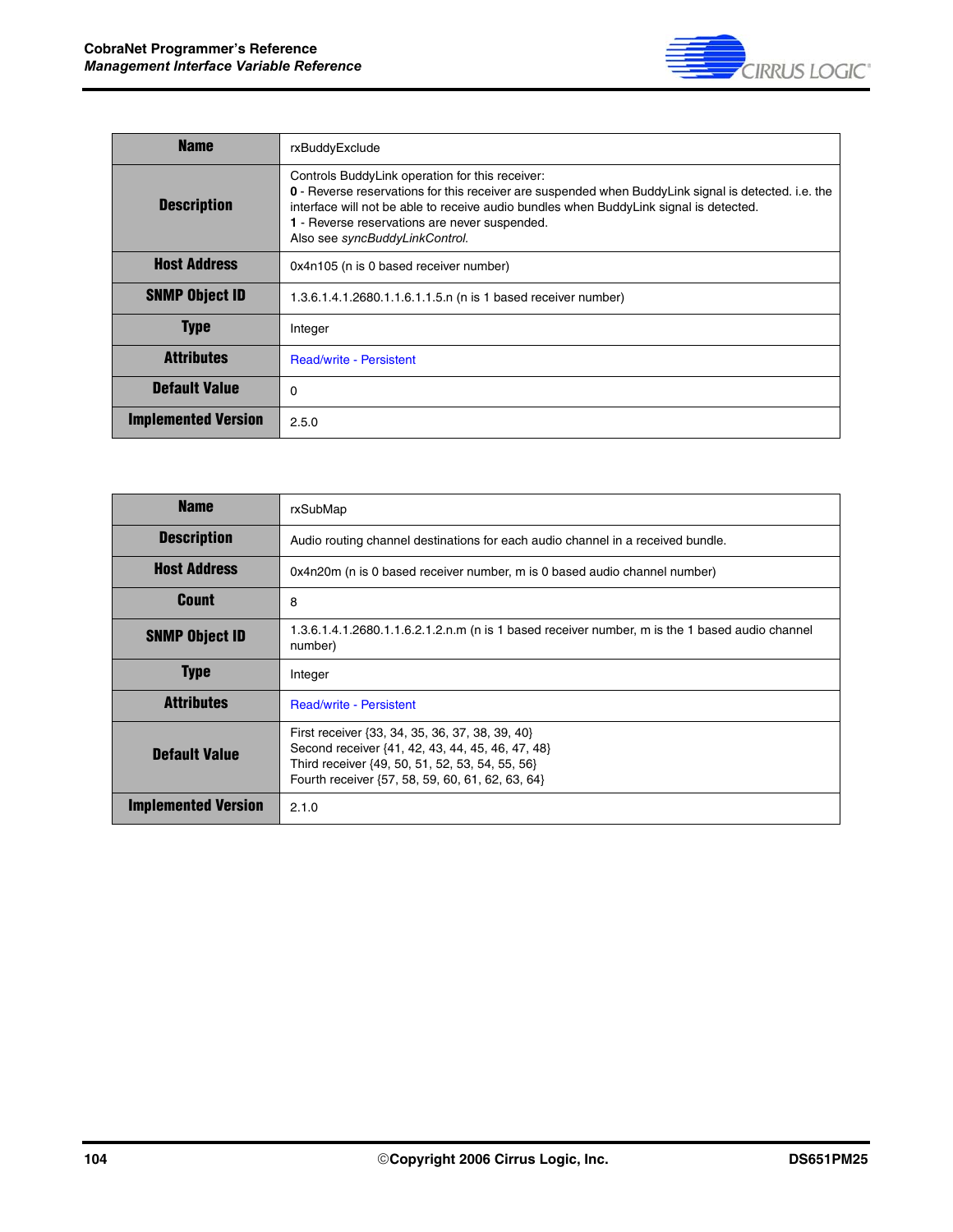

# *6.4.12 Transmitters*

| <b>Name</b>                | txDropouts                                                                                                                                                                                                                   |
|----------------------------|------------------------------------------------------------------------------------------------------------------------------------------------------------------------------------------------------------------------------|
| <b>Description</b>         | Count of times channel transmission has been interrupted. Interruptions can be caused by loss of<br>transmit permission from conductor or by changes to txBundle. Implemented by counting transitions<br>to 0 of txPosition. |
| <b>Host Address</b>        | 0x5n000 (n is 0 based transmitter number)                                                                                                                                                                                    |
| <b>SNMP Object ID</b>      | 1.3.6.1.4.1.2680.1.1.7.1.1.7.n (n is 1 based transmitter number)                                                                                                                                                             |
| <b>Type</b>                | Counter                                                                                                                                                                                                                      |
| <b>Attributes</b>          | Read-only                                                                                                                                                                                                                    |
| <b>Default Value</b>       | 0                                                                                                                                                                                                                            |
| <b>Implemented Version</b> | 2.1.0                                                                                                                                                                                                                        |

| <b>Name</b>                | txPosition                                                                                                                                                                                                                                                                                                                                                                                                                        |
|----------------------------|-----------------------------------------------------------------------------------------------------------------------------------------------------------------------------------------------------------------------------------------------------------------------------------------------------------------------------------------------------------------------------------------------------------------------------------|
| <b>Description</b>         | Transmission permission position. 0 indicates no transmission either because the conductor has not<br>granted permission (due to bandwidth constraints or bundle conflict) or txBundle is set to 0. Valid<br>values are 0 through the number of bundles active on the network. A value of 1 indicates the<br>transmitter has the highest priority on the network and will be the last to be dropped if bandwidth is<br>exhausted. |
| <b>Host Address</b>        | 0x5n001 (n is 0 based transmitter number)                                                                                                                                                                                                                                                                                                                                                                                         |
| <b>SNMP Object ID</b>      | 1.3.6.1.4.1.2680.1.1.7.1.1.8.n (n is 1 based transmitter number)                                                                                                                                                                                                                                                                                                                                                                  |
| <b>Type</b>                | Integer                                                                                                                                                                                                                                                                                                                                                                                                                           |
| <b>Attributes</b>          | Read-only                                                                                                                                                                                                                                                                                                                                                                                                                         |
| <b>Default Value</b>       | 0                                                                                                                                                                                                                                                                                                                                                                                                                                 |
| <b>Implemented Version</b> | 2.1.0                                                                                                                                                                                                                                                                                                                                                                                                                             |

| <b>Name</b>                | txReceivers                                                                                                                                                                                                                                                                                                 |
|----------------------------|-------------------------------------------------------------------------------------------------------------------------------------------------------------------------------------------------------------------------------------------------------------------------------------------------------------|
| <b>Description</b>         | Number of receivers requesting this bundle. This may not be valid for multicast bundles as receivers<br>of multicast bundles are not required to issue a reverse reservation although all receivers currently<br>do.<br>A transmitter will track no more than 4 receivers, txReceivers will never exceed 4. |
| <b>Host Address</b>        | 0x5n002 (n is 0 based transmitter number)                                                                                                                                                                                                                                                                   |
| <b>SNMP Object ID</b>      | 1.3.6.1.4.1.2680.1.1.7.1.1.9.n (n is 1 based transmitter number)                                                                                                                                                                                                                                            |
| <b>Type</b>                | Integer                                                                                                                                                                                                                                                                                                     |
| <b>Attributes</b>          | Read-only                                                                                                                                                                                                                                                                                                   |
| <b>Implemented Version</b> | 2.5.7                                                                                                                                                                                                                                                                                                       |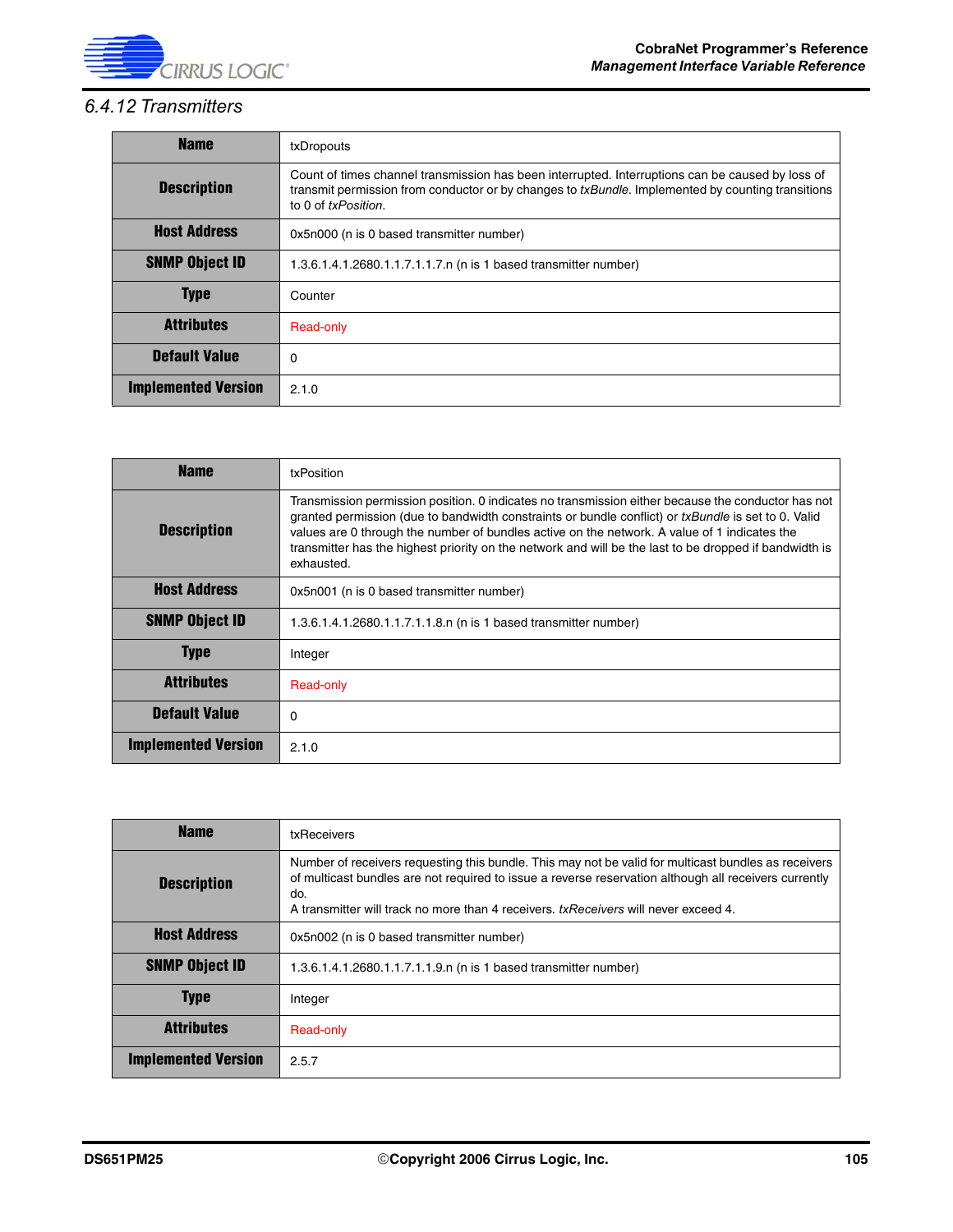

| <b>Name</b>                | txBundle                                                         |
|----------------------------|------------------------------------------------------------------|
| <b>Description</b>         | Transmit bundle assignment.                                      |
| <b>Host Address</b>        | 0x5n100 (n is 0 based transmitter number)                        |
| <b>SNMP Object ID</b>      | 1.3.6.1.4.1.2680.1.1.7.1.1.2.n (n is 1 based transmitter number) |
| <b>Type</b>                | Integer16                                                        |
| <b>Attributes</b>          | <b>Read/write - Persistent</b>                                   |
| <b>Default Value</b>       | $\mathbf 0$                                                      |
| <b>Implemented Version</b> | 2.1.0                                                            |

| <b>Name</b>                | txDestinationMAC                                                          |
|----------------------------|---------------------------------------------------------------------------|
| <b>Description</b>         | This variable is unused and should not be changed from its default value. |
| <b>Host Address</b>        | 0x5n101 (n is 0 based transmitter number)                                 |
| <b>SNMP Object ID</b>      | 1.3.6.1.4.1.2680.1.1.7.1.1.3.n (n is 1 based transmitter number)          |
| <b>Type</b>                | PhysAddress                                                               |
| <b>Attributes</b>          | <b>Read/write - Persistent</b>                                            |
| <b>Default Value</b>       | 00:00:00:00:00:00                                                         |
| <b>Implemented Version</b> | 2.2.0                                                                     |

| <b>Name</b>                | txPriority                                                                                                                                                                                                                                                                                                                                                                                                                                                                                                                                                                                                                                                                                                                                                                                                                                                                                                                |
|----------------------------|---------------------------------------------------------------------------------------------------------------------------------------------------------------------------------------------------------------------------------------------------------------------------------------------------------------------------------------------------------------------------------------------------------------------------------------------------------------------------------------------------------------------------------------------------------------------------------------------------------------------------------------------------------------------------------------------------------------------------------------------------------------------------------------------------------------------------------------------------------------------------------------------------------------------------|
| <b>Description</b>         | This is a two part variable used to set the preferred time within an isochronous cycle that a bundle is<br>sent and also the priority this bundle should be given in the event that more than one interface is<br>attempting to transmit using the same bundle number.<br>MS byte: Bundle priority. Higher priority bundles are transmitted earlier in the cycle. This can be<br>reflected in <i>txPosition</i> . On a repeater network, and to some extent on a switched network, bundles<br>transmitted earlier may be less susceptible to dropouts in the event network bandwidth is<br>exhausted.<br>LS byte: Request priority. Only one transmitter is permitted per bundle. If two transmitters attempt<br>to transmit using the same bundle number, request priority is used to resolve the contention. If<br>request priority is the same for both transmitters, contention resolution is first-come-first-serve. |
| <b>Host Address</b>        | 0x5n104 (n is 0 based transmitter number)                                                                                                                                                                                                                                                                                                                                                                                                                                                                                                                                                                                                                                                                                                                                                                                                                                                                                 |
| <b>SNMP Object ID</b>      | 1.3.6.1.4.1.2680.1.1.7.1.1.4.n (n is 1 based transmitter number)                                                                                                                                                                                                                                                                                                                                                                                                                                                                                                                                                                                                                                                                                                                                                                                                                                                          |
| <b>Type</b>                | Integer16                                                                                                                                                                                                                                                                                                                                                                                                                                                                                                                                                                                                                                                                                                                                                                                                                                                                                                                 |
| <b>Attributes</b>          | <b>Read/write - Persistent</b>                                                                                                                                                                                                                                                                                                                                                                                                                                                                                                                                                                                                                                                                                                                                                                                                                                                                                            |
| <b>Default Value</b>       | 0x1010                                                                                                                                                                                                                                                                                                                                                                                                                                                                                                                                                                                                                                                                                                                                                                                                                                                                                                                    |
| <b>Implemented Version</b> | 2.2.0                                                                                                                                                                                                                                                                                                                                                                                                                                                                                                                                                                                                                                                                                                                                                                                                                                                                                                                     |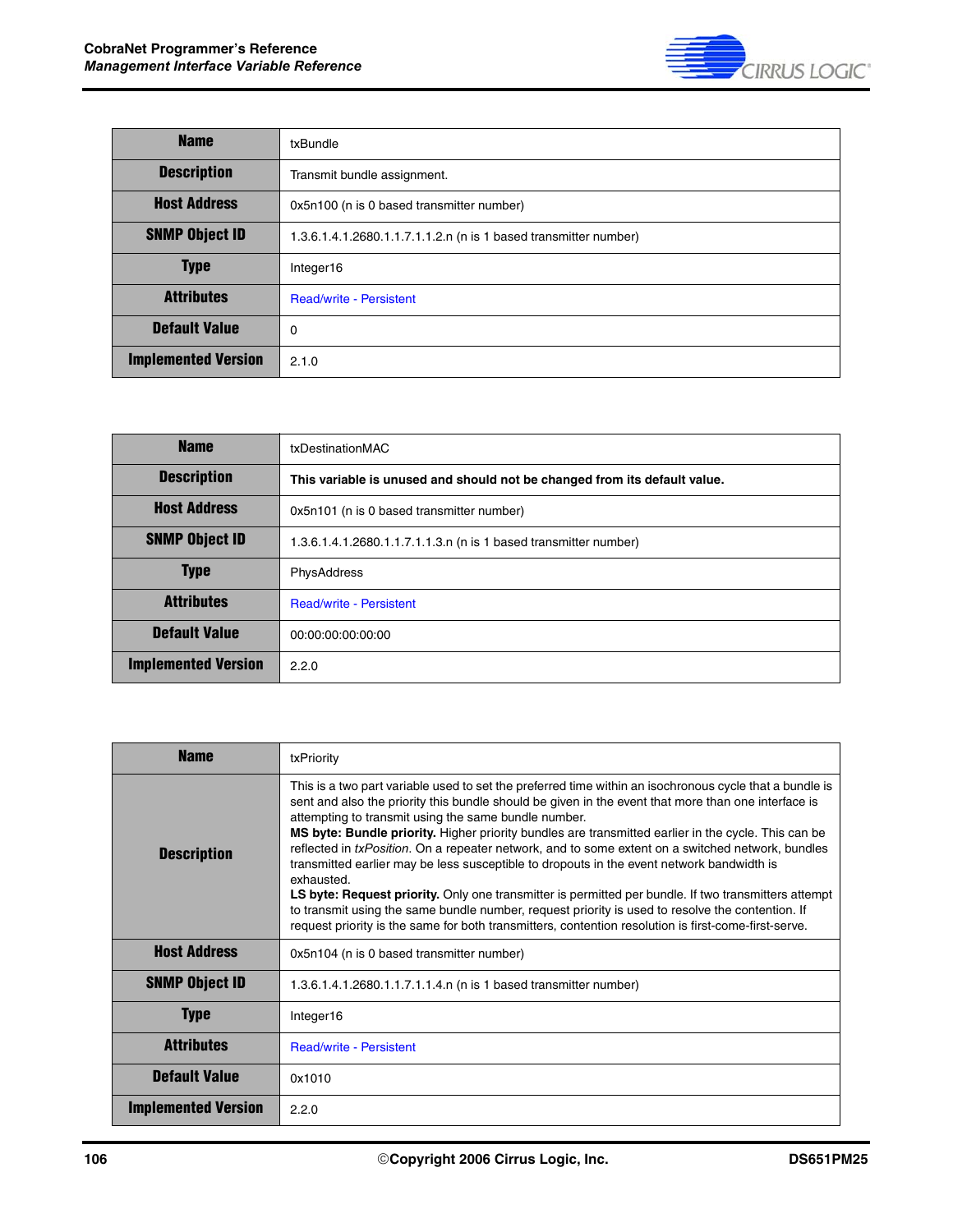

| <b>Name</b>                | txSubCount                                                                                                                                                                                                                                                                                    |
|----------------------------|-----------------------------------------------------------------------------------------------------------------------------------------------------------------------------------------------------------------------------------------------------------------------------------------------|
| <b>Description</b>         | Number of audio channels to transmit in a bundle. Valid values are 0 through 8. Reducing<br>txSubCount is the preferred means for transmitting bundles with less than the maximum 8 audio<br>channels. Short bundles may also be transmitted by setting txSubFormat or txSubMap entries to 0. |
| <b>Host Address</b>        | 0x5n105 (n is 0 based transmitter number)                                                                                                                                                                                                                                                     |
| <b>SNMP Object ID</b>      | 1.3.6.1.4.1.2680.1.1.7.1.1.5.n (n is 1 based transmitter number)                                                                                                                                                                                                                              |
| <b>Type</b>                | Integer                                                                                                                                                                                                                                                                                       |
| <b>Attributes</b>          | <b>Read/write - Persistent</b>                                                                                                                                                                                                                                                                |
| <b>Default Value</b>       | 8                                                                                                                                                                                                                                                                                             |
| <b>Implemented Version</b> | 2.1.0                                                                                                                                                                                                                                                                                         |

| <b>Name</b>                | txBuddyExclude                                                                                                                                                                         |
|----------------------------|----------------------------------------------------------------------------------------------------------------------------------------------------------------------------------------|
| <b>Description</b>         | Control BuddyLink operation on this channel:<br>0 - Transmission suspended when BuddyLink signal is detected.<br>1 - Transmission is never suspended.<br>Also see syncBuddyLinkControl |
| <b>Host Address</b>        | 0x5n106 (n is 0 based transmitter number)                                                                                                                                              |
| <b>SNMP Object ID</b>      | 1.3.6.1.4.1.2680.1.1.7.1.1.6.n (n is 1 based transmitter number)                                                                                                                       |
| <b>Type</b>                | Integer                                                                                                                                                                                |
| <b>Attributes</b>          | <b>Read/write - Persistent</b>                                                                                                                                                         |
| <b>Default Value</b>       | 0                                                                                                                                                                                      |
| <b>Implemented Version</b> | 2.5.0                                                                                                                                                                                  |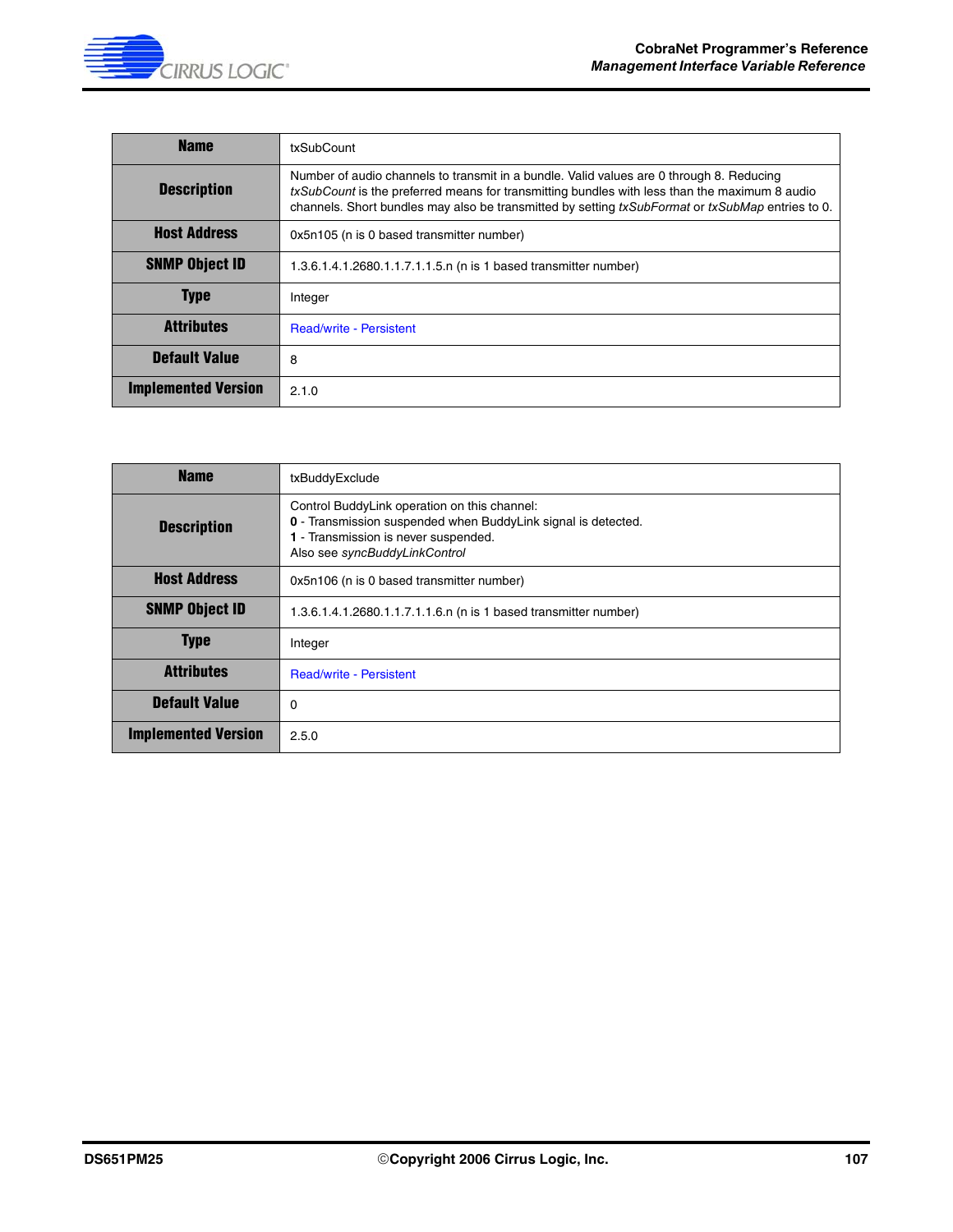

| <b>Name</b>                | txUnicastMode                                                                                                                                                                                                                                                                                                                                                                                                                                                                                                                                                                                                                                                                                                                                                                                                                                                                                |
|----------------------------|----------------------------------------------------------------------------------------------------------------------------------------------------------------------------------------------------------------------------------------------------------------------------------------------------------------------------------------------------------------------------------------------------------------------------------------------------------------------------------------------------------------------------------------------------------------------------------------------------------------------------------------------------------------------------------------------------------------------------------------------------------------------------------------------------------------------------------------------------------------------------------------------|
| <b>Description</b>         | Specifies the number of unicast destinations served before automatically switching to multicast<br>bundle transmission. Multicast transmission is useful for efficient point to multipoint routing.<br>However, multicast addressing consumes bandwidth on all ports on a switched network. This<br>variable allows control of multicast traffic from transmitters.<br>0 - Multicast addressing used at all times. Note: multicast bundles do not transmit data until a<br>receiver is assigned to the same bundle number.<br>1 - Unicast addressing used to single receiver. Multicast addressing used for multiple receivers.<br><b>Ox7FFFFF</b> - Multicast addressing is never used. Maximum number of unicast destinations is set by<br>txMaxUnicast. Receiver request priority is used to determine which receivers are serviced if multiple<br>receivers are assigned to this bundle. |
| <b>Host Address</b>        | 0x5n107 (n is 0 based transmitter number)                                                                                                                                                                                                                                                                                                                                                                                                                                                                                                                                                                                                                                                                                                                                                                                                                                                    |
| <b>SNMP Object ID</b>      | 1.3.6.1.4.1.2680.1.1.7.1.1.10.n (n is 1 based transmitter number)                                                                                                                                                                                                                                                                                                                                                                                                                                                                                                                                                                                                                                                                                                                                                                                                                            |
| <b>Type</b>                | Integer                                                                                                                                                                                                                                                                                                                                                                                                                                                                                                                                                                                                                                                                                                                                                                                                                                                                                      |
| <b>Attributes</b>          | <b>Read/write - Persistent</b>                                                                                                                                                                                                                                                                                                                                                                                                                                                                                                                                                                                                                                                                                                                                                                                                                                                               |
| <b>Default Value</b>       | 0x7FFFFF                                                                                                                                                                                                                                                                                                                                                                                                                                                                                                                                                                                                                                                                                                                                                                                                                                                                                     |
| <b>Implemented Version</b> | 2.6.3                                                                                                                                                                                                                                                                                                                                                                                                                                                                                                                                                                                                                                                                                                                                                                                                                                                                                        |

| <b>Name</b>                | txMaxUnicast                                                                                                                                                                                                                                                                                                                                                                                                                                                                                                                                                                                                                       |
|----------------------------|------------------------------------------------------------------------------------------------------------------------------------------------------------------------------------------------------------------------------------------------------------------------------------------------------------------------------------------------------------------------------------------------------------------------------------------------------------------------------------------------------------------------------------------------------------------------------------------------------------------------------------|
| <b>Description</b>         | Specifies maximum number of unicast destinations supported simultaneously by the transmitter.<br>Receivers in excess of this setting will not receive the bundle.<br>A transmitter can service up to 4 receivers. The number of unicast destinations transmitted to will<br>never exceed this internal capacity limitation.<br>If txUnicastMode is set lower than txMaxUnicast, the bundle will switch to multicast before the<br>limitation on unicast destinations is reached.<br>If txUnicastMode is set equal to txMaxUnicast, the bundle will switch to multicast when the limitation<br>on unicast destinations is exceeded. |
| <b>Host Address</b>        | 0x5n108 (n is 0 based transmitter number)                                                                                                                                                                                                                                                                                                                                                                                                                                                                                                                                                                                          |
| <b>SNMP Object ID</b>      | 1.3.6.1.4.1.2680.1.1.7.1.1.11.n (n is 1 based transmitter number)                                                                                                                                                                                                                                                                                                                                                                                                                                                                                                                                                                  |
| <b>Type</b>                | Integer                                                                                                                                                                                                                                                                                                                                                                                                                                                                                                                                                                                                                            |
| <b>Attributes</b>          | <b>Read/write - Persistent</b>                                                                                                                                                                                                                                                                                                                                                                                                                                                                                                                                                                                                     |
| <b>Default Value</b>       |                                                                                                                                                                                                                                                                                                                                                                                                                                                                                                                                                                                                                                    |
| <b>Implemented Version</b> | 2.8.3                                                                                                                                                                                                                                                                                                                                                                                                                                                                                                                                                                                                                              |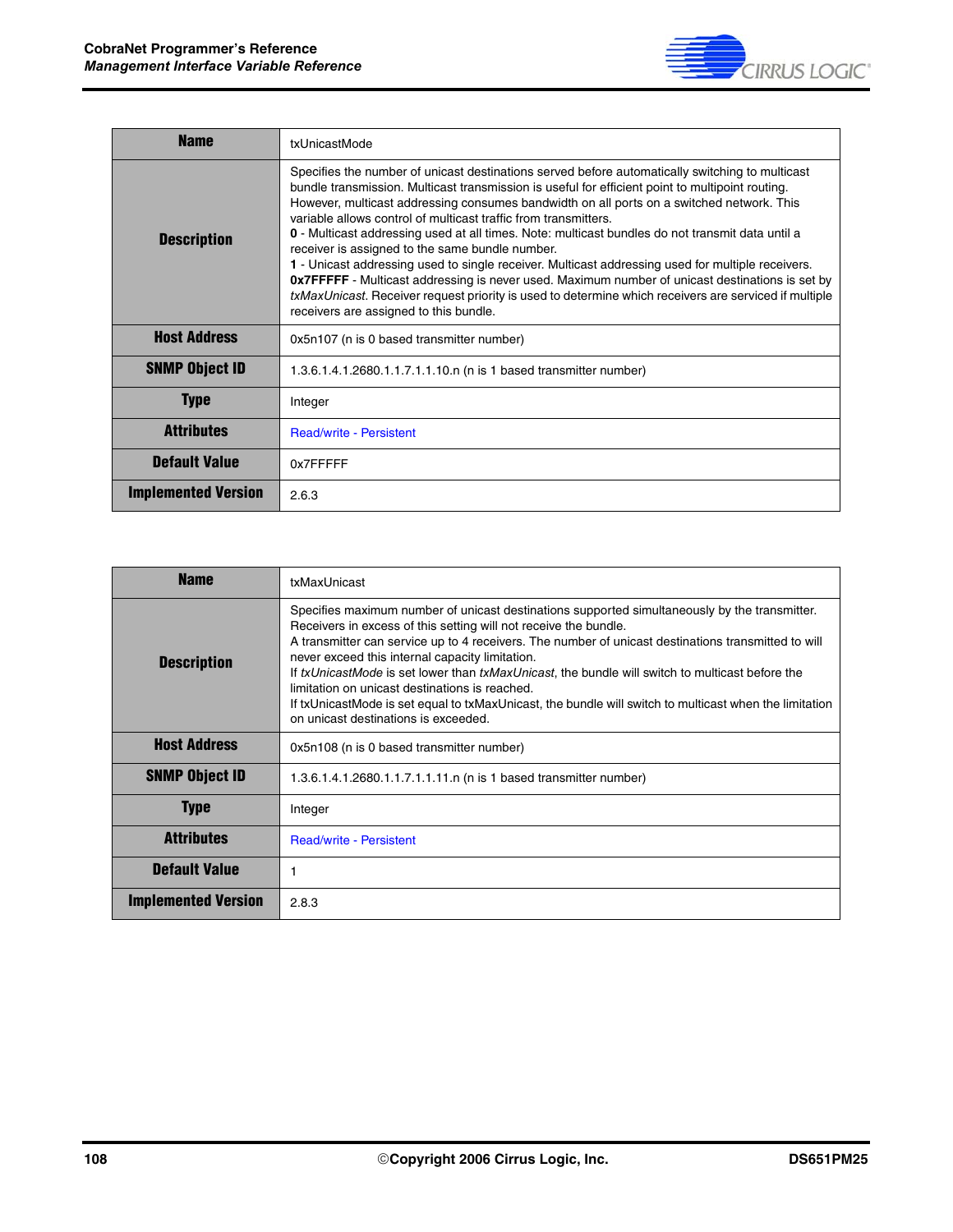

| <b>Name</b>                | txSubMap                                                                                                                                                                                                          |
|----------------------------|-------------------------------------------------------------------------------------------------------------------------------------------------------------------------------------------------------------------|
| <b>Description</b>         | Transmit audio channel (channel within bundle) to audio routing channel (channel of SSI) mapping.<br>This vector contains the routing channel source specifiers per audio channel in the transmitted<br>bundle.   |
| <b>Host Address</b>        | 0x5n20m (n is 0 based transmitter number, m is 0 based sub-channel number)                                                                                                                                        |
| Count                      | 8                                                                                                                                                                                                                 |
| <b>SNMP Object ID</b>      | 1.3.6.1.4.1.2680.1.1.7.2.1.2.n .m (n is 1 based transmitter number, m is 1 based audio channel)                                                                                                                   |
| <b>Type</b>                | Integer                                                                                                                                                                                                           |
| <b>Attributes</b>          | <b>Read/write - Persistent</b>                                                                                                                                                                                    |
| <b>Default Value</b>       | First transmitter $\{1, 2, 3, 4, 5, 6, 7, 8\}$<br>Second transmitter {9, 10, 11, 12, 13, 14, 15, 16}<br>Third transmitter {17, 18, 19, 20, 21, 22, 23, 24}<br>Fourth transmitter {25, 26, 27, 28, 29, 30, 31, 32} |
| <b>Implemented Version</b> | 2.1.0                                                                                                                                                                                                             |

| <b>Name</b>                | txSubFormat                                                                                                                                                                                                                        |
|----------------------------|------------------------------------------------------------------------------------------------------------------------------------------------------------------------------------------------------------------------------------|
| <b>Description</b>         | Specifies data format for each sub-channel in the transmitted bundle. Please see Table 6 on<br>page 23 for a complete list of valid format values. modeRateControl must also be set correctly to<br>support the configured format. |
| <b>Host Address</b>        | 0x5n30m - 0x5n30m (n is 0 based transmitter number, m is 0 based sub-channel number)                                                                                                                                               |
| <b>Count</b>               | 8                                                                                                                                                                                                                                  |
| <b>SNMP Object ID</b>      | 1.3.6.1.4.1.2680.1.1.7.2.1.3.n .m (n is 1 based transmitter number, m is 1 based sub-channel<br>number)                                                                                                                            |
| <b>Type</b>                | Integer                                                                                                                                                                                                                            |
| <b>Attributes</b>          | <b>Read/write - Persistent</b>                                                                                                                                                                                                     |
| <b>Default Value</b>       | 0x54000                                                                                                                                                                                                                            |
| <b>Implemented Version</b> | 2.2.0                                                                                                                                                                                                                              |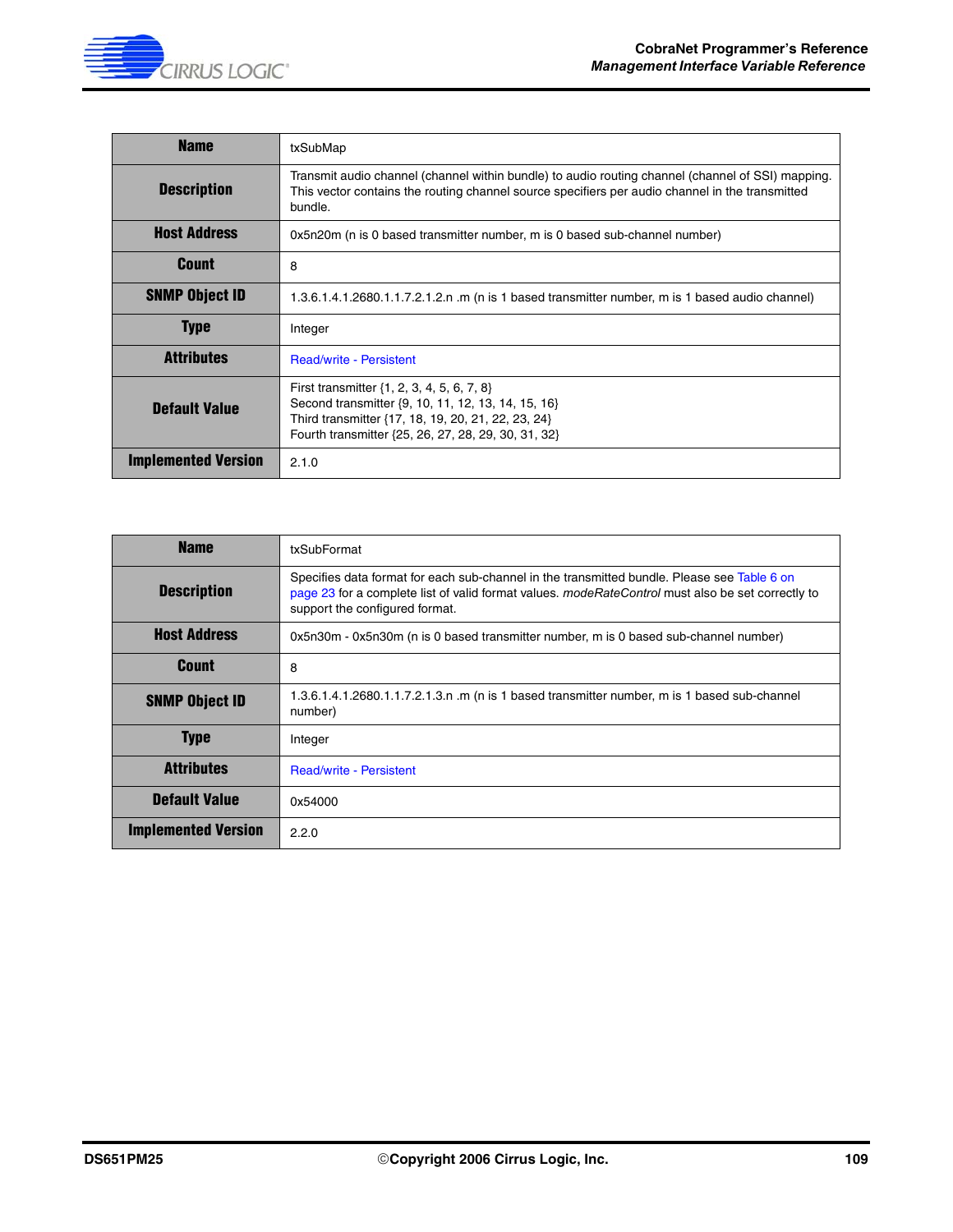

# *6.4.13 Synchronization*

| <b>Name</b>                | syncConductorClock                                                                                                                                                                                                                                                                                                                                                                           |
|----------------------------|----------------------------------------------------------------------------------------------------------------------------------------------------------------------------------------------------------------------------------------------------------------------------------------------------------------------------------------------------------------------------------------------|
| <b>Description</b>         | Selects sample clock source when acting as network conductor.<br>0x0 - Internal mode.<br><b>0x1 - External Word Clock mode.</b><br><b>0x10</b> - Not supported on CobraNetSilicon Series devices. (Internal with External Sample<br>Synchronization mode.)<br>0x14 - Not supported on CobraNet Silicon Series devices. (External Master Clock with External<br>Sample Synchronization mode.) |
| <b>Host Address</b>        | 0x60000                                                                                                                                                                                                                                                                                                                                                                                      |
| <b>SNMP Object ID</b>      | 1.3.6.1.4.1.2680.1.1.8.1                                                                                                                                                                                                                                                                                                                                                                     |
| <b>Type</b>                | Integer                                                                                                                                                                                                                                                                                                                                                                                      |
| <b>Attributes</b>          | <b>Read/write - Persistent</b>                                                                                                                                                                                                                                                                                                                                                               |
| <b>Default Value</b>       | 0                                                                                                                                                                                                                                                                                                                                                                                            |
| <b>Implemented Version</b> | 2.2.1                                                                                                                                                                                                                                                                                                                                                                                        |

| <b>Name</b>                | syncPerformerClock                                                                                                                                                                                      |
|----------------------------|---------------------------------------------------------------------------------------------------------------------------------------------------------------------------------------------------------|
| <b>Description</b>         | Selects sample clock source when acting as a performer. Values are the same as documented<br>above for syncConductorClock. External clocks applied must be externally synchronized to the<br>conductor. |
| <b>Host Address</b>        | 0x60001                                                                                                                                                                                                 |
| <b>SNMP Object ID</b>      | 1.3.6.1.4.1.2680.1.1.8.2                                                                                                                                                                                |
| <b>Type</b>                | Integer                                                                                                                                                                                                 |
| <b>Attributes</b>          | <b>Read/write - Persistent</b>                                                                                                                                                                          |
| <b>Default Value</b>       | 0                                                                                                                                                                                                       |
| <b>Implemented Version</b> | 2.2.1                                                                                                                                                                                                   |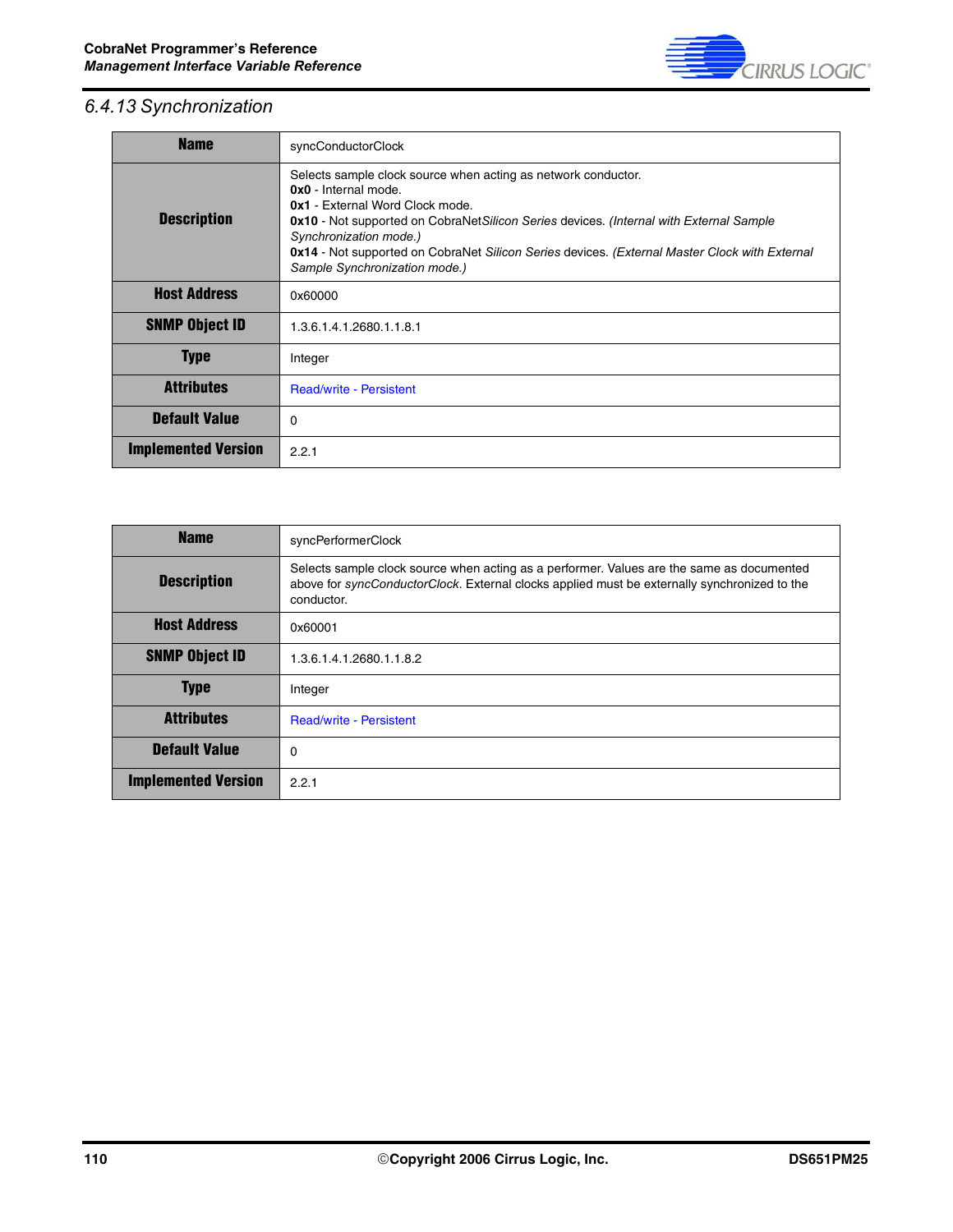

| <b>Name</b>                | syncClockTrim                                                                                                                                                                                                                                                                                                                                                                                                                                                    |
|----------------------------|------------------------------------------------------------------------------------------------------------------------------------------------------------------------------------------------------------------------------------------------------------------------------------------------------------------------------------------------------------------------------------------------------------------------------------------------------------------|
| <b>Description</b>         | Allows fine control of clock rate when acting as a network conductor in internal synchronization<br>mode (syncConductorClock = $0x00$ ). Range of control is on the order $+/-37$ PPM<br>A trim value of 0xFFFFFF is sufficient for most applications.<br><b>OXFFFFFF</b> - normal<br>0x800000 - minimum frequency<br><b>Ox7FFFFF</b> - maximum frequency<br>For RAVE only:<br>0x500000 - normal<br><b>Ox7FFFFF</b> - minimum frequency<br>0 - maximum frequency |
| <b>Host Address</b>        | 0x60002                                                                                                                                                                                                                                                                                                                                                                                                                                                          |
| <b>SNMP Object ID</b>      | 1.3.6.1.4.1.2680.1.1.8.3                                                                                                                                                                                                                                                                                                                                                                                                                                         |
| <b>Type</b>                | Integer                                                                                                                                                                                                                                                                                                                                                                                                                                                          |
| <b>Attributes</b>          | <b>Read/write - Persistent</b>                                                                                                                                                                                                                                                                                                                                                                                                                                   |
| <b>Default Value</b>       | Read from flash configuration record.                                                                                                                                                                                                                                                                                                                                                                                                                            |
| <b>Implemented Version</b> | 2.2.1                                                                                                                                                                                                                                                                                                                                                                                                                                                            |

| <b>Name</b>                | syncBuddyLinkControl                                                                                                                                                                                                                                                                                                                                                                                                                                                                                                                                                                                                                                                                                                                                                                                                                                                                                                                                                                                                                                                                                                                                                                                                                                                                                                                                                                                                                                                                                                              |
|----------------------------|-----------------------------------------------------------------------------------------------------------------------------------------------------------------------------------------------------------------------------------------------------------------------------------------------------------------------------------------------------------------------------------------------------------------------------------------------------------------------------------------------------------------------------------------------------------------------------------------------------------------------------------------------------------------------------------------------------------------------------------------------------------------------------------------------------------------------------------------------------------------------------------------------------------------------------------------------------------------------------------------------------------------------------------------------------------------------------------------------------------------------------------------------------------------------------------------------------------------------------------------------------------------------------------------------------------------------------------------------------------------------------------------------------------------------------------------------------------------------------------------------------------------------------------|
| <b>Description</b>         | BuddyLink allows two CobraNet interfaces to operate as a redundant pair with fail-over capability.<br>The BuddyLink signal must be synthesized in hardware by ANDing together the FS1 clock and<br>MUTE signals from the primary interface. Presence of this gated clock signal at the REFCLK IN<br>input of the Secondary unit indicates proper operation of the Primary unit. Mute is asserted<br>(dropped) when a fault is detected by the primary, which then gates off the clock signal to the<br>secondary. As long as the BuddyLink signal is detected by the secondary unit, it will send empty<br>reservation requests preventing the unit from transmitting and, in most cases, receiving audio.<br>When absence of the clock is detected, the secondary will begin transmitting valid reservation<br>packets, thus allowing it to process bundles. An idle secondary unit may still receive multicast<br>bundles. The following values may be OR'd together:<br>0x2 - Disable reference clock input. This master disable feature should be invoked on designs<br>where the reference clock input is not connected. Disabling the reference clock input prevents noise<br>from interfering with operation of the interface.<br>0x4 - Enable BuddyLink. Presence of a clock at REFCLK IN will disable network transmitters and<br>receivers.<br>0x8 - Force Buddy Link presence. Applicable in secondary BuddyLink interfaces to simulate failure<br>of a primary BuddyLink partner. Enable BuddyLink bit is overridden. |
| <b>Host Address</b>        | 0x60003                                                                                                                                                                                                                                                                                                                                                                                                                                                                                                                                                                                                                                                                                                                                                                                                                                                                                                                                                                                                                                                                                                                                                                                                                                                                                                                                                                                                                                                                                                                           |
| <b>SNMP Object ID</b>      | 1.3.6.1.4.1.2680.1.1.8.4                                                                                                                                                                                                                                                                                                                                                                                                                                                                                                                                                                                                                                                                                                                                                                                                                                                                                                                                                                                                                                                                                                                                                                                                                                                                                                                                                                                                                                                                                                          |
| <b>Type</b>                | Integer                                                                                                                                                                                                                                                                                                                                                                                                                                                                                                                                                                                                                                                                                                                                                                                                                                                                                                                                                                                                                                                                                                                                                                                                                                                                                                                                                                                                                                                                                                                           |
| <b>Attributes</b>          | <b>Read/write - Persistent</b>                                                                                                                                                                                                                                                                                                                                                                                                                                                                                                                                                                                                                                                                                                                                                                                                                                                                                                                                                                                                                                                                                                                                                                                                                                                                                                                                                                                                                                                                                                    |
| <b>Default Value</b>       | 2                                                                                                                                                                                                                                                                                                                                                                                                                                                                                                                                                                                                                                                                                                                                                                                                                                                                                                                                                                                                                                                                                                                                                                                                                                                                                                                                                                                                                                                                                                                                 |
| <b>Implemented Version</b> | 2.4.7                                                                                                                                                                                                                                                                                                                                                                                                                                                                                                                                                                                                                                                                                                                                                                                                                                                                                                                                                                                                                                                                                                                                                                                                                                                                                                                                                                                                                                                                                                                             |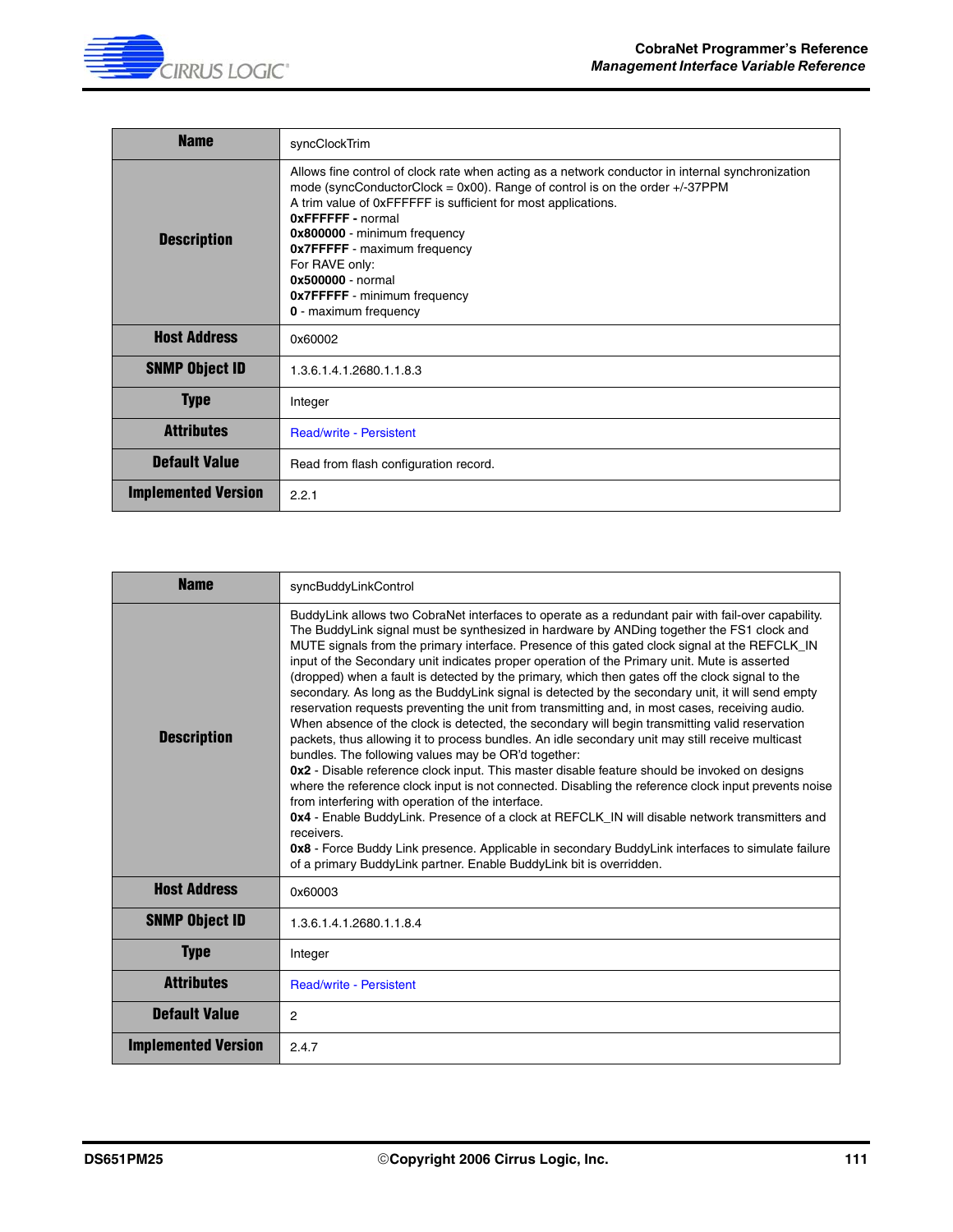

| <b>Name</b>                | syncStatus                                                                                                                                                                                                                                                                                                                                                                                                                   |
|----------------------------|------------------------------------------------------------------------------------------------------------------------------------------------------------------------------------------------------------------------------------------------------------------------------------------------------------------------------------------------------------------------------------------------------------------------------|
| <b>Description</b>         | Indicates current audio clock synchronization status. The following values may be ORed together:<br>Unspecified bits should be ignored.<br>0x01 - Locked to external or network clock reference.<br>0x02 - Valid clock present at REFCLK_IN.<br>0x04 - MUTE is not asserted. Indicates proper operation of CobraNet interface as MUTE is<br>asserted on detection of a fault condition or loss of connection to the network. |
| <b>Host Address</b>        | 0x61000                                                                                                                                                                                                                                                                                                                                                                                                                      |
| <b>SNMP Object ID</b>      | 1.3.6.1.4.1.2680.1.1.8.5                                                                                                                                                                                                                                                                                                                                                                                                     |
| <b>Type</b>                | Integer                                                                                                                                                                                                                                                                                                                                                                                                                      |
| <b>Attributes</b>          | Read-only                                                                                                                                                                                                                                                                                                                                                                                                                    |
| <b>Default Value</b>       | n.a.                                                                                                                                                                                                                                                                                                                                                                                                                         |
| <b>Implemented Version</b> | Variable implemented 2.5.9. EXTWRDCLKOUT presence indication added 2.6.4.                                                                                                                                                                                                                                                                                                                                                    |

| <b>Name</b>                | syncCounter                                 |
|----------------------------|---------------------------------------------|
| <b>Description</b>         | Incremented each time network sync is lost. |
| <b>Host Address</b>        | 0x61001                                     |
| <b>SNMP Object ID</b>      | 1.3.6.1.4.1.2680.1.1.8.6                    |
| <b>Type</b>                | Counter                                     |
| <b>Attributes</b>          | Read-only                                   |
| <b>Default Value</b>       | 0                                           |
| <b>Implemented Version</b> | 2.6.5                                       |

| <b>Name</b>                | syncNTime                                                                                                                                       |
|----------------------------|-------------------------------------------------------------------------------------------------------------------------------------------------|
| <b>Description</b>         | CobraNet network time. Advances 256 every 1-1/3ms. Network time rolls over after reaching<br>0xFFFF00 (16,776,960) on 24- and 32-bit platforms. |
| <b>Host Address</b>        | 0x61002                                                                                                                                         |
| <b>SNMP Object ID</b>      | 1.3.6.1.4.1.2680.1.1.8.7                                                                                                                        |
| <b>Type</b>                | Integer (Only lower 24 bits are valid. Upper byte is always zero.)                                                                              |
| <b>Attributes</b>          | Read-only                                                                                                                                       |
| <b>Implemented Version</b> | 2.9.9 (2.10.4 for CS18101-based firmware)                                                                                                       |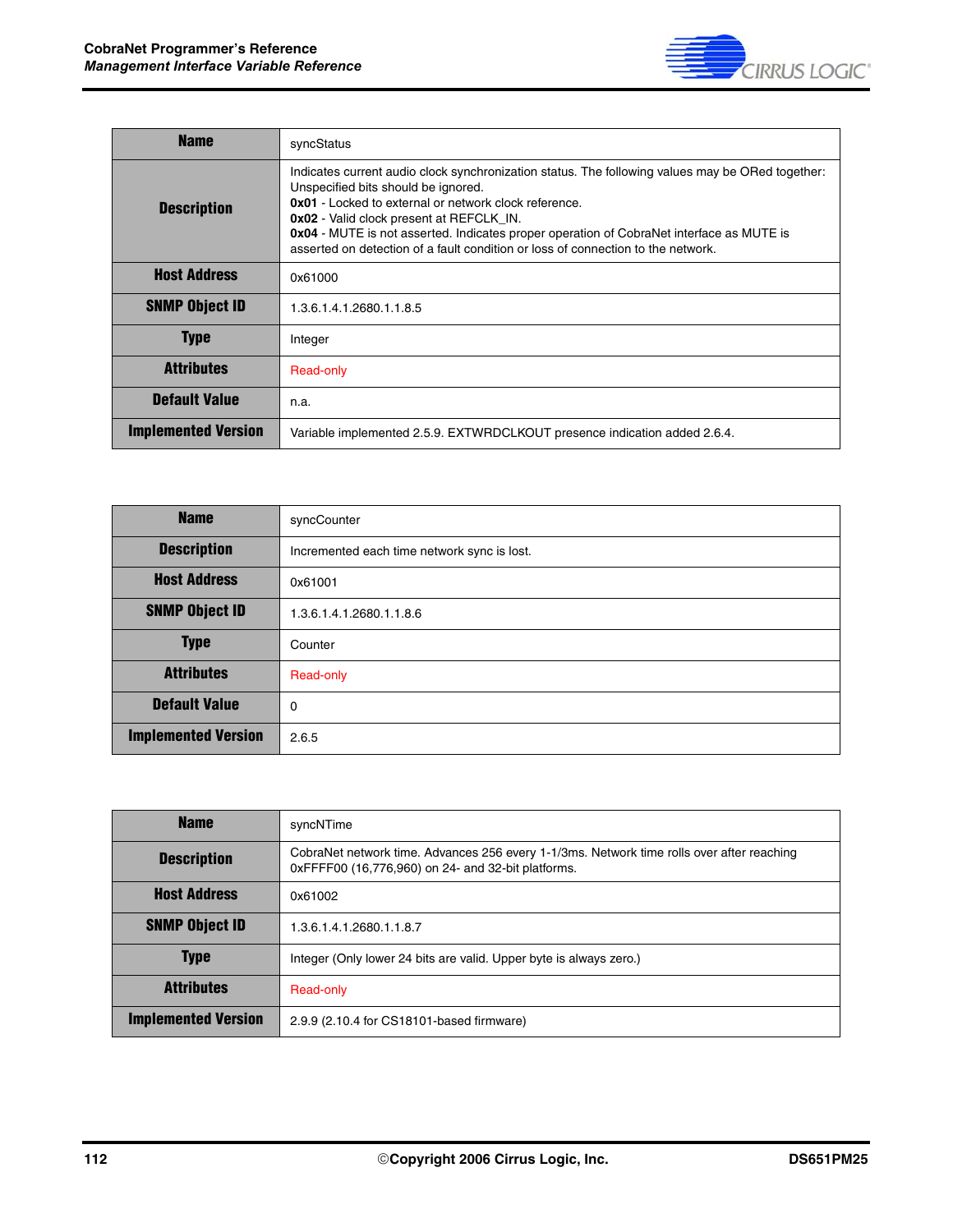

## *6.4.14 SNMP Monitor*

| <b>Name</b>                | snmpWriteEnable                                                                                                                                                                     |
|----------------------------|-------------------------------------------------------------------------------------------------------------------------------------------------------------------------------------|
| <b>Description</b>         | This variable enables write access to all read-write SNMP variables.<br>0 - all SNMP variables read-only; write disabled<br>non-zero - writes enabled for read-write SNMP variables |
| <b>Host Address</b>        | 0x70000                                                                                                                                                                             |
| <b>SNMP Object ID</b>      | Not available via SNMP                                                                                                                                                              |
| <b>Type</b>                | Integer                                                                                                                                                                             |
| <b>Attributes</b>          | <b>Read/write - Persistent</b>                                                                                                                                                      |
| <b>Default Value</b>       |                                                                                                                                                                                     |
| <b>Implemented Version</b> | 2.6.3                                                                                                                                                                               |

| <b>Name</b>                | snmpROCommunity                                                                                       |
|----------------------------|-------------------------------------------------------------------------------------------------------|
| <b>Description</b>         | The community name the SNMP agent requires for reading variables (get and get-next SNMP<br>requests). |
| <b>Host Address</b>        | 0x70001                                                                                               |
| <b>SNMP Object ID</b>      | Not available via SNMP                                                                                |
| <b>Size</b>                | 60 characters                                                                                         |
| <b>Type</b>                | DisplayString                                                                                         |
| <b>Attributes</b>          | <b>Read/write - Persistent</b>                                                                        |
| <b>Default Value</b>       | "public"                                                                                              |
| <b>Implemented Version</b> | 2.6.3                                                                                                 |

| <b>Name</b>                | snmpRWCommunity                                                                                                                                          |
|----------------------------|----------------------------------------------------------------------------------------------------------------------------------------------------------|
| <b>Description</b>         | The community name the SNMP agent requires for writing variables (set SNMP requests). Reading<br>of variables is also allowed using this community name. |
| <b>Host Address</b>        | 0x70017                                                                                                                                                  |
| <b>SNMP Object ID</b>      | Not available via SNMP                                                                                                                                   |
| <b>Size</b>                | 60 characters                                                                                                                                            |
| <b>Type</b>                | DisplayString                                                                                                                                            |
| <b>Attributes</b>          | <b>Read/write - Persistent</b>                                                                                                                           |
| <b>Default Value</b>       | "private"                                                                                                                                                |
| <b>Implemented Version</b> | 2.6.3                                                                                                                                                    |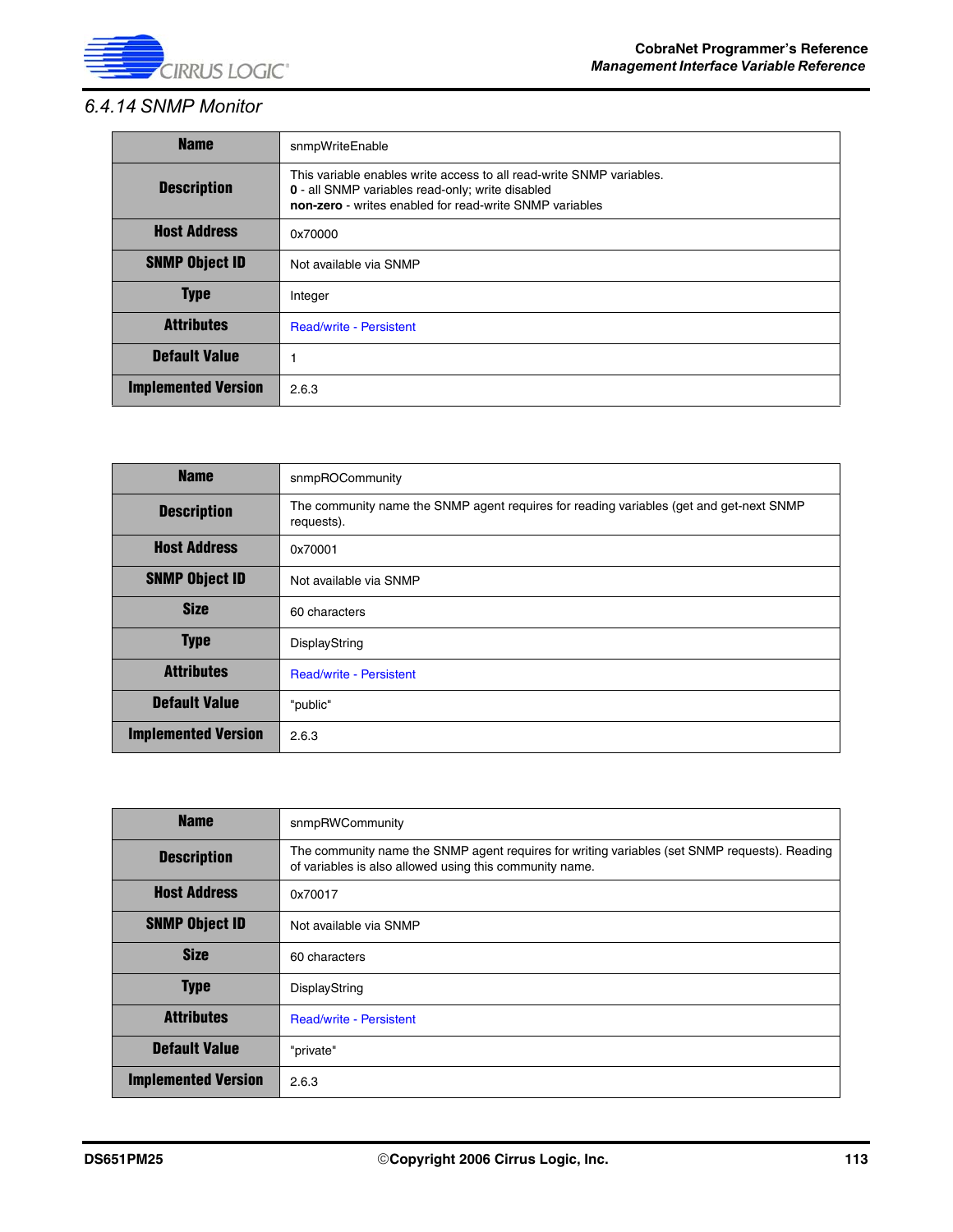

## *6.4.15 MI Monitor*

| <b>Name</b>                | miMonDirty                                                                                                                                                                                                                                                                                                |
|----------------------------|-----------------------------------------------------------------------------------------------------------------------------------------------------------------------------------------------------------------------------------------------------------------------------------------------------------|
| <b>Description</b>         | Incremented when a management interface variable is modified either via SNMP or HMI. Multiple<br>modifications may result in a single increment of this counter. The act of writing a variable, even if<br>written with its current value, is considered a modification for the purposes of this counter. |
| <b>Host Address</b>        | 0x71000                                                                                                                                                                                                                                                                                                   |
| <b>SNMP Object ID</b>      | 1.3.6.1.4.1.2680.1.1.9.1.1                                                                                                                                                                                                                                                                                |
| <b>Type</b>                | Counter                                                                                                                                                                                                                                                                                                   |
| <b>Attributes</b>          | Read-only                                                                                                                                                                                                                                                                                                 |
| <b>Default Value</b>       | 0                                                                                                                                                                                                                                                                                                         |
| <b>Implemented Version</b> | 2.6.3 (available via SNMP in 2.6.4)                                                                                                                                                                                                                                                                       |

| <b>Name</b>                | miMonSNMPDirty                                                                                                                                                                                                                                                                                                                                                                       |
|----------------------------|--------------------------------------------------------------------------------------------------------------------------------------------------------------------------------------------------------------------------------------------------------------------------------------------------------------------------------------------------------------------------------------|
| <b>Description</b>         | Incremented if a management interface variable is modified through SNMP. The counter is intended<br>to allow detection of variable modification by any SNMP manager. Multiple modifications may result<br>in a single increment of this variable. The act of setting a variable, even if set to its current value, is<br>considered a modification for the purposes of this counter. |
| <b>Host Address</b>        | 0x71001                                                                                                                                                                                                                                                                                                                                                                              |
| <b>SNMP Object ID</b>      | 1.3.6.1.4.1.2680.1.1.9.1.2                                                                                                                                                                                                                                                                                                                                                           |
| <b>Type</b>                | Counter                                                                                                                                                                                                                                                                                                                                                                              |
| <b>Attributes</b>          | Read-only                                                                                                                                                                                                                                                                                                                                                                            |
| <b>Default Value</b>       | 0                                                                                                                                                                                                                                                                                                                                                                                    |
| <b>Implemented Version</b> | 2.6.5                                                                                                                                                                                                                                                                                                                                                                                |

| <b>Name</b>                | miMonHMIDirty                                                                                                                                                                                                                                                                                                                                                                            |
|----------------------------|------------------------------------------------------------------------------------------------------------------------------------------------------------------------------------------------------------------------------------------------------------------------------------------------------------------------------------------------------------------------------------------|
| <b>Description</b>         | Incremented if a management interface variable is modified through HMI. The counter is intended to<br>allow detection of variable modification by a local manager. Multiple modifications may result in a<br>single increment of this variable. The act of writing a variable, even if written with its current value, is<br>considered a modification for the purposes of this counter. |
| <b>Host Address</b>        | 0x71002                                                                                                                                                                                                                                                                                                                                                                                  |
| <b>SNMP Object ID</b>      | 1.3.6.1.4.1.2680.1.1.9.1.3                                                                                                                                                                                                                                                                                                                                                               |
| <b>Type</b>                | Counter                                                                                                                                                                                                                                                                                                                                                                                  |
| <b>Attributes</b>          | Read-only                                                                                                                                                                                                                                                                                                                                                                                |
| <b>Default Value</b>       | 0                                                                                                                                                                                                                                                                                                                                                                                        |
| <b>Implemented Version</b> | 2.6.5                                                                                                                                                                                                                                                                                                                                                                                    |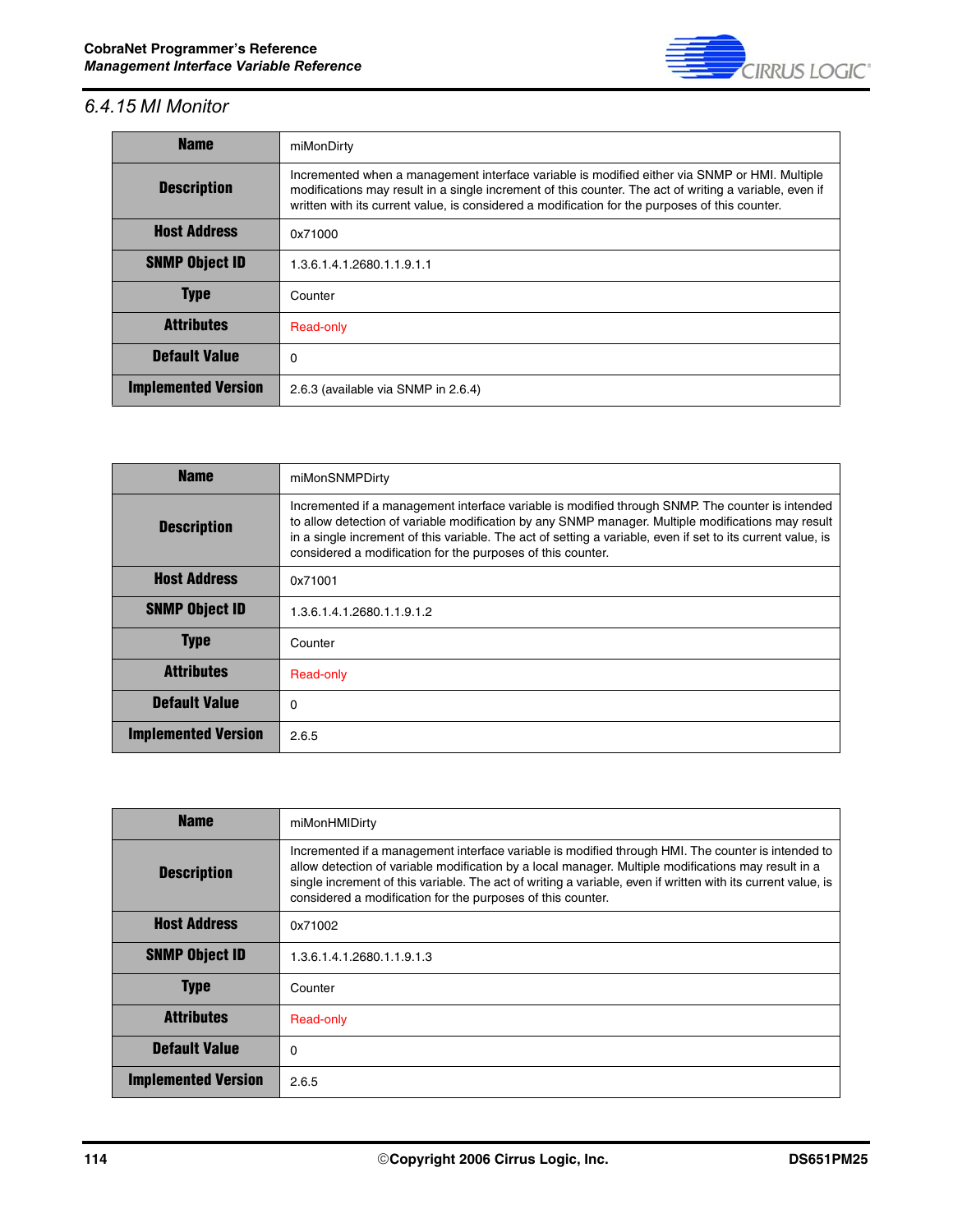

| <b>Name</b>                | miMonHMIMode                                                                                                          |
|----------------------------|-----------------------------------------------------------------------------------------------------------------------|
| <b>Description</b>         | Host interface mode.<br>0 - Motorola mode<br>1 - Intel mode<br>-1 - default mode (Motorola mode, otherwise undefined) |
| <b>Host Address</b>        | 0x71003                                                                                                               |
| <b>SNMP Object ID</b>      | 1.3.6.1.4.1.2680.1.1.9.1.4                                                                                            |
| <b>Type</b>                | Integer32                                                                                                             |
| <b>Attributes</b>          | Read-only                                                                                                             |
| <b>Default Value</b>       | -1                                                                                                                    |
| <b>Implemented Version</b> | 2.10.5 (32-bit platforms only). Not available on 24-bit platforms.                                                    |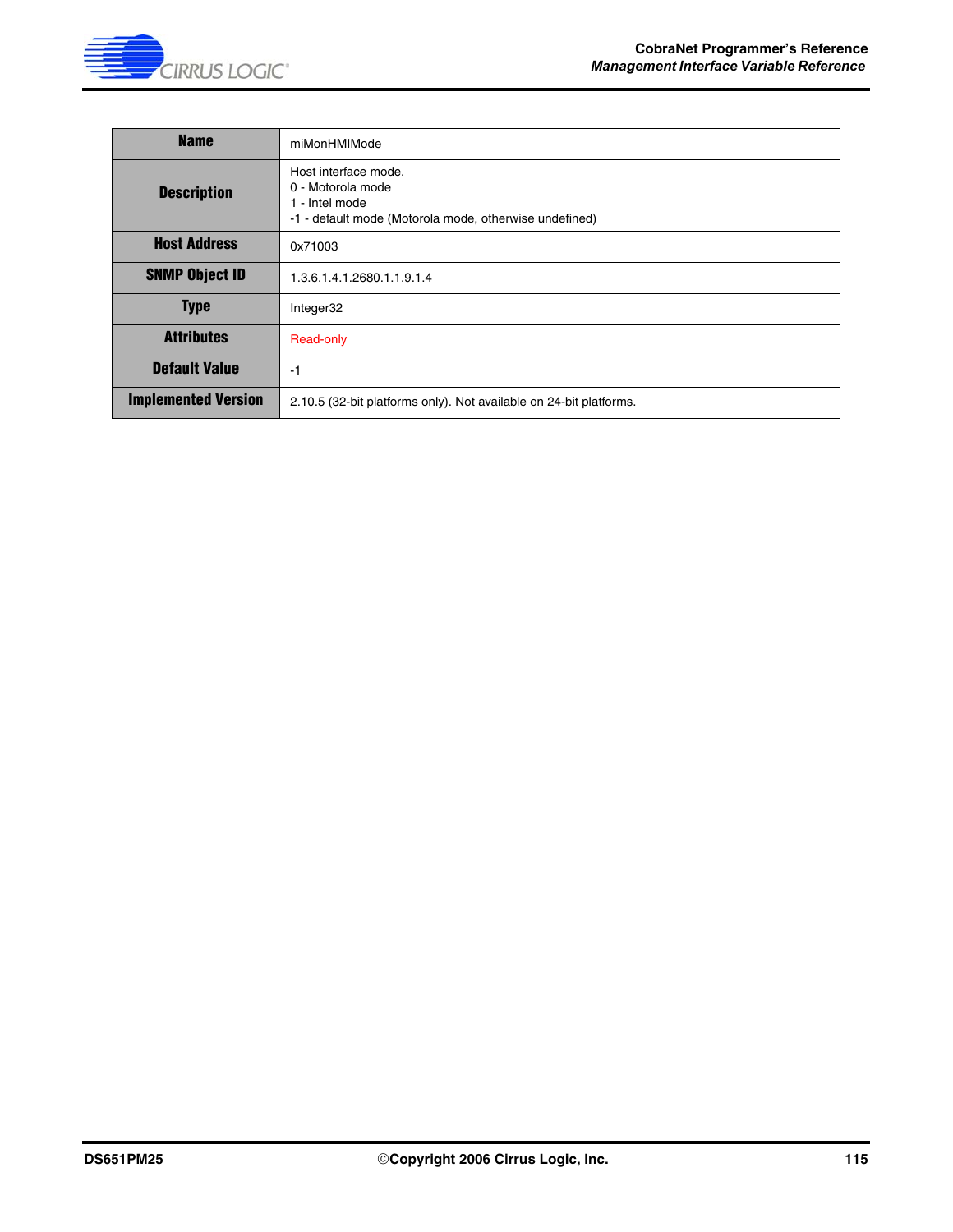

# *6.4.16 IP Monitor*

| <b>Name</b>                | ipMonCurrentIP                                                                                                                                                                                                                                                                                                                                                                                                                                                                                                                                                                                                       |
|----------------------------|----------------------------------------------------------------------------------------------------------------------------------------------------------------------------------------------------------------------------------------------------------------------------------------------------------------------------------------------------------------------------------------------------------------------------------------------------------------------------------------------------------------------------------------------------------------------------------------------------------------------|
| <b>Description</b>         | The current IP address for the CobraNet interface. Changing the current IP address has an<br>immediate effect on IP communications. A value of 0.0.0.0 indicates no IP address assignment for<br>the interface. An IP address can be assigned (or reassigned) to the interface by any of the following<br>means:<br>A value loaded from <i>ipMonStaticIP</i> during power-up.<br>A host processor writing to <i>pMonCurrentIP</i> via the HMI.<br>Receipt of a BOOTP response packet (typically in response to a transmitted BOOTP request)<br>Receipt of a RARP response packet (RARP requests are not transmitted) |
| <b>Host Address</b>        | 0x72000                                                                                                                                                                                                                                                                                                                                                                                                                                                                                                                                                                                                              |
| <b>SNMP Object ID</b>      | 1.3.6.1.4.1.2680.1.1.9.2.2                                                                                                                                                                                                                                                                                                                                                                                                                                                                                                                                                                                           |
| <b>Type</b>                | <b>IpAddress</b>                                                                                                                                                                                                                                                                                                                                                                                                                                                                                                                                                                                                     |
| <b>Attributes</b>          | <b>Read/Write</b>                                                                                                                                                                                                                                                                                                                                                                                                                                                                                                                                                                                                    |
| <b>Default Value</b>       | ipMonStaticIP                                                                                                                                                                                                                                                                                                                                                                                                                                                                                                                                                                                                        |
| <b>Implemented Version</b> | 2.6.3                                                                                                                                                                                                                                                                                                                                                                                                                                                                                                                                                                                                                |

| <b>Name</b>                | ipMonStaticIP                                                                                                                 |
|----------------------------|-------------------------------------------------------------------------------------------------------------------------------|
| <b>Description</b>         | A power-up static IP address assignment for the interface. A value of 0.0.0.0 indicates no power-up<br>IP address assignment. |
| <b>Host Address</b>        | 0x72002                                                                                                                       |
| <b>SNMP Object ID</b>      | 1.3.6.1.4.1.2680.1.1.9.2.1                                                                                                    |
| <b>Type</b>                | <b>IpAddress</b>                                                                                                              |
| <b>Attributes</b>          | <b>Read/write - Persistent</b>                                                                                                |
| <b>Default Value</b>       | 0.0.0.0                                                                                                                       |
| <b>Implemented Version</b> | 2.8.2                                                                                                                         |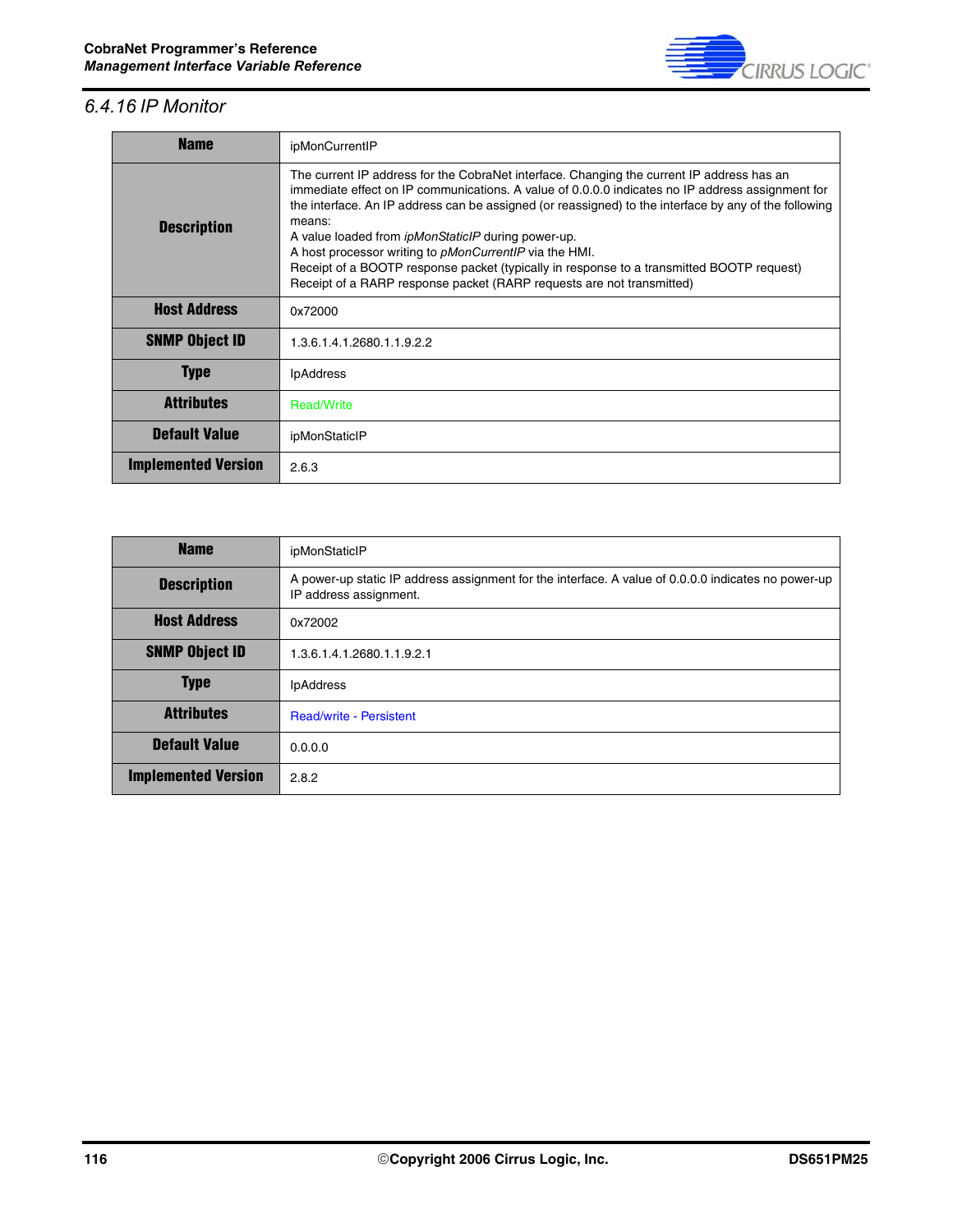

### *6.4.17 IF Monitor*

MI interface for monitoring redundant Ethernet connection (Dual Link) feature. These variables are only available on the CM-1, CM-2, and CS4961xx/CS1810xx-based hardware.

| <b>Name</b>                | ifmCurrentlf                                                                                                                                              |
|----------------------------|-----------------------------------------------------------------------------------------------------------------------------------------------------------|
| <b>Description</b>         | Index of the current, active Ethernet connection.<br>1 - Primary<br>2 - Secondary<br>On platforms with only one interface, this value will always be one. |
| <b>Host Address</b>        | 0x73000                                                                                                                                                   |
| <b>SNMP Object ID</b>      | 1.3.6.1.4.1.2680.1.1.9.3.1                                                                                                                                |
| <b>Type</b>                | Integer                                                                                                                                                   |
| <b>Attributes</b>          | <b>Read Only</b>                                                                                                                                          |
| <b>Implemented Version</b> | 2.9.9 (24-bit platforms), 2.10.3 (32-bit platforms)                                                                                                       |

| <b>Name</b>                | ifmLastChange                                                                                                                                                                                                                                                                                                               |
|----------------------------|-----------------------------------------------------------------------------------------------------------------------------------------------------------------------------------------------------------------------------------------------------------------------------------------------------------------------------|
| <b>Description</b>         | The value of sysUpTime at the time the <i>ifmCurrentif</i> was established. If the current state was<br>entered prior to or concurrent with the last re-initialization of the local network management<br>subsystem, then this value will be zero. On platforms with only one interface, this value will always<br>be zero. |
| <b>Host Address</b>        | 0x73001                                                                                                                                                                                                                                                                                                                     |
| <b>SNMP Object ID</b>      | 1.3.6.1.4.1.2680.1.1.9.3.2                                                                                                                                                                                                                                                                                                  |
| <b>Type</b>                | <b>Time Ticks</b>                                                                                                                                                                                                                                                                                                           |
| <b>Attributes</b>          | <b>Read Only</b>                                                                                                                                                                                                                                                                                                            |
| <b>Implemented Version</b> | 2.9.9 (24-bit platforms), 2.10.3 (32-bit platforms)                                                                                                                                                                                                                                                                         |

| <b>Name</b>                | ifmSwitchMode                                                                                                                                                                                                                                                                                                                                                                                                                                                                                                                                          |
|----------------------------|--------------------------------------------------------------------------------------------------------------------------------------------------------------------------------------------------------------------------------------------------------------------------------------------------------------------------------------------------------------------------------------------------------------------------------------------------------------------------------------------------------------------------------------------------------|
| <b>Description</b>         | Controls DualLink behavior. This variable applies only to interfaces which support two Ethernet<br>ports.<br>0 - (default) Automatic switchover to secondary on failure of primary.<br>1 - Always use primary port.<br>2 - Always use secondary port.<br>3 - If one port is woking properly and the other has failed, switch to the port that is working properly.<br>If both are working properly or both have failed, do not change ports. On boot, start with the<br>primary port. On platforms with only one interface, a value of "3" is ignored. |
| <b>Host Address</b>        | 0x73100                                                                                                                                                                                                                                                                                                                                                                                                                                                                                                                                                |
| <b>SNMP Object ID</b>      | 1.3.6.1.4.1.2680.1.1.9.3.4                                                                                                                                                                                                                                                                                                                                                                                                                                                                                                                             |
| <b>Type</b>                | Integer                                                                                                                                                                                                                                                                                                                                                                                                                                                                                                                                                |
| <b>Attributes</b>          | <b>Read/Write</b>                                                                                                                                                                                                                                                                                                                                                                                                                                                                                                                                      |
| <b>Implemented Version</b> | 2.9.9 (24-bit platforms), 2.10.3 (32-bit platforms)                                                                                                                                                                                                                                                                                                                                                                                                                                                                                                    |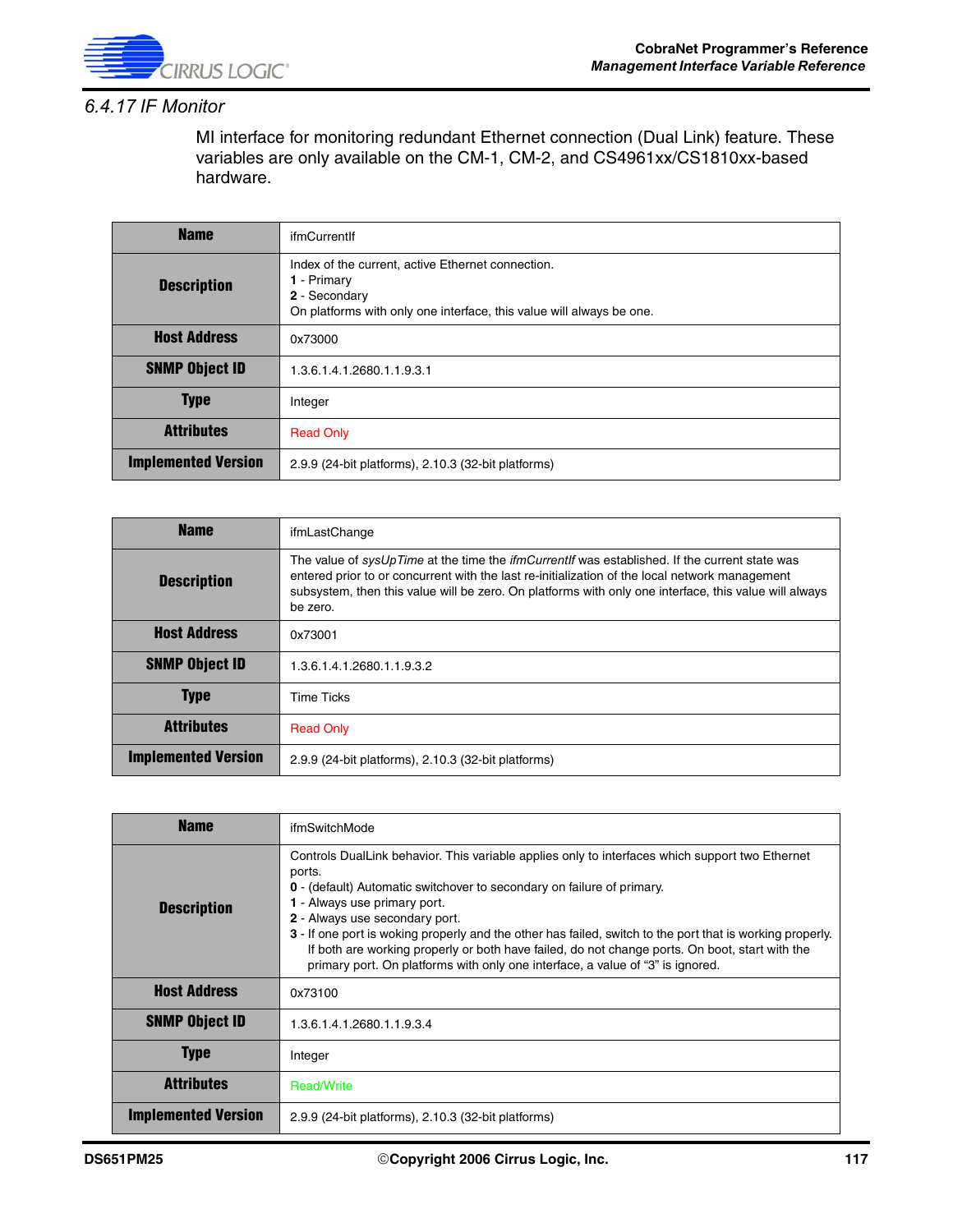

| <b>Name</b>                | ifmtStatus                                                                                                                                                                                                                                  |
|----------------------------|---------------------------------------------------------------------------------------------------------------------------------------------------------------------------------------------------------------------------------------------|
| <b>Description</b>         | Status of Ethernet connection. The following values may be OR'd together:<br>1 - Ethernet link established<br><b>2</b> - Connection is full-duplex<br>4 - Ethernet packets being received at a rate of at least 1 packet every two seconds. |
| <b>Host Address</b>        | 0x74n00<br>where:<br>$n = 0$ = primary Ethernet interface<br>$n = 1$ = secondary Ethernet interface                                                                                                                                         |
| <b>SNMP Object ID</b>      | 1.3.6.1.4.1.2680.1.1.9.3.3.1.2.n                                                                                                                                                                                                            |
| <b>Count</b>               | 2                                                                                                                                                                                                                                           |
| <b>Type</b>                | Integer                                                                                                                                                                                                                                     |
| <b>Attributes</b>          | <b>Read Only</b>                                                                                                                                                                                                                            |
| <b>Implemented Version</b> | 2.9.9 (24-bit platforms), 2.10.3 (32-bit platforms)                                                                                                                                                                                         |

| <b>Name</b>                | ifmtLastChange                                                                                                                                                                                                                                  |
|----------------------------|-------------------------------------------------------------------------------------------------------------------------------------------------------------------------------------------------------------------------------------------------|
| <b>Description</b>         | The value of sysUpTime at the time ifmtStatus was established. If the current state was entered<br>prior to or concurrent with the last re-initialization of the local network management subsystem, then<br>this object contains a zero value. |
| <b>Host Address</b>        | 0x74n01<br>where:<br>$n = 0$ = primary Ethernet interface<br>$n = 1$ = secondary Ethernet interface                                                                                                                                             |
| <b>SNMP Object ID</b>      | 1.3.6.1.4.1.2680.1.1.9.3.3.1.3.n                                                                                                                                                                                                                |
| <b>Count</b>               | 2                                                                                                                                                                                                                                               |
| <b>Type</b>                | <b>Time Ticks</b>                                                                                                                                                                                                                               |
| <b>Attributes</b>          | <b>Read Only</b>                                                                                                                                                                                                                                |
| <b>Implemented Version</b> | 2.9.9 (24-bit platforms), 2.10.3 (32-bit platforms)                                                                                                                                                                                             |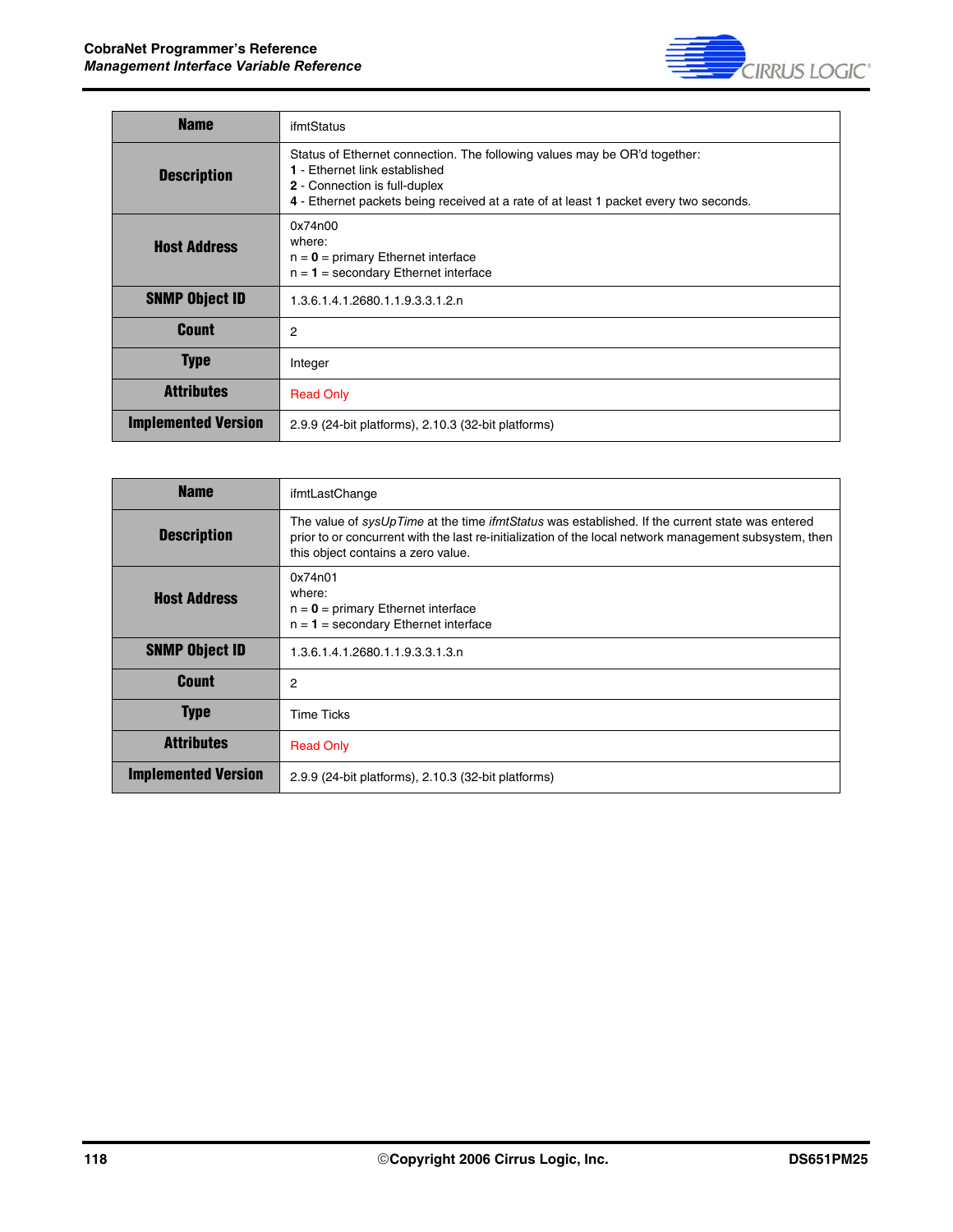

# **6.5 DSP Extensions**

The CS4961xx family of CobraNet interface chips features a MIB extension for control and monitoring of the digital signal processing capabilities.

#### *6.5.1 Processor*

The *proc* variables provide general control and monitoring of the digital signal processing.

| <b>Name</b>                | procMode                                                                                             |
|----------------------------|------------------------------------------------------------------------------------------------------|
| <b>Description</b>         | Signal processing mode:<br>0 - Silent (default)<br>1 - Audio pass-thru<br>2 - Run User Configuration |
| <b>Host Address</b>        | 0x75100                                                                                              |
| <b>SNMP Object ID</b>      | 1.3.6.1.4.1.2680.1.4.1.1                                                                             |
| <b>Type</b>                | Integer                                                                                              |
| <b>Attributes</b>          | <b>Read/write - Persistent</b>                                                                       |
| <b>Implemented Version</b> | 2.11.0                                                                                               |

| <b>Name</b>                | procStatus                                                                                                                                                                                                                                                                                                                                                                                                                  |
|----------------------------|-----------------------------------------------------------------------------------------------------------------------------------------------------------------------------------------------------------------------------------------------------------------------------------------------------------------------------------------------------------------------------------------------------------------------------|
| <b>Description</b>         | Processor status, the following values may be OR'ed together:<br>$0x1 - Pass-thru$<br>ox2 - Running user configuration<br><b>0x4</b> - Firmware mismatches the chip<br><b>0x8</b> - Firmware channel number mismatches the user's configuration<br><b>ox10</b> - Firmware version mismatches the DSP Conductor kernel version<br><b>0x20</b> - Invalid user configuration<br>Bits 2 to 31 are only valid when bit 1 is set. |
| <b>Host Address</b>        | 0x75200                                                                                                                                                                                                                                                                                                                                                                                                                     |
| <b>SNMP Object ID</b>      | 1.3.6.1.4.1.2680.1.4.1.2                                                                                                                                                                                                                                                                                                                                                                                                    |
| <b>Type</b>                | Integer                                                                                                                                                                                                                                                                                                                                                                                                                     |
| <b>Attributes</b>          | <b>Read Only</b>                                                                                                                                                                                                                                                                                                                                                                                                            |
| <b>Implemented Version</b> | 2.11.1                                                                                                                                                                                                                                                                                                                                                                                                                      |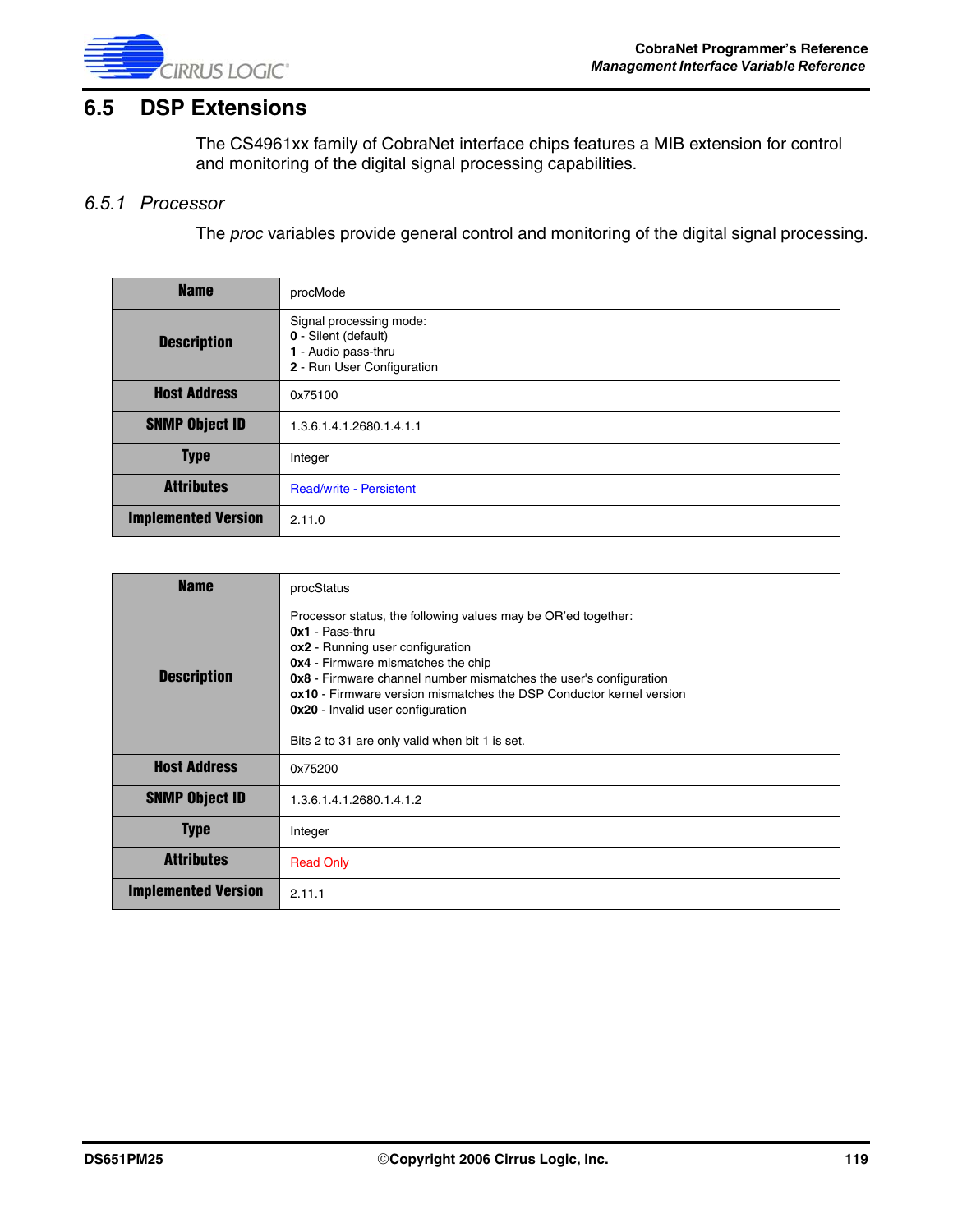

| <b>Name</b>                | procFreeCycles                                                            |
|----------------------------|---------------------------------------------------------------------------|
|                            | Free CPU cycles in thousandths (1000=100.0%, 256=25.6%).                  |
| <b>Description</b>         | Negative values indicate inadequate free cycles.                          |
|                            | This condition is normally accompanied by errors (advancing error Count). |
| <b>Host Address</b>        | 0x75201                                                                   |
| <b>SNMP Object ID</b>      | 1.3.6.1.4.1.2680.1.4.1.3                                                  |
| <b>Type</b>                | Integer                                                                   |
| <b>Attributes</b>          | <b>Read Only</b>                                                          |
| <b>Implemented Version</b> | 2.11.1                                                                    |

### *6.5.2 Control*

The *control* variables are for control and monitoring of DSP parameters. The organization of parameters is specific to the DSP Conductor configuration currently in force. See the application note AN279, *"Controlling and Monitoring DSP Conductor Configurations"* for details.

| <b>Name</b>                | controlRWLength                                                           |
|----------------------------|---------------------------------------------------------------------------|
| <b>Description</b>         | Length of read-write control variable set instantiated in controlRWValue. |
| <b>Host Address</b>        | 0x75300                                                                   |
| <b>SNMP Object ID</b>      | 1.3.6.1.4.1.2680.1.4.2.1                                                  |
| <b>Type</b>                | Integer                                                                   |
| <b>Attributes</b>          | <b>Read Only</b>                                                          |
| <b>Implemented Version</b> | 2.11.1                                                                    |

| <b>Name</b>                | controlRWValue                                                             |
|----------------------------|----------------------------------------------------------------------------|
| <b>Description</b>         | Writable DSP parameters.                                                   |
| <b>Host Address</b>        | $0x76000+n$ ( <i>n</i> is the 0-based parameter offset)                    |
| <b>SNMP Object ID</b>      | 1.3.6.1.4.1.2680.1.4.2.2.1.2.n ( <i>n</i> is the 1-based parameter offset) |
| <b>Type</b>                | Integer                                                                    |
| <b>Attributes</b>          | Read/Write                                                                 |
| <b>Default Value</b>       | DSP Conductor configuration specific.                                      |
| <b>Implemented Version</b> | 2.11.1                                                                     |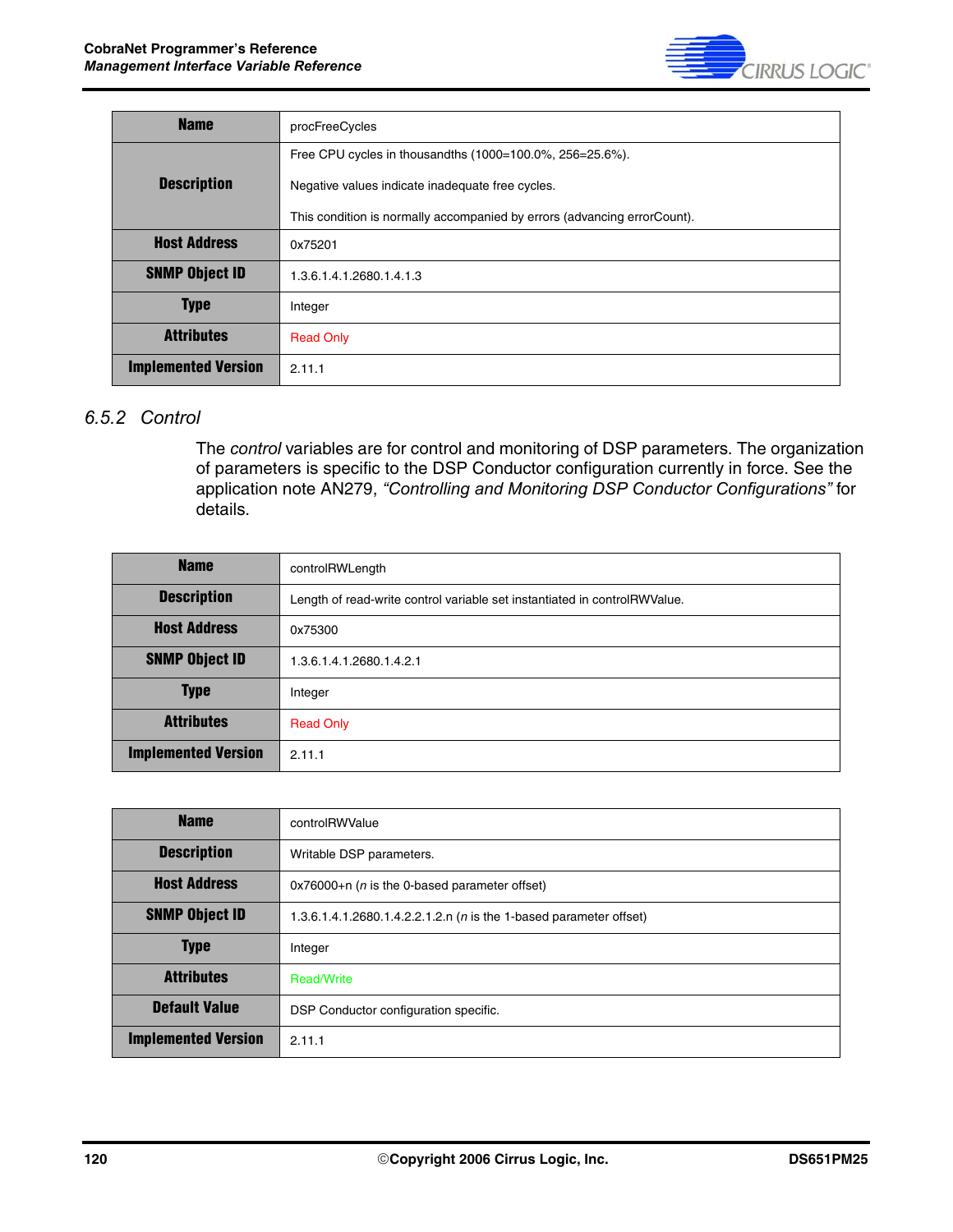

| <b>Name</b>                | controlROLength                                                           |
|----------------------------|---------------------------------------------------------------------------|
| <b>Description</b>         | Length of read-write control variable set instantiated in controlROValue. |
| <b>Host Address</b>        | 0x75301                                                                   |
| <b>SNMP Object ID</b>      | 1.3.6.1.4.1.2680.1.4.2.3                                                  |
| <b>Type</b>                | Integer                                                                   |
| <b>Attributes</b>          | <b>Read Only</b>                                                          |
| <b>Implemented Version</b> | 2.11.1                                                                    |

| <b>Name</b>                                                                    | controlROValue                                                     |  |  |  |  |
|--------------------------------------------------------------------------------|--------------------------------------------------------------------|--|--|--|--|
| <b>Description</b>                                                             | Read-only DSP parameters.                                          |  |  |  |  |
| <b>Host Address</b><br>$0x7A000+n$ ( <i>n</i> is the 0-based parameter offset) |                                                                    |  |  |  |  |
| <b>SNMP Object ID</b>                                                          | 1.3.6.1.4.1.2680.1.4.2.4.1.2.n (n is the 1-based parameter offset) |  |  |  |  |
| <b>Type</b>                                                                    | Integer                                                            |  |  |  |  |
| <b>Attributes</b>                                                              | <b>Read Only</b>                                                   |  |  |  |  |
| <b>Default Value</b>                                                           | DSP Conductor configuration specific                               |  |  |  |  |
| <b>Implemented Version</b>                                                     | 2.11.1                                                             |  |  |  |  |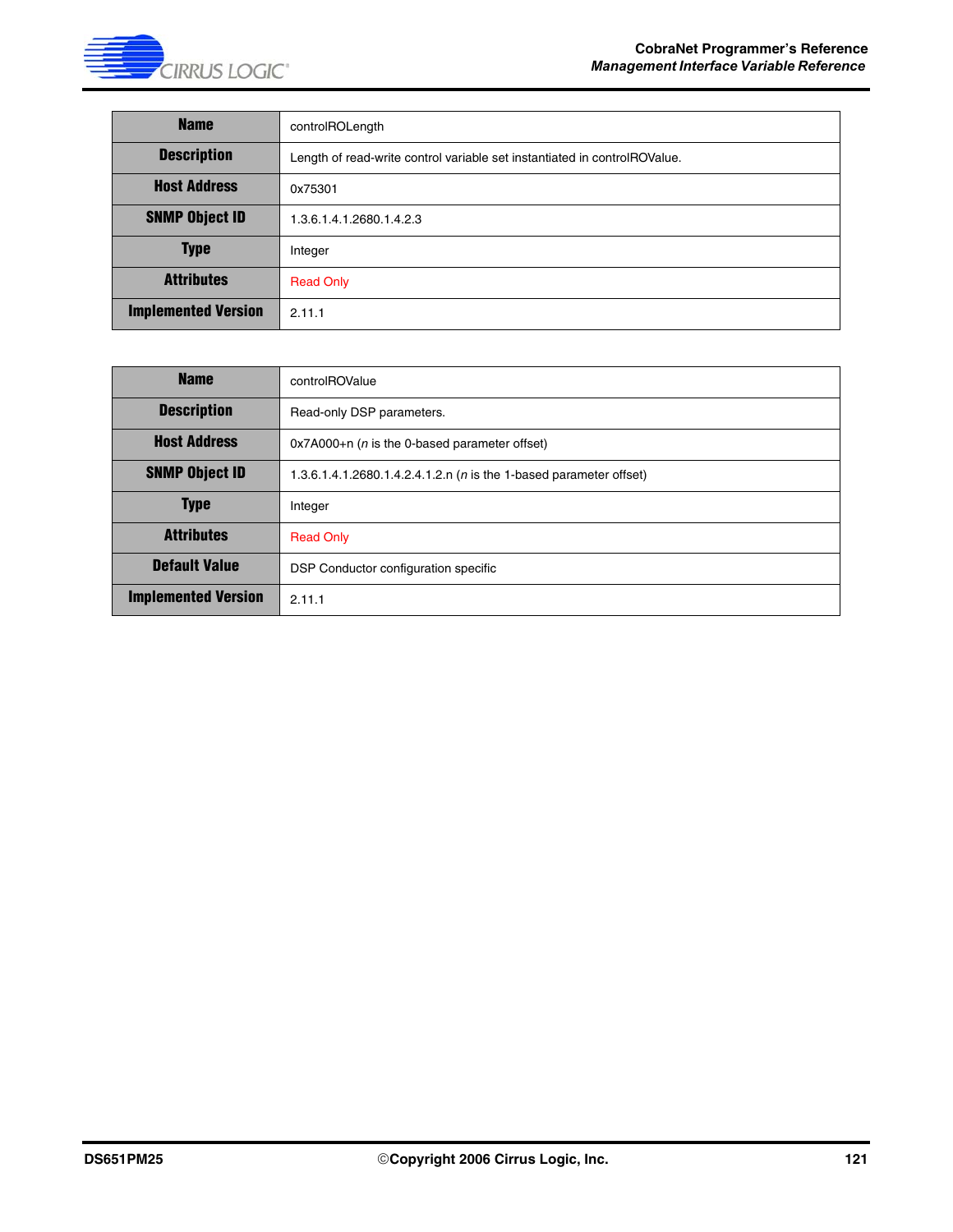

# **7. Recommended User Interface Practices**

# **7.1 Channel Assignments and Labeling**

There are at least five layers where audio channels are numbered:

- User labels on the back panel of a device.
- As synchronous serial time slot and interface assignments. This is determined by how the audio I/O is physically connected and multiplexed.
- As audio buffer offsets within the CobraNet interface. There is a fixed mapping between the time slot and interface assignments and the audio buffer offsets for each basic CobraNet I/O configuration supported.
- As audio routing channels within the CobraNet interface. Valid routing channels are in the range 1-64. Channel 0 is reserved to indicate an unused channel. The mapping between I/O indices and audio buffer offsets is determined by the *audioMap* MI variable.
- As bundle and audio channel assignments. Valid bundle numbers are 1-65535. Bundle 0 indicates an unused transmitter or receiver. A bundle may carry up to 8 audio channels. Routing channels are assigned to bundles through the *txSubMap* and *rxSubMap* MI variables.

### *7.1.1 Audio I/O Map*

The *audioMap* variables may need to be set up by the manufacturer. Audio inputs starting from the channel labeled 1 should be assigned starting at routing channel 1. Audio outputs starting from the channel labeled 1 should be assigned starting at routing channel 33. The *audioMap* values may be initialized through firmware customization or the HMI.

#### *7.1.2 Bundle Assignments*

It is recommended that all front panel interfaces allow selection of multicast bundles in the range 1-255 and unicast bundles in the range 256-65279. We recommend against allowing private bundle assignments from a front panel user interface since these are conditioned on a 48-bit MAC address. Private bundle assignments are best left to a central graphical user interface operating via SNMP.

**Transmitters**—Audio channels are transmitted in groups of up to 8 onto the network via a bundle. It is an advisable policy to pack as many audio channels into a bundle as possible as this improves network efficiency. This does strategey does not necessarily limit routing flexibility as complex routing functionality can be readily accomplished at the receiver side. At a minimum, user control of bundle assignments per network transmitter should be provided. Optional user interface control of transmitter functionality may include any combination of the following:

- Audio Resolution on a per-audio-channel Basis
- Audio Source Channel Mapping per Transmitter Audio Channel
- Number of Audio Channels to Include in Bundle Transmission
- Bundle and Request Priority

**Receivers**—The receiver can extract up to 8 audio channels from a bundle. The receiver decodes the data according to the tags attached to the bundle by the transmitter. At a minimum, user control of the bundle assignment per network receivers should be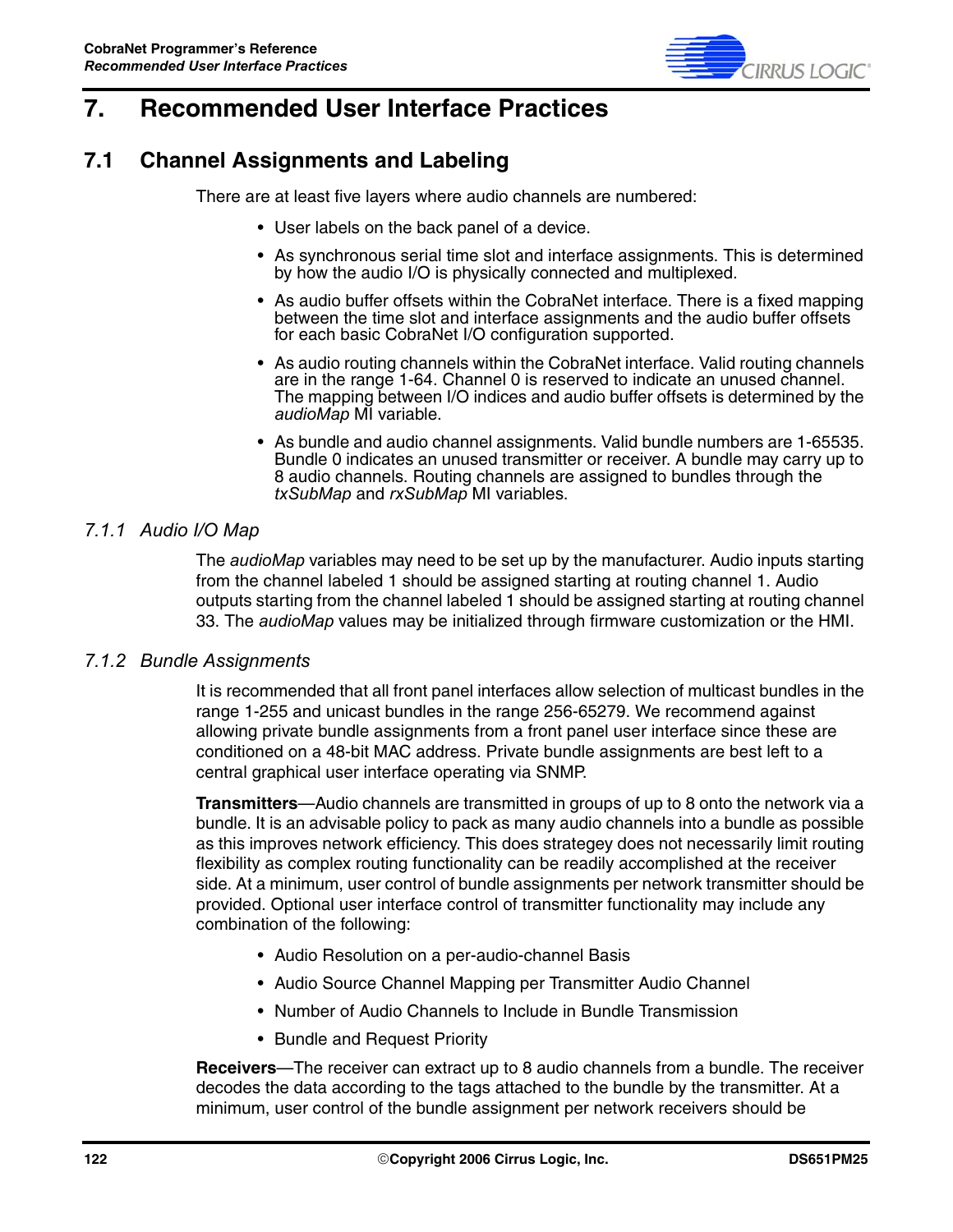

provided. Optional user interface control of receiver functionality may include any combination of the following:

- Audio destination channel mapping per receiver audio channel
- Bundle and request priority

# **7.2 Conductor Priority**

It is not necessary to give users the ability to change conductor priority via a front panel interface. If manipulation of conductor priority is desired, allowing three options with regard to conductor priority selection is recommended:

- Never conductor Priority =  $0$
- Normal conductorPriority = 32
- High conductor Priority = 128

### **7.3 Name**

Users should be able to either select and display or simply display a network name for the device. This network name is stored in the *sysName* management variable as an ASCII string that is 4 to 16 characters in length. a-z, A-Z, 0-9 and - [hyphen] are allowed characters. Names are not case sensitive. A name may be as simple as 4 numeric characters. A set of thumb wheel switches can be used to provide a unique numerical name. Names containing only 0's (zeros) and "NONAME" are reserved names indicating that no name has been assigned to the unit.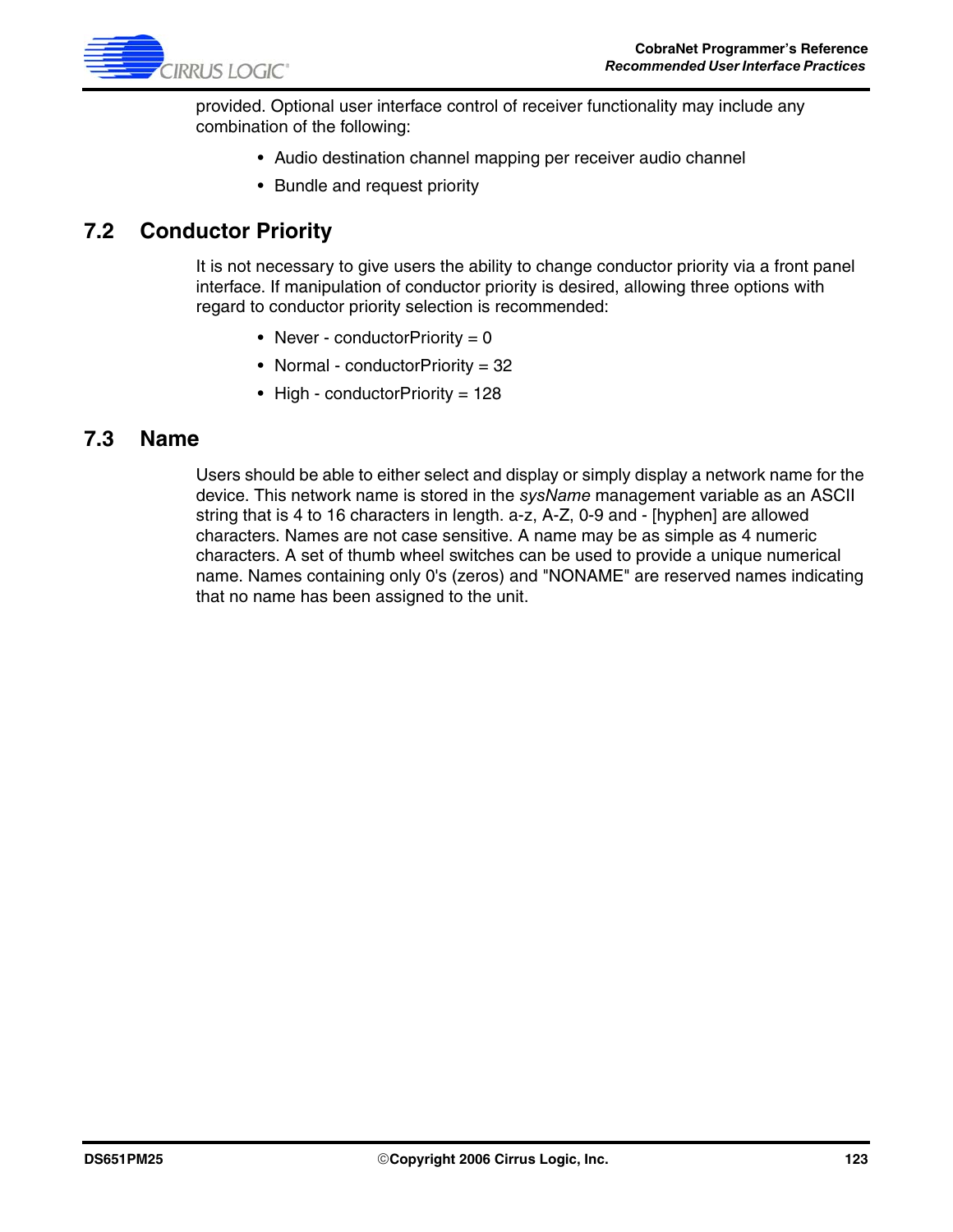

# **8. Error Reporting**

## **8.1 Recoverable Errors**

Recoverable errors are indicated by an increment of *errorCount*, update of *errorCode*, *errorIndicators* and illumination of the TX error, RX error and/or Fault indicators, if available. Note that some CobraNet devices do not present all indicators to the user. For example, the CM-1 provides only the Fault indicator. There are numerous recoverable error conditions that can cause an error indication. It is possible to determine the exact cause of the most recently reported error conditions by reading the *errorCode* variable through the management interface.

### *8.1.1 Receive and Transmit Errors*

Receive and transmit errors illuminate the RX Error and/or TX Error indicators. These errors are reported with respect to the Ethernet interface. An RX error indicates trouble receiving audio or control data from the network. A TX error indicates trouble transmitting audio or control data onto the network. These errors may originate at peripherals attached to the CobraNet interface. A framing error detected at the asynchronous serial port is reported as a TX error because an inability to correctly receive asynchronous serial data means that it can't be properly *transmitted* onto the Ethernet. Difficulty locking to the conductor clock is reported by simultaneous illumination of the RX error and TX error indicators as a failure to lock affects both transmission and reception.

#### *8.1.2 Faults*

Illumination of the Fault indicator indicates detection of an unexpected condition. Some fault conditions will also light the RX error and/or TX error indicators to give more specific indication if the unexpected condition is in the receive or transmit processes.

## **8.2 Unrecoverable Errors**

#### *8.2.1 Fatal Faults*

A fatal fault halts the CobraNet interface. Audio and control data delivery is suspended while an error code is displayed as a flashing pattern on the Fault indicator. Once the code has been displayed several times, the interface will automatically attempt to reset itself.

The fatal fault code is displayed as a repeating set of three flash sequences. These three flash sequences represent three digits of an octal error code. A single flash represents a 0 digit and 8 flashes represent a 7 digit. The three digits are delivered least significant first. Convert from octal to decimal and divide by two to get the error code. Or the flash sequences may be looked up directly in the Error Codes section of this document

As an example, a repeating pattern of 5 flashes then 2 flashes followed by 3 flashes represents an octal code of 214. Converting to decimal and dividing by 2 yields error code 70.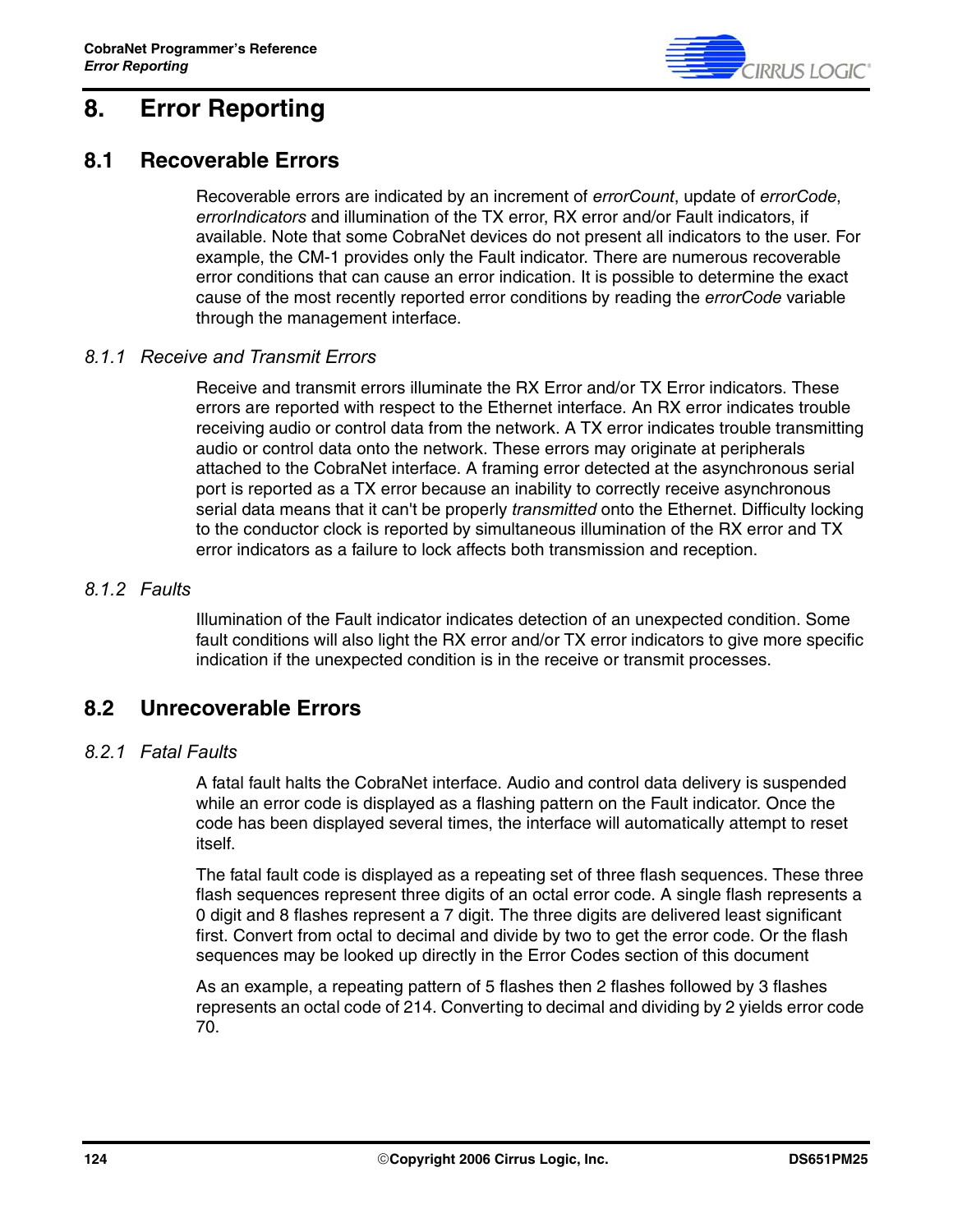

### *8.2.2 POST Failure*

Power on self-tests are performed during the boot process. If one of these tests fails, an error code is displayed as a flashing pattern on the Fault indicator. Once the code has been displayed, the interface will automatically attempt to reset itself. Typically the same test will fail again resulting in repeated display of the failing error code.

| <b>Number of Fault</b><br><b>Indicator Flashes</b> | <b>Failed Test</b>                             |
|----------------------------------------------------|------------------------------------------------|
| 1                                                  | Runtime code checksum error                    |
| $\overline{c}$                                     | Boot code checksum error                       |
| 3                                                  | Xilinx configuration load failure              |
| 4                                                  | Error in MAC register access                   |
| 5                                                  | Data error in PHY register access              |
| 6                                                  | Timeout error in PHY register access           |
| 8                                                  | SRAM error: bank 0 LS byte                     |
| 9                                                  | SRAM error: bank 0 middle byte                 |
| 10                                                 | SRAM error: bank 0 MS byte                     |
| 11                                                 | SRAM error: bank 1 LS byte                     |
| 12                                                 | SRAM error: bank 1 middle byte                 |
| 13                                                 | SRAM error: bank 1 MS byte                     |
| 14                                                 | Address or data bus data dependent failure     |
| 15                                                 | Ethernet loopback test failure                 |
| 19                                                 | Unexpected interrupt occurred                  |
| 20                                                 | Unexpected Xilinx configuration identification |
| 21                                                 | Unexpected Xilinx configuration version        |
| 22                                                 | Sample clock range test failure                |
| 23                                                 | Sample clock not running                       |

#### **Table 16. POST Failure Error Codes**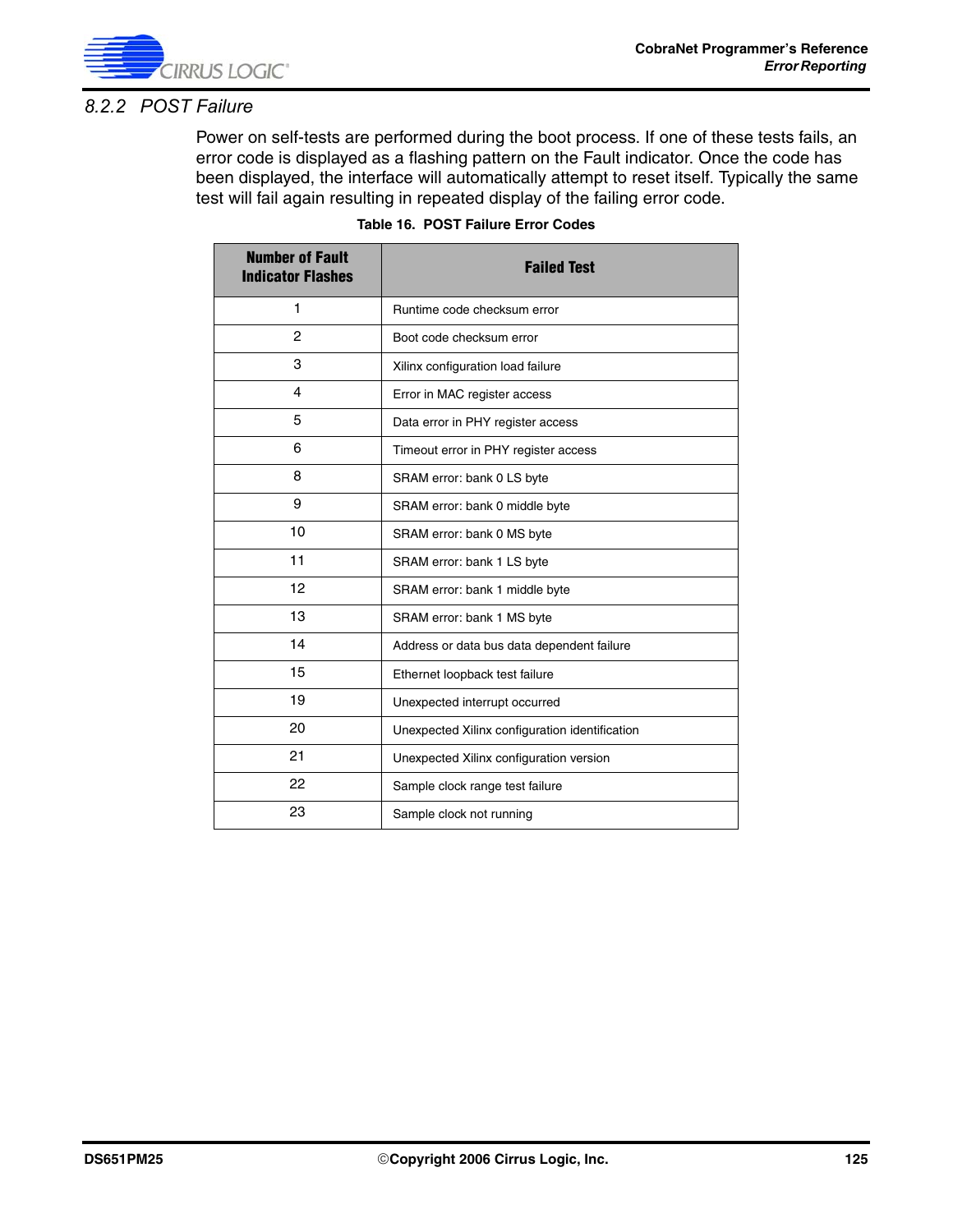

# **9. Error Code Reference**

# <span id="page-125-0"></span>**9.1 Legend**

**Byte Code** - Numeric error code. Error codes reported through SNMP or HMI are of varying form must be converted to this common byte code representation as per instructions give in [section 9.2](#page-126-0) below.

**Flash Code** - Code as reported in a fatal fault situation. Flash codes are typically only displayed for fatal errors.

**Type** - Classification and behavior of the error condition.

| <b>Type</b>    | <b>Description</b>                                                              |
|----------------|---------------------------------------------------------------------------------|
| TX.            | Recoverable and expected transmit error                                         |
| <b>TXQUIET</b> | Informative transmit incident                                                   |
| <b>TXFAULT</b> | Unexpected but recoverable transmit error                                       |
| <b>RX</b>      | Recoverable and expected receive error                                          |
| <b>RXQUIET</b> | Informative receive incident                                                    |
| <b>RXFAULT</b> | Unexpected but recoverable receive error                                        |
| <b>TXRX</b>    | Recoverable and expected error simultaneously affecting transmit and receive    |
| <b>FAULT</b>   | Unexpected but recoverable error                                                |
| FATAL          | Unrecoverable error condition. Reported as a flash code on the fault indicator. |

**Table 17. Error Types**

**Name** - Name assigned to the error by the firmware programmer.

**Description** - Description of the error condition.

**Expected Conditions** - Foreseeable conditions under which the error condition would occur on normally functioning and properly connected hardware.

**Unexpected Conditions** - Conditions indicating a hardware of firmware fault.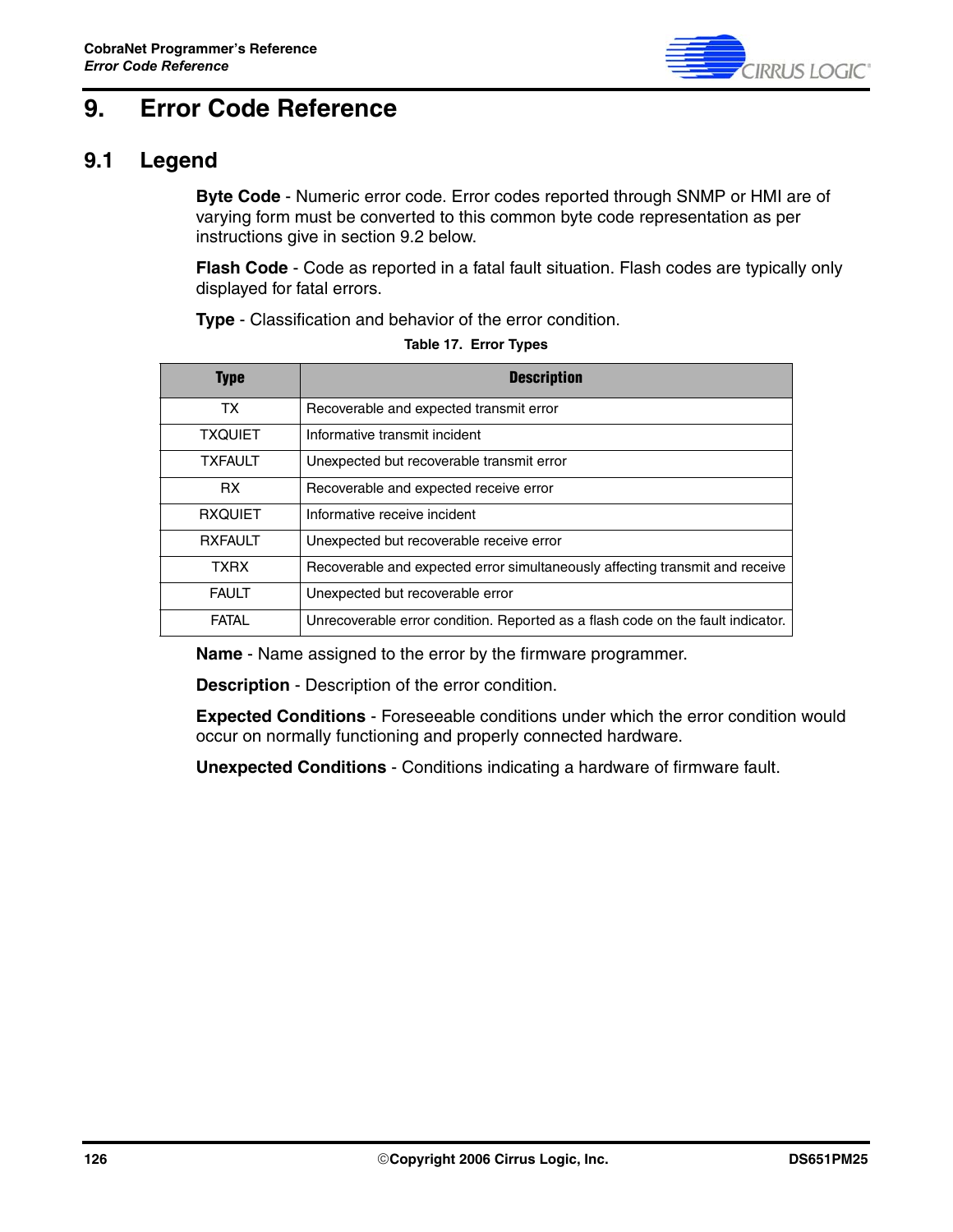

## <span id="page-126-0"></span>**9.2 Error Code Interpretation**

Errors are listed and described in [section 9.3](#page-127-0) below. Errors are keyed by Byte Code and Flash Code. Flash codes are used when a fatal fault is reported (see [section 9.1](#page-125-0) above). Byte codes are used for all other runtime error reporting.

A conversion between raw error codes reported via the errorCode MI variable and the byte code key values is required to correctly interpret error conditions. Error codes are represented differently on 24-bit and 32-bit platforms. The conversion between error code and byte code for each platform is described in [section 9.2.1](#page-126-1) and [section 9.2.2](#page-126-2) below.

#### <span id="page-126-1"></span>*9.2.1 24-bit Error Code Interpretation*

On 24-bit platforms (reference design and CM-1), the byte code is presented in the mostsignificant 8 bits of the 24-bit error code reported. To derive a byte code from an error code, divide the error code by 65,535. Alternatively when the error code is expressed as a hexadecimal value, the byte code (in hexadecimal form) is in the 5th and 6th digits. Convert this value to decimal representation and look up the byte code in the table below.

#### <span id="page-126-2"></span>*9.2.2 32-bit Error Code Interpretation*

For 32-bit platforms (CM-2, CS4961xx, and CS1810xx), the byte code is presented in the least-significant 8 bits of the 32-bit error code. To retrieve the byte code, strip off the mostsignificant 24 bits by taking the error code modulo 256. Alternatively, when the error code is expressed as a hexadecimal value, the byte code (in hexadecimal form) appears in the first and second digits. Convert this value to decimal representation and look up the byte code in the table below.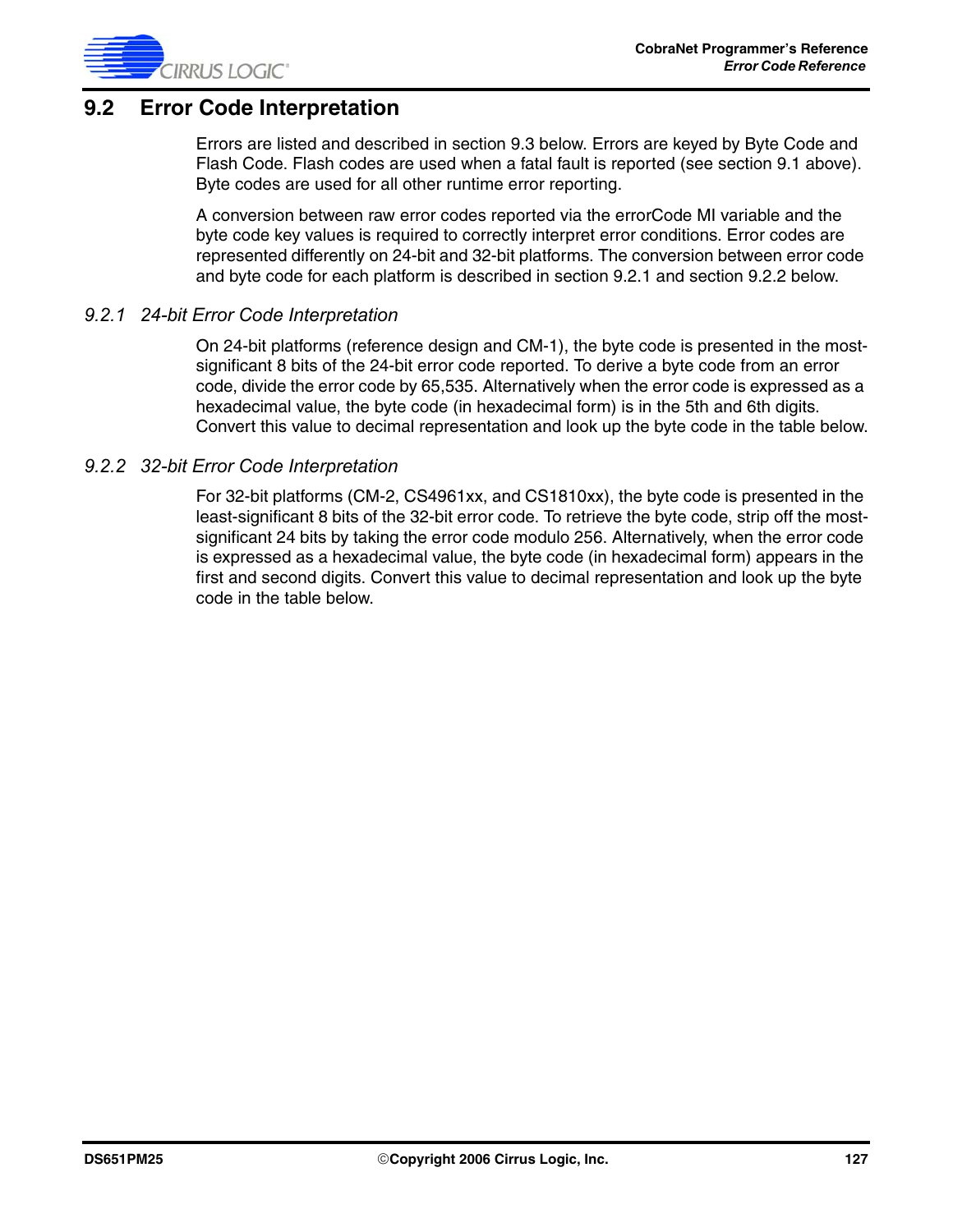

# <span id="page-127-0"></span>**9.3 Error Codes Listing**

| <b>Byte</b><br>Code | Flash<br>Code | <b>Type</b>  | <b>Name</b>      | <b>Description</b>                                                                                               | <b>Expected</b><br><b>Conditions</b>                                                                                                                                    | <b>Unexpected</b><br><b>Conditions</b>                                                                                              |
|---------------------|---------------|--------------|------------------|------------------------------------------------------------------------------------------------------------------|-------------------------------------------------------------------------------------------------------------------------------------------------------------------------|-------------------------------------------------------------------------------------------------------------------------------------|
| $\mathbf 0$         | 1, 1, 1       | <b>NONE</b>  | NO_ERROR         | No error has been<br>reported.                                                                                   |                                                                                                                                                                         |                                                                                                                                     |
| 1                   | 3, 1, 1       | <b>FATAL</b> | NO_CODE          | No valid runtime<br>code to load from<br>flash memory.                                                           | No code has ever<br>been loaded in the<br>flash.                                                                                                                        | Corrupted flash<br>contents.<br>Hardware failure in<br>flash memory or<br>address/data bus.                                         |
| $\overline{c}$      | 5, 1, 1       | <b>FATAL</b> | BOOT_CSUM        | Bad boot sector<br>checksum.                                                                                     |                                                                                                                                                                         | Corrupted flash<br>contents.<br>Hardware failure in<br>flash memory or<br>address/data bus.                                         |
| 3                   | 7, 1, 1       | <b>FATAL</b> | XILINX_CONFIG    | Xilinx configuration<br>load failure.                                                                            |                                                                                                                                                                         | Hardware problem<br>with Xilinx PLD or<br>configuration<br>interface.<br><b>Corrupted Xilinx</b><br>configuration file in<br>flash. |
| 4                   | 1,2,1         | <b>FATAL</b> | POST_MAC         | Ethernet media<br>access controller<br>(MAC) register<br>access failure.                                         |                                                                                                                                                                         | Problem with<br>Ethernet MAC or<br>$MAC \leq$ DSP<br>interface.                                                                     |
| 5                   | 3,2,1         | <b>FATAL</b> | POST_PHY_DATA    | Ethernet physical<br>interface (PHY)<br>register access<br>failure. Data read<br>does not match<br>data written. |                                                                                                                                                                         | Problem with PHY,<br>Ethernet MAC or<br>$MAC \le PHY$<br>interface (MII).                                                           |
| 6                   | 5,2,1         | <b>FATAL</b> | POST_PHY_TIMEOUT | PHY register<br>access failure.<br>PHY did not<br>respond to read or<br>write request.                           |                                                                                                                                                                         | Problem with PHY,<br>MAC or MAC <-><br>PHY interface<br>$(MII)$ .                                                                   |
| $\overline{7}$      | 7,2,1         | FATAL        | POST_BONDID      | CobraNet<br>processor<br>unrecognized.                                                                           | Attempt to run<br>firmware on a non-<br>CobraNet Cirrus<br>processor. Attempt<br>to run down-rev<br>firmware on a more<br>recently introduced<br>CobraNet<br>processor. |                                                                                                                                     |
| 8                   | 1, 3, 1       | <b>FATAL</b> | POST B0L         | Main memory<br>failure; low byte,<br>main bank.                                                                  |                                                                                                                                                                         | Memory chip<br>problem. Data bus<br>problem. Address<br>bus problem.                                                                |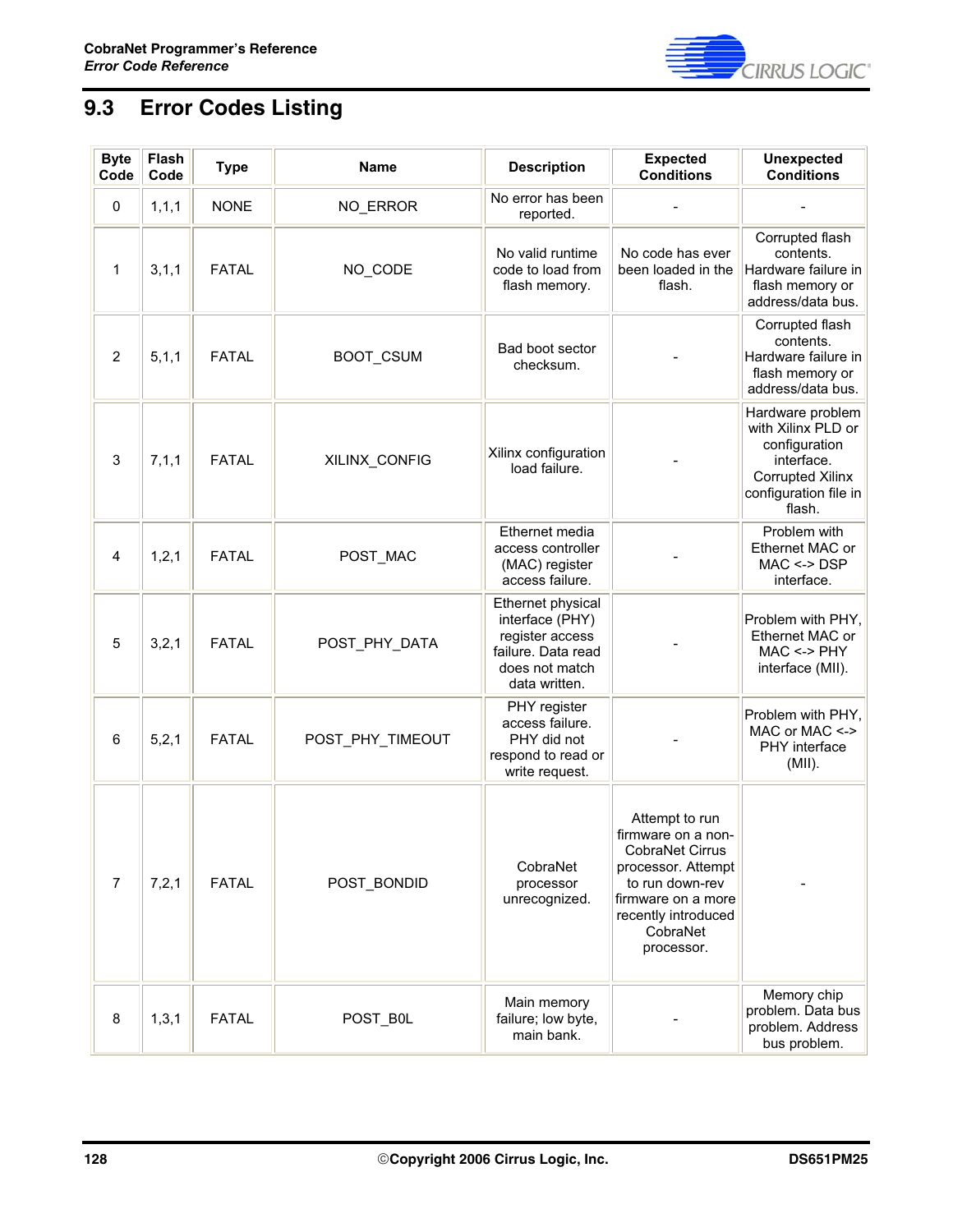

| <b>Byte</b><br>Code | Flash<br>Code | <b>Type</b>  | <b>Name</b>       | <b>Description</b>                                                                                                       | <b>Expected</b><br><b>Conditions</b>                                                                                                                | <b>Unexpected</b><br><b>Conditions</b>                                                                                                                                                                                  |
|---------------------|---------------|--------------|-------------------|--------------------------------------------------------------------------------------------------------------------------|-----------------------------------------------------------------------------------------------------------------------------------------------------|-------------------------------------------------------------------------------------------------------------------------------------------------------------------------------------------------------------------------|
| 9                   | 3,3,1         | <b>FATAL</b> | POST_B0M          | Memory failure;<br>middle byte, main<br>bank.                                                                            |                                                                                                                                                     | Memory chip<br>problem. Data bus<br>problem. Address<br>bus problem.                                                                                                                                                    |
| 10                  | 5, 3, 1       | <b>FATAL</b> | POST_B0H          | Memory failure;<br>high byte, main<br>bank.                                                                              |                                                                                                                                                     | Memory chip<br>problem. Data bus<br>problem. Address<br>bus problem.                                                                                                                                                    |
| 11                  | 7,3,1         | <b>FATAL</b> | POST_B1L          | Memory failure;<br>low byte, high<br>bank.                                                                               |                                                                                                                                                     | Memory chip<br>problem. Data bus<br>problem. Address<br>bus problem.                                                                                                                                                    |
| 12                  | 1, 4, 1       | <b>FATAL</b> | POST_B1M          | Memory failure;<br>middle byte, high<br>bank.                                                                            |                                                                                                                                                     | Memory chip<br>problem. Data bus<br>problem. Address<br>bus problem.                                                                                                                                                    |
| 13                  | 3, 4, 1       | <b>FATAL</b> | POST B1H          | Memory failure;<br>high byte, high<br>bank.                                                                              |                                                                                                                                                     | Memory chip<br>problem. Data bus<br>problem. Address<br>bus problem.                                                                                                                                                    |
| 14                  | 5,4,1         | <b>FATAL</b> | POST_BUS          | Address/data bus<br>test failure during<br>bus stress test.                                                              |                                                                                                                                                     | Address and/or<br>data bus<br>performance is<br>marginal.                                                                                                                                                               |
| 15                  | 7,4,1         | <b>FATAL</b> | POST LOOPBACK     | Ethernet physical<br>interface (PHY)<br>loopback test<br>failure. Cannot<br>transmit and<br>receive packet<br>correctly. |                                                                                                                                                     | Problem with<br>Ethernet controller<br>(MAC or PHY).<br>Problem with<br><b>Ethernet DMA</b><br>(Xilinx).                                                                                                                |
| 16                  | 1, 5, 1       | <b>FAULT</b> | FLASH_FAILURE     | Failure during flash<br>erase or write<br>operation.                                                                     | Flash device has<br>fatigued due to<br>excessive<br>write/erase<br>operations.                                                                      | Problem with flash<br>device or flash <-><br>DSP interface.                                                                                                                                                             |
| 17                  | 3, 5, 1       | <b>FAULT</b> | FLASH_WRITE       | Attempt to program<br>flash location<br>before erase.                                                                    |                                                                                                                                                     | Flash erase<br>failure.                                                                                                                                                                                                 |
| 18                  | 5, 5, 1       | <b>FATAL</b> | <b>BAD_CONFIG</b> | Bad configuration<br>record in flash                                                                                     | No configuration<br>parameters<br>specified during<br>boot bank<br>programming and<br>an existing<br>configuration<br>record could not be<br>found. | The configuration<br>record does not<br>match the main<br>code. Either the<br>flash is improperly<br>programmed or<br>there is a problem<br>with the flash bank<br>selection logic or<br>other address<br>decode logic. |
| 19                  | 7, 5, 1       | <b>FAULT</b> | INT_UNEXPECTED    | Interrupt occurred<br>while interrupts<br>were disabled.                                                                 |                                                                                                                                                     |                                                                                                                                                                                                                         |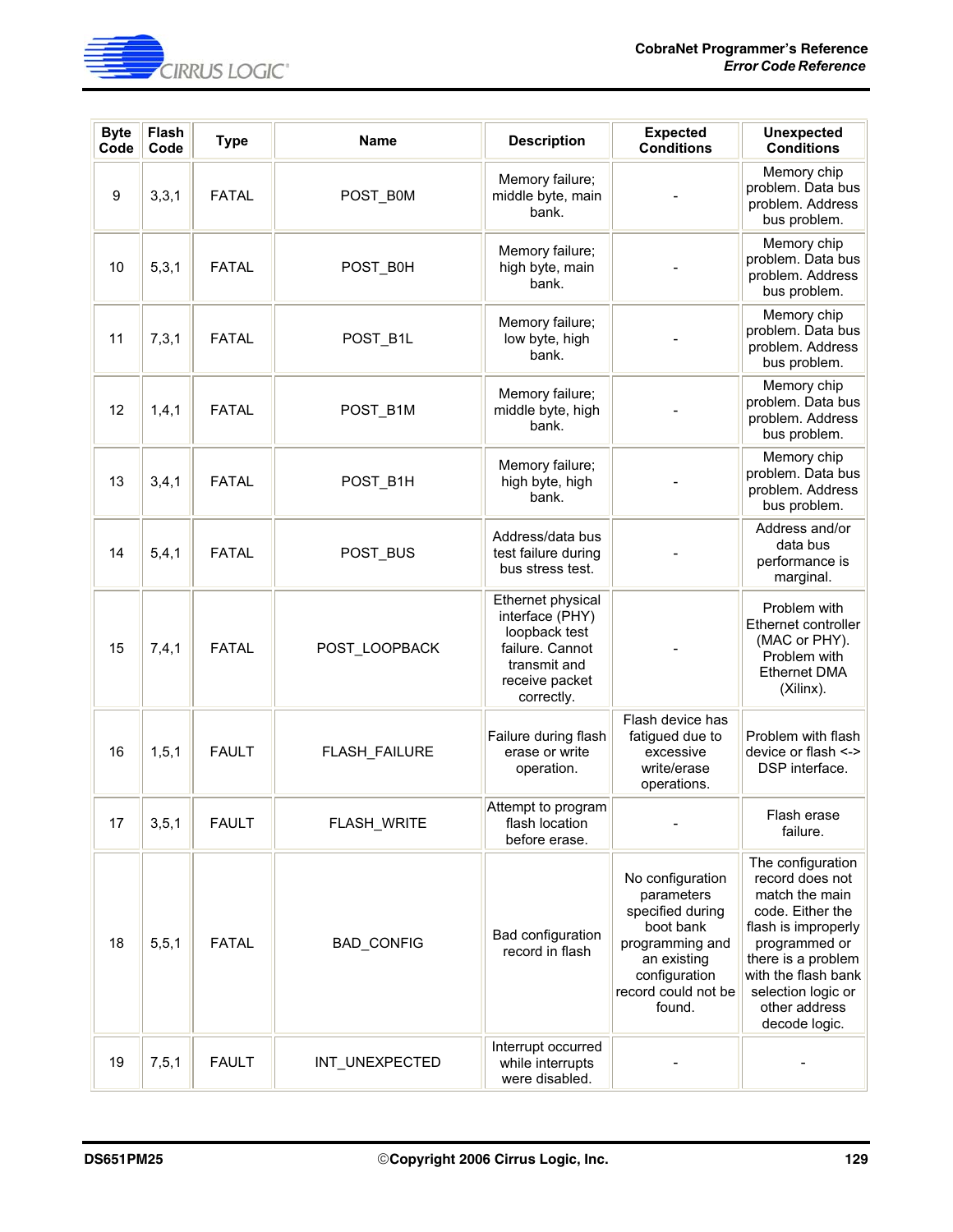

| <b>Byte</b><br>Code | Flash<br>Code | <b>Type</b>  | <b>Name</b>        | <b>Description</b>                                                                                                                                                         | <b>Expected</b><br><b>Conditions</b>                                                                       | <b>Unexpected</b><br><b>Conditions</b>                                                                                                     |
|---------------------|---------------|--------------|--------------------|----------------------------------------------------------------------------------------------------------------------------------------------------------------------------|------------------------------------------------------------------------------------------------------------|--------------------------------------------------------------------------------------------------------------------------------------------|
| 20                  | 1, 6, 1       | <b>FATAL</b> | XILINX_ID          | Xilinx does not<br>report expected<br>identification.                                                                                                                      |                                                                                                            | Problem with<br>Xilinx. Problem<br>with Xilinx<br>configuration file in<br>flash.                                                          |
| 21                  | 3,6,1         | <b>FATAL</b> | XILINX_VERSION     | <b>Reported Xilinx</b><br>version not<br>supported by boot<br>code.                                                                                                        |                                                                                                            | Mismatched files<br>used during code<br>build.                                                                                             |
| 22                  | 5, 6, 1       | <b>FATAL</b> | POST_CLOCK_RANGE   | Sample clock pull<br>range test failure.<br>The voltage<br>controlled sample<br>clock crystal<br>oscillator (VCXO)<br>pull range does not<br>meet minimum<br>requirements. |                                                                                                            | The VCXO device<br>does not meet<br>specification.<br>Problem with<br>VCXO control<br>voltage circuitry.                                   |
| 23                  | 7,6,1         | <b>FATAL</b> | POST_CLOCK_STOPPED | Sample clock not<br>running. Timeout<br>waiting for<br>measurement<br>edge.                                                                                                |                                                                                                            | VCXO is not<br>oscillating.<br>Problem with FS1<br>circuitry or Xilinx.                                                                    |
| 24                  | 1, 7, 1       | <b>FAULT</b> | XILINX_CHECKSUM    | Checksum failure<br>reloading Xilinx<br>configuration<br>during runtime.                                                                                                   |                                                                                                            | flash contents<br>corrupted                                                                                                                |
| 25                  | 3,7,1         | <b>FATAL</b> | <b>UNUSED</b>      |                                                                                                                                                                            |                                                                                                            |                                                                                                                                            |
| 27                  | 7,7,1         | <b>FATAL</b> | <b>UNUSED</b>      |                                                                                                                                                                            | $\overline{\phantom{a}}$                                                                                   |                                                                                                                                            |
| 29                  | 3, 8, 1       | <b>FATAL</b> | <b>UNUSED</b>      |                                                                                                                                                                            |                                                                                                            |                                                                                                                                            |
| 31                  | 7,8,1         | <b>FATAL</b> | <b>UNUSED</b>      |                                                                                                                                                                            |                                                                                                            |                                                                                                                                            |
| 32                  | 1, 1, 2       | <b>TXRX</b>  | <b>CYCLES</b>      | DSP processing<br>cycles exhausted.                                                                                                                                        | Broadcast storm in<br>progress on<br>network.                                                              | Processor running<br>slow. Sample<br>clock running fast.<br>DMA controller<br>malfunctioning.<br>Unable to<br>acknowledge an<br>interrupt. |
| 33                  | 3, 1, 2       | RX           | RX_STORM           | Broadcast storm<br>detected.                                                                                                                                               | Loop in network<br>producing<br>overwhelming<br>amount of<br>broadcast or<br>multicast network<br>traffic. |                                                                                                                                            |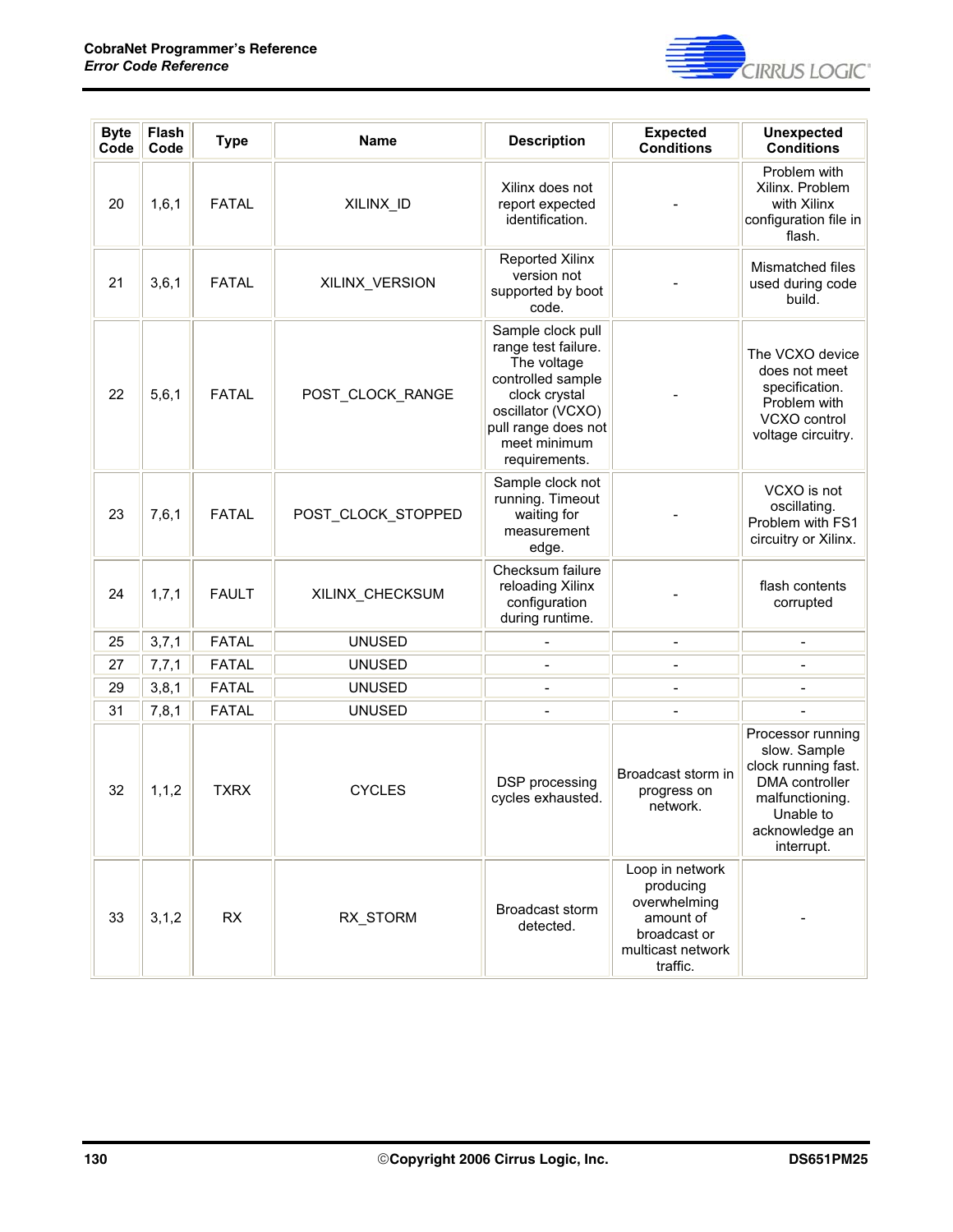

| <b>Byte</b><br>Code | Flash<br>Code | <b>Type</b>    | <b>Name</b>           | <b>Description</b>                                                                    | <b>Expected</b><br><b>Conditions</b>                                                                                                                                                                                        | <b>Unexpected</b><br><b>Conditions</b>                                                                |
|---------------------|---------------|----------------|-----------------------|---------------------------------------------------------------------------------------|-----------------------------------------------------------------------------------------------------------------------------------------------------------------------------------------------------------------------------|-------------------------------------------------------------------------------------------------------|
| 34                  | 5, 1, 2       | <b>RX</b>      | BEAT_FLOODED          | Beat packet<br>received while<br>previous beat<br>packet still being<br>processed.    | Occurs normally<br>while synchronizing<br>to the network.<br>Late collisions on<br>an oversized (>200<br>meter) repeater<br>network are<br>occurring profusely.<br>multiple units may<br>be conducting in<br>this scenario. | Conductor is<br>misbehaving.                                                                          |
| 35                  | 7,1,2         | <b>TX</b>      | <b>BAD_HANDLE</b>     | Out of range<br>permission handle<br>received in beat<br>packet.                      |                                                                                                                                                                                                                             | Conductor is<br>misbehaving.                                                                          |
| 36                  | 1,2,2         | <b>TX</b>      | <b>TX TOOBIG</b>      | Attempt to<br>generate an<br>oversize outgoing<br>packet.                             | Too many 24 bit<br>audio channels<br>specified for<br>transmitter.                                                                                                                                                          |                                                                                                       |
| 37                  | 3,2,2         | <b>FATAL</b>   | <b>INTREENTERED</b>   | Unexpected<br>interrupt service<br>routine reentry.                                   |                                                                                                                                                                                                                             | Processor running<br>slow. Sample<br>clock running fast.                                              |
| 38                  | 5,2,2         | <b>TX</b>      | <b>ETXUNEXPECTED</b>  | Unexpected<br>Ethernet transmit<br>complete interrupt;<br>no transmit in<br>progress. | Collisions occurring<br>on repeater<br>network.                                                                                                                                                                             |                                                                                                       |
| 39                  | 7,2,2         | <b>TXRX</b>    | LOST_LOCK             | Lost lock to<br>network clock.                                                        | Initial<br>synchronization to<br>the network.<br>Change of<br>conductor.<br>Conductor is<br>attempting to<br>synchronize to bad<br>external reference<br>clock.                                                             | Sample clock<br>crystal of either<br>this unit or the<br>conductor does<br>not meet<br>specification. |
| 40                  | 1,3,2         | <b>RX</b>      | EARLY_PACKET          | Received an audio<br>packet with eager<br>timestamp.                                  | Excessive delay<br>variation through<br>the network.                                                                                                                                                                        |                                                                                                       |
| 41                  | 3,3,2         | <b>FAULT</b>   | FRAME ASSERTFAIL      | Programmer<br>assertion failed in<br>frame.asm                                        |                                                                                                                                                                                                                             |                                                                                                       |
| 42                  | 5,3,2         | <b>TXFAULT</b> | QUEUEPUT_BEATDISCARDS | Packet queue<br>overflow discarding<br>untransmitted<br>packets.                      |                                                                                                                                                                                                                             |                                                                                                       |
| 43                  | 7,3,2         | <b>TX</b>      | QUEUEGET_TXFREE       | Free transmit<br>buffers exhausted.                                                   | A unit is kept from<br>transmitting<br>because network<br>bandwidth is<br>exhausted.                                                                                                                                        |                                                                                                       |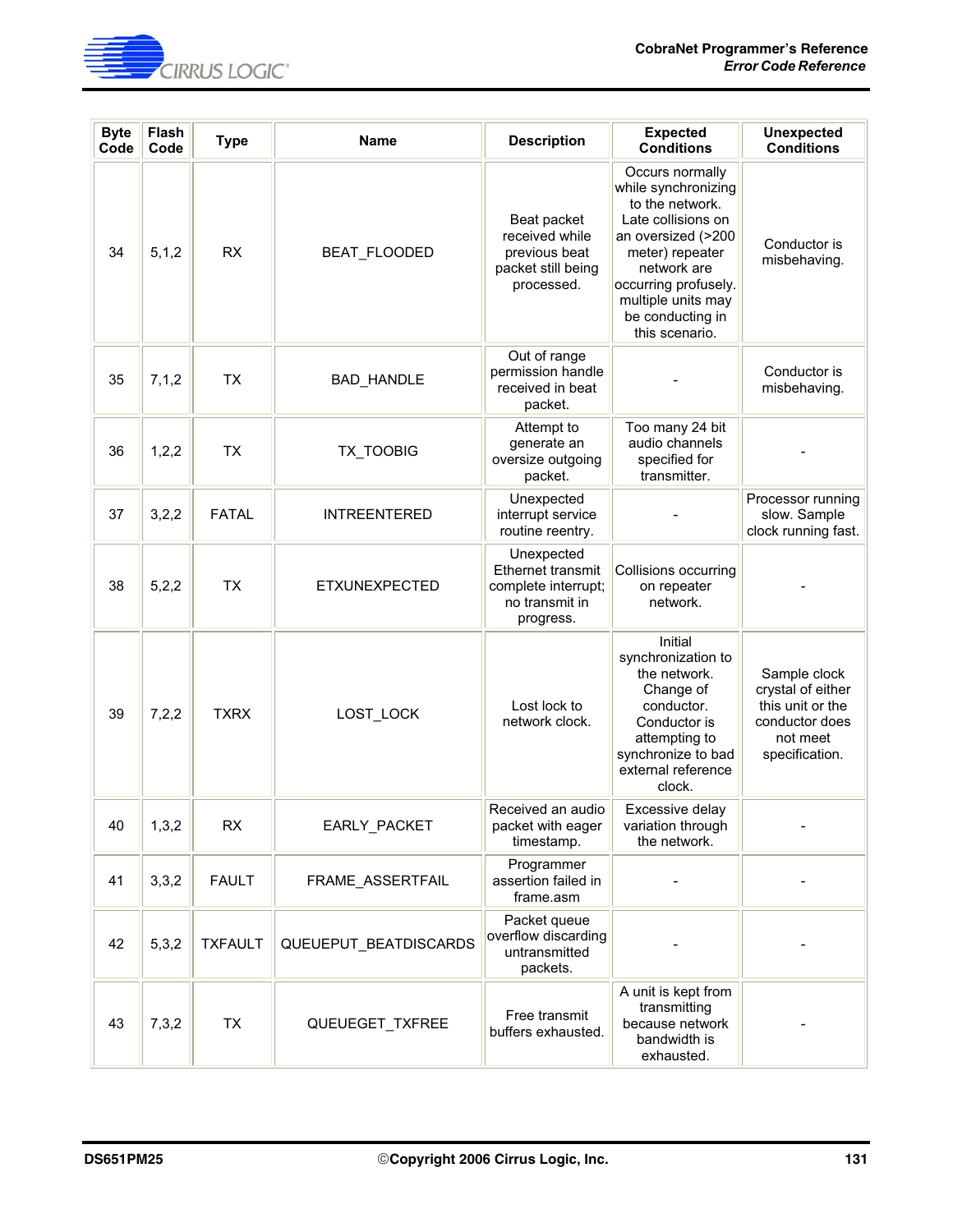

| <b>Byte</b><br>Code | Flash<br>Code | <b>Type</b>    | <b>Name</b>         | <b>Description</b>                                                                            | <b>Expected</b><br><b>Conditions</b>                                                                                                    | <b>Unexpected</b><br><b>Conditions</b>                                 |
|---------------------|---------------|----------------|---------------------|-----------------------------------------------------------------------------------------------|-----------------------------------------------------------------------------------------------------------------------------------------|------------------------------------------------------------------------|
| 44                  | 1,4,2         | <b>FATAL</b>   | FLASHREQ_ASSERTFAIL | Programmer<br>assertion failed in<br>flashreq.asm                                             |                                                                                                                                         |                                                                        |
| 45                  | 3,4,2         | <b>RX</b>      | QUEUEPUT_RXCONTROL  | Too many control<br>packets received.                                                         | Excessive<br>broadcast control<br>traffic on network.                                                                                   |                                                                        |
| 46                  | 5,4,2         | <b>RX</b>      | QUEUEPUT RX         | Too much audio<br>data received for a<br>network<br>isochronous<br>channel.                   |                                                                                                                                         | Two devices are<br>mistakenly<br>transmitting onto<br>the same bundle. |
| 47                  | 7,4,2         | RX             | QUEUEPUT_RXPACKETS  | Receive packets<br>backlogged.                                                                | Excessive<br>broadcast traffic on<br>network.                                                                                           |                                                                        |
| 48                  | 1, 5, 2       | <b>TX</b>      | QUEUEPUT_TX         | Packet queue<br>overflow at bundle<br>transmitter.                                            | A unit is kept from<br>transmitting<br>because network<br>bandwidth is<br>exhausted.                                                    |                                                                        |
| 49                  | 3, 5, 2       | <b>TXFAULT</b> | QUEUEPUT_TXFREE     | Packet queue<br>overflow while<br>freeing a transmit<br>buffer.                               |                                                                                                                                         | Freed a buffer<br>twice.                                               |
| 50                  | 5, 5, 2       | <b>TXFAULT</b> | QUEUEPUT_TXPACKETS  | Transmit packets<br>backlogged.                                                               |                                                                                                                                         |                                                                        |
| 51                  | 7, 5, 2       | <b>FAULT</b>   | IPBUF_FREETWICE     | Freed the same IP<br>buffer twice.                                                            |                                                                                                                                         |                                                                        |
| 52                  | 1,6,2         | <b>RX</b>      | RXBUFFER_OVERFLOW   | Receive buffers<br>exhausted.                                                                 | Excessive<br>broadcast traffic on<br>network. Setting of<br>rxMinDelay is too<br>high. Excessive<br>delay variation<br>through network. |                                                                        |
| 53                  | 3,6,2         | <b>TXFAULT</b> | SSIRX_OVERRUN       | Synchronous serial<br>(SSI) audio data<br>receive overrun.                                    |                                                                                                                                         | Excessive interrupt<br>latency.                                        |
| 54                  | 5,6,2         | <b>RXFAULT</b> | SSITX_UNDERRUN      | Synchronous serial<br>(SSI) audio data<br>transmit underrun.                                  |                                                                                                                                         | Excessive interrupt<br>latency.                                        |
| 55                  | 7,6,2         | <b>FATAL</b>   | EXTSTACK_OVER       | Processor external<br>stack overflow.                                                         |                                                                                                                                         |                                                                        |
| 56                  | 1,7,2         | <b>FATAL</b>   | EXTSTACK_UNDER      | Processor external<br>stack underflow.                                                        |                                                                                                                                         |                                                                        |
| 57                  | 3,7,2         | <b>TX</b>      | TX CHANCOUNT        | Unable to transmit<br>all outbound audio<br>packets within an<br>isochronous cycle<br>period. | Bandwidth is<br>exhausted on a<br>repeater network.                                                                                     |                                                                        |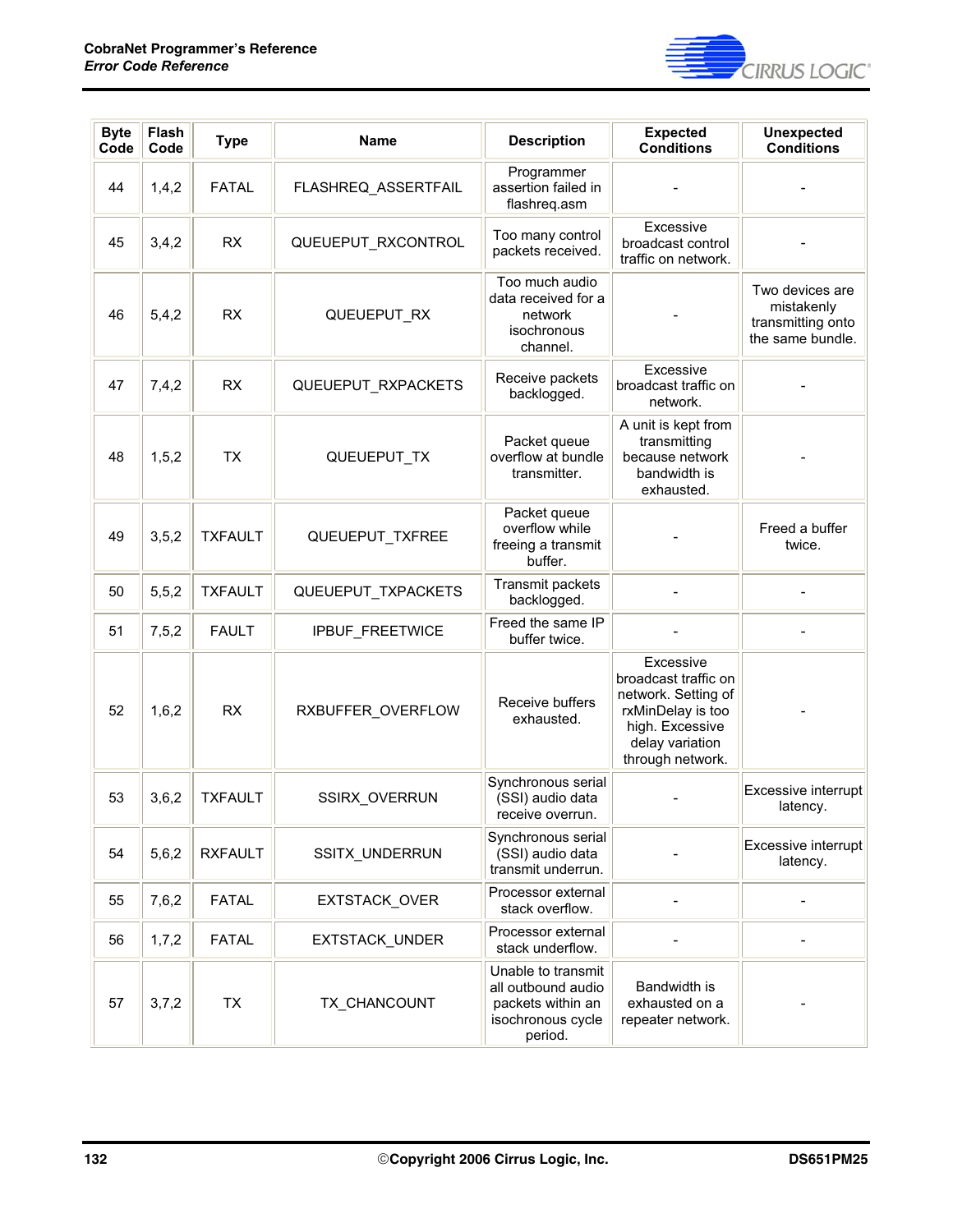

| <b>Byte</b><br>Code | Flash<br>Code | <b>Type</b>    | <b>Name</b>        | <b>Description</b>                                                                                                           | <b>Expected</b><br><b>Conditions</b>                                                                                                                                                                 | <b>Unexpected</b><br><b>Conditions</b>                                                                                                                    |
|---------------------|---------------|----------------|--------------------|------------------------------------------------------------------------------------------------------------------------------|------------------------------------------------------------------------------------------------------------------------------------------------------------------------------------------------------|-----------------------------------------------------------------------------------------------------------------------------------------------------------|
| 58                  | 5,7,2         | <b>TXFAULT</b> | QUEUEPUT_ORDER     | Queue overflow<br>preparing packets<br>for transmission.                                                                     |                                                                                                                                                                                                      |                                                                                                                                                           |
| 59                  | 7,7,2         | <b>RXQUIET</b> | MISMATCH_CNVERSION | Protocol minor<br>version mismatch.                                                                                          | CobraNet silicon<br>receiver running<br>pre-2.10.4 firmware<br>connected to CM-1<br>or Refer running<br>pre 2.9.0 firmware.                                                                          |                                                                                                                                                           |
| 60                  | 1, 8, 2       | <b>TXQUIET</b> | TXAUDIO_DROPOUT    | Audio dropout<br>occurred on<br>transmission.                                                                                | Conductor revoked<br>permission,<br>channel number<br>changed or turned<br>off by user. A beat<br>packet did not<br>arrive either due to<br>a conductor<br>change or a<br>problem on the<br>network. |                                                                                                                                                           |
| 61                  | 3,8,2         | <b>RXQUIET</b> | RXAUDIO_DROPOUT    | Audio dropout<br>occurred on<br>reception.                                                                                   | Conductor revoked<br>permission,<br>channel number<br>changed or turned<br>off by user. Audio<br>packet was<br>dropped by the<br>network.                                                            |                                                                                                                                                           |
| 62                  | 5,8,2         | <b>TXFAULT</b> | TXFREE_TWICE       | A transmit buffer<br>was freed twice.                                                                                        |                                                                                                                                                                                                      |                                                                                                                                                           |
| 63                  | 7,8,2         | <b>RXFAULT</b> | RXPACKET_BOUNDS    | DMA reports<br>receiving an packet<br>outside designated<br>receive buffer<br>address range.                                 |                                                                                                                                                                                                      | DMA hardware is<br>misbehaving.                                                                                                                           |
| 64                  | 1, 1, 3       | <b>TX</b>      | QUEUEPUT_SCICRX    | Serial bridge can't<br>packetize and<br>transmit characters<br>as fast as they're<br>being received<br>from the serial port. | serialPPeriod<br>setting too high for<br>selected baud rate.                                                                                                                                         |                                                                                                                                                           |
| 65                  | 3, 1, 3       | <b>FATAL</b>   | IP_ASSERTFAIL      | Programmer<br>assertion failure in<br>ip.asm                                                                                 |                                                                                                                                                                                                      |                                                                                                                                                           |
| 66                  | 5, 1, 3       | <b>FATAL</b>   | QUEUEPUT FLASHREQ  | Queue overflow<br>initiating a flash<br>read, write or<br>erase.                                                             |                                                                                                                                                                                                      | A request has<br>been resubmitted<br>before it was<br>completed. Flash<br>request queue size<br>needs to be<br>increased due to<br>software<br>expansion. |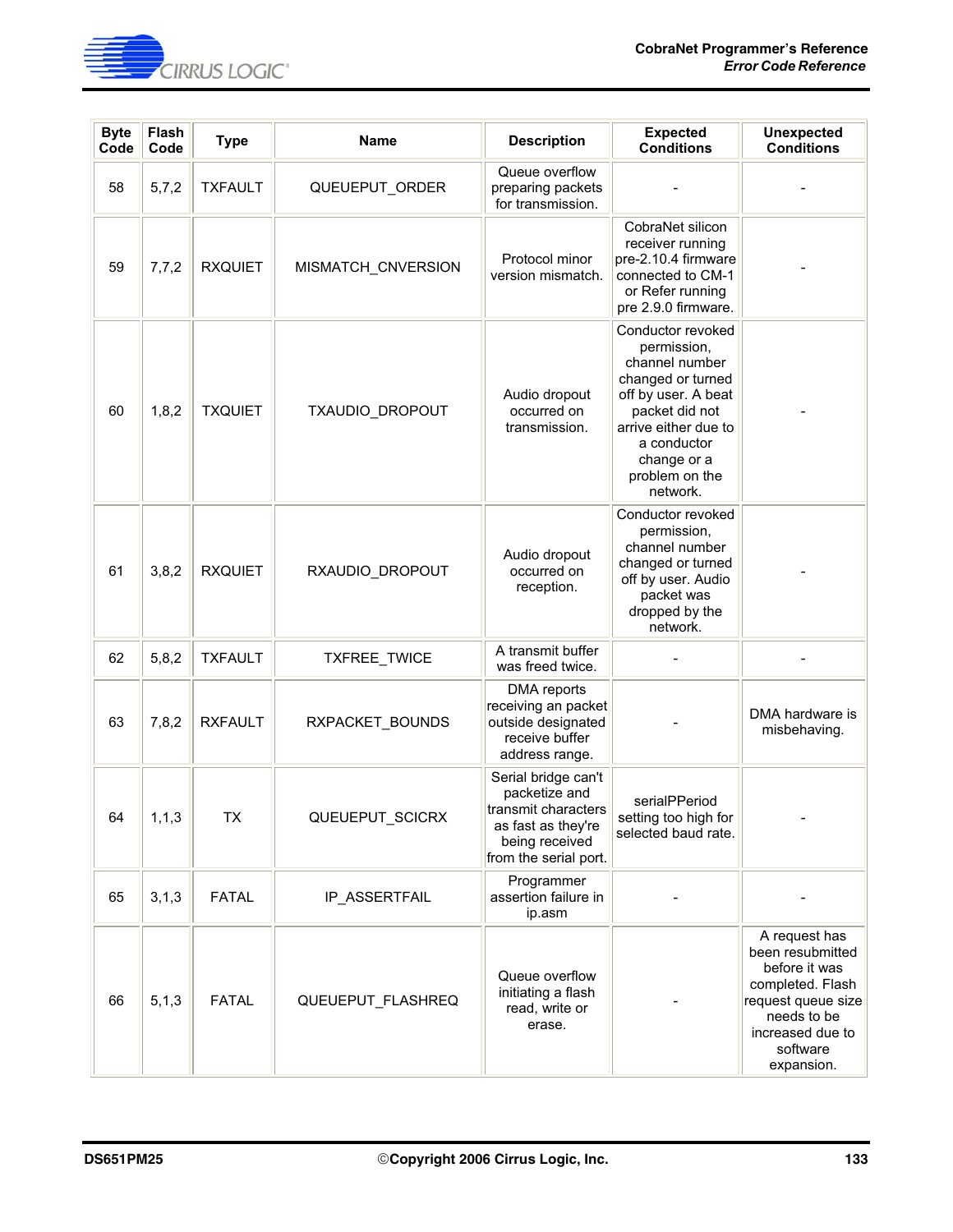

| <b>Byte</b><br>Code | Flash<br>Code | <b>Type</b>    | <b>Name</b>          | <b>Description</b>                                                                                                                                                                                                                               | <b>Expected</b><br><b>Conditions</b>                                                                                                                                  | <b>Unexpected</b><br><b>Conditions</b>                                           |
|---------------------|---------------|----------------|----------------------|--------------------------------------------------------------------------------------------------------------------------------------------------------------------------------------------------------------------------------------------------|-----------------------------------------------------------------------------------------------------------------------------------------------------------------------|----------------------------------------------------------------------------------|
| 67                  | 7,1,3         | <b>FATAL</b>   | PROCSTACK OVER       | Processor internal<br>stack overflow.                                                                                                                                                                                                            |                                                                                                                                                                       |                                                                                  |
| 68                  | 1,2,3         | <b>FATAL</b>   | PROCSTACK_UNDER      | Processor internal<br>stack underflow.                                                                                                                                                                                                           |                                                                                                                                                                       |                                                                                  |
| 69                  | 3,2,3         | <b>TX</b>      | DUP_MAC              | <b>Duplicate MACs</b><br>detected on<br>network detected<br>during conductor<br>arbitration. MAC<br>addresses are<br>supposed to be<br>globally unique.<br>The two (or more)<br>units may not be<br>able to resolve this<br>conflict peacefully. | Loop in network<br>resulting in<br>broadcast storm<br>and subsequent<br>receipt of own beat<br>packets.                                                               |                                                                                  |
| 70                  | 5,2,3         | <b>FATAL</b>   | STACK_CORRUPT        | Processor external<br>stack corrupted.                                                                                                                                                                                                           |                                                                                                                                                                       |                                                                                  |
| 71                  | 7,2,3         | <b>FATAL</b>   | <b>UNUSED</b>        |                                                                                                                                                                                                                                                  | $\overline{a}$                                                                                                                                                        | $\overline{a}$                                                                   |
| 72                  | 1,3,3         | <b>FATAL</b>   | TXFREE_CORRUPT       | A transmit buffer<br>was modified after<br>being freed.                                                                                                                                                                                          |                                                                                                                                                                       |                                                                                  |
| 73                  | 3,3,3         | <b>RX</b>      | QUEUEPUT_SCITXC      | Serial bridging<br>received more<br>characters from the<br>network faster than<br>it can transmit<br>them out the serial<br>port. from SCI.                                                                                                      | Characters are<br>being received<br>simultaneously<br>over the network<br>from two<br>transmitters. Baud<br>rate at transmitter<br>is set higher than at<br>receiver. |                                                                                  |
| 74                  | 5,3,3         | <b>RXQUIET</b> | <b>RXIDLE</b>        | Loss of receive<br>activity detected.                                                                                                                                                                                                            | There are no<br>longer any other<br>CobraNet devices<br>on the network.                                                                                               |                                                                                  |
| 75                  | 7,3,3         | <b>FATAL</b>   | PROC_LOOPSTACK_OVER  | Processor internal<br>loop stack<br>overflow.                                                                                                                                                                                                    |                                                                                                                                                                       | More concurrent<br>processes or<br>deeper procedure<br>nesting than<br>expected. |
| 76                  | 1,4,3         | <b>FATAL</b>   | PROC LOOPSTACK UNDER | Processor internal<br>loop stack<br>underflow.                                                                                                                                                                                                   |                                                                                                                                                                       | Memory corruption<br>hardware or<br>software problem.                            |
| 77                  | 3,4,3         | <b>FATAL</b>   | ILLEGAL_INST         | Illegal instruction<br>encountered.                                                                                                                                                                                                              |                                                                                                                                                                       | Hardware problem<br>with main memory<br>or address/data<br>busses.               |
| 78                  | 5,4,3         | <b>FATAL</b>   | <b>UNUSED</b>        |                                                                                                                                                                                                                                                  |                                                                                                                                                                       |                                                                                  |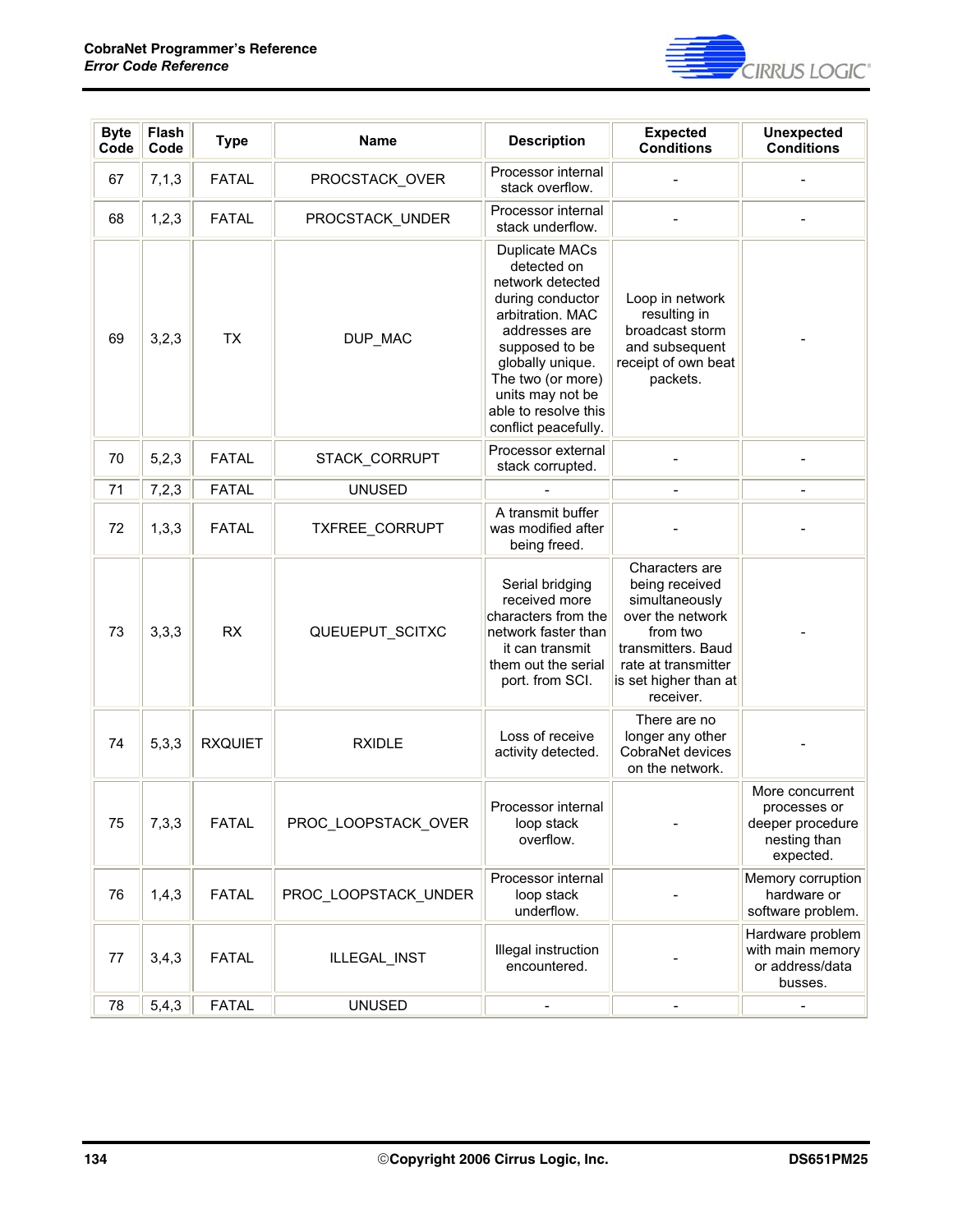

| <b>Byte</b><br>Code | Flash<br>Code | <b>Type</b>    | Name              | <b>Description</b>                                                                     | <b>Expected</b><br><b>Conditions</b>                                                                                                                                                                                                                             | <b>Unexpected</b><br><b>Conditions</b>                                                                                               |
|---------------------|---------------|----------------|-------------------|----------------------------------------------------------------------------------------|------------------------------------------------------------------------------------------------------------------------------------------------------------------------------------------------------------------------------------------------------------------|--------------------------------------------------------------------------------------------------------------------------------------|
| 79                  | 7,4,3         | <b>RX</b>      | ETHERRX_OVERRUN   | Could not keep up<br>with Ethernet<br>receive data<br>transfer<br>requirements.        | Ethernet receive<br>data transfers<br>deferred by<br>transmissions.                                                                                                                                                                                              |                                                                                                                                      |
| 79                  | 7,4,3         | <b>RXFAULT</b> | ETHERRX OVERRUN   | Could not keep up<br>with Ethernet<br>receive data<br>transfer<br>requirements.        |                                                                                                                                                                                                                                                                  | Problem with<br>Ethernet receive<br>DMA.                                                                                             |
| 80                  | 1, 5, 3       | <b>RX</b>      | ETHERRX_CRC       | <b>Corrupted Ethernet</b><br>packet received<br>(CRC error).                           | Late collisions on<br>an oversized (>200<br>meter) repeater<br>network. Cabling,<br>equipment or<br>electromagnetic<br>interference<br>problem on the<br>network. A cut<br>through switch may<br>convert collision<br>fragments into<br>packets with bad<br>CRC. | Problem with<br>Ethernet controller.                                                                                                 |
| 81                  | 3, 5, 3       | <b>RX</b>      | ETHERRX_DRIBBLE   | Received packet<br>with incomplete<br>last byte.                                       | Cabling, equipment<br>or electromagnetic<br>interference<br>problem on the<br>network. Late<br>collisions on an<br>oversized (>200<br>meter) repeater<br>network.                                                                                                | Problem with<br>Ethernet controller.                                                                                                 |
| 82                  | 5,5,3         | <b>RX</b>      | ETHERRX_BIGPACKET | Received an<br>illegally large<br>packet.                                              | Equipment problem<br>on the network.                                                                                                                                                                                                                             |                                                                                                                                      |
| 83                  | 7, 5, 3       | <b>TX</b>      | ETHERTX_UNDER     | Could not keep up<br>with Ethernet<br>transmit data<br>requirements.                   | Late collisions on<br>an oversized (>200<br>meter) repeater<br>network disrupt<br>transmit in<br>progress leading to<br>this condition                                                                                                                           | Problem in<br>Ethernet DMA.                                                                                                          |
| 83                  | 7,5,3         | <b>TXFAULT</b> | ETHERTX_UNDER     | Could not keep up<br>with Ethernet<br>transmit data<br>requirements.                   |                                                                                                                                                                                                                                                                  | Problem in<br>Ethernet DMA.                                                                                                          |
| 84                  | 1,6,3         | <b>TX</b>      | ETHERTX_16COLL    | 16 successive<br>collisions on<br>transmission<br>attempt;<br>transmission<br>aborted. |                                                                                                                                                                                                                                                                  | Repeater network<br>is saturated with<br>traffic. problem<br>with collision<br>detection<br>mechanism in the<br>Ethernet controller. |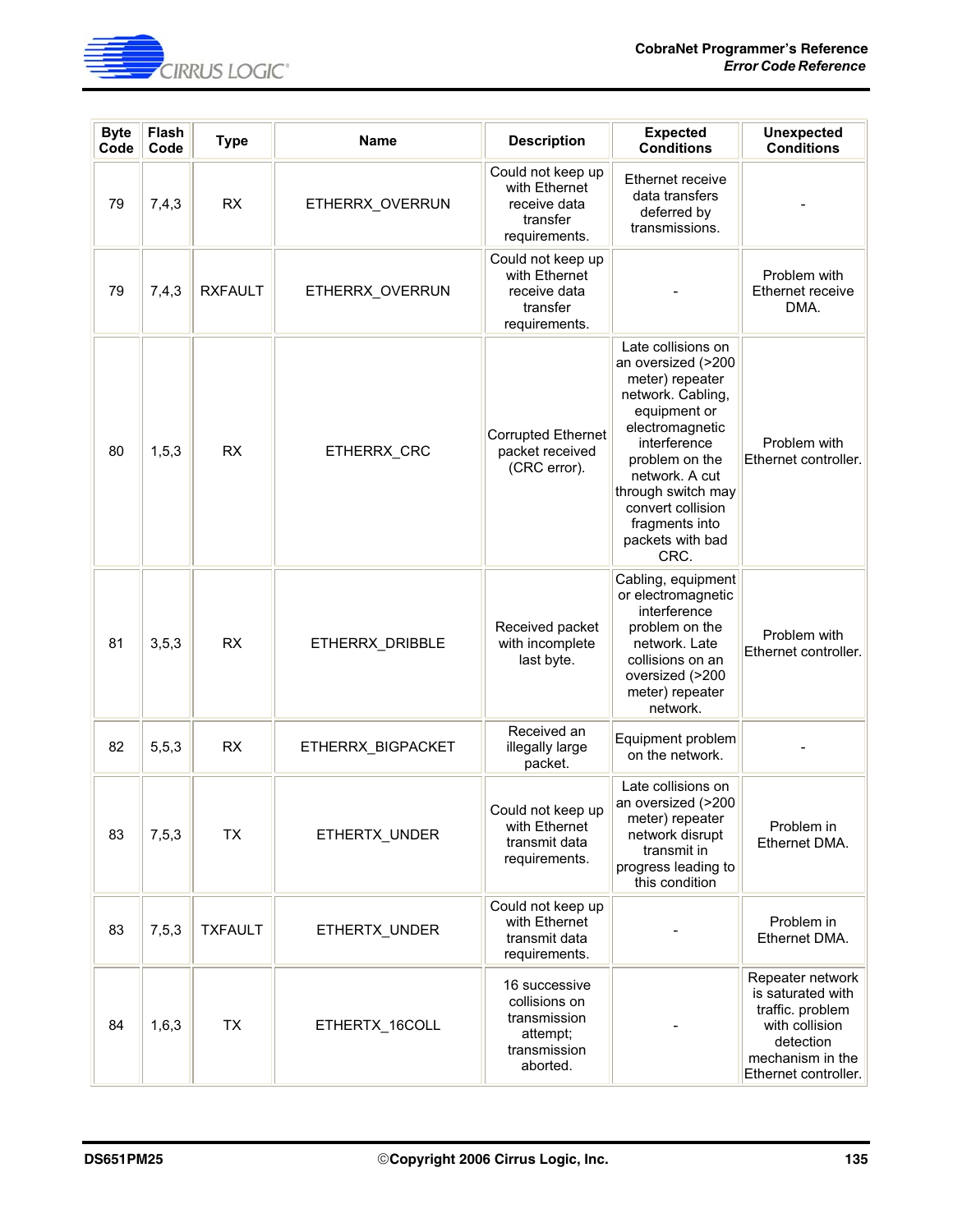

| <b>Byte</b><br>Code | <b>Flash</b><br>Code | <b>Type</b>    | <b>Name</b>          | <b>Description</b>                                                          | <b>Expected</b><br><b>Conditions</b>                                                                                                                                                                                                                                                                                                                                                                                                                                                                                                     | <b>Unexpected</b><br><b>Conditions</b>                                                     |
|---------------------|----------------------|----------------|----------------------|-----------------------------------------------------------------------------|------------------------------------------------------------------------------------------------------------------------------------------------------------------------------------------------------------------------------------------------------------------------------------------------------------------------------------------------------------------------------------------------------------------------------------------------------------------------------------------------------------------------------------------|--------------------------------------------------------------------------------------------|
| 85                  | 3,6,3                | <b>TX</b>      | ETHERTX CRS          | Ethernet carrier<br>sense did not<br>assert in response<br>to transmission. | May be reported if<br>transmission is in<br>progress when<br>Ethernet is<br>disconnected.                                                                                                                                                                                                                                                                                                                                                                                                                                                |                                                                                            |
| 86                  | 5,6,3                | <b>TXQUIET</b> | ETHERTX_LATECOLL     | Late collision<br>occurred during<br>transmission.                          | Late collisions can<br>occur on a repeater<br>network if network<br>diameter exceeds<br>200 meters.<br>CobraNet's<br>collision avoidance<br>mechanism for<br>repeaters allows<br>network diameters<br>up to 2 kilometers.<br>On such networks,<br>late collisions are<br>expected in<br>transmission of<br>control data. The<br>collision detection<br>mechanism of a<br>device on the<br>network is<br>inoperative or a<br>device is<br>mistakenly<br>manually<br>configured for full-<br>duplex operation<br>on a repeater<br>network. |                                                                                            |
| 87                  | 7,6,3                | <b>RXQUIET</b> | ETHERRX_SHORTPACKET  | Received an<br>illegally short<br>Ethernet packet.                          | Collisions are<br>occurring on the<br>network.                                                                                                                                                                                                                                                                                                                                                                                                                                                                                           | A transmitter on<br>the network is<br>misbehaving.<br>Problem with<br>Ethernet controller. |
| 88                  | 1,7,3                | TX             | SCI_RXOVER           | Asynchronous<br>serial receive<br>overrrun error.                           | Bad serial baud<br>rate selected.                                                                                                                                                                                                                                                                                                                                                                                                                                                                                                        |                                                                                            |
| 89                  | 3,7,3                | <b>TX</b>      | ETHERTX_LOSS_CARRIER | Loss of carrier<br>during Ethernet<br>frame<br>transmission.                | Transmission in<br>progress when<br>Ethernet was<br>disconnected.                                                                                                                                                                                                                                                                                                                                                                                                                                                                        |                                                                                            |
| 90                  | 5,7,3                | <b>TX</b>      | <b>SCI RXFRAMING</b> | Asynchronous<br>serial receive<br>framing error.                            | Wrong serial data<br>format or baud rate<br>selected.                                                                                                                                                                                                                                                                                                                                                                                                                                                                                    |                                                                                            |
| 91                  | 7,7,3                | RX             | ETHERRX_LATECOLL     | Late collision<br>detected during<br>reception.                             | Late collisions can<br>occur on a repeater<br>network if network<br>diameter exceeds<br>200 meters.                                                                                                                                                                                                                                                                                                                                                                                                                                      |                                                                                            |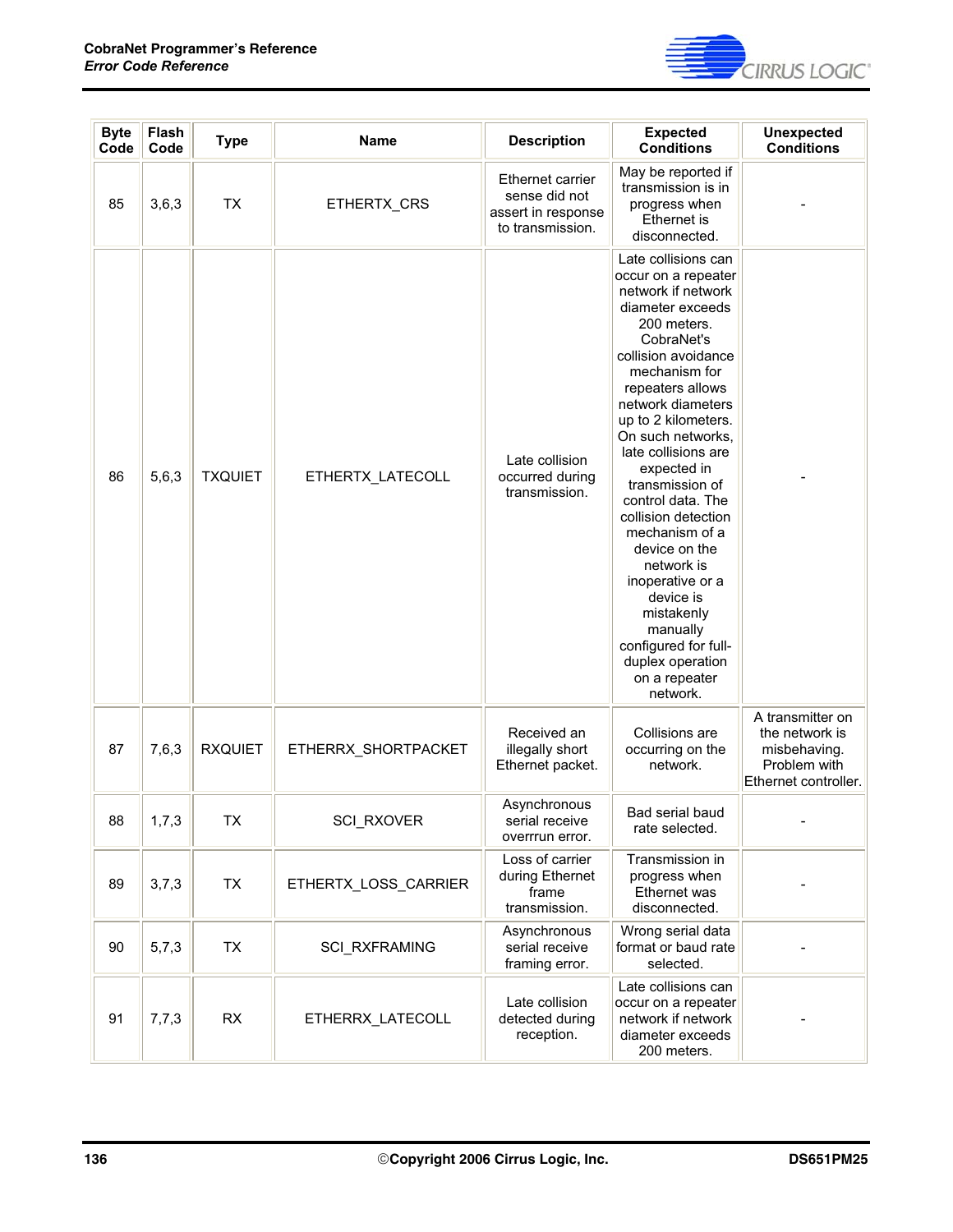

| <b>Byte</b><br>Code | Flash<br>Code | <b>Type</b>    | <b>Name</b>         | <b>Description</b>                                                                   | <b>Expected</b><br><b>Conditions</b>                                                       | <b>Unexpected</b><br><b>Conditions</b>                                                                               |
|---------------------|---------------|----------------|---------------------|--------------------------------------------------------------------------------------|--------------------------------------------------------------------------------------------|----------------------------------------------------------------------------------------------------------------------|
| 92                  | 1,8,3         | <b>RX</b>      | ETHERRX_PHY_LAYER   | Physical layer error<br>reported by<br>Ethernet controller.                          |                                                                                            | Poor signal<br>integrity in<br>onboard Ethernet<br>circuits.                                                         |
| 93                  | 3,8,3         | <b>RXFAULT</b> | RXPACKET_TOOLONG    | DMA reports<br>receiving an<br>illegally long<br>packet.                             |                                                                                            | <b>Ethernet DMA</b><br>misbehaving or<br>incorrect handling<br>of receive discard<br>or late collision<br>condition. |
| 94                  | 5,8,3         | <b>TX</b>      | <b>TRANSMITTING</b> | Attempt to transmit<br>while we're already<br>transmitting.                          | May be reported<br>during<br>synchronization to<br>network conductor.                      |                                                                                                                      |
| 95                  | 7,8,3         | <b>TXFAULT</b> | <b>UNPREPARED</b>   | Transmitted a<br>packet before it<br>was fully prepared.                             |                                                                                            |                                                                                                                      |
| 96                  | 1, 1, 4       | <b>TXFAULT</b> | ALREADY PREPARED    | Prepared a packet<br>for transmission<br>that was already<br>previously<br>prepared. |                                                                                            |                                                                                                                      |
| 97                  | 3, 1, 4       | <b>TXFAULT</b> | ALREADY_UNPREPARED  | Unprepared a<br>packet for<br>transmission that<br>was already<br>Unprepared.        |                                                                                            |                                                                                                                      |
| 98                  | 5, 1, 4       | <b>TXFAULT</b> | QUEUEPUT_TXRECYCLE  | Queue overflow<br>discarding or<br>recycling an<br>untransmitted<br>packet.          |                                                                                            |                                                                                                                      |
| 99                  | 7,1,4         | <b>FATAL</b>   | BEAT_ASSERTFAIL     | Programmer<br>assertion failed in<br>beat.asm                                        |                                                                                            |                                                                                                                      |
| 100                 | 1,2,4         | TX             | ETHERTX_COL_PKT     | Collision packet<br>transmission error.                                              |                                                                                            | Problem with<br>collision detection<br>mechanism in the<br>Ethernet controller.                                      |
| 101                 | 3,2,4         | <b>RX</b>      | ETHERRX_RUNT_FRAME  | Illegally short<br>Ethernet packet<br>received.                                      | Runt frames can be<br>generated as the<br>result of collision<br>on a repeater<br>network. |                                                                                                                      |
| 102                 | 5,2,4         | <b>TX</b>      | BEAT_BUSY           | Beat packet is still<br>being updated<br>when it is time to<br>transmit it.          | Transmission is<br>protracted on loss<br>of link.                                          | A task is not<br>running or<br>processor cycles<br>exhausted.                                                        |
| 103                 | 7,2,4         | <b>FATAL</b>   | SNMP_ASSERTFAIL     | Programmer<br>assertion failed in<br>snmp.a                                          |                                                                                            |                                                                                                                      |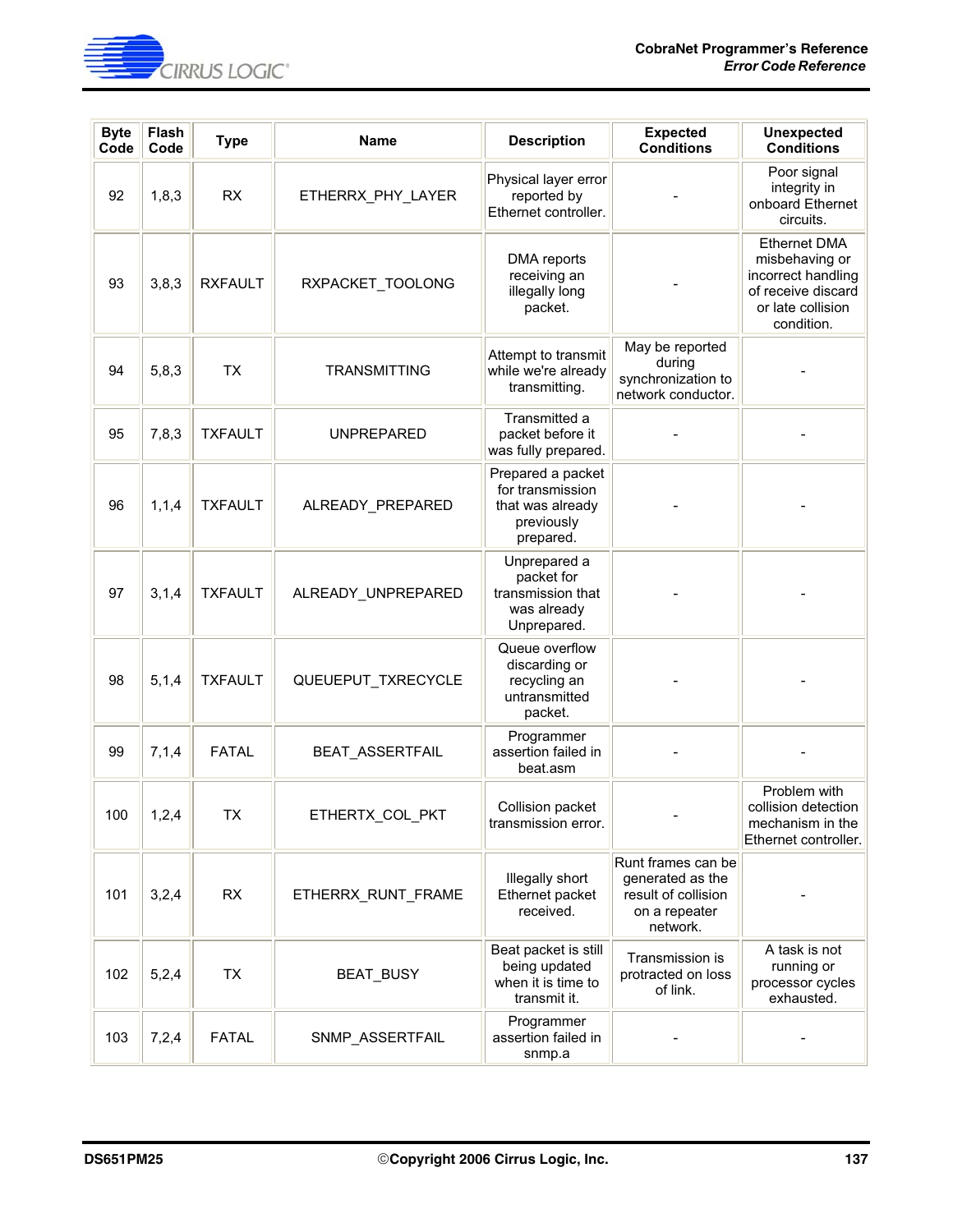

| <b>Byte</b><br>Code | Flash<br>Code | <b>Type</b>    | <b>Name</b>                         | <b>Description</b>                                                                        | <b>Expected</b><br><b>Conditions</b>                                     | <b>Unexpected</b><br><b>Conditions</b>                                                             |
|---------------------|---------------|----------------|-------------------------------------|-------------------------------------------------------------------------------------------|--------------------------------------------------------------------------|----------------------------------------------------------------------------------------------------|
| 104                 | 1,3,4         | <b>FATAL</b>   | MODE_ASSERTFAIL                     | Programmer<br>assertion failed in<br>mi.a                                                 |                                                                          |                                                                                                    |
| 105                 | 3,3,4         | RX             | ETHERRX_WATCHDOG_TIME<br><b>OUT</b> | Receive watchdog<br>time-out.                                                             | Packet length<br>greater than 2048<br>bytes detected.                    | Signal integrity<br>problem in<br>Ethernet receive<br>circuitry.                                   |
| 106                 | 5,3,4         | <b>FATAL</b>   | <b>UNUSED</b>                       | $\qquad \qquad \blacksquare$                                                              | $\qquad \qquad \blacksquare$                                             |                                                                                                    |
| 108                 | 1,4,4         | <b>FATAL</b>   | <b>UNUSED</b>                       |                                                                                           |                                                                          |                                                                                                    |
| 110                 | 5,4,4         | <b>FATAL</b>   | <b>UNUSED</b>                       | $\qquad \qquad \blacksquare$                                                              | $\overline{\phantom{0}}$                                                 |                                                                                                    |
| 112                 | 1,5,4         | <b>FATAL</b>   | <b>UNUSED</b>                       |                                                                                           | $\overline{\phantom{a}}$                                                 | $\overline{\phantom{a}}$                                                                           |
| 114                 | 5, 5, 4       | <b>RX</b>      | NO_BEAT_HEADER                      | Could not find<br>header section in<br>beat packet.                                       |                                                                          | Conductor has<br>transmitted an ill<br>formed beat<br>packet.                                      |
| 115                 | 7,5,4         | <b>RX</b>      | NO_ISO_HEADER                       | Could not find<br>header section in<br>isochronous data<br>packet.                        | Device has<br>transmitted an ill<br>formed<br>isochronous data<br>packet |                                                                                                    |
| 116                 | 1,6,4         | <b>FATAL</b>   | <b>UNUSED</b>                       |                                                                                           | $\overline{a}$                                                           | $\blacksquare$                                                                                     |
| 117                 | 3,6,4         | <b>TX</b>      | BRIDGE_TX_SIZE                      | Packet bridge<br>transmission is too<br>big (>1514 bytes)<br>or too small (<14<br>bytes). | Host processor has<br>specified a size out<br>of range.                  |                                                                                                    |
| 118                 | 5,6,4         | <b>TXQUIET</b> | HMI_ADDRESS_INVALID                 | Invalid host MI<br>address specified.                                                     | Host processor lost<br>its mind or<br>assumes a different<br>MI version. |                                                                                                    |
| 119                 | 7,6,4         | <b>TXFAULT</b> | QUEUEPUT_TXCONTROL                  | Queue overflow<br>transmitting control<br>packets.                                        |                                                                          |                                                                                                    |
| 120                 | 1,7,4         | <b>FAULT</b>   | SSIPTR_SLIP                         | Unexpected audio<br>DMA pointer<br>location.                                              |                                                                          | Problem with<br>audio DMA.                                                                         |
| 121                 | 3,7,4         | <b>RX</b>      | SCIDATA_MISSING                     | Serial bridge<br>packet contained<br>no data section.                                     |                                                                          | Malformed packet<br>transmitted by<br>another station or<br>packet was<br>truncated on<br>receipt. |
| 122                 | 5,7,4         | <b>FAULT</b>   | FRAME_FLOODED                       | Frame advance<br>processing not<br>completed before<br>beginning of next<br>frame.        |                                                                          |                                                                                                    |
| 123                 | 7,7,4         | <b>TX</b>      | ORDER_LOCKED                        | Transmit packets<br>not available at<br>transmission time.                                | Synchronization to<br>network scenario.                                  |                                                                                                    |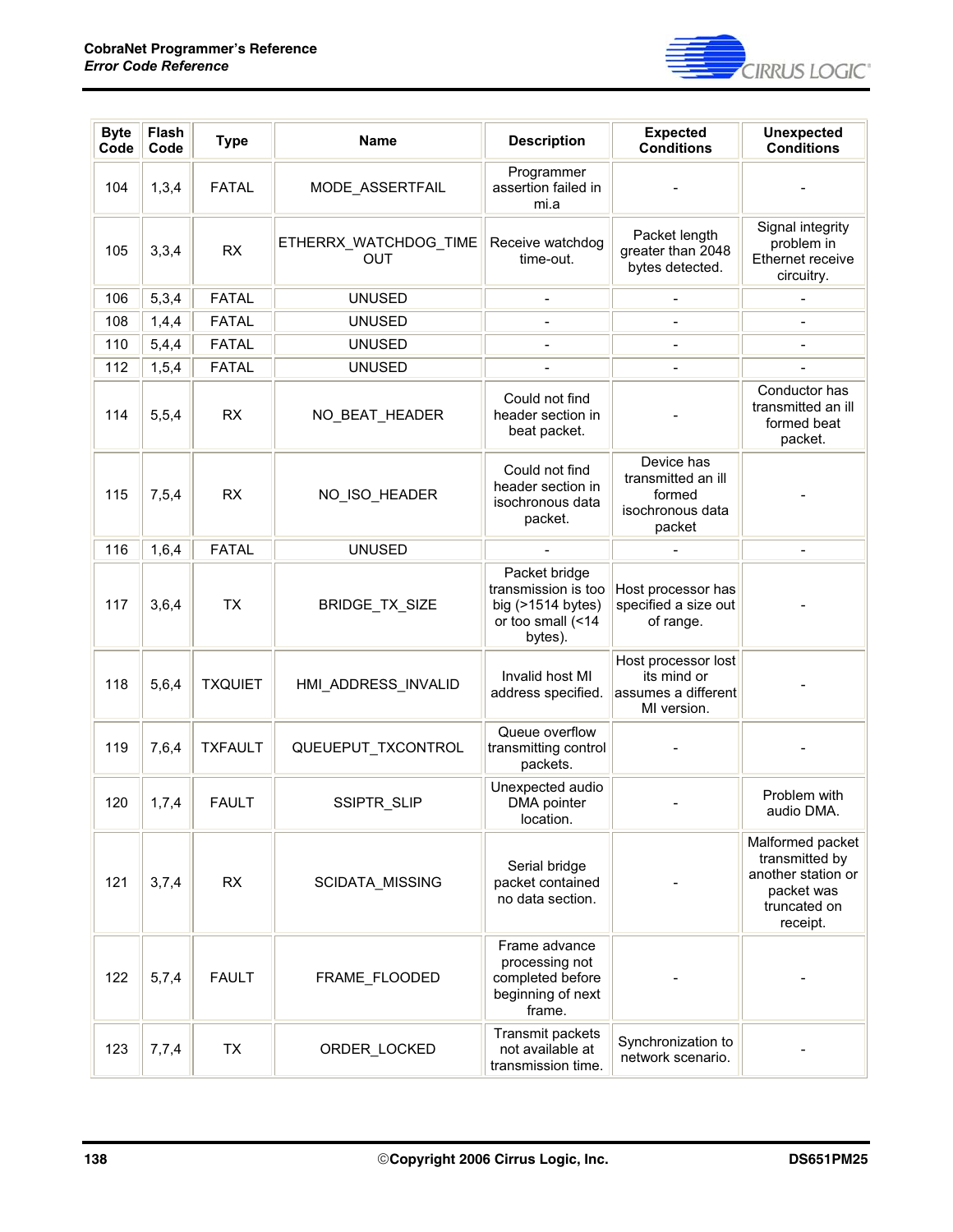

| <b>Byte</b><br>Code | Flash<br>Code | <b>Type</b>    | <b>Name</b>                         | <b>Description</b>                                                                    | <b>Expected</b><br><b>Conditions</b>                                                                                          | <b>Unexpected</b><br><b>Conditions</b> |
|---------------------|---------------|----------------|-------------------------------------|---------------------------------------------------------------------------------------|-------------------------------------------------------------------------------------------------------------------------------|----------------------------------------|
| 124                 | 1,8,4         | <b>FATAL</b>   | <b>UNUSED</b>                       |                                                                                       |                                                                                                                               |                                        |
| 126                 | 5,8,4         | RX             | SECTIONLENGTH_UNEXPEC<br><b>TED</b> | Unexpected packet<br>structure<br>encountered.                                        | Defective<br>transmitter may<br>spew corrupt<br>packets                                                                       |                                        |
| 127                 | 7,8,4         | <b>RXFAULT</b> | ETHERRX_ABORT                       | Unexpected packet<br>receipt aborted;<br>receive abort<br>mechanism<br>unimplemented. |                                                                                                                               |                                        |
| 128                 | 1, 1, 5       | <b>RX</b>      | ETHERRX_INTERNAL                    | Internal receive<br>error reported<br>Ethernet controller<br>(MAC).                   | Accompanies<br>receiver data<br>overrun in some<br>cases. Ethernet<br>receive data<br>transfers deferred<br>by transmissions. |                                        |
| 128                 | 1, 1, 5       | <b>RXFAULT</b> | ETHERRX INTERNAL                    | Internal receive<br>error reported<br>Ethernet controller<br>(MAC).                   | Accompanies<br>receiver data<br>overrun in some<br>cases.                                                                     | Problem in<br>Ethernet receive<br>DMA. |
| 129                 | 3, 1, 5       | <b>RX</b>      | IP DROPPED                          | IP packet dropped<br>on receive.                                                      | IP packets arriving<br>more frequently<br>than they can be<br>processed.                                                      |                                        |
| 130                 | 5, 1, 5       | <b>FATAL</b>   | <b>UNUSED</b>                       |                                                                                       |                                                                                                                               | $\overline{a}$                         |
| 131                 | 7,1,5         | <b>RX</b>      | SNMP_NOPARSE                        | Unable to parse<br>SNMP packet.                                                       | <b>III-formed SNMP</b><br>packet transmitted<br>by a manager.                                                                 |                                        |
| 132                 | 1,2,5         | <b>FATAL</b>   | INIT_ASSERT                         | Programmer<br>assertion failed in<br>initialization code.                             |                                                                                                                               |                                        |
| 133                 | 3,2,5         | <b>FATAL</b>   | <b>UNUSED</b>                       |                                                                                       |                                                                                                                               |                                        |
| 135                 | 7,2,5         | <b>FATAL</b>   | <b>UNUSED</b>                       |                                                                                       | $\overline{a}$                                                                                                                | $\overline{a}$                         |
| 137                 | 3,3,5         | <b>FATAL</b>   | <b>UNUSED</b>                       |                                                                                       | $\overline{\phantom{a}}$                                                                                                      |                                        |
| 139                 | 7,3,5         | <b>FATAL</b>   | <b>UNUSED</b>                       |                                                                                       |                                                                                                                               |                                        |
| 141                 | 3,4,5         | <b>FATAL</b>   | <b>UNUSED</b>                       | -                                                                                     | $\overline{\phantom{0}}$                                                                                                      | $\overline{\phantom{a}}$               |
| 143                 | 7,4,5         | <b>FATAL</b>   | <b>UNUSED</b>                       |                                                                                       | $\qquad \qquad \blacksquare$                                                                                                  |                                        |
| 144                 | 1, 5, 5       | <b>FATAL</b>   | DSPB_PROCSTACK_OVER                 | <b>DSPB</b> processor<br>call stack overflow.                                         |                                                                                                                               |                                        |
| 145                 | 3, 5, 5       | <b>FATAL</b>   | DSPB_PROCSTACK_UNDER                | DSPB processor<br>call stack<br>underflow.                                            |                                                                                                                               |                                        |
| 146                 | 5,5,5         | <b>FATAL</b>   | DSPB_LOOPSTACK_OVER                 | DSPB processor<br>loop stack<br>overflow.                                             |                                                                                                                               |                                        |
| 147                 | 7, 5, 5       | <b>FATAL</b>   | DSPB_LOOPSTACK_UNDER                | DSPB processor<br>loop stack<br>underflow.                                            |                                                                                                                               |                                        |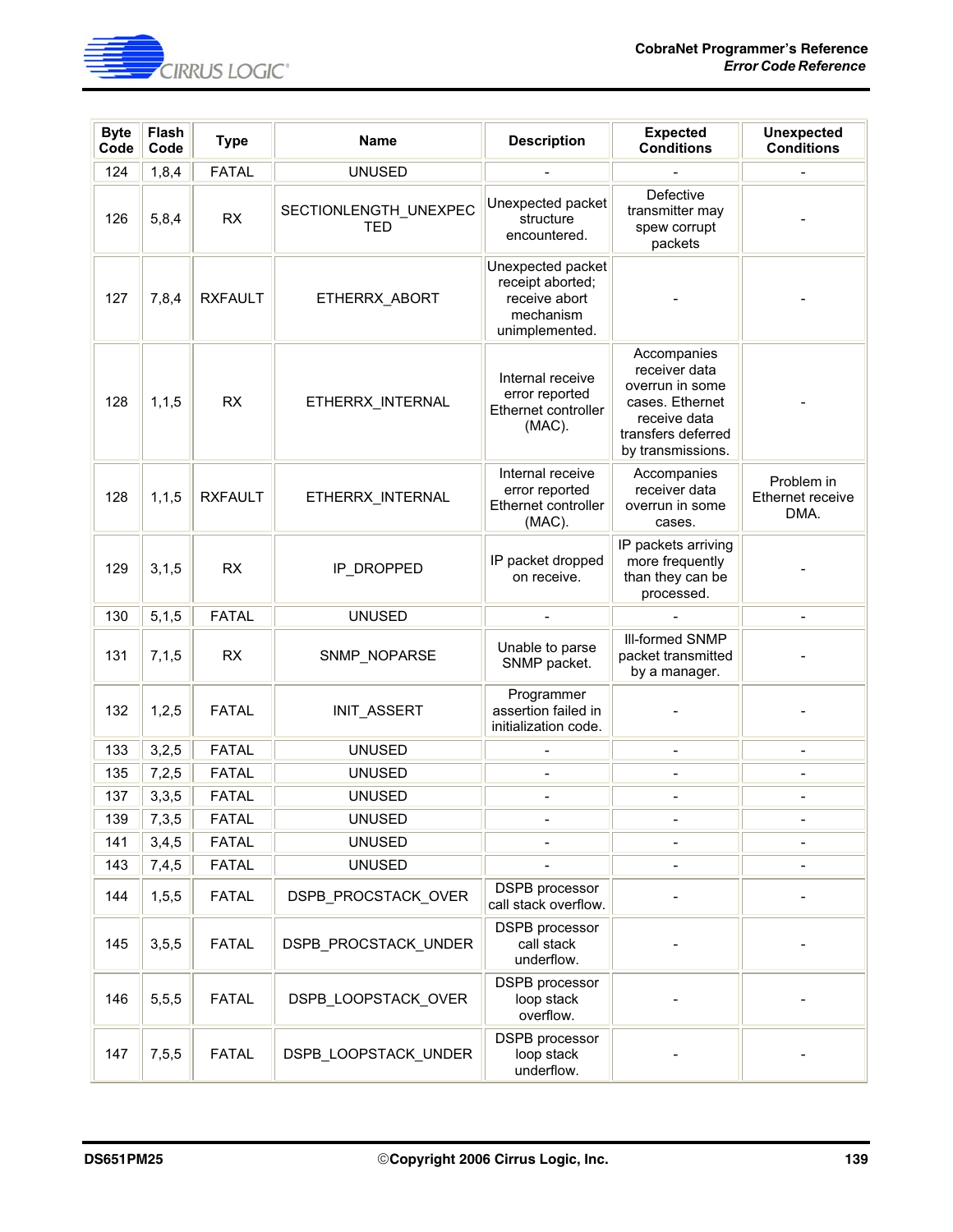

| <b>Byte</b><br>Code | <b>Flash</b><br>Code | <b>Type</b>    | <b>Name</b>                | <b>Description</b>                                                   | <b>Expected</b><br><b>Conditions</b>                                 | <b>Unexpected</b><br><b>Conditions</b> |
|---------------------|----------------------|----------------|----------------------------|----------------------------------------------------------------------|----------------------------------------------------------------------|----------------------------------------|
| 148                 | 1,6,5                | <b>FATAL</b>   | <b>DSPB EXTSTACK OVER</b>  | <b>DSPB</b> external<br>stack overflow.                              |                                                                      |                                        |
| 149                 | 3,6,5                | <b>FATAL</b>   | <b>DSPB EXTSTACK UNDER</b> | <b>DSPB</b> external<br>stack underflow.                             |                                                                      |                                        |
| 150                 | 5,6,5                | <b>FATAL</b>   | <b>DSPB ASSERT FAIL</b>    | Programmer<br>assertion failure on<br>DSPB.                          |                                                                      |                                        |
| 151                 | 7.6.5                | <b>RXQUIET</b> | <b>DSPB CYCLES</b>         | <b>DSPB</b> processing<br>cycles exhausted.                          |                                                                      |                                        |
| 170                 | 5,3,6                | <b>TXFAULT</b> | PROTOCOL INCOMPATIBLE      | Incompatible<br>CobraNet protocol<br>version detected<br>on network. | At least one<br>version 1 CobraNet<br>protocol device on<br>network. |                                        |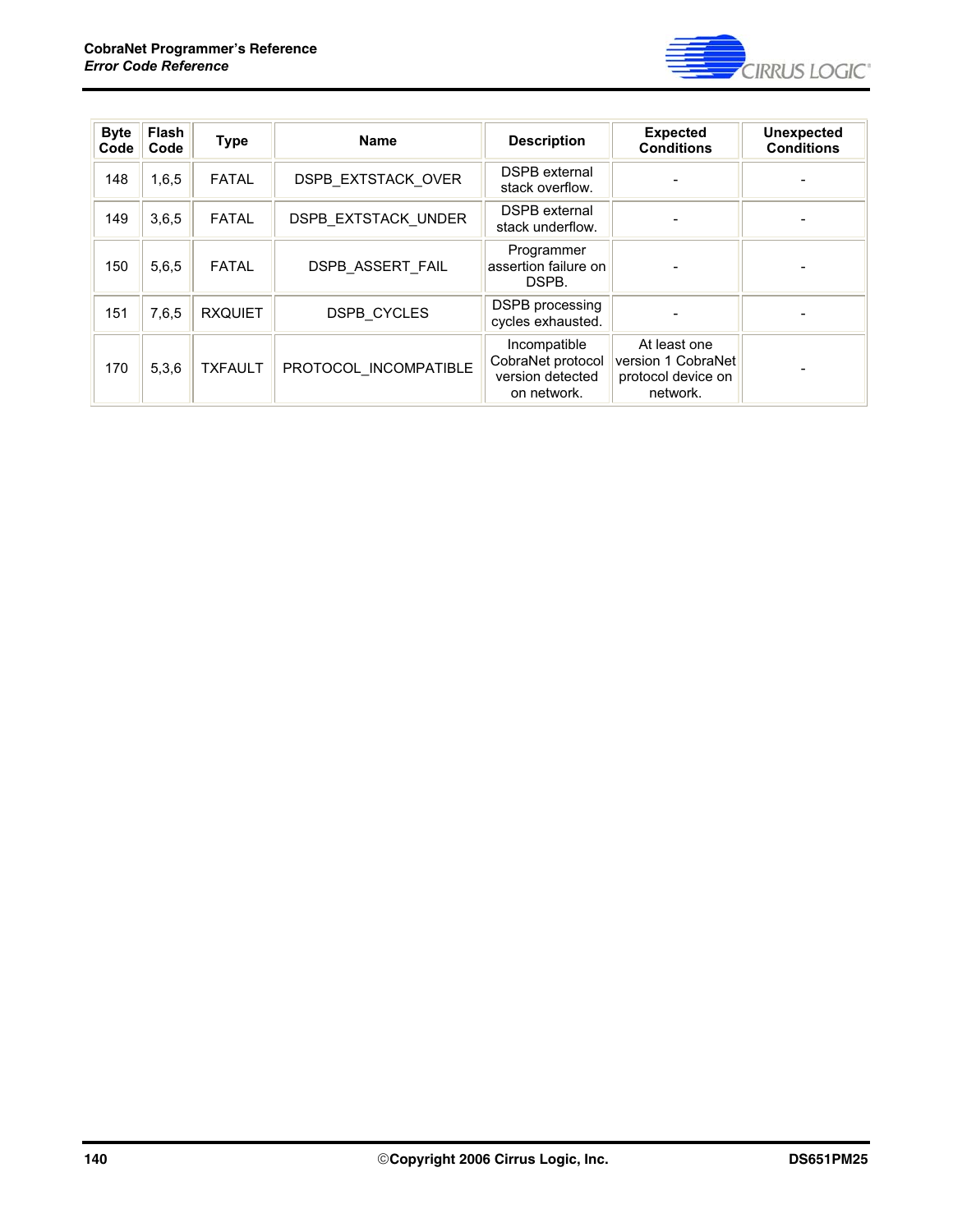

# **10. Glossary of Terms**

#### **100BASE-T**

See [Fast Ethernet](#page-141-0)

#### **1000BASE-T**

See [Gigabit Ethernet](#page-141-1)

#### <span id="page-140-1"></span>**Audio Channel**

A single audio signal. Audio channels on CobraNet have a 48 kHz sampling rate and may be 16, 20 or 24 bit resolution. Multiple audio channels may be carried in a **Bundle**.

#### **Auto-negotiation**

A low bit rate form of communication during which one device tells another device if it is capable of full- or half-duplex operation and whether to connect at 10MB or 100MB bit rates. More information on auto-negotiation is available at http://www.peakaudio.com/ Index.htm.

#### **Broadcast Addressing**

Broadcasting is a special case of **Multicast Addressing**. Whereas it is possible, in some cases, to indicate intended recipients of multicast data, broadcast data is unconditionally received by all **DTE**s within a network domain.

#### <span id="page-140-0"></span>**Bundle**

The basic network transmission unit under CobraNet. Up to 8 [Audio Channels](#page-140-1) may be carried in a bundle.

#### **Category 5 Cable (CAT5)**

As used on this site, CAT5 is inexpensive unshielded twisted pair (UTP) data grade cable. It is very similar to ubiquitous telephone cable but the pairs are more tightly twisted. CAT5 cable runs are limited to 100 meters due to signal radiation and attenuation considerations. A CAT5 run in excess of 100 meters may be overly sensitive to electromagnetic interference (EMI). It should be noted that not all CAT5 cable is UTP. Shielded CAT5 also exists but is rare due to its greater cost and a much shorter distance limitations than UTP CAT5.

#### **CobraNet™**

CobraNet is a combination of hardware, software and protocol which distributes many channels of digital audio over **Fast Ethernet**. CobraNet supports switched and repeater Ethernet networks. On a repeater network, CobraNet eliminates collisions and allows full bandwidth utilization of the network. CobraNet uses standard Ethernet packets and network infrastructure.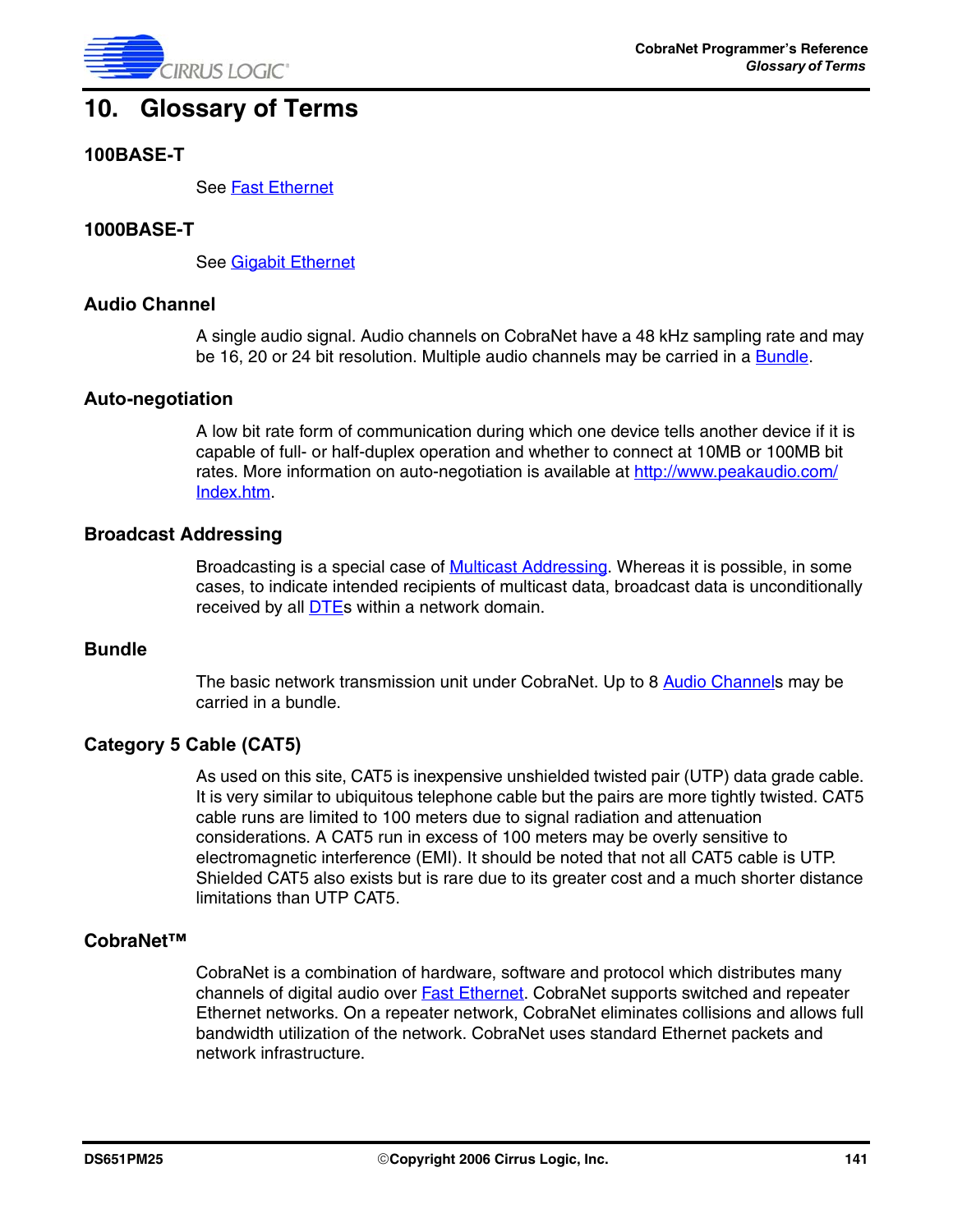

#### <span id="page-141-3"></span>**CobraNet Device**

A device in compliance with the CobraNet specification for transmission and/or reception of digital audio and associated sample clock.

#### **Conductor**

[CobraNet Device](#page-141-3) on the network supplying master clock. A conductor arbitration procedure insures that at any time there is one and only one conductor per network.

#### **Crossover Cable**

A crossover cable can be used to directly connect two network devices.

#### <span id="page-141-2"></span>**DTE**

Short for Data Terminal Equipment, a DTE is any network device that produces or consumes data. All CobraNet devices are DTEs.

### **Ethernet**

A Local Area Network (LAN) protocol that transmits information between computers at speeds of 10 Mbps (megabits per second). It is one of the most widely implemented LAN standards.

#### <span id="page-141-0"></span>**Fast Ethernet**

A newer version of Ethernet, also known as 100BASE-T. It supports data transfer rates of 100Mbps. CobraNet operates on a Fast Ethernet network.

#### **Full Duplex**

Data can be transmitted and received simultaneously.

#### <span id="page-141-1"></span>**Gigabit Ethernet**

Gigabit Ethernet is a newer version of Ethernet, also known as 1000BASE-T. It supports data transfer rates of 1000 Mbps (1 gigabit).

#### **Half Duplex**

Data can only be transmitted in one direction at a time (i.e., a device cannot transmit and receive data simultaneously).

#### **Hub**

Hub is not a technically concise term. The term can be used to refer to either a Repeater [Hub](#page-143-0) or a **Switching Hub**.

#### <span id="page-141-4"></span>**Link Aggregation**

A means for making multiple Ethernet links act as a single higher capacity, fault tolerant link. More information on link aggregation is available at http://www.peakaudio.com/ Index.htm. Link aggregation is also known as trunking.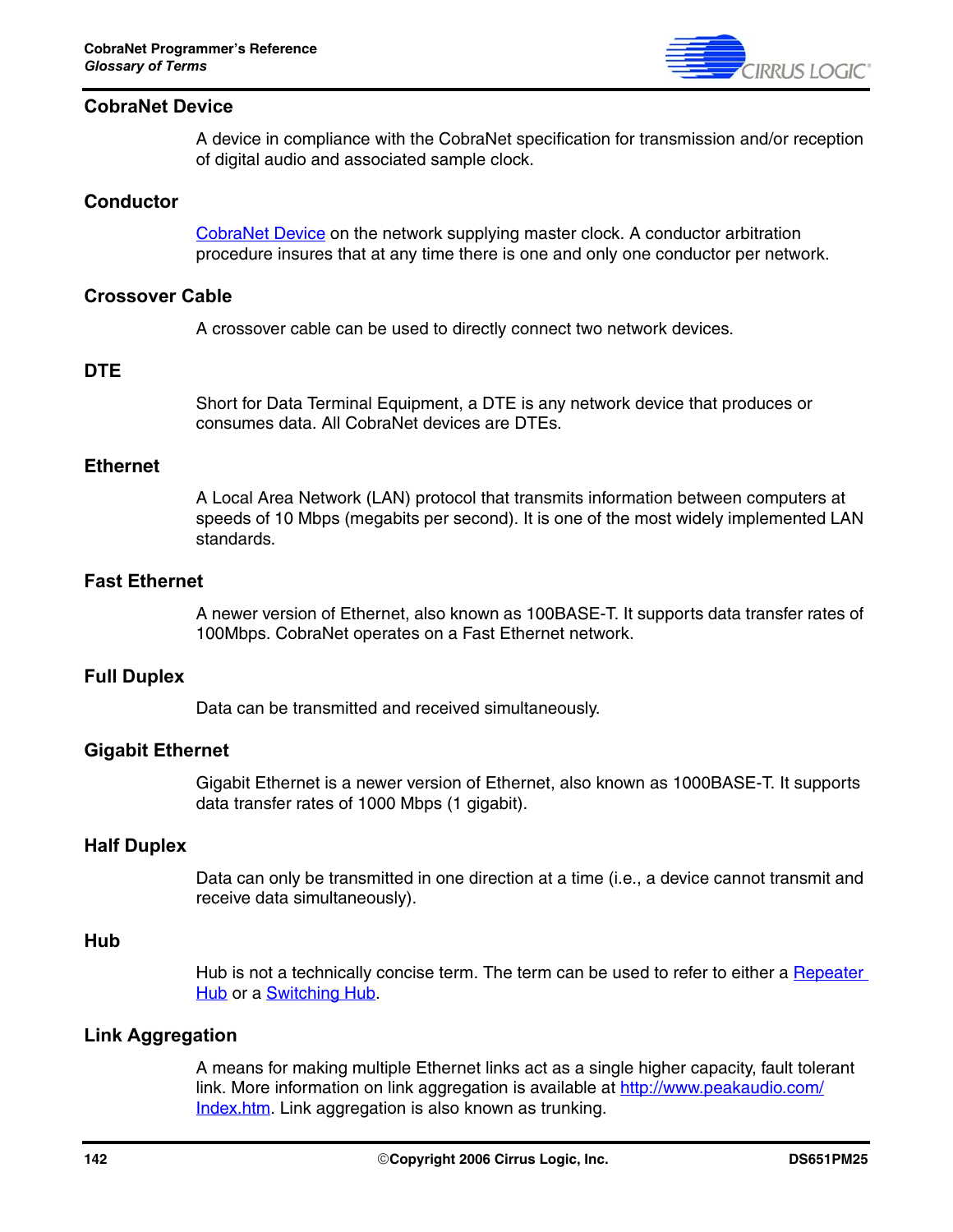

#### **Mbps**

Short for megabits per second, it is a measure of data transfer speed.

#### **Media Converter**

A Media Converter is typically a two port device that accepts one type of media on one port and a different media on the other. Common Ethernet media types are twisted pair, multimode and single mode fiber. Some hubs and switches include media conversion via plug in module options for various media types.

#### **Meshing**

A fusion of [Spanning Tree Protocol](#page-144-1) and [Link Aggregation.](#page-141-4) Eliminates loops while creating higher capacity, fault tolerant links among interconnected (meshed) switches. Meshing is only available on HP ProCurve switches.

#### <span id="page-142-0"></span>**Multicast Addressing**

Data which is Multicast is addressed to a group of, or all **DTEs** on a network. All [DTE](#page-141-2)s receive multicast addressed data and decide individually whether the data is relevant to them. A Switched Hub is typically not able to determine appropriate destination port or ports for multicast data and thus must send the data out all ports simultaneously just as a [Repeater Hub](#page-143-0) does. Multicast addressing is to be avoided whenever possible since it uses bandwidth network wide and since all DTEs are burdened with having to decide whether multicast data is relevant to them.

#### **Multicast Bundle**

A multicast bundle supports a one-to-many routing of audio on the network. Ethernet multicast addressing is used to deliver a multicast bundle. Because a multicast bundle consumes bandwidth network-wide, use of this delivery service must be rationed on a switched network.

### **Multimode Fiber**

A fiber-optic cable commonly used in data communications and short haul telecommunications. A multimode fiber is built of two types of glass arranged in a concentric manner. Two sizes of fiber are available: 62.5/125um is used primarily in data communications, 50/100um is used primarily in telecommunications applications. The standard for transmission of 100Mbit Ethernet over 62.5/125um multimode fiber is called 100BASE-FX. Multimode fiber and its associated transceivers are fairly economical. 100BASE-FX has a 2 kilometer distance limitation.

### **Network Diameter**

The longest cable distance between any two **DTEs** on the network.

#### **Network Topology**

The physical and logical relationship of nodes in a network; networks typically have a star, ring, tree or bus topology, or some combination.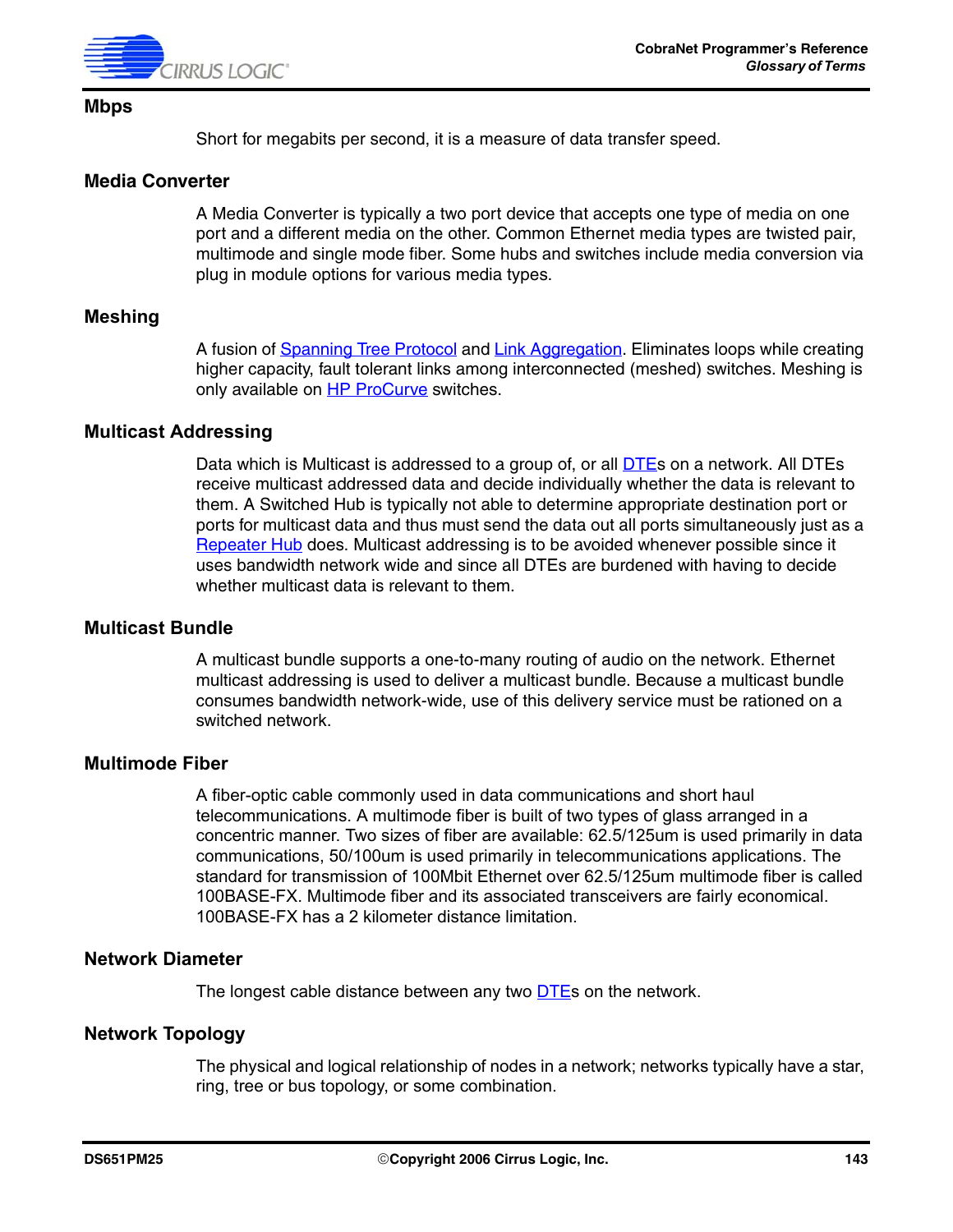

#### **NIC**

A NIC or Network Interface Card is an expansion board inserted into a computer in order to connect the computer to a network. Typically, NICs are designed for a particular type of network and media, although some can serve multiple networks.

#### **Node**

A processing location. A node can be a computer, a switch, a CobraNet device, or any other device that has a unique network address.

#### <span id="page-143-0"></span>**Repeater Hub**

An Ethernet multi-port repeater. A data signal arriving in any port is electrically regenerated and reproduced out all other ports on the hub. A repeater hub does not buffer or interpret the data passing through it. An Ethernet network is typically wired in a star configuration and the hub is at the center. Hubs are available with port counts from 4 to 24. There are two grades of Fast Ethernet hubs: Class I and Class II. Class II hubs deliver higher performance than the Class I hubs. Most hubs shipping today are of the Class II variety. The use of hubs require that all devices on the network run in half duplex mode.

### **Ring**

A network topology in which all nodes are connected in a closed loop.



### **Run Length**

Each type of media has a limitation in the length of a point-to-point run between two devices. When maximum run length guidelines are exceeded it may not be possible to establish a valid network connection or data may be corrupted. Longer distances can be achieved by upgrading the media or using multiple runs in series.

#### **Single Mode Fiber**

A fiber optic cable built from a single type of glass. Data is carried over single mode fiber in the coherent light produced by a laser. While the single mode fiber cable cost approximately the same as a multimode cable, the cost of the optical transmitters and receivers is significantly more for a single mode installation than multimode. However, single mode fiber systems are able to achieve much greater transmission distance than multimode. There is no official standard for carrying Ethernet over single mode fiber.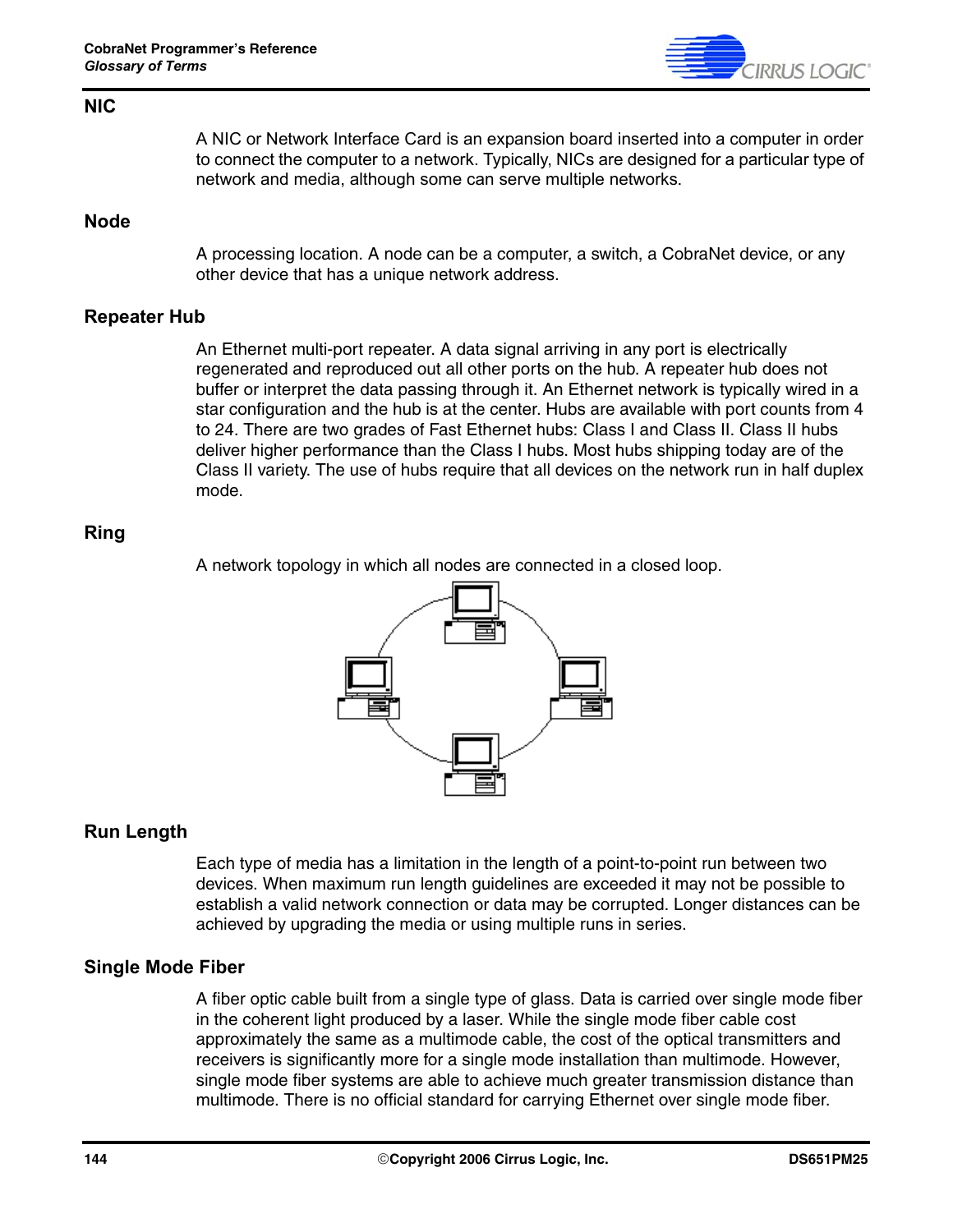

Proprietary single mode fiber systems each have their own run length limits; all exceed the 2 kilometer multimode limit. Some systems offer lengths in excess of 100 kilometers.

# **Spanning Tree Protocol**

An IEEE standard protocol (802.1D) allowing detection and elimination of loops in Ethernet networks. Spanning tree protocol is implemented on most managed switches. More information on spanning tree protocol is available at http://www.peakaudio.com/ Index.htm.

#### **Star**

A network topology in which all nodes are connected to a central network device such as a hub or switch.



### **Switch**

See **Switching Hub** below.

### <span id="page-144-0"></span>**Switching Hub**

A Switching Hub, or simply "Switch", examines addressing fields on data arriving at each port and attempts to direct the data out the port or ports to which the data is addressed. Data may be buffered within the Switching Hub to avoid the collision condition experienced within a [Repeater Hub.](#page-143-0) A network utilizing Switching Hubs realizes higher overall bandwidth capacity as data may be received through multiple ports simultaneously without conflict. Switches are full-duplex devices. A network utilizing switches to connect network segments is referred to as a switched network.

### **Trunking**

See [Link Aggregation.](#page-141-0)

### **Unicast Addressing**

Data which is unicast is addressed to a specific DTE. A switching hub may examine the unicast address field of the data and determine on which port the addressed [DTE](#page-141-1) resides and direct the data out only that port. Delivery of an e-mail message is an example of unicast data addressing.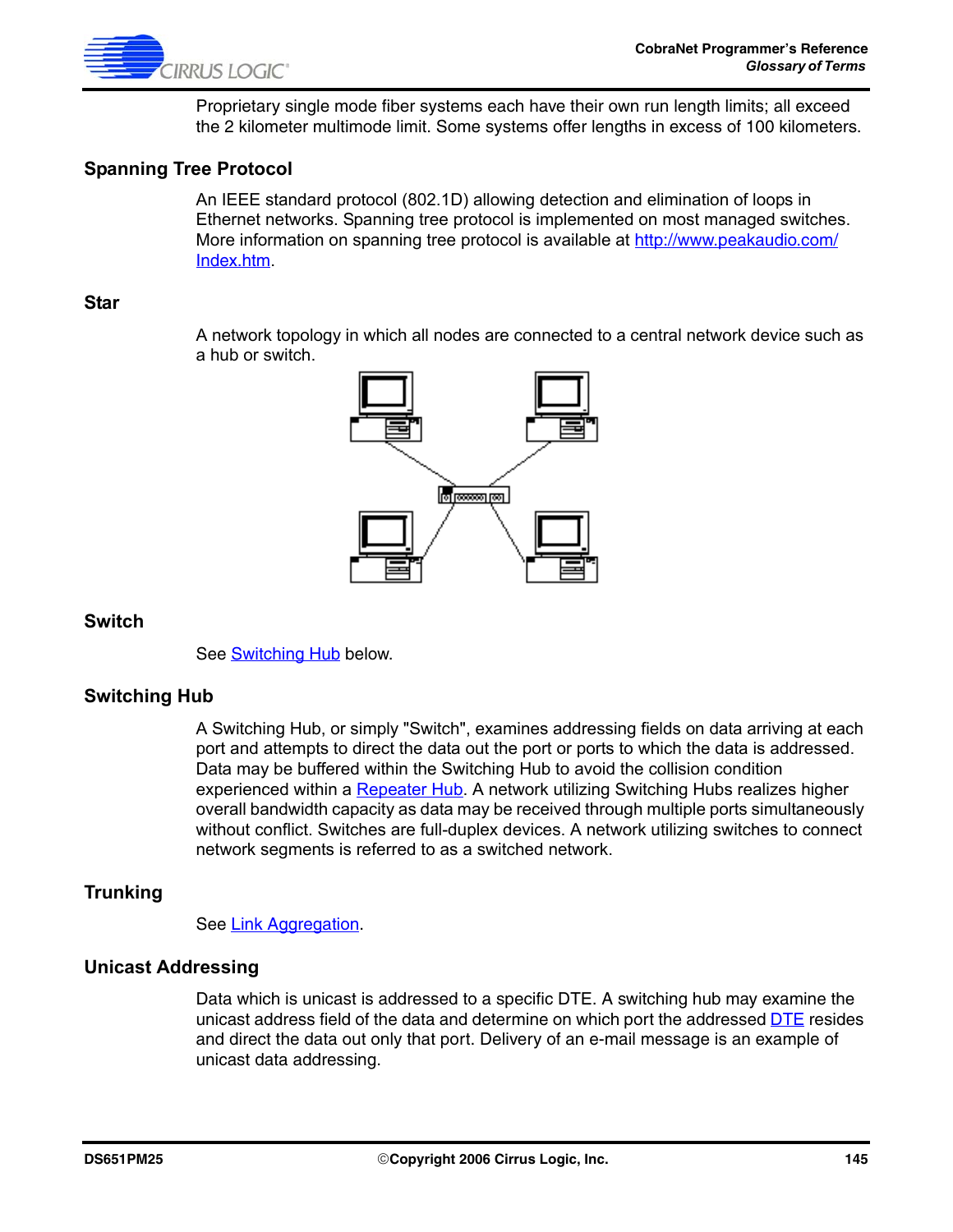

# **Unicast Bundle**

A unicast bundle supports a one-to-one routing of audio on the network. Ethernet unicast addressing is used to deliver a unicast bundle. Because unicast addressing is friendly to Ethernet switches, unicast bundles should be used for audio delivery whenever possible.

# **Unregulated Traffic**

Refers to any data transmitted onto a network by non-CobraNet devices. Unregulated traffic is particularly offensive on a repeater network as it interferes with CobraNet's collision avoidance mechanism and can result in audio dropouts. On a switched network, unregulated traffic is only a problem if it appears in such copious quantity as to overload the network.